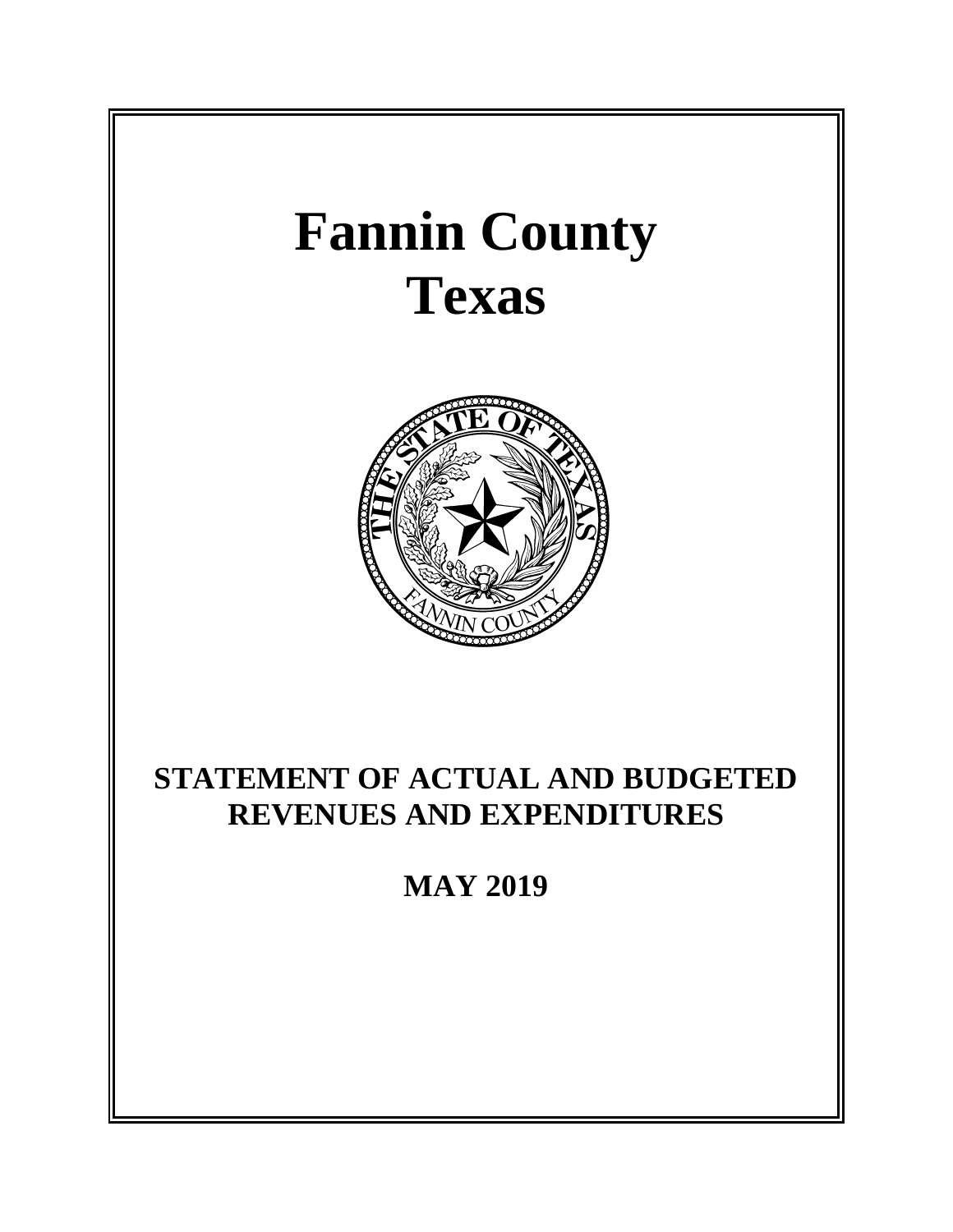|     | 06-03-2019**BUDGET ANALYSIS USAGE REPORT ** ASSET LIABILITY INCOME & EXPENSE<br>TIME: 07:25 AM - EFFECTIVE MONTH: 05 - FOR MONTH ENDING 5-31-19 |                             |                                                     |            |                                        |                                      | PAGE<br>PREPARER: 0004             | 1 |
|-----|-------------------------------------------------------------------------------------------------------------------------------------------------|-----------------------------|-----------------------------------------------------|------------|----------------------------------------|--------------------------------------|------------------------------------|---|
| ACT | NUM ACCOUNT-TITLE                                                                                                                               | ORIGINAL                    | AMENDED<br>BUDGET-AMOUNT BUDGET-AMOUNT YEAR-TO-DATE | ENCUMBERED | ACTIVITY<br>YEAR-TO-DATE MONTH-TO-DATE | ACTIVITY                             | <b>CURRENT USED</b><br>BALANCE PCT |   |
|     | REPORTING FUND: 0010 GENERAL FUND                                                                                                               |                             |                                                     |            |                                        |                                      | EFFECTIVE MONTH - 05               |   |
|     | 0100 PAYROLL                                                                                                                                    |                             |                                                     |            |                                        |                                      |                                    |   |
|     | 0100 PAYROLL                                                                                                                                    |                             |                                                     |            |                                        | 237.80 120.84                        | 237.80                             |   |
|     | PAYROLL                                                                                                                                         |                             |                                                     |            | 237.80                                 | 120.84                               | 237.80                             |   |
|     | 0103 CASH                                                                                                                                       |                             |                                                     |            |                                        |                                      |                                    |   |
|     | 0100 GENERAL-COMBINED FUNDS CHECKING                                                                                                            |                             |                                                     |            | 1,008,019.60 773,708.23- 1,740,716.20  |                                      |                                    |   |
|     | 0110 BUSINESS MONEY FUND ACCOUNT                                                                                                                |                             |                                                     |            | 2,008,256.82                           |                                      | 3,778.30 2,008,256.82              |   |
|     | 0175 TEXPOOL                                                                                                                                    |                             |                                                     |            | 1,238,300.44-                          | ----------- ------------ ----------- | 6,720.61 3,365,482.54              |   |
|     | CASH                                                                                                                                            |                             |                                                     |            | 1,777,975.98 763,209.32- 7,114,455.56  |                                      |                                    |   |
|     | 0104 PETTY CASH                                                                                                                                 |                             |                                                     |            |                                        |                                      |                                    |   |
|     | 0560 SHERIFF PETTY CASH                                                                                                                         |                             |                                                     |            | 0.00                                   | 0.00                                 | 200.00                             |   |
|     | PETTY CASH                                                                                                                                      |                             |                                                     |            | 0.00                                   | 0.00                                 | 200.00                             |   |
|     | 0105 CHANGE FUND                                                                                                                                |                             |                                                     |            |                                        |                                      |                                    |   |
|     |                                                                                                                                                 |                             |                                                     |            |                                        |                                      |                                    |   |
|     | 0003 COUNTY CLERK CHANGE FUND                                                                                                                   |                             |                                                     |            | 0.00                                   | 0.00                                 | 100.00                             |   |
|     | 0075 CO.ATTORNEY CHANGE FUND                                                                                                                    |                             |                                                     |            | 0.00<br>0.00                           | 0.00<br>0.00                         | 0.00                               |   |
|     | 0115 JURY CASH ON HAND<br>0450 DISTRICT CLK. CHANGE FUND                                                                                        |                             |                                                     |            | 0.00                                   | 0.00                                 | 1,000.00<br>50.00                  |   |
|     | 0455 JP#1 CASH ON HAND                                                                                                                          |                             |                                                     |            | 0.00                                   | 0.00                                 | 100.00                             |   |
|     | 0457 JP#3 CASH ON HAND                                                                                                                          |                             |                                                     |            | 0.00                                   | 0.00                                 | 100.00                             |   |
|     | 0499 TAX ASSESSOR CHANGE FUND                                                                                                                   |                             |                                                     |            | 0.00                                   | 0.00                                 | 1,400.00                           |   |
|     |                                                                                                                                                 |                             |                                                     |            |                                        |                                      |                                    |   |
|     | CHANGE FUND                                                                                                                                     |                             |                                                     |            | 0.00                                   | 0.00                                 | 2,750.00                           |   |
|     | 0120 RECEIVABLES                                                                                                                                |                             |                                                     |            |                                        |                                      |                                    |   |
|     |                                                                                                                                                 |                             |                                                     |            | 0.00                                   | 0.00                                 |                                    |   |
|     | 0305 FINES RECEIVABLE<br>0306 ALLOWANCE FOR UNCOLLECTIBLES                                                                                      |                             |                                                     |            | 0.00                                   | 0.00                                 | 6,362,503.45<br>1,820,597.35-      |   |
|     | 0307 ALOWANCE FOR UNCOLLECTIBLES HOSPIT                                                                                                         |                             |                                                     |            | 0.00                                   | 0.00                                 | $100,000.00 -$                     |   |
|     | 0311 TAXES RECEIVABLE                                                                                                                           |                             |                                                     |            | 0.00                                   | 0.00                                 | 583, 348.03                        |   |
|     | 0312 DUE FROM OTHER GOVERNMENTS                                                                                                                 |                             |                                                     |            | 0.00                                   | 0.00                                 | 146,204.07                         |   |
|     | 0313 DUE FROM OTHER FUNDS                                                                                                                       |                             |                                                     |            | 0.00                                   | 0.00                                 | 61,365.99                          |   |
|     | 0314 ACCOUNTS RECEIVABLE                                                                                                                        |                             |                                                     |            | 0.00                                   | 0.00                                 | 148,570.00                         |   |
|     | RECEIVABLES                                                                                                                                     | ------------ -------------- |                                                     |            | 0.00                                   | $- - - - - -$<br>0.00                | ------------<br>5,381,394.19       |   |
|     | 0133 ADVANCE TO FUND                                                                                                                            |                             |                                                     |            |                                        |                                      |                                    |   |
|     |                                                                                                                                                 |                             |                                                     |            |                                        |                                      |                                    |   |
|     | 0089 DUE FROM T.J.P.C.                                                                                                                          |                             |                                                     |            | 0.00                                   | 0.00                                 | 0.00                               |   |
|     | ADVANCE TO FUND                                                                                                                                 |                             |                                                     |            | 0.00                                   | 0.00                                 | 0.00                               |   |
|     | 0200 LIABILITY ACCOUNT                                                                                                                          |                             |                                                     |            |                                        |                                      |                                    |   |
|     | 0097 DUE TO OTHER GOVERNMENTS-FINES                                                                                                             |                             |                                                     |            | 0.00                                   | 0.00                                 | 723,639.47                         |   |
|     | 0099 DUE TO OTHERS-FINES                                                                                                                        |                             |                                                     |            | 0.00                                   | 0.00                                 | 2,476,621.92                       |   |
|     | 0150 ACCRUED SALARY PAYABLE                                                                                                                     |                             |                                                     |            | 0.00                                   | 0.00                                 | 150,403.37                         |   |
|     |                                                                                                                                                 |                             |                                                     |            |                                        |                                      |                                    |   |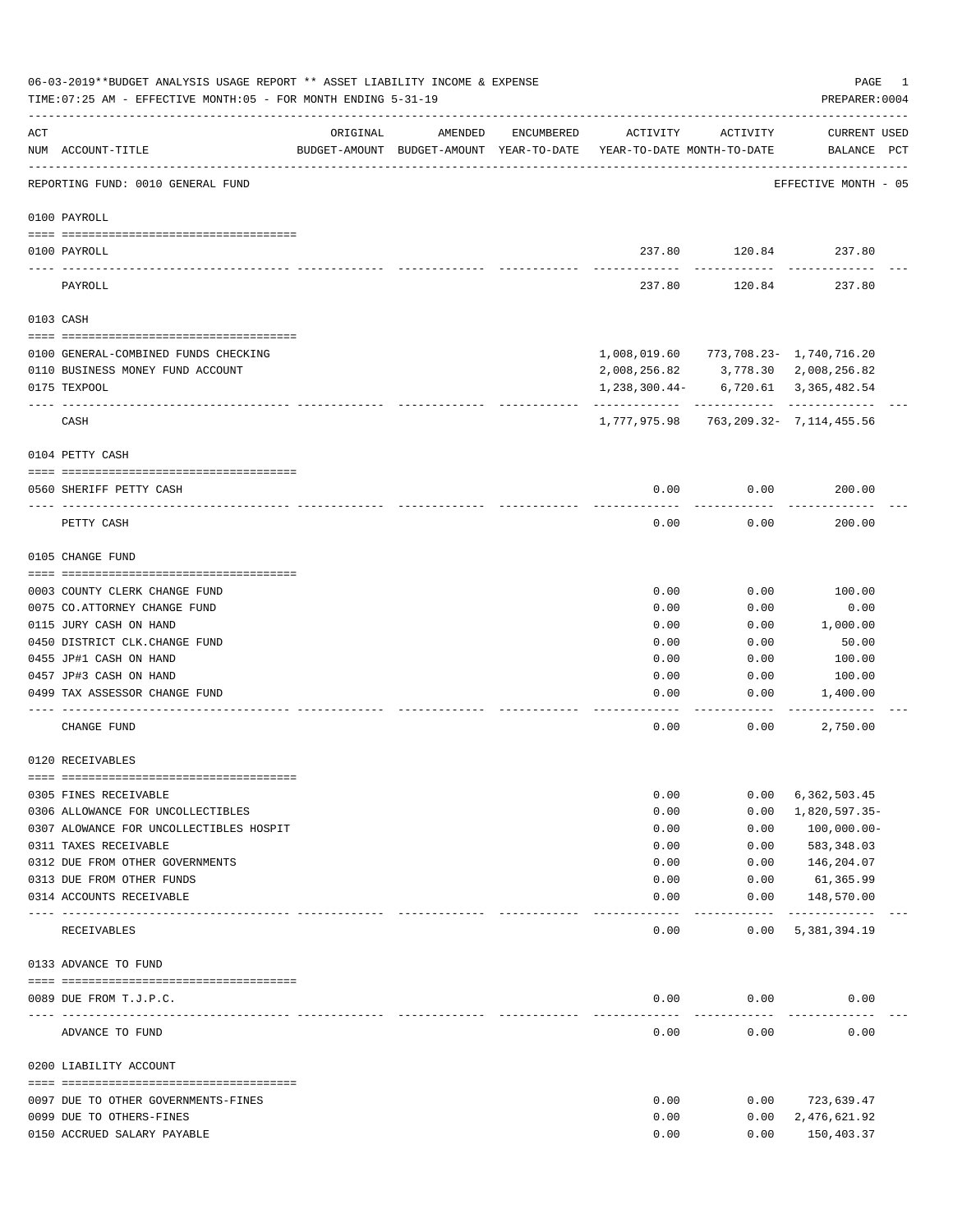|     | 06-03-2019**BUDGET ANALYSIS USAGE REPORT ** ASSET LIABILITY INCOME & EXPENSE<br>TIME: 07:25 AM - EFFECTIVE MONTH: 05 - FOR MONTH ENDING 5-31-19 |                                           |                                                               |            |                                          |                         | PAGE<br>PREPARER: 0004                    | 2              |
|-----|-------------------------------------------------------------------------------------------------------------------------------------------------|-------------------------------------------|---------------------------------------------------------------|------------|------------------------------------------|-------------------------|-------------------------------------------|----------------|
| ACT | NUM ACCOUNT-TITLE                                                                                                                               | ORIGINAL                                  | AMENDED<br>BUDGET-AMOUNT BUDGET-AMOUNT YEAR-TO-DATE           | ENCUMBERED | ACTIVITY<br>YEAR-TO-DATE MONTH-TO-DATE   | ACTIVITY                | CURRENT USED<br>BALANCE PCT               |                |
|     | REPORTING FUND: 0010 GENERAL FUND                                                                                                               |                                           |                                                               |            |                                          |                         | EFFECTIVE MONTH - 05                      |                |
|     | 0155 ACCRUED FRINGE BENEFITS                                                                                                                    |                                           |                                                               |            | 0.00                                     |                         | $0.00$ 67,427.05                          |                |
|     | 0200 DEFERRED TAX REVENUE                                                                                                                       |                                           |                                                               |            | 0.00                                     | 0.00                    | 556,989.63                                |                |
|     | 0205 DEFERRED FINE REVENUE                                                                                                                      |                                           |                                                               |            | 0.00                                     | 0.00                    | 1,341,644.73                              |                |
|     | 0900 SYSTEM ADDED LIABILITY LINE-ITEM                                                                                                           |                                           |                                                               |            | 0.00                                     | 0.00                    | 0.00                                      |                |
|     | 0910 SYSTEM ADDED LIABILITY LINE-ITEM                                                                                                           |                                           |                                                               |            | $338, 453.81 -$                          | 0.00                    | 338,453.81-                               |                |
|     | LIABILITY ACCOUNT                                                                                                                               |                                           |                                                               |            | $338,453.81-$                            | 0.00                    | 4,978,272.36                              |                |
|     | 0207 DUE TO FUND                                                                                                                                |                                           |                                                               |            |                                          |                         |                                           |                |
|     | 0070 DUE TO R.O.W.                                                                                                                              |                                           |                                                               |            | 0.00                                     | 0.00                    | 0.00                                      |                |
|     | 0089 DUE TO T.J.P.C.                                                                                                                            |                                           |                                                               |            | 0.00                                     | 0.00                    | 0.00                                      |                |
|     | 0090 DUE TO CJD                                                                                                                                 |                                           |                                                               |            | 0.00                                     | 0.00                    | 1,794.00                                  |                |
|     | 0970 DUE TO OTHER GOVERNMENTS                                                                                                                   |                                           |                                                               |            | 0.00                                     | 0.00                    | 0.00                                      |                |
|     | 0990 DUE TO OTHERS                                                                                                                              |                                           |                                                               |            | 0.00                                     | 0.00                    | 344.79                                    |                |
|     | DUE TO FUND                                                                                                                                     |                                           |                                                               |            | 0.00                                     | 0.00                    | 2,138.79                                  |                |
|     | 0225 LONG TERM LIABILITIES                                                                                                                      |                                           |                                                               |            |                                          |                         |                                           |                |
|     | 0510 TIME PYMT. WARRANTS ON COMPUTERS                                                                                                           |                                           |                                                               |            | 0.00                                     | 0.00                    | 0.00                                      |                |
|     | LONG TERM LIABILITIES                                                                                                                           |                                           |                                                               |            | 0.00                                     | 0.00                    | 0.00                                      |                |
|     | 0271 EQUITY ACCOUNT                                                                                                                             |                                           |                                                               |            |                                          |                         |                                           |                |
|     | 0200 EQUITY ACCOUNT                                                                                                                             |                                           |                                                               |            | 0.00                                     | 0.00                    | 5,401,958.81                              |                |
|     | EQUITY ACCOUNT                                                                                                                                  |                                           |                                                               |            | 0.00                                     |                         | 0.00 5,401,958.81                         |                |
|     | 0300 CASH                                                                                                                                       |                                           |                                                               |            |                                          |                         |                                           |                |
|     |                                                                                                                                                 |                                           |                                                               |            |                                          |                         |                                           |                |
|     | 0110 UNENCUMBERED FUND BALANCE                                                                                                                  | 1,992,882.71 1,992,882.71<br>------------ |                                                               |            | 0.00                                     |                         | $0.00 \quad 1,992,882.71$                 | 0 <sub>0</sub> |
|     | CASH                                                                                                                                            |                                           | $1,992,882.71$ $1,992,882.71$ 0.00 0.00 0.00 1,992,882.71 00  |            |                                          |                         |                                           |                |
|     | 0310 PROPERTY TAXES                                                                                                                             |                                           |                                                               |            |                                          |                         |                                           |                |
|     |                                                                                                                                                 |                                           |                                                               |            |                                          |                         |                                           |                |
|     | 0110 CURRENT TAXES                                                                                                                              |                                           | 8,066,365.09 8,066,365.09                                     |            | 8,098,640.82  119,400.09  32,275.73+ 100 |                         |                                           |                |
|     | 0120 DELINQUENT TAXES                                                                                                                           |                                           | 150,000.00 150,000.00                                         |            | ------------- ------------               |                         | 164,645.91   16,260.19   14,645.91+   110 |                |
|     | PROPERTY TAXES                                                                                                                                  |                                           | 8, 216, 365.09 8, 216, 365.09 0.00 8, 263, 286.73 135, 660.28 |            |                                          |                         | 46,921.64+ 101                            |                |
|     | 0318 OTHER TAXES                                                                                                                                |                                           |                                                               |            |                                          |                         |                                           |                |
|     | 0120 PAY N LIEU TAX/GRASSLAND                                                                                                                   | 16,000.00                                 | 16,000.00                                                     |            | 0.00                                     | 0.00                    | 16,000.00                                 | 0 <sub>0</sub> |
|     | 0121 PAY N LIEU TAX/UPPER TRINITY                                                                                                               | 15,381.00                                 | 15,381.00                                                     |            | 12,705.80                                | 0.00                    | 2,675.20                                  | 83             |
|     | 0122 TAX ABATEMENT/APPLICATION                                                                                                                  | 0.00                                      | 0.00                                                          |            | 18,300.00                                | 0.00                    | 18,300.00+                                |                |
|     | 0130 COURT COSTS/ARREST FEES                                                                                                                    | 280,000.00                                | 280,000.00                                                    |            | 81,890.17                                | 2,771.00                | 198,109.83                                | 29             |
|     | 0132 ATTORNEYS & DOCTORS                                                                                                                        | 14,000.00                                 | 14,000.00                                                     |            | 5,048.81                                 | 0.00                    | 8,951.19                                  | 36             |
|     | 0140 TAX ON MIXED DRINKS                                                                                                                        | 12,000.00                                 | 12,000.00                                                     |            | 14,857.50                                | 0.00                    | 2,857.50+ 124                             |                |
|     | 0160 SALES TAX REVENUES                                                                                                                         | 750,000.00                                | 750,000.00                                                    |            | 624,179.42                               | 86,616.44               | 125,820.58                                | 83             |
|     | OTHER TAXES                                                                                                                                     | -----------                               | 1,087,381.00 1,087,381.00                                     | 0.00       | 756,981.70                               | ----------<br>89,387.44 | -----------<br>330,399.30                 | 70             |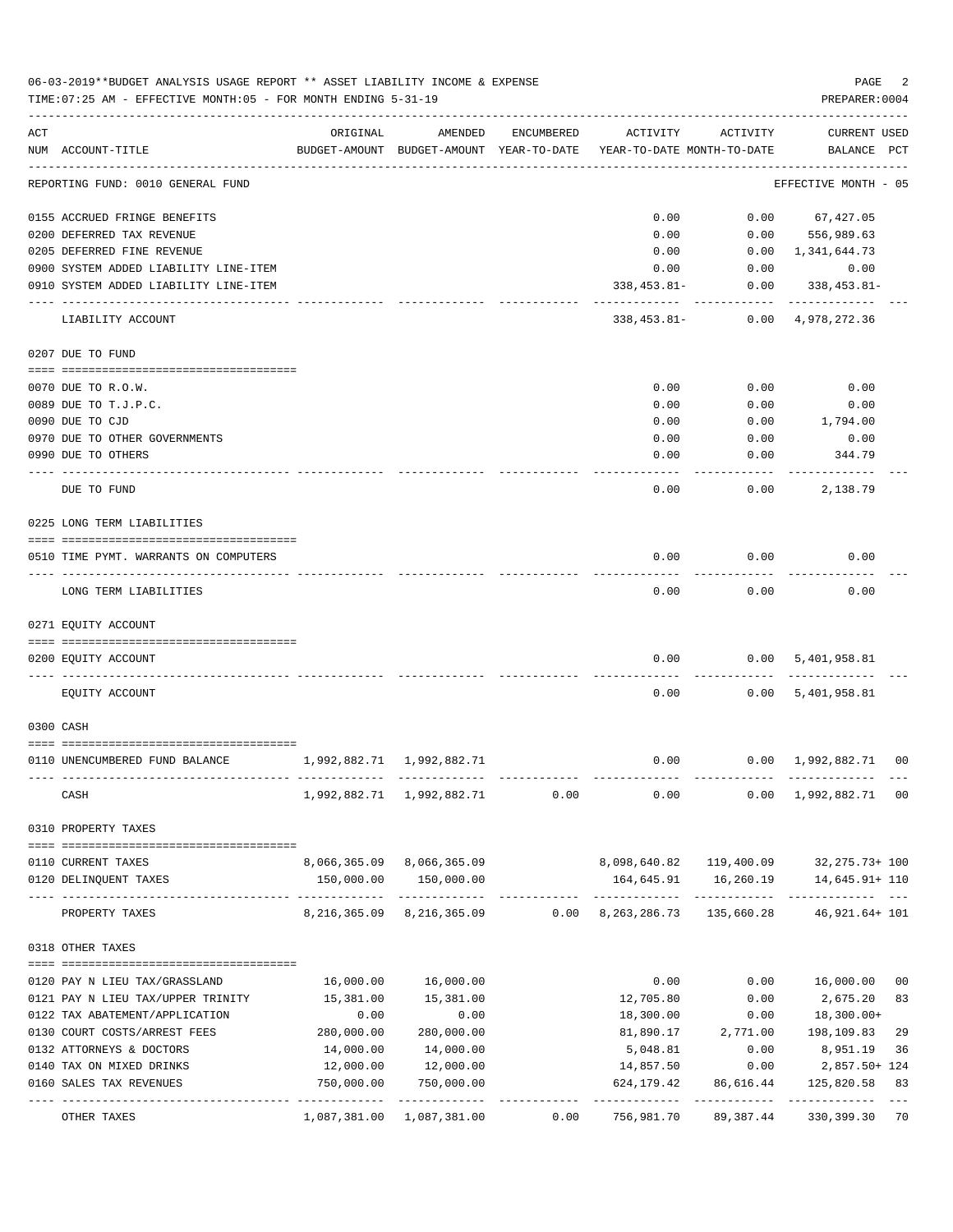|     | 06-03-2019**BUDGET ANALYSIS USAGE REPORT ** ASSET LIABILITY INCOME & EXPENSE<br>TIME: 07:25 AM - EFFECTIVE MONTH: 05 - FOR MONTH ENDING 5-31-19 |                   |                                                                                |            |            |             | PAGE<br>PREPARER: 0004                    | 3        |
|-----|-------------------------------------------------------------------------------------------------------------------------------------------------|-------------------|--------------------------------------------------------------------------------|------------|------------|-------------|-------------------------------------------|----------|
| ACT | NUM ACCOUNT-TITLE                                                                                                                               | ORIGINAL          | AMENDED<br>BUDGET-AMOUNT BUDGET-AMOUNT YEAR-TO-DATE YEAR-TO-DATE MONTH-TO-DATE | ENCUMBERED | ACTIVITY   | ACTIVITY    | CURRENT USED<br>BALANCE PCT               |          |
|     | REPORTING FUND: 0010 GENERAL FUND                                                                                                               |                   |                                                                                |            |            |             | EFFECTIVE MONTH - 05                      |          |
|     | 0319 F.C. DETENTION CENTER                                                                                                                      |                   |                                                                                |            |            |             |                                           |          |
|     |                                                                                                                                                 |                   |                                                                                |            |            |             |                                           |          |
|     | 0420 JAIL PAY PHONE COMMISSION                                                                                                                  |                   | 150,000.00 150,000.00                                                          |            | 136,269.22 |             | $0.00$ 13,730.78                          | 91       |
|     | 0429 SCHOLARSHIP FUNDS                                                                                                                          | 0.00              | 0.00                                                                           |            | 0.00       | 0.00        | 0.00                                      |          |
|     | 0551 ANNUAL PAYMENT                                                                                                                             | 10,000.00<br>0.00 | 10,000.00<br>0.00                                                              |            | 0.00       | 0.00        | 10,000.00                                 | 00       |
|     | 0552 MONTHLY MONITORING PAYMEN<br>0553 ADMINISTRATIVE FEE                                                                                       | 0.00              | 0.00                                                                           |            | 0.00       | 0.00        | 0.00<br>$0.00$ $0.00$ $0.00$              |          |
|     | 0554 REIMB.FOR CONFINEMENT EXP.                                                                                                                 | 0.00              | 0.00                                                                           |            |            | $0.00$ 0.00 | 0.00                                      |          |
|     | F.C. DETENTION CENTER                                                                                                                           |                   | 160,000.00 160,000.00 0.00 136,269.22 0.00 23,730.78 85                        |            |            |             |                                           |          |
|     | 0320 LICENSES & PERMITS                                                                                                                         |                   |                                                                                |            |            |             |                                           |          |
|     |                                                                                                                                                 |                   |                                                                                |            |            |             |                                           |          |
|     | 0200 ALCOHLIC BEVERAGE LICENSE                                                                                                                  |                   | 1,500.00 1,500.00                                                              |            |            |             | 2,573.50 1,562.50 1,073.50+172            |          |
|     | 0300 SEWAGE PERMITS/INSPECTIONS 100,000.00 100,000.00                                                                                           |                   |                                                                                |            |            |             | 63, 226.54 10, 925.13 36, 773.46 63       |          |
|     | 0545 FOOD SERV. PERMITS/CLASSES                                                                                                                 | 0.00              | 0.00                                                                           |            | 0.00       | 0.00        | 0.00                                      |          |
|     | 0546 \$5 COUNTY FEE/FOOD HANDLERS CLASS                                                                                                         | 0.00              | 0.00                                                                           |            | 0.00       | 0.00        | 0.00                                      |          |
|     | LICENSES & PERMITS                                                                                                                              |                   | $101,500.00$ $101,500.00$ 0.00 $65,800.04$ 12,487.63 35,699.96                 |            |            |             |                                           | 65       |
|     | 0321 FEES OF TAX COLLECTOR                                                                                                                      |                   |                                                                                |            |            |             |                                           |          |
|     |                                                                                                                                                 |                   | 110,000.00 110,000.00                                                          |            |            |             |                                           |          |
|     | 0200 COMMISSIONS ON CAR REGIST<br>0250 COMMISSION ON CAR TITLES                                                                                 | 45,000.00         | 45,000.00                                                                      |            |            |             | 31,265.00  4,215.00  13,735.00            | 65<br>69 |
|     | 0251 COMM.ON SALES TAX COLLECTIONS 260,000.00 260,000.00                                                                                        |                   |                                                                                |            |            |             | 265, 184. 12 265, 184. 12 5, 184. 12+ 102 |          |
|     | 0901 TAX CERTIFICATES                                                                                                                           | 7,500.00          | 7,500.00                                                                       |            | 5,826.88   | 749.76      | 1,673.12                                  | 78       |
|     | FEES OF TAX COLLECTOR                                                                                                                           |                   | 422,500.00  422,500.00   0.00  373,357.95   280,451.48   49,142.05   88        |            |            | .           |                                           |          |
|     | 0330 GRANTS                                                                                                                                     |                   |                                                                                |            |            |             |                                           |          |
|     | 0396 RIFLE RESISTANT BODY ARMOR 3439801                                                                                                         | 0.00              | 0.00                                                                           |            | 0.00       | 0.00        | 0.00                                      |          |
|     | 0403 TEAM REDEVELOPMENT TRAINING                                                                                                                | 0.00              | 0.00                                                                           |            | 0.00       | 0.00        | 0.00                                      |          |
|     | 0437 INDIGENT DEFENSE GRANT                                                                                                                     | 34,000.00         | 34,000.00                                                                      |            | 26,120.25  | 0.00        | 7,879.75                                  | 77       |
|     | GRANTS                                                                                                                                          | 34,000.00         | 34,000.00                                                                      | 0.00       | 26,120.25  | 0.00        | 7,879.75                                  | 77       |
|     | 0340 FEES OF OFFICE                                                                                                                             |                   |                                                                                |            |            |             |                                           |          |
|     | 0135 FAMILY PROTECTION FEE                                                                                                                      | 0.00              | 0.00                                                                           |            | 1,245.54   | 0.00        | 1,245.54+                                 |          |
|     | 0400 COUNTY JUDGE FEES                                                                                                                          | 300.00            | 300.00                                                                         |            | 268.00     | 0.00        | 32.00                                     | 89       |
|     | 0403 COUNTY CLERK FEES                                                                                                                          | 225,000.00        | 225,000.00                                                                     |            | 77,548.23  | 0.00        | 147,451.77                                | 34       |
|     | 0450 DISTRICT CLERK FEES                                                                                                                        | 85,000.00         | 85,000.00                                                                      |            | 36,883.71  | 0.00        | 48,116.29                                 | 43       |
|     | 0455 J. P. #1 FEES                                                                                                                              | 20,000.00         | 20,000.00                                                                      |            | 4,377.17   | 0.00        | 15,622.83                                 | 22       |
|     | 0456 J. P. #2 FEES                                                                                                                              | 4,500.00          | 4,500.00                                                                       |            | 2,283.90   | 1,508.90    | 2,216.10                                  | 51       |
|     | 0457 J. P. #3 FEES                                                                                                                              | 10,000.00         | 10,000.00                                                                      |            | 2,871.52   | 0.00        | 7,128.48                                  | 29       |
|     | 0475 DISTRICT ATTORNEY FEES                                                                                                                     | 7,000.00          | 7,000.00                                                                       |            | 1,527.64   | 4.04        | 5,472.36                                  | 22       |
|     | 0480 BOND APPLICATION FEE                                                                                                                       | 0.00              | 0.00                                                                           |            | 0.00       | 0.00        | 0.00                                      |          |
|     | 0484 ELECTION REIMBURSEMENTS                                                                                                                    | 0.00              | 0.00                                                                           |            | 610.17     | 75.00       | $610.17+$                                 |          |
|     | 0551 CONSTABLE PCT. 1 FEES                                                                                                                      | 10,000.00         | 10,000.00                                                                      |            | 4,060.00   | 140.00      | 5,940.00                                  | 41       |
|     | 0552 CONSTABLE PCT. 2 FEES                                                                                                                      | 3,000.00          | 3,000.00                                                                       |            | 1,680.00   | 920.00      | 1,320.00                                  | 56       |
|     | 0553 CONSTABLE PCT. 3 FEES                                                                                                                      | 2,000.00          | 2,000.00                                                                       |            | 1,003.50   | 0.00        | 996.50                                    | 50       |
|     | 0560 SHERIFF FEES                                                                                                                               | 45,000.00         | 45,000.00                                                                      |            | 19,997.44  | 0.00        | 25,002.56                                 | 44       |
|     | 0573 BOND SUPERVISION FEES                                                                                                                      | 60,000.00         | 60,000.00                                                                      |            | 46,348.00  | 5,650.00    | 13,652.00                                 | 77       |
|     | 0600 D.C.6TH COURT OF APPEALS FEE                                                                                                               | 1,500.00          | 1,500.00                                                                       |            | 882.20     | 0.00        | 617.80                                    | 59       |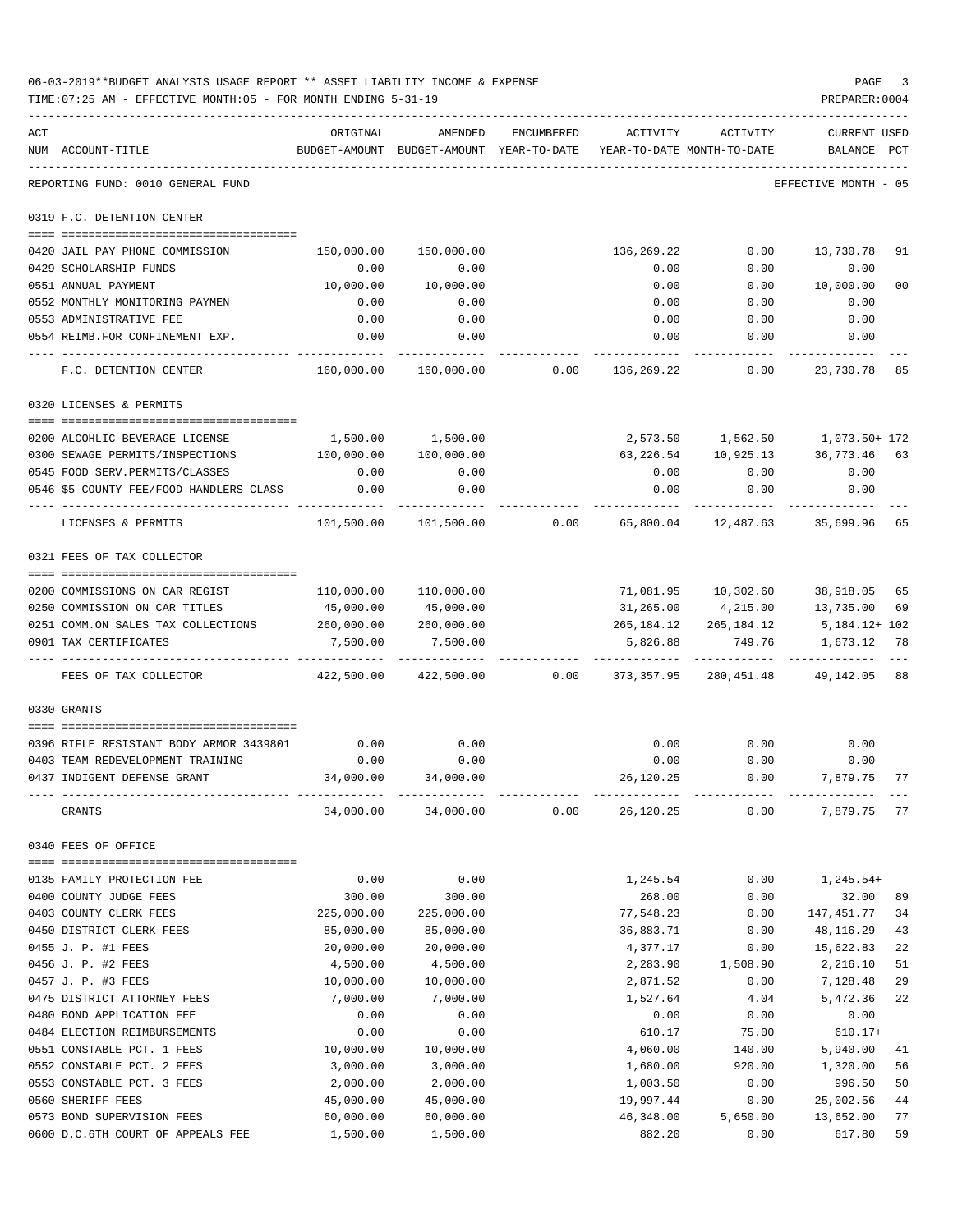## 06-03-2019\*\*BUDGET ANALYSIS USAGE REPORT \*\* ASSET LIABILITY INCOME & EXPENSE PAGE 4 TIME:07:25 AM - EFFECTIVE MONTH:05 - FOR MONTH ENDING 5-31-19 PREPARER:0004

| ACT |                                                                   | ORIGINAL               | AMENDED                | <b>ENCUMBERED</b> | ACTIVITY              | ACTIVITY                       | CURRENT USED                  |    |
|-----|-------------------------------------------------------------------|------------------------|------------------------|-------------------|-----------------------|--------------------------------|-------------------------------|----|
|     | NUM ACCOUNT-TITLE                                                 | BUDGET-AMOUNT          | BUDGET-AMOUNT          | YEAR-TO-DATE      |                       | YEAR-TO-DATE MONTH-TO-DATE     | BALANCE<br>PCT                |    |
|     | REPORTING FUND: 0010 GENERAL FUND                                 |                        |                        |                   |                       |                                | EFFECTIVE MONTH - 05          |    |
|     | 0601 C.C.6TH COURT OF APPEALS FEE                                 | 800.00                 | 800.00                 |                   | 240.00                | 0.00                           | 560.00                        | 30 |
|     | 0652 SUBDIVISION FEES                                             | 5,000.00               | 5,000.00               |                   | 6,405.93              | 0.00                           | 1,405.93+ 128                 |    |
|     | 0653 ZONING APPLICATION FEES                                      | 0.00                   | 0.00                   |                   | 450.00                | 0.00                           | $450.00+$                     |    |
|     | 0654 FLOOD PLAIN FEES                                             | 0.00                   | 0.00                   |                   | 0.00                  | 0.00                           | 0.00                          |    |
|     | 0900 OTHER FEES                                                   | 0.00                   | 0.00                   |                   | 0.00                  | 0.00                           | 0.00                          |    |
|     | FEES OF OFFICE                                                    | 479,100.00             | 479,100.00             | 0.00              | 208,682.95            | 8,297.94                       | 270, 417.05 44                |    |
|     | 0350 FINES                                                        |                        |                        |                   |                       |                                |                               |    |
|     |                                                                   |                        |                        |                   |                       |                                |                               |    |
|     | 0455 J. P. #1 FINES                                               | 8,000.00               | 8,000.00               |                   | 1,414.70              | 0.00                           | 6,585.30                      | 18 |
|     | 0456 J. P. #2 FINES                                               | 1,000.00               | 1,000.00               |                   | 33.00                 | 33.00                          | 967.00                        | 03 |
|     | 0457 J. P. #3 FINES                                               | 3,000.00               | 3,000.00               |                   | 843.85                | 0.00                           | 2,156.15                      | 28 |
|     | FINES                                                             | 12,000.00              | 12,000.00              | 0.00              | 2,291.55              | 33.00                          | 9,708.45                      | 19 |
|     | 0352 FINES & FORFEITURES                                          |                        |                        |                   |                       |                                |                               |    |
|     | 0100 10% COMM.ON SURETY BAIL BOND FEE                             | 400.00                 | 400.00                 |                   |                       |                                | 517.50 186.00 117.50+ 129     |    |
|     | 0201 BOND FORFEITURES                                             | 200.00                 | 200.00                 |                   | 6,955.00              | 1,025.00                       | $6,755.00+478$                |    |
|     |                                                                   |                        |                        |                   |                       |                                |                               |    |
|     | FINES & FORFEITURES                                               | 600.00                 | 600.00                 | 0.00              | 7,472.50              | 1,211.00                       | $6,872.50+245$                |    |
|     | 0360 INTEREST EARNINGS                                            |                        |                        |                   |                       |                                |                               |    |
|     |                                                                   |                        |                        |                   |                       |                                |                               |    |
|     | 0100 INTEREST EARNINGS<br>0110 INTEREST EARNINGS BUSINESS MONEY F | 40,000.00<br>0.00      | 40,000.00<br>0.00      |                   | 8,256.82              | 62,171.78 7,843.80<br>3,778.30 | 22,171.78+ 155<br>$8,256.82+$ |    |
|     |                                                                   |                        |                        |                   |                       |                                |                               |    |
|     | <b>INTEREST EARNINGS</b>                                          | 40,000.00              | 40,000.00              | 0.00              | 70,428.60             | 11,622.10                      | 30,428.60+ 176                |    |
|     | 0364 SALE OF ASSETS LAND/BUILDING                                 |                        |                        |                   |                       |                                |                               |    |
|     |                                                                   |                        |                        |                   |                       |                                |                               |    |
|     | 0162 SALE OF ASSETS LAND/BUILDING                                 | 1,000.00               | 1,000.00               |                   | 0.00                  | 0.00                           | 1,000.00 00                   |    |
|     | 0163 SALE OF EQUIPMENT                                            | 0.00                   | 0.00                   |                   | 0.00                  | 0.00                           | 0.00                          |    |
|     | SALE OF ASSETS LAND/BUILDING                                      | 1,000.00               | 1,000.00               | 0.00              | 0.00                  | 0.00                           | 1,000.00                      | 00 |
|     | 0370 MISCELLANEOUS                                                |                        |                        |                   |                       |                                |                               |    |
|     | 0100 KFYN-RADIO TOWER RENT                                        |                        | 2,400.00               |                   | 1,600.00              |                                |                               |    |
|     | 0112 TOBACCO SETTLEMENT                                           | 2,400.00               |                        |                   |                       | 200.00<br>0.00                 | 800.00                        | 67 |
|     | 0115 RENT- VERIZON TOWER                                          | 18,000.00<br>11,109.00 | 18,000.00<br>11,109.00 |                   | 21,046.50<br>8,516.88 | 1,064.61                       | 3,046.50+ 117<br>2,592.12     | 77 |
|     | 0120 CONTRIBUTION IHC TRUST                                       | 3,500.00               | 3,500.00               |                   | 3,485.57              | 0.00                           | 14.43 100                     |    |
|     | 0125 IHC STATE REIMBURSEMENT                                      | 0.00                   | 0.00                   |                   | 0.00                  | 0.00                           | 0.00                          |    |
|     | 0130 REFUNDS & MISCELLANEOUS                                      | 9,500.00               | 9,500.00               |                   | 9,608.23              | 0.00                           | $108.23 + 101$                |    |
|     | 0131 AUTOMOBILE INSURANCE LOSS PAYMENTS                           | 0.00                   | 0.00                   |                   | 0.00                  | 0.00                           | 0.00                          |    |
|     | 0132 PROPERTY INSURANCE LOSS PAYMENTS                             | 0.00                   | 0.00                   |                   | 154.82                | 0.00                           | $154.82+$                     |    |
|     | 0135 HEALTH INS. SURPLUS DISTRIBUTION                             | 0.00                   | 0.00                   |                   | 0.00                  | 0.00                           | 0.00                          |    |
|     | 0139 STATE JUROR REIMB.FEE                                        | 25,000.00              | 25,000.00              |                   | 12,478.00             | 3,366.00                       | 12,522.00                     | 50 |
|     | 0143 D.A.SALARY REIMB.                                            | 27,500.00              | 27,500.00              |                   | 18,333.32             | 9,166.66                       | 9,166.68                      | 67 |
|     | 0144 CO. JUDGE COURT FEES SALARY REIMB.                           | 0.00                   | 0.00                   |                   | 0.00                  | 0.00                           | 0.00                          |    |
|     | 0147 UTILITIES REIMBURSEMENT                                      | 13,000.00              | 13,000.00              |                   | 10,058.52             | 2,257.57                       | 2,941.48                      | 77 |
|     | 0151 ASST. DA LONGEVITY PAY                                       | 4,400.00               | 4,400.00               |                   | 3,480.00              | 1,200.00                       | 920.00                        | 79 |
|     | 0152 HB 9 D.A. SUPPLEMENTAL FUNDS                                 | 3,500.00               | 3,500.00               |                   | 2,878.48              | 359.81                         | 621.52                        | 82 |
|     | 0162 COURT REPORTER SERVICE FEE                                   | 5,000.00               | 5,000.00               |                   | 3,366.65              | 0.00                           | 1,633.35                      | 67 |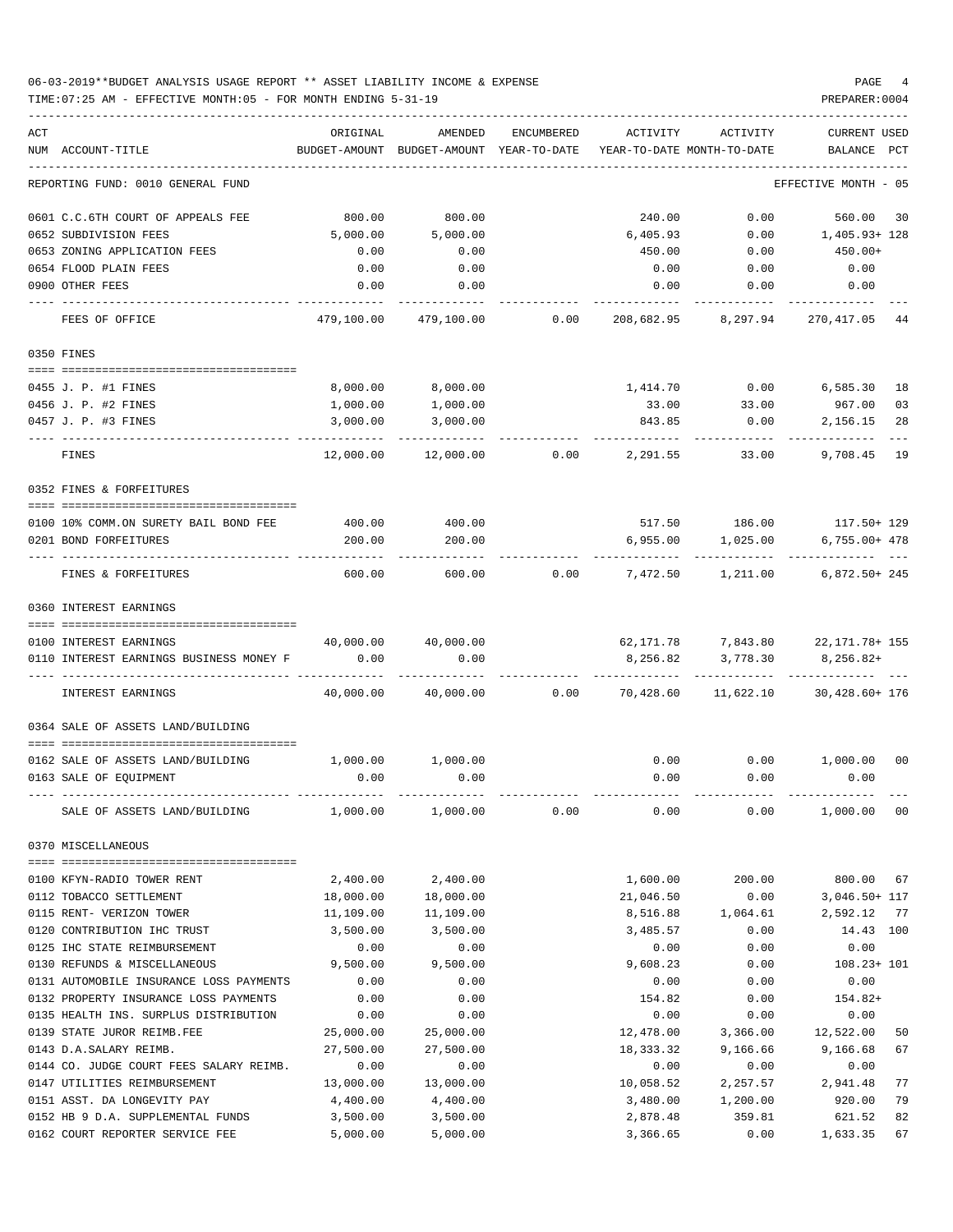| ACT | NUM ACCOUNT-TITLE                                     | ORIGINAL   | AMENDED<br>BUDGET-AMOUNT BUDGET-AMOUNT YEAR-TO-DATE | ENCUMBERED | ACTIVITY   | ACTIVITY<br>YEAR-TO-DATE MONTH-TO-DATE | CURRENT USED<br>BALANCE PCT |    |
|-----|-------------------------------------------------------|------------|-----------------------------------------------------|------------|------------|----------------------------------------|-----------------------------|----|
|     | REPORTING FUND: 0010 GENERAL FUND                     |            |                                                     |            |            |                                        | EFFECTIVE MONTH - 05        |    |
|     |                                                       |            |                                                     |            |            |                                        |                             |    |
|     | 0163 ADM.OF COURT JUSTICE 10% SB 1417                 | 750.00     | 750.00                                              |            | 328.89     | 0.00                                   | 421.11 44                   |    |
|     | 0164 TIME PAYMENT FEE 40% SB 1417                     | 3,000.00   | 3,000.00                                            |            | 1,315.69   | 0.00                                   | 1,684.31                    | 44 |
|     | 0166 JUDICIAL SUPP.FEE(60 CENTS)                      | 900.00     | 900.00                                              |            | 205.45     | 12.30                                  | 694.55 23                   |    |
|     | 0167 JUROR REIMB.FEE                                  | 6,000.00   | 6,000.00                                            |            | 1,360.36   | 82.00                                  | 4,639.64                    | 23 |
|     | 0408 COUNTY WELLNESS PROGRAM                          | 3,000.00   | 3,000.00                                            |            | 881.48     | 0.00                                   | 2,118.52                    | 29 |
|     | 0410 CO CT AT LAW SUPPLEMENT                          | 84,000.00  | 84,000.00                                           |            | 42,000.00  | 0.00                                   | 42,000.00                   | 50 |
|     | 0432 PROCEEDS OF SALE OF LIVESTOCK                    | 0.00       | 8,043.28                                            |            | 8,043.28   | 0.00                                   | $0.00$ $100$                |    |
|     | 0450 DIST. CLK. PASSPORT PHOTO                        | 760.00     | 760.00                                              |            | 890.00     | 0.00                                   | 130.00+ 117                 |    |
|     | 0453 REIMB.CEC ODYSSEY SAAS                           | 21,593.00  | 21,593.00                                           |            | 10,796.50  | 0.00                                   | 10,796.50 50                |    |
|     | 0509 CANDY MACHINE COMMISSION                         | 0.00       | 0.00                                                |            | 94.56      | 0.00                                   | 94.56+                      |    |
|     | 0510 DR. PEPPER COMMISSION                            | 0.00       | 0.00                                                |            | 48.00      | 0.00                                   | $48.00+$                    |    |
|     | 0553 DONATION CONST.3 RADIO EQUIP.                    | 0.00       | 0.00                                                |            | 0.00       | 0.00                                   | 0.00                        |    |
|     | 0562 STATE REIMB.OFFENDER TRANSPORT 3,500.00          |            | 3,500.00                                            |            | 5,215.40   | 0.00                                   | 1,715.40+ 149               |    |
|     | 0565 COCA-COLA COMMISSIONS                            | 0.00       | 0.00                                                |            | 0.00       | 0.00                                   | 0.00                        |    |
|     | MISCELLANEOUS                                         |            | 246,412.00 254,455.28                               |            |            | 0.00 166,186.58 17,708.95 88,268.70 65 |                             |    |
|     | 0400 COUNTY JUDGE                                     |            |                                                     |            |            |                                        |                             |    |
|     |                                                       |            |                                                     |            |            |                                        |                             |    |
|     | 0101 SALARY ELECTED OFFICIAL                          | 66,658.37  | 66,658.37                                           | 0.00       | 46,148.04  | 7,691.34                               | 20,510.33 69                |    |
|     | 0104 STATE PROBATE SALARY SUPPLEMENT                  | 0.00       | 0.00                                                | 0.00       | 0.00       | 0.00                                   | 0.00                        |    |
|     | 0105 SALARY SECRETARY                                 | 39,121.56  | 39,121.56                                           | 0.00       |            | 21,381.43 3,305.91                     | 17,740.13                   | 55 |
|     | 0201 SOCIAL SECURITY TAXES                            | 6,930.36   | 6,930.36                                            | 0.00       | 4,193.67   | 712.82                                 | 2,736.69                    | 61 |
|     | 0202 GROUP HEALTH & DENTAL INSURANCE                  | 22,950.24  | 22,950.24                                           | 0.00       | 10,015.43  | 984.32                                 | 12,934.81                   | 44 |
|     | 0203 RETIREMENT                                       | 12,375.78  | 12,375.78                                           | 0.00       | 7,913.84   | 1,277.61                               | 4,461.94                    | 64 |
|     | 0204 WORKERS' COMPENSATION                            | 469.48     | 469.48                                              | 0.00       | 149.42     | 0.00                                   | 320.06                      | 32 |
|     | 0205 MEDICARE TAX                                     | 1,620.81   | 1,620.81                                            | 0.00       | 980.77     | 166.71                                 | 640.04                      | 61 |
|     | 0225 TRAVEL ALLOWANCE                                 | 3,600.00   | 3,600.00                                            | 0.00       | 2,400.00   | 300.00                                 | 1,200.00                    | 67 |
|     | 0310 OFFICE SUPPLIES                                  | 800.00     | 850.00                                              | 0.00       | 845.98     | 34.99                                  | 4.02 100                    |    |
|     | 0311 POSTAL EXPENSES                                  | 200.00     | 200.00                                              | 0.00       | 124.57     | 75.40                                  | 75.43                       | 62 |
|     | 0427 OUT OF COUNTY TRAVEL                             | 4,000.00   | 4,000.00                                            | 0.00       | 4,425.91   | 0.00                                   | 425.91- 111                 |    |
|     | 0431 LOCAL TRAVEL                                     | 0.00       | 0.00                                                | 0.00       | 0.00       | 0.00                                   | 0.00                        |    |
|     | 0435 PRINTING                                         | 200.00     | 200.00                                              | 0.00       | 72.50      | 0.00                                   | 127.50 36                   |    |
|     | 0437 COURT REPORTER EXPENSE                           | 0.00       | 0.00                                                | 0.00       | 0.00       | 0.00                                   | 0.00                        |    |
|     | 0468 JUVENILE BOARD SALARY                            | 2,400.00   | 2,400.00                                            | 0.00       | 1,600.00   | 200.00                                 | 800.00                      | 67 |
|     | 0480 BOND                                             | 400.00     | 1,243.00                                            | 0.00       | 1,243.00   | 0.00                                   | 0.00 100                    |    |
|     | 0481 DUES                                             | 0.00       | 0.00                                                | 0.00       | 0.00       | 0.00                                   | 0.00                        |    |
|     | 0572 OFFICE EQUIPMENT                                 | 800.00     | 800.00                                              | 0.00       | 217.00     | 0.00                                   | 583.00                      | 27 |
|     | 0574 TECHNOLOGY                                       | 0.00       | 0.00                                                | 0.00       | 0.00       | 0.00                                   | 0.00                        |    |
|     | 0590 BOOKS                                            | 0.00       | 0.00                                                | 0.00       | 0.00       | 0.00                                   | 0.00                        |    |
|     | ------------------------- -----------<br>COUNTY JUDGE |            | 162,526.60 163,419.60                               | 0.00       |            | 101,711.56 14,749.10 61,708.04 62      |                             |    |
|     | 0401 911 COORDINATOR                                  |            |                                                     |            |            |                                        |                             |    |
|     |                                                       |            |                                                     |            |            |                                        |                             |    |
|     | 0403 TCOG RURAL ADDRESSING                            | 23,000.00  | 23,000.00                                           | 0.00       | 23,000.00  | 0.00<br>------------ -------------     | 0.00 100                    |    |
|     | 911 COORDINATOR                                       | 23,000.00  | 23,000.00                                           | 0.00       | 23,000.00  | 0.00                                   | 0.00 100                    |    |
|     | 0403 COUNTY CLERK                                     |            |                                                     |            |            |                                        |                             |    |
|     |                                                       |            |                                                     |            |            |                                        |                             |    |
|     | 0101 SALARY ELECTED OFFICIAL                          | 58,237.97  | 58,237.97                                           | 0.00       | 40,318.56  | 6,719.76                               | 17,919.41                   | 69 |
|     | 0104 SALARY DEPUTIES                                  | 170,898.20 | 170,898.20                                          | 0.00       | 116,644.19 | 20,131.13                              | 54,254.01                   | 68 |
|     | 0107 REGULAR-TEMP. PART-TIME                          | 17,085.64  | 17,085.64                                           | 0.00       | 12,094.65  | 2,011.44                               | 4,990.99                    | 71 |
|     | 0201 SOCIAL SECURITY TAXES                            | 15,280.63  | 15,280.63                                           | 0.00       | 9,417.39   | 1,651.50                               | 5,863.24                    | 62 |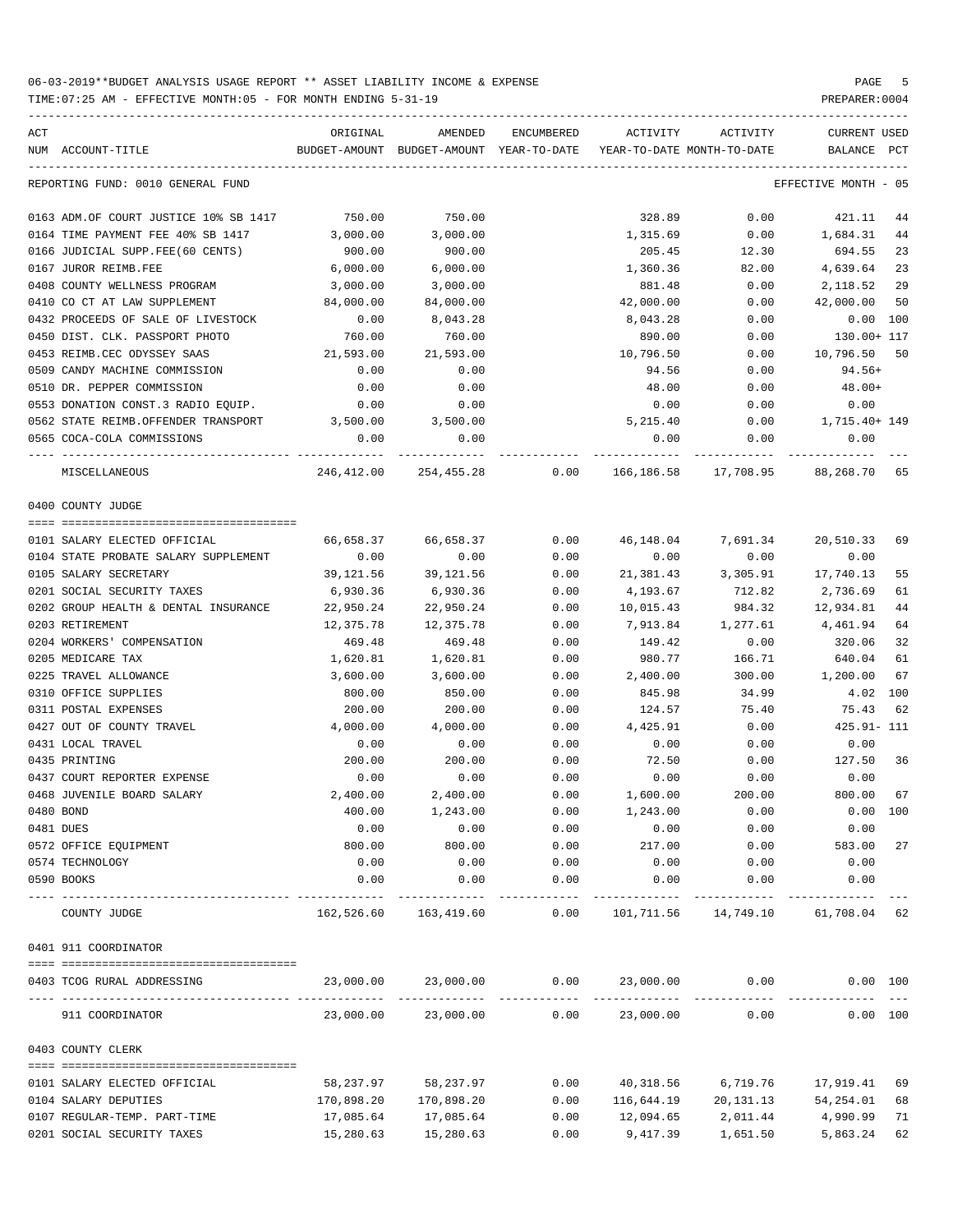| ACT |                                      | ORIGINAL  | AMENDED                                           | ENCUMBERED | ACTIVITY                   | ACTIVITY | CURRENT USED         |                |
|-----|--------------------------------------|-----------|---------------------------------------------------|------------|----------------------------|----------|----------------------|----------------|
|     | NUM ACCOUNT-TITLE                    |           | BUDGET-AMOUNT BUDGET-AMOUNT YEAR-TO-DATE          |            | YEAR-TO-DATE MONTH-TO-DATE |          | BALANCE              | $_{\rm PCT}$   |
|     | REPORTING FUND: 0010 GENERAL FUND    |           |                                                   |            |                            |          | EFFECTIVE MONTH - 05 |                |
|     | 0202 GROUP HEALTH & DENTAL INSURANCE | 80,325.84 | 80,325.84                                         | 0.00       | 53,550.56                  | 5,737.56 | 26,775.28            | 67             |
|     | 0203 RETIREMENT                      | 28,167.78 | 28,167.78                                         | 0.00       | 19,348.20                  | 3,293.18 | 8,819.58             | 69             |
|     | 0204 WORKERS COMPENSATION            | 1,035.14  | 1,035.14                                          | 0.00       | 340.57                     | 0.00     | 694.57               | 33             |
|     | 0205 MEDICARE TAX                    | 3,573.70  | 3,573.70                                          | 0.00       | 2,202.39                   | 386.23   | 1,371.31             | 62             |
|     | 0310 OFFICE SUPPLIES                 | 3,760.00  | 3,760.00                                          | 126.65     | 2,826.09                   | 506.10   | 807.26               | 79             |
|     | 0311 POSTAL EXPENSES                 | 1,500.00  | 1,500.00                                          | 0.00       | 1,001.72                   | 285.55   | 498.28               | 67             |
|     | 0420 UTILITIES TELEPHONE             | 0.00      | 0.00                                              | 0.00       | 0.00                       | 0.00     | 0.00                 |                |
|     | 0427 OUT OF COUNTY TRAVEL            | 4,000.00  | 4,000.00                                          | 0.00       | 4,429.52                   | 594.88   | 429.52- 111          |                |
|     | 0431 LOCAL TRAVEL                    | 0.00      | 0.00                                              | 0.00       | 0.00                       | 0.00     | 0.00                 |                |
|     | 0435 PRINTING                        | 1,400.00  | 1,400.00                                          | 0.00       | 1,087.00                   | 0.00     | 313.00               | 78             |
|     | 0437 IMAGING/INDEXING                | 14,000.00 | 14,000.00                                         | 785.95     | 3,861.52                   | 0.00     | 9,352.53             | 33             |
|     | 0480 BOND                            | 713.00    | 713.00                                            | 50.00      | 513.00                     | 0.00     | 150.00               | 79             |
|     | 0481 DUES                            | 225.00    | 225.00                                            | 0.00       | 0.00                       | 0.00     | 225.00               | 0 <sup>0</sup> |
|     | 0572 OFFICE EQUIPMENT                | 3,478.83  | 3,478.83                                          | 0.00       | 0.00                       | 0.00     | 3,478.83             | 00             |
|     |                                      |           |                                                   |            |                            |          |                      |                |
|     | COUNTY CLERK                         |           | 403,681.73 403,681.73 962.60 267,635.36 41,317.33 |            |                            |          | 135,083.77 67        |                |
|     | 0404 ELECTION                        |           |                                                   |            |                            |          |                      |                |
|     |                                      |           |                                                   |            |                            |          |                      |                |
|     | 0109 SALARY                          | 0.00      | 15,900.00                                         | 0.00       | 15,765.41                  | 0.00     | 134.59               | 99             |
|     | 0201 SOCIAL SECURITY TAXES           | 0.00      | 625.00                                            | 0.00       | 588.36                     | 0.00     | 36.64                | 94             |
|     | 0203 RETIREMENT                      | 0.00      | 0.00                                              | 0.00       | 0.00                       | 0.00     | 0.00                 |                |
|     | 0205 MEDICARE TAX                    | 0.00      | 175.00                                            | 0.00       | 137.59                     | 0.00     | 37.41                | 79             |
|     | 0310 ELECTION SUPPLIES               | 4,000.00  | 3,700.00                                          | 0.00       | 2,737.25                   | 0.00     | 962.75               | 74             |
|     | 0311 POSTAGE                         | 8,500.00  | 7,515.00                                          | 0.00       | 1,224.63                   | 48.90    | 6,290.37             | 16             |
|     | 0421 ELECTION INTERNET               | 0.00      | 985.00                                            | 0.00       | 678.61                     | 75.98    | 306.39               | 69             |
|     | 0423 CELL PHONE                      | 240.00    | 240.00                                            | 0.00       | 160.00                     | 20.00    | 80.00                | 67             |
|     | 0427 ELECTION TRAVEL                 | 2,900.00  | 2,900.00                                          | 0.00       | 253.70                     | 30.22    | 2,646.30             | 09             |
|     | 0428 EMPLOYEE TRAINING               | 0.00      | 0.00                                              | 0.00       | 0.00                       | 0.00     | 0.00                 |                |
|     | 0429 DPS BACKGROUND CHECK            | 50.00     | 50.00                                             | 0.00       | 0.00                       | 0.00     | 50.00                | 0 <sup>0</sup> |
|     | 0430 BIDS AND NOTICES                | 600.00    | 600.00                                            | 0.00       | 334.98                     | $10.05-$ | 265.02               | 56             |
|     | 0442 PROFESSIONAL SERVICE/TRANSLATOR | 200.00    | 200.00                                            | 0.00       | 131.25                     | 0.00     | 68.75                | 66             |
|     | 0481 DUES                            | 0.00      | 300.00                                            | 0.00       | 300.00                     | 0.00     | 0.00 100             |                |
|     | 0483 VOTER REGISTRATION              | 2,000.00  | 2,000.00                                          | 0.00       | 0.00                       | 0.00     | 2,000.00             | 00             |
|     | 0485 ELECTION MAINT. AGREEMENT       | 15,911.00 | 15,911.00                                         | 0.00       | 16,077.67                  | 0.00     | 166.67- 101          |                |
|     | 0573 ELECTION EQUIPMENT              | 2,402.79  | 2,402.79                                          | 0.00       | 0.00                       | 0.00     | 2,402.79 00          |                |
|     | ELECTION                             |           | 36,803.79 53,503.79                               |            | $0.00$ 38,389.45           |          | 165.05 15,114.34 72  |                |
|     | 0405 VETERANS'SERVICE                |           |                                                   |            |                            |          |                      |                |
|     |                                      |           |                                                   |            |                            |          |                      |                |
|     | 0102 SALARY APPOINTED OFFICIAL       | 38,816.00 | 38,816.00                                         | 0.00       | 26,872.56                  | 4,478.76 | 11,943.44 69         |                |
|     | 0201 SOCIAL SECURITY TAXES           | 2,406.59  | 2,406.59                                          | 0.00       | 1,642.40                   | 274.72   | 764.19               | 68             |
|     | 0202 GROUP HEALTH & DENTAL INSURANCE | 11,475.12 | 11,475.12                                         | 0.00       | 7,650.08                   | 956.26   | 3,825.04             | 67             |
|     | 0203 RETIREMENT                      | 4,440.55  | 4,440.55                                          | 0.00       | 3,075.57                   | 511.02   | 1,364.98             | 69             |
|     | 0204 WORKERS' COMPENSATION           | 163.03    | 163.03                                            | 0.00       | 53.61                      | 0.00     | 109.42               | 33             |
|     | 0205 MEDICARE TAX                    | 562.83    | 562.83                                            | 0.00       | 384.10                     | 64.25    | 178.73               | 68             |
|     | 0310 OFFICE SUPPLIES                 | 250.00    | 250.00                                            | 92.69      | 92.69                      | 0.00     | 64.62                | 74             |
|     | 0311 POSTAL EXPENSES                 | 200.00    | 200.00                                            | 0.00       | 0.00                       | 0.00     | 200.00               | 00             |
|     | 0427 OUT OF COUNTY TRAVEL            | 750.00    | 750.00                                            | 0.00       | 207.64                     | 0.00     | 542.36               | 28             |
|     | 0428 TRAINING/TUITION                | 500.00    | 500.00                                            | 0.00       | 0.00                       | 0.00     | 500.00               | 00             |
|     | 0435 PRINTING                        | 200.00    | 200.00                                            | 0.00       | 0.00                       | 0.00     | 200.00               | 00             |
|     | 0453 COMPUTER SOFTWARE               | 500.00    | 500.00                                            | 0.00       | 0.00                       | 0.00     | 500.00               | 00             |
|     | 0572 OFFICE EQUIPMENT                | 750.00    | 750.00                                            | 670.00     | 34.99                      | 0.00     | 45.01                | 94             |
|     |                                      |           |                                                   |            |                            |          |                      |                |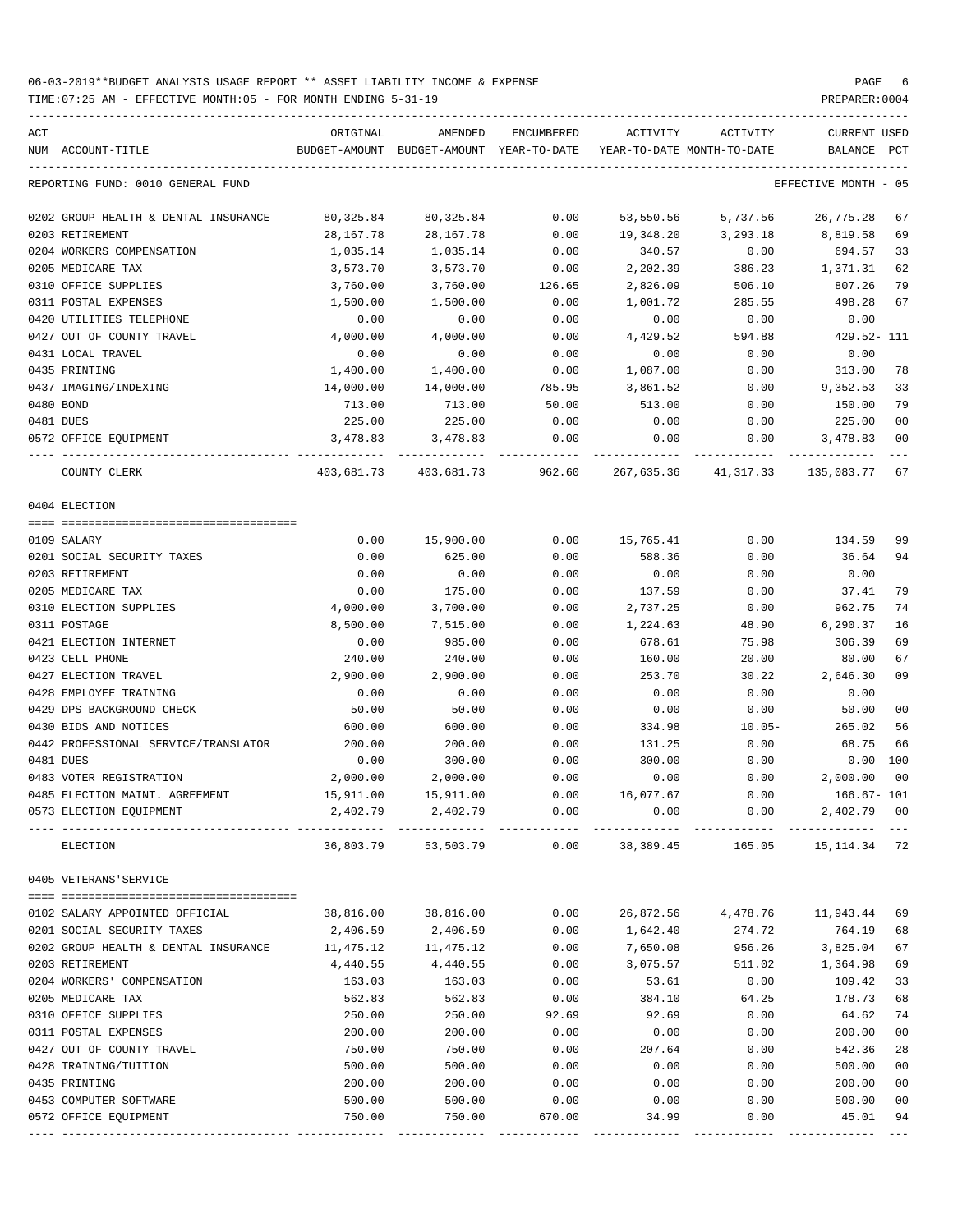TIME:07:25 AM - EFFECTIVE MONTH:05 - FOR MONTH ENDING 5-31-19 PREPARER:0004

| ACT | NUM ACCOUNT-TITLE                                           | ORIGINAL<br>BUDGET-AMOUNT | AMENDED<br>BUDGET-AMOUNT YEAR-TO-DATE | <b>ENCUMBERED</b> | ACTIVITY               | ACTIVITY<br>YEAR-TO-DATE MONTH-TO-DATE | CURRENT USED<br><b>BALANCE</b> | PCT |
|-----|-------------------------------------------------------------|---------------------------|---------------------------------------|-------------------|------------------------|----------------------------------------|--------------------------------|-----|
|     | REPORTING FUND: 0010 GENERAL FUND                           |                           |                                       |                   |                        |                                        | EFFECTIVE MONTH - 05           |     |
|     | VETERANS ' SERVICE                                          | 61,014.12                 | 61,014.12                             | 762.69            | 40,013.64              | 6,285.01                               | 20, 237, 79                    | 67  |
|     | 0406 EMERGENCY MANAGEMENT                                   |                           |                                       |                   |                        |                                        |                                |     |
|     |                                                             |                           |                                       |                   |                        |                                        |                                |     |
|     | 0103 SALARY                                                 | 42,213.08                 | 42,213.08                             | 0.00              | 23,658.92              | 3,714.00                               | 18,554.16                      | 56  |
|     | 0107 SALARY TEMP./EXTRA                                     | 0.00                      | 0.00                                  | 0.00              | 0.00                   | 0.00                                   | 0.00                           |     |
|     | 0201 SOCIAL SECURITY TAXES                                  | 2,646.97                  | 2,646.97                              | 0.00              | 1,481.27               | 232.76                                 | 1,165.70                       | 56  |
|     | 0202 GROUP HEALTH & DENTAL INS                              | 11,475.12                 | 11,475.12                             | 0.00              | 970.62                 | 2.54                                   | 10,504.50                      | 08  |
|     | 0203 RETIREMENT                                             | 4,829.18                  | 4,829.18                              | 0.00              | 2,709.32               | 423.78                                 | 2,119.86                       | 56  |
|     | 0204 WORKERS' COMPENSATION                                  | 179.31                    | 179.31                                | 0.00              | 37.42                  | 0.00                                   | 141.89                         | 21  |
|     | 0205 MEDICARE TAX                                           | 619.05                    | 619.05                                | 0.00              | 346.42                 | 54.43                                  | 272.63                         | 56  |
|     | 0225 TRAVEL ALLOWANCE<br>0310 OFFICE SUPPLIES               | 0.00<br>150.00            | 0.00<br>150.00                        | 0.00<br>0.00      | 0.00<br>109.25         | 0.00<br>0.00                           | 0.00<br>40.75                  | 73  |
|     | 0311 POSTAL EXPENSE                                         | 50.00                     | 50.00                                 | 0.00              | 0.00                   | 0.00                                   | 50.00                          | 00  |
|     | 0330 AUTO EXPENSE-GAS & OIL                                 | 1,000.00                  | 1,000.00                              | 0.00              | 397.32                 | 44.49                                  | 602.68                         | 40  |
|     | 0422 R&M RADIO                                              | 0.00                      | 0.00                                  | 0.00              | 0.00                   | 0.00                                   | 0.00                           |     |
|     | 0423 CELL PHONE ALLOWANCE                                   | 480.00                    | 480.00                                | 0.00              | 280.00                 | 40.00                                  | 200.00                         | 58  |
|     | 0427 OUT OF COUNTY TRAVEL                                   | 400.00                    | 400.00                                | 8.70              | 20.82                  | 20.82                                  | 370.48                         | 07  |
|     | 0428 TRAINING & TUITION                                     | 0.00                      | 0.00                                  | 0.00              | 0.00                   | 0.00                                   | 0.00                           |     |
|     | 0454 R&M AUTO                                               | 375.00                    | 375.00                                | 0.00              | 933.65                 | 0.00                                   | $558.65 - 249$                 |     |
|     | 0487 TRAILER/AUTO INSURANCE                                 | 700.00                    | 700.00                                | 0.00              | 575.00                 | 0.00                                   | 125.00                         | 82  |
|     | 0489 CODE RED EARLY WARNING SYSTEM                          | 12,768.00                 | 12,768.00                             | 0.00              | 12,768.00              | 0.00                                   | 0.00                           | 100 |
|     | 0490 911 RADIO TOWER BUILDING                               | 500.00                    | 500.00                                | 0.00              | 0.00                   | 0.00                                   | 500.00                         | 00  |
|     | 0573 RADIO EQUIPMENT                                        | 0.00                      | 0.00                                  | 0.00              | 0.00                   | 0.00                                   | 0.00                           |     |
|     | EMERGENCY MANAGEMENT                                        | 78,385.71                 | 78,385.71                             | 8.70              |                        | 44,288.01 4,532.82 34,089.00           |                                | 57  |
|     | 0409 NON-DEPARTMENTAL                                       |                           |                                       |                   |                        |                                        |                                |     |
|     | 0100 COMPENSATION PAY                                       | 0.00                      | 0.00                                  | 0.00              | 0.00                   | 0.00                                   | 0.00                           |     |
|     | 0201 SOCIAL SECURITY TAXES                                  | 0.00                      | 0.00                                  | 0.00              | 0.00                   | 0.00                                   | 0.00                           |     |
|     | 0203 RETIREMENT                                             | 0.00                      | 0.00                                  | 0.00              | 0.00                   | 0.00                                   | 0.00                           |     |
|     | 0204 WORKERS' COMPENSATION                                  | 1,000.00                  | 1,000.00                              | 0.00              | 415.86                 | 0.00                                   | 584.14                         | 42  |
|     | 0205 MEDICARE TAX                                           | 0.00                      | 0.00                                  | 0.00              | 0.00                   | 0.00                                   | 0.00                           |     |
|     | 0206 UNEMPLOYMENT EXPENSE                                   | 0.00                      | 0.00                                  | 0.00              | 0.00                   | 0.00                                   | 0.00                           |     |
|     | 0395 ERRORS AND OMISSIONS                                   | 500.00                    | 500.00                                | 0.00              | 0.00                   | 0.00                                   | 500.00                         | 00  |
|     | 0399 CLAIMS SETTLEMENTS                                     | 5,000.00                  | 5,000.00                              | 0.00              | 2,046.00               | 0.00                                   | 2,954.00                       | 41  |
|     | 0400 LEGAL FEES                                             | 20,000.00                 | 20,000.00                             | 0.00              | 1,987.00               | 0.00                                   | 18,013.00                      | 10  |
|     | 0401 AUDIT EXPENSE                                          | 34,000.00                 | 34,000.00                             | 0.00              | 33,950.00              | 0.00                                   | 50.00                          | 100 |
|     | 0404 911 EMERGENCY SERVICE                                  | 8,917.00                  | 8,917.00                              | 0.00              | 6,687.75               | 0.00                                   | 2,229.25<br>81,697.58- 121     | 75  |
|     | 0406 TAX APPRAISAL DISTRICT<br>0408 COUNTY WELLNESS PROGRAM | 389,000.00<br>3,000.00    | 389,000.00<br>3,000.00                | 0.00<br>0.00      | 470,697.58<br>1,537.62 | 146,932.59<br>280.99                   | 1,462.38                       | 51  |
|     | 0426 PROFESSIONAL FEES                                      | 30,000.00                 | 30,000.00                             | 0.00              | 0.00                   | 0.00                                   | 30,000.00                      | 00  |
|     | 0430 BIDS & NOTICES                                         | 1,800.00                  | 1,800.00                              | 0.00              | 2,467.87               | 257.84                                 | 667.87- 137                    |     |
|     | 0444 LAWN MAINTENANCE                                       | 0.00                      | 0.00                                  | 0.00              | 0.00                   | 0.00                                   | 0.00                           |     |
|     | 0481 DUES                                                   | 9,700.00                  | 9,700.00                              | 0.00              | 5,351.71               | 0.00                                   | 4,348.29                       | 55  |
|     | 0483 PUBLIC OFFICIALS INS.                                  | 20,000.00                 | 17,975.00                             | 0.00              | 14,896.80              | 0.00                                   | 3,078.20                       | 83  |
|     | 0484 GENERAL LIABILITY INSURANCE                            | 8,000.00                  | 8,000.00                              | 0.00              | 6,828.00               | 0.00                                   | 1,172.00                       | 85  |
|     | 0485 WATER SUPPLY AGENCY                                    | 1,000.00                  | 1,000.00                              | 0.00              | 812.50                 | 812.50                                 | 187.50                         | 81  |
|     | 0487 TCOG-REG. INTERLOCAL AGREEMENT                         | 0.00                      | 0.00                                  | 0.00              | 0.00                   | 0.00                                   | 0.00                           |     |
|     | 0488 FANNIN RURAL RAIL DIST                                 | 0.00                      | 0.00                                  | 0.00              | 0.00                   | 0.00                                   | 0.00                           |     |
|     | 0489 COURT COSTS/ARREST FEES                                | 240,000.00                | 240,000.00                            | 0.00              | 99,005.28              | $1,674.00-$                            | 140,994.72                     | 41  |
|     | 0490 MISCELLANEOUS                                          | 312.00                    | 312.00                                | 0.00              | 0.00                   | 0.00                                   | 312.00                         | 00  |
|     | 0491 SULPHUR RIVER REGIONAL MOBILITY AU                     | 2,500.00                  | 2,500.00                              | 0.00              | 0.00                   | 0.00                                   | 2,500.00                       | 00  |

0495 '98 JAIL BOND PAYMENT 0.00 0.00 0.00 0.00 0.00 0.00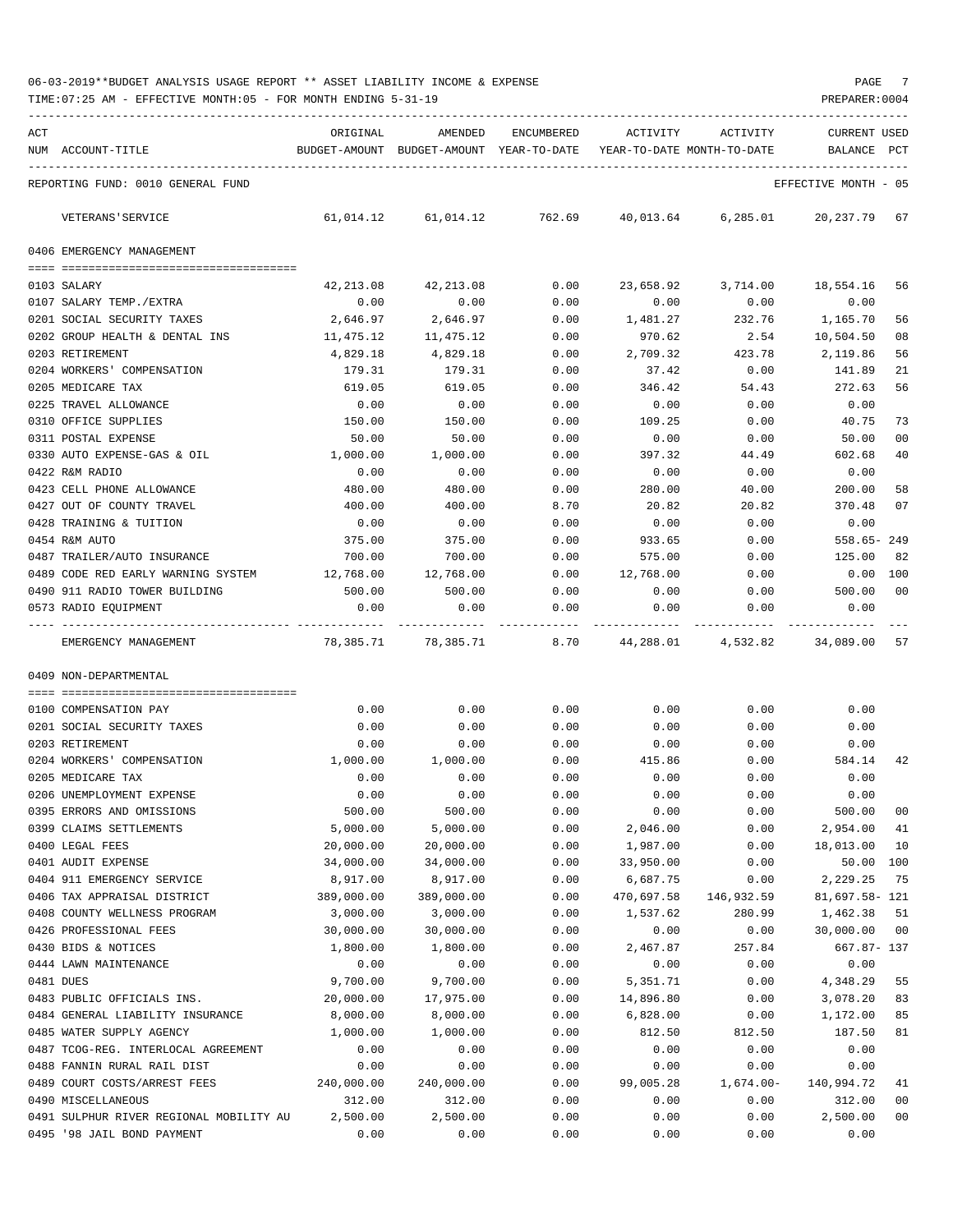TIME:07:25 AM - EFFECTIVE MONTH:05 - FOR MONTH ENDING 5-31-19 PREPARER:0004

| ACT                                              | ORIGINAL   | AMENDED                                                                 | ENCUMBERED | ACTIVITY          | ACTIVITY                   | <b>CURRENT USED</b>  |                |
|--------------------------------------------------|------------|-------------------------------------------------------------------------|------------|-------------------|----------------------------|----------------------|----------------|
| NUM ACCOUNT-TITLE                                |            | BUDGET-AMOUNT BUDGET-AMOUNT YEAR-TO-DATE                                |            |                   | YEAR-TO-DATE MONTH-TO-DATE | BALANCE              | PCT            |
| REPORTING FUND: 0010 GENERAL FUND                |            |                                                                         |            |                   |                            | EFFECTIVE MONTH - 05 |                |
| 0499 BANK SERVICE FEES                           | 8,675.00   | 8,675.00                                                                | 0.00       | 6,400.00          | 800.00                     | 2,275.00             | 74             |
| 0500 6TH COURT OF APPEALS FEE                    | 2,700.00   | 2,700.00                                                                | 0.00       | 1,447.20          | 0.00                       | 1,252.80             | 54             |
| --------------<br>NON-DEPARTMENTAL               | 786,104.00 | 784,079.00                                                              | 0.00       | 654,531.17        | 147,409.92                 | 129,547.83           | 83             |
| 0410 COUNTY COURT AT LAW                         |            |                                                                         |            |                   |                            |                      |                |
| 0101 SALARY ELECTED OFFICIAL                     | 140,000.00 | 140,000.00                                                              | 0.00       | 96,923.16         | 16,153.86                  | 43,076.84            | 69             |
| 0103 SALARY COURT COORDINATOR                    | 31,199.08  | 31,199.08                                                               | 0.00       | 21,599.28         | 3,599.88                   | 9,599.80             | 69             |
| 0110 SALARY COURT REPORTER                       | 66,006.10  | 66,006.10                                                               | 0.00       | 45, 344.40        | 7,616.10                   | 20,661.70            | 69             |
| 0130 BAILIFF                                     | 39,308.41  | 39,308.41                                                               | 0.00       | 27, 213.30        | 4,535.55                   | 12,095.11            | 69             |
| 0201 SOCIAL SECURITY TAXES                       | 16,573.44  | 16,573.44                                                               | 0.00       | 11,818.43         | 2,066.73                   | 4,755.01             | 71             |
| 0202 GROUP HEALTH & DENTAL INS                   | 40,162.92  | 40,162.92                                                               | 0.00       | 27,100.48         | 3,387.56                   | 13,062.44            | 67             |
| 0203 RETIREMENT                                  | 31,907.71  | 31,907.71                                                               | 0.00       | 22,052.72         | 3,663.29                   | 9,854.99             | 69             |
| 0204 WORKERS COMPENSATION                        | 1,171.44   | 1,171.44                                                                | 0.00       | 385.25            | 0.00                       | 786.19               | 33             |
| 0205 MEDICARE TAX                                | 4,044.25   | 4,044.25                                                                | 0.00       | 2,828.40          | 483.35                     | 1,215.85             | 70             |
| 0310 OFFICE SUPPLIES                             | 1,200.00   | 1,200.00                                                                | 12.67      | 109.66            | 0.00                       | 1,077.67             | 10             |
| 0311 POSTAGE                                     | 1,800.00   | 1,800.00                                                                | 0.00       | 644.30            | 107.40                     | 1,155.70             | 36             |
| 0315 COPIER RENTAL                               | 600.00     | 600.00                                                                  | 0.00       | 549.74            | 101.10                     | 50.26                | 92             |
| 0395 BAILIFF UNIFORMS                            | 0.00       | 0.00                                                                    | 0.00       | 0.00              | 0.00                       | 0.00                 |                |
| 0420 TELEPHONE                                   | 2,400.00   | 2,400.00                                                                | 0.00       | 1,519.65          | 128.67                     | 880.35               | 63             |
| 0421 DSL INTERNET                                | 0.00       | 0.00                                                                    | 0.00       | 0.00              | 0.00                       | 0.00                 |                |
| 0424 INDIGENT ATTORNEY FEES                      | 70,000.00  | 70,000.00                                                               | 2,825.00   | 30, 311.25        | 2,700.00                   | 36,863.75            | 47             |
| 0425 PROFESSIONAL SERVICES                       | 2,250.00   | 2,250.00                                                                | 0.00       | 600.00            | 75.00                      | 1,650.00             | 27             |
| 0427 OUT OF COUNTY TRAVEL                        | 2,000.00   | 2,000.00                                                                | 0.00       | 404.00            | 395.00                     | 1,596.00             | 20             |
| 0435 PRINTING                                    | 250.00     | 250.00                                                                  | 0.00       | 0.00              | 0.00                       | 250.00               | 0 <sub>0</sub> |
| 0437 COURT REPORTER EXPENSE                      | 6,000.00   | 6,000.00                                                                | 0.00       | 3,450.00          | 1,050.00                   | 2,550.00             | 58             |
| 0439 WITNESS EXPENSE                             | 500.00     | 500.00                                                                  | 0.00       | 0.00              | 0.00                       | 500.00               | 0 <sub>0</sub> |
| 0453 R&M EQUIPMENT                               | 400.00     | 400.00                                                                  | 0.00       | 0.00              | 0.00                       | 400.00               | 0 <sub>0</sub> |
| 0467 VISITING JUDGE                              | 1,000.00   | 1,000.00                                                                | 0.00       | 2,188.14          | 334.60                     | 1,188.14-219         |                |
| 0468 JUVENILE BOARD SALARY                       | 2,400.00   | 2,400.00                                                                | 0.00       | 1,600.00          | 200.00                     | 800.00               | 67             |
| 0480 BONDS                                       | 350.00     | 1,243.00                                                                | 0.00       | 1,243.00          | 0.00                       | 0.00                 | 100            |
| 0481 DUES                                        | 300.00     | 300.00                                                                  | 0.00       | 0.00              | 0.00                       | 300.00               | 0 <sub>0</sub> |
| 0572 OFFICE EQUIPMENT                            | 600.00     | 600.00                                                                  | 0.00       | 0.00              | 0.00                       | 600.00               | 0 <sub>0</sub> |
| 0574 TECHNOLOGY                                  | 0.00       | 0.00                                                                    | 0.00       | 0.00              | 0.00                       | 0.00                 |                |
| 0590 BOOKS & PUBLICATIONS                        | 250.00     | 250.00                                                                  | 0.00       | 0.00              | 0.00                       | 250.00 00            |                |
| 0591 LEXIS NEXIS ONLINE LEGAL                    | 62.00      | 62.00                                                                   |            | $0.00$ 62.00 0.00 |                            | $0.00$ 100           |                |
| COUNTY COURT AT LAW                              |            | 462,735.35  463,628.35  2,837.67  297,947.16  46,598.09  162,843.52  65 |            |                   |                            |                      |                |
| 0425 COURT ADMINISTRATION                        |            |                                                                         |            |                   |                            |                      |                |
|                                                  |            |                                                                         |            |                   |                            |                      |                |
| 0201 SOCIAL SECURITY                             | 0.00       | 0.00                                                                    | 0.00       | 0.00              | 0.00                       | 0.00                 |                |
| 0205 MEDICARE TAX                                | 0.00       | 0.00                                                                    | 0.00       | 0.00              | 0.00                       | 0.00                 |                |
| 0311 JURY POSTAGE                                | 4,200.00   | 4,200.00                                                                | 0.00       | 2,257.94          | 252.50                     | 1,942.06             | 54             |
| 0312 DISTRICT JURY SUPPLIES                      | 1,000.00   | 1,000.00                                                                | 47.53      | 456.91            | 0.00                       | 495.56               | 50             |
| 0313 GRAND JURY EXPENSE                          | 5,000.00   | 5,000.00                                                                | 0.00       | 3,055.74          | 787.16                     | 1,944.26             | 61             |
| 0314 PETIT JURY EXPENSE                          | 27,466.50  | 27,466.50                                                               | 0.00       | 17,250.00         | 2,400.00                   | 10,216.50            | 63             |
| 0316 COUNTY COURT JURY EXP.                      | 0.00       | 0.00                                                                    | 0.00       | 0.00              | 0.00                       | 0.00                 |                |
| 0317 COURT REPORTER SUPPLIES                     | 100.00     | 100.00                                                                  | 0.00       | 0.00              | 0.00                       | 100.00               | 0 <sub>0</sub> |
| 0318 J.P. JURY EXPENSE                           | 800.00     | 800.00                                                                  | 0.00       | 660.00            | 0.00                       | 140.00               | 83             |
| 0319 CO.CT.@LAW JURY EXPENSE                     | 5,000.00   | 5,000.00                                                                | 0.00       | 898.77            | 0.00                       | 4,101.23             | 18             |
| 0422 REGIONAL INDIGENT DEFENSE PROGRAM 18,056.00 |            | 18,056.00                                                               | 0.00       | 18,056.00         | 0.00                       |                      | 0.00 100       |
| 0424 CO.CT. ATTORNEY FEES                        | 8,000.00   | 8,000.00                                                                | 0.00       | 4,579.25          | 0.00                       | 3,420.75             | 57             |

0425 CO.CT. PROFESSIONAL SERVICES 1,000.00 1,000.00 0.00 0.00 0.00 1,000.00 00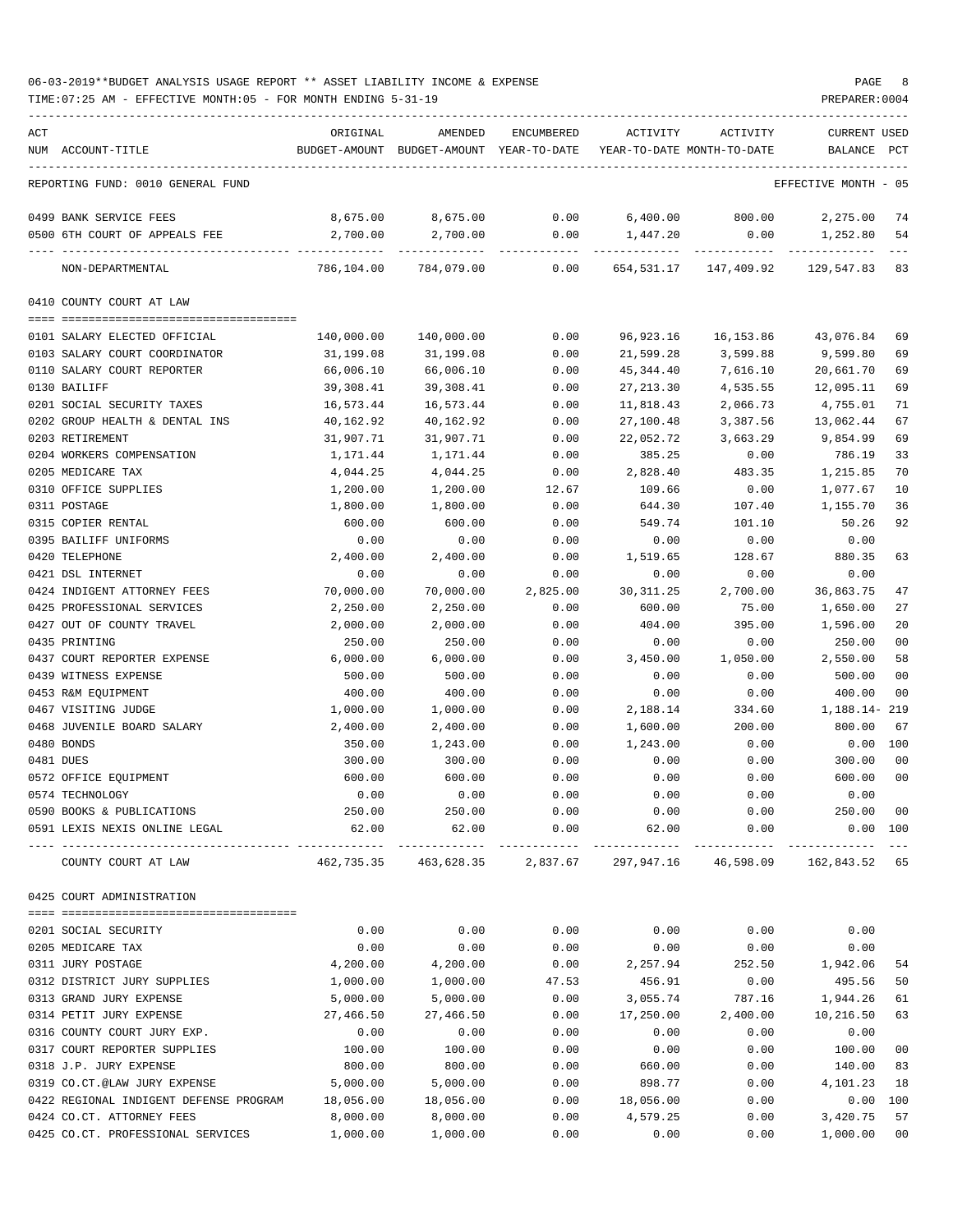| ACT                                                               | ORIGINAL                    | AMENDED                                  | ENCUMBERED    | ACTIVITY                   | ACTIVITY             | CURRENT USED         |              |
|-------------------------------------------------------------------|-----------------------------|------------------------------------------|---------------|----------------------------|----------------------|----------------------|--------------|
| NUM ACCOUNT-TITLE                                                 |                             | BUDGET-AMOUNT BUDGET-AMOUNT YEAR-TO-DATE |               | YEAR-TO-DATE MONTH-TO-DATE |                      | BALANCE              | $_{\rm PCT}$ |
| REPORTING FUND: 0010 GENERAL FUND                                 |                             |                                          |               |                            |                      | EFFECTIVE MONTH - 05 |              |
|                                                                   |                             |                                          |               |                            |                      |                      |              |
| 0426 COUNTY COURT SUPPLIES                                        | 0.00                        | 0.00                                     | 0.00          | 0.00                       | 0.00                 | 0.00                 |              |
| 0435 PRINTING                                                     | 1,500.00                    | 1,500.00                                 | 0.00          | 1,079.00                   | 0.00                 | 421.00               | 72           |
| 0465 PHYSICAL EVID. ANALYSES                                      | 1,500.00                    | 1,500.00                                 | 0.00          | $250.25 -$                 | 746.75-              | 1,750.25             | 17           |
| 0466 AUTOPSIES                                                    | 50,000.00                   | 50,000.00                                | 0.00          | 30,642.00                  | 8,200.00             | 19,358.00            | 61           |
| 0467 VISITING JUDGE EXPENSE                                       | 2,000.00                    | 2,000.00                                 | 80.62         | 252.30                     | 37.12                | 1,667.08             | 17           |
| COURT ADMINISTRATION                                              | 125,622.50                  | 125,622.50 128.15                        |               | 78,937.66                  | 10,930.03            | 46,556.69            | 63           |
| 0435 336TH DISTRICT COURT ADMINISTRATIO                           |                             |                                          |               |                            |                      |                      |              |
|                                                                   |                             |                                          |               |                            |                      |                      |              |
| 0103 SALARY COURT COORDINATOR                                     | 36,413.37                   | 36, 413.37                               | 0.00          | 24,732.57                  | 4,189.80             | 11,680.80            | 68           |
| 0110 SALARY COURT REPORTER                                        | 76,712.05                   | 76,712.05                                | 0.00          | 52,652.07                  | 8,851.38             | 24,059.98            | 69           |
| 0130 BAILIFF                                                      | 40,236.95                   | 40,236.95                                | 0.00          | 27,856.44                  | 4,642.74             | 12,380.51            | 69           |
| 0201 SOCIAL SECURITY                                              | 9,731.67                    | 9,731.67                                 | 0.00          | 6,562.67                   | 1,129.63             | 3,169.00             | 67           |
| 0202 GROUP HEALTH INSURANCE                                       | 34,425.36                   | 34,425.36                                | 0.00          | 22,950.24                  | 2,868.78             | 11,475.12            | 67           |
| 0203 RETIREMENT                                                   | 17,956.50                   | 17,956.50                                | 0.00          | 12,319.83                  | 2,051.99             | 5,636.67             | 69           |
| 0204 WORKERS COMPENSATION                                         | 644.12                      | 644.12                                   | 0.00          | 211.83                     | 0.00                 | 432.29               | 33           |
| 0205 MEDICARE                                                     | 2,275.95                    | 2,275.95                                 | 0.00          | 1,534.87                   | 264.21               | 741.08               | 67           |
| 0310 OFFICE SUPPLIES                                              | 1,800.00                    | 1,800.00                                 | 133.09        | 684.66                     | 0.00                 | 982.25               | 45           |
| 0311 DISTRICT JUDGE POSTAGE                                       | 400.00                      | 400.00                                   | 0.00          | 83.49                      | 11.90                | 316.51               | 21           |
| 0352 GPS/SCRAM MONITORS                                           | 1,000.00                    | 1,000.00                                 | 0.00          | 0.00                       | 0.00                 | 1,000.00             | 00           |
| 0395 BAILIFF UNIFORMS                                             | 400.00                      | 400.00                                   | 0.00          | 435.00                     | 0.00                 | 35.00- 109           |              |
| 0421 LEXIS NEXIS ONLINE LEGAL                                     | 780.00                      | 780.00                                   | 0.00          | 448.00                     | 64.00                | 332.00               | 57           |
| 0427 TRAVEL                                                       | 3,000.00                    | 3,000.00                                 | 0.00          | 98.99                      | 0.00                 | 2,901.01             | 03           |
| 0428 TRAINING/TUITION                                             | 2,500.00                    | 2,500.00                                 | 0.00          | 470.00                     | 0.00                 | 2,030.00             | 19           |
| 0432 ATTORNEY FEES JUVENILE                                       | 20,000.00                   | 20,000.00                                | 0.00          | 12,035.00                  | 1,740.00             | 7,965.00             | 60           |
| 0433 ATTORNEY FEES DRUG CT                                        | 0.00                        | 0.00                                     | 0.00          | 0.00                       | 0.00                 | 0.00                 |              |
| 0434 APPEAL COURT TRANSCRIPTS                                     | 40,000.00                   | 40,000.00                                | 0.00          | 27,633.50                  | 0.00                 | 12,366.50            | 69           |
| 0435 ATTORNEYS FEES APPEALS CT                                    | 20,000.00                   | 20,000.00                                | 0.00          | 7,750.00                   | 450.00               | 12,250.00            | 39           |
| 0436 ATTORNEY FEES- CPS CASES                                     | 300,000.00                  | 300,000.00                               | 840.25        | 227,640.68                 | 15,197.05            | 71,519.07            | 76           |
| 0437 ATTORNEY FEES                                                | 200,000.00                  | 200,000.00                               | 1,224.00      | 114,087.30                 | 19,905.75            | 84,688.70            | 58           |
| 0438 COURT REPORTER EXPENSE                                       | 10,000.00                   | 10,000.00                                | 0.00          | 8,262.00                   | 490.00               | 1,738.00             | 83           |
| 0439 INVESTIGATOR EXPENSE                                         | 10,000.00                   | 10,000.00                                | 0.00          | 231.25                     | 0.00                 | 9,768.75             | 02           |
| 0440 PHYSICIANS EXPENSE                                           | 0.00                        | 0.00                                     | 0.00          | 0.00                       | 0.00                 | 0.00                 |              |
| 0442 OTHER PROFESSIONAL SERV.                                     | 35,000.00                   | 35,000.00                                | 0.00          | 5,636.75                   | 2,375.00             | 29, 363. 25          | 16           |
| 0468 JUVENILE BOARD SALARY                                        | 3,600.00                    | 3,600.00                                 | 0.00          | 2,400.00                   | 300.00               | 1,200.00 67          |              |
| 0481 DUES                                                         | 771.00                      | 771.00                                   | 0.00          | 235.00                     | 0.00                 | 536.00               | 30           |
| 0572 OFFICE EQUIPMENT                                             | 2,500.00                    | 2,500.00                                 | 0.00          | 1,537.59                   | 1,337.60             | 962.41               | 62           |
| 0574 TECHNOLOGY<br>0590 DISTRICT JUDGE BOOKS                      | 5,300.00<br>500.00          | 5,300.00<br>500.00                       | 0.00<br>0.00  | 0.00<br>0.00               | 0.00<br>0.00         | 5,300.00<br>500.00   | $00\,$<br>00 |
| ---- -----------------                                            | ------------ -------------- | -------------                            | ------------- |                            |                      | -----------          | $--\,$       |
| 336TH DISTRICT COURT ADMINISTRATIO 875,946.97 875,946.97 2,197.34 |                             |                                          |               |                            | 558,489.73 65,869.83 | 315,259.90           | 64           |
| 0450 DISTRICT CLERK                                               |                             |                                          |               |                            |                      |                      |              |
| 0101 SALARY ELECTED OFFICIAL                                      | 58,237.97                   | 58,237.97                                | 0.00          | 40,318.56                  | 6,719.76             | 17,919.41            | 69           |
| 0103 SALARY ASST. DIST. CLERK                                     | 39,526.53                   | 39,526.53                                | 0.00          | 27,364.50                  | 4,560.75             | 12,162.03            | 69           |
| 0104 SALARIES DEPUTIES                                            | 157,943.85                  | 157,943.85                               | 0.00          | 109,704.05                 | 18,246.09            | 48,239.80            | 69           |
| 0107 SALARY PART-TIME                                             | 24,193.05                   | 24, 193.05                               | 0.00          | 16,242.28                  | 2,723.33             | 7,950.77             | 67           |
| 0201 SOCIAL SECURITY TAXES                                        | 17,353.89                   | 17,353.89                                | 0.00          | 11,486.80                  | 1,934.52             | 5,867.09             | 66           |
| 0202 GROUP HEALTH & DENTAL INSURANCE                              | 91,800.86                   | 91,800.86                                | 0.00          | 63,591.29                  | 7,650.08             | 28,209.57            | 69           |
| 0203 RETIREMENT                                                   | 32,020.72                   | 32,020.72                                | 0.00          | 22,161.14                  | 3,679.69             | 9,859.58             | 69           |
| 0204 WORKERS COMPENSATION                                         | 1,175.59                    | 1,175.59                                 | 0.00          | 386.61                     | 0.00                 | 788.98               | 33           |
| 0205 MEDICARE TAX                                                 | 4,058.57                    | 4,058.57                                 | 0.00          | 2,686.43                   | 452.42               | 1,372.14             | 66           |
| 0310 OFFICE SUPPLIES                                              | 5,000.00                    | 5,000.00                                 | 151.85        | 2,157.66                   | 457.21               | 2,690.49             | 46           |
|                                                                   |                             |                                          |               |                            |                      |                      |              |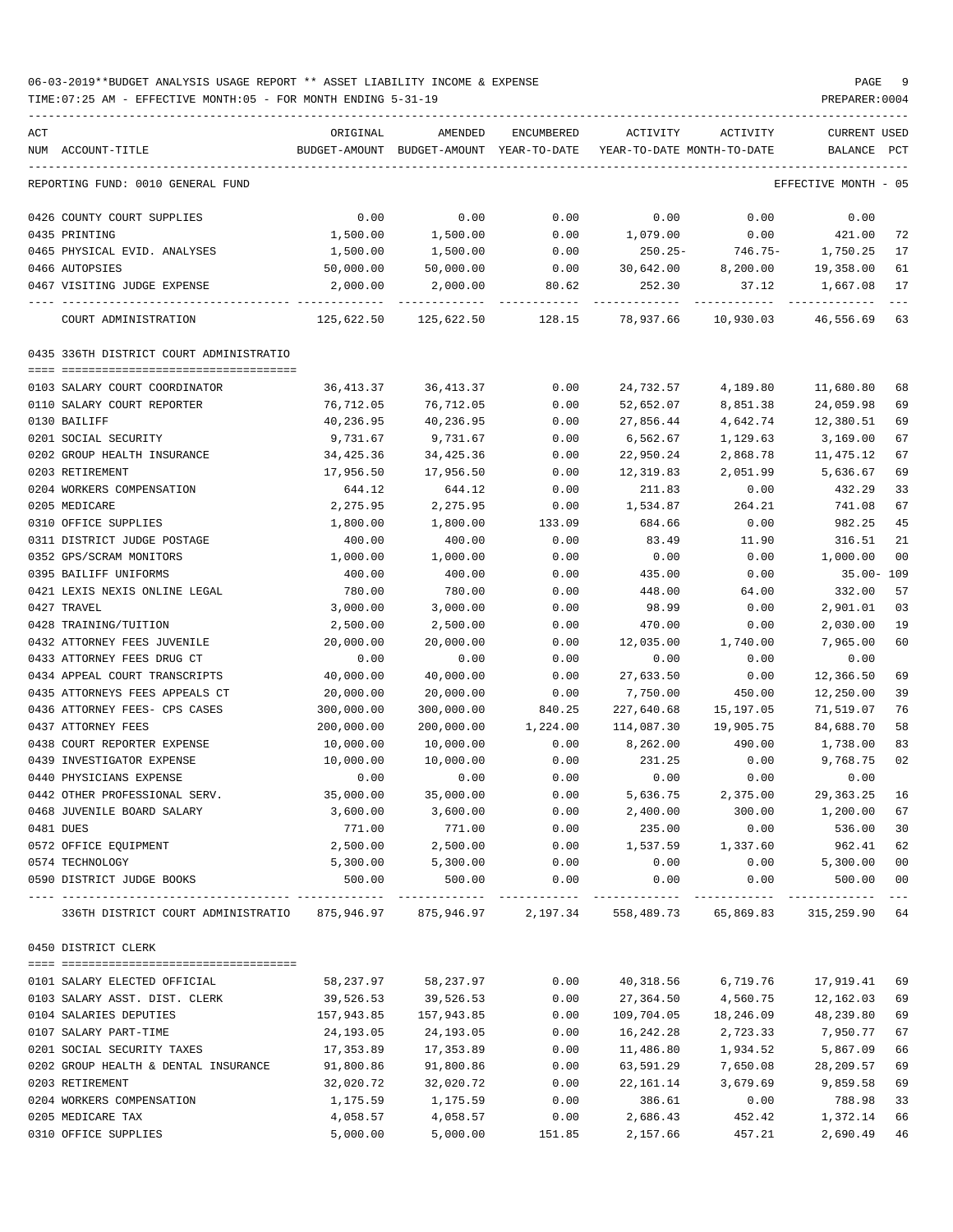| ACT<br>NUM ACCOUNT-TITLE             | ORIGINAL<br>BUDGET-AMOUNT | AMENDED<br>BUDGET-AMOUNT YEAR-TO-DATE | <b>ENCUMBERED</b> | ACTIVITY<br>YEAR-TO-DATE MONTH-TO-DATE                         | ACTIVITY         | <b>CURRENT USED</b><br>BALANCE | PCT      |
|--------------------------------------|---------------------------|---------------------------------------|-------------------|----------------------------------------------------------------|------------------|--------------------------------|----------|
| REPORTING FUND: 0010 GENERAL FUND    |                           |                                       |                   |                                                                |                  | EFFECTIVE MONTH - 05           |          |
|                                      |                           |                                       |                   |                                                                |                  |                                |          |
| 0311 POSTAL EXPENSES                 | 5,000.00                  | 5,000.00                              | 0.00              | 2,239.93                                                       | 462.00           | 2,760.07                       | 45       |
| 0313 PASSPORT PHOTO SUPPLIES         | 1,500.00                  | 1,500.00                              | 0.00              | 0.00                                                           | 0.00             | 1,500.00                       | 00       |
| 0315 COPIER RENTAL                   | 0.00                      | 0.00                                  | 0.00              | 0.00                                                           | 0.00             | 0.00                           |          |
| 0353 COMPUTER EXPENSE                | 1,400.00                  | 1,400.00                              | 0.00              | 0.00                                                           | 0.00             | 1,400.00                       | 00       |
| 0423 CELL PHONE                      | 0.00                      | 0.00                                  | 0.00              | 0.00                                                           | 0.00             | 0.00                           |          |
| 0427 OUT OF COUNTY TRAVEL            | 5,500.00                  | 5,500.00                              | 0.00              | 4,053.66                                                       | 0.00             | 1,446.34                       | 74       |
| 0428 EMPLOYEE TRAINING               | 0.00                      | 0.00                                  | 0.00              | 0.00                                                           | 0.00             | 0.00                           |          |
| 0431 LOCAL TRAVEL                    | 0.00                      | 0.00                                  | 0.00              | 0.00                                                           | 0.00             | 0.00                           |          |
| 0435 PRINTING                        | 3,000.00                  | 3,000.00                              | 1,176.00          | 41.50                                                          | 0.00             | 1,782.50                       | 41       |
| 0480 BONDS                           | 628.00                    | 628.00                                | 0.00              | 528.00                                                         | 100.00           | 100.00                         | 84       |
| 0481 DUES                            | 225.00                    | 225.00                                | 0.00              | 50.00                                                          | 0.00             | 175.00                         | 22       |
| 0572 OFFICE EQUIPMENT                | 1,000.00                  | 1,000.00                              | 0.00              | 34.01-                                                         | 0.00             | 1,034.01                       | 03       |
| DISTRICT CLERK                       | 449,564.03                |                                       |                   |                                                                |                  | 145,257.78                     | 68       |
| 0455 JUSTICE OF PEACE PCT # 1        |                           |                                       |                   |                                                                |                  |                                |          |
|                                      |                           |                                       |                   |                                                                |                  |                                |          |
| 0101 SALARY ELECTED OFFICIAL         | 44,483.43                 | 44,483.43                             | 0.00              | 30,796.20                                                      | 5,132.70         | 13,687.23                      | 69       |
| 0103 SALARY ASSISTANTS               | 62,603.86                 | 62,603.86                             | 0.00              | 43,341.12                                                      | 7,223.52         | 19,262.74                      | 69       |
| 0201 SOCIAL SECURITY TAXES           | 6,788.21                  | 6,788.21                              | 0.00              | 4,658.42                                                       | 773.83           | 2,129.79                       | 69       |
| 0202 GROUP HEALTH & DENTAL INSURANCE | 34,425.36                 | 34, 425.36                            | 0.00              | 22,950.24                                                      | 2,868.78         | 11, 475.12                     | 67       |
| 0203 RETIREMENT                      | 12,223.33                 | 12, 223.33                            | 0.00              | 8,484.89                                                       | 1,409.82         | 3,738.44                       | 69       |
| 0204 WORKERS' COMPENSATION           | 459.85                    | 459.85                                | 0.00              | 147.58                                                         | 0.00             | 312.27                         | 32       |
| 0205 MEDICARE TAX                    | 1,587.57                  | 1,587.57                              | 0.00              | 1,089.36                                                       | 180.96           | 498.21                         | 69       |
| 0225 TRAVEL ALLOWANCE                | 2,400.00                  | 2,400.00                              | 0.00              | 1,600.00                                                       | 200.00           | 800.00                         | 67       |
| 0310 OFFICE SUPPLIES                 | 850.00                    | 850.00                                | 0.00              | 475.30                                                         | 0.00             | 374.70                         | 56       |
| 0311 POSTAL EXPENSES                 | 1,200.00                  | 1,200.00                              | 0.00              | 223.21                                                         | 55.60            | 976.79                         | 19       |
| 0420 UTILITIES TELEPHONE             | 1,475.00                  | 1,475.00                              | 0.00              | 898.86                                                         | 128.22           | 576.14                         | 61       |
| 0422 R & M RADIO                     | 0.00                      | 0.00                                  | 0.00              | 0.00                                                           | 0.00             | 0.00                           |          |
| 0423 CELL PHONE ALLOWANCE            | 240.00                    | 240.00                                | 0.00              | 160.00                                                         | 20.00            | 80.00                          | 67       |
| 0427 OUT OF COUNTY TRAVEL            | 4,680.00                  | 4,680.00                              | 0.00              | 1,700.74                                                       | 300.00           | 2,979.26                       | 36       |
| 0435 PRINTING                        | 400.00                    | 400.00                                | 0.00              | 0.00                                                           | 0.00             | 400.00                         | 00       |
| 0480 BOND                            | 343.00                    | 343.00                                | 0.00              | 178.00                                                         | 0.00             | 165.00                         | 52       |
| 0481 DUES                            | 135.00                    | 135.00                                | 0.00              | 135.00                                                         | 0.00             | 0.00                           | 100      |
| 0572 OFFICE EQUIPMENT                | 2,500.00                  | 2,500.00                              | 199.99            | 1,626.97                                                       | 744.97           | 673.04                         | 73       |
| 0573 RADIO EQUIPMENT                 | 0.00                      | 0.00                                  | 0.00              | 0.00                                                           | 0.00             | 0.00                           |          |
| 0574 TECHNOLOGY                      | 0.00                      | 0.00                                  | 0.00              | 0.00                                                           | 0.00             | 0.00                           |          |
| JUSTICE OF PEACE PCT # 1             |                           |                                       | ------------      | 176,794.61 176,794.61 199.99 118,465.89 19,038.40 58,128.73 67 |                  |                                |          |
| 0456 JUSTICE OF PEACE PCT # 2        |                           |                                       |                   |                                                                |                  |                                |          |
|                                      |                           |                                       |                   |                                                                |                  |                                |          |
| 0101 SALARY ELECTED OFFICIAL         | 44,483.43                 | 44,483.43                             | 0.00              | 30,796.20                                                      | 5,132.70         | 13,687.23                      | 69       |
| 0104 SALARY DEPUTY                   | 39,525.13                 | 39,525.13                             | 0.00              | 27,363.60                                                      | 4,560.60         | 12,161.53                      | 69       |
| 0201 SOCIAL SECURITY TAXES           | 5,372.21                  | 5,372.21                              | 0.00              | 3,715.06                                                       | 614.63           | 1,657.15                       | 69       |
| 0202 GROUP HEALTH & DENTAL INSURANCE | 22,950.24                 | 22,950.24                             | 0.00              | 15,284.96                                                      | 1,910.62         | 7,665.28                       | 67       |
| 0203 RETIREMENT                      | 9,610.58                  | 9,610.58                              | 0.00              | 6,656.25                                                       | 1,105.98         | 2,954.33                       | 69       |
| 0204 WORKERS' COMPENSATION           | 363.92                    | 363.92                                | 0.00              | 116.04                                                         | 0.00             | 247.88<br>387.66               | 32<br>69 |
| 0205 MEDICARE TAX                    | 1,256.40                  | 1,256.40<br>2,400.00                  | 0.00              | 868.74<br>1,600.00                                             | 143.73<br>200.00 |                                |          |
| 0225 TRAVEL ALLOWANCE                | 2,400.00                  |                                       | 0.00              |                                                                |                  | 800.00                         | 67       |
| 0310 OFFICE SUPPLIES                 | 700.00                    | 700.00                                | 50.97             | 316.84                                                         | 0.00             | 332.19                         | 53       |
| 0311 POSTAL EXPENSES                 | 350.00                    | 350.00                                | 0.00              | 224.64                                                         | 0.00             | 125.36                         | 64       |
| 0420 UTILITIES TELEPHONE             | 1,200.00                  | 1,200.00                              | 0.00              | 805.33                                                         | 127.12           | 394.67                         | 67       |
| 0421 DSL LINE                        | 1,000.00                  | 1,000.00                              | 0.00              | 558.65                                                         | 81.95            | 441.35                         | 56       |
| 0422 R & M RADIO                     | 100.00                    | 100.00                                | 0.00              | 0.00                                                           | 0.00             | 100.00                         | 00       |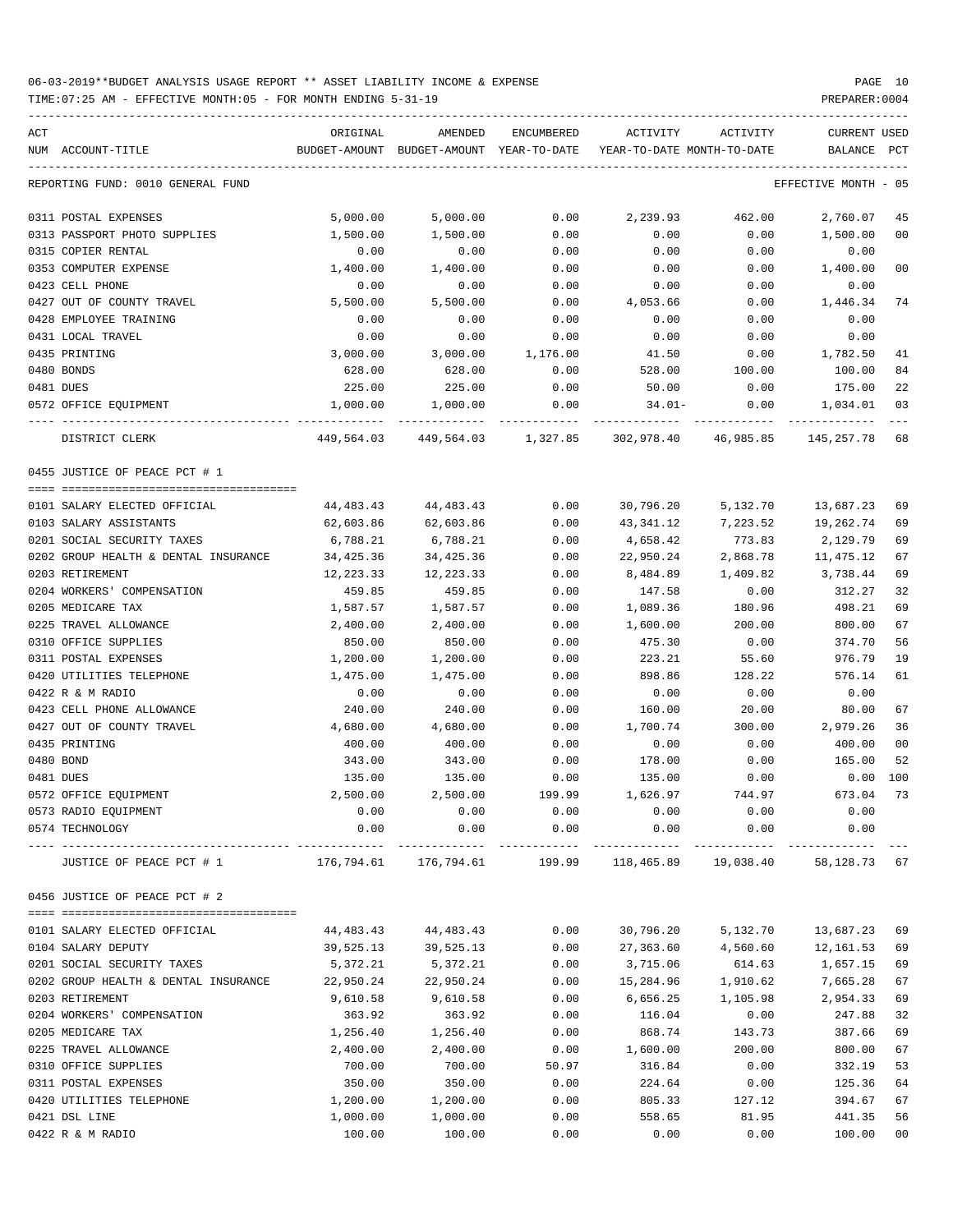| ACT                                                   | ORIGINAL               | AMENDED                  | ENCUMBERED   | ACTIVITY               | ACTIVITY                   | <b>CURRENT USED</b>   |          |
|-------------------------------------------------------|------------------------|--------------------------|--------------|------------------------|----------------------------|-----------------------|----------|
| NUM ACCOUNT-TITLE                                     | BUDGET-AMOUNT          | BUDGET-AMOUNT            | YEAR-TO-DATE |                        | YEAR-TO-DATE MONTH-TO-DATE | BALANCE               | PCT      |
| REPORTING FUND: 0010 GENERAL FUND                     |                        |                          |              |                        |                            | EFFECTIVE MONTH       | - 05     |
| 0423 CELL PHONE ALLOWANCE                             | 240.00                 | 240.00                   | 0.00         | 160.00                 | 20.00                      | 80.00                 | 67       |
| 0427 OUT OF COUNTY TRAVEL                             | 4,500.00               | 4,500.00                 | 0.00         | 3,489.81               | 0.00                       | 1,010.19              | 78       |
| 0435 PRINTING                                         | 200.00                 | 200.00                   | 0.00         | 61.92                  | 0.00                       | 138.08                | 31       |
| 0460 OFFICE RENTAL                                    | 4,200.00               | 4,200.00                 | 0.00         | 2,800.00               | 350.00                     | 1,400.00              | 67       |
| 0480 BOND                                             | 278.00                 | 278.00                   | 0.00         | 278.00                 | 0.00                       | 0.00                  | 100      |
| 0481 DUES                                             | 95.00                  | 95.00                    | 0.00         | 95.00                  | 0.00                       | 0.00                  | 100      |
| 0572 OFFICE EQUIPMENT                                 | 1,400.00               | 1,225.00                 | 0.00         | 907.59                 | 83.10                      | 317.41                | 74       |
| 0573 RADIO EQUIPMENT                                  | 1,000.00               | 1,175.00                 | 0.00         | 1,175.00               | 0.00                       | 0.00                  | 100      |
| 0574 TECHNOLOGY                                       | 0.00                   | 0.00                     | 0.00         | 0.00                   | 0.00                       | 0.00                  |          |
| JUSTICE OF PEACE PCT # 2                              | 141,224.91             | 141,224.91               | 50.97        | 97,273.63              | 14,330.43                  | 43,900.31             | 69       |
| 0457 JUSTICE OF THE PEACE # 3                         |                        |                          |              |                        |                            |                       |          |
|                                                       |                        |                          |              |                        |                            |                       |          |
| 0101 SALARY ELECTED OFFICIAL<br>0103 SALARY ASSISTANT | 44,483.43<br>28,000.00 | 44, 483. 43<br>28,000.00 | 0.00<br>0.00 | 30,796.20<br>18,192.41 | 5,132.70<br>2,661.13       | 13,687.23<br>9,807.59 | 69<br>65 |
| 0201 SOCIAL SECURITY TAXES                            | 4,657.65               | 4,657.65                 | 0.00         | 3,146.50               | 496.87                     | 1,511.15              | 68       |
| 0202 GROUP HEALTH & DENTAL INSURANCE                  | 22,950.24              | 22,950.24                | 0.00         | 15,300.16              | 1,912.52                   | 7,650.08              | 67       |
| 0203 RETIREMENT                                       | 8,292.10               | 8,292.10                 | 0.00         | 5,606.71               | 889.27                     | 2,685.39              | 68       |
| 0204 WORKERS' COMPENSATION                            | 315.52                 | 315.52                   | 0.00         | 100.12                 | 0.00                       | 215.40                | 32       |
| 0205 MEDICARE TAX                                     | 1,089.29               | 1,089.29                 | 0.00         | 735.89                 | 116.21                     | 353.40                | 68       |
| 0225 TRAVEL ALLOWANCE                                 | 2,400.00               | 2,400.00                 | 0.00         | 1,600.00               | 200.00                     | 800.00                | 67       |
| 0310 OFFICE SUPPLIES                                  | 500.00                 | 500.00                   | 26.90        | 133.86                 | 17.49                      | 339.24                | 32       |
| 0311 POSTAL EXPENSES                                  | 250.00                 | 250.00                   | 0.00         | 100.00                 | 0.00                       | 150.00                | 40       |
| 0420 UTILITIES TELEPHONE                              | 200.00                 | 200.00                   | 0.00         | 0.00                   | 0.00                       | 200.00                | 00       |
| 0423 CELL PHONE ALLOWANCE                             | 240.00                 | 240.00                   | 0.00         | 160.00                 | 20.00                      | 80.00                 | 67       |
| 0427 OUT OF COUNTY TRAVEL                             | 2,000.00               | 2,000.00                 | 718.75       | 785.24                 | 485.24                     | 496.01                | 75       |
| 0435 PRINTING                                         | 250.00                 | 250.00                   | 0.00         | 57.25                  | 0.00                       | 192.75                | 23       |
| 0460 OFFICE RENTAL                                    | 2,500.00               | 2,500.00                 | 0.00         | 1,874.97               | 208.33                     | 625.03                | 75       |
| 0480 BOND                                             | 228.00                 | 228.00                   | 0.00         | 228.00                 | 0.00                       | 0.00                  | 100      |
| 0481 DUES                                             | 60.00                  | 60.00                    | 0.00         | 60.00                  | 0.00                       | 0.00                  | 100      |
| 0572 OFFICE EQUIPMENT                                 | 1,500.00               | 1,500.00                 | 0.00         | 0.00                   | 0.00                       | 1,500.00              | 00       |
| 0574 TECHNOLOGY                                       | 0.00                   | 0.00                     | 0.00         | 0.00                   | 0.00                       | 0.00                  |          |
| JUSTICE OF THE PEACE # 3                              | 119,916.23             | 119,916.23               | 745.65       | 78,877.31              | 12,139.76                  | 40,293.27             | 66       |
| 0475 DISTRICT & CO. ATTORNEY                          |                        |                          |              |                        |                            |                       |          |
|                                                       |                        |                          |              |                        |                            |                       |          |
| 0101 DA. SALARY SUPPLEMENT                            | 5,000.00               | 5,000.00                 | 0.00         | 3,461.58               | 576.93                     | 1,538.42              | 69       |
| 0102 HB 9 D.A. SUPPLEMENTAL FUNDS                     | 3,640.00               | 3,640.00                 | 0.00         | 2,520.00               | 420.00                     | 1,120.00              | 69       |
| 0103 SALARY ASSISTANT D.A.                            | 325,362.54             | 325, 362.54              | 0.00         | 211,490.38             | 35,198.58                  | 113,872.16            | 65       |
| 0104 ASST. DA LONGEVITY PAY                           | 4,760.00               | 4,760.00                 | 0.00         | 3,160.00               | 400.00                     | 1,600.00              | 66       |
| 0105 SALARIES SECRETARIES                             | 183,451.04             | 183, 451.04              | 0.00         | 127,004.58             | 21, 167. 43                | 56,446.46             | 69       |
| 0106 DA SALARY REIMB. GC CH 46                        | 27,500.00              | 27,500.00                | 0.00         | 19,026.14              | 3,177.69                   | 8,473.86              | 69       |
| 0107 SALARY TEMP./EXTRA                               | 0.00                   | 0.00                     | 0.00         | 0.00                   | 0.00                       | 0.00                  |          |
| 0108 INVESTIGATOR CRIMES AGAINST WOMEN                | 0.00                   | 0.00                     | 0.00         | 0.00                   | 0.00                       | 0.00                  |          |
| 0109 INVESTIGATOR                                     | 60,403.53              | 60,403.53                | 0.00         | 41,817.96              | 6,969.66                   | 18,585.57             | 69       |
| 0110 DISCOVERY CLERK                                  | 36,171.21              | 36,171.21                | 0.00         | 23,650.40              | 4,173.60                   | 12,520.81             | 65       |
| 0201 SOCIAL SECURITY TAXES                            | 40,092.20              | 40,092.20                | 0.00         | 25,578.24              | 4,316.67                   | 14,513.96             | 64       |
| 0202 GROUP HEALTH INSURANCE                           | 126,226.32             | 126, 226.32              | 0.00         | 82,610.67              | 10,419.20                  | 43,615.65             | 65       |
| 0203 RETIREMENT                                       | 73,935.38              | 73,935.38                | 0.00         | 49,456.87              | 8,224.78                   | 24,478.51             | 67       |
| 0204 WORKERS' COMPENSATION                            | 1,898.84               | 1,898.84                 | 0.00         | 634.11                 | 0.00                       | 1,264.73              | 33       |
| 0205 MEDICARE TAX                                     | 9,376.40               | 9,376.40                 | 0.00         | 5,981.95               | 1,009.54                   | 3,394.45              | 64       |
| 0310 OFFICE SUPPLIES                                  | 8,000.00               | 8,000.00                 | 606.92       | 7,006.33               | 930.66                     | 386.75                | 95       |
| 0311 POSTAL EXPENSES                                  | 3,000.00               | 3,000.00                 | 0.00         | 692.14                 | 150.20                     | 2,307.86              | 23       |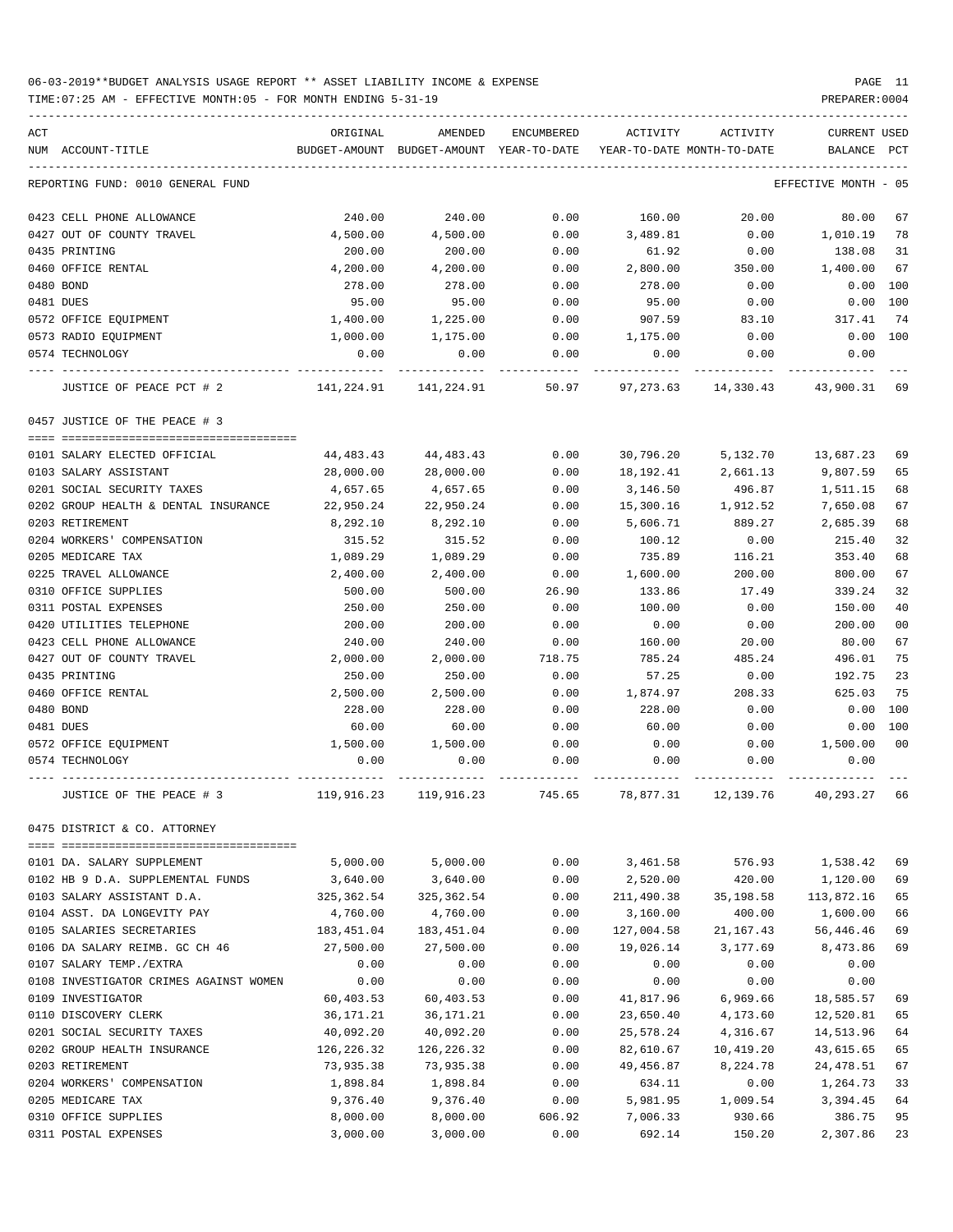TIME:07:25 AM - EFFECTIVE MONTH:05 - FOR MONTH ENDING 5-31-19 PREPARER:0004

| ACT | NUM ACCOUNT-TITLE                    | ORIGINAL   | AMENDED<br>BUDGET-AMOUNT BUDGET-AMOUNT YEAR-TO-DATE YEAR-TO-DATE MONTH-TO-DATE | ENCUMBERED | ACTIVITY  | ACTIVITY                             | <b>CURRENT USED</b><br>BALANCE PCT |                |
|-----|--------------------------------------|------------|--------------------------------------------------------------------------------|------------|-----------|--------------------------------------|------------------------------------|----------------|
|     |                                      |            |                                                                                |            |           |                                      |                                    |                |
|     | REPORTING FUND: 0010 GENERAL FUND    |            |                                                                                |            |           |                                      | EFFECTIVE MONTH - 05               |                |
|     | 0315 COPIER EXPENSE                  | 1,500.00   | 1,500.00                                                                       | 0.00       | 798.05    | 112.94                               | 701.95                             | 53             |
|     | 0421 INTERNET/ONLINE LEGAL RE        | 8,400.00   | 8,400.00                                                                       | 0.00       | 5,008.08  | 715.44                               | 3,391.92                           | 60             |
|     | 0422 INVESTIGATOR CELL PHONE         | 360.00     | 360.00                                                                         | 0.00       | 240.00    | 30.00                                | 120.00                             | 67             |
|     | 0427 OUT OF COUNTY TRAVEL            | 9,000.00   | 9,000.00                                                                       | 0.00       | 3,423.94  | 80.39                                | 5,576.06                           | 38             |
|     | 0428 TRAINING/TUITION                | 8,000.00   | 8,000.00                                                                       | 0.00       | 1,165.00  | 0.00                                 | 6,835.00                           | 15             |
|     | 0431 LOCAL TRAVEL                    | 0.00       | 0.00                                                                           | 0.00       | 0.00      | 0.00                                 | 0.00                               |                |
|     | 0435 PRINTING                        | 1,500.00   | 1,500.00                                                                       | 0.00       | 99.55     | 0.00                                 | 1,400.45                           | 07             |
|     | 0438 CT.REPORTER-TRANSCRIPTS         | 8,750.00   | 8,750.00                                                                       | 0.00       | 328.00    | 25.00                                | 8,422.00                           | 04             |
|     | 0439 WITNESS EXPENSE                 | 5,000.00   | 5,000.00                                                                       | 0.00       | 1,102.20  | 1,102.20                             | 3,897.80                           | 22             |
|     | 0465 PHYS. EVIDENCE ANALYSIS         | 4,000.00   | 4,000.00                                                                       | 0.00       | 81.32     | 0.00                                 | 3,918.68                           | 02             |
|     | 0469 DPS TESTING                     | 0.00       | 0.00                                                                           | 0.00       | 0.00      | 0.00                                 | 0.00                               |                |
|     | 0480 BOND                            | 365.00     | 365.00                                                                         | 0.00       | 163.06    | 92.06                                | 201.94                             | 45             |
|     | 0481 DUES                            | 3,000.00   | 3,000.00                                                                       | 0.00       | 1,483.00  | 943.00                               | 1,517.00                           | 49             |
|     | 0572 OFFICE EQUIPMENT                | 3,000.00   | 3,000.00                                                                       | 374.00     | 1,467.54  | 0.00                                 | 1,158.46                           | 61             |
|     | 0574 TECHNOLOGY                      | 2,000.00   | 2,000.00                                                                       | 0.00       | 1,984.25  | 0.00                                 | 15.75                              | 99             |
|     | 0590 BOOKS                           | 750.00     | 750.00                                                                         | 0.00       | 575.30    | 0.00                                 | 174.70                             | 77             |
|     | DISTRICT & CO. ATTORNEY              | 964,442.46 | 964,442.46                                                                     | 980.92     |           | 622,010.64 100,235.97                | 341,450.90                         | 65             |
|     | 0495 COUNTY AUDITOR                  |            |                                                                                |            |           |                                      |                                    |                |
|     |                                      |            |                                                                                |            |           |                                      |                                    |                |
|     | 0102 SALARY APPOINTED OFFICIAL       | 72,658.37  | 72,658.37                                                                      | 0.00       | 50,301.90 | 8,383.65                             | 22,356.47                          | 69             |
|     | 0103 SALARIES ASSISTANTS             | 126,237.62 | 126,237.62                                                                     | 0.00       | 83,654.88 | 14,437.69                            | 42,582.74                          | 66             |
|     | 0201 SOCIAL SECURITY TAXES           | 12,331.55  | 12,331.55                                                                      | 0.00       | 8,191.12  | 1,404.67                             | 4,140.43                           | 66             |
|     | 0202 GROUP HEALTH & DENTAL INSURANCE | 45,900.48  | 45,900.48                                                                      | 0.00       | 30,426.45 | 3,825.04                             | 15,474.03                          | 66             |
|     | 0203 RETIREMENT                      | 22,753.70  | 22,753.70                                                                      | 0.00       | 15,332.54 | 2,603.92                             | 7,421.16                           | 67             |
|     | 0204 WORKERS COMPENSATION            | 835.36     | 835.36                                                                         | 0.00       | 274.72    | 0.00                                 | 560.64                             | 33             |
|     | 0205 MEDICARE TAX                    | 2,883.99   | 2,883.99                                                                       | 0.00       | 1,915.56  | 328.49                               | 968.43                             | 66             |
|     | 0310 OFFICE SUPPLIES                 | 900.00     | 900.00                                                                         | 0.00       | 753.04    | 153.69                               | 146.96                             | 84             |
|     | 0353 COMPUTER SOFTWARE MAINTENANCE   | 2,810.00   | 5,225.00                                                                       | 0.00       | 5,041.00  | 0.00                                 | 184.00                             | 96             |
|     | 0427 OUT OF COUNTY TRAVEL            | 3,500.00   | 3,500.00                                                                       | 0.00       | 3,095.18  | 342.70                               | 404.82                             | 88             |
|     | 0431 LOCAL TRAVEL                    | 0.00       | 0.00                                                                           | 0.00       | 0.00      | 0.00                                 | 0.00                               |                |
|     | 0435 PRINTING                        | 50.00      | 50.00                                                                          | 0.00       | 143.00    | 104.00                               | 93.00- 286                         |                |
|     | 0452 R & M EOUIPMENT                 | 500.00     | 500.00                                                                         | 0.00       | 0.00      | 0.00                                 | 500.00                             | 0 <sub>0</sub> |
|     | 0480 BOND                            | 286.00     | 286.00                                                                         | 0.00       | 286.00    | 0.00                                 | 0.00 100                           |                |
|     | 0481 DUES                            | 590.00     | 590.00                                                                         | 0.00       | 295.00    | 0.00                                 | 295.00                             | 50             |
|     | 0572 OFFICE EQUIPMENT                | 1,300.00   | 1,300.00                                                                       | 0.00       | 472.98    | 0.00<br>---------------------------  | 827.02                             | 36             |
|     | COUNTY AUDITOR                       |            | 293,537.07 295,952.07                                                          | 0.00       |           | 200, 183.37 31, 583.85 95, 768.70 68 |                                    |                |
|     | 0496 COUNTY PURCHASING               |            |                                                                                |            |           |                                      |                                    |                |
|     | 0103 SALARY PURCHASING AGENT         | 51,695.70  | 51,695.70                                                                      | 0.00       | 23,076.81 | 5,964.78                             | 28,618.89                          | 45             |
|     | 0201 SOCIAL SECURITY TAXES           | 3,227.45   | 3,227.45                                                                       | 0.00       | 1,430.78  | 365.43                               | 1,796.67                           | 44             |
|     | 0202 GROUP HEALTH INSURANCE          | 11,475.12  | 11,475.12                                                                      | 0.00       | 4,954.29  | 956.26                               | 6,520.83                           | 43             |
|     | 0203 RETIREMENT                      | 5,913.99   | 5,913.99                                                                       | 0.00       | 2,638.97  | 680.58                               | 3,275.02                           | 45             |
|     | 0204 WORKERS' COMPENSATION           | 218.63     | 218.63                                                                         | 0.00       | 50.52     | 0.00                                 | 168.11                             | 23             |
|     | 0205 MEDICARE TAX                    | 754.81     | 754.81                                                                         | 0.00       | 334.63    | 85.46                                | 420.18                             | 44             |
|     | 0310 OFFICE SUPPLIES                 | 400.00     | 400.00                                                                         | 0.00       | 390.25    | 26.64                                | 9.75                               | 98             |
|     | 0353 COMPUTER SOFTWARE MAINTENANCE   | 350.00     | 655.00                                                                         | 0.00       | 655.00    | 0.00                                 | $0.00$ 100                         |                |
|     | 0421 CELL PHONE                      | 360.00     | 360.00                                                                         | 0.00       | 180.00    | 30.00                                | 180.00                             | 50             |
|     | 0427 OUT OF COUNTY TRAVEL            | 2,000.00   | 2,000.00                                                                       | 628.12     | 2,580.81  | 375.00                               | 1,208.93- 160                      |                |
|     | 0431 LOCAL TRAVEL                    | 0.00       | 0.00                                                                           | 0.00       | 0.00      | 0.00                                 | 0.00                               |                |
|     | 0435 PRINTING                        | 70.00      | 70.00                                                                          | 0.00       | 18.00     | 0.00                                 | 52.00                              | 26             |

0452 R & M EQUIPMENT 0.00 0.00 0.00 0.00 0.00 0.00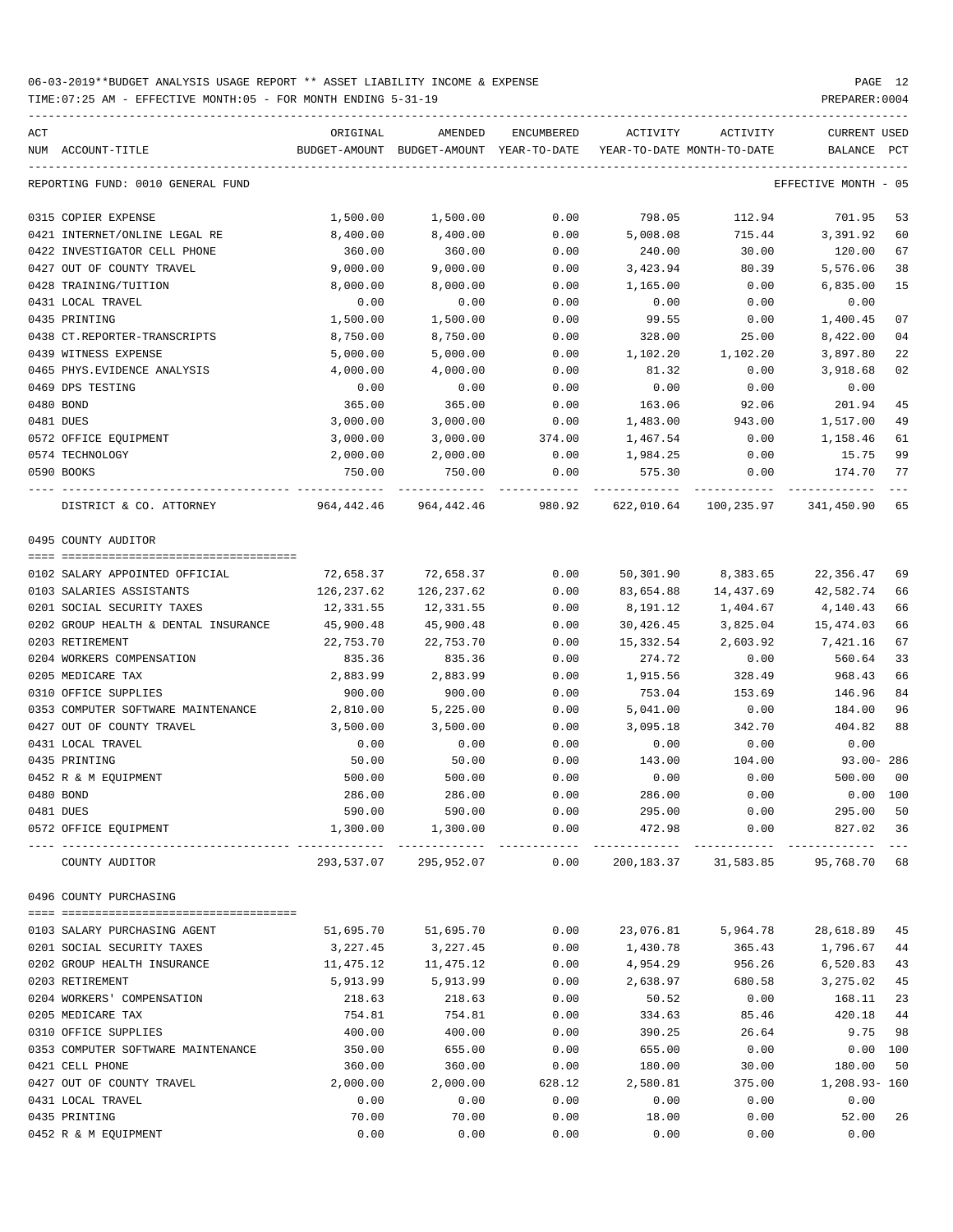| ACT | NUM ACCOUNT-TITLE                    | ORIGINAL<br>BUDGET-AMOUNT             | AMENDED<br>BUDGET-AMOUNT YEAR-TO-DATE | ENCUMBERED | ACTIVITY<br>YEAR-TO-DATE MONTH-TO-DATE | ACTIVITY  | <b>CURRENT USED</b><br><b>BALANCE</b> | PCT  |
|-----|--------------------------------------|---------------------------------------|---------------------------------------|------------|----------------------------------------|-----------|---------------------------------------|------|
|     |                                      |                                       |                                       |            |                                        |           |                                       |      |
|     | REPORTING FUND: 0010 GENERAL FUND    |                                       |                                       |            |                                        |           | EFFECTIVE MONTH - 05                  |      |
|     | 0480 BOND                            | 0.00                                  | 0.00                                  | 0.00       | 93.00                                  | 0.00      | $93.00 -$                             |      |
|     | 0481 DUES                            | 450.00                                | 450.00                                | 0.00       | 354.00                                 | 0.00      | 96.00                                 | 79   |
|     | 0572 OFFICE EQUIPMENT                | 500.00                                | 500.00                                | 0.00       | 0.00                                   | 0.00      | 500.00                                | 00   |
|     | COUNTY PURCHASING                    | 77,415.70                             | 77,720.70                             | 628.12     | 36,757.06                              | 8,484.15  | 40,335.52                             | - 48 |
|     | 0497 COUNTY TREASURER                |                                       |                                       |            |                                        |           |                                       |      |
|     |                                      |                                       |                                       |            |                                        |           |                                       |      |
|     | 0101 SALARY ELECTED OFFICIAL         | 58,237.97                             | 58,237.97                             | 0.00       | 40,318.56                              | 6,719.76  | 17,919.41                             | 69   |
|     | 0103 SALARY ASSISTANT                | 47,000.00                             | 47,000.00                             | 0.00       | 32,538.42                              | 5,423.07  | 14,461.58                             | 69   |
|     | 0201 SOCIAL SECURITY TAXES           | 6,524.75                              | 6,524.75                              | 0.00       | 3,506.60                               | 626.14    | 3,018.15                              | 54   |
|     | 0202 GROUP HEALTH & DENTAL INSURANCE | 22,950.24                             | 22,950.24                             | 0.00       | 15,297.52                              | 1,911.64  | 7,652.72                              | 67   |
|     | 0203 RETIREMENT                      | 12,039.22                             | 12,039.22                             | 0.00       | 8,338.42                               | 1,385.49  | 3,700.80                              | 69   |
|     | 0204 WORKERS' COMPENSATION           | 442.00                                | 442.00                                | 0.00       | 145.36                                 | 0.00      | 296.64                                | 33   |
|     | 0205 MEDICARE TAX                    | 1,525.95                              | 1,525.95                              | 0.00       | 820.02                                 | 146.43    | 705.93                                | 54   |
|     | 0310 OFFICE SUPPLIES                 | 200.00                                | 200.00                                | 113.09     | 31.60                                  | 0.00      | 55.31                                 | 72   |
|     | 0427 OUT OF COUNTY TRAVEL            | 1,500.00                              | 1,500.00                              | 0.00       | 1,249.37                               | 134.19    | 250.63                                | 83   |
|     | 0431 LOCAL TRAVEL                    | 0.00                                  | 0.00                                  | 0.00       | 0.00                                   | 0.00      | 0.00                                  |      |
|     | 0435 PRINTING                        | 200.00                                | 200.00                                | 0.00       | 60.00                                  | 0.00      | 140.00                                | 30   |
|     | 0452 R&M EQUIPMENT                   | 250.00                                | 250.00                                | 0.00       | 0.00                                   | 0.00      | 250.00                                | 00   |
|     | 0453 COMPUTER SOFTWARE MAINTEN       | 1,300.00                              | 2,410.00                              | 0.00       | 2,314.00                               | 0.00      | 96.00                                 | 96   |
|     | 0480 BOND                            | 271.00                                | 271.00                                | 0.00       | 271.00                                 | 0.00      | 0.00                                  | 100  |
|     | 0481 DUES                            | 175.00                                | 175.00                                | 0.00       | 175.00                                 | 0.00      | 0.00                                  | 100  |
|     | 0572 OFFICE EQUIPMENT                | 0.00                                  | 0.00                                  | 0.00       |                                        |           | 0.00                                  |      |
|     |                                      |                                       |                                       |            | 0.00                                   | 0.00      |                                       |      |
|     | 0574 TECHNOLOGY                      | 0.00                                  | 0.00                                  | 0.00       | 0.00                                   | 0.00      | 0.00                                  |      |
|     | COUNTY TREASURER                     | 152,616.13                            | 153,726.13                            | 113.09     | 105,065.87                             | 16,346.72 | 48,547.17                             | 68   |
|     | 0499 TAX ASSESSOR-COLLECTOR          |                                       |                                       |            |                                        |           |                                       |      |
|     |                                      |                                       |                                       |            |                                        |           |                                       |      |
|     | 0101 SALARIES ELECTED OFFICIAL       | 58,237.97                             | 58,237.97                             | 0.00       | 40,318.56                              | 6,719.76  | 17,919.41                             | 69   |
|     | 0103 SALARIES ASSISTANTS             | 40,712.36                             | 40,712.36                             | 0.00       | 28,185.48                              | 4,697.58  | 12,526.88                             | 69   |
|     | 0104 SALARIES DEPUTIES               | 97,746.15                             | 97,746.15                             | 0.00       | 67,670.46                              | 11,278.41 | 30,075.69                             | 69   |
|     | 0107 SALARY TEMP./EXTRA              | 14,678.12                             | 14,678.12                             | 0.00       | 6,984.92                               | 1,640.82  | 7,693.20                              | 48   |
|     | 0201 SOCIAL SECURITY TAXES           | 13,105.23                             | 13,105.23                             | 0.00       | 8,311.57                               | 1,435.18  | 4,793.66                              | 63   |
|     | 0202 GROUP HEALTH & DENTAL INSURANCE | 57,375.60                             | 57,375.60                             | 0.00       | 38,250.40                              | 4,781.30  | 19,125.20                             | 67   |
|     | 0203 RETIREMENT                      | 24, 181. 25                           | 24, 181. 25                           | 0.00       | 16,383.74                              | 2,776.77  | 7,797.51                              | 68   |
|     | 0204 WORKERS COMPENSATION            | 887.77                                | 887.77                                | 0.00       | 288.17                                 | 0.00      | 599.60                                | 32   |
|     | 0205 MEDICARE TAX                    | 3,064.93                              | 3,064.93                              | 0.00       | 1,943.67                               | 335.63    | 1,121.26                              | 63   |
|     | 0225 LEONARD OFFICE TRAVEL           | 900.00                                | 900.00                                | 0.00       | 386.32                                 | 84.68     | 513.68                                | 43   |
|     | 0310 OFFICE SUPPLIES                 | 1,300.00                              | 1,300.00                              | 0.00       | 652.14                                 | 59.15     | 647.86                                | 50   |
|     | 0311 POSTAL EXPENSES                 | 6,500.00                              | 6,500.00                              | 0.00       | 549.91                                 | 22.75     | 5,950.09                              | 08   |
|     | 0315 COPIER EXPENSE                  | 500.00                                | 500.00                                | 0.00       | 490.76                                 | 96.14     | 9.24                                  | 98   |
|     | 0420 TELEPHONE LEONARD OFFICE        | 735.00                                | 735.00                                | 63.04      | 540.69                                 | 105.93    | 131.27                                | 82   |
|     | 0423 CELL PHONE                      | 0.00                                  | 0.00                                  | 0.00       | 0.00                                   | 0.00      | 0.00                                  |      |
|     | 0427 OUT OF COUNTY TRAVEL            | 4,500.00                              | 4,500.00                              | 608.44     | 2,307.03                               | 0.00      | 1,584.53                              | 65   |
|     | 0435 PRINTING                        | 250.00                                | 250.00                                | 0.00       | 96.15                                  | 0.00      | 153.85                                | 38   |
|     | 0460 LEONARD OFFICE RENT             | 1,200.00                              | 1,200.00                              | 0.00       | 800.00                                 | 100.00    | 400.00                                | 67   |
|     | 0480 BOND                            | 368.00                                | 368.00                                | 0.00       | 0.00                                   | 0.00      | 368.00                                | 00   |
|     |                                      |                                       |                                       | 0.00       |                                        | 0.00      | 0.00                                  | 100  |
|     | 0481 DUES                            | 175.00                                | 175.00                                |            | 175.00                                 |           |                                       |      |
|     | 0572 OFFICE EQUIPMENT                | 700.00                                | 700.00                                | 0.00       | 668.71                                 | 0.00      | 31.29                                 | 96   |
|     | 0574 TECHNOLOGY                      | 0.00<br>--------------- ------------- | 0.00                                  | 0.00       | 0.00                                   | 0.00      | 0.00                                  |      |
|     | TAX ASSESSOR-COLLECTOR               | 327, 117.38                           | 327, 117.38                           | 671.48     | 215,003.68                             | 34,134.10 | 111,442.22 66                         |      |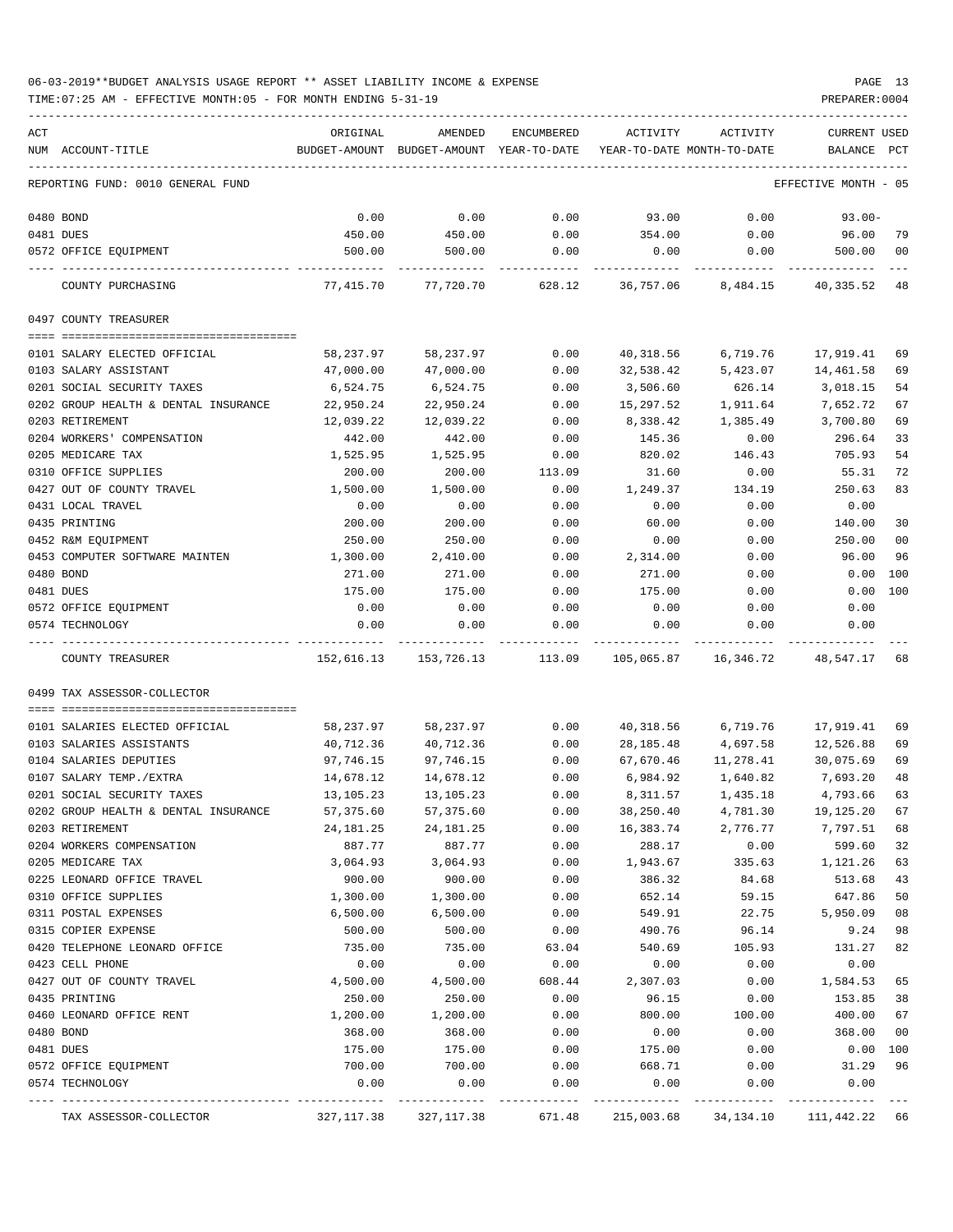| 06-03-2019**BUDGET ANALYSIS USAGE REPORT ** ASSET LIABILITY INCOME & EXPENSE | PAGE 14        |
|------------------------------------------------------------------------------|----------------|
| TIME:07:25 AM - EFFECTIVE MONTH:05 - FOR MONTH ENDING 5-31-19                | PREPARER: 0004 |

| ACT |                                      | ORIGINAL                                 | AMENDED                    | ENCUMBERED | ACTIVITY                   | ACTIVITY            | CURRENT USED         |                |
|-----|--------------------------------------|------------------------------------------|----------------------------|------------|----------------------------|---------------------|----------------------|----------------|
|     | NUM ACCOUNT-TITLE                    | BUDGET-AMOUNT BUDGET-AMOUNT YEAR-TO-DATE |                            |            | YEAR-TO-DATE MONTH-TO-DATE |                     | BALANCE              | PCT            |
|     | REPORTING FUND: 0010 GENERAL FUND    |                                          |                            |            |                            |                     | EFFECTIVE MONTH - 05 |                |
|     | 0503 COMPUTER/IT DEPT.               |                                          |                            |            |                            |                     |                      |                |
|     | 0103 SALARY-TECHNICIAN               | 41,257.02                                | 41,257.02                  | 0.00       | 28,562.58                  | 4,760.43 12,694.44  |                      | 69             |
|     | 0107 PART TIME TECHNICIAN            | 19,502.02                                | 19,502.02                  | 0.00       | 12,976.12                  | 2,158.78            | 6,525.90             | 67             |
|     | 0201 SOCIAL SECURITY                 | 3,767.06                                 | 3,767.06                   | 0.00       | 2,429.72                   | 410.78              | 1,337.34             | 64             |
|     | 0202 GROUP HEALTH INSURANCE          | 11,475.12                                | 11,475.12                  | 0.00       | 7,650.08                   | 956.26              | 3,825.04             | 67             |
|     | 0203 RETIREMENT                      | 6,950.83                                 | 6,950.83                   | 0.00       | 4,754.16                   | 789.49              | 2,196.67             | 68             |
|     | 0204 WORKERS COMPENSATION            | 322.41                                   | 322.41                     | 0.00       | 103.50                     | 0.00                | 218.91               | 32             |
|     | 0205 MEDICARE TAX                    | 881.01                                   | 881.01                     | 0.00       | 568.17                     | 96.06               | 312.84               | 64             |
|     | 0225 TRAVEL ALLOWANCE                | 828.00                                   | 828.00                     | 0.00       | 552.00                     | 69.00               | 276.00               | 67             |
|     | 0310 OFFICE SUPPLIES                 | 200.00                                   | 200.00                     | 0.00       | 0.00                       | 0.00                | 200.00               | 0 <sub>0</sub> |
|     | 0421 CELL PHONE ALLOWANCE            | 414.00                                   | 414.00                     | 0.00       | 276.00                     | 34.50               | 138.00               | 67             |
|     | 0423 EMERGENCY INTERNET              | 0.00                                     | 455.88                     | 0.00       | 276.96                     | 37.99               | 178.92               | 61             |
|     | 0427 OUT OF COUNTY TRAVEL            | 900.00                                   | 900.00                     | 0.00       | 0.00                       | 0.00                | 900.00               | 0 <sub>0</sub> |
|     | 0435 PRINTING                        | 0.00                                     | 0.00                       | 0.00       | 0.00                       | 0.00                | 0.00                 |                |
|     | 0453 R&M COMPUTER/TRAINING           | 0.00                                     | 0.00                       | 0.00       | 0.00                       | 0.00                | 0.00                 |                |
|     | 0572 OFFICE EQUIPMENT                | 3,550.00                                 | 3,094.12                   | 0.00       | 1,264.78                   | 0.00                | 1,829.34             | 41             |
|     | 0574 COMPUTER/WEB SOFTWARE           | 3,000.00                                 | 3,000.00                   | 0.00       | 2,094.75                   | 0.00                | 905.25               | 70             |
|     | 0576 COUNTY COMPUTER REPLACEMENT     | 40,000.00                                | 40,000.00                  | 0.00       |                            | 941.79 941.79       | 39,058.21            | 02             |
|     | COMPUTER/IT DEPT.                    |                                          | 133,047.47 133,047.47 0.00 |            |                            | 62,450.61 10,255.08 | 70,596.86            | 47             |
|     | 0509 CONTINGENCY                     |                                          |                            |            |                            |                     |                      |                |
|     | 0475 CONTINGENCY                     | 250,000.00                               | 201,779.00                 | 0.00       | 0.00                       | 0.00                | 201,779.00           | 00             |
|     | CONTINGENCY                          | 250,000.00                               | 201,779.00                 | 0.00       | 0.00                       | 0.00                | 201,779.00           | 0 <sub>0</sub> |
|     | 0510 COURTHOUSE                      |                                          |                            |            |                            |                     |                      |                |
|     | 0107 REGULAR TEMP. - PART TIME       | 0.00                                     | 0.00                       | 0.00       | 0.00                       | 0.00                | 0.00                 |                |
|     | 0115 SALARY JANITOR                  | 39,527.92                                | 39,527.92                  | 0.00       | 27,365.40                  | 4,560.90            | 12,162.52            | 69             |
|     | 0201 SOCIAL SECURITY TAXES           | 2,450.73                                 | 2,450.73                   | 0.00       | 1,673.00                   | 279.82              | 777.73               | 68             |
|     | 0202 GROUP HEALTH & DENTAL INSURANCE | 11,475.12                                | 11,475.12                  | 0.00       | 7,650.08                   | 956.26              | 3,825.04             | 67             |
|     | 0203 RETIREMENT                      | 4,521.99                                 | 4,521.99                   | 0.00       | 3,131.98                   | 520.41              | 1,390.01             | 69             |
|     | 0204 WORKERS' COMPENSATION           | 1,628.55                                 | 1,628.55                   | 0.00       | 746.17                     | 0.00                | 882.38               | 46             |
|     | 0205 MEDICARE TAX                    | 573.15                                   | 573.15                     | 0.00       | 391.28                     | 65.44               | 181.87               | 68             |
|     | 0310 OFFICE SUPPLIES                 | 4,000.00                                 | 4,000.00                   | 694.07     | 2,248.13                   | 46.20               | 1,057.80             | 74             |
|     | 0311 POSTAL EXPENSE                  | 9,000.00                                 | 9,000.00                   | 0.00       | 905.60                     | $515.93-$           | 8,094.40             | 10             |
|     | 0315 COPIER RENTAL                   | 4,300.00                                 | 4,300.00                   | 0.00       | 2,631.42                   | 384.27              | 1,668.58             | 61             |
|     | 0316 EMPLOYEE AWARDS BANQUET         | 2,500.00                                 | 2,500.00                   | 0.00       | 2,462.00                   | 0.00                | 38.00                | 98             |
|     | 0330 AUTO EXPENSE-GAS AND OIL        | 700.00                                   | 700.00                     | 0.00       | 319.00                     | 0.00                | 381.00               | 46             |
|     | 0332 JANITOR SUPPLIES                | 0.00                                     | 0.00                       | 0.00       | 0.00                       | 0.00                | 0.00                 |                |
|     | 0353 R&M COMPUTER                    | 0.00                                     | 0.00                       | 0.00       | 0.00                       | 0.00                | 0.00                 |                |
|     | 0420 TELEPHONE                       | 0.00                                     | 0.00                       | 0.00       | 0.00                       | 0.00                | 0.00                 |                |
|     | 0421 INTERNET LINES                  | 0.00                                     | 0.00                       | 0.00       | 0.00                       | 0.00                | 0.00                 |                |
|     | 0423 CELL PHONE                      | 340.00                                   | 340.00                     | 0.00       | 209.43                     | 26.14               | 130.57               | 62             |
|     | 0440 UTILITIES ELECTRICITY           | 7,000.00                                 | 7,000.00                   | 0.00       | 780.76                     | 30.24               | 6,219.24             | 11             |
|     | 0441 UTILITIES GAS                   | 0.00                                     | 0.00                       | 0.00       | 0.00                       | 0.00                | 0.00                 |                |
|     | 0442 UTILITIES WATER                 | 3,600.00                                 | 3,600.00                   | 0.00       | 1,962.10                   | 280.30              | 1,637.90             | 55             |
|     | 0443 TRASH PICK-UP                   | 1,000.00                                 | 1,000.00                   | 0.00       | 574.56                     | 82.08               | 425.44               | 57             |
|     | 0445 AIR CONDITIONER MAINTENANCE     | 0.00                                     | 0.00                       | 0.00       | 0.00                       | 0.00                | 0.00                 |                |
|     | 0446 ELEVATOR MAINTENANCE CONTR      | 0.00                                     | 0.00                       | 0.00       | 0.00                       | 0.00                | 0.00                 |                |

0450 R & M BUILDINGS 0.00 0.00 0.00 0.00 0.00 0.00 0453 COMPUTER SOFTWARE MAINTEN 165,000.00 151,322.00 0.00 76,790.99 0.00 74,531.01 51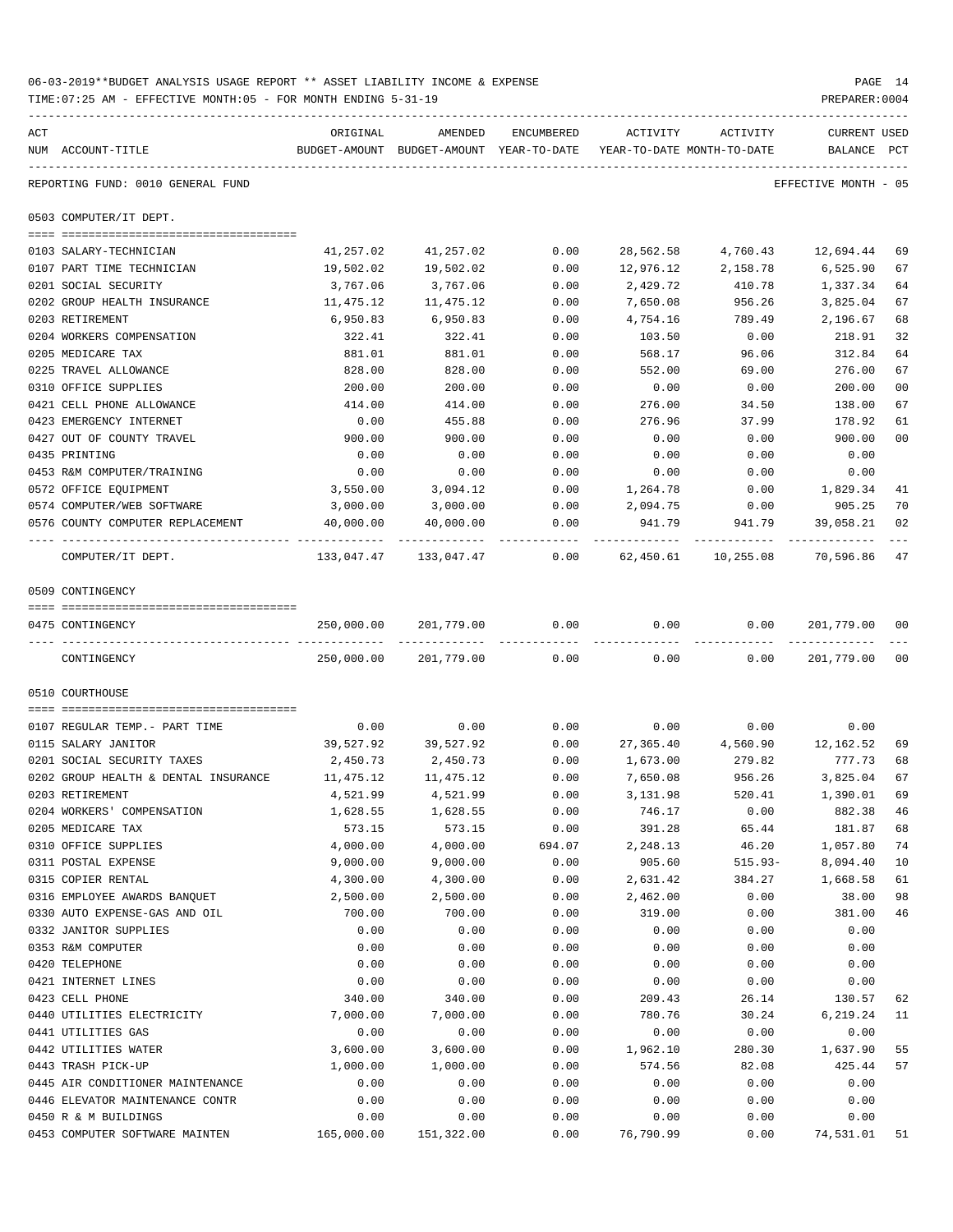| ACT                                              | ORIGINAL                                                                 | AMENDED              | ENCUMBERED           | ACTIVITY                                                            | ACTIVITY            | CURRENT USED           |                |
|--------------------------------------------------|--------------------------------------------------------------------------|----------------------|----------------------|---------------------------------------------------------------------|---------------------|------------------------|----------------|
| NUM ACCOUNT-TITLE                                |                                                                          |                      |                      | BUDGET-AMOUNT BUDGET-AMOUNT YEAR-TO-DATE YEAR-TO-DATE MONTH-TO-DATE |                     | BALANCE PCT            |                |
| REPORTING FUND: 0010 GENERAL FUND                |                                                                          |                      |                      |                                                                     |                     | EFFECTIVE MONTH - 05   |                |
| 0463 RENTAL PERSONNEL PAGER                      | 0.00                                                                     | 0.00                 | 0.00                 | 0.00                                                                | 0.00                | 0.00                   |                |
| 0482 FIRE INSURANCE                              | 16,500.00                                                                | 26,555.00            | 0.00                 |                                                                     | 27,011.00 27,011.00 | $456.00 - 102$         |                |
| 0500 LAND                                        | 0.00                                                                     | 0.00                 | 0.00                 | 0.00                                                                | 0.00                | 0.00                   |                |
| 0530 PERMANENT IMPROVEMENTS                      | 0.00                                                                     | 0.00                 | 0.00                 | 0.00                                                                | 0.00                | 0.00                   |                |
| 0572 OFFICE EQUIPMENT                            | 0.00                                                                     | 0.00                 | 0.00                 | 0.00                                                                | 0.00                | 0.00                   |                |
| 0573 ODYSSEY SOFTWARE/EQUIPMENT                  | 0.00                                                                     | 0.00                 | 0.00                 | 0.00                                                                | 0.00                | 0.00                   |                |
| 0574 TECHNOLOGY                                  | 1,323.00                                                                 | 1,323.00             | 0.00                 | 0.00                                                                | 0.00                | 1,323.00               | 00             |
| 0575 LAND/BUILDING                               | 0.00                                                                     | 0.00                 | 0.00                 | 0.00                                                                | 0.00                | 0.00                   |                |
| 0577 JANITOR EQUIPMENT                           | 1,000.00                                                                 | 1,000.00             | 0.00                 | 0.00                                                                | 0.00                | 1,000.00               | 00             |
| COURTHOUSE                                       | 276,440.46                                                               |                      |                      | 272,817.46 694.07 156,852.90 33,727.13 115,270.49 58                |                     |                        |                |
| 0511 COUNTY OFFICE BUILDING                      |                                                                          |                      |                      |                                                                     |                     |                        |                |
|                                                  |                                                                          |                      |                      |                                                                     |                     |                        |                |
| 0115 SALARY JANITOR                              |                                                                          | 3,304.49 3,304.49    | 0.00                 | 3,428.22                                                            | 556.37              | 123.73- 104            |                |
| 0201 SOCIAL SECURITY TAXES                       | 204.88                                                                   | 204.88               | 0.00                 | 212.53                                                              | 34.49               | $7.65 - 104$           |                |
| 0203 RETIREMENT                                  | 378.03                                                                   | 378.03               | 0.00                 | 392.25                                                              | 63.49               | 14.22- 104             |                |
| 0204 WORKER' COMPENSATION                        | 136.14                                                                   | 136.14               | 0.00                 | 62.39                                                               | 0.00                | 73.75 46               |                |
| 0205 MEDICARE TAX                                | 47.92                                                                    | 47.92                | 0.00                 | 49.69                                                               | 8.06                | $1.77 - 104$<br>101.36 |                |
| 0225 JANITOR TRAVEL                              | 175.00                                                                   | 175.00               | 0.00                 | 73.64                                                               | 0.00                |                        | 42             |
| 0332 JANITOR SUPPLIES                            | 1,000.00                                                                 | 1,000.00             | 0.00                 | 686.86<br>2,607.29                                                  | 22.89               | 313.14<br>2,392.71     | 69<br>52       |
| 0440 UTILITIES ELECTRICITY<br>0441 UTILITIES GAS | 5,000.00<br>1,000.00                                                     | 5,000.00<br>1,000.00 | 0.00<br>49.80        | 606.13                                                              | 340.07<br>53.96     | 344.07                 | 66             |
| 0442 UTILITIES WATER                             | 1,000.00                                                                 | 1,000.00             | 0.00                 | 686.51                                                              | 95.62               | 313.49                 | 69             |
| 0443 TRASH PICK-UP SERVICE                       | 480.00                                                                   | 480.00               | 0.00                 | 287.28                                                              | 41.04               | 192.72                 | 60             |
| 0444 LAWN MAINTENANCE                            | 0.00                                                                     | 0.00                 | 0.00                 | 0.00                                                                | 0.00                | 0.00                   |                |
| 0450 R & M BUILDING                              | 9,000.00                                                                 | 9,000.00             | 55.97                | 1,031.89                                                            | 43.85               | 7,912.14               | 12             |
| 0482 FIRE INSURANCE                              | 1,000.00                                                                 | 1,000.00             | 0.00                 | 951.00                                                              | 951.00              | 49.00                  | 95             |
| 0535 BUILDINGS                                   | 0.00                                                                     | 0.00                 | 0.00                 | 0.00                                                                | 0.00                | 0.00                   |                |
| COUNTY OFFICE BUILDING                           | $22,726.46$ $22,726.46$ $105.77$ $11,075.68$ $2,210.84$ $11,545.01$ $49$ |                      |                      |                                                                     |                     |                        |                |
| 0512 CO-OP OFFICE BUILDING                       |                                                                          |                      |                      |                                                                     |                     |                        |                |
| 0332 JANITOR SUPPLIES                            |                                                                          |                      |                      | $500.00$ $500.00$ $0.00$ $153.37$ $0.00$ $346.63$ 31                |                     |                        |                |
| 0440 UTILITIES ELECTRICITY                       | 6,000.00                                                                 | 6,000.00             | 0.00                 | 3,858.30                                                            | 388.71              | 2,141.70               | 64             |
| 0442 UTILITIES WATER                             | 700.00                                                                   | 700.00               | 0.00                 | 424.98                                                              | 77.55               | 275.02                 | 61             |
| 0450 R&M BUILDING                                | 1,000.00                                                                 | 1,000.00             | 0.00                 | 728.00                                                              | 0.00                | 272.00                 | 73             |
| 0482 FIRE INSURANCE                              | 1,400.00                                                                 | 1,400.00             | 0.00                 | 1,321.00                                                            | 1,321.00            | 79.00                  | 94             |
| 0535 BUILDINGS                                   | 0.00<br>---------                                                        | 0.00<br>----------   | 0.00<br>------------ | 0.00<br>---------                                                   | 0.00<br>----------- | 0.00                   |                |
| CO-OP OFFICE BUILDING                            | 9,600.00                                                                 | 9,600.00             | 0.00                 |                                                                     | 6,485.65 1,787.26   | 3, 114. 35 68          |                |
| 0513 COURTHOUSE SOUTH ANNEX                      |                                                                          |                      |                      |                                                                     |                     |                        |                |
| 0115 SALARY JANITOR                              |                                                                          |                      |                      |                                                                     |                     |                        |                |
| 0201 SOCIAL SECURITY TAXES                       | 13,209.04                                                                | 13,209.04            | 0.00                 | 7,752.95                                                            | 754.40<br>46.77     | 5,456.09               | 59<br>59       |
| 0203 RETIREMENT                                  | 818.96                                                                   | 818.96               | 0.00<br>0.00         | 480.69<br>887.57                                                    | 86.08               | 338.27<br>623.54       | 59             |
| 0204 WORKERS' COMPENSATION                       | 1,511.11<br>544.21                                                       | 1,511.11<br>544.21   | 0.00                 | 249.34                                                              | 0.00                | 294.87                 | 46             |
| 0205 MEDICARE TAX                                | 191.53                                                                   | 191.53               | 0.00                 | 112.37                                                              | 10.94               | 79.16                  | 59             |
| 0315 COPIER RENTAL                               | 1,500.00                                                                 | 1,500.00             | 0.00                 | 775.88                                                              | 113.38              | 724.12                 | 52             |
| 0332 JANITOR SUPPLIES                            | 2,000.00                                                                 | 2,000.00             | 0.00                 | 696.11                                                              | 44.33               | 1,303.89               | 35             |
| 0420 TELEPHONE                                   | 5,500.00                                                                 | 5,500.00             | 0.00                 | 3,322.99                                                            | 213.66              | 2,177.01               | 60             |
| 0421 INTERNET                                    | 3,500.00                                                                 | 3,500.00             | 0.00                 | 0.00                                                                | 0.00                | 3,500.00               | 0 <sub>0</sub> |
| 0440 UTILITIES ELECTRICITY                       | 6,000.00                                                                 | 6,000.00             | 0.00                 | 2,937.61                                                            | 442.06              | 3,062.39               | 49             |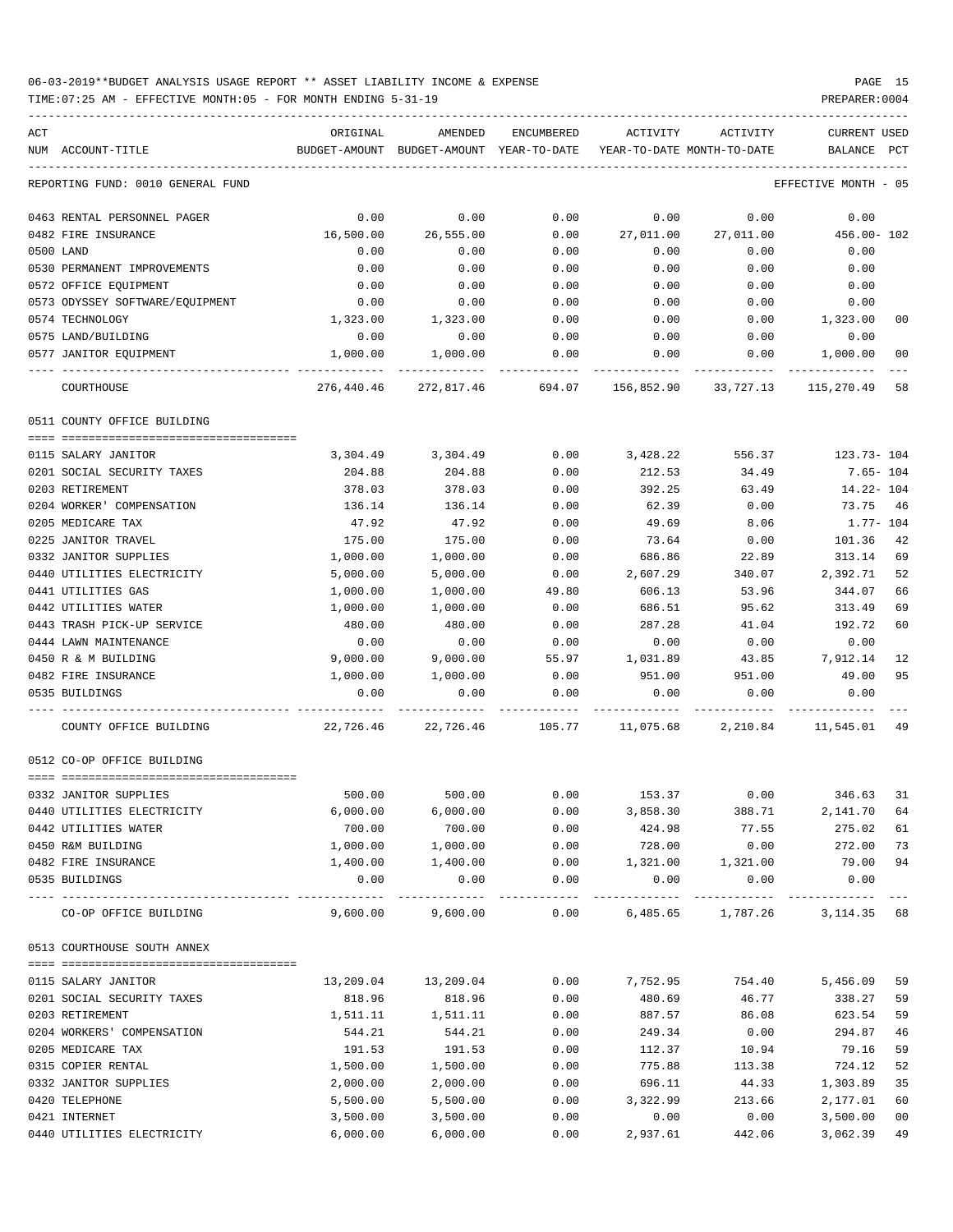| ACT<br>NUM ACCOUNT-TITLE          | ORIGINAL<br>BUDGET-AMOUNT | AMENDED<br>BUDGET-AMOUNT YEAR-TO-DATE | ENCUMBERED           | ACTIVITY         | ACTIVITY<br>YEAR-TO-DATE MONTH-TO-DATE | CURRENT<br>USED<br>BALANCE<br>PCT |
|-----------------------------------|---------------------------|---------------------------------------|----------------------|------------------|----------------------------------------|-----------------------------------|
|                                   |                           |                                       |                      |                  |                                        |                                   |
| REPORTING FUND: 0010 GENERAL FUND |                           |                                       |                      |                  |                                        | EFFECTIVE MONTH - 05              |
| 0441 UTILITIES GAS                | 1,300.00                  | 1,300.00                              | 0.00                 | 849.02           | 47.47                                  | 450.98<br>65                      |
| 0442 UTILITIES WATER              | 1,300.00                  | 1,300.00                              | 0.00                 | 654.53           | 105.90                                 | 645.47<br>50                      |
| 0443 TRASH PICKUP SERVICE         | 1,000.00                  | 1,000.00                              | 0.00                 | 574.56           | 82.08                                  | 425.44<br>57                      |
| 0444 LAWN MAINTENANCE             | 0.00                      | 0.00                                  | 0.00                 | 0.00             | 0.00                                   | 0.00                              |
| 0450 R&M BUILDING                 | 5,000.00                  | 20,850.00                             | 105.72               | 534.32           | 14.96                                  | 20,209.96<br>03                   |
| 0455 PARKING LOT                  | 0.00                      | 0.00                                  | 0.00                 | 0.00             | 0.00                                   | 0.00                              |
| 0482 FIRE INSURANCE               | 2,300.00                  | 2,300.00                              | 0.00                 | 2,420.00         | 2,420.00                               | 120.00- 105                       |
| 0531 ANNEX                        | 0.00                      | 0.00                                  | 0.00                 | 0.00             | 0.00                                   | 0.00                              |
| COURTHOUSE SOUTH ANNEX            | 45,674.85                 | 61,524.85                             | 105.72               | 22,247.94        | 4,382.03                               | 39,171.19<br>36                   |
| 0514 CITY HALL ANNEX              |                           |                                       |                      |                  |                                        |                                   |
| 0421 TELEPHONE/INTERNET           | 4,400.00                  | 4,400.00                              | 0.00                 | 2,498.65         | 257.34                                 | 1,901.35 57                       |
| CITY HALL ANNEX                   | 4,400.00                  | 4,400.00                              | 0.00                 | 2,498.65         | 257.34                                 | 1,901.35 57                       |
| 0515 WINDOM CO.BLDG.              |                           |                                       |                      |                  |                                        |                                   |
|                                   |                           |                                       |                      |                  |                                        |                                   |
| 0440 UTILITIES ELECTRICITY        | 1,500.00                  | 1,500.00                              | 0.00                 | 333.26           |                                        | 41.04 1,166.74<br>22              |
| 0441 UTILITIES GAS                | 700.00                    | 700.00                                | 0.00                 | 333.21           | 48.54                                  | 366.79<br>48                      |
| 0442 UTILITIES WATER              | 0.00                      | 0.00                                  | 0.00                 | 0.00             | 0.00                                   | 0.00                              |
| 0444 LAWN MAINTENANCE             | 800.00                    | 800.00                                | 0.00                 | 100.00           | 0.00                                   | 700.00<br>13                      |
| 0450 R&M BUILDING                 | 1,000.00                  | 1,000.00                              | 0.00                 | 225.00           | 0.00                                   | 775.00<br>23                      |
| 0482 FIRE INSURANCE               | 1,600.00                  | 1,600.00                              | 0.00                 | 1,611.00         | 1,611.00                               | $11.00 - 101$                     |
| 0501 PEST CONTROL                 | 120.00                    | 120.00                                | 0.00                 | 65.00            | 0.00                                   | 55.00<br>54                       |
| WINDOM CO.BLDG.                   | 5,720.00                  | 5,720.00                              | 0.00                 | 2,667.47         | 1,700.58                               | 3,052.53<br>47                    |
| 0516 AGRILIFE EXTENSION BUILDING  |                           |                                       |                      |                  |                                        |                                   |
| 0115 SALARY JANITOR               |                           |                                       |                      |                  |                                        |                                   |
| 0201 SOCIAL SECURITY TAXES        | 2,643.42                  | 2,643.42<br>163.89                    | 0.00                 | 1,733.53         | 301.76                                 | 909.89<br>66                      |
| 0203 RETIREMENT                   | 163.89<br>302.41          | 302.41                                | 0.00<br>0.00         | 107.52<br>198.29 | 18.72<br>34.43                         | 56.37<br>66<br>104.12<br>66       |
| 0204 WORKERS' COMPENSATION        | 108.91                    | 108.91                                | 0.00                 | 49.89            | 0.00                                   | 59.02<br>46                       |
| 0205 MEDICARE TAX                 | 38.33                     | 38.33                                 | 0.00                 | 25.17            | 4.38                                   | 13.16<br>66                       |
| 0225 JANITOR TRAVEL               | 250.00                    | 250.00                                | 0.00                 | 108.53           | 0.00                                   | 141.47<br>43                      |
| 0332 JANITOR SUPPLIES             | 500.00                    | 500.00                                | 0.00                 | 293.10           | 42.53                                  | 206.90<br>59                      |
| 0420 TELEPHONE                    | 0.00                      | 0.00                                  | 0.00                 | 0.00             | 0.00                                   | 0.00                              |
| 0440 UTILITIES ELECTRICITY        | 5,000.00                  | 5,000.00                              | 0.00                 | 3,616.32         | 282.53                                 | 1,383.68<br>72                    |
| 0441 UTILITIES GAS                | 0.00                      | 0.00                                  | 0.00                 | 0.00             | 0.00                                   | 0.00                              |
| 0442 UTILITIES WATER              | 650.00                    | 650.00                                | 0.00                 | 392.68           | 54.28                                  | 257.32<br>60                      |
| 0443 TRASH PICKUP SERVICE         | 0.00                      | 0.00                                  | 0.00                 | 0.00             | 0.00                                   | 0.00                              |
| 0444 LAWN MAINTENANCE             | 0.00                      | 0.00                                  | 0.00                 | 0.00             | 0.00                                   | 0.00                              |
| 0450 R&M BUILDING                 | 600.00                    | 600.00                                | 0.00                 | 166.00           | 0.00                                   | 434.00<br>28                      |
| 0482 FIRE INSURANCE               | 1,000.00                  | 1,000.00                              | 0.00                 | 971.00           | 971.00                                 | 29.00<br>97                       |
| 0530 BUILDING REMODEL             | 0.00                      | 0.00                                  | 0.00                 | 0.00             | 0.00                                   | 0.00                              |
| 0535 BUILDING CONSTRUCTION        | 0.00                      | 0.00                                  | 0.00                 | 0.00             | 0.00                                   | 0.00                              |
| 0572 OFFICE EQUIPMENT             | 0.00                      | 0.00<br>-------------                 | 0.00<br>------------ | 0.00             | 0.00                                   | 0.00                              |
| AGRILIFE EXTENSION BUILDING       |                           | 11,256.96 11,256.96                   | 0.00                 |                  |                                        | 7,662.03 1,709.63 3,594.93 68     |
| 0517 COURTHOUSE EAST ANNEX        |                           |                                       |                      |                  |                                        |                                   |
| 0535 BUILDING                     | 0.00                      | 0.00                                  | 0.00                 | 0.00             | 0.00                                   | 0.00                              |
|                                   |                           |                                       |                      |                  |                                        |                                   |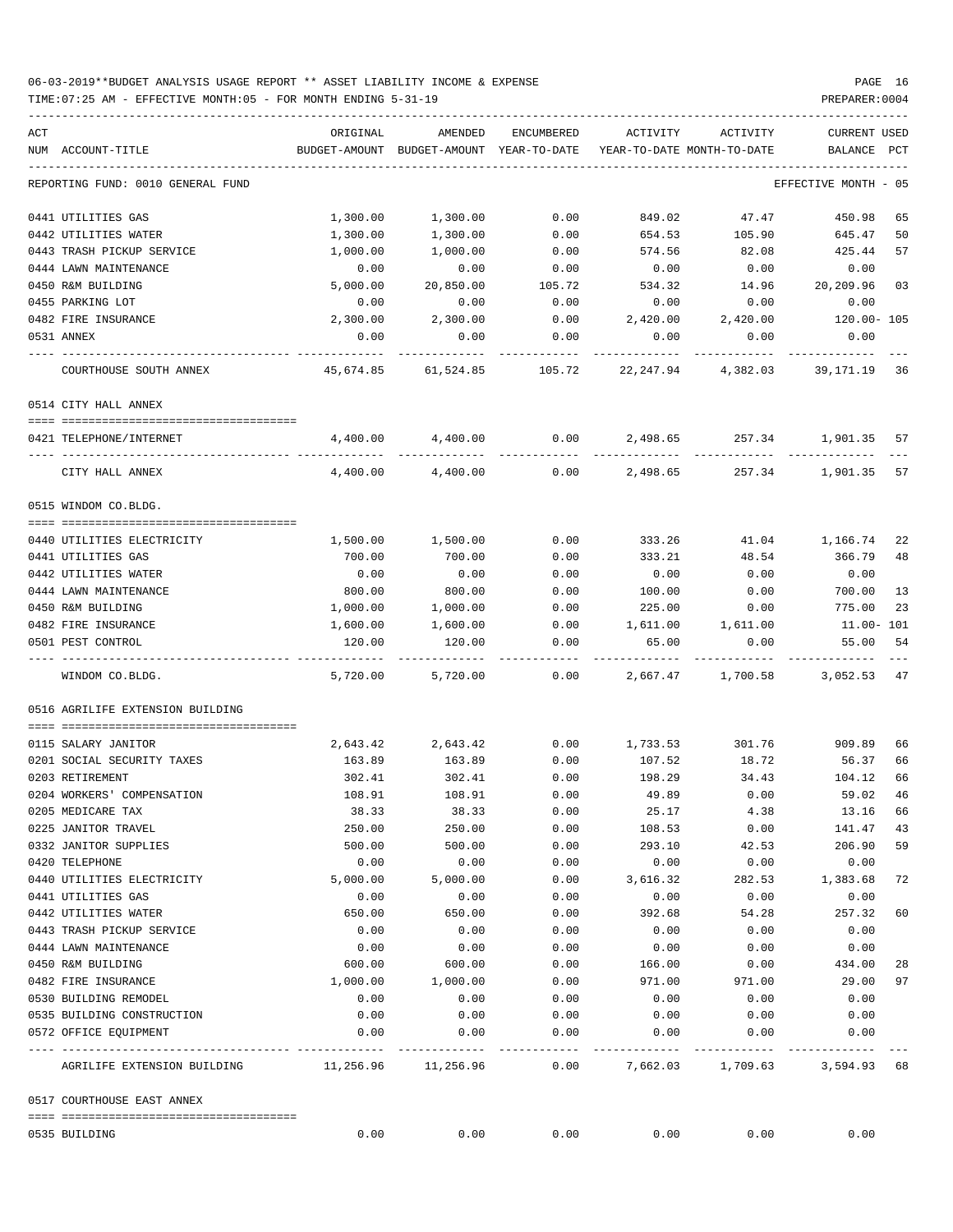| 06-03-2019**BUDGET ANALYSIS USAGE REPORT ** ASSET LIABILITY INCOME & EXPENSE | PAGE |  |
|------------------------------------------------------------------------------|------|--|
|------------------------------------------------------------------------------|------|--|

TIME:07:25 AM - EFFECTIVE MONTH:05 - FOR MONTH ENDING 5-31-19 PREPARER:0004

| ACT | NUM ACCOUNT-TITLE                 | ORIGINAL   | AMENDED<br>BUDGET-AMOUNT BUDGET-AMOUNT YEAR-TO-DATE | ENCUMBERED    | ACTIVITY                                     | ACTIVITY                     | <b>CURRENT USED</b><br><b>BALANCE</b> |     |
|-----|-----------------------------------|------------|-----------------------------------------------------|---------------|----------------------------------------------|------------------------------|---------------------------------------|-----|
|     |                                   |            |                                                     |               | YEAR-TO-DATE MONTH-TO-DATE                   |                              |                                       | PCT |
|     | REPORTING FUND: 0010 GENERAL FUND |            |                                                     |               |                                              |                              | EFFECTIVE MONTH - 05                  |     |
|     | COURTHOUSE EAST ANNEX             | 0.00       | 0.00                                                | 0.00          | 0.00                                         | 0.00                         | 0.00                                  |     |
|     | 0518 COUNTY OFFICES RELOCATION    |            |                                                     |               |                                              |                              |                                       |     |
|     | 0311 POSTAL EXPENSES              | 344.00     | 344.00                                              | 0.00          | 346.00 0.00                                  |                              | $2.00 - 101$                          |     |
|     | 0332 JANITOR SUPPLIES             | 4,500.00   | 4,500.00                                            | 118.48        | 1,676.99                                     | 134.36                       | 2,704.53                              | 40  |
|     | 0420 UTILITIES TELEPHONE          | 19,900.00  | 19,900.00                                           | 0.00          | 10,411.13                                    | 1,008.16                     | 9,488.87                              | 52  |
|     | 0421 INTERNET SERVICES            | 11,300.00  | 11,300.00                                           | 0.00          | 8,941.74                                     | 1,271.42                     | 2,358.26                              | 79  |
|     | 0440 UTILITIES ELECTRICITY        | 31,600.00  | 31,600.00                                           | 0.00          | 14,922.22                                    | 597.99                       | 16,677.78                             | 47  |
|     | 0441 UTILITIES GAS                | 4,400.00   | 4,400.00                                            | 0.00          | 2,251.93                                     | 120.41                       | 2,148.07                              | 51  |
|     | 0442 UTILITIES WATER              | 6,400.00   | 6,400.00                                            | 0.00          | 3,108.28                                     | 234.44                       | 3,291.72                              | 49  |
|     | 0443 TRASH PICKUP SERVICE         | 1,935.00   | 1,935.00                                            | 0.00          | 1,017.66                                     | 145.38                       | 917.34                                | 53  |
|     | 0450 R & M BUILDING               | 12,000.00  | 12,000.00                                           | 17.91         | 6,802.70                                     | 4,343.96                     | 5,179.39                              | 57  |
|     | 0460 MOVING EXPENSES              | 0.00       | 0.00                                                | 0.00          | 0.00                                         | 0.00                         | 0.00                                  |     |
|     | 0470 OFFICE SPACE LEASE           | 121,200.00 | 121,200.00                                          | 0.00          | 89,725.00                                    | 10,100.00                    | 31,475.00                             | 74  |
|     | 0483 ALARM MONITORING             | 900.00     | 900.00                                              | 0.00          | 885.60                                       | 0.00                         | 14.40                                 | 98  |
|     | 0484 CLEANING SERVICES            | 0.00       | 0.00                                                | 0.00          | 0.00                                         | 0.00                         | 0.00                                  |     |
|     | 0501 PEST CONTROL                 | 1,340.00   | 1,340.00                                            | 0.00          | 695.00                                       | 235.00                       | 645.00                                | 52  |
|     | COUNTY OFFICES RELOCATION         | 215,819.00 | 215,819.00                                          |               | 136.39 140,784.25                            | 18,191.12                    | 74,898.36                             | 65  |
|     | 0519 GOVERNMENT BUILDING          |            |                                                     |               |                                              |                              |                                       |     |
|     |                                   |            |                                                     |               |                                              |                              |                                       |     |
|     | 0165 CONSTRUCTION                 | 200,000.00 | 200,000.00                                          | 0.00          | 0.00                                         | 0.00                         | 200,000.00                            | 00  |
|     | GOVERNMENT BUILDING               | 200,000.00 | 200,000.00                                          | 0.00          | 0.00                                         | 0.00                         | 200,000.00                            | 00  |
|     | 0520 LAKE FANNIN                  |            |                                                     |               |                                              |                              |                                       |     |
|     | 0484 GENERAL LIABILITY INSURANCE  | 0.00       |                                                     | 2,025.00 0.00 |                                              | 2,025.00 0.00                | 0.00 100                              |     |
|     | LAKE FANNIN                       | 0.00       | 2,025.00                                            | 0.00          | 2,025.00                                     | 0.00                         | 0.00 100                              |     |
|     | 0540 AMBULANCE SERVICE            |            |                                                     |               |                                              |                              |                                       |     |
|     | 0417 AMBULANCE SERVICE            | 540,000.00 | 540,000.00                                          |               | $0.00$ $360,000.00$ $45,000.00$ $180,000.00$ |                              |                                       | 67  |
|     | AMBULANCE SERVICE                 | 540,000.00 | 540,000.00                                          | 0.00          |                                              | 360,000.00 45,000.00         | 180,000.00                            | 67  |
|     | 0543 FIRE PROTECTION              |            |                                                     |               |                                              |                              |                                       |     |
|     | 0416 FIRE PROTECTION SERVICE      | 84,000.00  | 84,000.00                                           | 0.00          | 63,000.00                                    | 21,000.00                    | 21,000.00                             | 75  |
|     | 0422 R&M RADIO/TOWER              | 700.00     | 700.00                                              | 0.00          | 0.00                                         | 0.00                         | 700.00                                | 00  |
|     | 0440 UTILITIES ELECTRICITY        | 0.00       | 0.00                                                | 0.00          | 0.00                                         | 0.00                         | 0.00                                  |     |
|     | 0447 REPEATER SERVICE CONTRACT    | 8,507.60   | 8,507.60                                            | 0.00          | 8,507.60                                     | 0.00                         | $0.00$ 100                            |     |
|     | 0490 FCC RADIO LICENSE            | 0.00       | 0.00                                                | 0.00          | 0.00                                         | 0.00                         | 0.00                                  |     |
|     | FIRE PROTECTION                   | 93,207.60  | 93,207.60                                           | 0.00          | 71,507.60                                    | 21,000.00                    | 21,700.00                             | 77  |
|     | 0551 CONSTABLE PRECINCT # 1       |            |                                                     |               |                                              |                              |                                       |     |
|     |                                   |            |                                                     |               |                                              |                              |                                       |     |
|     | 0101 SALARY ELECTED OFFICIAL      | 33,154.57  | 33,154.57                                           | 0.00          |                                              | 22,953.24 3,825.54 10,201.33 |                                       | 69  |
|     | 0201 SOCIAL SECURITY TAXES        | 2,204.38   | 2,204.38                                            | 0.00          | 1,414.92                                     | 236.16                       | 789.46                                | 64  |

0202 GROUP HEALTH & DENTAL INSURANCE  $\begin{array}{cccc} 5,737.56 & 5,737.56 & 0.00 & 3,499.84 & 437.48 & 2,237.72 & 61 \end{array}$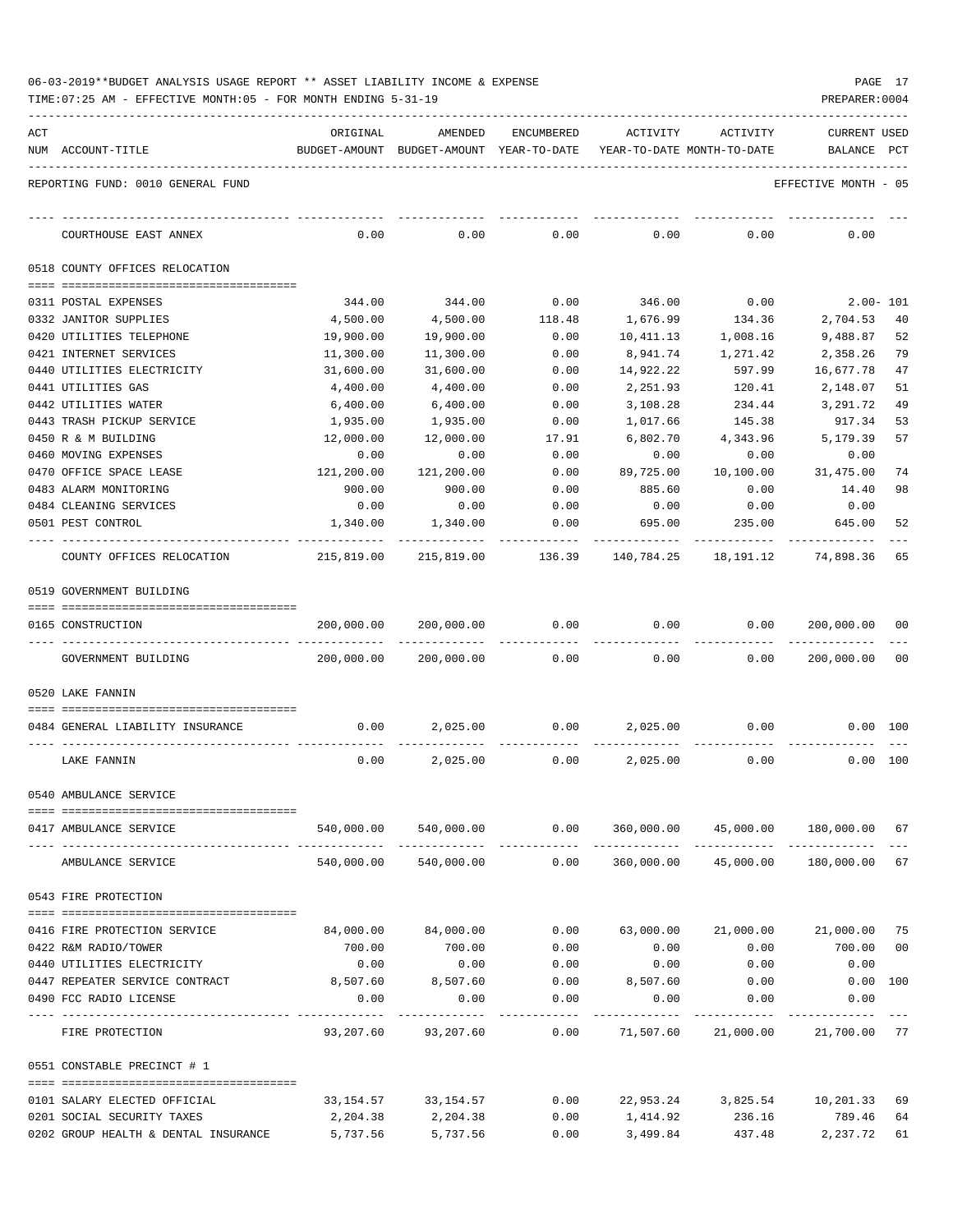TIME:07:25 AM - EFFECTIVE MONTH:05 - FOR MONTH ENDING 5-31-19 PREPARER:0004

| ACT<br>NUM ACCOUNT-TITLE             | ORIGINAL                                 | AMENDED<br>BUDGET-AMOUNT BUDGET-AMOUNT YEAR-TO-DATE | ENCUMBERED | ACTIVITY  | ACTIVITY<br>YEAR-TO-DATE MONTH-TO-DATE | CURRENT USED<br>BALANCE | PCT            |
|--------------------------------------|------------------------------------------|-----------------------------------------------------|------------|-----------|----------------------------------------|-------------------------|----------------|
| REPORTING FUND: 0010 GENERAL FUND    |                                          |                                                     |            |           |                                        | EFFECTIVE MONTH - 05    |                |
| 0203 RETIREMENT                      | 3,792.88                                 | 3,792.88                                            | 0.00       | 2,626.80  | 436.47                                 | 1,166.08                | 69             |
| 0204 WORKERS' COMPENSATION           | 878.20                                   | 878.20                                              | 0.00       | 294.61    | 0.00                                   | 583.59                  | 34             |
| 0205 MEDICARE TAX                    | 515.54                                   | 515.54                                              | 0.00       | 330.90    | 55.23                                  | 184.64                  | 64             |
| 0310 OFFICE SUPPLIES                 | 50.00                                    | 50.00                                               | 0.00       | 0.00      | 0.00                                   | 50.00                   | 0 <sub>0</sub> |
| 0311 POSTAL EXPENSES                 | 300.00                                   | 300.00                                              | 0.00       | 77.42     | 14.35                                  | 222.58                  | 26             |
| 0330 AUTO EXPENSE-GAS AND OIL        | 1,625.00                                 | 1,625.00                                            | 0.00       | 669.34    | 0.00                                   | 955.66                  | 41             |
| 0421 ONLINE RESEARCH/ACCURINT        | 600.00                                   | 600.00                                              | 0.00       | 350.00    | 50.00                                  | 250.00                  | 58             |
| 0422 R & M RADIO                     | 200.00                                   | 200.00                                              | 0.00       | 0.00      | 0.00                                   | 200.00                  | 0 <sub>0</sub> |
| 0427 TRAVEL EXPENSE                  | 2,400.00                                 | 2,400.00                                            | 0.00       | 1,600.00  | 200.00                                 | 800.00                  | 67             |
| 0435 PRINTING                        | 50.00                                    | 50.00                                               | 0.00       | 0.00      | 0.00                                   | 50.00                   | 0 <sub>0</sub> |
| 0480 BOND                            | 178.00                                   | 178.00                                              | 0.00       | 92.50     | 0.00                                   | 85.50                   | 52             |
| 0488 LAW ENFORCEMENT PROF. INS       | 525.00                                   | 525.00                                              | 0.00       | 483.00    | 0.00                                   | 42.00                   | 92             |
| 0572 EQUIPMENT                       | 0.00                                     | 0.00                                                | 0.00       | 0.00      | 0.00                                   | 0.00                    |                |
| 0574 TECHNOLOGY                      | 0.00                                     | 0.00                                                | 0.00       | 0.00      | 0.00                                   | 0.00                    |                |
| CONSTABLE PRECINCT # 1               |                                          | 52, 211, 13 52, 211, 13                             |            |           | $0.00$ $34,392.57$ $5,255.23$          | 17,818.56               | 66             |
| 0552 CONSTABLE PRECINCT #2           |                                          |                                                     |            |           |                                        |                         |                |
| 0101 SALARY ELECTED OFFICIAL         | 16,099.05                                | 16,099.05                                           | 0.00       |           | 11, 145. 42 1, 857. 57                 | 4,953.63                | 69             |
| 0201 SOCIAL SECURITY TAXES           | 1,146.94                                 | 1,146.94                                            | 0.00       | 790.22    | 127.57                                 | 356.72                  | 69             |
| 0202 GROUP HEALTH & DENTAL INSURANCE | 11,475.12                                | 11,475.12                                           | 0.00       | 7,650.08  | 956.26                                 | 3,825.04                | 67             |
| 0203 RETIREMENT                      | 1,841.73                                 | 1,841.73                                            | 0.00       | 1,275.62  | 211.95                                 | 566.11                  | 69             |
| 0204 WORKERS' COMPENSATION           | 456.93                                   | 456.93                                              | 0.00       | 143.05    | 0.00                                   | 313.88                  | 31             |
| 0205 MEDICARE TAX                    | 268.24                                   | 268.24                                              | 0.00       | 184.84    | 29.84                                  | 83.40                   | 69             |
| 0310 OFFICE SUPPLIES                 | 100.00                                   | 100.00                                              | 0.00       | 0.00      | 0.00                                   | 100.00                  | 0 <sub>0</sub> |
| 0311 POSTAL EXPENSES                 | 600.00                                   | 600.00                                              | 0.00       | 0.00      | 0.00                                   | 600.00                  | 0 <sub>0</sub> |
| 0330 AUTO EXPENSE-GAS AND OIL        | 1,400.00                                 | 1,400.00                                            | 0.00       | 142.63    | 0.00                                   | 1,257.37                | 10             |
| 0422 R & M RADIO                     | 164.00                                   | 164.00                                              | 0.00       | 0.00      | 0.00                                   | 164.00                  | 0 <sub>0</sub> |
| 0427 TRAVEL EXPENSE                  | 2,400.00                                 | 2,400.00                                            | 0.00       | 1,600.00  | 200.00                                 | 800.00                  | 67             |
| 0428 TRAINING/TUITION/TRAVEL         | 228.00                                   | 228.00                                              | 0.00       | 0.00      | 0.00                                   | 228.00                  | 0 <sub>0</sub> |
| 0435 PRINTING                        | 100.00                                   | 100.00                                              | 0.00       | 77.00     | 0.00                                   | 23.00                   | 77             |
| 0480 BOND                            | 178.00                                   | 178.00                                              | 0.00       | 177.50    | 0.00                                   | $0.50$ 100              |                |
| 0488 LAW ENFOREMENT PROF. INS.       | 550.00                                   | 550.00                                              | 0.00       | 483.00    | 0.00                                   | 67.00                   | 88             |
| 0573 RADIO EQUIPMENT                 | 445.00                                   | 445.00                                              | 0.00       | 0.00      | 0.00                                   | 445.00                  | 0 <sub>0</sub> |
| 0574 TECHNOLOGY                      | 0.00                                     | 0.00                                                | 0.00       | 0.00      | 0.00                                   | 0.00                    |                |
| CONSTABLE PRECINCT #2                | ------------- -------------<br>37,453.01 | 37,453.01                                           | 0.00       | 23,669.36 |                                        | 3,383.19 13,783.65      | 63             |
| 0553 CONSTABLE PRECINCT # 3          |                                          |                                                     |            |           |                                        |                         |                |
|                                      |                                          |                                                     |            |           |                                        |                         |                |
| 0101 SALARY ELECTED OFFICIAL         | 14,310.57                                | 14,310.57                                           | 0.00       | 9,907.38  | 1,651.23                               | 4,403.19                | 69             |
| 0201 SOCIAL SECURITY TAXES           | 1,036.06                                 | 1,036.06                                            | 0.00       | 713.54    | 114.79                                 | 322.52                  | 69             |
| 0202 GROUP HEALTH & DENTAL INSURANCE | 11,475.12                                | 11,475.12                                           | 0.00       | 7,650.08  | 956.26                                 | 3,825.04                | 67             |
| 0203 RETIREMENT                      | 1,637.13                                 | 1,637.13                                            | 0.00       | 1,133.90  | 188.40                                 | 503.23                  | 69             |
| 0204 WORKERS' COMPENSATION           | 412.75                                   | 412.75                                              | 0.00       | 127.17    | 0.00                                   | 285.58                  | 31             |
| 0205 MEDICARE TAX                    | 242.30                                   | 242.30                                              | 0.00       | 166.84    | 26.84                                  | 75.46                   | 69             |
| 0310 OFFICE SUPPLIES                 | 100.00                                   | 100.00                                              | 0.00       | 0.00      | 0.00                                   | 100.00                  | 0 <sub>0</sub> |
| 0311 POSTAL EXPENSES                 | 600.00                                   | 600.00                                              | 0.00       | 0.00      | 0.00                                   | 600.00                  | 0 <sub>0</sub> |
| 0330 AUTO EXPENSE-GAS AND OIL        | 1,400.00                                 | 1,400.00                                            | 0.00       | 0.00      | 0.00                                   | 1,400.00                | 00             |
| 0427 TRAVEL EXPENSE                  | 2,400.00                                 | 2,400.00                                            | 0.00       | 1,600.00  | 200.00                                 | 800.00                  | 67             |
| 0435 PRINTING                        | 100.00                                   | 100.00                                              | 0.00       | 0.00      | 0.00                                   | 100.00                  | 0 <sub>0</sub> |
| 0480 BOND                            | 0.00                                     | 0.00                                                | 0.00       | 0.00      | 0.00                                   | 0.00                    |                |
| 0488 LAW ENFORCEMENT PROF. INS       | 550.00                                   | 550.00                                              | 0.00       | 483.00    | 0.00                                   | 67.00                   | 88             |

0573 RADIO EQUIPMENT 0.00 0.00 0.00 0.00 0.00 0.00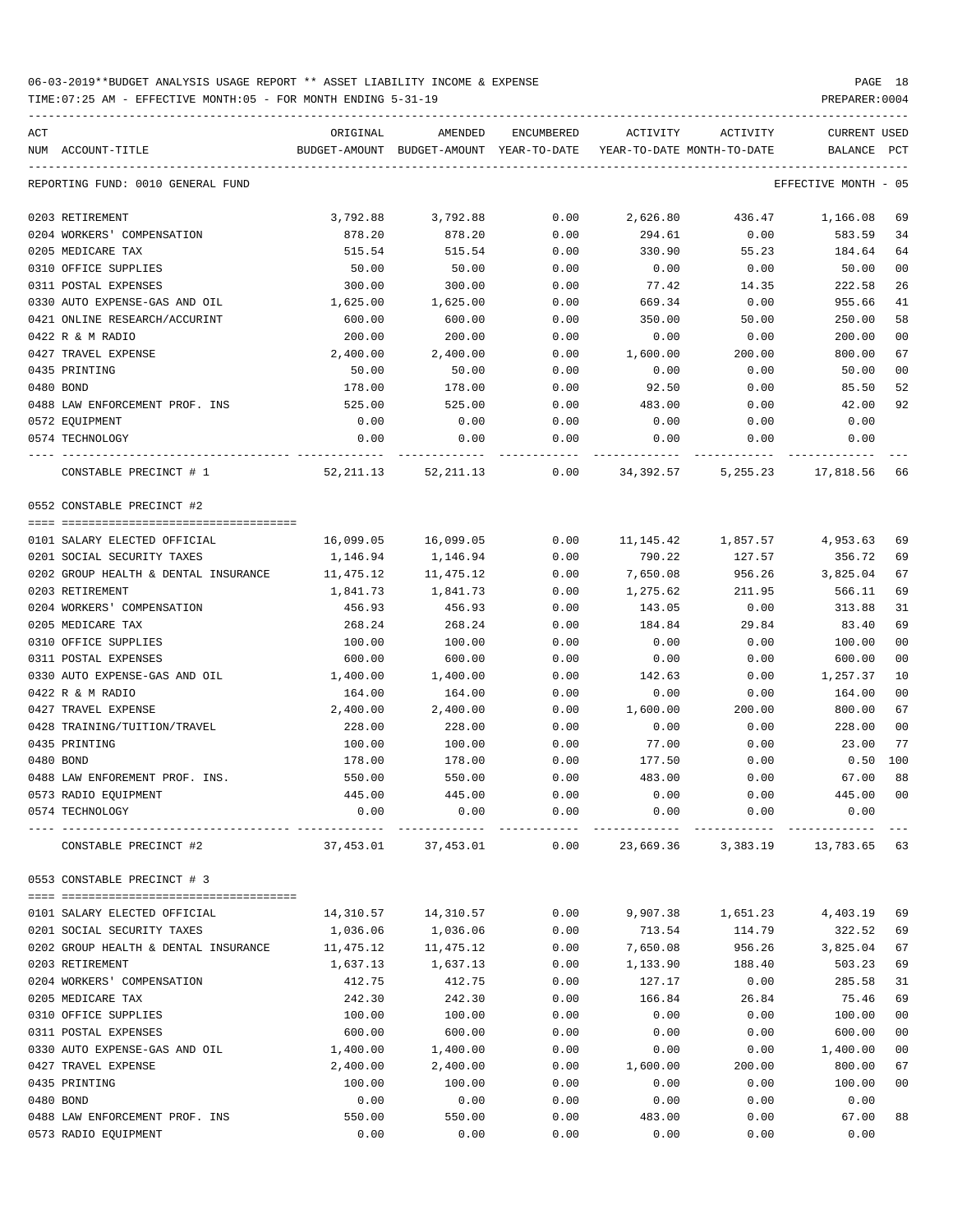|  |  |  | 06-03-2019**BUDGET ANALYSIS USAGE REPORT ** ASSET LIABILITY INCOME & EXPENSE |  | PAGE | 10 |  |
|--|--|--|------------------------------------------------------------------------------|--|------|----|--|
|  |  |  |                                                                              |  |      |    |  |

| ACTIVITY<br><b>CURRENT USED</b><br>NUM ACCOUNT-TITLE<br>BUDGET-AMOUNT BUDGET-AMOUNT YEAR-TO-DATE YEAR-TO-DATE MONTH-TO-DATE<br>BALANCE PCT<br>REPORTING FUND: 0010 GENERAL FUND<br>EFFECTIVE MONTH - 05<br>34,263.93<br>34,263.93<br>0.00<br>21,781.91<br>12,482.02<br>CONSTABLE PRECINCT # 3<br>3,137.52<br>64<br>0555 ANIMAL CONTROL OFFICER<br>0.00<br>963.51 417.92<br>4,000.00<br>4,000.00<br>3,036.49<br>0441 ANIMAL CONTROL OFFICER/SERVICES<br>24<br>ANIMAL CONTROL OFFICER<br>4,000.00<br>4,000.00<br>0.00<br>963.51<br>417.92<br>3,036.49<br>24<br>0560 COUNTY SHERIFF<br>0101 SALARY ELECTED OFFICIAL<br>59,993.98<br>59,993.98<br>0.00<br>41,534.28<br>6,922.38<br>18,459.70<br>69<br>0102 ADMINISTRATIVE SECRETARY<br>41,935.55<br>41,935.55<br>0.00<br>29,032.38<br>4,838.73<br>12,903.17<br>69<br>0103 CHIEF DEPUTY<br>46,293.35<br>46,293.35<br>0.00<br>32,049.18<br>5,341.53<br>14,244.17<br>69<br>0104 SALARIES DEPUTIES<br>611,209.39<br>611,209.39<br>0.00<br>415,962.11<br>66,792.10<br>195,247.28<br>68<br>14,522.79<br>14,522.79<br>8,685.03<br>5,837.76<br>0107 PT RECORDS/EVIDENCE CLERKS<br>0.00<br>1,640.82<br>60<br>0108 COMPENSATION PAY<br>0.00<br>0.00<br>0.00<br>0.00<br>0.00<br>0.00<br>0109 INVESTIGATOR-CRIMES AGAINST CHILDR<br>34,780.26<br>34,780.26<br>24,078.60<br>4,013.10<br>10,701.66<br>69<br>0.00<br>0110 JAIL ADMINISTRATOR<br>35,475.26<br>35,475.26<br>0.00<br>24,559.74<br>4,093.29<br>10,915.52<br>69<br>42,084.77<br>0111 LIEUTENANT<br>42,084.77<br>0.00<br>29,135.70<br>4,855.95<br>12,949.07<br>69<br>0113 TRANSPORT OFFICER<br>24,800.76<br>11,022.63<br>35,823.39<br>35,823.39<br>0.00<br>4,133.46<br>69<br>0114 PROF. STANDARDS OFFICER<br>0.00<br>0.00<br>0.00<br>0.00<br>0.00<br>0.00<br>0120 SALARY DISPATCHER<br>205,022.07<br>205,022.07<br>141,219.72<br>23,536.62<br>63,802.35<br>0.00<br>69<br>0201 SOCIAL SECURITY TAXES<br>67<br>70,098.49<br>70,098.49<br>0.00<br>47,275.70<br>7,753.89<br>22,822.79<br>0202 GROUP HEALTH INSURANCE<br>344,253.60<br>344,253.60<br>227,589.88<br>28,687.80<br>116,663.72<br>66<br>0.00<br>0203 RETIREMENT<br>128,944.91<br>128,944.91<br>0.00<br>88,250.17<br>14,395.73<br>40,694.74<br>68<br>0204 WORKERS' COMPENSATION<br>21,467.46<br>21,467.46<br>0.00<br>8,051.41<br>0.00<br>13,416.05<br>38<br>0205 MEDICARE TAX<br>16,394.00<br>5,336.89<br>16,394.00<br>0.00<br>11,057.11<br>1,813.56<br>67<br>0206 UNEMPLOYMENT EXPENSE<br>3,000.00<br>4,047.74<br>0.00<br>4,047.74<br>0.00<br>0.00<br>100<br>346.00<br>35<br>0250 EMPLOYEE PHYSICALS<br>1,000.00<br>1,000.00<br>0.00<br>0.00<br>654.00<br>0310 OFFICE SUPPLIES<br>8,000.00<br>8,000.00<br>586.10<br>6,739.89<br>556.64<br>674.01<br>92<br>0311 POSTAL EXPENSES<br>69.67- 104<br>1,700.00<br>1,700.00<br>0.00<br>1,769.67<br>289.50<br>0315 SHERIFF COPIER RENTAL<br>0.00<br>0.00<br>0.00<br>0.00<br>0.00<br>0.00<br>0320 WEAPONS SUPPLIES<br>0.00<br>2,487.00<br>0.00<br>2,487.00<br>306.00<br>$0.00$ 100<br>0321 PATROL SUPPLIES<br>0.00<br>335.00<br>0.00<br>396.00<br>396.00<br>$61.00 - 118$<br>84,000.00<br>75,887.15<br>35, 381.90<br>5,771.39<br>40,505.25<br>0330 AUTO EXPENSE GAS & OIL<br>0.00<br>47<br>402.66<br>0332 SHERIFF JANITOR SUPPLIES<br>1,250.00<br>1,250.00<br>0.00<br>847.34<br>0.00<br>68<br>523.89<br>89<br>0395 UNIFORMS/OTHER<br>4,900.00<br>4,900.00<br>1,776.04<br>2,600.07<br>405.92<br>392.50<br>45<br>0419 SHERIFF CELL PHONE<br>1,080.00<br>712.50<br>0.00<br>320.00<br>40.00<br>0420 TELEPHONE<br>14,400.00<br>14,400.00<br>0.00<br>9,343.87<br>1,988.85<br>5,056.13<br>65<br>0421 CELL PHONE<br>2,400.00<br>43<br>2,400.00<br>0.00<br>1,025.00<br>125.00<br>1,375.00<br>0422 R & M RADIO<br>1,055.00<br>1,055.00<br>0.00<br>0.00<br>0.00<br>1,055.00<br>00<br>0425 PROFESSIONAL SERVICES/INTERPRETER<br>0.00<br>50.00<br>50.00<br>0.00<br>0.00<br>0.00<br>100<br>0427 OUT OF COUNTY TRAVEL<br>4,090.18<br>0.00<br>0.00<br>100<br>4,000.00<br>4,090.18<br>0.00<br>0428 PRISONER TRANSPORT<br>4,500.00<br>5,500.00<br>4,883.85<br>272.17<br>436.15<br>92<br>180.00<br>0430 BIDS AND NOTICES<br>500.00<br>500.00<br>0.00<br>104.99<br>0.00<br>395.01<br>21<br>0432 IMPOUNDMENT OF ESTRAY LIVESTOCK<br>1,500.00<br>9,910.78<br>20,216.50<br>0.00<br>10,305.72- 204<br>0.00<br>453.06<br>0435 PRINTING<br>1,000.00<br>1,000.00<br>0.00<br>546.94<br>0.00<br>55<br>0440 UTILITIES ELECTRICITY<br>0.00<br>0.00<br>0.00<br>0.00<br>0.00<br>0.00<br>0442 UTILITIES WATER<br>3,700.00<br>3,700.00<br>0.00<br>946.98<br>300.34<br>2,753.02<br>26<br>0443 SHERIFF TRASH PICKUP<br>0.00<br>679.68<br>0.00<br>645.32<br>51<br>1,325.00<br>1,325.00<br>0444 INTERNET SERVICE<br>3,600.00<br>3,600.00<br>2,088.58<br>0.00<br>1,511.42<br>220.81<br>42<br>0445 AIR CONDITIONER MAINTENANCE<br>0.00<br>0.00<br>0.00<br>0.00<br>0.00<br>0.00<br>0447 REPEATER SERVICE CONTRACT<br>0.00<br>0.00<br>0.00<br>0.00<br>0.00<br>0.00<br>0450 SHERIFF OFF. R&M BLDG.<br>0.00<br>0.00<br>3,372.33<br>88 |     |           |           |            |           |          |  |
|-------------------------------------------------------------------------------------------------------------------------------------------------------------------------------------------------------------------------------------------------------------------------------------------------------------------------------------------------------------------------------------------------------------------------------------------------------------------------------------------------------------------------------------------------------------------------------------------------------------------------------------------------------------------------------------------------------------------------------------------------------------------------------------------------------------------------------------------------------------------------------------------------------------------------------------------------------------------------------------------------------------------------------------------------------------------------------------------------------------------------------------------------------------------------------------------------------------------------------------------------------------------------------------------------------------------------------------------------------------------------------------------------------------------------------------------------------------------------------------------------------------------------------------------------------------------------------------------------------------------------------------------------------------------------------------------------------------------------------------------------------------------------------------------------------------------------------------------------------------------------------------------------------------------------------------------------------------------------------------------------------------------------------------------------------------------------------------------------------------------------------------------------------------------------------------------------------------------------------------------------------------------------------------------------------------------------------------------------------------------------------------------------------------------------------------------------------------------------------------------------------------------------------------------------------------------------------------------------------------------------------------------------------------------------------------------------------------------------------------------------------------------------------------------------------------------------------------------------------------------------------------------------------------------------------------------------------------------------------------------------------------------------------------------------------------------------------------------------------------------------------------------------------------------------------------------------------------------------------------------------------------------------------------------------------------------------------------------------------------------------------------------------------------------------------------------------------------------------------------------------------------------------------------------------------------------------------------------------------------------------------------------------------------------------------------------------------------------------------------------------------------------------------------------------------------------------------------------------------------------------------------------------------------------------------------------------------------------------------------------------------------------------------------------------------------------------------------------------------------------------------------------------------------------------------------------------------------------------------------------------------------------------------------------------------------------------------------------------------------------------------------------------------------------------------------------------------------------------------------------------------------------------------------------------------------------------------------------------------------------------------------------------------------------------------------------------------------------------------------------------------------------------------------------------------------------------------------------------------------------------------------------------------------------------------------------------------------------------------|-----|-----------|-----------|------------|-----------|----------|--|
|                                                                                                                                                                                                                                                                                                                                                                                                                                                                                                                                                                                                                                                                                                                                                                                                                                                                                                                                                                                                                                                                                                                                                                                                                                                                                                                                                                                                                                                                                                                                                                                                                                                                                                                                                                                                                                                                                                                                                                                                                                                                                                                                                                                                                                                                                                                                                                                                                                                                                                                                                                                                                                                                                                                                                                                                                                                                                                                                                                                                                                                                                                                                                                                                                                                                                                                                                                                                                                                                                                                                                                                                                                                                                                                                                                                                                                                                                                                                                                                                                                                                                                                                                                                                                                                                                                                                                                                                                                                                                                                                                                                                                                                                                                                                                                                                                                                                                                                                                                               | ACT | ORIGINAL  | AMENDED   | ENCUMBERED |           | ACTIVITY |  |
|                                                                                                                                                                                                                                                                                                                                                                                                                                                                                                                                                                                                                                                                                                                                                                                                                                                                                                                                                                                                                                                                                                                                                                                                                                                                                                                                                                                                                                                                                                                                                                                                                                                                                                                                                                                                                                                                                                                                                                                                                                                                                                                                                                                                                                                                                                                                                                                                                                                                                                                                                                                                                                                                                                                                                                                                                                                                                                                                                                                                                                                                                                                                                                                                                                                                                                                                                                                                                                                                                                                                                                                                                                                                                                                                                                                                                                                                                                                                                                                                                                                                                                                                                                                                                                                                                                                                                                                                                                                                                                                                                                                                                                                                                                                                                                                                                                                                                                                                                                               |     |           |           |            |           |          |  |
|                                                                                                                                                                                                                                                                                                                                                                                                                                                                                                                                                                                                                                                                                                                                                                                                                                                                                                                                                                                                                                                                                                                                                                                                                                                                                                                                                                                                                                                                                                                                                                                                                                                                                                                                                                                                                                                                                                                                                                                                                                                                                                                                                                                                                                                                                                                                                                                                                                                                                                                                                                                                                                                                                                                                                                                                                                                                                                                                                                                                                                                                                                                                                                                                                                                                                                                                                                                                                                                                                                                                                                                                                                                                                                                                                                                                                                                                                                                                                                                                                                                                                                                                                                                                                                                                                                                                                                                                                                                                                                                                                                                                                                                                                                                                                                                                                                                                                                                                                                               |     |           |           |            |           |          |  |
|                                                                                                                                                                                                                                                                                                                                                                                                                                                                                                                                                                                                                                                                                                                                                                                                                                                                                                                                                                                                                                                                                                                                                                                                                                                                                                                                                                                                                                                                                                                                                                                                                                                                                                                                                                                                                                                                                                                                                                                                                                                                                                                                                                                                                                                                                                                                                                                                                                                                                                                                                                                                                                                                                                                                                                                                                                                                                                                                                                                                                                                                                                                                                                                                                                                                                                                                                                                                                                                                                                                                                                                                                                                                                                                                                                                                                                                                                                                                                                                                                                                                                                                                                                                                                                                                                                                                                                                                                                                                                                                                                                                                                                                                                                                                                                                                                                                                                                                                                                               |     |           |           |            |           |          |  |
|                                                                                                                                                                                                                                                                                                                                                                                                                                                                                                                                                                                                                                                                                                                                                                                                                                                                                                                                                                                                                                                                                                                                                                                                                                                                                                                                                                                                                                                                                                                                                                                                                                                                                                                                                                                                                                                                                                                                                                                                                                                                                                                                                                                                                                                                                                                                                                                                                                                                                                                                                                                                                                                                                                                                                                                                                                                                                                                                                                                                                                                                                                                                                                                                                                                                                                                                                                                                                                                                                                                                                                                                                                                                                                                                                                                                                                                                                                                                                                                                                                                                                                                                                                                                                                                                                                                                                                                                                                                                                                                                                                                                                                                                                                                                                                                                                                                                                                                                                                               |     |           |           |            |           |          |  |
|                                                                                                                                                                                                                                                                                                                                                                                                                                                                                                                                                                                                                                                                                                                                                                                                                                                                                                                                                                                                                                                                                                                                                                                                                                                                                                                                                                                                                                                                                                                                                                                                                                                                                                                                                                                                                                                                                                                                                                                                                                                                                                                                                                                                                                                                                                                                                                                                                                                                                                                                                                                                                                                                                                                                                                                                                                                                                                                                                                                                                                                                                                                                                                                                                                                                                                                                                                                                                                                                                                                                                                                                                                                                                                                                                                                                                                                                                                                                                                                                                                                                                                                                                                                                                                                                                                                                                                                                                                                                                                                                                                                                                                                                                                                                                                                                                                                                                                                                                                               |     |           |           |            |           |          |  |
|                                                                                                                                                                                                                                                                                                                                                                                                                                                                                                                                                                                                                                                                                                                                                                                                                                                                                                                                                                                                                                                                                                                                                                                                                                                                                                                                                                                                                                                                                                                                                                                                                                                                                                                                                                                                                                                                                                                                                                                                                                                                                                                                                                                                                                                                                                                                                                                                                                                                                                                                                                                                                                                                                                                                                                                                                                                                                                                                                                                                                                                                                                                                                                                                                                                                                                                                                                                                                                                                                                                                                                                                                                                                                                                                                                                                                                                                                                                                                                                                                                                                                                                                                                                                                                                                                                                                                                                                                                                                                                                                                                                                                                                                                                                                                                                                                                                                                                                                                                               |     |           |           |            |           |          |  |
|                                                                                                                                                                                                                                                                                                                                                                                                                                                                                                                                                                                                                                                                                                                                                                                                                                                                                                                                                                                                                                                                                                                                                                                                                                                                                                                                                                                                                                                                                                                                                                                                                                                                                                                                                                                                                                                                                                                                                                                                                                                                                                                                                                                                                                                                                                                                                                                                                                                                                                                                                                                                                                                                                                                                                                                                                                                                                                                                                                                                                                                                                                                                                                                                                                                                                                                                                                                                                                                                                                                                                                                                                                                                                                                                                                                                                                                                                                                                                                                                                                                                                                                                                                                                                                                                                                                                                                                                                                                                                                                                                                                                                                                                                                                                                                                                                                                                                                                                                                               |     |           |           |            |           |          |  |
|                                                                                                                                                                                                                                                                                                                                                                                                                                                                                                                                                                                                                                                                                                                                                                                                                                                                                                                                                                                                                                                                                                                                                                                                                                                                                                                                                                                                                                                                                                                                                                                                                                                                                                                                                                                                                                                                                                                                                                                                                                                                                                                                                                                                                                                                                                                                                                                                                                                                                                                                                                                                                                                                                                                                                                                                                                                                                                                                                                                                                                                                                                                                                                                                                                                                                                                                                                                                                                                                                                                                                                                                                                                                                                                                                                                                                                                                                                                                                                                                                                                                                                                                                                                                                                                                                                                                                                                                                                                                                                                                                                                                                                                                                                                                                                                                                                                                                                                                                                               |     |           |           |            |           |          |  |
|                                                                                                                                                                                                                                                                                                                                                                                                                                                                                                                                                                                                                                                                                                                                                                                                                                                                                                                                                                                                                                                                                                                                                                                                                                                                                                                                                                                                                                                                                                                                                                                                                                                                                                                                                                                                                                                                                                                                                                                                                                                                                                                                                                                                                                                                                                                                                                                                                                                                                                                                                                                                                                                                                                                                                                                                                                                                                                                                                                                                                                                                                                                                                                                                                                                                                                                                                                                                                                                                                                                                                                                                                                                                                                                                                                                                                                                                                                                                                                                                                                                                                                                                                                                                                                                                                                                                                                                                                                                                                                                                                                                                                                                                                                                                                                                                                                                                                                                                                                               |     |           |           |            |           |          |  |
|                                                                                                                                                                                                                                                                                                                                                                                                                                                                                                                                                                                                                                                                                                                                                                                                                                                                                                                                                                                                                                                                                                                                                                                                                                                                                                                                                                                                                                                                                                                                                                                                                                                                                                                                                                                                                                                                                                                                                                                                                                                                                                                                                                                                                                                                                                                                                                                                                                                                                                                                                                                                                                                                                                                                                                                                                                                                                                                                                                                                                                                                                                                                                                                                                                                                                                                                                                                                                                                                                                                                                                                                                                                                                                                                                                                                                                                                                                                                                                                                                                                                                                                                                                                                                                                                                                                                                                                                                                                                                                                                                                                                                                                                                                                                                                                                                                                                                                                                                                               |     |           |           |            |           |          |  |
|                                                                                                                                                                                                                                                                                                                                                                                                                                                                                                                                                                                                                                                                                                                                                                                                                                                                                                                                                                                                                                                                                                                                                                                                                                                                                                                                                                                                                                                                                                                                                                                                                                                                                                                                                                                                                                                                                                                                                                                                                                                                                                                                                                                                                                                                                                                                                                                                                                                                                                                                                                                                                                                                                                                                                                                                                                                                                                                                                                                                                                                                                                                                                                                                                                                                                                                                                                                                                                                                                                                                                                                                                                                                                                                                                                                                                                                                                                                                                                                                                                                                                                                                                                                                                                                                                                                                                                                                                                                                                                                                                                                                                                                                                                                                                                                                                                                                                                                                                                               |     |           |           |            |           |          |  |
|                                                                                                                                                                                                                                                                                                                                                                                                                                                                                                                                                                                                                                                                                                                                                                                                                                                                                                                                                                                                                                                                                                                                                                                                                                                                                                                                                                                                                                                                                                                                                                                                                                                                                                                                                                                                                                                                                                                                                                                                                                                                                                                                                                                                                                                                                                                                                                                                                                                                                                                                                                                                                                                                                                                                                                                                                                                                                                                                                                                                                                                                                                                                                                                                                                                                                                                                                                                                                                                                                                                                                                                                                                                                                                                                                                                                                                                                                                                                                                                                                                                                                                                                                                                                                                                                                                                                                                                                                                                                                                                                                                                                                                                                                                                                                                                                                                                                                                                                                                               |     |           |           |            |           |          |  |
|                                                                                                                                                                                                                                                                                                                                                                                                                                                                                                                                                                                                                                                                                                                                                                                                                                                                                                                                                                                                                                                                                                                                                                                                                                                                                                                                                                                                                                                                                                                                                                                                                                                                                                                                                                                                                                                                                                                                                                                                                                                                                                                                                                                                                                                                                                                                                                                                                                                                                                                                                                                                                                                                                                                                                                                                                                                                                                                                                                                                                                                                                                                                                                                                                                                                                                                                                                                                                                                                                                                                                                                                                                                                                                                                                                                                                                                                                                                                                                                                                                                                                                                                                                                                                                                                                                                                                                                                                                                                                                                                                                                                                                                                                                                                                                                                                                                                                                                                                                               |     |           |           |            |           |          |  |
|                                                                                                                                                                                                                                                                                                                                                                                                                                                                                                                                                                                                                                                                                                                                                                                                                                                                                                                                                                                                                                                                                                                                                                                                                                                                                                                                                                                                                                                                                                                                                                                                                                                                                                                                                                                                                                                                                                                                                                                                                                                                                                                                                                                                                                                                                                                                                                                                                                                                                                                                                                                                                                                                                                                                                                                                                                                                                                                                                                                                                                                                                                                                                                                                                                                                                                                                                                                                                                                                                                                                                                                                                                                                                                                                                                                                                                                                                                                                                                                                                                                                                                                                                                                                                                                                                                                                                                                                                                                                                                                                                                                                                                                                                                                                                                                                                                                                                                                                                                               |     |           |           |            |           |          |  |
|                                                                                                                                                                                                                                                                                                                                                                                                                                                                                                                                                                                                                                                                                                                                                                                                                                                                                                                                                                                                                                                                                                                                                                                                                                                                                                                                                                                                                                                                                                                                                                                                                                                                                                                                                                                                                                                                                                                                                                                                                                                                                                                                                                                                                                                                                                                                                                                                                                                                                                                                                                                                                                                                                                                                                                                                                                                                                                                                                                                                                                                                                                                                                                                                                                                                                                                                                                                                                                                                                                                                                                                                                                                                                                                                                                                                                                                                                                                                                                                                                                                                                                                                                                                                                                                                                                                                                                                                                                                                                                                                                                                                                                                                                                                                                                                                                                                                                                                                                                               |     |           |           |            |           |          |  |
|                                                                                                                                                                                                                                                                                                                                                                                                                                                                                                                                                                                                                                                                                                                                                                                                                                                                                                                                                                                                                                                                                                                                                                                                                                                                                                                                                                                                                                                                                                                                                                                                                                                                                                                                                                                                                                                                                                                                                                                                                                                                                                                                                                                                                                                                                                                                                                                                                                                                                                                                                                                                                                                                                                                                                                                                                                                                                                                                                                                                                                                                                                                                                                                                                                                                                                                                                                                                                                                                                                                                                                                                                                                                                                                                                                                                                                                                                                                                                                                                                                                                                                                                                                                                                                                                                                                                                                                                                                                                                                                                                                                                                                                                                                                                                                                                                                                                                                                                                                               |     |           |           |            |           |          |  |
|                                                                                                                                                                                                                                                                                                                                                                                                                                                                                                                                                                                                                                                                                                                                                                                                                                                                                                                                                                                                                                                                                                                                                                                                                                                                                                                                                                                                                                                                                                                                                                                                                                                                                                                                                                                                                                                                                                                                                                                                                                                                                                                                                                                                                                                                                                                                                                                                                                                                                                                                                                                                                                                                                                                                                                                                                                                                                                                                                                                                                                                                                                                                                                                                                                                                                                                                                                                                                                                                                                                                                                                                                                                                                                                                                                                                                                                                                                                                                                                                                                                                                                                                                                                                                                                                                                                                                                                                                                                                                                                                                                                                                                                                                                                                                                                                                                                                                                                                                                               |     |           |           |            |           |          |  |
|                                                                                                                                                                                                                                                                                                                                                                                                                                                                                                                                                                                                                                                                                                                                                                                                                                                                                                                                                                                                                                                                                                                                                                                                                                                                                                                                                                                                                                                                                                                                                                                                                                                                                                                                                                                                                                                                                                                                                                                                                                                                                                                                                                                                                                                                                                                                                                                                                                                                                                                                                                                                                                                                                                                                                                                                                                                                                                                                                                                                                                                                                                                                                                                                                                                                                                                                                                                                                                                                                                                                                                                                                                                                                                                                                                                                                                                                                                                                                                                                                                                                                                                                                                                                                                                                                                                                                                                                                                                                                                                                                                                                                                                                                                                                                                                                                                                                                                                                                                               |     |           |           |            |           |          |  |
|                                                                                                                                                                                                                                                                                                                                                                                                                                                                                                                                                                                                                                                                                                                                                                                                                                                                                                                                                                                                                                                                                                                                                                                                                                                                                                                                                                                                                                                                                                                                                                                                                                                                                                                                                                                                                                                                                                                                                                                                                                                                                                                                                                                                                                                                                                                                                                                                                                                                                                                                                                                                                                                                                                                                                                                                                                                                                                                                                                                                                                                                                                                                                                                                                                                                                                                                                                                                                                                                                                                                                                                                                                                                                                                                                                                                                                                                                                                                                                                                                                                                                                                                                                                                                                                                                                                                                                                                                                                                                                                                                                                                                                                                                                                                                                                                                                                                                                                                                                               |     |           |           |            |           |          |  |
|                                                                                                                                                                                                                                                                                                                                                                                                                                                                                                                                                                                                                                                                                                                                                                                                                                                                                                                                                                                                                                                                                                                                                                                                                                                                                                                                                                                                                                                                                                                                                                                                                                                                                                                                                                                                                                                                                                                                                                                                                                                                                                                                                                                                                                                                                                                                                                                                                                                                                                                                                                                                                                                                                                                                                                                                                                                                                                                                                                                                                                                                                                                                                                                                                                                                                                                                                                                                                                                                                                                                                                                                                                                                                                                                                                                                                                                                                                                                                                                                                                                                                                                                                                                                                                                                                                                                                                                                                                                                                                                                                                                                                                                                                                                                                                                                                                                                                                                                                                               |     |           |           |            |           |          |  |
|                                                                                                                                                                                                                                                                                                                                                                                                                                                                                                                                                                                                                                                                                                                                                                                                                                                                                                                                                                                                                                                                                                                                                                                                                                                                                                                                                                                                                                                                                                                                                                                                                                                                                                                                                                                                                                                                                                                                                                                                                                                                                                                                                                                                                                                                                                                                                                                                                                                                                                                                                                                                                                                                                                                                                                                                                                                                                                                                                                                                                                                                                                                                                                                                                                                                                                                                                                                                                                                                                                                                                                                                                                                                                                                                                                                                                                                                                                                                                                                                                                                                                                                                                                                                                                                                                                                                                                                                                                                                                                                                                                                                                                                                                                                                                                                                                                                                                                                                                                               |     |           |           |            |           |          |  |
|                                                                                                                                                                                                                                                                                                                                                                                                                                                                                                                                                                                                                                                                                                                                                                                                                                                                                                                                                                                                                                                                                                                                                                                                                                                                                                                                                                                                                                                                                                                                                                                                                                                                                                                                                                                                                                                                                                                                                                                                                                                                                                                                                                                                                                                                                                                                                                                                                                                                                                                                                                                                                                                                                                                                                                                                                                                                                                                                                                                                                                                                                                                                                                                                                                                                                                                                                                                                                                                                                                                                                                                                                                                                                                                                                                                                                                                                                                                                                                                                                                                                                                                                                                                                                                                                                                                                                                                                                                                                                                                                                                                                                                                                                                                                                                                                                                                                                                                                                                               |     |           |           |            |           |          |  |
|                                                                                                                                                                                                                                                                                                                                                                                                                                                                                                                                                                                                                                                                                                                                                                                                                                                                                                                                                                                                                                                                                                                                                                                                                                                                                                                                                                                                                                                                                                                                                                                                                                                                                                                                                                                                                                                                                                                                                                                                                                                                                                                                                                                                                                                                                                                                                                                                                                                                                                                                                                                                                                                                                                                                                                                                                                                                                                                                                                                                                                                                                                                                                                                                                                                                                                                                                                                                                                                                                                                                                                                                                                                                                                                                                                                                                                                                                                                                                                                                                                                                                                                                                                                                                                                                                                                                                                                                                                                                                                                                                                                                                                                                                                                                                                                                                                                                                                                                                                               |     |           |           |            |           |          |  |
|                                                                                                                                                                                                                                                                                                                                                                                                                                                                                                                                                                                                                                                                                                                                                                                                                                                                                                                                                                                                                                                                                                                                                                                                                                                                                                                                                                                                                                                                                                                                                                                                                                                                                                                                                                                                                                                                                                                                                                                                                                                                                                                                                                                                                                                                                                                                                                                                                                                                                                                                                                                                                                                                                                                                                                                                                                                                                                                                                                                                                                                                                                                                                                                                                                                                                                                                                                                                                                                                                                                                                                                                                                                                                                                                                                                                                                                                                                                                                                                                                                                                                                                                                                                                                                                                                                                                                                                                                                                                                                                                                                                                                                                                                                                                                                                                                                                                                                                                                                               |     |           |           |            |           |          |  |
|                                                                                                                                                                                                                                                                                                                                                                                                                                                                                                                                                                                                                                                                                                                                                                                                                                                                                                                                                                                                                                                                                                                                                                                                                                                                                                                                                                                                                                                                                                                                                                                                                                                                                                                                                                                                                                                                                                                                                                                                                                                                                                                                                                                                                                                                                                                                                                                                                                                                                                                                                                                                                                                                                                                                                                                                                                                                                                                                                                                                                                                                                                                                                                                                                                                                                                                                                                                                                                                                                                                                                                                                                                                                                                                                                                                                                                                                                                                                                                                                                                                                                                                                                                                                                                                                                                                                                                                                                                                                                                                                                                                                                                                                                                                                                                                                                                                                                                                                                                               |     |           |           |            |           |          |  |
|                                                                                                                                                                                                                                                                                                                                                                                                                                                                                                                                                                                                                                                                                                                                                                                                                                                                                                                                                                                                                                                                                                                                                                                                                                                                                                                                                                                                                                                                                                                                                                                                                                                                                                                                                                                                                                                                                                                                                                                                                                                                                                                                                                                                                                                                                                                                                                                                                                                                                                                                                                                                                                                                                                                                                                                                                                                                                                                                                                                                                                                                                                                                                                                                                                                                                                                                                                                                                                                                                                                                                                                                                                                                                                                                                                                                                                                                                                                                                                                                                                                                                                                                                                                                                                                                                                                                                                                                                                                                                                                                                                                                                                                                                                                                                                                                                                                                                                                                                                               |     |           |           |            |           |          |  |
|                                                                                                                                                                                                                                                                                                                                                                                                                                                                                                                                                                                                                                                                                                                                                                                                                                                                                                                                                                                                                                                                                                                                                                                                                                                                                                                                                                                                                                                                                                                                                                                                                                                                                                                                                                                                                                                                                                                                                                                                                                                                                                                                                                                                                                                                                                                                                                                                                                                                                                                                                                                                                                                                                                                                                                                                                                                                                                                                                                                                                                                                                                                                                                                                                                                                                                                                                                                                                                                                                                                                                                                                                                                                                                                                                                                                                                                                                                                                                                                                                                                                                                                                                                                                                                                                                                                                                                                                                                                                                                                                                                                                                                                                                                                                                                                                                                                                                                                                                                               |     |           |           |            |           |          |  |
|                                                                                                                                                                                                                                                                                                                                                                                                                                                                                                                                                                                                                                                                                                                                                                                                                                                                                                                                                                                                                                                                                                                                                                                                                                                                                                                                                                                                                                                                                                                                                                                                                                                                                                                                                                                                                                                                                                                                                                                                                                                                                                                                                                                                                                                                                                                                                                                                                                                                                                                                                                                                                                                                                                                                                                                                                                                                                                                                                                                                                                                                                                                                                                                                                                                                                                                                                                                                                                                                                                                                                                                                                                                                                                                                                                                                                                                                                                                                                                                                                                                                                                                                                                                                                                                                                                                                                                                                                                                                                                                                                                                                                                                                                                                                                                                                                                                                                                                                                                               |     |           |           |            |           |          |  |
|                                                                                                                                                                                                                                                                                                                                                                                                                                                                                                                                                                                                                                                                                                                                                                                                                                                                                                                                                                                                                                                                                                                                                                                                                                                                                                                                                                                                                                                                                                                                                                                                                                                                                                                                                                                                                                                                                                                                                                                                                                                                                                                                                                                                                                                                                                                                                                                                                                                                                                                                                                                                                                                                                                                                                                                                                                                                                                                                                                                                                                                                                                                                                                                                                                                                                                                                                                                                                                                                                                                                                                                                                                                                                                                                                                                                                                                                                                                                                                                                                                                                                                                                                                                                                                                                                                                                                                                                                                                                                                                                                                                                                                                                                                                                                                                                                                                                                                                                                                               |     |           |           |            |           |          |  |
|                                                                                                                                                                                                                                                                                                                                                                                                                                                                                                                                                                                                                                                                                                                                                                                                                                                                                                                                                                                                                                                                                                                                                                                                                                                                                                                                                                                                                                                                                                                                                                                                                                                                                                                                                                                                                                                                                                                                                                                                                                                                                                                                                                                                                                                                                                                                                                                                                                                                                                                                                                                                                                                                                                                                                                                                                                                                                                                                                                                                                                                                                                                                                                                                                                                                                                                                                                                                                                                                                                                                                                                                                                                                                                                                                                                                                                                                                                                                                                                                                                                                                                                                                                                                                                                                                                                                                                                                                                                                                                                                                                                                                                                                                                                                                                                                                                                                                                                                                                               |     |           |           |            |           |          |  |
|                                                                                                                                                                                                                                                                                                                                                                                                                                                                                                                                                                                                                                                                                                                                                                                                                                                                                                                                                                                                                                                                                                                                                                                                                                                                                                                                                                                                                                                                                                                                                                                                                                                                                                                                                                                                                                                                                                                                                                                                                                                                                                                                                                                                                                                                                                                                                                                                                                                                                                                                                                                                                                                                                                                                                                                                                                                                                                                                                                                                                                                                                                                                                                                                                                                                                                                                                                                                                                                                                                                                                                                                                                                                                                                                                                                                                                                                                                                                                                                                                                                                                                                                                                                                                                                                                                                                                                                                                                                                                                                                                                                                                                                                                                                                                                                                                                                                                                                                                                               |     |           |           |            |           |          |  |
|                                                                                                                                                                                                                                                                                                                                                                                                                                                                                                                                                                                                                                                                                                                                                                                                                                                                                                                                                                                                                                                                                                                                                                                                                                                                                                                                                                                                                                                                                                                                                                                                                                                                                                                                                                                                                                                                                                                                                                                                                                                                                                                                                                                                                                                                                                                                                                                                                                                                                                                                                                                                                                                                                                                                                                                                                                                                                                                                                                                                                                                                                                                                                                                                                                                                                                                                                                                                                                                                                                                                                                                                                                                                                                                                                                                                                                                                                                                                                                                                                                                                                                                                                                                                                                                                                                                                                                                                                                                                                                                                                                                                                                                                                                                                                                                                                                                                                                                                                                               |     |           |           |            |           |          |  |
|                                                                                                                                                                                                                                                                                                                                                                                                                                                                                                                                                                                                                                                                                                                                                                                                                                                                                                                                                                                                                                                                                                                                                                                                                                                                                                                                                                                                                                                                                                                                                                                                                                                                                                                                                                                                                                                                                                                                                                                                                                                                                                                                                                                                                                                                                                                                                                                                                                                                                                                                                                                                                                                                                                                                                                                                                                                                                                                                                                                                                                                                                                                                                                                                                                                                                                                                                                                                                                                                                                                                                                                                                                                                                                                                                                                                                                                                                                                                                                                                                                                                                                                                                                                                                                                                                                                                                                                                                                                                                                                                                                                                                                                                                                                                                                                                                                                                                                                                                                               |     |           |           |            |           |          |  |
|                                                                                                                                                                                                                                                                                                                                                                                                                                                                                                                                                                                                                                                                                                                                                                                                                                                                                                                                                                                                                                                                                                                                                                                                                                                                                                                                                                                                                                                                                                                                                                                                                                                                                                                                                                                                                                                                                                                                                                                                                                                                                                                                                                                                                                                                                                                                                                                                                                                                                                                                                                                                                                                                                                                                                                                                                                                                                                                                                                                                                                                                                                                                                                                                                                                                                                                                                                                                                                                                                                                                                                                                                                                                                                                                                                                                                                                                                                                                                                                                                                                                                                                                                                                                                                                                                                                                                                                                                                                                                                                                                                                                                                                                                                                                                                                                                                                                                                                                                                               |     |           |           |            |           |          |  |
|                                                                                                                                                                                                                                                                                                                                                                                                                                                                                                                                                                                                                                                                                                                                                                                                                                                                                                                                                                                                                                                                                                                                                                                                                                                                                                                                                                                                                                                                                                                                                                                                                                                                                                                                                                                                                                                                                                                                                                                                                                                                                                                                                                                                                                                                                                                                                                                                                                                                                                                                                                                                                                                                                                                                                                                                                                                                                                                                                                                                                                                                                                                                                                                                                                                                                                                                                                                                                                                                                                                                                                                                                                                                                                                                                                                                                                                                                                                                                                                                                                                                                                                                                                                                                                                                                                                                                                                                                                                                                                                                                                                                                                                                                                                                                                                                                                                                                                                                                                               |     |           |           |            |           |          |  |
|                                                                                                                                                                                                                                                                                                                                                                                                                                                                                                                                                                                                                                                                                                                                                                                                                                                                                                                                                                                                                                                                                                                                                                                                                                                                                                                                                                                                                                                                                                                                                                                                                                                                                                                                                                                                                                                                                                                                                                                                                                                                                                                                                                                                                                                                                                                                                                                                                                                                                                                                                                                                                                                                                                                                                                                                                                                                                                                                                                                                                                                                                                                                                                                                                                                                                                                                                                                                                                                                                                                                                                                                                                                                                                                                                                                                                                                                                                                                                                                                                                                                                                                                                                                                                                                                                                                                                                                                                                                                                                                                                                                                                                                                                                                                                                                                                                                                                                                                                                               |     |           |           |            |           |          |  |
|                                                                                                                                                                                                                                                                                                                                                                                                                                                                                                                                                                                                                                                                                                                                                                                                                                                                                                                                                                                                                                                                                                                                                                                                                                                                                                                                                                                                                                                                                                                                                                                                                                                                                                                                                                                                                                                                                                                                                                                                                                                                                                                                                                                                                                                                                                                                                                                                                                                                                                                                                                                                                                                                                                                                                                                                                                                                                                                                                                                                                                                                                                                                                                                                                                                                                                                                                                                                                                                                                                                                                                                                                                                                                                                                                                                                                                                                                                                                                                                                                                                                                                                                                                                                                                                                                                                                                                                                                                                                                                                                                                                                                                                                                                                                                                                                                                                                                                                                                                               |     |           |           |            |           |          |  |
|                                                                                                                                                                                                                                                                                                                                                                                                                                                                                                                                                                                                                                                                                                                                                                                                                                                                                                                                                                                                                                                                                                                                                                                                                                                                                                                                                                                                                                                                                                                                                                                                                                                                                                                                                                                                                                                                                                                                                                                                                                                                                                                                                                                                                                                                                                                                                                                                                                                                                                                                                                                                                                                                                                                                                                                                                                                                                                                                                                                                                                                                                                                                                                                                                                                                                                                                                                                                                                                                                                                                                                                                                                                                                                                                                                                                                                                                                                                                                                                                                                                                                                                                                                                                                                                                                                                                                                                                                                                                                                                                                                                                                                                                                                                                                                                                                                                                                                                                                                               |     |           |           |            |           |          |  |
|                                                                                                                                                                                                                                                                                                                                                                                                                                                                                                                                                                                                                                                                                                                                                                                                                                                                                                                                                                                                                                                                                                                                                                                                                                                                                                                                                                                                                                                                                                                                                                                                                                                                                                                                                                                                                                                                                                                                                                                                                                                                                                                                                                                                                                                                                                                                                                                                                                                                                                                                                                                                                                                                                                                                                                                                                                                                                                                                                                                                                                                                                                                                                                                                                                                                                                                                                                                                                                                                                                                                                                                                                                                                                                                                                                                                                                                                                                                                                                                                                                                                                                                                                                                                                                                                                                                                                                                                                                                                                                                                                                                                                                                                                                                                                                                                                                                                                                                                                                               |     |           |           |            |           |          |  |
|                                                                                                                                                                                                                                                                                                                                                                                                                                                                                                                                                                                                                                                                                                                                                                                                                                                                                                                                                                                                                                                                                                                                                                                                                                                                                                                                                                                                                                                                                                                                                                                                                                                                                                                                                                                                                                                                                                                                                                                                                                                                                                                                                                                                                                                                                                                                                                                                                                                                                                                                                                                                                                                                                                                                                                                                                                                                                                                                                                                                                                                                                                                                                                                                                                                                                                                                                                                                                                                                                                                                                                                                                                                                                                                                                                                                                                                                                                                                                                                                                                                                                                                                                                                                                                                                                                                                                                                                                                                                                                                                                                                                                                                                                                                                                                                                                                                                                                                                                                               |     |           |           |            |           |          |  |
|                                                                                                                                                                                                                                                                                                                                                                                                                                                                                                                                                                                                                                                                                                                                                                                                                                                                                                                                                                                                                                                                                                                                                                                                                                                                                                                                                                                                                                                                                                                                                                                                                                                                                                                                                                                                                                                                                                                                                                                                                                                                                                                                                                                                                                                                                                                                                                                                                                                                                                                                                                                                                                                                                                                                                                                                                                                                                                                                                                                                                                                                                                                                                                                                                                                                                                                                                                                                                                                                                                                                                                                                                                                                                                                                                                                                                                                                                                                                                                                                                                                                                                                                                                                                                                                                                                                                                                                                                                                                                                                                                                                                                                                                                                                                                                                                                                                                                                                                                                               |     |           |           |            |           |          |  |
|                                                                                                                                                                                                                                                                                                                                                                                                                                                                                                                                                                                                                                                                                                                                                                                                                                                                                                                                                                                                                                                                                                                                                                                                                                                                                                                                                                                                                                                                                                                                                                                                                                                                                                                                                                                                                                                                                                                                                                                                                                                                                                                                                                                                                                                                                                                                                                                                                                                                                                                                                                                                                                                                                                                                                                                                                                                                                                                                                                                                                                                                                                                                                                                                                                                                                                                                                                                                                                                                                                                                                                                                                                                                                                                                                                                                                                                                                                                                                                                                                                                                                                                                                                                                                                                                                                                                                                                                                                                                                                                                                                                                                                                                                                                                                                                                                                                                                                                                                                               |     |           |           |            |           |          |  |
|                                                                                                                                                                                                                                                                                                                                                                                                                                                                                                                                                                                                                                                                                                                                                                                                                                                                                                                                                                                                                                                                                                                                                                                                                                                                                                                                                                                                                                                                                                                                                                                                                                                                                                                                                                                                                                                                                                                                                                                                                                                                                                                                                                                                                                                                                                                                                                                                                                                                                                                                                                                                                                                                                                                                                                                                                                                                                                                                                                                                                                                                                                                                                                                                                                                                                                                                                                                                                                                                                                                                                                                                                                                                                                                                                                                                                                                                                                                                                                                                                                                                                                                                                                                                                                                                                                                                                                                                                                                                                                                                                                                                                                                                                                                                                                                                                                                                                                                                                                               |     |           |           |            |           |          |  |
|                                                                                                                                                                                                                                                                                                                                                                                                                                                                                                                                                                                                                                                                                                                                                                                                                                                                                                                                                                                                                                                                                                                                                                                                                                                                                                                                                                                                                                                                                                                                                                                                                                                                                                                                                                                                                                                                                                                                                                                                                                                                                                                                                                                                                                                                                                                                                                                                                                                                                                                                                                                                                                                                                                                                                                                                                                                                                                                                                                                                                                                                                                                                                                                                                                                                                                                                                                                                                                                                                                                                                                                                                                                                                                                                                                                                                                                                                                                                                                                                                                                                                                                                                                                                                                                                                                                                                                                                                                                                                                                                                                                                                                                                                                                                                                                                                                                                                                                                                                               |     |           |           |            |           |          |  |
|                                                                                                                                                                                                                                                                                                                                                                                                                                                                                                                                                                                                                                                                                                                                                                                                                                                                                                                                                                                                                                                                                                                                                                                                                                                                                                                                                                                                                                                                                                                                                                                                                                                                                                                                                                                                                                                                                                                                                                                                                                                                                                                                                                                                                                                                                                                                                                                                                                                                                                                                                                                                                                                                                                                                                                                                                                                                                                                                                                                                                                                                                                                                                                                                                                                                                                                                                                                                                                                                                                                                                                                                                                                                                                                                                                                                                                                                                                                                                                                                                                                                                                                                                                                                                                                                                                                                                                                                                                                                                                                                                                                                                                                                                                                                                                                                                                                                                                                                                                               |     |           |           |            |           |          |  |
|                                                                                                                                                                                                                                                                                                                                                                                                                                                                                                                                                                                                                                                                                                                                                                                                                                                                                                                                                                                                                                                                                                                                                                                                                                                                                                                                                                                                                                                                                                                                                                                                                                                                                                                                                                                                                                                                                                                                                                                                                                                                                                                                                                                                                                                                                                                                                                                                                                                                                                                                                                                                                                                                                                                                                                                                                                                                                                                                                                                                                                                                                                                                                                                                                                                                                                                                                                                                                                                                                                                                                                                                                                                                                                                                                                                                                                                                                                                                                                                                                                                                                                                                                                                                                                                                                                                                                                                                                                                                                                                                                                                                                                                                                                                                                                                                                                                                                                                                                                               |     |           |           |            |           |          |  |
|                                                                                                                                                                                                                                                                                                                                                                                                                                                                                                                                                                                                                                                                                                                                                                                                                                                                                                                                                                                                                                                                                                                                                                                                                                                                                                                                                                                                                                                                                                                                                                                                                                                                                                                                                                                                                                                                                                                                                                                                                                                                                                                                                                                                                                                                                                                                                                                                                                                                                                                                                                                                                                                                                                                                                                                                                                                                                                                                                                                                                                                                                                                                                                                                                                                                                                                                                                                                                                                                                                                                                                                                                                                                                                                                                                                                                                                                                                                                                                                                                                                                                                                                                                                                                                                                                                                                                                                                                                                                                                                                                                                                                                                                                                                                                                                                                                                                                                                                                                               |     |           |           |            |           |          |  |
|                                                                                                                                                                                                                                                                                                                                                                                                                                                                                                                                                                                                                                                                                                                                                                                                                                                                                                                                                                                                                                                                                                                                                                                                                                                                                                                                                                                                                                                                                                                                                                                                                                                                                                                                                                                                                                                                                                                                                                                                                                                                                                                                                                                                                                                                                                                                                                                                                                                                                                                                                                                                                                                                                                                                                                                                                                                                                                                                                                                                                                                                                                                                                                                                                                                                                                                                                                                                                                                                                                                                                                                                                                                                                                                                                                                                                                                                                                                                                                                                                                                                                                                                                                                                                                                                                                                                                                                                                                                                                                                                                                                                                                                                                                                                                                                                                                                                                                                                                                               |     |           |           |            |           |          |  |
|                                                                                                                                                                                                                                                                                                                                                                                                                                                                                                                                                                                                                                                                                                                                                                                                                                                                                                                                                                                                                                                                                                                                                                                                                                                                                                                                                                                                                                                                                                                                                                                                                                                                                                                                                                                                                                                                                                                                                                                                                                                                                                                                                                                                                                                                                                                                                                                                                                                                                                                                                                                                                                                                                                                                                                                                                                                                                                                                                                                                                                                                                                                                                                                                                                                                                                                                                                                                                                                                                                                                                                                                                                                                                                                                                                                                                                                                                                                                                                                                                                                                                                                                                                                                                                                                                                                                                                                                                                                                                                                                                                                                                                                                                                                                                                                                                                                                                                                                                                               |     | 27,000.00 | 27,000.00 |            | 23,627.67 |          |  |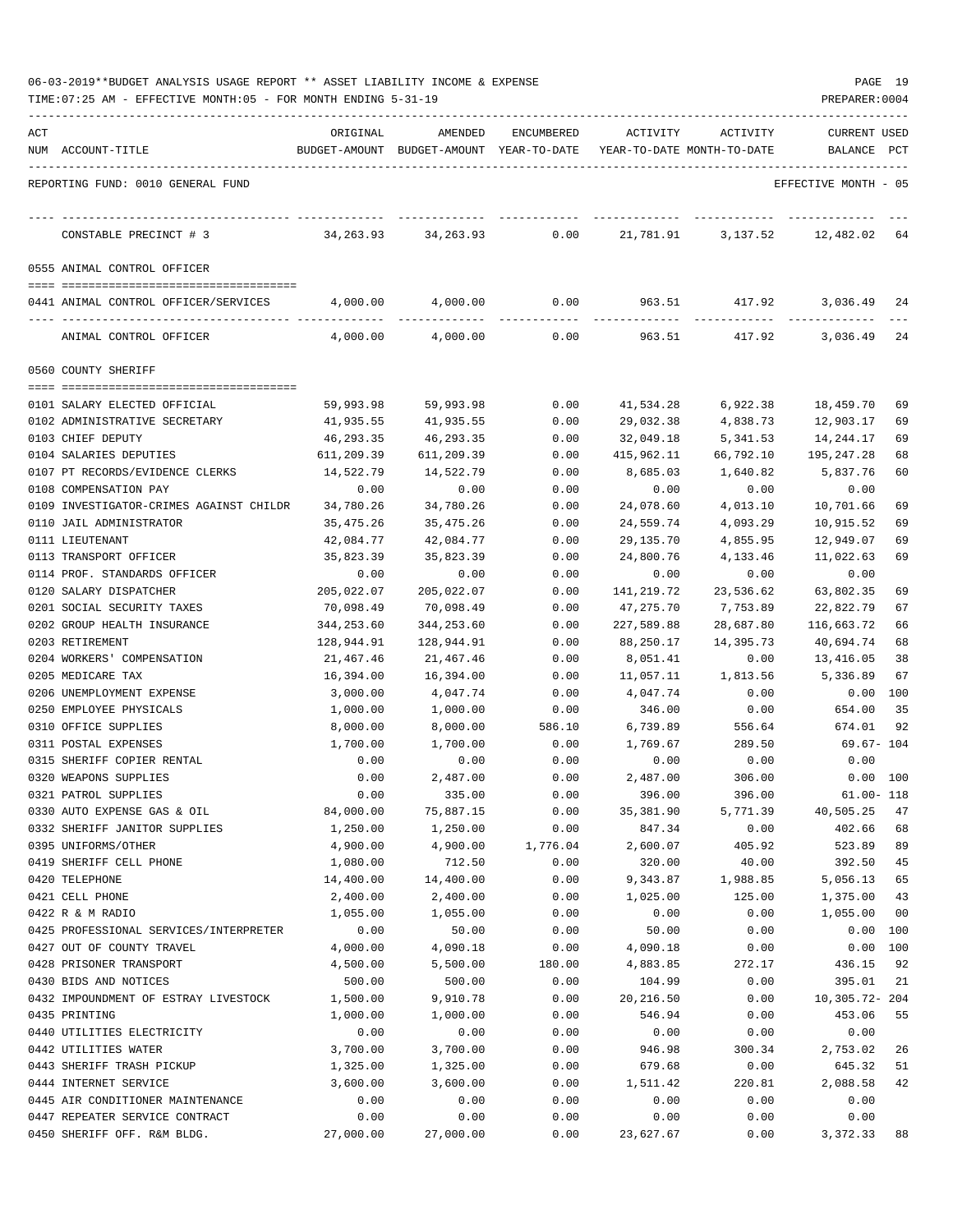TIME:07:25 AM - EFFECTIVE MONTH:05 - FOR MONTH ENDING 5-31-19 PREPARER:0004

| ACT |                                         | ORIGINAL     | AMENDED                                          | <b>ENCUMBERED</b>                  | ACTIVITY              | ACTIVITY                                     | <b>CURRENT USED</b>  |                |
|-----|-----------------------------------------|--------------|--------------------------------------------------|------------------------------------|-----------------------|----------------------------------------------|----------------------|----------------|
|     | NUM ACCOUNT-TITLE                       |              | BUDGET-AMOUNT BUDGET-AMOUNT YEAR-TO-DATE         |                                    |                       | YEAR-TO-DATE MONTH-TO-DATE                   | BALANCE              | PCT            |
|     | REPORTING FUND: 0010 GENERAL FUND       |              |                                                  |                                    |                       |                                              | EFFECTIVE MONTH - 05 |                |
|     | 0452 R & M EQUIPMENT                    | 0.00         | 0.00                                             | 0.00                               | 0.00                  | 0.00                                         | 0.00                 |                |
|     | 0453 TYLER/CAD MAINTENANCE              | 0.00         | 13,678.00                                        | 0.00                               | 13,678.00             | 0.00                                         | 0.00 100             |                |
|     | 0454 R & M AUTOMOBILES                  | 32,000.00    | 32,000.00                                        | 703.09                             | 18,288.46             | $3,261.30-$                                  | 13,008.45            | 59             |
|     | 0480 BOND                               | 80.00        | 80.00                                            | 0.00                               | 80.00                 | 0.00                                         | 0.00 100             |                |
|     | 0482 FIRE INSURANCE                     | 400.00       | 400.00                                           | 0.00                               | 267.00                | 267.00                                       | 133.00               | 67             |
|     | 0487 AUTOMOBILE INSURANCE               | 10,000.00    | 10,000.00                                        | 0.00                               | 9,162.00              | 0.00                                         | 838.00               | 92             |
|     | 0488 LAW ENFORCEMENT INSURANCE          | 13,000.00    | 14,490.00                                        | 0.00                               | 14,490.00             | 0.00                                         | 0.00                 | 100            |
|     | 0571 HWY. PATROL RADAR EQUIPMENT        | 0.00         | 0.00                                             | 0.00                               | 0.00                  | 0.00                                         | 0.00                 |                |
|     | 0572 OFFICE EQUIPMENT                   | 5,500.00     | 4,780.00                                         | 0.00                               | 2,141.00              | 0.00                                         | 2,639.00             | 45             |
|     | 0573 RADIO EQUIPMENT                    | 0.00         | 0.00                                             | 0.00                               | 0.00                  | 0.00                                         | 0.00                 |                |
|     | 0574 TECHNOLOGY                         | 3,200.00     | 3,200.00                                         | 0.00                               | 1,543.98              | 0.00                                         | 1,656.02             | 48             |
|     | 0575 AUTOMOBILES                        | 87,500.00    | 87,500.00                                        | 0.00                               | 84,335.00             | 84,335.00                                    | 3,165.00             | 96             |
|     | 0579 WEAPONS                            | 0.00         | 2,332.93                                         | 0.00                               | 2,332.93              | 0.00                                         | 0.00                 | 100            |
|     | 0630 AUTO NOTE PMT-PRINCIPAL            | 0.00         | 0.00                                             | 0.00                               | 0.00                  | 0.00                                         | 0.00                 |                |
|     | 0670 AUTO NOTE PMT-INTEREST             | 0.00         | 0.00                                             | 0.00                               | 0.00                  | 0.00                                         | 0.00                 |                |
|     | COUNTY SHERIFF                          | 2,029,889.27 |                                                  | 2,051,610.55 3,245.23 1,421,562.83 |                       | 270,832.28                                   | 626,802.49           | 69             |
|     | 0562 RIFLE RESISTANT BODY ARMOR 3439801 |              |                                                  |                                    |                       |                                              |                      |                |
|     | 0396 BODY ARMOR                         | 0.00         | 0.00                                             | 0.00                               | 0.00                  | 0.00                                         | 0.00                 |                |
|     |                                         |              |                                                  |                                    |                       |                                              |                      |                |
|     | RIFLE RESISTANT BODY ARMOR 3439801      | 0.00         | 0.00                                             | 0.00                               | 0.00                  | 0.00                                         | 0.00                 |                |
|     | 0565 JAIL OPERATIONS                    |              |                                                  |                                    |                       |                                              |                      |                |
|     | 0380 PRISONER HOUSING                   | 2,100,000.00 | 2,100,000.00                                     | 0.00                               |                       | 1, 104, 275.00 164, 625.00                   | 995,725.00           | 53             |
|     | 0400 PRISONER TRANSPORT/GUARD           | 20,000.00    | 20,000.00                                        | 0.00                               | 4,712.64              | 1,306.93                                     | 15,287.36            | 24             |
|     | 0405 PRISONER MEDICAL                   | 100,000.00   | 100,000.00                                       | 0.00                               | 31,234.31             | 9.70                                         | 68,765.69            | 31             |
|     | 0429 SCHOLARSHIP AWARDS                 | 0.00         | 0.00                                             | 0.00                               | 0.00                  | 0.00                                         | 0.00                 |                |
|     | 0442 CR4200 UTILITY WATER               | 0.00         | 0.00                                             | 0.00                               | 0.00                  | 0.00                                         | 0.00                 |                |
|     | 0450 R&M BUILDING                       | 5,000.00     | 5,000.00                                         | 0.00                               | 0.00                  | 0.00                                         | 5,000.00             | 0 <sub>0</sub> |
|     | 0482 FIRE INSURANCE                     | 0.00         | 0.00                                             | 0.00                               | 0.00                  | 0.00                                         | 0.00                 |                |
|     | 0491 JUSTICE ASSISTANCE GRANT           | 0.00         | 0.00                                             | 0.00                               | 0.00                  | 0.00                                         | 0.00                 |                |
|     | 0500 LAND                               | 0.00         | 0.00                                             | 0.00                               | 0.00                  | 0.00                                         | 0.00                 |                |
|     | 0532 JAIL                               | 0.00         | 0.00                                             | 0.00                               | 0.00                  | 0.00                                         | 0.00                 |                |
|     | JAIL OPERATIONS                         |              | 2,225,000.00 2,225,000.00                        |                                    |                       | 0.00 1,140,221.95 165,941.63 1,084,778.05 51 |                      |                |
|     | 0570 ADULT PROBATION                    |              |                                                  |                                    |                       |                                              |                      |                |
|     |                                         |              |                                                  |                                    |                       |                                              |                      |                |
|     | 0420 TELEPHONE                          |              | 2,400.00 2,400.00 0.00 1,505.49 264.72 894.51 63 |                                    |                       |                                              |                      |                |
|     | 0421 TELEPHONE SYSTEM INSTALLATION      | 0.00         | 0.00                                             | 0.00                               | 0.00                  | 0.00                                         | 0.00                 |                |
|     | ADULT PROBATION                         | ---------    | ------------<br>2,400.00 2,400.00                | ------------<br>0.00               | ---------<br>1,505.49 | ----------<br>264.72                         | 894.51 63            |                |
|     | 0573 BOND SUPERVISION                   |              |                                                  |                                    |                       |                                              |                      |                |
|     | 0103 SALARY-BOND SUPERVISOR             | 40,855.97    | 40,855.97                                        | 0.00                               | 28,313.71             | 4,232.88                                     | 12,542.26            | 69             |
|     | 0201 SOCIAL SECURITY TAXES              | 2,533.07     | 2,533.07                                         | 0.00                               | 1,745.89              | 259.56                                       | 787.18               | 69             |
|     | 0202 GROUP HEALTH INSURANCE             | 11,475.12    | 11,475.12                                        | 0.00                               | 7,650.08              | 956.26                                       | 3,825.04             | 67             |
|     | 0203 RETIREMENT                         | 4,673.92     | 4,673.92                                         | 0.00                               | 3,240.50              | 482.97                                       | 1,433.42             | 69             |
|     | 0204 WORKERS' COMPENSATION              | 171.60       | 171.60                                           | 0.00                               | 56.43                 | 0.00                                         | 115.17               | 33             |
|     | 0205 MEDICARE TAX                       | 592.41       | 592.41                                           | 0.00                               | 408.29                | 60.69                                        | 184.12               | 69             |
|     |                                         |              |                                                  |                                    |                       |                                              |                      |                |

0310 OFFICE SUPPLIES 60 1991 12 575.00 575.00 575.00 575.00 575.00 575.00 575.00 575.00 576.00  $\frac{330.23}{143.34}$  244.77 57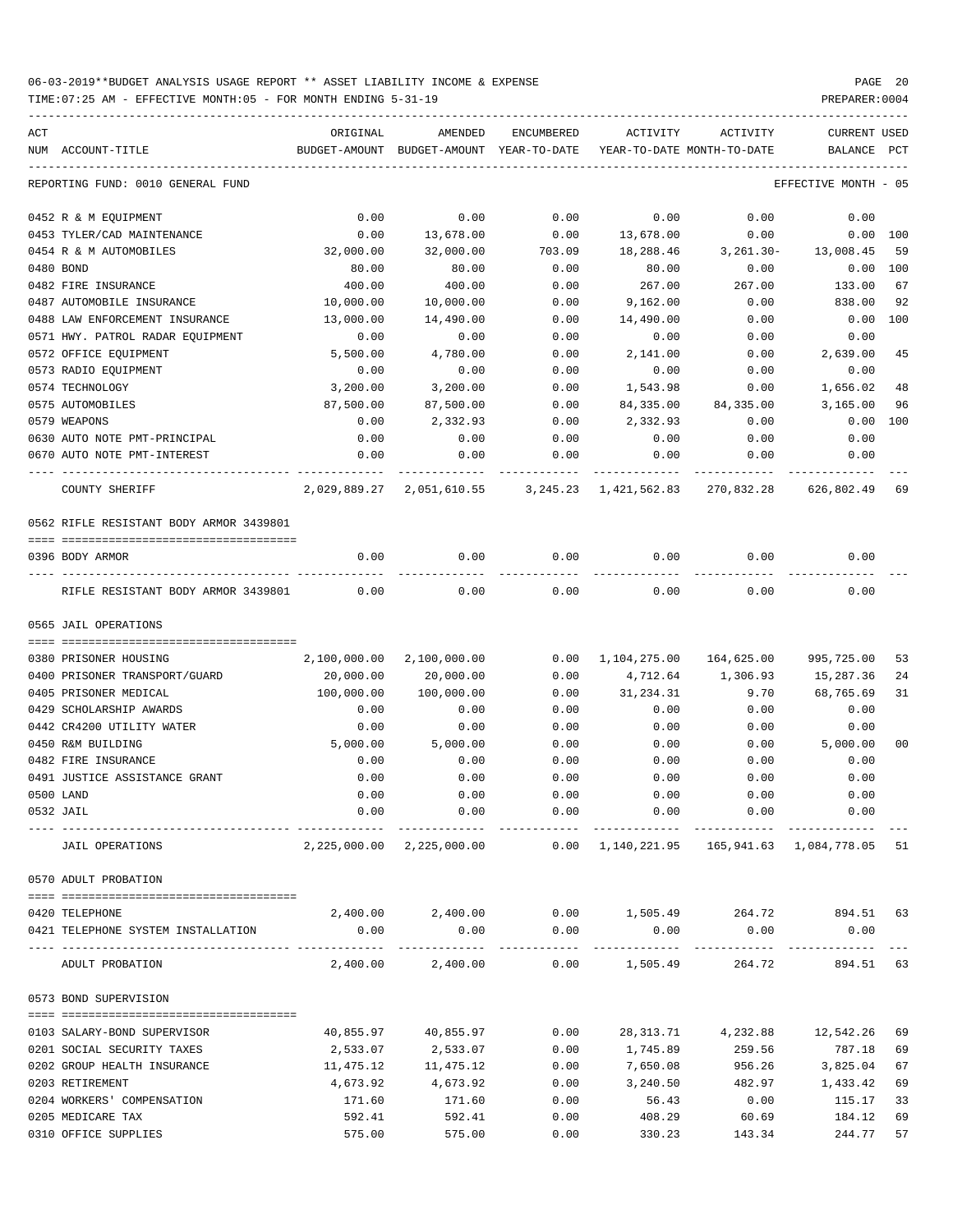| ACT                                           | ORIGINAL                 | AMENDED                                  | ENCUMBERED   | ACTIVITY                   | ACTIVITY          | CURRENT USED           |          |
|-----------------------------------------------|--------------------------|------------------------------------------|--------------|----------------------------|-------------------|------------------------|----------|
| NUM ACCOUNT-TITLE                             |                          | BUDGET-AMOUNT BUDGET-AMOUNT YEAR-TO-DATE |              | YEAR-TO-DATE MONTH-TO-DATE |                   | BALANCE                | PCT      |
| REPORTING FUND: 0010 GENERAL FUND             |                          |                                          |              |                            |                   | EFFECTIVE MONTH - 05   |          |
| 0311 POSTAL EXPENSES                          | 24.50                    | 24.50                                    | 0.00         | 0.00                       | 0.00              | 24.50                  | 00       |
| 0313 DRUG TESTING SUPPLIES                    | 650.00                   | 650.00                                   | 0.00         | 562.50                     | 0.00              | 87.50                  | 87       |
| 0340 EVALUATIONS                              | 200.00                   | 200.00                                   | 0.00         | 0.00                       | 0.00              | 200.00                 | 00       |
| 0353 COMPUTER EXPENSE                         | 0.00                     | 0.00                                     | 0.00         | 0.00                       | 0.00              | 0.00                   |          |
| 0420 TELEPHONE                                | 840.00                   | 840.00                                   | 0.00         | 525.13                     | 42.89             | 314.87                 | 63       |
| 0453 COMPUTER SOFTWARE                        | 1,284.00                 | 1,284.00                                 | 0.00         | 963.00                     | 107.00            | 321.00                 | 75       |
| 0480 BOND                                     | 0.00                     | 0.00                                     | 0.00         | 0.00                       | 0.00              | 0.00                   |          |
| BOND SUPERVISION                              | 63,875.59                | 63,875.59                                | 0.00         | 43,795.76                  | 6,285.59          | 20,079.83 69           |          |
| 0575 JUVENILE PROBATION                       |                          |                                          |              |                            |                   |                        |          |
| 0311 POSTAGE                                  | 0.00                     | 0.00                                     | 0.00         | 17.32                      | 0.00              | 17.32-                 |          |
| 0408 DETENTION OPERATING COST                 | 0.00                     | 0.00                                     | 0.00         | 0.00                       | 0.00              | 0.00                   |          |
| 0415 RESIDENTIAL PLACEMENT                    | 0.00                     | 0.00                                     | 0.00         | 0.00                       | 0.00              | 0.00                   |          |
| 0416 COUNSELING SERVICES                      | 0.00                     | 0.00                                     | 0.00         | 0.00                       | 0.00              | 0.00                   |          |
| 0420 TELEPHONE                                | 0.00                     | 0.00                                     | 0.00         | 0.00                       | 0.00              | 0.00                   |          |
| 0427 TRAVEL & TRAINING                        | 0.00                     | 0.00                                     | 0.00         | 0.00                       | 0.00              | 0.00                   |          |
| 0995 JUVENILE PROBATION FUNDING               | 160,000.00               | 160,000.00                               | 0.00         | 160,000.00                 | 0.00              | 0.00 100               |          |
| JUVENILE PROBATION                            |                          |                                          |              | 0.00 160,017.32            | 0.00              | 17.32- 100             |          |
| 0590 ENVIRONMENTAL DEVELOPMENT                |                          |                                          |              |                            |                   |                        |          |
|                                               |                          |                                          |              |                            |                   |                        |          |
| 0104 SALARIES DEPUTIES                        | 16,441.28                | 16,441.28                                | 0.00         |                            | 8,456.70 2,257.02 | 7,984.58               | 51       |
| 0107 SALARY TEMP/EXTRA                        | 17,427.35                | 17,427.35                                | 0.00         | 10,950.79                  | 931.16            | 6,476.56               | 63       |
| 0151 SALARY HEALTH INSPECTOR                  | 39,787.10                | 39,787.10                                | 0.00         | 27,544.86                  | 4,590.81          | 12,242.24              | 69       |
| 0201 SOCIAL SECURITY TAXES                    | 4,566.66                 | 4,566.66                                 | 0.00         | 2,822.20                   | 465.43            | 1,744.46               | 62       |
| 0202 GROUP HEALTH & DENTAL INSURANCE          | 17,212.68                | 17,212.68                                | 0.00         | 10,136.31                  | 1,434.38          | 7,076.37               | 59       |
| 0203 RETIREMENT                               | 8,426.22                 | 8,426.22                                 | 0.00         | 5,371.61                   | 887.57            | 3,054.61               | 64       |
| 0204 WORKERS' COMPENSATION                    | 349.14                   | 349.14                                   | 0.00         | 98.05                      | 0.00              | 251.09                 | 28       |
| 0205 MEDICARE TAX                             | 1,068.01                 | 1,068.01                                 | 0.00         | 660.00                     | 108.84            | 408.01                 | 62       |
| 0310 OFFICE SUPPLIES                          | 700.00                   | 700.00                                   | 17.65        | 483.20                     | 0.00              | 199.15                 | 72       |
| 0311 POSTAL EXPENSE                           | 1,450.00                 | 1,450.00                                 | 0.00         | 839.57                     | 140.65            | 610.43                 | 58       |
| 0315 COPIER RENTAL                            | 450.00                   | 450.00                                   | 0.00         | 423.45                     | 79.40             | 26.55                  | 94       |
| 0330 AUTO EXPENSE GAS & OIL<br>0420 TELEPHONE | 1,500.00                 | 1,500.00                                 | 0.00         | 685.41                     | 242.70            | 814.59 46              |          |
| 0427 OUT OF COUNTY TRAVEL                     | 750.00<br>600.00         | 750.00<br>600.00                         | 0.00<br>0.00 | 484.33<br>387.98           | 42.89<br>0.00     | 265.67<br>212.02       | 65<br>65 |
| 0435 PRINTING                                 | 100.00                   | 100.00                                   | 0.00         | 0.00                       | 0.00              | 100.00                 | 00       |
| 0453 SOFTWARE MAINTENANCE SAFE                | 400.00                   | 400.00                                   | 0.00         | 400.00                     | 0.00              | 0.00                   | 100      |
| 0454 R&M AUTO                                 | 1,000.00                 | 1,000.00                                 | 0.00         | 444.61                     | 131.11            | 555.39                 | 44       |
| 0467 VISITING HEALTH INSPECTOR                | 300.00                   | 300.00                                   | 0.00         | 0.00                       | 0.00              | 300.00                 | 00       |
| 0480 BOND                                     | 302.56                   | 401.56                                   | 0.00         | 299.56                     | 99.00             | 102.00                 | 75       |
| 0481 DUES                                     | 160.00                   | 61.00                                    | 0.00         | 0.00                       | 0.00              | 61.00                  | $00\,$   |
| 0487 AUTOMOBILE INSURANCE                     | 350.00                   | 350.00                                   | 0.00         | 183.00                     | 0.00              | 167.00                 | 52       |
| 0572 OFFICE EQUIPMENT                         | 500.00                   | 500.00                                   | 0.00         | 235.19                     | 235.19            | 264.81                 | 47       |
| 0574 TECHNOLOGY                               | 0.00                     | 0.00                                     | 0.00         | 0.00                       | 0.00              | 0.00                   |          |
| 0575 AUTOMOBILE/PICKUP                        | 0.00                     | 0.00                                     | 0.00         | 0.00                       | 0.00              | 0.00                   |          |
| ENVIRONMENTAL DEVELOPMENT                     | 113,841.00    113,841.00 | -------------                            | 17.65        | 70,906.82                  |                   | 11,646.15 42,916.53 62 |          |
| 0591 FANNIN CO DEVELOPMENT SERV.              |                          |                                          |              |                            |                   |                        |          |
| 0110 SALARY FLOOD PLAIN ADMINISTRATOR         | 35,274.00                | 35,274.00                                | 0.00         | 23,063.73                  | 4,070.07          | 12,210.27              | 65       |
| 0201 SOCIAL SECURITY TAXES                    | 2,186.99                 | 2,186.99                                 | 0.00         | 1,320.22                   | 237.71            | 866.77                 | 60       |
|                                               |                          |                                          |              |                            |                   |                        |          |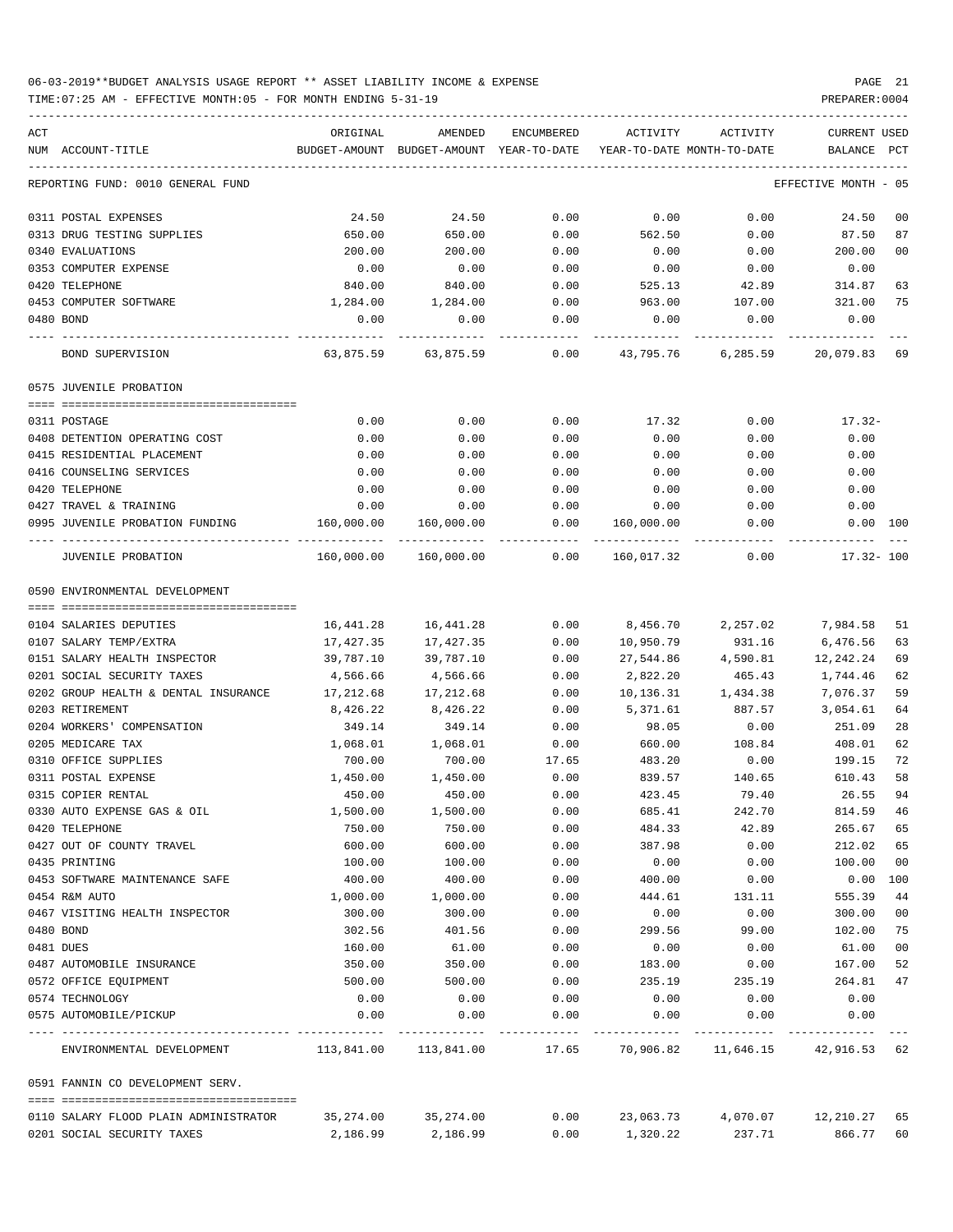| ACT<br>NUM ACCOUNT-TITLE                                       | ORIGINAL<br>BUDGET-AMOUNT BUDGET-AMOUNT YEAR-TO-DATE YEAR-TO-DATE MONTH-TO-DATE | AMENDED              | ENCUMBERED   | ACTIVITY             | ACTIVITY                                 | <b>CURRENT USED</b><br>BALANCE | PCT  |
|----------------------------------------------------------------|---------------------------------------------------------------------------------|----------------------|--------------|----------------------|------------------------------------------|--------------------------------|------|
| REPORTING FUND: 0010 GENERAL FUND                              |                                                                                 |                      |              |                      |                                          | EFFECTIVE MONTH - 05           |      |
|                                                                |                                                                                 |                      |              |                      |                                          |                                |      |
| 0202 GROUP HEALTH & DENTAL INSURANCE                           | 11,475.12                                                                       | 11,475.12            | 0.00         | 7,171.95             | 956.26                                   | 4,303.17                       | 63   |
| 0203 RETIREMENT                                                | 4,035.35                                                                        | 4,035.35             | 0.00         | 2,638.92             | 464.40                                   | 1,396.43                       | 65   |
| 0204 WORKERS' COMPENSATION                                     | 148.15                                                                          | 148.15               | 0.00         | 46.85                | 0.00                                     | 101.30                         | 32   |
| 0205 MEDICARE TAX                                              | 511.47                                                                          | 511.47               | 0.00         | 308.74               | 55.59                                    | 202.73                         | 60   |
| 0310 OFFICE SUPPLIES                                           | 700.00                                                                          | 677.21               | 34.91        | 455.94               | 0.00                                     | 186.36                         | 72   |
| 0311 POSTAL EXPENSE                                            | 500.00                                                                          | 500.00               | 0.00         | 50.00                | 0.00                                     | 450.00                         | 10   |
| 0330 AUTO EXPENSE GAS & OIL                                    | 1,500.00                                                                        | 1,500.00             | 0.00         | 123.01               | 123.01                                   | 1,376.99                       | 08   |
| 0420 TELEPHONE                                                 | 750.00                                                                          | 750.00               | 0.00         | 387.57               | 88.29                                    | 362.43                         | 52   |
| 0427 OUT OF COUNTY TRAVEL                                      | 2,000.00                                                                        | 2,000.00             | 0.00         | 15.00                | $528.40-$                                | 1,985.00                       | 01   |
| 0435 PRINTING                                                  | 100.00                                                                          | 100.00               | 0.00         | 0.00                 | 0.00                                     | 100.00                         | 00   |
| 0453 SOFTWARE MAINTENANCE                                      | 0.00                                                                            | 0.00                 | 0.00         | 0.00                 | 0.00                                     | 0.00                           |      |
| 0454 R&M AUTO                                                  | 1,000.00                                                                        | 1,000.00             | 0.00         | 306.31               | 0.00                                     | 693.69                         | 31   |
| 0480 BOND                                                      | 50.00                                                                           | 50.00                | 0.00         | 50.00                | 0.00                                     | 0.00                           | 100  |
| 0481 DUES                                                      | 0.00                                                                            | 0.00                 | 0.00         | 0.00                 | 0.00                                     | 0.00                           |      |
| 0487 AUTOMOBILE INSURANCE                                      | 225.00                                                                          | 192.38               | 0.00         | 0.00                 | 0.00                                     | 192.38                         | - 00 |
| 0572 OFFICE EQUIPMENT                                          | 800.00                                                                          | 822.79               | 0.00         | 822.79               | 156.00                                   | 0.00                           | 100  |
| 0574 TECHNOLOGY                                                | 2,100.00                                                                        | 2,132.62             | 0.00         | 2,132.62             | 0.00                                     | 0.00                           | 100  |
| 0575 AUTOMOBILE                                                | 22,500.00                                                                       | 22,500.00            | 0.00         | 22,500.00            | 0.00                                     | $0.00$ 100                     |      |
| FANNIN CO DEVELOPMENT SERV. 85,856.08 85,856.08 34.91          |                                                                                 |                      |              |                      | 61,393.65 5,622.93 24,427.52 72          |                                |      |
| 0640 COUNTY SERVICES                                           |                                                                                 |                      |              |                      |                                          |                                |      |
|                                                                |                                                                                 |                      |              |                      |                                          |                                |      |
| 0410 FANNIN CO. CHILDRENS CTR<br>0411 FANNIN CO. WELFARE BOARD | 7,000.00<br>6,000.00                                                            | 7,000.00<br>6,000.00 | 0.00<br>0.00 | 7,000.00<br>6,000.00 | 0.00<br>0.00                             | $0.00$ 100<br>$0.00$ 100       |      |
| 0412 FANNIN CO. HISTORICAL SOC                                 | 4,500.00                                                                        | 4,500.00             | 0.00         | 4,500.00             | 0.00                                     | 0.00 100                       |      |
| 0413 TEXOMA COMMUNITY CENTER(M.H.M.R.)                         | 22,500.00                                                                       | 22,500.00            | 0.00         | 0.00                 | 0.00                                     | 22,500.00                      | 00   |
| 0414 FANNIN COUNTY CRISIS CENTER                               | 5,000.00                                                                        | 5,000.00             | 0.00         | 0.00                 | 0.00                                     | 5,000.00                       | 00   |
| 0415 TAPS PUBLIC TRANSIT                                       | 5,000.00                                                                        | 5,000.00             | 0.00         | 5,000.00             | 0.00                                     | 0.00                           | 100  |
| 0416 TRI-COUNTY SNAP                                           | 2,103.00                                                                        | 2,103.00             | 0.00         | 2,103.00             | 2,103.00                                 | 0.00                           | 100  |
| 0440 UTILITIES ELECTRICITY                                     | 9,000.00                                                                        | 9,000.00             | 0.00         | 4,470.06             | 574.09                                   | 4,529.94                       | 50   |
| 0441 UTILITIES GAS                                             | 2,200.00                                                                        | 2,200.00             | 57.17        | 1,424.02             | 92.31                                    | 718.81                         | 67   |
| 0442 UTILITIES WATER                                           | 3,500.00                                                                        | 3,500.00             | 0.00         | 2,380.55             | 302.77                                   | 1,119.45                       | 68   |
| 0443 TRASH PICK-UP                                             | 500.00                                                                          | 500.00               | 0.00         | 287.28               | 41.04                                    | 212.72                         | 57   |
| 0450 R & M BUILDINGS (TDHS)                                    | 0.00                                                                            | 0.00                 | 0.00         | 0.00                 | 0.00                                     | 0.00                           |      |
| 0482 FIRE INSURANCE                                            | 2,300.00                                                                        | 2,300.00             | 0.00         | 2,329.00             | 2,329.00                                 | $29.00 - 101$                  |      |
| 0493 DHS PARKING LOT                                           | 0.00                                                                            | 0.00                 | 0.00         | 0.00                 | 0.00                                     | 0.00                           |      |
| 0575 LAKE FANNIN                                               | 0.00                                                                            | 0.00                 | 0.00         | 0.00                 | 0.00                                     | 0.00                           |      |
| COUNTY SERVICES                                                | 69,603.00                                                                       | 69,603.00            | 57.17        | 35,493.91            | 5,442.21                                 | 34,051.92 51                   |      |
| 0641 HEALTH OFFICER                                            |                                                                                 |                      |              |                      |                                          |                                |      |
|                                                                |                                                                                 |                      |              |                      |                                          |                                |      |
| 0102 SALARY APPOINTED OFFICIAL                                 |                                                                                 | 2,400.00 2,400.00    |              |                      | $0.00$ $1,600.00$ $200.00$ $800.00$ $67$ |                                |      |
| HEALTH OFFICER                                                 |                                                                                 | 2,400.00 2,400.00    |              | 0.00 1,600.00        | 200.00                                   | 800.00 67                      |      |
| 0645 INDIGENT CARE                                             |                                                                                 |                      |              |                      |                                          |                                |      |
| 0102 SALARY IHC DIRECTOR                                       | 40,982.67                                                                       | 40,982.67            | 0.00         | 28,372.68            | 4,728.78                                 | 12,609.99                      | 69   |
| 0107 SALARY ASSISTANT                                          | 16,441.28                                                                       | 16,441.28            | 0.00         | 8,456.70             | 2,257.02                                 | 7,984.58                       | 51   |
| 0201 SOCIAL SECURITY TAX                                       | 3,560.29                                                                        | 3,560.29             | 0.00         | 2,240.63             | 423.93                                   | 1,319.66                       | 63   |
| 0202 GROUP HEALTH INSURANCE                                    | 17,212.68                                                                       | 17,212.68            | 0.00         | 10,136.41            | 1,434.40                                 | 7,076.27                       | 59   |
| 0203 RETIREMENT                                                | 6,569.30                                                                        | 6,569.30             | 0.00         | 4,212.70             | 797.07                                   | 2,356.60                       | 64   |
| 0204 WORKER'S COMP                                             | 241.18                                                                          | 241.18               | 0.00         | 73.79                | 0.00                                     | 167.39                         | 31   |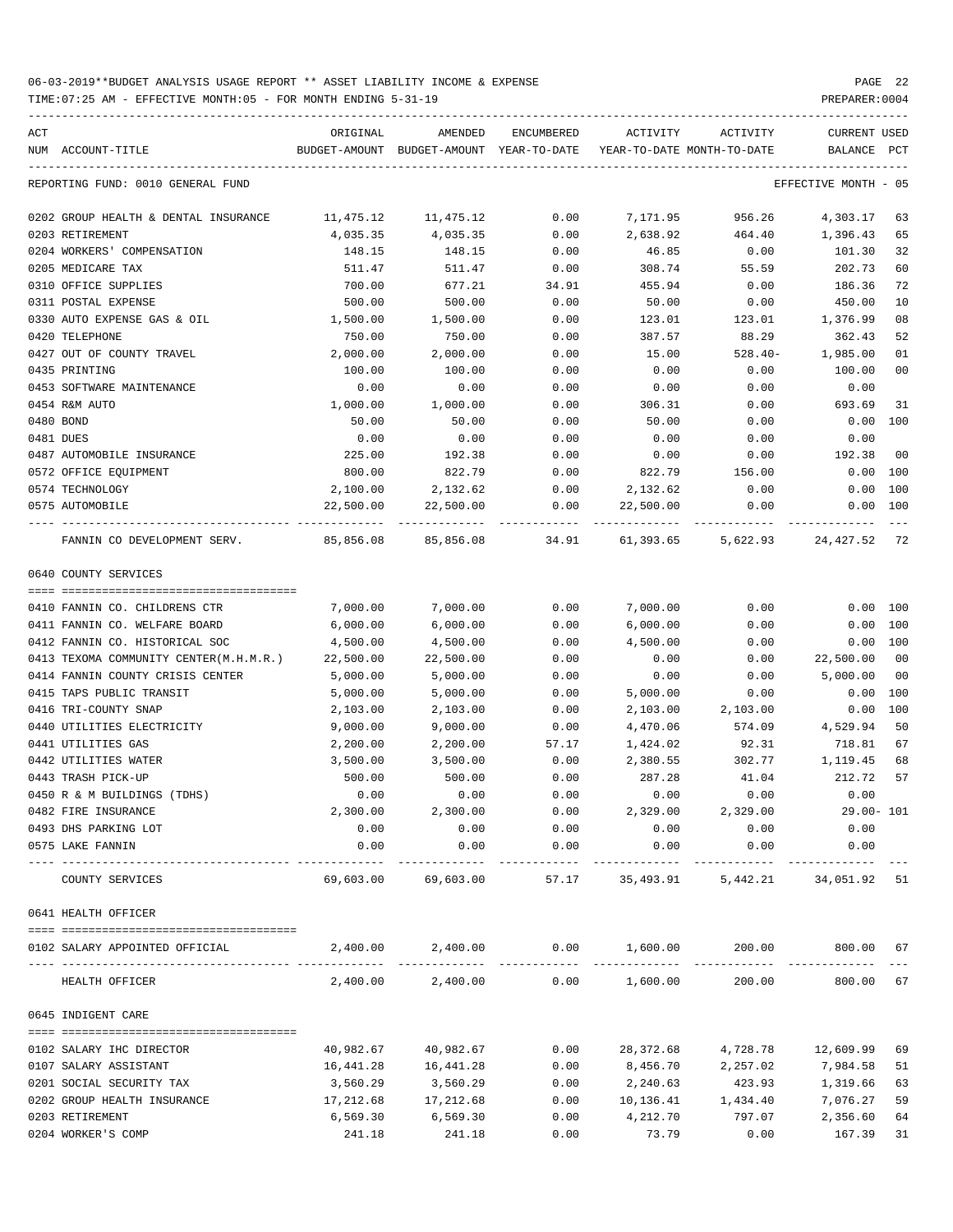TIME:07:25 AM - EFFECTIVE MONTH:05 - FOR MONTH ENDING 5-31-19 PREPARER:0004

| ACT | NUM ACCOUNT-TITLE                    | ORIGINAL   | AMENDED<br>BUDGET-AMOUNT BUDGET-AMOUNT YEAR-TO-DATE YEAR-TO-DATE MONTH-TO-DATE | <b>ENCUMBERED</b>    | ACTIVITY            | ACTIVITY                             | <b>CURRENT USED</b><br>BALANCE PCT |                |
|-----|--------------------------------------|------------|--------------------------------------------------------------------------------|----------------------|---------------------|--------------------------------------|------------------------------------|----------------|
|     | REPORTING FUND: 0010 GENERAL FUND    |            |                                                                                |                      |                     |                                      | EFFECTIVE MONTH - 05               |                |
|     | 0205 MEDICARE TAX                    | 832.65     | 832.65                                                                         | 0.00                 | 524.03              | 99.15                                | 308.62                             | 63             |
|     |                                      |            |                                                                                |                      |                     |                                      |                                    |                |
|     | 0210 TOTAL SALARY & BENEFITS         | 85,840.05  | 85,840.05                                                                      | 0.00                 | 54,016.94           | 9,740.35                             | 31,823.11                          | 63             |
|     | 0310 OFFICE SUPPLIES                 | 650.00     | 650.00                                                                         | 0.00                 | 151.19              | 90.00                                | 498.81                             | 23             |
|     | 0311 POSTAL EXPENSE                  | 275.00     | 275.00                                                                         | 0.00                 | 0.00                | 0.00                                 | 275.00                             | 0 <sub>0</sub> |
|     | 0330 BIDS & NOTICES                  | 125.00     | 125.00                                                                         | 0.00                 | 0.00                | 0.00                                 | 125.00                             | 0 <sub>0</sub> |
|     | 0353 COMPUTER EXPENSE                | 12,708.00  | 12,708.00                                                                      | 0.00                 | 9,531.00            | 1,059.00                             | 3,177.00                           | 75             |
|     | 0390 SUBSCRIPTIONS                   | 0.00       | 0.00                                                                           | 0.00                 | 0.00                | 0.00                                 | 0.00                               |                |
|     | 0399 SUBTOTAL OFFICE EXPENSE         | 13,758.00  | 13,758.00                                                                      | 0.00                 | 9,682.19            | 1,149.00                             | 4,075.81                           | 70             |
|     | 0404 COBRA/INSURANCE                 | 0.00       | 0.00                                                                           | 0.00                 | 0.00                | 0.00                                 | 0.00                               |                |
|     | 0407 INELIGIBLE IHC EXPENSE          | 0.00       | 0.00                                                                           | 0.00                 | 0.00                | 0.00                                 | 0.00                               |                |
|     | 0409 DIABETIC SUPPLIES               | 4,000.00   | 4,000.00                                                                       | 0.00                 | 616.32              | 0.00                                 | 3,383.68                           | 15             |
|     | 0410 CERT. REG. NURSE ANES.          | 1,000.00   | 1,000.00                                                                       | 0.00                 | 0.00                | 0.00                                 | 1,000.00                           | 0 <sub>0</sub> |
|     | 0411 PHYSICIAN, NON-EMERGENCY        | 15,000.00  | 15,000.00                                                                      | 0.00                 | 9,521.69            | 9,521.69                             | 5,478.31                           | 63             |
|     | 0412 PRESCRIPTIONS, DRUGS            | 20,000.00  | 20,000.00                                                                      | 0.00                 | 6,598.03            | 0.00                                 | 13,401.97                          | 33             |
|     | 0413 HOSPITAL, INPATIENT             | 50,000.00  | 50,000.00                                                                      | 0.00                 | 9,868.71            | 9,868.71                             | 40,131.29                          | 20             |
|     | 0414 HOSPITAL, OUTPATIENT            | 60,000.00  | 60,000.00                                                                      | 0.00                 | 46,843.36           | 36,279.59                            | 13,156.64                          | 78             |
|     | 0415 LABORATORY/ X-RAY               | 4,000.00   | 4,000.00                                                                       | 0.00                 | 268.50              | 268.50                               | 3,731.50                           | 07             |
|     | 0416 SKILLED NURSING FACILITY        | 0.00       | 0.00                                                                           | 0.00                 | 0.00                | 0.00                                 | 0.00                               |                |
|     | 0417 FAMILY PLANNING                 | 0.00       | 0.00                                                                           | 0.00                 | 0.00                | 0.00                                 | 0.00                               |                |
|     | 0418 FED. QUALIFIED HEALTH CENTER    | 10,000.00  | 10,000.00                                                                      | 0.00                 | 1,677.42            | 1,677.42                             | 8,322.58                           | 17             |
|     | 0419 COUNSELING SERVICE              | 0.00       | 0.00                                                                           | 0.00                 | 0.00                | 0.00                                 | 0.00                               |                |
|     | 0420 RURAL HEALTH CLINIC             | 0.00       | 0.00                                                                           | 0.00                 | 0.00                | 0.00                                 | 0.00                               |                |
|     | 0421 STATE HOSPITAL CONTRACTS        | 0.00       | 0.00                                                                           | 0.00                 | 0.00                | 0.00                                 | 0.00                               |                |
|     | 0422 AMBULATORY SURGICAL CENTE       | 1,000.00   | 1,000.00                                                                       | 0.00                 | 0.00                | 0.00                                 | 1,000.00                           | 00             |
|     | 0423 MEDICAL EQUIP. PURCHASE         | 1,000.00   | 1,000.00                                                                       | 0.00                 | 0.00                | 0.00                                 | 1,000.00                           | 0 <sub>0</sub> |
|     | 0425 TOTAL MEDICAL/IHC               | 166,000.00 | 166,000.00                                                                     | 0.00                 | 75,394.03           | 57,615.91                            | 90,605.97                          | 45             |
|     | 0427 OUT OF COUNTY TRAVEL            | 365.00     | 365.00                                                                         | 0.00                 | 0.00                | 0.00                                 | 365.00                             | 0 <sub>0</sub> |
|     | 0435 PRINTING                        | 0.00       | 0.00                                                                           | 0.00                 | 0.00                | 0.00                                 | 0.00                               |                |
|     | 0440 TELEPHONE                       | 1,400.00   | 1,400.00                                                                       | 0.00                 | 862.44              | 173.43                               | 537.56                             | 62             |
|     | 0441 DSL LINE                        | 720.00     | 720.00                                                                         | 0.00                 | 555.76              | 78.94                                | 164.24 77                          |                |
|     | 0499 SERVICES & OTHER CHARGES        |            | 2,485.00 2,485.00                                                              |                      |                     | $0.00$ 1,418.20 252.37 1,066.80 57   |                                    |                |
|     | 0574 TECHNOLOGY                      | 0.00       | 0.00                                                                           | 0.00                 | 0.00                | 0.00                                 | 0.00                               |                |
|     | 0599 CAPITAL OUTLAY                  | 0.00       | -------------<br>0.00                                                          | ----------<br>0.00   | -----------<br>0.00 | -----------<br>0.00                  | 0.00                               |                |
|     | INDIGENT CARE                        | 268,083.05 | -------------<br>268,083.05                                                    | ------------<br>0.00 | ___________         | ------------<br>140,511.36 68,757.63 | -------------<br>127,571.69        | 52             |
|     | 0665 COUNTY AGENTS                   |            |                                                                                |                      |                     |                                      |                                    |                |
|     | 0105 SALARY SECRETARY                | 26,736.90  | 26,736.90                                                                      | 0.00                 | 18,510.12           | 3,085.02                             | 8,226.78                           | 69             |
|     | 0107 REGULAR-TEMP. PART-TIME         | 0.00       | 0.00                                                                           | 0.00                 | 0.00                | 0.00                                 | 0.00                               |                |
|     | 0150 CO. AGENTS SALARIES             | 48,611.67  | 48,611.67                                                                      | 0.00                 | 34,069.68           | 5,678.28                             | 14,541.99                          | 70             |
|     | 0201 SOCIAL SECURITY TAXES           | 4,746.01   | 4,746.01                                                                       | 0.00                 | 2,891.18            | 497.23                               | 1,854.83                           | 61             |
|     | 0202 GROUP HEALTH & DENTAL INSURANCE | 11,475.12  | 11,475.12                                                                      | 0.00                 | 7,650.08            | 956.26                               | 3,825.04                           | 67             |
|     | 0203 RETIREMENT                      | 3,058.70   | 3,058.70                                                                       | 0.00                 | 2,118.45            | 351.99                               | 940.25                             | 69             |
|     | 0204 WORKERS' COMPENSATION           | 112.30     | 112.30                                                                         | 0.00                 | 36.93               | 0.00                                 | 75.37                              | 33             |

0205 MEDICARE TAX 1,109.95 1,109.95 0.00 676.06 116.27 433.89 61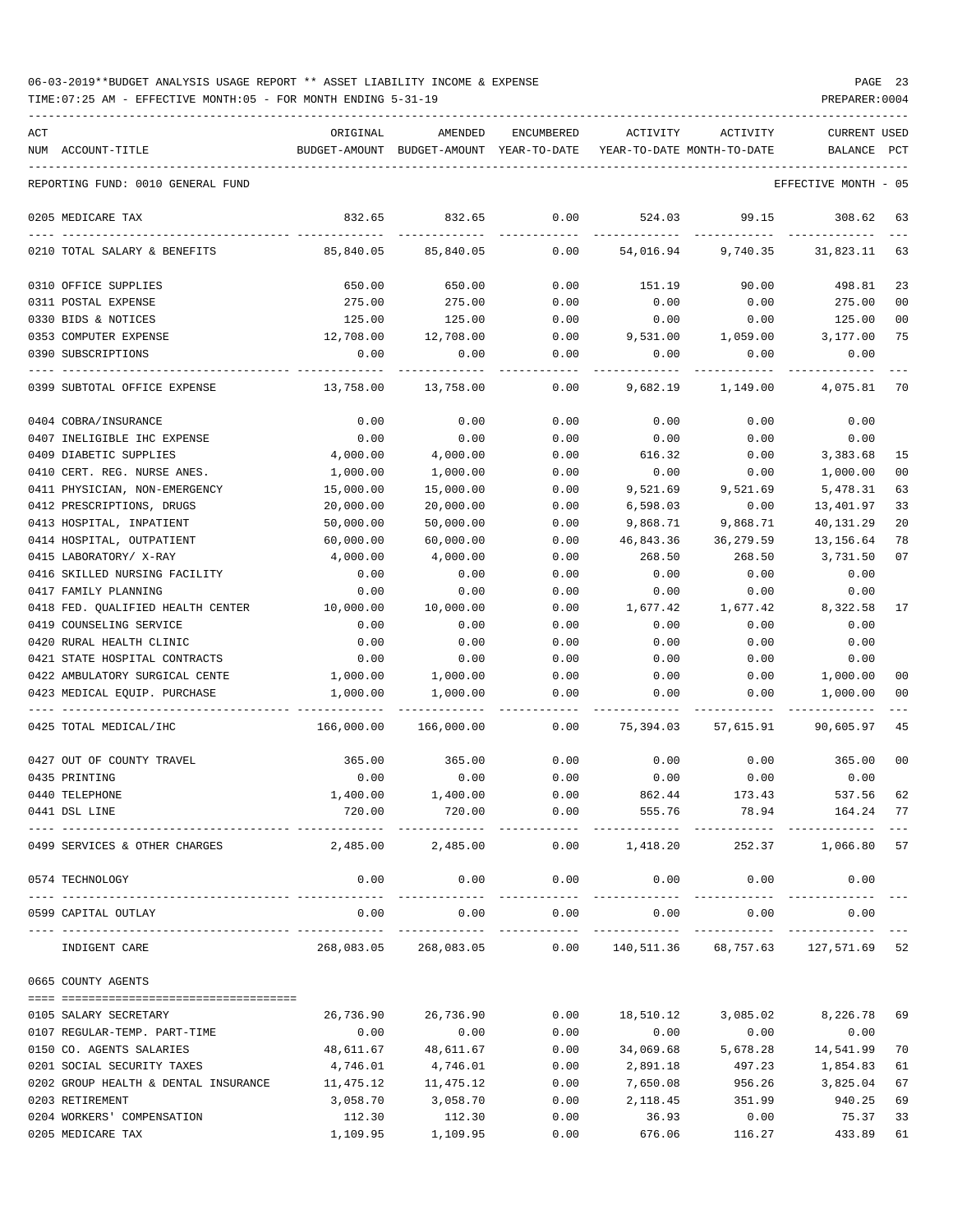| ACT |                                     | ORIGINAL                                                                    | AMENDED                                                                      | ENCUMBERED | ACTIVITY ACTIVITY |        | <b>CURRENT USED</b>  |                |
|-----|-------------------------------------|-----------------------------------------------------------------------------|------------------------------------------------------------------------------|------------|-------------------|--------|----------------------|----------------|
|     | NUM ACCOUNT-TITLE                   | BUDGET-AMOUNT BUDGET-AMOUNT YEAR-TO-DATE YEAR-TO-DATE_MONTH-TO-DATE         |                                                                              |            |                   |        | BALANCE PCT          |                |
|     | REPORTING FUND: 0010 GENERAL FUND   |                                                                             |                                                                              |            |                   |        | EFFECTIVE MONTH - 05 |                |
|     | 0310 OFFICE SUPPLIES                | 1,100.00                                                                    | 1,100.00                                                                     | 699.16     | 188.94            | 0.00   | 211.90               | 81             |
|     | 0311 POSTAL EXPENSE                 | 300.00                                                                      | 300.00                                                                       | 0.00       | 0.00              | 0.00   | 300.00               | 0 <sub>0</sub> |
|     | 0315 COPIER RENTAL                  | 1,500.00                                                                    | 1,500.00                                                                     | 0.00       | 899.63            | 136.25 | 600.37               | 60             |
|     | 0335 PROGRAM SUPPLIES               | 500.00                                                                      | 500.00                                                                       | 0.00       | 0.00              | 0.00   | 500.00               | 0 <sub>0</sub> |
|     | 0420 TELEPHONE                      | 1,800.00                                                                    | 1,800.00                                                                     | 0.00       | 1,182.35          | 127.12 | 617.65               | 66             |
|     | 0421 CELL PHONE ALLOWANCE           | 1,800.00                                                                    | 1,800.00                                                                     | 0.00       | 1,200.00          | 150.00 | 600.00               | 67             |
|     | 0422 CABLE INTERNET                 | 672.00                                                                      | 672.00                                                                       | 0.00       | 392.00            | 0.00   | 280.00               | 58             |
|     | 0427 IN/OUT CO.TRAVEL-AG.           | 4,000.00                                                                    | 4,000.00                                                                     | 0.00       | 348.61            | 17.50  | 3,651.39             | 09             |
|     | 0428 IN/OUT CO.TRAVEL-F.C.S.        | 4,000.00                                                                    | 4,000.00                                                                     | 0.00       | 2,016.18          | 17.50  | 1,983.82             | 50             |
|     | 0429 IN/OUT CO.TRAVEL-4-H           | 4,000.00                                                                    | 4,000.00                                                                     | 389.48     | 396.46            | 270.46 | 3,214.06             | 20             |
|     | 0572 OFFICE EQUIPMENT               | 0.00                                                                        | 0.00                                                                         | 0.00       | 0.00              | 0.00   | 0.00                 |                |
|     | 0574 TECHNOLOGY                     | 0.00                                                                        | 0.00                                                                         | 0.00       | 0.00              | 0.00   | 0.00                 |                |
|     | COUNTY AGENTS                       |                                                                             | 115,522.65 115,522.65 1,088.64 72,576.67 11,403.88 41,857.34 64              |            |                   |        |                      |                |
|     | 0696 DONATIONS & ALLOCATIONS        |                                                                             |                                                                              |            |                   |        |                      |                |
|     |                                     |                                                                             |                                                                              |            |                   |        |                      |                |
|     | 0491 SOIL & WATER CONSERVATION      | 1,000.00                                                                    | 1,000.00                                                                     |            | $0.00$ 1,000.00   | 0.00   | $0.00$ 100           |                |
|     | 0492 INDIGENT BURIAL                | 2,000.00                                                                    | 2,000.00                                                                     | 500.00     | 1,000.00          | 0.00   | 500.00 75            |                |
|     | 0494 FLOOD CONTROL SITE MAINTENANCE | 0.00                                                                        | 0.00                                                                         | 0.00       | 0.00              | 0.00   | 0.00                 |                |
|     | DONATIONS & ALLOCATIONS             |                                                                             | $3,000.00$ $3,000.00$ $500.00$ $2,000.00$                                    |            |                   | 0.00   | 500.00               | 83             |
|     | 0999 ACCOUNTS PAYABLE               |                                                                             |                                                                              |            |                   |        |                      |                |
|     |                                     |                                                                             |                                                                              |            |                   |        |                      |                |
|     | 0100 A/P CLEARING ACCOUNT           |                                                                             |                                                                              |            | 0.00              | 0.00   | 0.00                 |                |
|     | ACCOUNTS PAYABLE                    |                                                                             |                                                                              |            | 0.00              | 0.00   | 0.00                 |                |
|     | GENERAL FUND                        |                                                                             |                                                                              |            |                   |        |                      |                |
|     | INCOME TOTALS                       | $12,793,740.80$ $12,801,784.08$ $10,076,878.07$ $556,859.82$ $2,724,906.01$ |                                                                              |            |                   |        |                      | 79             |
|     | <b>EXPENSE TOTALS</b>               |                                                                             | 12,793,740.80 12,801,784.08 17,600.77 7,960,210.48 1,319,948.30 4,823,972.83 |            |                   |        |                      | 62             |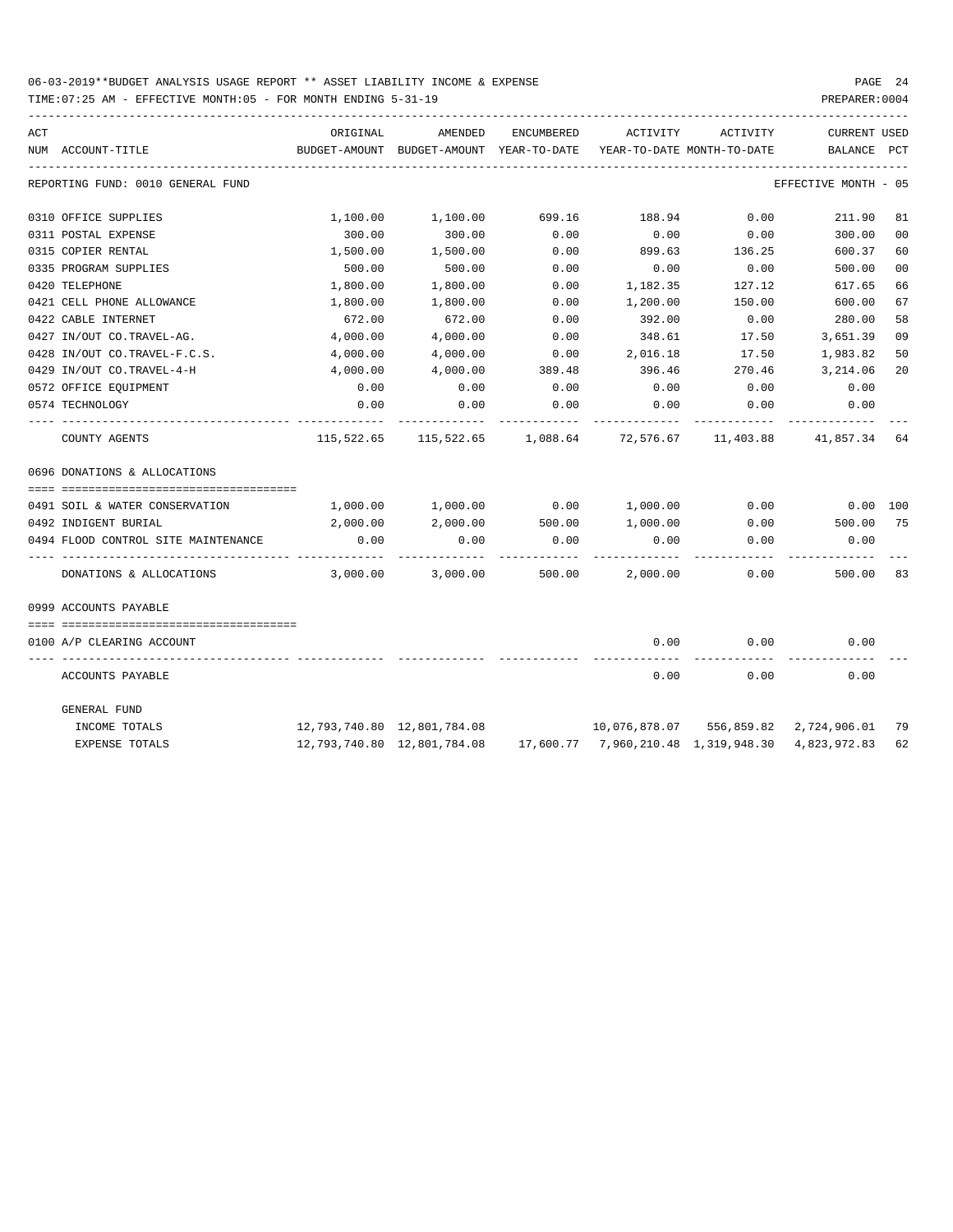|                    | 06-03-2019**BUDGET ANALYSIS USAGE REPORT ** ASSET LIABILITY INCOME & EXPENSE<br>TIME: 07:25 AM - EFFECTIVE MONTH: 05 - FOR MONTH ENDING 5-31-19 |           |                                                     |                |                                        |                    | PREPARER: 0004                           | PAGE 25        |
|--------------------|-------------------------------------------------------------------------------------------------------------------------------------------------|-----------|-----------------------------------------------------|----------------|----------------------------------------|--------------------|------------------------------------------|----------------|
| $\mathop{\rm ACT}$ | NUM ACCOUNT-TITLE                                                                                                                               | ORIGINAL  | AMENDED<br>BUDGET-AMOUNT BUDGET-AMOUNT YEAR-TO-DATE | ENCUMBERED     | ACTIVITY<br>YEAR-TO-DATE MONTH-TO-DATE | ACTIVITY           | CURRENT USED<br>BALANCE PCT              |                |
|                    | REPORTING FUND: 0011 COURTHOUSE SECURITY                                                                                                        |           |                                                     |                |                                        |                    | EFFECTIVE MONTH - 05                     |                |
|                    | 0100 PAYROLL                                                                                                                                    |           |                                                     |                |                                        |                    |                                          |                |
|                    | 0100 PAYROLL                                                                                                                                    |           |                                                     |                |                                        | $0.00$ $0.00$      | 0.00                                     |                |
|                    | PAYROLL                                                                                                                                         |           |                                                     |                | 0.00                                   | 0.00               | 0.00                                     |                |
|                    | 0102 A/P CLEARING                                                                                                                               |           |                                                     |                |                                        |                    |                                          |                |
|                    | 0100 A/P CLEARING                                                                                                                               |           |                                                     |                | 0.00                                   | 0.00               | 0.00                                     |                |
|                    | A/P CLEARING                                                                                                                                    |           |                                                     |                | 0.00                                   | 0.00               | 0.00                                     |                |
|                    | 0103 CASH                                                                                                                                       |           |                                                     |                |                                        |                    |                                          |                |
|                    | 0100 C.H. SECURITY-COMBINED FUNDS CKING                                                                                                         |           |                                                     |                |                                        |                    | 22,436.14- 87.50 105,979.47              |                |
|                    | CASH                                                                                                                                            |           |                                                     |                |                                        | $22,436.14-$ 87.50 | 105,979.47                               |                |
|                    | 0120 RECEIVABLES                                                                                                                                |           |                                                     |                |                                        |                    |                                          |                |
|                    | 0313 DUE FROM OTHER FUNDS                                                                                                                       |           |                                                     |                | 0.00                                   |                    | $0.00$ 1,125.43                          |                |
|                    | RECEIVABLES                                                                                                                                     |           |                                                     |                | 0.00                                   | 0.00               | 1,125.43                                 |                |
|                    | 0200 SYSTEM ADDED LIABILITY DEPARTMENT                                                                                                          |           |                                                     |                |                                        |                    |                                          |                |
|                    | 0910 SYSTEM ADDED LIABILITY LINE-ITEM                                                                                                           |           |                                                     |                | 0.00                                   | 0.00               | 0.00                                     |                |
|                    | SYSTEM ADDED LIABILITY DEPARTMENT                                                                                                               |           |                                                     |                | 0.00                                   | 0.00               | 0.00                                     |                |
|                    | 0271 EQUITY ACCOUNT                                                                                                                             |           |                                                     |                |                                        |                    |                                          |                |
|                    | 0200 EQUITY ACCOUNT                                                                                                                             |           |                                                     |                |                                        |                    | $0.00$ $0.00$ $129,541.04$               |                |
|                    | EQUITY ACCOUNT                                                                                                                                  |           |                                                     |                | 0.00                                   |                    | $0.00$ 129,541.04                        |                |
|                    | 0300 CASH                                                                                                                                       |           |                                                     |                |                                        |                    |                                          |                |
|                    | 0111 BEGINNING CASH BALANCE                                                                                                                     |           | 68,984.00 68,984.00                                 |                | 0.00                                   |                    | $0.00$ 68,984.00 00                      |                |
|                    | CASH                                                                                                                                            | 68,984.00 |                                                     | 68,984.00 0.00 | -------------<br>0.00                  | ----------         | 0.00 68,984.00                           | 0 <sup>0</sup> |
|                    | 0340 FEES OF OFFICE                                                                                                                             |           |                                                     |                |                                        |                    |                                          |                |
|                    | 0600 COUNTY CLERK FEES                                                                                                                          | 7,000.00  | 7,000.00                                            |                | 2,943.57                               | 0.00               | 4,056.43                                 | 42             |
|                    | 0650 DISTRICT CLERK FEES                                                                                                                        | 2,200.00  | 2,200.00                                            |                |                                        | 1,487.67 0.00      | 712.33                                   | 68             |
|                    | 0651 JUSTICE OF PEACE FEES                                                                                                                      | 2,100.00  | 2,100.00                                            |                | 644.41<br>-----------                  | 61.50              | 1,455.59                                 | 31             |
|                    | FEES OF OFFICE                                                                                                                                  | 11,300.00 |                                                     | 11,300.00 0.00 | 5,075.65                               |                    | 6,224.35 45<br>61.50                     |                |
|                    | 0360 INTEREST EARNINGS                                                                                                                          |           |                                                     |                |                                        |                    |                                          |                |
|                    | 0100 INTEREST EARNINGS                                                                                                                          | 0.00      | 0.00                                                |                |                                        | ------------       | $148.01$ 26.00 $148.01+$<br>------------ |                |
|                    | INTEREST EARNINGS                                                                                                                               | 0.00      | 0.00                                                | 0.00           | 148.01                                 | 26.00              | 148.01+                                  |                |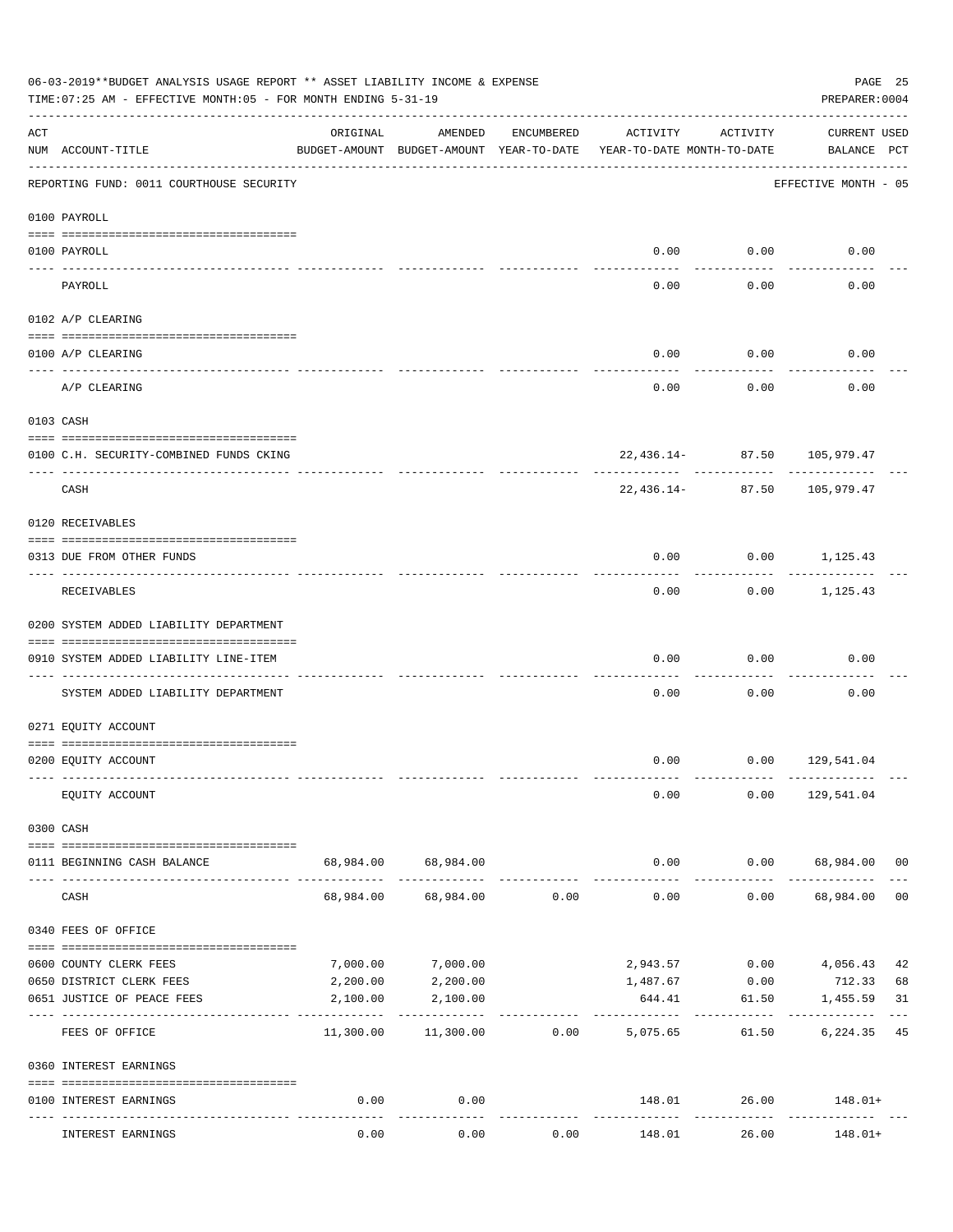|     | 06-03-2019**BUDGET ANALYSIS USAGE REPORT ** ASSET LIABILITY INCOME & EXPENSE<br>TIME: 07:25 AM - EFFECTIVE MONTH: 05 - FOR MONTH ENDING 5-31-19 |              |                                                            |                   |                  |                                        | PREPARER: 0004                                                   | PAGE 26 |
|-----|-------------------------------------------------------------------------------------------------------------------------------------------------|--------------|------------------------------------------------------------|-------------------|------------------|----------------------------------------|------------------------------------------------------------------|---------|
| ACT | NUM ACCOUNT-TITLE                                                                                                                               | ORIGINAL     | <b>AMENDED</b><br>BUDGET-AMOUNT BUDGET-AMOUNT YEAR-TO-DATE | <b>ENCUMBERED</b> | ACTIVITY         | ACTIVITY<br>YEAR-TO-DATE MONTH-TO-DATE | <b>CURRENT USED</b><br>BALANCE                                   | PCT     |
|     | REPORTING FUND: 0011 COURTHOUSE SECURITY                                                                                                        |              |                                                            |                   |                  |                                        | EFFECTIVE MONTH - 05                                             |         |
|     | 0435 COURTHOUSE SECURITY PART TIME<br>--------------------------------------                                                                    |              |                                                            |                   |                  |                                        |                                                                  |         |
|     | 0107 PART TIME                                                                                                                                  |              | 35,500.00 35,500.00 0.00                                   |                   |                  |                                        | $0.00$ $0.00$ $35,500.00$ $00$                                   |         |
|     | COURTHOUSE SECURITY PART TIME 35,500.00 35,500.00                                                                                               |              |                                                            | 0.00              | 0.00             |                                        | $0.00$ 35,500.00                                                 | 00      |
|     | 0510 COURTHOUSE SECURITY EQUIP                                                                                                                  |              |                                                            |                   |                  |                                        |                                                                  |         |
|     | 0571 EOUIPMENT                                                                                                                                  |              |                                                            |                   |                  |                                        | $44,784.00$ $44,784.00$ $0.00$ $27,659.80$ $0.00$ $17,124.20$ 62 |         |
|     | COURTHOUSE SECURITY EQUIP 44,784.00 44,784.00 0.00                                                                                              |              |                                                            |                   |                  |                                        | 27,659.80 0.00 17,124.20                                         | 62      |
|     | 0560 BAILIFF                                                                                                                                    |              |                                                            |                   |                  |                                        |                                                                  |         |
|     |                                                                                                                                                 |              |                                                            |                   |                  |                                        |                                                                  |         |
|     | 0130 SALARY/BAILIFF                                                                                                                             | 0.00         | 0.00                                                       | 0.00              | 0.00             | 0.00                                   | 0.00                                                             |         |
|     | 0201 SOCIAL SECURITY                                                                                                                            | 0.00         | 0.00                                                       | 0.00              | 0.00             | 0.00                                   | 0.00                                                             |         |
|     | 0203 RETIREMENT                                                                                                                                 | 0.00         | 0.00                                                       | 0.00              | 0.00             | 0.00                                   | 0.00                                                             |         |
|     | 0204 WORKER'S COMPENSATION<br>0205 MEDICARE                                                                                                     | 0.00<br>0.00 | 0.00<br>0.00                                               | 0.00<br>0.00      | 0.00<br>0.00     | 0.00<br>0.00                           | 0.00<br>0.00                                                     |         |
|     | 0427 BAILIFF CONT.ED./OUT OF COUNTY                                                                                                             | 0.00         | 0.00                                                       | 0.00              | 0.00             | 0.00                                   | 0.00                                                             |         |
|     |                                                                                                                                                 |              |                                                            |                   |                  |                                        |                                                                  |         |
|     | BAILIFF                                                                                                                                         | 0.00         | 0.00                                                       | 0.00              | 0.00             | 0.00                                   | 0.00                                                             |         |
|     | COURTHOUSE SECURITY                                                                                                                             |              |                                                            |                   |                  |                                        |                                                                  |         |
|     | INCOME TOTALS                                                                                                                                   |              | 80,284.00 80,284.00                                        |                   |                  |                                        | 5,223.66 87.50 75,060.34                                         | 07      |
|     | <b>EXPENSE TOTALS</b>                                                                                                                           |              | 80,284.00 80,284.00                                        |                   | $0.00$ 27,659.80 | 0.00                                   | 52,624.20                                                        | 34      |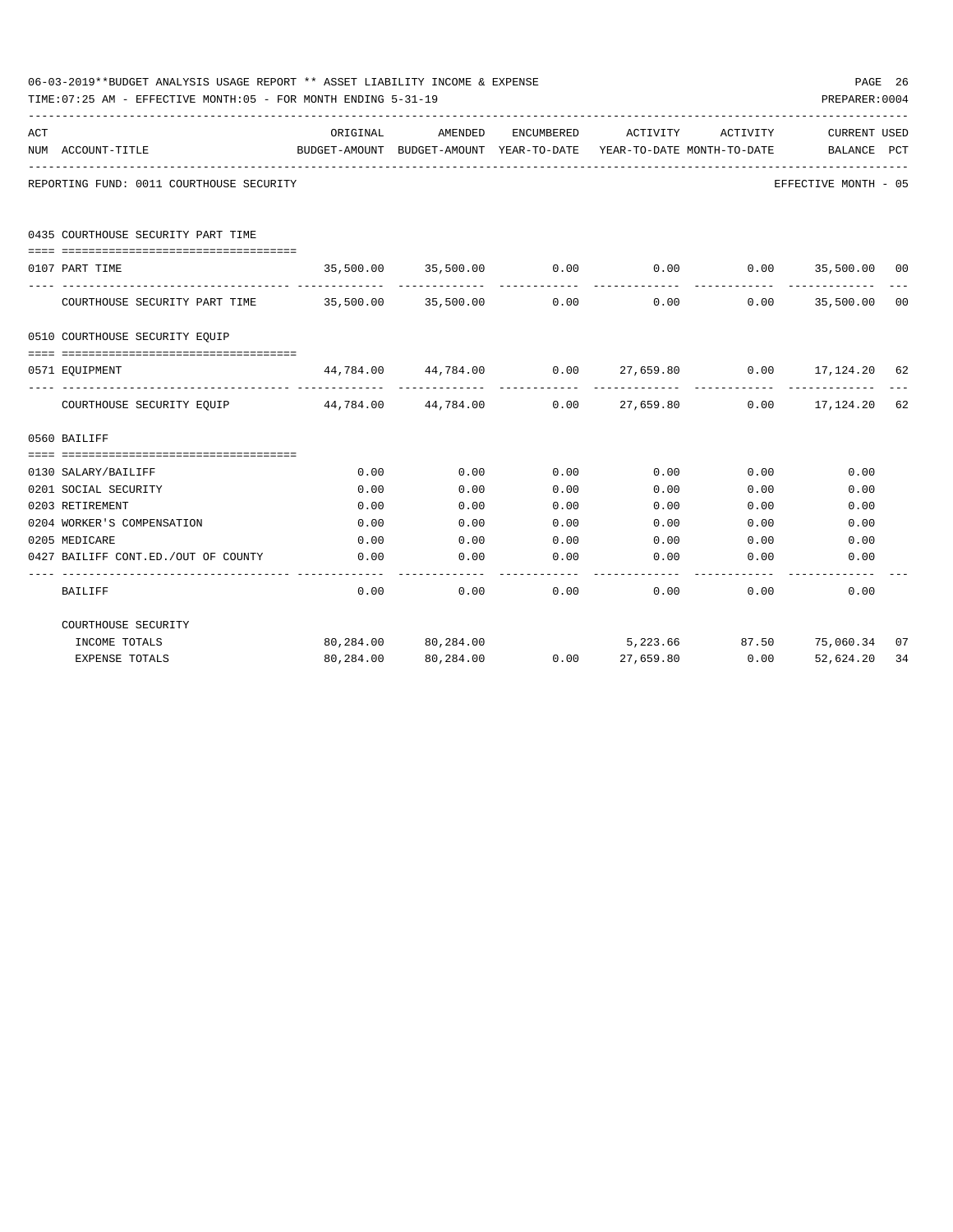|     | 06-03-2019**BUDGET ANALYSIS USAGE REPORT ** ASSET LIABILITY INCOME & EXPENSE<br>TIME: 07:25 AM - EFFECTIVE MONTH: 05 - FOR MONTH ENDING 5-31-19 |                     |                                                     |                 |                                        |                                            | PAGE 27<br>PREPARER: 0004          |
|-----|-------------------------------------------------------------------------------------------------------------------------------------------------|---------------------|-----------------------------------------------------|-----------------|----------------------------------------|--------------------------------------------|------------------------------------|
| ACT | NUM ACCOUNT-TITLE                                                                                                                               | ORIGINAL            | AMENDED<br>BUDGET-AMOUNT BUDGET-AMOUNT YEAR-TO-DATE | ENCUMBERED      | ACTIVITY<br>YEAR-TO-DATE MONTH-TO-DATE | ACTIVITY                                   | <b>CURRENT USED</b><br>BALANCE PCT |
|     | --------------------------------------<br>REPORTING FUND: 0012 CO.CLK.VITAL STAT.FEE                                                            |                     |                                                     |                 |                                        |                                            | EFFECTIVE MONTH - 05               |
|     | 0102 A/P CLEARING                                                                                                                               |                     |                                                     |                 |                                        |                                            |                                    |
|     | 0100 A/P CLEARING                                                                                                                               |                     |                                                     |                 | 0.00                                   | 0.00                                       | 0.00                               |
|     | A/P CLEARING                                                                                                                                    |                     |                                                     |                 | 0.00                                   | 0.00                                       | 0.00                               |
|     | 0103 CASH                                                                                                                                       |                     |                                                     |                 |                                        |                                            |                                    |
|     | 0100 CO.CLK.VITAL STAT.-COMB.FUNDS CKIN                                                                                                         |                     |                                                     |                 |                                        | $1,671.54-$ 0.95 4,088.13                  |                                    |
|     | CASH                                                                                                                                            |                     |                                                     |                 |                                        | ------------<br>$1,671.54 - 0.95$ 4,088.13 |                                    |
|     | 0120 RECEIVABLES                                                                                                                                |                     |                                                     |                 |                                        |                                            |                                    |
|     |                                                                                                                                                 |                     |                                                     |                 |                                        |                                            |                                    |
|     | 0313 DUE FROM OTHER FUNDS                                                                                                                       |                     |                                                     |                 | 0.00                                   | 0.00                                       | 84.00                              |
|     | <b>RECEIVABLES</b>                                                                                                                              |                     |                                                     |                 | 0.00                                   | 0.00                                       | 84.00                              |
|     | 0200 SYSTEM ADDED LIABILITY DEPARTMENT                                                                                                          |                     |                                                     |                 |                                        |                                            |                                    |
|     | 0910 SYSTEM ADDED LIABILITY LINE-ITEM                                                                                                           |                     |                                                     |                 | 0.00                                   | 0.00                                       | 0.00                               |
|     | SYSTEM ADDED LIABILITY DEPARTMENT                                                                                                               |                     |                                                     |                 | 0.00                                   | 0.00                                       | 0.00                               |
|     | 0271 EQUITY ACCOUNT                                                                                                                             |                     |                                                     |                 |                                        |                                            |                                    |
|     | 0200 EQUITY ACCOUNT                                                                                                                             |                     |                                                     |                 | 0.00                                   | 0.00                                       | 5,843.67                           |
|     | EQUITY ACCOUNT                                                                                                                                  |                     |                                                     |                 | 0.00                                   | 0.00                                       | 5,843.67                           |
|     | 0300 CASH                                                                                                                                       |                     |                                                     |                 |                                        |                                            |                                    |
|     | 0112 BEGINNING CASH BALANCE                                                                                                                     | 3,500.00            | 3,500.00                                            |                 | 0.00                                   |                                            | $0.00$ 3,500.00<br>0 <sup>0</sup>  |
|     |                                                                                                                                                 |                     |                                                     |                 |                                        |                                            |                                    |
|     | CASH                                                                                                                                            |                     | 3,500.00 3,500.00 0.00                              |                 | 0.00                                   | 0.00                                       | 3,500.00 00                        |
|     | 0360 INTEREST EARNINGS                                                                                                                          |                     |                                                     |                 |                                        |                                            |                                    |
|     | 0100 INTEREST EARNINGS                                                                                                                          | 0.00                | 0.00                                                |                 | 5.92                                   | 0.95                                       | $5.92+$                            |
|     |                                                                                                                                                 | $- - - - -$<br>0.00 | ----------<br>0.00                                  | 0.00            | 5.92                                   | 0.95                                       | $5.92+$                            |
|     | INTEREST EARNINGS                                                                                                                               |                     |                                                     |                 |                                        |                                            |                                    |
|     | 0370 MISCELLANEOUS INCOME                                                                                                                       |                     |                                                     |                 |                                        |                                            |                                    |
|     | 0134 CO. CLK. VITAL STAT. FEE                                                                                                                   | 500.00              | 500.00                                              |                 | 308.00                                 |                                            | $0.00$ 192.00<br>62                |
|     | MISCELLANEOUS INCOME                                                                                                                            |                     | 500.00<br>500.00                                    | 0.00            | 308.00                                 | 0.00                                       | 62<br>192.00                       |
|     | 0403 CO.CLK. VITAL STATS.                                                                                                                       |                     |                                                     |                 |                                        |                                            |                                    |
|     |                                                                                                                                                 | 3,000.00            |                                                     | 2,830.72 310.00 | 715.50                                 |                                            | $0.00$ 1,805.22 36                 |
|     | 0310 OFFICE SUPPLIES<br>0427 OUT OF COUNTY TRAVEL                                                                                               | 1,000.00            | 1,169.28                                            |                 | $0.00$ 1,269.96                        | 0.00                                       | 100.68- 109                        |
|     | 0574 COMPUTER EQUIPMENT                                                                                                                         | 0.00                | 0.00                                                | 0.00            | 0.00                                   | 0.00                                       | 0.00                               |
|     | ---- -----------------<br>---------------- --------------<br>CO.CLK. VITAL STATS.                                                               | 4,000.00            | 4,000.00                                            | 310.00          | 1,985.46                               | 0.00                                       | 1,704.54<br>57                     |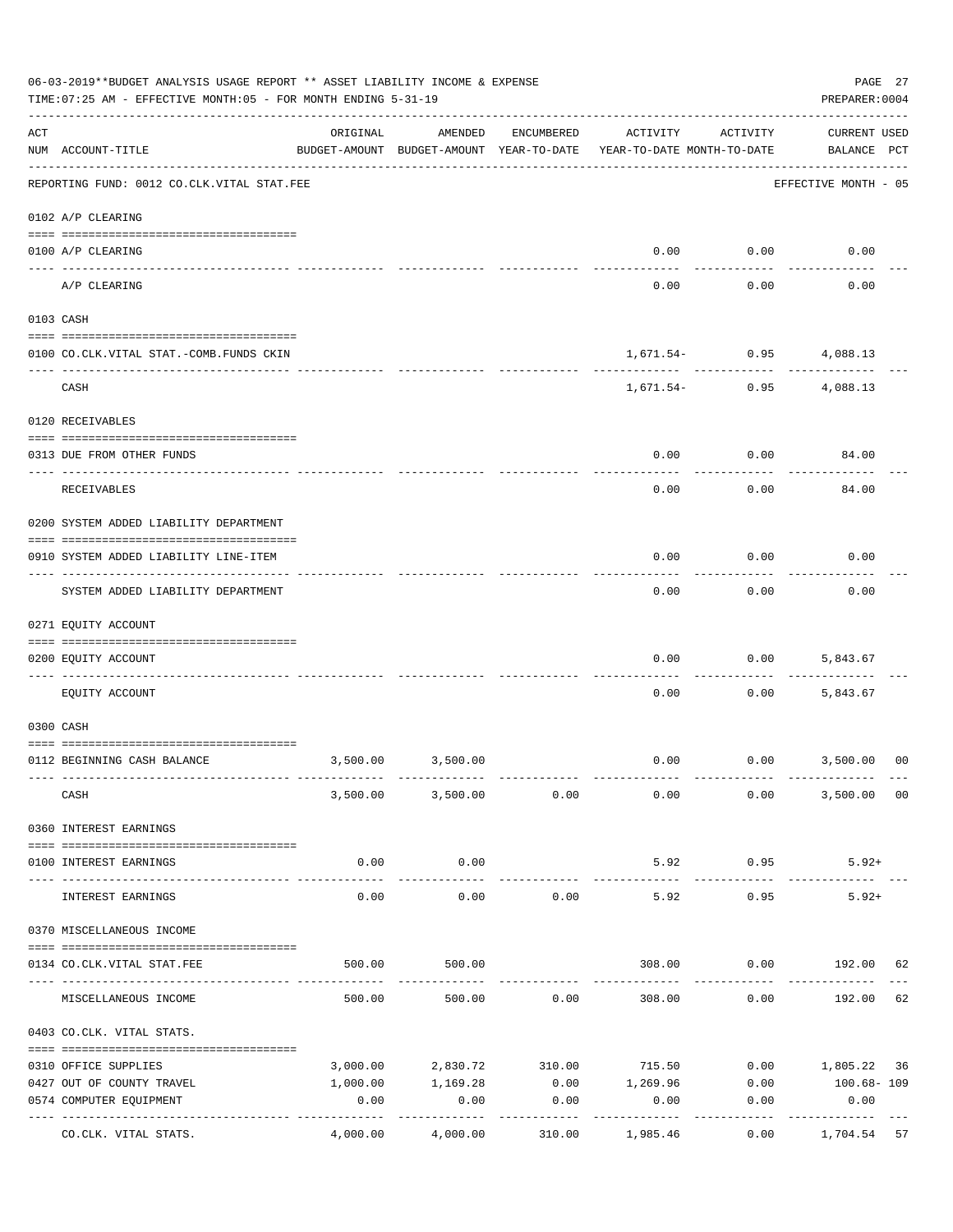| 06-03-2019**BUDGET ANALYSIS USAGE REPORT ** ASSET LIABILITY INCOME & EXPENSE<br>TIME: 07:25 AM - EFFECTIVE MONTH: 05 - FOR MONTH ENDING 5-31-19 |                           |                          |                            |          |                                        | PAGE 28<br>PREPARER: 0004             |
|-------------------------------------------------------------------------------------------------------------------------------------------------|---------------------------|--------------------------|----------------------------|----------|----------------------------------------|---------------------------------------|
| ACT<br>NUM ACCOUNT-TITLE                                                                                                                        | ORIGINAL<br>BUDGET-AMOUNT | AMENDED<br>BUDGET-AMOUNT | ENCUMBERED<br>YEAR-TO-DATE | ACTIVITY | ACTIVITY<br>YEAR-TO-DATE MONTH-TO-DATE | <b>CURRENT USED</b><br>PCT<br>BALANCE |
| REPORTING FUND: 0012 CO.CLK.VITAL STAT.FEE                                                                                                      |                           |                          |                            |          |                                        | EFFECTIVE MONTH - 05                  |
| CO. CLK. VITAL STAT. FEE<br>INCOME TOTALS                                                                                                       | 4,000.00                  | 4,000.00                 |                            | 313.92   | 0.95                                   | 08<br>3,686.08                        |
| <b>EXPENSE TOTALS</b>                                                                                                                           | 4,000.00                  | 4,000.00                 | 310.00                     | 1,985.46 | 0.00                                   | 57<br>1,704.54                        |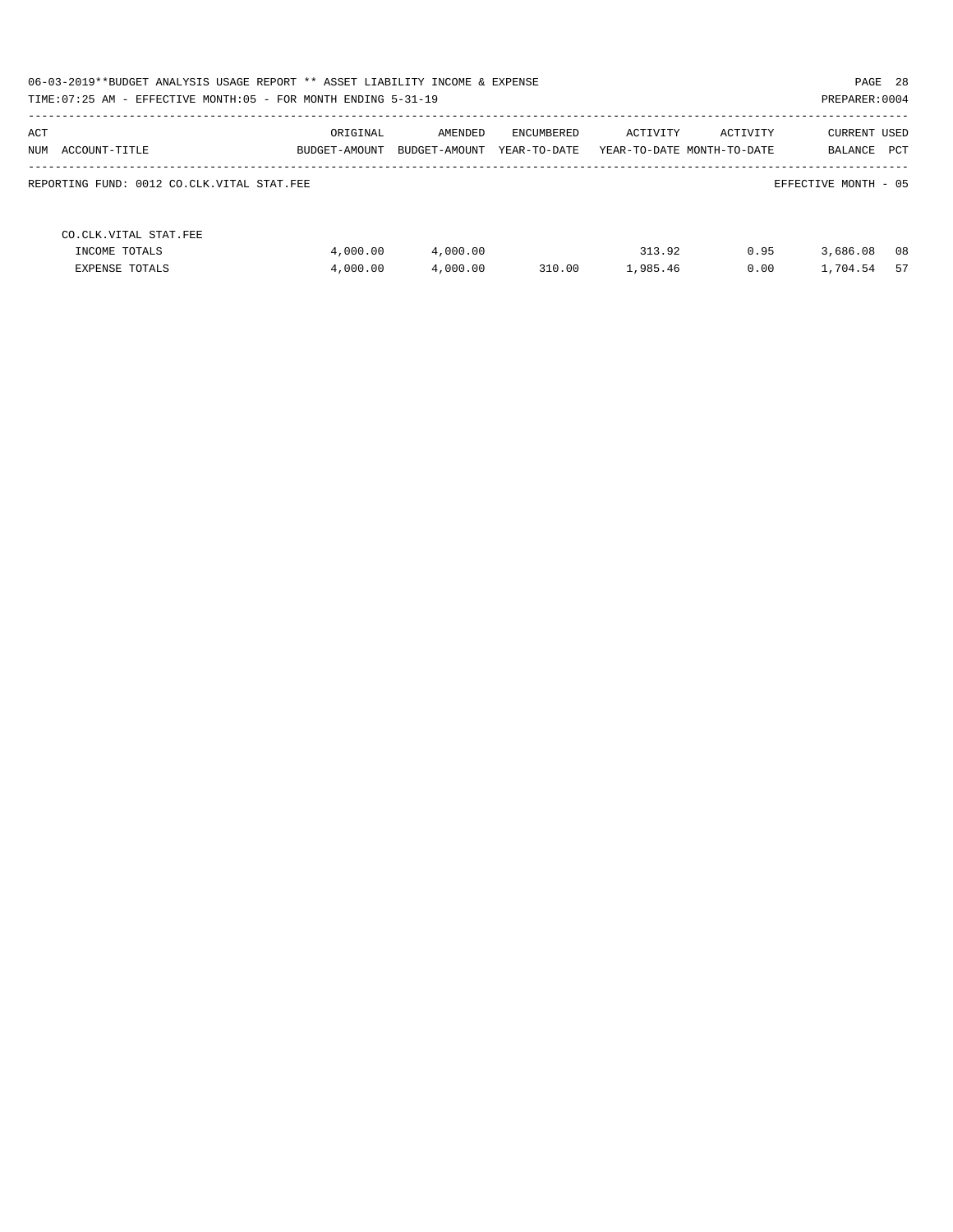|     | 06-03-2019**BUDGET ANALYSIS USAGE REPORT ** ASSET LIABILITY INCOME & EXPENSE<br>TIME: 07:25 AM - EFFECTIVE MONTH: 05 - FOR MONTH ENDING 5-31-19 |                      |                                                     |            |                                               |                                                          | PAGE 29<br>PREPARER: 0004                     |  |
|-----|-------------------------------------------------------------------------------------------------------------------------------------------------|----------------------|-----------------------------------------------------|------------|-----------------------------------------------|----------------------------------------------------------|-----------------------------------------------|--|
| ACT | NUM ACCOUNT-TITLE                                                                                                                               | ORIGINAL             | AMENDED<br>BUDGET-AMOUNT BUDGET-AMOUNT YEAR-TO-DATE | ENCUMBERED | ACTIVITY<br>YEAR-TO-DATE MONTH-TO-DATE        | ACTIVITY                                                 | <b>CURRENT USED</b><br>BALANCE PCT            |  |
|     | REPORTING FUND: 0013 BAIL BONDS TRUST FUND                                                                                                      |                      |                                                     |            |                                               |                                                          | EFFECTIVE MONTH - 05                          |  |
|     | 0102 A/P CLEARING                                                                                                                               |                      |                                                     |            |                                               |                                                          |                                               |  |
|     | 0100 A/P CLEARING                                                                                                                               |                      |                                                     |            | 0.00                                          | 0.00                                                     | 0.00                                          |  |
|     | ---- -------<br>A/P CLEARING                                                                                                                    |                      |                                                     |            | 0.00                                          | 0.00                                                     | 0.00                                          |  |
|     | 0103 CASH                                                                                                                                       |                      |                                                     |            |                                               |                                                          |                                               |  |
|     | 0113 SURETY BAIL BOND FEE                                                                                                                       |                      |                                                     |            |                                               | $690.00 - 1,380.00 - 4,230.00$                           |                                               |  |
|     | CASH                                                                                                                                            |                      |                                                     |            |                                               | ----------- ----------<br>$690.00 - 1,380.00 - 4,230.00$ |                                               |  |
|     | 0207 DUE TO FUND                                                                                                                                |                      |                                                     |            |                                               |                                                          |                                               |  |
|     | 0097 DUE TO OTHER GOVERNMENTS                                                                                                                   |                      |                                                     |            | 0.00                                          | 0.00                                                     | 5,100.00                                      |  |
|     | DUE TO FUND                                                                                                                                     |                      |                                                     |            | 0.00                                          | 0.00                                                     | 5,100.00                                      |  |
|     | 0271 EQUITY ACCOUNT                                                                                                                             |                      |                                                     |            |                                               |                                                          |                                               |  |
|     | 0200 EQUITY ACCOUNT                                                                                                                             |                      |                                                     |            | 0.00                                          | 0.00                                                     | 180.00-                                       |  |
|     | EQUITY ACCOUNT                                                                                                                                  |                      |                                                     |            | 0.00                                          | 0.00                                                     | 180.00-                                       |  |
|     | 0300 CASH                                                                                                                                       |                      |                                                     |            |                                               |                                                          |                                               |  |
|     | 0113 BEGINNING CASH BALANCE                                                                                                                     | 0.00                 | 0.00                                                |            | 0.00                                          | 0.00                                                     | 0.00                                          |  |
|     | CASH                                                                                                                                            | 0.00                 | 0.00                                                | 0.00       | 0.00                                          | 0.00                                                     | 0.00                                          |  |
|     | 0345 BONDS                                                                                                                                      |                      |                                                     |            |                                               |                                                          |                                               |  |
|     | 0113 SURETY BAIL BOND FEE                                                                                                                       | 4,000.00             | 4,000.00                                            |            |                                               |                                                          | 4,485.00 480.00 485.00 + 112                  |  |
|     | <b>BONDS</b>                                                                                                                                    |                      | $4,000.00$ $4,000.00$                               | 0.00       | 4,485.00                                      | 480.00                                                   | 485.00+ 112                                   |  |
|     | 0370 MISCELLANEOUS                                                                                                                              |                      |                                                     |            |                                               |                                                          |                                               |  |
|     | 0130 REFUNDS & MISCELLANEOUS                                                                                                                    | 0.00                 | 0.00                                                |            | 0.00                                          | 0.00                                                     | 0.00                                          |  |
|     | 0132 TEMPORARY BOND SECURITY                                                                                                                    | 0.00                 | 0.00                                                |            | 0.00                                          | 0.00                                                     | 0.00                                          |  |
|     | MISCELLANEOUS                                                                                                                                   | 0.00                 | ----------<br>0.00                                  | 0.00       | 0.00                                          | ---------<br>0.00                                        | 0.00                                          |  |
|     | 0498 BAIL BOND FEE EXPENSE                                                                                                                      |                      |                                                     |            |                                               |                                                          |                                               |  |
|     | 0489 10% TO STATE COMPTROLLER                                                                                                                   |                      | 4,000.00 4,000.00                                   |            | $0.00$ $5,175.00$ $1,860.00$ $1,175.00$ $129$ |                                                          |                                               |  |
|     | BAIL BOND FEE EXPENSE                                                                                                                           | 4,000.00             | 4,000.00                                            | 0.00       |                                               | 5,175.00 1,860.00                                        | 1,175.00- 129                                 |  |
|     | BAIL BONDS TRUST FUND                                                                                                                           |                      |                                                     |            |                                               |                                                          |                                               |  |
|     | INCOME TOTALS<br>EXPENSE TOTALS                                                                                                                 | 4,000.00<br>4,000.00 | 4,000.00<br>4,000.00                                | 0.00       | 5,175.00                                      | 1,860.00                                                 | 4,485.00 480.00 485.00 + 112<br>1,175.00- 129 |  |
|     |                                                                                                                                                 |                      |                                                     |            |                                               |                                                          |                                               |  |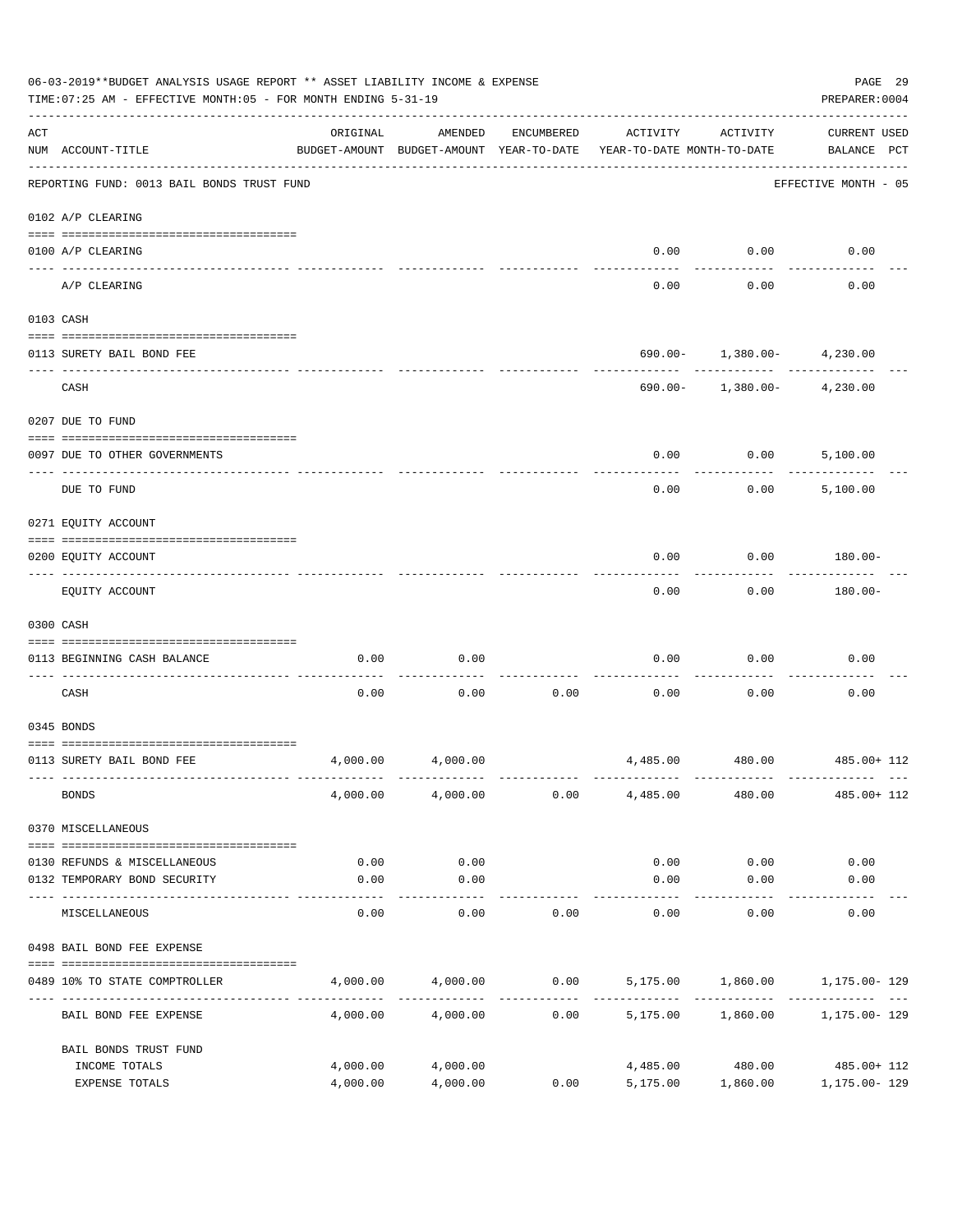|     | 06-03-2019**BUDGET ANALYSIS USAGE REPORT ** ASSET LIABILITY INCOME & EXPENSE<br>TIME: 07:25 AM - EFFECTIVE MONTH: 05 - FOR MONTH ENDING 5-31-19 |          |                                                     |                    |                                        |                     | PREPARER: 0004                     | PAGE 30                 |
|-----|-------------------------------------------------------------------------------------------------------------------------------------------------|----------|-----------------------------------------------------|--------------------|----------------------------------------|---------------------|------------------------------------|-------------------------|
| ACT | NUM ACCOUNT-TITLE                                                                                                                               | ORIGINAL | AMENDED<br>BUDGET-AMOUNT BUDGET-AMOUNT YEAR-TO-DATE | ENCUMBERED         | ACTIVITY<br>YEAR-TO-DATE MONTH-TO-DATE | ACTIVITY            | <b>CURRENT USED</b><br>BALANCE PCT |                         |
|     | REPORTING FUND: 0014 JUSTICE CT. BLDG. SECURITY                                                                                                 |          |                                                     |                    |                                        |                     | EFFECTIVE MONTH - 05               |                         |
|     | 0102 A/P CLEARING                                                                                                                               |          |                                                     |                    |                                        |                     |                                    |                         |
|     | 0100 A/P CLEARING                                                                                                                               |          |                                                     |                    | 0.00                                   | 0.00                | 0.00                               |                         |
|     | ---- ---------<br>A/P CLEARING                                                                                                                  |          |                                                     |                    | 0.00                                   | 0.00                | 0.00                               |                         |
|     | 0103 CASH                                                                                                                                       |          |                                                     |                    |                                        |                     |                                    |                         |
|     | 0100 JUST.CT.BLDG.SEC.-COMB.FUNDS CKING                                                                                                         |          |                                                     |                    | 213.82                                 |                     | 20.50 17,346.65                    |                         |
|     | CASH                                                                                                                                            |          |                                                     |                    | 213.82                                 |                     | 20.50 17,346.65                    |                         |
|     | 0120 RECEIVABLES                                                                                                                                |          |                                                     |                    |                                        |                     |                                    |                         |
|     | 0313 DUE FROM OTHER FUNDS                                                                                                                       |          |                                                     |                    | 0.00                                   | 0.00                | 66.77                              |                         |
|     | RECEIVABLES                                                                                                                                     |          |                                                     |                    | 0.00                                   | 0.00                | 66.77                              |                         |
|     | 0200 SYSTEM ADDED LIABILITY DEPT.                                                                                                               |          |                                                     |                    |                                        |                     |                                    |                         |
|     | 0910 SYSTEM ADDED LIABILITY LINE-ITEM                                                                                                           |          |                                                     |                    | 0.00                                   | 0.00                | 0.00                               |                         |
|     | SYSTEM ADDED LIABILITY DEPT.                                                                                                                    |          |                                                     |                    | 0.00                                   | 0.00                | 0.00                               |                         |
|     | 0271 EQUITY ACCOUNT                                                                                                                             |          |                                                     |                    |                                        |                     |                                    |                         |
|     | 0200 EQUITY ACCOUNT                                                                                                                             |          |                                                     |                    | 0.00                                   | 0.00                | 17,199.60<br>--------              |                         |
|     | EQUITY ACCOUNT                                                                                                                                  |          |                                                     |                    | 0.00                                   | 0.00                | 17,199.60                          |                         |
|     | 0300 CASH                                                                                                                                       |          |                                                     |                    |                                        |                     |                                    |                         |
|     | 0114 BEGINNING CASH                                                                                                                             | 2,850.00 | 2,850.00                                            |                    | 0.00                                   |                     | 0.00<br>2,850.00                   | 0 <sup>0</sup>          |
|     | CASH                                                                                                                                            | 2,850.00 | 2,850.00                                            | 0.00               | 0.00                                   | 0.00                | 2,850,00 00                        |                         |
|     | 0370 MISCELLANEOUS INCOME                                                                                                                       |          |                                                     |                    |                                        |                     |                                    |                         |
|     | 0455 JP1 SECURITY FEE                                                                                                                           | 300.00   | 300.00                                              |                    | 120.29                                 | 0.00                | 179.71                             | 40                      |
|     | 0456 JP2 SECURITY FEE                                                                                                                           | 150.00   | 150.00                                              |                    | 30.50                                  | 20.50               | 119.50                             | 20                      |
|     | 0457 JP3 SECURITY FEE                                                                                                                           | 200.00   | 200.00<br>-----------                               |                    | 63.03<br>-----------                   | 0.00<br>----------- | 136.97<br>------------             | 32<br>$---$             |
|     | MISCELLANEOUS INCOME                                                                                                                            | 650.00   | 650.00                                              | 0.00               | 213.82                                 | 20.50               | 436.18                             | 33                      |
|     | 0435 JUSTICE CT.BLDG.EXP.                                                                                                                       |          |                                                     |                    |                                        |                     |                                    |                         |
|     | 0320 JP1 SECURITY EXPENSE                                                                                                                       |          | 1,000.00 1,000.00                                   |                    | $0.00$ 0.00                            |                     | 0.00 1,000.00                      | 0 <sub>0</sub>          |
|     | 0321 JP2 SECURITY EXPENSE                                                                                                                       | 1,000.00 | 1,000.00                                            | 0.00               | 0.00                                   |                     | 0.00<br>1,000.00                   | 0 <sub>0</sub>          |
|     | 0322 JP3 SECURITY EXPENSE                                                                                                                       | 1,500.00 | 1,500.00<br>-----------                             | 0.00<br>---------- | 0.00                                   | 0.00                | 1,500.00                           | 0 <sub>0</sub><br>$---$ |
|     | JUSTICE CT.BLDG.EXP.                                                                                                                            | 3,500.00 | 3,500.00                                            | 0.00               | 0.00                                   | 0.00                | 3,500.00 00                        |                         |
|     | JUSTICE CT. BLDG. SECURITY                                                                                                                      |          |                                                     |                    |                                        |                     |                                    |                         |
|     | INCOME TOTALS                                                                                                                                   |          | 3,500.00 3,500.00                                   |                    | 213.82                                 |                     | 20.50<br>3,286.18                  | 06                      |
|     | EXPENSE TOTALS                                                                                                                                  | 3,500.00 | 3,500.00                                            | 0.00               | 0.00                                   | 0.00                | 3,500.00                           | 0 <sub>0</sub>          |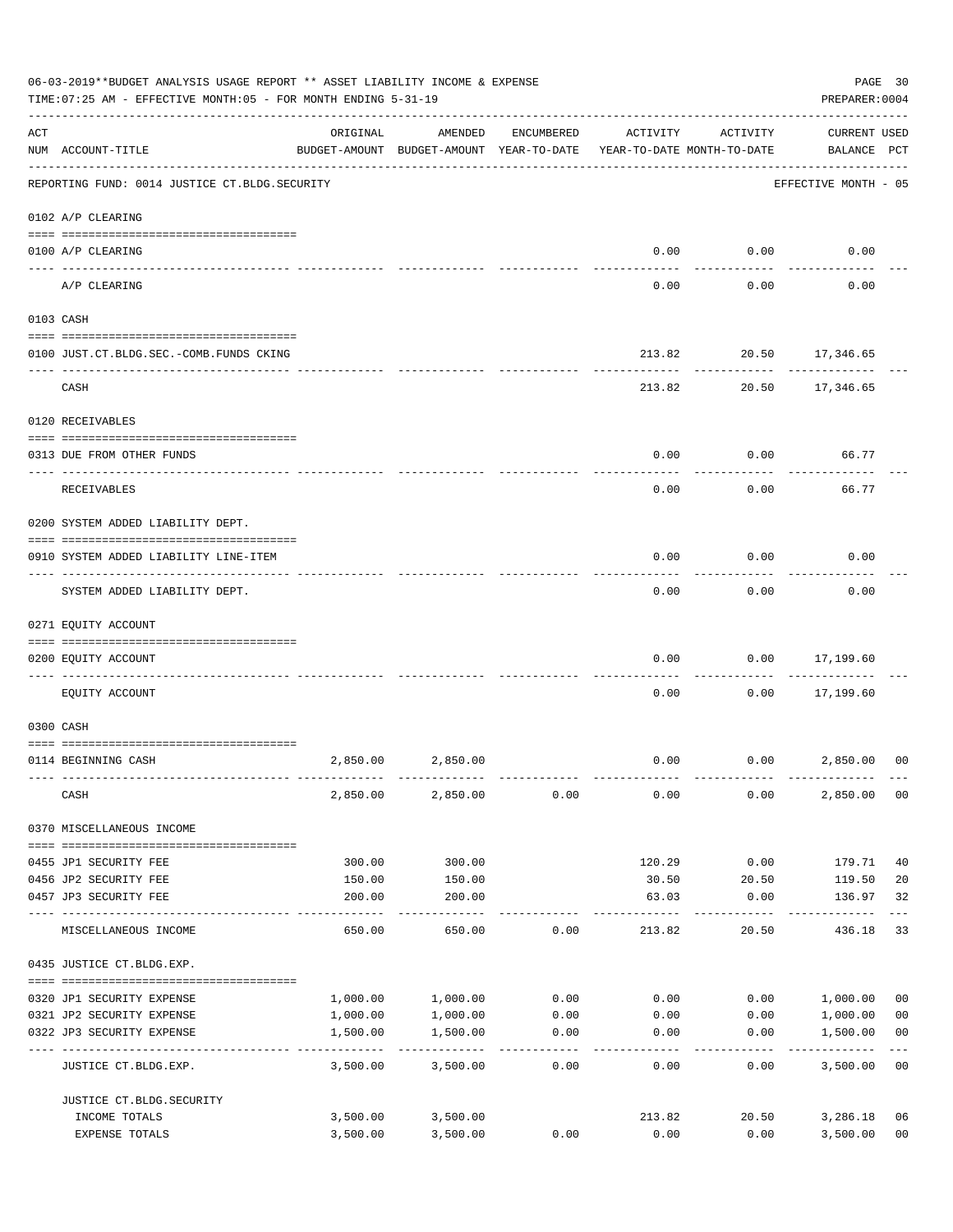|                    | 06-03-2019**BUDGET ANALYSIS USAGE REPORT ** ASSET LIABILITY INCOME & EXPENSE<br>TIME: 07:25 AM - EFFECTIVE MONTH: 05 - FOR MONTH ENDING 5-31-19 |          |                                                     |                      |                                        |             | PREPARER: 0004                     | PAGE 31        |
|--------------------|-------------------------------------------------------------------------------------------------------------------------------------------------|----------|-----------------------------------------------------|----------------------|----------------------------------------|-------------|------------------------------------|----------------|
| $\mathop{\rm ACT}$ | NUM ACCOUNT-TITLE                                                                                                                               | ORIGINAL | AMENDED<br>BUDGET-AMOUNT BUDGET-AMOUNT YEAR-TO-DATE | ENCUMBERED           | ACTIVITY<br>YEAR-TO-DATE MONTH-TO-DATE | ACTIVITY    | <b>CURRENT USED</b><br>BALANCE PCT |                |
|                    | REPORTING FUND: 0016 CO.JUDGE EXCESS SUPP.                                                                                                      |          |                                                     |                      |                                        |             | EFFECTIVE MONTH - 05               |                |
|                    | 0102 A/P CLEARING                                                                                                                               |          |                                                     |                      |                                        |             |                                    |                |
|                    | 0100 A/P CLEARING                                                                                                                               |          |                                                     |                      |                                        | $0.00$ 0.00 | 0.00                               |                |
|                    | ---- ---------<br>A/P CLEARING                                                                                                                  |          |                                                     |                      | 0.00                                   | 0.00        | 0.00                               |                |
|                    | 0103 CASH                                                                                                                                       |          |                                                     |                      |                                        |             |                                    |                |
|                    | 0100 CO.JUDGE EXCESS SUPP.-COMB.FUND CK                                                                                                         |          |                                                     |                      | 0.00                                   |             | $0.00$ 17,624.67                   |                |
|                    | CASH                                                                                                                                            |          |                                                     |                      | 0.00                                   |             | $0.00$ 17,624.67                   |                |
|                    | 0200 SYSTEM ADDED LIABILITY DEPARTMENT                                                                                                          |          |                                                     |                      |                                        |             |                                    |                |
|                    | 0910 SYSTEM ADDED LIABILITY LINE-ITEM                                                                                                           |          |                                                     |                      | 0.00                                   | 0.00        | 0.00                               |                |
|                    | SYSTEM ADDED LIABILITY DEPARTMENT                                                                                                               |          |                                                     |                      | 0.00                                   | 0.00        | 0.00                               |                |
|                    | 0271 EQUITY ACCOUNT                                                                                                                             |          |                                                     |                      |                                        |             |                                    |                |
|                    | 0200 EQUITY ACCOUNT                                                                                                                             |          |                                                     |                      | 0.00                                   |             | $0.00$ 17,624.67                   |                |
|                    | EQUITY ACCOUNT                                                                                                                                  |          |                                                     |                      | 0.00                                   |             | $0.00$ 17,624.67                   |                |
|                    | 0300 CASH                                                                                                                                       |          |                                                     |                      |                                        |             |                                    |                |
|                    | 0116 BEGINNING CASH BALANCE                                                                                                                     | 1,000.00 | 1,000.00                                            |                      | 0.00                                   | 0.00        | 1,000.00                           | 00             |
|                    | ---------------------------- ---<br>CASH                                                                                                        |          | 1,000.00 1,000.00                                   | . <u>.</u> .<br>0.00 | 0.00                                   | 0.00        | 1,000.00                           | 00             |
|                    | 0370 MISCELLANEOUS INCOME                                                                                                                       |          |                                                     |                      |                                        |             |                                    |                |
|                    | 0149 CO. JUDGE EXCESS SUPP.                                                                                                                     |          | 500.00 500.00                                       |                      |                                        |             | $0.00$ $0.00$ $500.00$ 00          |                |
|                    | MISCELLANEOUS INCOME                                                                                                                            | 500.00   | 500.00                                              | 0.00                 | 0.00                                   | 0.00        | 500.00                             | 0 <sub>0</sub> |
|                    | 0400 CO. JUDGE EXCESS SUPP.                                                                                                                     |          |                                                     |                      |                                        |             |                                    |                |
|                    | 0310 OFFICE SUPPLIES                                                                                                                            | 300.00   | 300.00                                              | 0.00                 | 0.00                                   | 0.00        | 300.00                             | 0 <sub>0</sub> |
|                    | 0427 OUT OF COUNTY TRAVEL                                                                                                                       | 500.00   | 500.00                                              | 0.00                 | 0.00                                   | 0.00        | 500.00                             | 0 <sub>0</sub> |
|                    | 0572 OFFICE EQUIPMENT                                                                                                                           | 400.00   | 400.00                                              | 0.00                 | 0.00                                   | 0.00        | 400.00                             | 0 <sub>0</sub> |
|                    | 0590 COUNTY JUDGE BOOKS                                                                                                                         | 300.00   | 300.00                                              | 0.00                 | 0.00                                   | 0.00        | 300.00                             | 0 <sub>0</sub> |
|                    | CO. JUDGE EXCESS SUPP.                                                                                                                          | 1,500.00 | 1,500.00                                            | 0.00                 | 0.00                                   | 0.00        | 1,500.00                           | 0 <sub>0</sub> |
|                    | CO.JUDGE EXCESS SUPP.                                                                                                                           |          |                                                     |                      |                                        |             |                                    |                |
|                    | INCOME TOTALS                                                                                                                                   | 1,500.00 | 1,500.00                                            |                      | 0.00                                   | 0.00        | 1,500.00                           | 0 <sub>0</sub> |
|                    | EXPENSE TOTALS                                                                                                                                  | 1,500.00 | 1,500.00                                            | 0.00                 | 0.00                                   | 0.00        | 1,500.00                           | 0 <sub>0</sub> |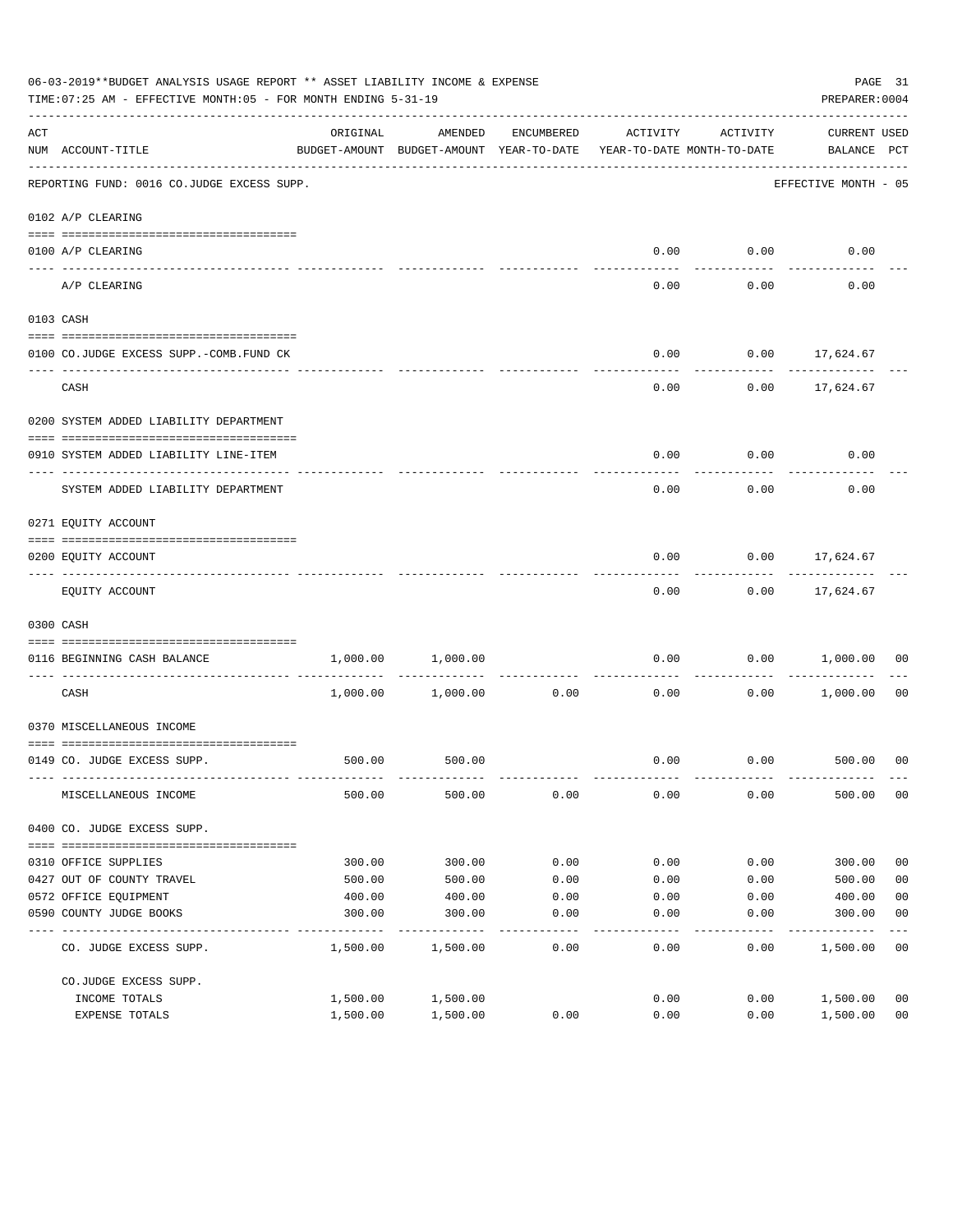|     | 06-03-2019**BUDGET ANALYSIS USAGE REPORT ** ASSET LIABILITY INCOME & EXPENSE<br>TIME: 07:25 AM - EFFECTIVE MONTH: 05 - FOR MONTH ENDING 5-31-19 |          |                                                                                |            |                          |                    | PREPARER: 0004                     | PAGE 32        |
|-----|-------------------------------------------------------------------------------------------------------------------------------------------------|----------|--------------------------------------------------------------------------------|------------|--------------------------|--------------------|------------------------------------|----------------|
| ACT | NUM ACCOUNT-TITLE                                                                                                                               | ORIGINAL | AMENDED<br>BUDGET-AMOUNT BUDGET-AMOUNT YEAR-TO-DATE YEAR-TO-DATE MONTH-TO-DATE | ENCUMBERED | ACTIVITY                 | ACTIVITY           | <b>CURRENT USED</b><br>BALANCE PCT |                |
|     | --------------------------------------<br>REPORTING FUND: 0017 PROBATE JUDGES EDUCATION                                                         |          |                                                                                |            |                          |                    | EFFECTIVE MONTH - 05               |                |
|     | 0102 A/P CLEARING                                                                                                                               |          |                                                                                |            |                          |                    |                                    |                |
|     | 0100 A/P CLEARING                                                                                                                               |          |                                                                                |            | 0.00                     | 0.00               | 0.00                               |                |
|     | _____ _____________<br>A/P CLEARING                                                                                                             |          |                                                                                |            | 0.00                     | 0.00               | 0.00                               |                |
|     | 0103 CASH                                                                                                                                       |          |                                                                                |            |                          |                    |                                    |                |
|     | 0100 PROB.JUDGES ED.-COMB. FUNDS CKING                                                                                                          |          |                                                                                |            | 925.33                   |                    | $0.00$ 4,852.50                    |                |
|     | CASH                                                                                                                                            |          |                                                                                |            | 925.33                   | 0.00               | 4,852.50                           |                |
|     | 0120 RECEIVABLES                                                                                                                                |          |                                                                                |            |                          |                    |                                    |                |
|     | 0313 DUE FROM OTHER FUNDS                                                                                                                       |          |                                                                                |            | 0.00                     | 0.00               | 25.00                              |                |
|     | RECEIVABLES                                                                                                                                     |          |                                                                                |            | 0.00                     | 0.00               | 25.00                              |                |
|     | 0271 EQUITY ACCOUNT                                                                                                                             |          |                                                                                |            |                          |                    |                                    |                |
|     | 0200 EQUITY ACCOUNT                                                                                                                             |          |                                                                                |            | 0.00                     | 0.00               | 3,952.17                           |                |
|     | EQUITY ACCOUNT                                                                                                                                  |          |                                                                                |            | 0.00                     |                    | 0.00<br>3,952.17                   |                |
|     | 0300 CASH                                                                                                                                       |          |                                                                                |            |                          |                    |                                    |                |
|     | 0117 BEGINNING CASH BALANCE                                                                                                                     | 1,000.00 | 1,000.00                                                                       |            | 0.00                     | 0.00               | 1,000.00                           | 00             |
|     | ------------------------------<br>CASH                                                                                                          |          | 1,000.00 1,000.00                                                              | 0.00       | 0.00                     | 0.00               | 1,000.00                           | 0 <sub>0</sub> |
|     | 0340 FEES OF OFFICE                                                                                                                             |          |                                                                                |            |                          |                    |                                    |                |
|     | 0131 PROBATE JUDGES EDUCATION                                                                                                                   | 600.00   | 600.00                                                                         |            |                          |                    | 150.00 0.00 450.00                 | 25             |
|     | FEES OF OFFICE                                                                                                                                  | 600.00   | 600.00                                                                         | 0.00       | 150.00                   | 0.00               | 450.00                             | 25             |
|     | 0370 MISCELLANEOUS                                                                                                                              |          |                                                                                |            |                          |                    |                                    |                |
|     | 0130 REFUNDS & MISCELLANEOUS                                                                                                                    | 0.00     | 0.00                                                                           |            | 775.33                   | 0.00               | $775.33+$                          |                |
|     | MISCELLANEOUS                                                                                                                                   | 0.00     | -----------<br>0.00                                                            | 0.00       | --------------<br>775.33 | ----------<br>0.00 | $775.33+$                          |                |
|     | 0400 PROBATE JUDGES EDUCATION                                                                                                                   |          |                                                                                |            |                          |                    |                                    |                |
|     | 0427 OUT OF COUNTY TRAVEL                                                                                                                       | 1,600.00 | 1,600.00                                                                       | 0.00       | 0.00                     |                    | $0.00$ 1,600.00 00                 |                |
|     | PROBATE JUDGES EDUCATION                                                                                                                        |          | 1,600.00 1,600.00                                                              | 0.00       | 0.00                     |                    | 0.00 1,600.00                      | 0 <sub>0</sub> |
|     | PROBATE JUDGES EDUCATION                                                                                                                        |          |                                                                                |            |                          |                    |                                    |                |
|     | INCOME TOTALS                                                                                                                                   | 1,600.00 | 1,600.00                                                                       |            | 925.33                   | 0.00               | 674.67                             | 58             |
|     | EXPENSE TOTALS                                                                                                                                  | 1,600.00 | 1,600.00                                                                       | 0.00       | 0.00                     | 0.00               | 1,600.00                           | 0 <sub>0</sub> |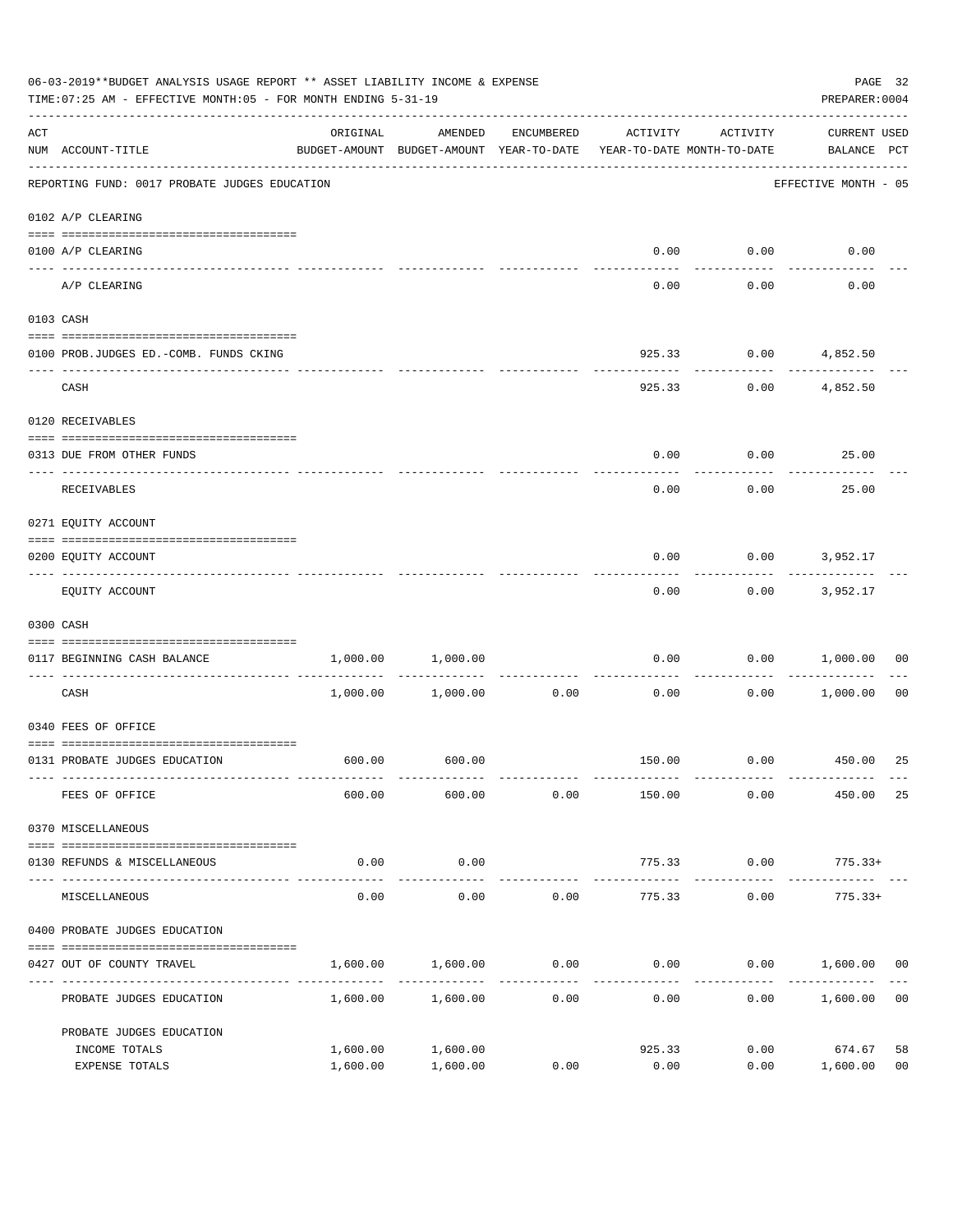|     | 06-03-2019**BUDGET ANALYSIS USAGE REPORT ** ASSET LIABILITY INCOME & EXPENSE<br>TIME: 07:25 AM - EFFECTIVE MONTH: 05 - FOR MONTH ENDING 5-31-19 |           |                                                     |               |                                        |                                    | PAGE 33<br>PREPARER: 0004                            |
|-----|-------------------------------------------------------------------------------------------------------------------------------------------------|-----------|-----------------------------------------------------|---------------|----------------------------------------|------------------------------------|------------------------------------------------------|
| ACT | NUM ACCOUNT-TITLE                                                                                                                               | ORIGINAL  | AMENDED<br>BUDGET-AMOUNT BUDGET-AMOUNT YEAR-TO-DATE | ENCUMBERED    | ACTIVITY<br>YEAR-TO-DATE MONTH-TO-DATE | ACTIVITY                           | <b>CURRENT USED</b><br>BALANCE PCT                   |
|     | REPORTING FUND: 0018 CO.CLERK RECORD MNGMT.                                                                                                     |           |                                                     |               |                                        |                                    | EFFECTIVE MONTH - 05                                 |
|     | 0100 PAYROLL                                                                                                                                    |           |                                                     |               |                                        |                                    |                                                      |
|     | 0100 PAYROLL                                                                                                                                    |           |                                                     |               | 0.00                                   | 0.00                               | 0.00                                                 |
|     | PAYROLL                                                                                                                                         |           |                                                     |               | 0.00                                   | 0.00                               | 0.00                                                 |
|     | 0102 A/P CLEARING                                                                                                                               |           |                                                     |               |                                        |                                    |                                                      |
|     | 0100 A/P CLEARING                                                                                                                               |           |                                                     |               | 0.00                                   | 0.00                               | 0.00                                                 |
|     | A/P CLEARING                                                                                                                                    |           |                                                     |               | 0.00                                   | 0.00                               | 0.00                                                 |
|     | 0103 CASH                                                                                                                                       |           |                                                     |               |                                        |                                    |                                                      |
|     | 0100 CO.CLK.REC.MNGMT.-COMB.FUNDS CKING                                                                                                         |           |                                                     |               |                                        | 17,691.21- 5,035.40- 57,525.02     |                                                      |
|     | --------------------------------<br>CASH                                                                                                        |           |                                                     |               |                                        | $17,691.21 - 5,035.40 - 57,525.02$ |                                                      |
|     | 0120 RECEIVABLES                                                                                                                                |           |                                                     |               |                                        |                                    |                                                      |
|     | 0313 DUE FROM OTHER FUNDS                                                                                                                       |           |                                                     |               | 0.00                                   | 0.00                               | 6,194.83                                             |
|     | RECEIVABLES                                                                                                                                     |           |                                                     |               | 0.00                                   | 0.00                               | 6,194.83                                             |
|     | 0200 SYSTEM ADDED LIABILITY DEPARTMENT                                                                                                          |           |                                                     |               |                                        |                                    |                                                      |
|     | 0150 ACCRUED SALARY PAYABLE                                                                                                                     |           |                                                     |               | 0.00                                   | 0.00                               | 1,123.70                                             |
|     | 0155 ACCRUED FRINGE BENEFITS<br>0910 SYSTEM ADDED LIABILITY LINE-ITEM                                                                           |           |                                                     |               | 0.00<br>0.00                           | 0.00<br>0.00                       | 629.81<br>0.00                                       |
|     |                                                                                                                                                 |           |                                                     |               |                                        |                                    |                                                      |
|     | SYSTEM ADDED LIABILITY DEPARTMENT                                                                                                               |           |                                                     |               | 0.00                                   | 0.00                               | 1,753.51                                             |
|     | 0271 EQUITY ACCOUNT                                                                                                                             |           |                                                     |               |                                        |                                    |                                                      |
|     | 0200 EQUITY ACCOUNT                                                                                                                             |           |                                                     |               | 0.00                                   |                                    | $0.00$ 79,657.55                                     |
|     | EQUITY ACCOUNT                                                                                                                                  |           |                                                     |               | 0.00                                   | 0.00                               | 79,657.55                                            |
|     | 0300 CASH                                                                                                                                       |           |                                                     |               |                                        |                                    |                                                      |
|     | 0118 BEGINNING CASH BALANCE                                                                                                                     |           | 45,808.59 45,808.59<br>______________               |               | 0.00                                   |                                    | $0.00$ 45,808.59 00<br>. _ _ _ _ _ _ _ _ _ _ _ _ _ _ |
|     | CASH                                                                                                                                            |           | 45,808.59 45,808.59 0.00                            | ------------- | --------------<br>0.00                 | . <u>.</u> .<br>0.00               | 45,808.59 00                                         |
|     | 0360 INTEREST EARNINGS                                                                                                                          |           |                                                     |               |                                        |                                    |                                                      |
|     | 0100 INTEREST EARNINGS                                                                                                                          | 0.00      | 0.00                                                |               | ---------                              | 81.31 15.31                        | $81.31+$                                             |
|     | INTEREST EARNINGS                                                                                                                               | 0.00      | 0.00                                                | 0.00          | 81.31                                  | 15.31                              | $81.31+$                                             |
|     | 0370 MISCELLANEOUS INCOME                                                                                                                       |           |                                                     |               |                                        |                                    |                                                      |
|     | 0130 REFUNDS & MISCELLANEOUS                                                                                                                    | 0.00      | 0.00                                                |               | 0.00                                   | 0.00                               | 0.00                                                 |
|     | 0133 CO. CLERK PRESERVE REC FEE                                                                                                                 | 55,000.00 | 55,000.00                                           |               | 24,308.38                              | 0.00                               | 30,691.62<br>44                                      |
|     |                                                                                                                                                 |           |                                                     |               |                                        |                                    | --------------                                       |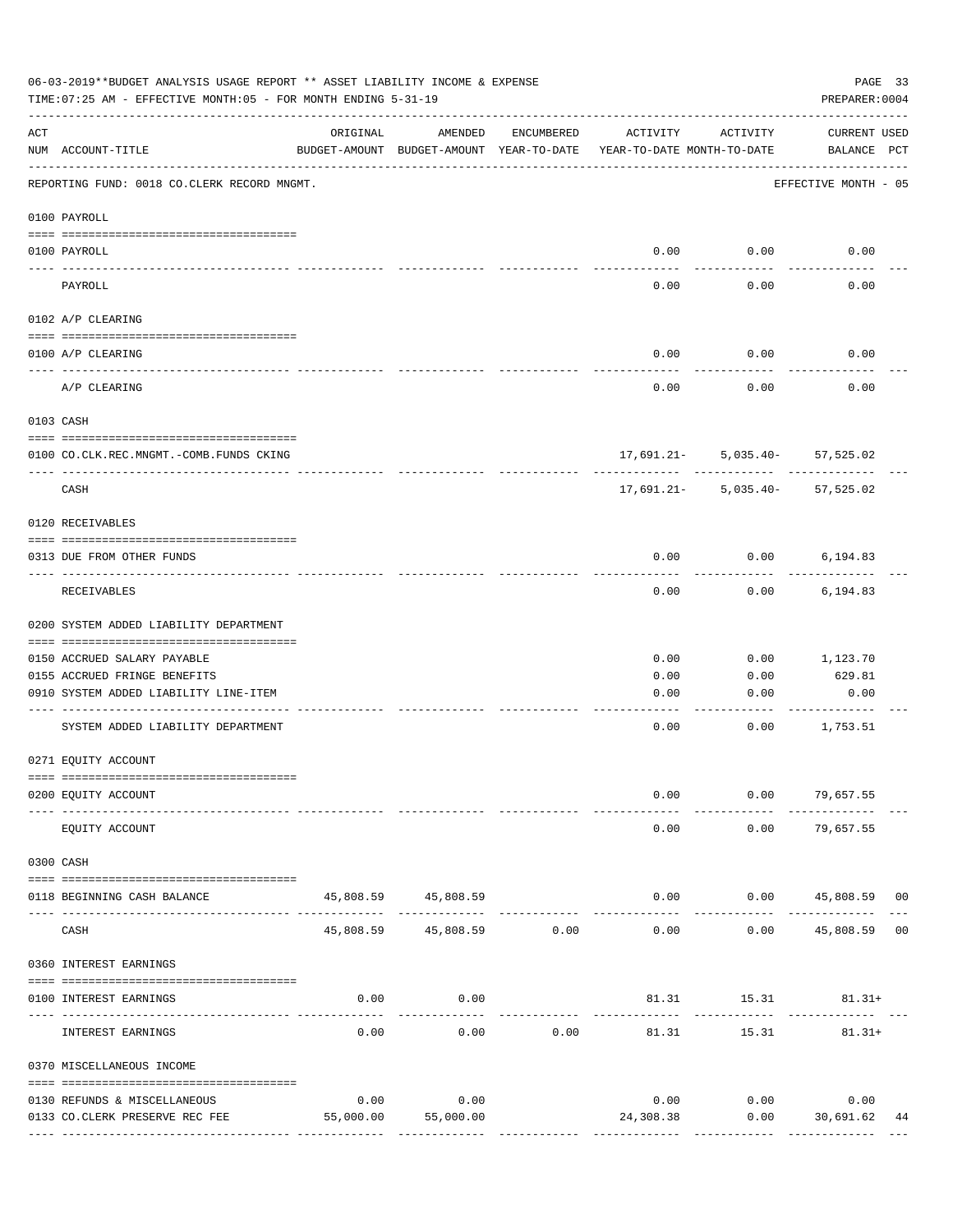| ACT |                                             | ORIGINAL                                 | AMENDED               | ENCUMBERED                    | ACTIVITY                   | ACTIVITY | <b>CURRENT USED</b>                                                 |                |  |  |
|-----|---------------------------------------------|------------------------------------------|-----------------------|-------------------------------|----------------------------|----------|---------------------------------------------------------------------|----------------|--|--|
|     | NUM ACCOUNT-TITLE                           | BUDGET-AMOUNT BUDGET-AMOUNT YEAR-TO-DATE |                       |                               | YEAR-TO-DATE MONTH-TO-DATE |          | BALANCE                                                             | PCT            |  |  |
|     | REPORTING FUND: 0018 CO.CLERK RECORD MNGMT. |                                          |                       |                               |                            |          | EFFECTIVE MONTH - 05                                                |                |  |  |
|     | MISCELLANEOUS INCOME                        | 55,000.00                                |                       |                               |                            |          | 55,000.00   0.00   24,308.38   0.00   30,691.62   44                |                |  |  |
|     | 0402 CO.CLERK RECORD MNGMT.                 |                                          |                       |                               |                            |          |                                                                     |                |  |  |
|     |                                             |                                          |                       |                               |                            |          |                                                                     |                |  |  |
|     | 0103 SALARY ASSISTANT                       | 28,364.04                                | 28,364.04             | 0.00                          |                            |          | 20,434.56 3,472.26 7,929.48                                         | 72             |  |  |
|     | 0107 SALARY TEMP/EXTRA                      | 0.00                                     | 0.00                  | 0.00                          |                            |          | $0.00$ $0.00$ $0.00$ $0.00$                                         |                |  |  |
|     | 0201 SOCIAL SECURITY TAXES                  | 1,758.57                                 | 1,758.57              | 0.00                          | 1,028.16 183.18            |          | 730.41                                                              | 58             |  |  |
|     | 0202 GROUP HEALTH INSURANCE                 | 11,475.12                                | 11,475.12             | 0.00                          | 7,650.08                   | 956.26   | 3,825.04                                                            | 67             |  |  |
|     | 0203 RETIREMENT                             | 3,244.85                                 | 3,244.85              | 0.00                          | 2,338.52                   | 396.18   | 906.33                                                              | 72             |  |  |
|     | 0204 WORKERS COMPENSATION                   | 119.13                                   | 119.13                | 0.00                          | 39.18                      | 0.00     | 79.95                                                               | 33             |  |  |
|     | 0205 MEDICARE TAX                           | 411.28                                   | 411.28                | 0.00                          | 240.40                     | 42.83    | 170.88                                                              | 58             |  |  |
|     | 0310 OFFICE SUPPLIES                        | 800.00                                   | 800.00                | 0.00                          | 0.00                       | 0.00     | 800.00                                                              | 0 <sup>0</sup> |  |  |
|     | 0312 IMAGING SYSTEM                         |                                          | 51,204.00 51,204.00   | 0.00                          |                            |          | 10,350.00   0.00   40,854.00                                        | 20             |  |  |
|     | 0315 COPIER MAINTENANCE                     | 435.60                                   | 435.60                | 0.00                          | 0.00                       | 0.00     | 435.60                                                              | 00             |  |  |
|     | 0420 TELEPHONE                              | 0.00                                     | 0.00                  | 0.00                          | 0.00                       | 0.00     | 0.00                                                                |                |  |  |
|     | 0437 DIGITAL IMAGING OF MICROFILM           | 0.00                                     | 0.00                  | 0.00                          | 0.00                       | 0.00     | 0.00                                                                |                |  |  |
|     | 0453 COMPUTER SOFTWARE                      | 0.00                                     | 0.00                  | 0.00                          | 0.00                       | 0.00     | 0.00                                                                |                |  |  |
|     | 0490 CO. CLERK MISCELLANEOUS                | $1,496.00$ $1,496.00$ $0.00$             |                       |                               |                            |          | $0.00$ $0.00$ $1,496.00$                                            | 00             |  |  |
|     | 0574 COMPUTER EQUIPMENT                     | 1,500.00                                 | 1,500.00              | 0.00                          |                            |          | $0.00$ $0.00$ $1,500.00$                                            | 00             |  |  |
|     | CO.CLERK RECORD MNGMT.                      |                                          |                       |                               |                            |          | $100,808.59$ $100,808.59$ $0.00$ $42,080.90$ $5,050.71$ $58,727.69$ | 42             |  |  |
|     | CO.CLERK RECORD MNGMT.                      |                                          |                       |                               |                            |          |                                                                     |                |  |  |
|     | INCOME TOTALS                               |                                          | 100,808.59 100,808.59 |                               |                            |          | 24,389.69 15.31 76,418.90 24                                        |                |  |  |
|     | <b>EXPENSE TOTALS</b>                       |                                          | 100,808.59 100,808.59 | $0.00$ $42,080.90$ $5,050.71$ |                            |          | 58,727.69                                                           | 42             |  |  |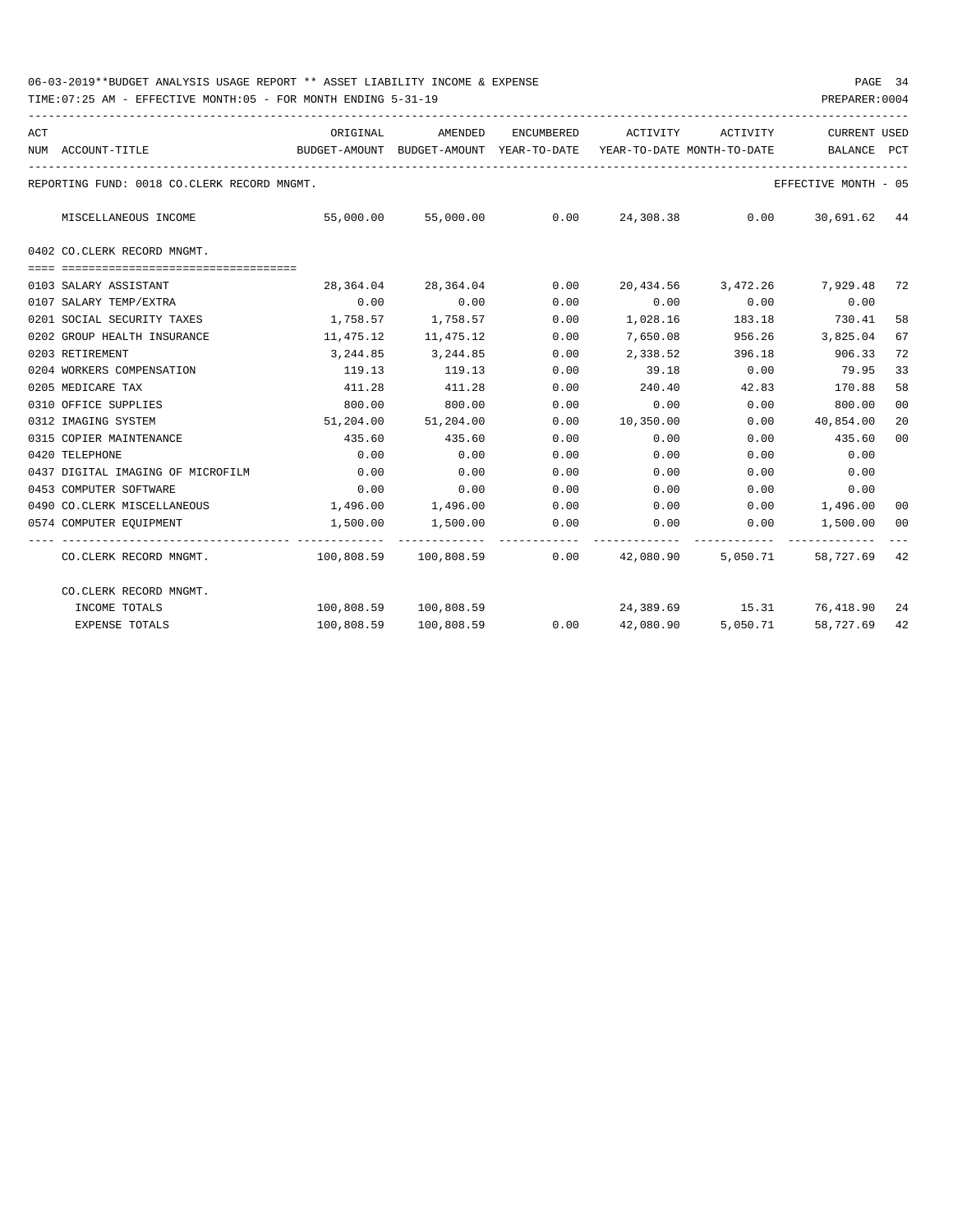| 06-03-2019**BUDGET ANALYSIS USAGE REPORT ** ASSET LIABILITY INCOME & EXPENSE<br>TIME: 07:25 AM - EFFECTIVE MONTH: 05 - FOR MONTH ENDING 5-31-19 |                                              |          |                                                     |                     |                                        |                         |                                    |    |
|-------------------------------------------------------------------------------------------------------------------------------------------------|----------------------------------------------|----------|-----------------------------------------------------|---------------------|----------------------------------------|-------------------------|------------------------------------|----|
| ACT                                                                                                                                             | NUM ACCOUNT-TITLE                            | ORIGINAL | AMENDED<br>BUDGET-AMOUNT BUDGET-AMOUNT YEAR-TO-DATE | ENCUMBERED          | ACTIVITY<br>YEAR-TO-DATE MONTH-TO-DATE | ACTIVITY                | <b>CURRENT USED</b><br>BALANCE PCT |    |
|                                                                                                                                                 | REPORTING FUND: 0019 DIST.CLK.RECORDS MNGMT. |          |                                                     |                     |                                        |                         | EFFECTIVE MONTH - 05               |    |
|                                                                                                                                                 | 0100 PAYROLL                                 |          |                                                     |                     |                                        |                         |                                    |    |
|                                                                                                                                                 | 0100 PAYROLL                                 |          |                                                     |                     | 0.00                                   | 0.00                    | 0.00                               |    |
| ---- ----                                                                                                                                       | PAYROLL                                      |          |                                                     |                     | 0.00                                   | 0.00                    | 0.00                               |    |
|                                                                                                                                                 | 0102 A/P CLEARING                            |          |                                                     |                     |                                        |                         |                                    |    |
|                                                                                                                                                 | 0100 A/P CLEARING                            |          |                                                     |                     | 0.00                                   | 0.00                    | 0.00                               |    |
|                                                                                                                                                 | A/P CLEARING                                 |          |                                                     |                     | 0.00                                   | 0.00                    | 0.00                               |    |
|                                                                                                                                                 | 0103 CASH                                    |          |                                                     |                     |                                        |                         |                                    |    |
|                                                                                                                                                 | 0100 DIST.CLK.REC.MNGMT-COMB.FUNDS CKIN      |          |                                                     |                     |                                        | 1,524.84 3.03 12,551.15 |                                    |    |
|                                                                                                                                                 | CASH                                         |          |                                                     |                     | 1,524.84                               | 3.03                    | 12,551.15                          |    |
|                                                                                                                                                 | 0120 RECEIVABLES                             |          |                                                     |                     |                                        |                         |                                    |    |
|                                                                                                                                                 | 0313 DUE FROM OTHER FUNDS                    |          |                                                     |                     | 0.00                                   | 0.00                    | 186.65                             |    |
|                                                                                                                                                 | RECEIVABLES                                  |          |                                                     |                     | 0.00                                   | 0.00                    | 186.65                             |    |
|                                                                                                                                                 | 0200 LIABILITY ACCOUNT                       |          |                                                     |                     |                                        |                         |                                    |    |
|                                                                                                                                                 | 0150 ACCRUED SALARY PAYABLE                  |          |                                                     |                     | 0.00                                   | 0.00                    | 0.01                               |    |
|                                                                                                                                                 | 0155 ACCRUED FRINGE BENEFITS                 |          |                                                     |                     | 0.00                                   | 0.00                    | 0.00                               |    |
|                                                                                                                                                 | 0910 SYSTEM ADDED LIABILITY LINE-ITEM        |          |                                                     |                     | 0.00                                   | 0.00                    | 0.00                               |    |
|                                                                                                                                                 | LIABILITY ACCOUNT                            |          |                                                     |                     | 0.00                                   | 0.00                    | 0.01                               |    |
|                                                                                                                                                 | 0271 EQUITY ACCOUNT                          |          |                                                     |                     |                                        |                         |                                    |    |
|                                                                                                                                                 | 0200 EQUITY ACCOUNT                          |          |                                                     |                     | 0.00                                   | 0.00                    | 11,212.95                          |    |
|                                                                                                                                                 | EQUITY ACCOUNT                               |          |                                                     |                     | 0.00                                   | 0.00                    | 11,212.95                          |    |
|                                                                                                                                                 | 0300 CASH                                    |          |                                                     |                     |                                        |                         |                                    |    |
|                                                                                                                                                 | 0119 BEGINNING CASH BALANCE                  |          | 4,000.00 4,000.00                                   |                     | 0.00                                   | 0.00                    | 4,000.00 00                        |    |
|                                                                                                                                                 | CASH                                         | 4,000.00 | 4,000.00                                            | 0.00                | 0.00                                   | 0.00                    | 4,000.00                           | 00 |
|                                                                                                                                                 | 0360 INTEREST EARNINGS                       |          |                                                     |                     |                                        |                         |                                    |    |
|                                                                                                                                                 | 0100 INTEREST EARNINGS                       | 0.00     | 0.00                                                |                     |                                        |                         | $15.25$ $3.03$ $15.25+$            |    |
|                                                                                                                                                 | INTEREST EARNINGS                            | 0.00     | 0.00                                                | 0.00                | 15.25                                  | 3.03                    | $15.25+$                           |    |
|                                                                                                                                                 | 0370 MISCELLEANEOUS INCOME                   |          |                                                     |                     |                                        |                         |                                    |    |
|                                                                                                                                                 | 0136 DIST.CLK.PRES.REC.FEE                   | 2,000.00 | 2,000.00                                            |                     | 1,509.59                               | 0.00                    | 490.41 75                          |    |
|                                                                                                                                                 | ----------------<br>MISCELLEANEOUS INCOME    | 2,000.00 | 2,000.00                                            | -----------<br>0.00 | 1,509.59                               | 0.00                    | 490.41                             | 75 |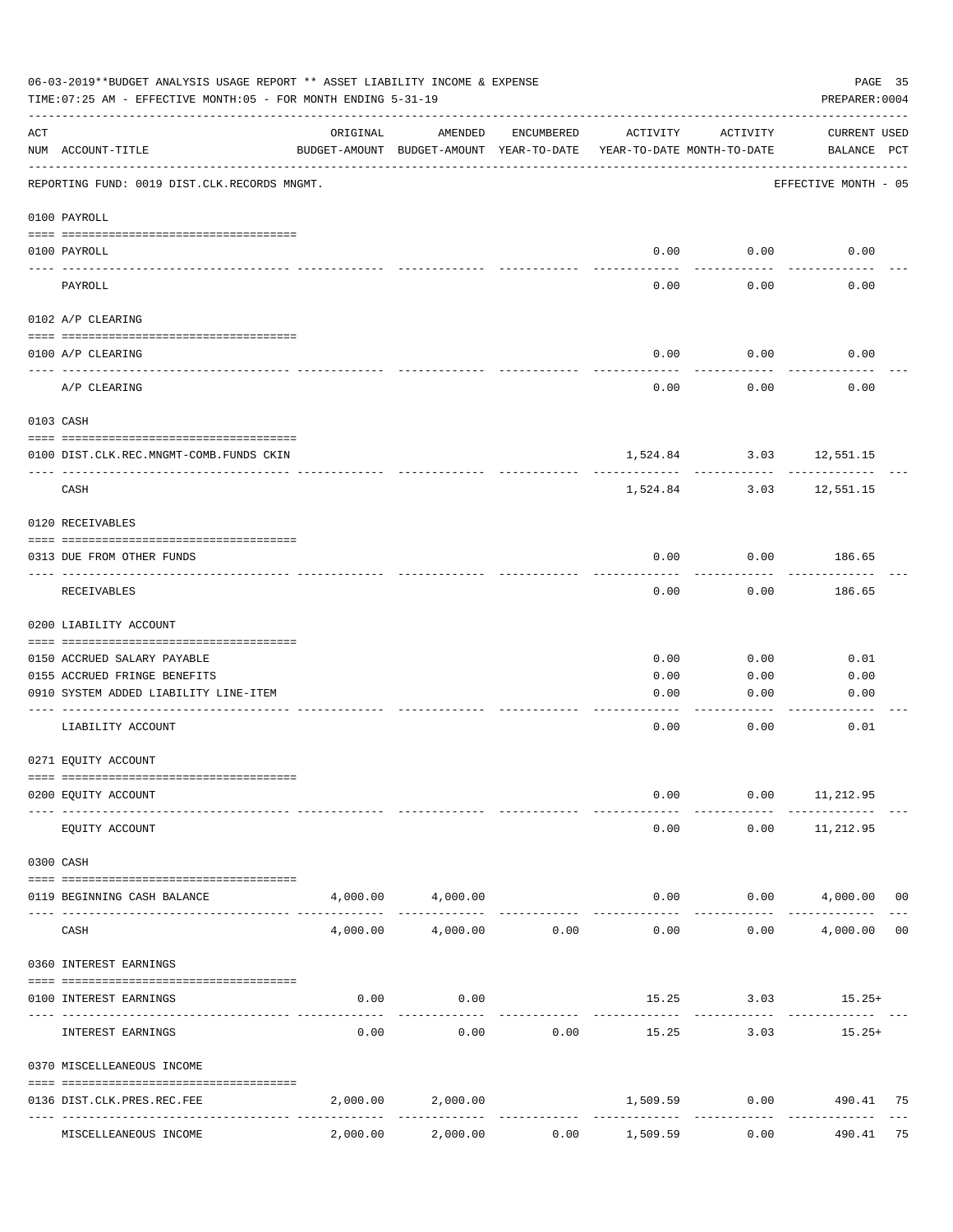| 06-03-2019**BUDGET ANALYSIS USAGE REPORT ** ASSET LIABILITY INCOME & EXPENSE | PAGE 36        |
|------------------------------------------------------------------------------|----------------|
| TIME:07:25 AM - EFFECTIVE MONTH:05 - FOR MONTH ENDING 5-31-19                | PREPARER: 0004 |

| ACT                                                                                      | ORIGINAL   | AMENDED                      | ENCUMBERED    | ACTIVITY    | ACTIVITY | <b>CURRENT USED</b>  |    |
|------------------------------------------------------------------------------------------|------------|------------------------------|---------------|-------------|----------|----------------------|----|
| BUDGET-AMOUNT BUDGET-AMOUNT YEAR-TO-DATE YEAR-TO-DATE_MONTH-TO-DATE<br>NUM ACCOUNT-TITLE |            |                              |               |             |          | BALANCE PCT          |    |
| REPORTING FUND: 0019 DIST.CLK.RECORDS MNGMT.                                             |            |                              |               |             |          | EFFECTIVE MONTH - 05 |    |
| 0450 DIST. CLERK REC. MNGMT.                                                             |            |                              |               |             |          |                      |    |
|                                                                                          |            |                              |               |             |          |                      |    |
| 0107 SALARY TEMP/EXTRA                                                                   | 0.00       | 0.00                         | 0.00          | 0.00        | 0.00     | 0.00                 |    |
| 0201 SOCIAL SECURITY TAXES                                                               | 0.00       | 0.00                         | 0.00          | 0.00        | 0.00     | 0.00                 |    |
| 0203 RETIREMENT                                                                          | 0.00       | 0.00                         | 0.00          | 0.00        | 0.00     | 0.00                 |    |
| 0204 WORKERS COMPENSATION                                                                | 0.00       | 0.00                         | 0.00          | 0.00        | 0.00     | 0.00                 |    |
| 0205 MEDICARE TAX                                                                        | 0.00       | 0.00                         | 0.00          | 0.00        | 0.00     | 0.00                 |    |
| 0310 OFFICE SUPPLIES                                                                     | 1,000.00   | 1,000.00                     | 0.00          | 0.00        | 0.00     | 1,000.00             | 00 |
| 0400 RECORDS STORAGE SHELVING                                                            | 0.00       | 0.00                         | 0.00          | 0.00        | 0.00     | 0.00                 |    |
| 0435 PRINTING                                                                            | 0.00       | 0.00                         | 0.00          |             | 0.00     | 0.00<br>0.00         |    |
| 0572 OFFICE EOUIPMENT                                                                    | 5,000.00   |                              | 5,000.00 0.00 | 0.00        |          | 0.00<br>5,000,00     | 00 |
| DIST.CLERK REC. MNGMT.                                                                   | ---------- | $6.000.00$ $6.000.00$ 0.00   |               | 0.00        |          | 0.00<br>6.000.00000  |    |
| DIST.CLK.RECORDS MNGMT.                                                                  |            |                              |               |             |          |                      |    |
| INCOME TOTALS                                                                            | 6.000.00   | $6,000.00$ $1,524.84$ $3.03$ |               |             |          | 4,475.16 25          |    |
| <b>EXPENSE TOTALS</b>                                                                    | 6,000.00   | 6,000.00                     |               | $0.00$ 0.00 |          | 0.00<br>6,000.00000  |    |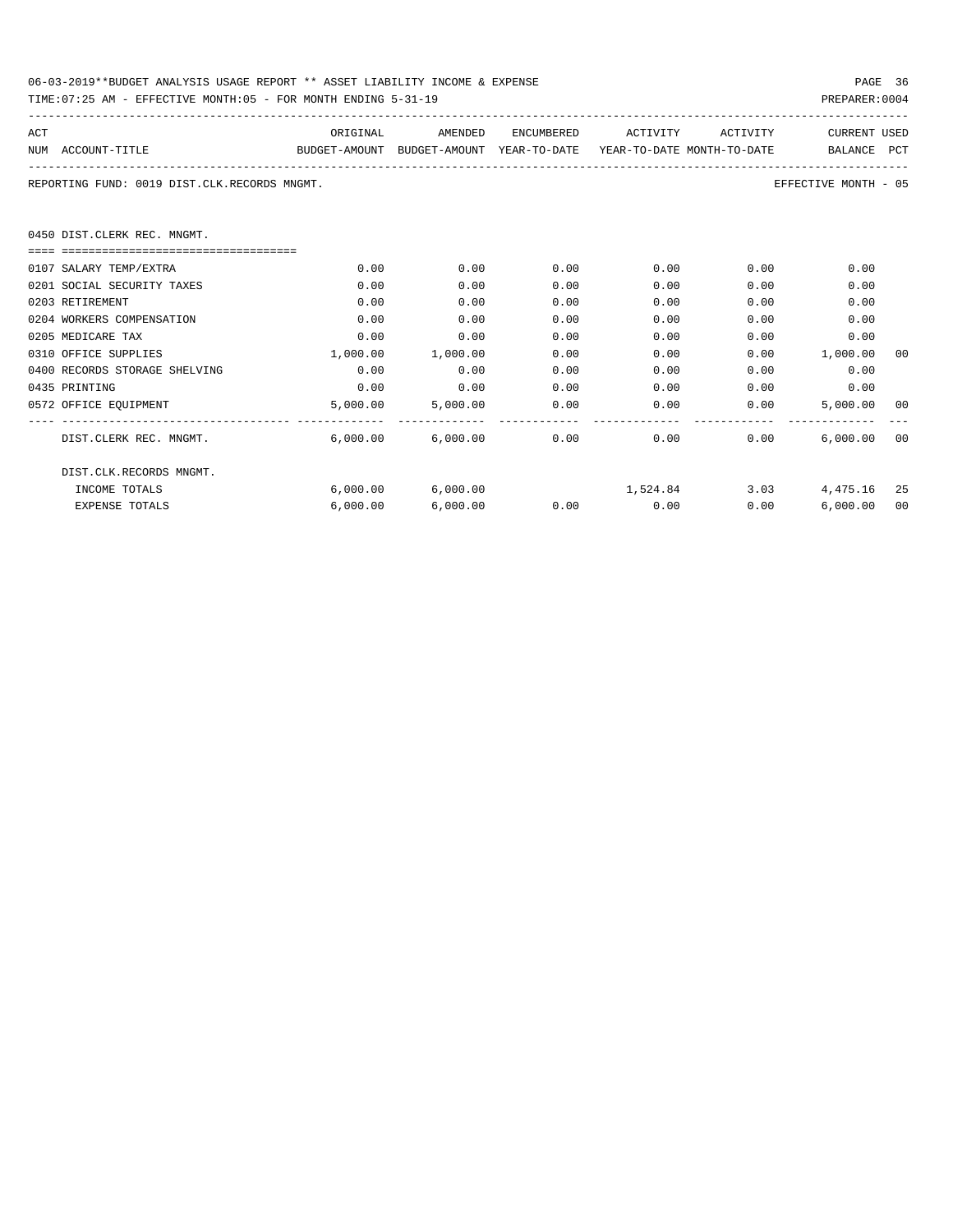|                    | 06-03-2019**BUDGET ANALYSIS USAGE REPORT ** ASSET LIABILITY INCOME & EXPENSE<br>TIME: 07:25 AM - EFFECTIVE MONTH: 05 - FOR MONTH ENDING 5-31-19 |           |                                                     |                                 |                        |                                        | PAGE 37<br>PREPARER: 0004   |  |
|--------------------|-------------------------------------------------------------------------------------------------------------------------------------------------|-----------|-----------------------------------------------------|---------------------------------|------------------------|----------------------------------------|-----------------------------|--|
| $\mathop{\rm ACT}$ | NUM ACCOUNT-TITLE                                                                                                                               | ORIGINAL  | AMENDED<br>BUDGET-AMOUNT BUDGET-AMOUNT YEAR-TO-DATE | ENCUMBERED                      | ACTIVITY               | ACTIVITY<br>YEAR-TO-DATE MONTH-TO-DATE | CURRENT USED<br>BALANCE PCT |  |
|                    | REPORTING FUND: 0020 COUNTY OFFICES REC.MNGMT.                                                                                                  |           |                                                     |                                 |                        |                                        | EFFECTIVE MONTH - 05        |  |
|                    | 0100 PAYROLL                                                                                                                                    |           |                                                     |                                 |                        |                                        |                             |  |
|                    | 0100 PAYROLL                                                                                                                                    |           |                                                     |                                 |                        | $0.00$ $0.00$                          | 0.00                        |  |
|                    | PAYROLL                                                                                                                                         |           |                                                     |                                 | 0.00                   | 0.00                                   | 0.00                        |  |
|                    | 0102 A/P CLEARING                                                                                                                               |           |                                                     |                                 |                        |                                        |                             |  |
|                    | 0100 A/P CLEARING                                                                                                                               |           |                                                     |                                 | 0.00                   | 0.00                                   | 0.00                        |  |
|                    | A/P CLEARING                                                                                                                                    |           |                                                     |                                 | 0.00                   | 0.00                                   | 0.00                        |  |
|                    | 0103 CASH                                                                                                                                       |           |                                                     |                                 |                        |                                        |                             |  |
|                    | 0100 CO.OFF.REC.MNGMT-COMB. FUNDS CKING                                                                                                         |           |                                                     |                                 |                        | 2, 210.84 143.31 - 47, 285.78          |                             |  |
|                    | ----------------------------<br>CASH                                                                                                            |           |                                                     |                                 | 2,210.84               | ---------- -                           | .<br>143.31- 47,285.78      |  |
|                    | 0120 RECEIVABLES                                                                                                                                |           |                                                     |                                 |                        |                                        |                             |  |
|                    | 0313 DUE FROM OTHER FUNDS                                                                                                                       |           |                                                     |                                 | 0.00                   |                                        | $0.00$ 1,023.27             |  |
|                    | RECEIVABLES                                                                                                                                     |           |                                                     |                                 | 0.00                   | 0.00                                   | 1,023.27                    |  |
|                    | 0200 SYSTEM ADDED LIABILITY DEPARTMENT                                                                                                          |           |                                                     |                                 |                        |                                        |                             |  |
|                    | 0150 ACCRUED SALARY PAYABLE                                                                                                                     |           |                                                     |                                 | 0.00                   | 0.00                                   | 316.17                      |  |
|                    | 0155 ACCRUED FRINGE BENEFITS                                                                                                                    |           |                                                     |                                 | 0.00                   | 0.00                                   | 58.74                       |  |
|                    | 0910 SYSTEM ADDED LIABILITY LINE-ITEM                                                                                                           |           |                                                     |                                 | 0.00                   | 0.00                                   | 0.00                        |  |
|                    | SYSTEM ADDED LIABILITY DEPARTMENT                                                                                                               |           |                                                     |                                 | 0.00                   | 0.00                                   | 374.91                      |  |
|                    | 0271 EQUITY ACCOUNT                                                                                                                             |           |                                                     |                                 |                        |                                        |                             |  |
|                    | 0200 EQUITY ACCOUNT                                                                                                                             |           |                                                     |                                 | 0.00                   |                                        | $0.00$ 45,723.30            |  |
|                    | EQUITY ACCOUNT                                                                                                                                  |           |                                                     |                                 | 0.00                   |                                        | $0.00$ $45,723.30$          |  |
|                    | 0300 CASH                                                                                                                                       |           |                                                     |                                 |                        |                                        |                             |  |
|                    | 0120 BEGINNING CASH BALANCE                                                                                                                     |           | $0.00$ 0.00                                         |                                 |                        | $0.00$ $0.00$                          | 0.00                        |  |
| $- - - - -$        | CASH                                                                                                                                            | 0.00      | ----------<br>0.00                                  | 0.00                            | $- - - - -$<br>0.00    | ----------<br>0.00                     | 0.00                        |  |
|                    | 0360 INTEREST EARNINGS                                                                                                                          |           |                                                     |                                 |                        |                                        |                             |  |
|                    | 0100 INTEREST EARNINGS                                                                                                                          | 0.00      | 0.00                                                |                                 |                        | 58.96 11.64                            | $58.96+$                    |  |
|                    | INTEREST EARNINGS                                                                                                                               | 0.00      | 0.00                                                | 0.00                            | -------------<br>58.96 | 11.64                                  | $58.96+$                    |  |
|                    | 0370 MISCELLENEOUS INCOME                                                                                                                       |           |                                                     |                                 |                        |                                        |                             |  |
|                    | 0135 CO.OFFICE REC.MNGMT.FEE<br>---- --------------------                                                                                       |           | 13,463.88 13,463.88                                 | ------------------------------- |                        |                                        | 4,934.17 0.00 8,529.71 37   |  |
|                    | MISCELLENEOUS INCOME                                                                                                                            | 13,463.88 | 13,463.88                                           | 0.00                            | 4,934.17               | 0.00                                   | 8,529.71 37                 |  |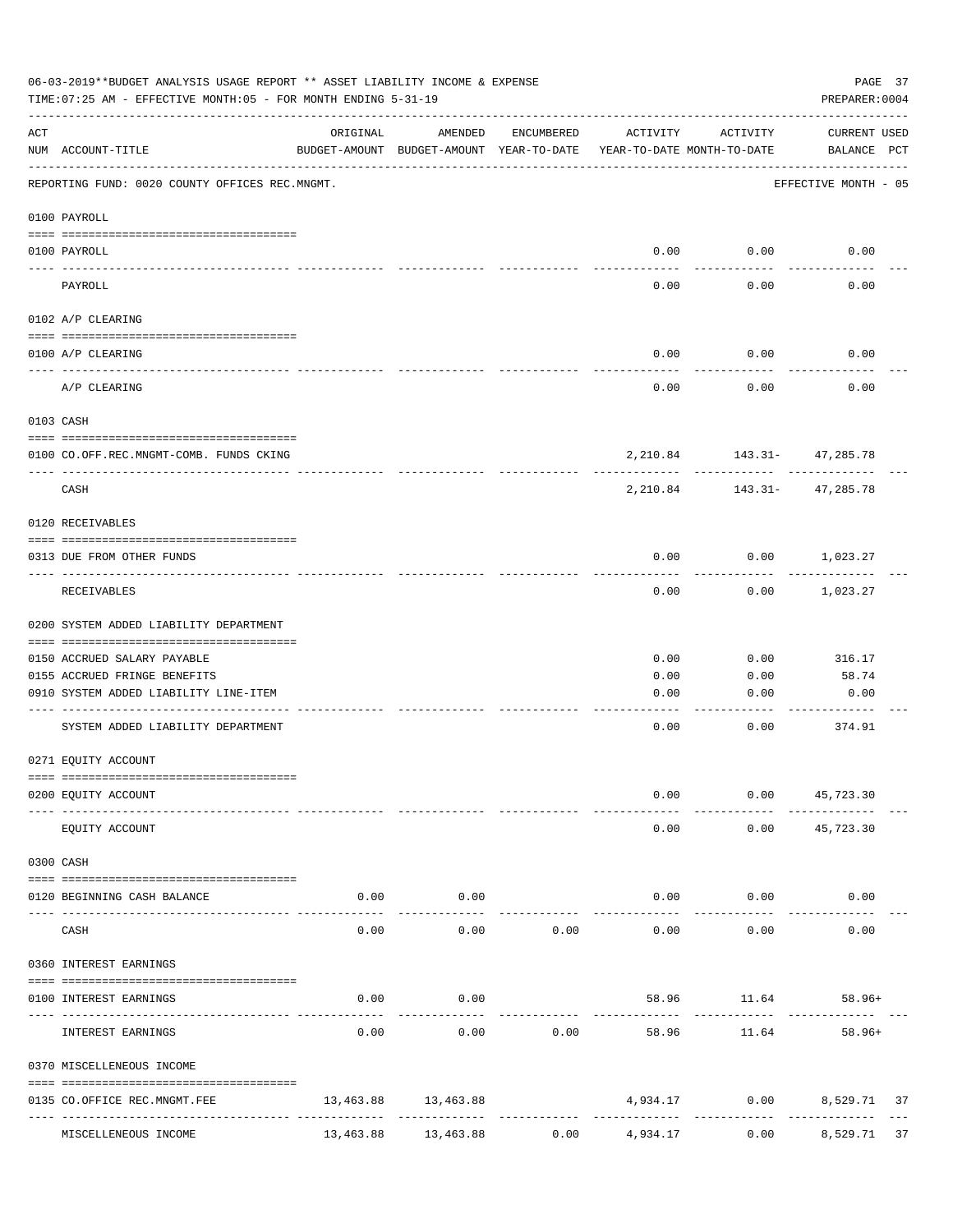| 06-03-2019**BUDGET ANALYSIS USAGE REPORT ** ASSET LIABILITY INCOME & EXPENSE | PAGE 38        |  |
|------------------------------------------------------------------------------|----------------|--|
| TIME:07:25 AM - EFFECTIVE MONTH:05 - FOR MONTH ENDING 5-31-19                | PREPARER: 0004 |  |

| ACT                                                                                      |          | ORIGINAL AMENDED    |      | ENCUMBERED ACTIVITY ACTIVITY        |             | CURRENT USED         |                |
|------------------------------------------------------------------------------------------|----------|---------------------|------|-------------------------------------|-------------|----------------------|----------------|
| NUM ACCOUNT-TITLE<br>BUDGET-AMOUNT BUDGET-AMOUNT YEAR-TO-DATE YEAR-TO-DATE MONTH-TO-DATE |          |                     |      |                                     |             | BALANCE PCT          |                |
| REPORTING FUND: 0020 COUNTY OFFICES REC.MNGMT.                                           |          |                     |      |                                     |             | EFFECTIVE MONTH - 05 |                |
|                                                                                          |          |                     |      |                                     |             |                      |                |
| 0449 COUNTY OFFICES REC.MNGMT.                                                           |          |                     |      |                                     |             |                      |                |
|                                                                                          |          |                     |      |                                     |             |                      |                |
| 0103 SALARY ASSISTANT                                                                    | 0.00     | 0.00                | 0.00 | $0.00$ $0.00$ $0.00$ $0.00$         |             |                      |                |
| 0107 SALARY TEMP./EXTRA                                                                  | 8,295.44 | 8,295.44            | 0.00 | 0.00                                |             | $0.00$ $8,295.44$    | 00             |
| 0201 SOCIAL SECURITY TAXES                                                               | 514.32   | 514.32              | 0.00 | 0.00                                | 0.00        | 514.32               | 00             |
| 0202 GROUP HEALTH INSURANCE                                                              | 0.00     | 0.00                | 0.00 | 0.00                                | 0.00        | 0.00                 |                |
| 0203 RETIREMENT                                                                          | 949.00   | 949.00              | 0.00 | 0.00                                | 0.00        | 949.00               | 00             |
| 0204 WORKERS COMPENSATION                                                                | 34.84    | 34.84               | 0.00 | 0.00                                | 0.00        | 34.84                | 0 <sup>0</sup> |
| 0205 MEDICARE TAX                                                                        | 120.28   | 120.28              | 0.00 | 0.00                                | 0.00        | 120.28               | 00             |
| 0310 OFFICE SUPPLIES                                                                     | 0.00     | 0.00                | 0.00 | 0.00                                | 0.00        | 0.00                 |                |
| 0350 RECORDS DISPOSAL                                                                    | 2,000.00 | 2,000.00            | 0.00 | 1,232.29 154.95                     |             | 767.71 62            |                |
| 0400 RECORDS STORAGE SHELVING                                                            | 0.00     | 0.00                | 0.00 |                                     | $0.00$ 0.00 | 0.00                 |                |
| 0453 COMPUTER SOFTWARE MAINTENANCE 1.550.00                                              |          | 1,550.00            | 0.00 | 1,550.00 0.00                       |             | 0.00 100             |                |
| 0460 EOUIPMENT RENTAL                                                                    | 0.00     | 0.00                | 0.00 | $0.00$ 0.00                         |             | 0.00                 |                |
| 0574 COMPUTER EQUIPMENT                                                                  | 0.00     | 0.00                | 0.00 | $0.00$ 0.00                         |             | 0.00                 |                |
| COUNTY OFFICES REC.MNGMT. 453.88 13,463.88 13,463.88 0.00 2,782.29 154.95 10,681.59 21   |          |                     |      |                                     |             |                      |                |
| COUNTY OFFICES REC.MNGMT.                                                                |          |                     |      |                                     |             |                      |                |
| INCOME TOTALS                                                                            |          | 13,463.88 13,463.88 |      | 4,993.13 11.64 8,470.75 37          |             |                      |                |
| <b>EXPENSE TOTALS</b>                                                                    |          | 13,463.88 13,463.88 |      | $0.00$ 2,782.29 154.95 10,681.59 21 |             |                      |                |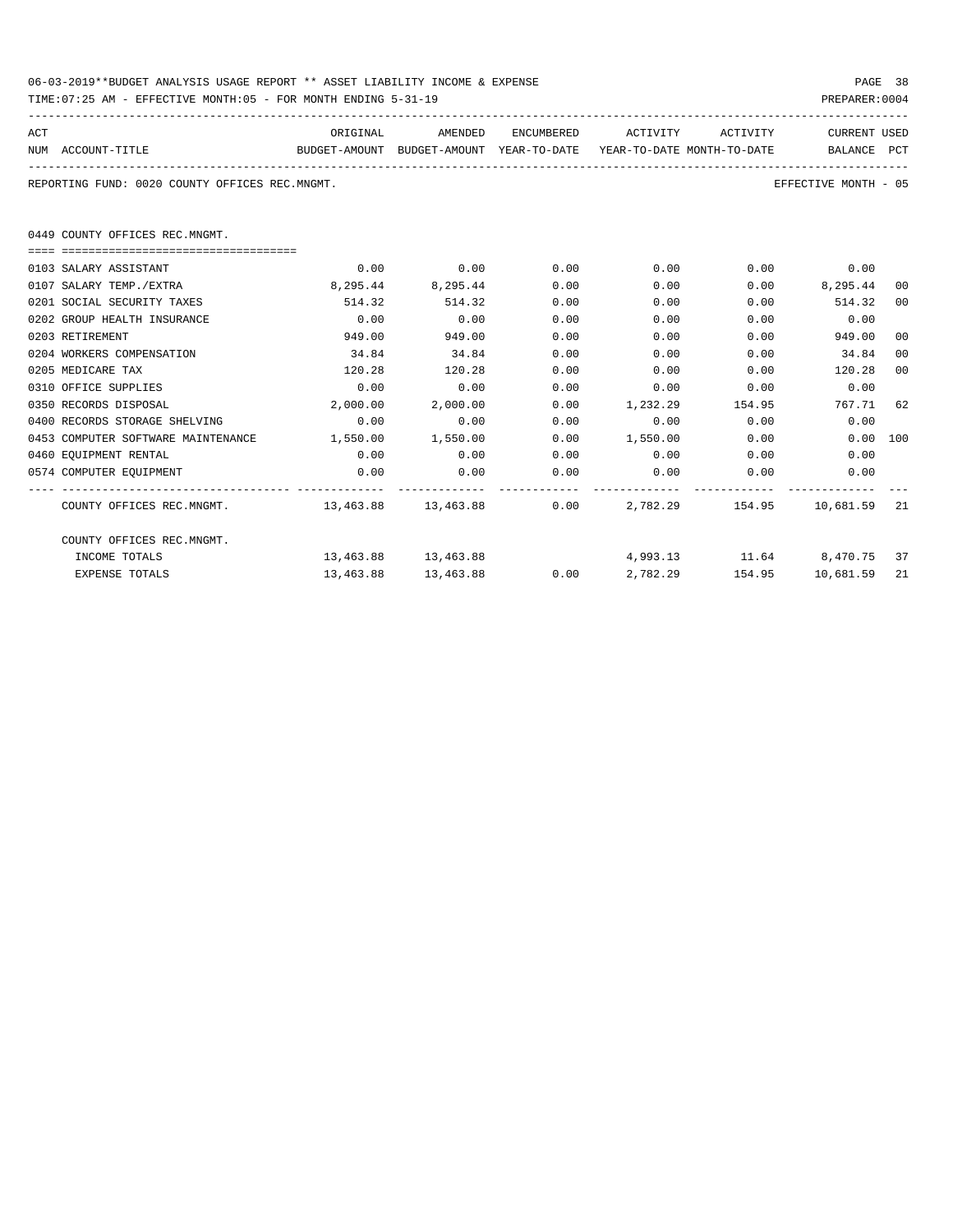|          | 06-03-2019**BUDGET ANALYSIS USAGE REPORT ** ASSET LIABILITY INCOME & EXPENSE<br>TIME: 07:25 AM - EFFECTIVE MONTH: 05 - FOR MONTH ENDING 5-31-19 |                                                      |         |            |                                        |                                 | PAGE 39<br>PREPARER: 0004                 |  |
|----------|-------------------------------------------------------------------------------------------------------------------------------------------------|------------------------------------------------------|---------|------------|----------------------------------------|---------------------------------|-------------------------------------------|--|
| ACT      | NUM ACCOUNT-TITLE                                                                                                                               | ORIGINAL<br>BUDGET-AMOUNT BUDGET-AMOUNT YEAR-TO-DATE | AMENDED | ENCUMBERED | ACTIVITY<br>YEAR-TO-DATE MONTH-TO-DATE | ACTIVITY                        | <b>CURRENT USED</b><br>BALANCE PCT        |  |
|          | REPORTING FUND: 0021 FANNIN CO. R & B #1 FUND                                                                                                   |                                                      |         |            |                                        |                                 | EFFECTIVE MONTH - 05                      |  |
|          | 0100 PAYROLL                                                                                                                                    |                                                      |         |            |                                        |                                 |                                           |  |
|          | 0100 PAYROLL                                                                                                                                    |                                                      |         |            | 0.00                                   | 0.00                            | 0.00                                      |  |
| ---- --- | PAYROLL                                                                                                                                         |                                                      |         |            | 0.00                                   | 0.00                            | 0.00                                      |  |
|          | 0102 A/P CLEARING                                                                                                                               |                                                      |         |            |                                        |                                 |                                           |  |
|          | 0100 A/P CLEARING                                                                                                                               |                                                      |         |            | 0.00                                   | 0.00                            | 0.00                                      |  |
|          | A/P CLEARING                                                                                                                                    |                                                      |         |            | 0.00                                   | 0.00                            | 0.00                                      |  |
|          | 0103 CASH                                                                                                                                       |                                                      |         |            |                                        |                                 |                                           |  |
|          | 0100 R&B#1-COMBINED FUNDS CHECKING                                                                                                              |                                                      |         |            |                                        | 81,052.55 58,807.05- 182,908.15 |                                           |  |
|          | 0175 TEXPOOL                                                                                                                                    |                                                      |         |            | 298.78                                 | 35.93                           | 17,991.69                                 |  |
|          | CASH                                                                                                                                            |                                                      |         |            | 81,351.33                              |                                 | . _ _ _ _ _ _ _ _<br>58,771.12-200,899.84 |  |
|          | 0120 RECEIVABLES                                                                                                                                |                                                      |         |            |                                        |                                 |                                           |  |
|          | 0311 TAXES RECEIVABLE                                                                                                                           |                                                      |         |            | 0.00                                   | 0.00                            | 31,539.44                                 |  |
|          | 0312 DUE FROM OTHER GOVERNMENTS                                                                                                                 |                                                      |         |            | 0.00                                   | 0.00                            | 8,402.82                                  |  |
|          | 0313 DUE FROM OTHER FUNDS                                                                                                                       |                                                      |         |            | 0.00                                   | 0.00                            | 3,155.88                                  |  |
|          | 0315 INVENTORY ASSET                                                                                                                            |                                                      |         |            | 0.00                                   | 0.00                            | 9,596.02<br>----------                    |  |
|          | RECEIVABLES                                                                                                                                     |                                                      |         |            | 0.00                                   | 0.00                            | 52,694.16                                 |  |
|          | 0200 LIABILITY ACCOUNT                                                                                                                          |                                                      |         |            |                                        |                                 |                                           |  |
|          | 0150 ACCRUED SALARY PAYABLE                                                                                                                     |                                                      |         |            | 0.00                                   | 0.00                            | 11,400.30                                 |  |
|          | 0155 ACCRUED FRINGE BENEFITS                                                                                                                    |                                                      |         |            | 0.00                                   | 0.00                            | 5,267.57                                  |  |
|          | 0200 DEFERRED TAX REVENUE                                                                                                                       |                                                      |         |            | 0.00                                   | 0.00                            | 30,023.03                                 |  |
|          | 0900 SYSTEM ADDED LIABILITY LINE-ITEM                                                                                                           |                                                      |         |            | 0.00                                   | 0.00                            | 0.00                                      |  |
|          | 0910 SYSTEM ADDED LIABILITY LINE-ITEM                                                                                                           |                                                      |         |            | $19,574.66-$                           | 0.00<br>------------            | 19,574.66-                                |  |
|          | LIABILITY ACCOUNT                                                                                                                               |                                                      |         |            | $19,574.66-$                           | 0.00                            | 27, 116.24                                |  |
|          | 0207 DUE TO FUND                                                                                                                                |                                                      |         |            |                                        |                                 |                                           |  |
|          | 0070 DUE TO RIGHT OF WAY                                                                                                                        |                                                      |         |            | 0.00                                   | 0.00                            | 0.00                                      |  |
|          | 0131 DUE TO RD. DIST. 17A                                                                                                                       |                                                      |         |            | 0.00                                   | 0.00                            | 0.00                                      |  |
|          | -------------------------- ----------<br>DUE TO FUND                                                                                            |                                                      |         |            | 0.00                                   | 0.00                            | 0.00                                      |  |
|          | 0231 LOANS                                                                                                                                      |                                                      |         |            |                                        |                                 |                                           |  |
|          | 0100 LOAN BSB EQUIPMENT                                                                                                                         |                                                      |         |            | 0.00                                   | 0.00                            | 0.00                                      |  |
|          | LOANS                                                                                                                                           |                                                      |         |            | 0.00                                   | 0.00                            | 0.00                                      |  |
|          | 0271 EQUITY ACCOUNT                                                                                                                             |                                                      |         |            |                                        |                                 |                                           |  |
|          |                                                                                                                                                 |                                                      |         |            |                                        |                                 |                                           |  |
|          | 0200 EQUITY ACCOUNTY                                                                                                                            |                                                      |         |            | 0.00                                   |                                 | $0.00$ 125,551.77                         |  |
|          |                                                                                                                                                 |                                                      |         |            |                                        |                                 |                                           |  |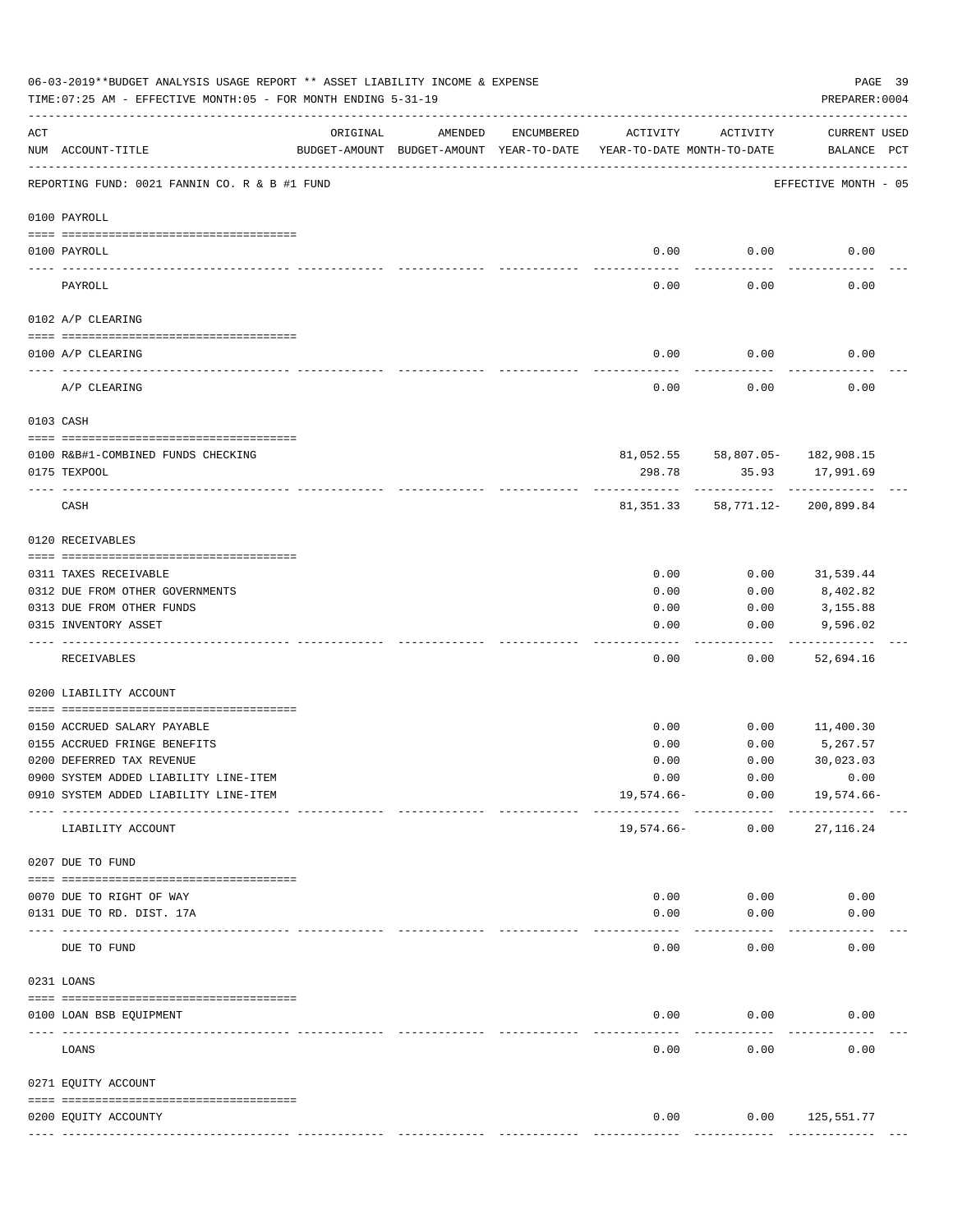|     | 06-03-2019**BUDGET ANALYSIS USAGE REPORT ** ASSET LIABILITY INCOME & EXPENSE<br>TIME: 07:25 AM - EFFECTIVE MONTH: 05 - FOR MONTH ENDING 5-31-19 |                                                                         |                                                                         |                  |                                        |                                                  | PREPARER: 0004                 | PAGE 40  |
|-----|-------------------------------------------------------------------------------------------------------------------------------------------------|-------------------------------------------------------------------------|-------------------------------------------------------------------------|------------------|----------------------------------------|--------------------------------------------------|--------------------------------|----------|
| ACT | NUM ACCOUNT-TITLE                                                                                                                               | ORIGINAL<br>BUDGET-AMOUNT BUDGET-AMOUNT YEAR-TO-DATE                    | AMENDED                                                                 | ENCUMBERED       | ACTIVITY<br>YEAR-TO-DATE MONTH-TO-DATE | ACTIVITY                                         | <b>CURRENT USED</b><br>BALANCE | PCT      |
|     | REPORTING FUND: 0021 FANNIN CO. R & B #1 FUND                                                                                                   |                                                                         |                                                                         |                  |                                        |                                                  | EFFECTIVE MONTH - 05           |          |
|     | EQUITY ACCOUNT                                                                                                                                  |                                                                         |                                                                         |                  |                                        | $0.00$ $0.00$ $125,551.77$                       |                                |          |
|     | 0300 TOTAL REV/TRANSFERS                                                                                                                        |                                                                         |                                                                         |                  |                                        |                                                  |                                |          |
|     | 0121 BEGINNING CASH BALANCE                                                                                                                     | 162,984.29 162,984.29                                                   |                                                                         |                  |                                        | $0.00$ $0.00$ $162,984.29$ 00                    |                                |          |
|     | TOTAL REV/TRANSFERS                                                                                                                             |                                                                         | $162,984.29$ $162,984.29$ $0.00$ $0.00$ $0.00$ $162,984.29$             |                  |                                        |                                                  |                                | 00       |
|     | 0310 PROPERTY TAXES                                                                                                                             |                                                                         |                                                                         |                  |                                        |                                                  |                                |          |
|     |                                                                                                                                                 |                                                                         |                                                                         |                  |                                        |                                                  |                                |          |
|     | 0110 CURRENT TAXES<br>0120 DELINQUENT TAXES                                                                                                     |                                                                         | 488,734.52 488,734.52<br>10,000.00  10,000.00                           |                  |                                        | 466,532.76 7,229.38 22,201.76<br>9,556.04 984.53 | 443.96                         | 95<br>96 |
|     | PROPERTY TAXES                                                                                                                                  |                                                                         | -----------<br>498,734.52 498,734.52 0.00 476,088.80 8,213.91 22,645.72 |                  | ------------                           | ------------                                     |                                | 95       |
|     | 0318 OTHER TAXES                                                                                                                                |                                                                         |                                                                         |                  |                                        |                                                  |                                |          |
|     |                                                                                                                                                 |                                                                         |                                                                         |                  |                                        |                                                  |                                |          |
|     | 0120 PAY N LIEU TAX/GRASSLAND<br>0121 PAY N LIEU TAX/UPPER TRINITY                                                                              | 1,500.00 1,500.00<br>0.00                                               | 0.00                                                                    |                  |                                        | $0.00$ $0.00$ $1,500.00$<br>873.41 0.00          | $873.41+$                      | 00       |
|     | 0160 SALES TAX REVENUES                                                                                                                         | 41,000.00                                                               | 41,000.00                                                               |                  | 35,879.14                              | 4,978.89                                         | 5,120.86                       | 88       |
|     | OTHER TAXES                                                                                                                                     | -----------<br>42,500.00                                                |                                                                         | $42,500.00$ 0.00 |                                        | 36,752.55 4,978.89                               | 5,747.45                       | 86       |
|     | 0321 FEES OF TAX COLLECTOR                                                                                                                      |                                                                         |                                                                         |                  |                                        |                                                  |                                |          |
|     | 0200 CAR REGISTRATION/SALES TAX                                                                                                                 | 100,000.00    100,000.00                                                |                                                                         |                  |                                        | 73,448.04   0.00   26,551.96   73                |                                |          |
|     | 0300 COUNTY'S ADDITIONAL \$10                                                                                                                   | 50,000.00                                                               | 50,000.00                                                               |                  |                                        | 45,865.26 6,493.08                               | 4,134.74                       | 92       |
|     | FEES OF TAX COLLECTOR                                                                                                                           | 150,000.00   150,000.00      0.00   119,313.30    6,493.08    30,686.70 |                                                                         |                  |                                        | ------------                                     |                                | 80       |
|     |                                                                                                                                                 |                                                                         |                                                                         |                  |                                        |                                                  |                                |          |
|     | 0330 GRANTS                                                                                                                                     |                                                                         |                                                                         |                  |                                        |                                                  |                                |          |
|     | 0200 FEMA GRANT                                                                                                                                 |                                                                         | $0.00$ 0.00                                                             |                  |                                        | $0.00$ $0.00$ $0.00$                             |                                |          |
|     | GRANTS                                                                                                                                          | 0.00                                                                    | 0.00                                                                    | 0.00             | 0.00                                   | 0.00                                             | 0.00                           |          |
|     | 0350 FINES                                                                                                                                      |                                                                         |                                                                         |                  |                                        |                                                  |                                |          |
|     |                                                                                                                                                 |                                                                         |                                                                         |                  |                                        |                                                  |                                |          |
|     | 0403 COUNTY CLERK FINES                                                                                                                         | 7,000.00                                                                | 7,000.00                                                                |                  | 1,015.50                               | 0.00                                             | 5,984.50                       | 15       |
|     | 0450 DISTRICT CLERK FINES<br>0455 J. P. #1 FINES                                                                                                | 7,000.00                                                                | 7,000.00<br>4,100.00                                                    |                  | 4,096.24                               | 0.00<br>0.00                                     | 2,903.76                       | 59<br>40 |
|     | 0456 J. P. #2 FINES                                                                                                                             | 4,100.00<br>2,000.00                                                    | 2,000.00                                                                |                  | 1,647.74<br>1,359.47                   | 747.50                                           | 2,452.26<br>640.53             | 68       |
|     | 0457 J. P. #3 FINES                                                                                                                             | 2,500.00                                                                | 2,500.00                                                                |                  | 627.32                                 | 0.00                                             | 1,872.68                       | 25       |
|     | FINES                                                                                                                                           | 22,600.00                                                               | 22,600.00                                                               | 0.00             | 8,746.27                               | 747.50                                           | 13,853.73 39                   | $---$    |
|     | 0360 INTEREST EARNINGS                                                                                                                          |                                                                         |                                                                         |                  |                                        |                                                  |                                |          |
|     | 0100 INTEREST EARNINGS                                                                                                                          | 300.00                                                                  | 300.00                                                                  |                  | 518.88                                 | 95.27                                            | 218.88+ 173                    |          |
|     | -------------------<br>INTEREST EARNINGS                                                                                                        | 300.00                                                                  | -------------<br>300.00                                                 | 0.00             | -------------<br>518.88                | ------------<br>95.27                            | .<br>218.88+ 173               |          |
|     | 0364 SALE OF EQUIPMENT                                                                                                                          |                                                                         |                                                                         |                  |                                        |                                                  |                                |          |
|     | 0162 LAND/BUILDING                                                                                                                              | 0.00                                                                    | 0.00                                                                    |                  | 0.00                                   | 0.00                                             | 0.00                           |          |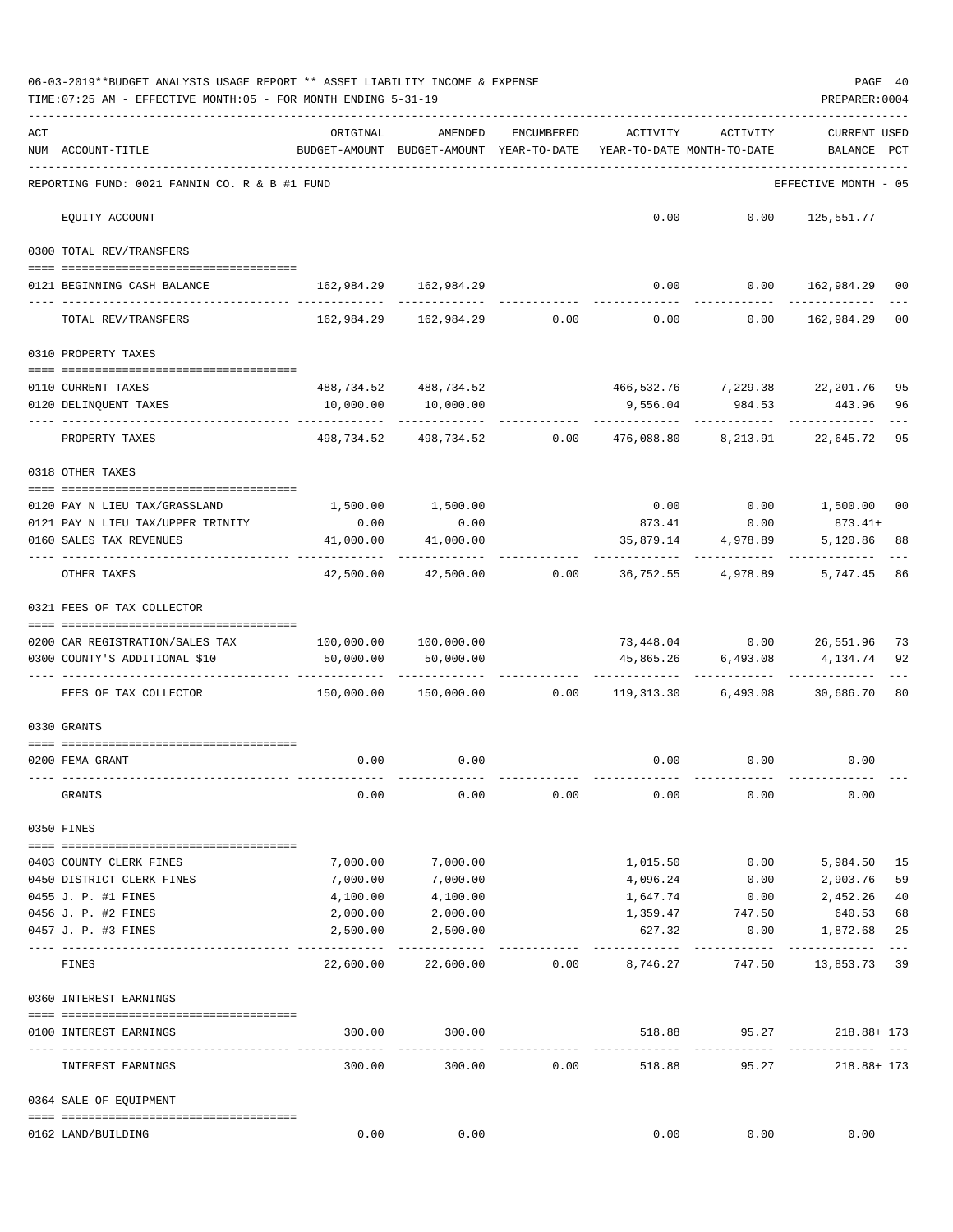| ACT |                                               | ORIGINAL      | AMENDED                                                                          | <b>ENCUMBERED</b>     | ACTIVITY                       | ACTIVITY                           | CURRENT USED        |      |
|-----|-----------------------------------------------|---------------|----------------------------------------------------------------------------------|-----------------------|--------------------------------|------------------------------------|---------------------|------|
|     | NUM ACCOUNT-TITLE                             | BUDGET-AMOUNT | BUDGET-AMOUNT                                                                    | YEAR-TO-DATE          |                                | YEAR-TO-DATE MONTH-TO-DATE         | BALANCE             | PCT  |
|     |                                               |               |                                                                                  |                       |                                |                                    |                     |      |
|     | REPORTING FUND: 0021 FANNIN CO. R & B #1 FUND |               |                                                                                  |                       |                                |                                    | EFFECTIVE MONTH     | - 05 |
|     | 0163 SALE OF EQUIPMENT                        | 10,000.00     | 10,000.00                                                                        |                       | 0.00                           | 0.00                               | 10,000.00           | 00   |
|     | SALE OF EQUIPMENT                             | 10,000.00     | 10,000.00                                                                        | 0.00                  | 0.00                           | 0.00                               | 10,000.00           | 00   |
|     | 0370 MISCELLANEOUS REVENUES                   |               |                                                                                  |                       |                                |                                    |                     |      |
|     |                                               |               |                                                                                  |                       |                                |                                    |                     |      |
|     | 0100 PROPERTY LEASE                           | 0.00          | 0.00                                                                             |                       | 0.00                           | 0.00                               | 0.00                |      |
|     | 0120 STATE LATERAL ROAD                       | 15,000.00     | 15,000.00                                                                        |                       | 8,468.06                       | 0.00                               | 6,531.94            | 56   |
|     | 0125 TDT. WEIGHT FEES                         | 11,000.00     | 11,000.00                                                                        |                       | 20,669.19                      | 0.00                               | $9,669.19 + 188$    |      |
|     | 0130 REFUNDS & MISCELLANEOUS                  | 3,000.00      | 3,000.00                                                                         |                       | 91.80                          | 0.00                               | 2,908.20            | 03   |
|     | 0140 PROCEEDS OF LOAN                         | 0.00          | 0.00                                                                             |                       | 0.00                           | 0.00                               | 0.00                |      |
|     | 0145 REIMBURSEMENT OF MATERIALS               | 12,000.00     | 12,000.00                                                                        |                       | 8,249.23                       | 1,117.12                           | 3,750.77            | 69   |
|     | MISCELLANEOUS REVENUES                        | 41,000.00     | 41,000.00                                                                        | 0.00                  | 37,478.28                      | 1,117.12                           | 3,521.72            | 91   |
|     | 0509 CONTINGENCY                              |               |                                                                                  |                       |                                |                                    |                     |      |
|     |                                               |               |                                                                                  |                       |                                |                                    |                     |      |
|     | 0475 CONTINGENCY                              | 20,000.00     | 0.00                                                                             | 0.00                  | 0.00                           | 0.00                               | 0.00                |      |
|     | CONTINGENCY                                   | 20,000.00     | 0.00                                                                             | 0.00                  | 0.00                           | 0.00                               | 0.00                |      |
|     | 0621 ROAD & BRIDGE 1                          |               |                                                                                  |                       |                                |                                    |                     |      |
|     |                                               |               |                                                                                  |                       |                                |                                    |                     |      |
|     | 0100 COMPENSATION PAY                         | 0.00          | 0.00                                                                             | 0.00                  | 0.00                           | 0.00                               | 0.00                |      |
|     | 0101 SALARY ELECTED OFFICIAL                  | 62,720.97     | 62,720.97                                                                        | 0.00                  | 43, 422.30                     | 7,237.05                           | 19,298.67           | 69   |
|     | 0105 SALARY SECRETARY                         | 0.00          | 0.00                                                                             | 0.00                  | 0.00                           | 0.00                               | 0.00                |      |
|     | 0106 SALARY PRECINCT EMPLOYEES                | 187,242.88    | 187,242.88                                                                       | 0.00                  | 115,237.48                     | 20, 113. 71                        | 72,005.40           | 62   |
|     | 0107 REGULAR-TEMP. PART-TIME                  | 0.00          | 0.00                                                                             | 0.00                  | 0.00                           | 0.00                               | 0.00                |      |
|     | 0108 SALARY-FOREMAN                           | 44,784.01     | 44,784.01                                                                        | 0.00                  | 31,286.03                      | 5,016.72                           | 13,497.98           | 70   |
|     |                                               |               |                                                                                  |                       |                                |                                    |                     |      |
|     | 0199 TOTAL SALARIES                           | 294,747.86    | 294,747.86                                                                       | 0.00                  | 189,945.81                     | 32,367.48                          | 104,802.05          | 64   |
|     | 0201 SOCIAL SECURITY TAXES                    | 18,311.57     | 18,311.57                                                                        | 0.00                  | 11,512.13                      | 1,968.42                           | 6,799.44            | 63   |
|     | 0202 GROUP HEALTH INSURANCE                   | 80,325.84     | 80,325.84                                                                        | 0.00                  | 52,391.82                      | 6,668.30                           | 27,934.02           | 65   |
|     | 0203 RETIREMENT                               | 33,719.16     | 33,719.16                                                                        | 0.00                  | 21,740.10                      | 3,693.15                           | 11,979.06           | 64   |
|     | 0204 WORKERS' COMPENSATION                    |               | 9,729.75 9,729.75                                                                | 0.00                  | 3,643.73                       |                                    | $0.00$ 6,086.02 37  |      |
|     | 0205 MEDICARE TAX                             |               | 4, 282.54 4, 282.54                                                              |                       |                                | $0.00$ 2,692.27 460.34 1,590.27 63 |                     |      |
|     | 0206 UNEMPLOYMENT EXPENSE                     | 0.00          | 0.00                                                                             | 0.00                  |                                | $0.00$ 0.00                        | 0.00                |      |
|     | 0299 TOTAL EMPLOYEE BENEFITS                  | 146,368.86    | _____________<br>146,368.86                                                      | -------------<br>0.00 | 91,980.05                      |                                    | 12,790.21 54,388.81 | 63   |
|     |                                               |               |                                                                                  |                       |                                |                                    |                     |      |
|     | 0314 EMPLOYEE PHYSICALS/DOT TESTING 450.00    |               | 450.00                                                                           | 0.00                  | 270.00                         |                                    | $0.00$ 180.00       | 60   |
|     | 0340 SHOP SUPPLIES                            | 3,000.00      | 3,000.00 0.00                                                                    |                       | 1,136.54                       | 156.92                             | 1,863.46            | 38   |
|     | 0341 R & B MAT. ROCK & GRAVEL                 | 120,000.00    |                                                                                  |                       | 140,000.00 9,906.57 111,684.68 | 7,183.48                           | 18,408.75           | 87   |
|     | 0342 R & B MAT. CULVERTS                      | 25,000.00     | 45,000.00                                                                        | 0.00                  | 25,985.72                      | 0.00                               | 19,014.28           | 58   |
|     | 0343 R & B MAT. HARDWRE & LUMB                | 2,042.14      | 2,042.14                                                                         | 0.00                  | 185.35                         | 0.00                               | 1,856.79            | 09   |
|     | 0344 R & B MAT ASPHALT /RD OIL                | 80,000.00     |                                                                                  |                       | 80,000.00 3,584.56 56,299.06   |                                    | 19,829.72 20,116.38 | 75   |
|     | 0345 CHEMICALS                                | 0.00          | 0.00                                                                             | 0.00                  | 0.00                           | 0.00                               | 0.00                |      |
|     | 0346 CETRZ EXPENDITURES                       | 0.00          | 0.00                                                                             | 0.00                  | 0.00                           | 0.00                               | 0.00                |      |
|     | 0350 DEBRIS REMOVAL                           | 0.00          | 0.00                                                                             | 0.00                  | 0.00                           | 0.00                               | 0.00                |      |
|     | 0399 TOTAL R&B MATERIAL                       |               | -----------<br>230,492.14 270,492.14 13,491.13 195,561.35 27,170.12 61,439.66 77 | -----------           |                                |                                    |                     |      |
|     | 0400 LEGAL FEES                               | 0.00          | 0.00                                                                             | 0.00                  | 0.00                           | 0.00                               | 0.00                |      |
|     | 0420 UTILITY TELEPHONE                        | 725.00        | 725.00                                                                           | 0.00                  | 486.48                         | 61.61                              | 238.52              | 67   |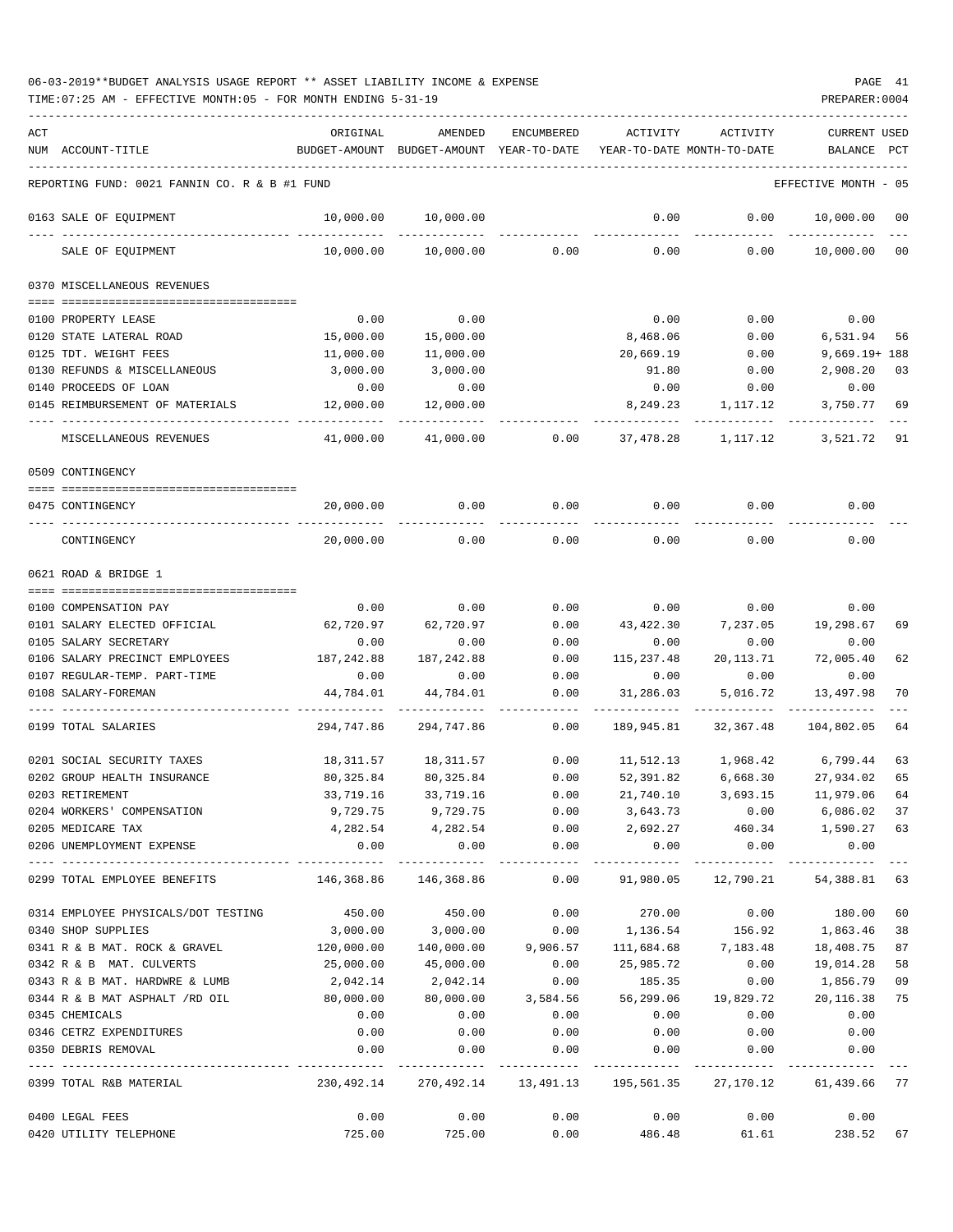| ACT |                                               | ORIGINAL   | AMENDED                                                                | ENCUMBERED          | ACTIVITY                   | ACTIVITY          | CURRENT USED         |                |
|-----|-----------------------------------------------|------------|------------------------------------------------------------------------|---------------------|----------------------------|-------------------|----------------------|----------------|
|     | NUM ACCOUNT-TITLE                             |            | BUDGET-AMOUNT BUDGET-AMOUNT YEAR-TO-DATE                               |                     | YEAR-TO-DATE MONTH-TO-DATE |                   | BALANCE              | $_{\rm PCT}$   |
|     |                                               |            |                                                                        |                     |                            |                   |                      |                |
|     | REPORTING FUND: 0021 FANNIN CO. R & B #1 FUND |            |                                                                        |                     |                            |                   | EFFECTIVE MONTH - 05 |                |
|     | 0421 CELL PHONE ALLOWANCE                     | 600.00     | 600.00                                                                 | 0.00                | 400.00                     | 50.00             | 200.00               | 67             |
|     | 0423 INTERNET SERVICE                         | 0.00       | 0.00                                                                   | 0.00                | 0.00                       | 0.00              | 0.00                 |                |
|     | 0427 OUT OF COUNTY TRAVEL                     | 1,435.58   | 1,435.58                                                               | 0.00                | 334.00                     | 69.00             | 1,101.58             | 23             |
|     | 0430 BIDS, NOTICES & PERMITS                  | 800.00     | 800.00                                                                 | 0.00                | 157.36                     | 89.08             | 642.64               | 20             |
|     | 0435 PRINTING                                 | 100.00     | 100.00                                                                 | 0.00                | 0.00                       | 0.00              | 100.00               | 00             |
|     | 0440 UTILITY ELECTRICITY                      | 1,600.00   | 1,600.00                                                               | 0.00                | 658.38                     | 69.99             | 941.62               | 41             |
|     | 0442 UTILITY WATER                            | 250.00     | 250.00                                                                 | 19.35               | 118.27                     | 0.00              | 112.38               | 55             |
|     | 0443 TRASH DUMPSTER PICKUP                    | 1,000.00   | 1,000.00                                                               | 74.97               | 524.79                     | 0.00              | 400.24               | 60             |
|     | 0447 REPEATER SERVICE CONTRACT                | 708.97     | 708.97                                                                 | 0.00                | 708.97                     | 0.00              | 0.00                 | 100            |
|     | 0450 R & M BUILDING                           | 300.00     | 300.00                                                                 | 0.00                | 0.00                       | 0.00              | 300.00               | 0 <sub>0</sub> |
|     | 0453 COMPUTER SOFTWARE                        | 912.50     | 912.50                                                                 | 0.00                | 0.00                       | 0.00              | 912.50               | 00             |
|     | 0457 R & M MACHINERY GAS & OIL                | 51,000.00  | 51,000.00                                                              | 0.00                | 24, 124.08                 | 3,874.73          | 26,875.92            | 47             |
|     | 0458 R & M MACHINERY PARTS                    | 30,000.00  | 30,000.00                                                              | 1,236.00            | 27,597.16                  | 485.57            | 1,166.84             | 96             |
|     | 0459 R & M MACH. TIRES & TUBES                | 20,000.00  | 20,000.00                                                              | 182.00              | 4,674.88                   | 50.00             | 15, 143. 12          | 24             |
|     | 0460 EQUIPMENT RENTAL/LEASE                   | 0.00       | 0.00                                                                   | 0.00                | 0.00                       | 0.00              | 0.00                 |                |
|     | 0480 BOND                                     | 0.00       | 0.00                                                                   | 0.00                | 0.00                       | 0.00              | 0.00                 |                |
|     | 0481 DUES                                     | 0.00       | 0.00                                                                   | 0.00                | 0.00                       | 0.00              | 0.00                 |                |
|     | 0482 INSURANCE                                | 4,500.00   | 4,500.00                                                               | 0.00                | 4,845.80                   | 1,761.00          | 345.80- 108          |                |
|     | 0485 PRISONER SUPPLIES                        | 0.00       | 0.00                                                                   | 0.00                | 0.00                       | 0.00              | 0.00                 |                |
|     |                                               |            |                                                                        |                     |                            |                   |                      |                |
|     | 0488 FANNIN RURAL RAIL DISTRICT               | 0.00       | 0.00                                                                   | 0.00                | 0.00                       | 0.00              | 0.00                 |                |
|     | 0490 MISCELLANEOUS                            | 1,000.00   | 1,000.00                                                               | 0.00                | 106.30                     | 0.00              | 893.70               | 11             |
|     | 0491 SOIL & WATER CONSERVATION                | 250.00     | 250.00                                                                 | 0.00                | 250.00                     | 0.00              | 0.00                 | 100            |
|     | 0492 TDRA FLOOD CASH MATCH                    | 0.00       | 0.00                                                                   | 0.00                | 0.00                       | 0.00              | 0.00                 |                |
|     | 0494 FLOOD CONTROL SITE MAINTENANCE           | 5,500.00   | 5,500.00                                                               | 0.00                | 5,500.00                   | 0.00              | 0.00                 | 100            |
|     | 0495 PIPELINE SALES TAX REIMBURSEMENT         | 0.00       | 0.00                                                                   | 0.00                | 0.00                       | 0.00              | 0.00                 |                |
|     | 0496 TCOG HAZARDOUS WASTEMATCH                | 1,250.00   | 1,250.00                                                               | 0.00                | 0.00                       | 0.00              | 1,250.00             | 00             |
|     | 0499 TOTAL SER.& OTHER CHARGES                | 121,932.05 |                                                                        | 121,932.05 1,512.32 | 70,486.47                  | 6,510.98          | 49,933.26            | 59             |
|     | 0500 LAND                                     |            |                                                                        |                     | 0.00                       | 0.00              | 0.00                 |                |
|     | 0535 BUILDING                                 |            |                                                                        |                     | 0.00                       | 0.00              | 0.00                 |                |
|     | 0570 COMPUTER EQUIPMENT                       | 300.00     | 300.00                                                                 | 0.00                | 0.00                       | 0.00              | 300.00               | 00             |
|     | 0571 PURCHASE OF MACH./EQUIP.                 | 99,000.00  | 79,000.00                                                              | 0.00                | 20,000.00                  | 0.00              | 59,000.00            | 25             |
|     | 0573 RADIO EQUIPMENT                          | 0.00       | 0.00                                                                   | 0.00                | 0.00                       | 0.00              | 0.00                 |                |
|     | 0575 LAND AND BUILDING                        | 0.00       | 0.00                                                                   | 0.00                | 0.00                       | 0.00              | 0.00                 |                |
|     | 0599 CAPITAL OUTLAY                           |            | 99,300.00   79,300.00      0.00    20,000.00      0.00   59,300.00  25 |                     |                            |                   |                      |                |
|     | 0630 NOTE PAYMENT                             | 0.00       | 0.00                                                                   | 0.00                | 0.00                       | 0.00              | 0.00                 |                |
|     | 0670 NOTE PAYMENT-INTEREST                    | 0.00       | 0.00                                                                   | 0.00                | 0.00                       | 0.00              | 0.00                 |                |
|     | 0695 SURVEYING                                | 0.00       | 0.00                                                                   | 0.00                | 0.00                       | 0.00              | 0.00                 |                |
|     | ROAD & BRIDGE 1                               |            | 892,840.91 912,840.91 15,003.45                                        | .                   | 567,973.68                 | 78,838.79         | 329,863.78 64        |                |
|     | 0625 ADMINISTRATIVE OFFICE R&B #1             |            |                                                                        |                     |                            |                   |                      |                |
|     |                                               |            |                                                                        |                     |                            |                   |                      |                |
|     | 0105 SALARY SECRETARY                         | 9,881.28   | 9,881.28                                                               | 0.00                |                            | 6,840.90 1,140.15 | 3,040.38 69          |                |
|     | 0201 SOCIAL SECURITY TAXES                    | 612.64     | 612.64                                                                 | 0.00                | 308.44                     | 55.76             | 304.20               | 50             |
|     | 0202 GROUP HEALTH INSURANCE                   | 2,868.78   | 2,868.78                                                               | 0.00                | 1,912.64                   | 239.08            | 956.14               | 67             |
|     | 0203 RETIREMENT                               | 1,130.42   | 1,130.42                                                               | 0.00                | 782.90                     | 130.11            | 347.52               | 69             |
|     | 0204 WORKERS' COMPENSATION                    | 41.50      | 41.50                                                                  | 0.00                | 13.65                      | 0.00              | 27.85                | 33             |
|     | 0205 MEDICARE TAX                             | 143.28     | 143.28                                                                 | 0.00                | 71.84                      | 13.00             | 71.44                | 50             |
|     | 0310 OFFICE SUPPLIES                          | 100.00     | 100.00                                                                 | 25.76               | 68.04                      | 0.00              | 6.20                 | 94             |
|     | 0311 POSTAL EXPENSES                          | 0.00       | 0.00                                                                   | 0.00                | 0.00                       | 0.00              | 0.00                 |                |
|     | 0353 COMPUTER EXPENSE                         | 500.00     | 500.00                                                                 | 0.00                | 0.00                       | 0.00              | 500.00               | 00             |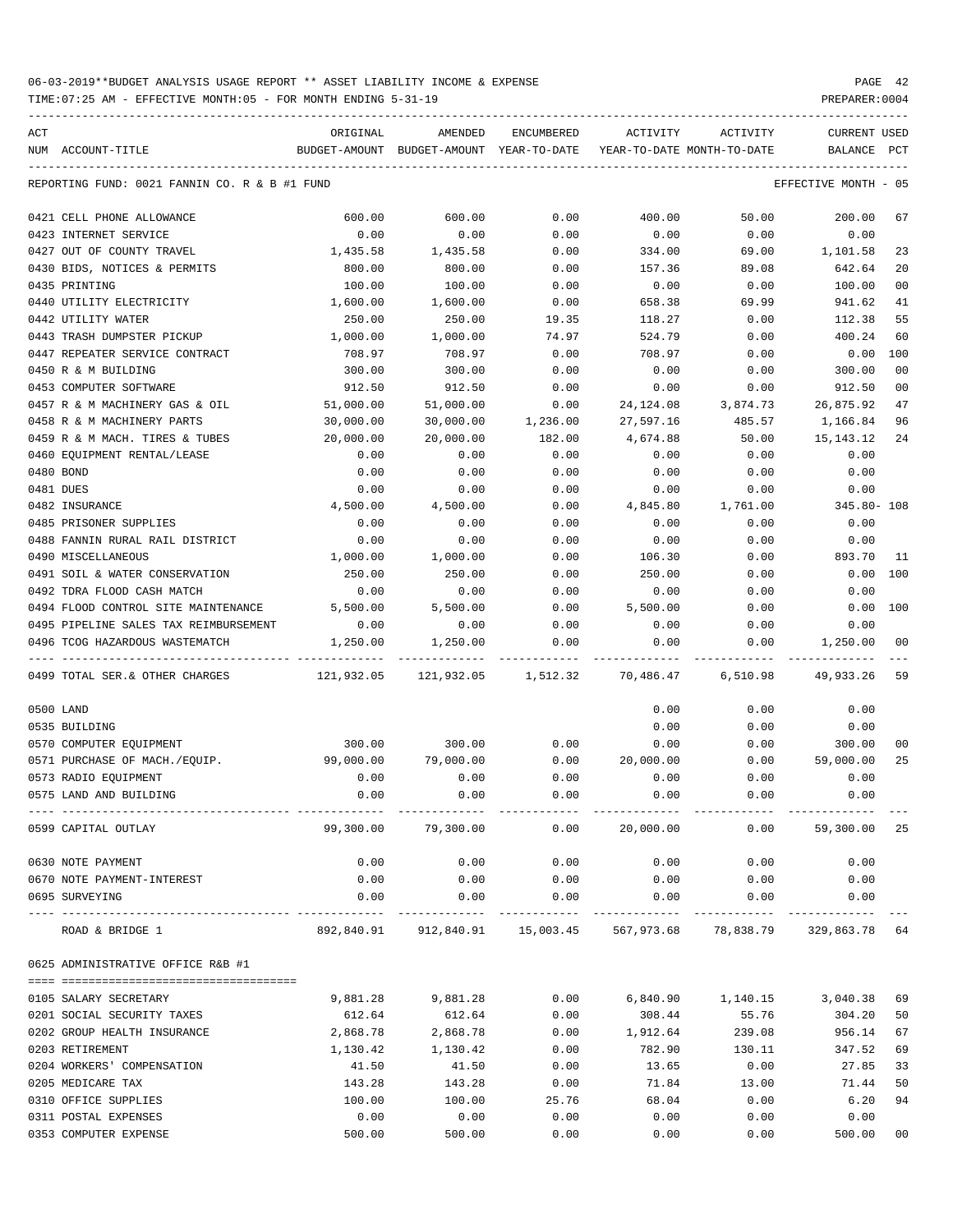| ACT |                                               | ORIGINAL      | AMENDED       | ENCUMBERED            | ACTIVITY   | ACTIVITY                   | <b>CURRENT USED</b>  |     |
|-----|-----------------------------------------------|---------------|---------------|-----------------------|------------|----------------------------|----------------------|-----|
| NUM | ACCOUNT-TITLE                                 | BUDGET-AMOUNT | BUDGET-AMOUNT | YEAR-TO-DATE          |            | YEAR-TO-DATE MONTH-TO-DATE | BALANCE              | PCT |
|     |                                               |               |               |                       |            |                            |                      |     |
|     | REPORTING FUND: 0021 FANNIN CO. R & B #1 FUND |               |               |                       |            |                            | EFFECTIVE MONTH - 05 |     |
|     |                                               |               |               |                       |            |                            |                      |     |
|     | 0427 OUT OF COUNTY TRAVEL                     | 0.00          | 0.00          | 0.00                  | 0.00       | 0.00                       | 0.00                 |     |
|     | 0480 BOND                                     | 0.00          | 0.00          | 0.00                  | 0.00       | 0.00                       | 0.00                 |     |
|     | 0572 OFFICE EQUIPMENT                         | 0.00          | 0.00          | 0.00                  | 0.00       | 0.00                       | 0.00                 |     |
|     | 0574 COMPUTER EQUIPMENT                       | 0.00          | 0.00          | 0.00                  | 0.00       | 0.00                       | 0.00                 |     |
|     |                                               |               |               |                       |            |                            |                      |     |
|     | ADMINISTRATIVE OFFICE R&B #1                  | 15,277.90     | 15,277.90     | 25.76                 | 9,998.41   | 1,578.10                   | 5, 253. 73           | 66  |
|     |                                               |               |               |                       |            |                            |                      |     |
|     |                                               |               |               |                       |            |                            |                      |     |
|     | FANNIN CO. R & B #1 FUND                      |               |               |                       |            |                            |                      |     |
|     | INCOME TOTALS                                 | 928,118.81    | 928,118.81    |                       | 678,898.08 | 21,645.77                  | 249,220.73           | 73  |
|     | EXPENSE TOTALS                                | 928,118.81    |               | 928,118.81  15,029.21 | 577,972.09 | 80,416.89                  | 335,117.51           | 64  |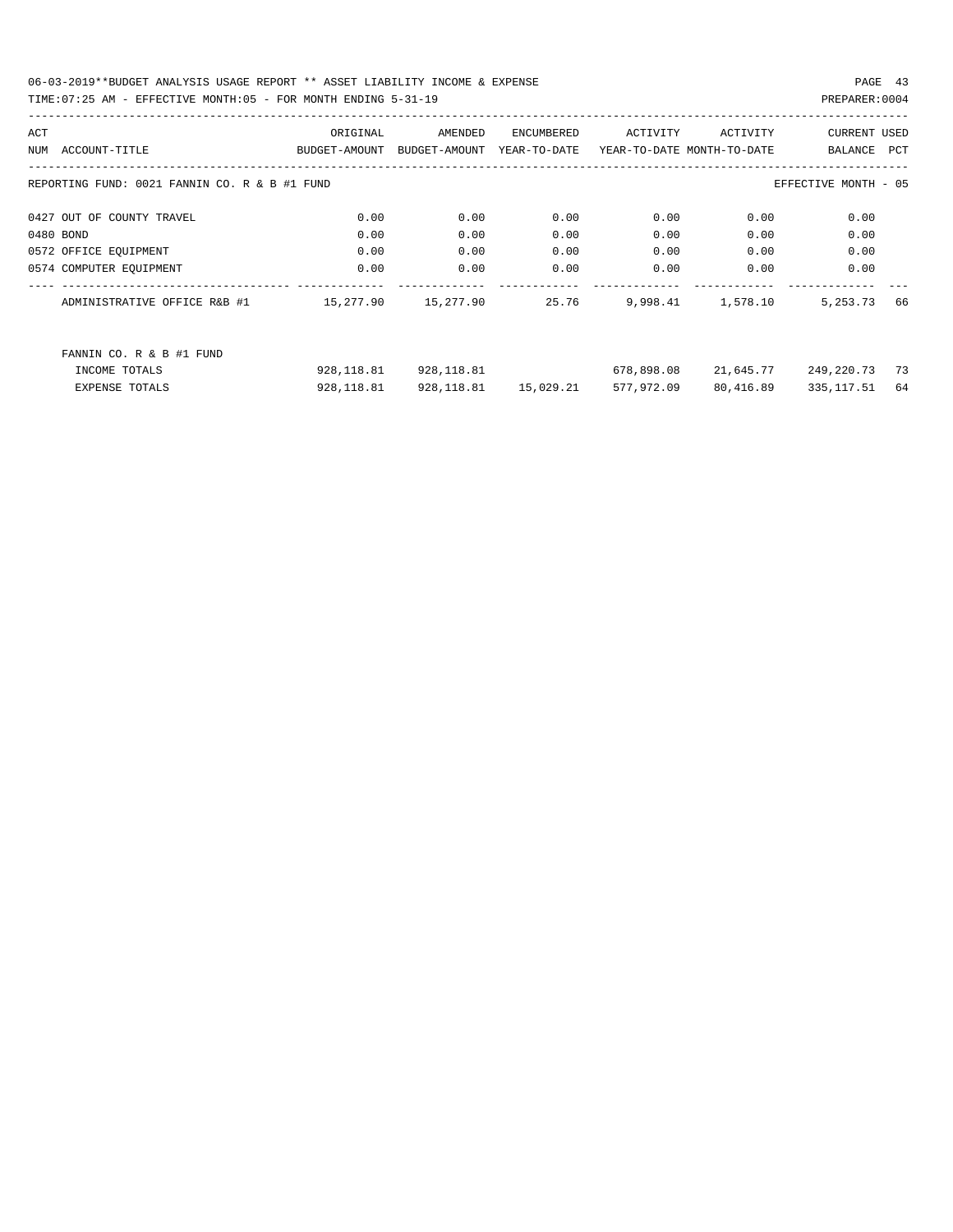|     | 06-03-2019**BUDGET ANALYSIS USAGE REPORT ** ASSET LIABILITY INCOME & EXPENSE<br>TIME: 07:25 AM - EFFECTIVE MONTH: 05 - FOR MONTH ENDING 5-31-19 |                              |                     |            |                                                                                 |                                         | PAGE 44<br>PREPARER: 0004   |    |
|-----|-------------------------------------------------------------------------------------------------------------------------------------------------|------------------------------|---------------------|------------|---------------------------------------------------------------------------------|-----------------------------------------|-----------------------------|----|
| ACT | NUM ACCOUNT-TITLE                                                                                                                               | ORIGINAL                     | AMENDED             | ENCUMBERED | ACTIVITY<br>BUDGET-AMOUNT BUDGET-AMOUNT YEAR-TO-DATE YEAR-TO-DATE MONTH-TO-DATE | ACTIVITY                                | CURRENT USED<br>BALANCE PCT |    |
|     | REPORTING FUND: 0022 FANNIN CO. R & B #2 FUND                                                                                                   |                              |                     |            |                                                                                 |                                         | EFFECTIVE MONTH - 05        |    |
|     | 0100 PAYROLL                                                                                                                                    |                              |                     |            |                                                                                 |                                         |                             |    |
|     | 0100 PAYROLL                                                                                                                                    |                              |                     |            | 0.00                                                                            | 0.00                                    | 0.00                        |    |
|     | ----- --------<br>PAYROLL                                                                                                                       |                              |                     |            | -----<br>0.00                                                                   | ---------<br>0.00                       | 0.00                        |    |
|     | 0102 A/P CLEARING                                                                                                                               |                              |                     |            |                                                                                 |                                         |                             |    |
|     | 0100 A/P CLEARING                                                                                                                               |                              |                     |            | 0.00                                                                            | 0.00                                    | 0.00                        |    |
|     | A/P CLEARING                                                                                                                                    |                              |                     |            | 0.00                                                                            | ---------<br>0.00                       | 0.00                        |    |
|     | 0103 CASH                                                                                                                                       |                              |                     |            |                                                                                 |                                         |                             |    |
|     | 0100 R&B#2- COMBINED FUNDS CHECKING                                                                                                             |                              |                     |            |                                                                                 | 288, 286. 16 43, 130. 59 - 383, 352. 96 |                             |    |
|     | 0175 TEXPOOL                                                                                                                                    |                              |                     |            | 4,274.52                                                                        |                                         | 513.89 257,324.89           |    |
|     | CASH                                                                                                                                            |                              |                     |            |                                                                                 | 292,560.68 42,616.70- 640,677.85        | -----------                 |    |
|     | 0120 RECEIVABLES                                                                                                                                |                              |                     |            |                                                                                 |                                         |                             |    |
|     | 0311 TAXES RECEIVABLE                                                                                                                           |                              |                     |            | 0.00                                                                            | 0.00                                    | 35,406.18                   |    |
|     | 0312 DUE FROM OTHER GOVERNMENT                                                                                                                  |                              |                     |            | 0.00                                                                            | 0.00                                    | 9,319.86                    |    |
|     | 0313 DUE FROM OTHER FUNDS                                                                                                                       |                              |                     |            | 0.00                                                                            | 0.00                                    | 3,676.18                    |    |
|     | 0315 INVENTORY ASSET                                                                                                                            |                              |                     |            | 0.00                                                                            | 0.00                                    | 43,974.52                   |    |
|     | RECEIVABLES                                                                                                                                     |                              |                     |            | $---$<br>0.00                                                                   | $- - - - - -$<br>0.00                   | ----------<br>92,376.74     |    |
|     | 0200 LIABILITY ACCOUNT                                                                                                                          |                              |                     |            |                                                                                 |                                         |                             |    |
|     | 0150 ACCRUED SALARY PAYABLE                                                                                                                     |                              |                     |            | 0.00                                                                            |                                         | $0.00$ 10,957.40            |    |
|     | 0155 ACCRUED FRINGE BENEFITS                                                                                                                    |                              |                     |            | 0.00                                                                            | 0.00                                    | 5,609.02                    |    |
|     | 0200 DEFERRED TAX REVENUE                                                                                                                       |                              |                     |            | 0.00                                                                            | 0.00                                    | 33,639.77                   |    |
|     | 0900 SYSTEM ADDED LIABILITY LINE-ITEM                                                                                                           |                              |                     |            | 0.00                                                                            | 0.00                                    | 0.00                        |    |
|     | 0910 SYSTEM ADDED LIABILITY LINE-ITEM                                                                                                           |                              |                     |            | $2,573.26 -$                                                                    | 0.00<br>------------                    | $2,573.26 -$<br>----------  |    |
|     | LIABILITY ACCOUNT                                                                                                                               |                              |                     |            | 2,573.26-                                                                       | 0.00                                    | 47,632.93                   |    |
|     | 0207 DUE TO FUND                                                                                                                                |                              |                     |            |                                                                                 |                                         |                             |    |
|     | 0070 DUE TO RIGHT OF WAY                                                                                                                        |                              |                     |            | 0.00                                                                            | 0.00                                    | 0.00                        |    |
|     | DUE TO FUND                                                                                                                                     | -------------- ------------- |                     |            | 0.00                                                                            | 0.00                                    | 0.00                        |    |
|     | 0271 EQUITY ACCOUNT                                                                                                                             |                              |                     |            |                                                                                 |                                         |                             |    |
|     | 0200 EQUITY ACCOUNT                                                                                                                             |                              |                     |            | 0.00                                                                            |                                         | $0.00$ 390, 287.72          |    |
|     | EQUITY ACCOUNT                                                                                                                                  |                              |                     |            | 0.00                                                                            | 0.00                                    | 390,287.72                  |    |
|     | 0300 TOTAL REV/TRANSFERS                                                                                                                        |                              |                     |            |                                                                                 |                                         |                             |    |
|     | 0122 BEGINNING CASH BALANCE                                                                                                                     |                              | 19,487.52 19,487.52 |            | 0.00                                                                            |                                         | $0.00$ 19,487.52            | 00 |
|     | TOTAL REV/TRANSFERS                                                                                                                             | 19,487.52                    | 19,487.52           | 0.00       | 0.00                                                                            | 0.00                                    | 19,487.52                   | 00 |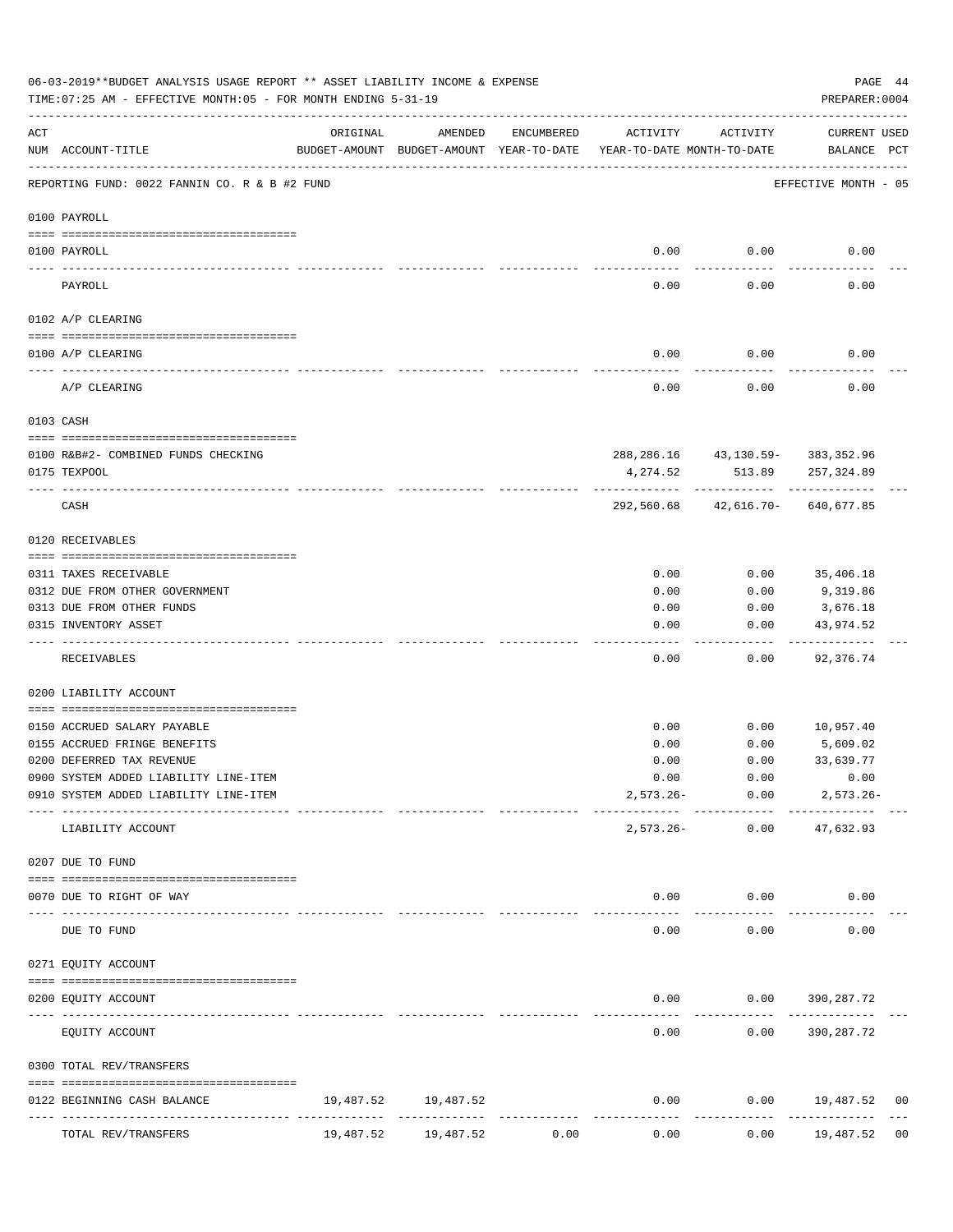|     | 06-03-2019**BUDGET ANALYSIS USAGE REPORT ** ASSET LIABILITY INCOME & EXPENSE<br>TIME: 07:25 AM - EFFECTIVE MONTH: 05 - FOR MONTH ENDING 5-31-19 |                                                                            |                                                                                |               |                                    |                      | PAGE 45<br>PREPARER: 0004                                                              |               |
|-----|-------------------------------------------------------------------------------------------------------------------------------------------------|----------------------------------------------------------------------------|--------------------------------------------------------------------------------|---------------|------------------------------------|----------------------|----------------------------------------------------------------------------------------|---------------|
| ACT | NUM ACCOUNT-TITLE                                                                                                                               | ORIGINAL                                                                   | AMENDED<br>BUDGET-AMOUNT BUDGET-AMOUNT YEAR-TO-DATE YEAR-TO-DATE MONTH-TO-DATE | ENCUMBERED    |                                    | ACTIVITY ACTIVITY    | <b>CURRENT USED</b><br>BALANCE PCT                                                     |               |
|     | REPORTING FUND: 0022 FANNIN CO. R & B #2 FUND                                                                                                   |                                                                            |                                                                                |               |                                    |                      | EFFECTIVE MONTH - 05                                                                   |               |
|     | 0310 PROPERTY TAXES                                                                                                                             |                                                                            |                                                                                |               |                                    |                      |                                                                                        |               |
|     | 0110 CURRENT TAXES                                                                                                                              |                                                                            |                                                                                |               |                                    |                      | 569,310.52 569,310.52 543,448.94 8,421.29 25,861.58                                    | 95            |
|     | 0120 DELINQUENT TAXES                                                                                                                           |                                                                            | 12,000.00   12,000.00                                                          |               |                                    |                      | 11, 131.52 1, 146.83 868.48                                                            | 93            |
|     | PROPERTY TAXES                                                                                                                                  | 581,310.52                                                                 |                                                                                |               |                                    |                      | ------------ ------------ -----------<br>581,310.52 0.00 554,580.46 9,568.12 26,730.06 | $- - -$<br>95 |
|     | 0318 OTHER TAXES                                                                                                                                |                                                                            |                                                                                |               |                                    |                      |                                                                                        |               |
|     |                                                                                                                                                 |                                                                            |                                                                                |               |                                    |                      |                                                                                        |               |
|     | 0120 PAY N LIEU TAX/GRASSLAND                                                                                                                   | 1,700.00                                                                   | 1,700.00                                                                       |               |                                    |                      | $0.00$ $0.00$ $1,700.00$ $00$                                                          |               |
|     | 0121 PAY N LIEU TAX/UPPER TRINITY                                                                                                               | 0.00                                                                       | 0.00                                                                           |               | 1,017.41                           | 0.00                 | 1,017.41+                                                                              |               |
|     | 0160 SALES TAX REVENUES                                                                                                                         | 48,000.00<br>------------------ ---------------                            | 48,000.00                                                                      |               | 41,794.43                          | 5,799.75             | 6,205.57<br>-----------                                                                | 87            |
|     | OTHER TAXES                                                                                                                                     | 49,700.00                                                                  |                                                                                |               |                                    |                      | 6,888.16                                                                               | 86            |
|     | 0321 FEES OF TAX COLLECTOR                                                                                                                      |                                                                            |                                                                                |               |                                    |                      |                                                                                        |               |
|     | 0200 CAR REGISTRATION/SALES TAX                                                                                                                 | 80,000.00 80,000.00                                                        |                                                                                |               |                                    |                      | 85,557.27 0.00 5,557.27+ 107                                                           |               |
|     | 0300 COUNTY'S ADDITIONAL \$10                                                                                                                   | 65,000.00                                                                  | 65,000.00                                                                      |               |                                    |                      | 53,426.81 7,563.56 11,573.19                                                           | 82            |
|     | FEES OF TAX COLLECTOR                                                                                                                           | 145,000.00   145,000.00      0.00   138,984.08    7,563.56    6,015.92  96 |                                                                                |               |                                    |                      |                                                                                        |               |
|     | 0330 GRANTS                                                                                                                                     |                                                                            |                                                                                |               |                                    |                      |                                                                                        |               |
|     | 0200 FEMA GRANT                                                                                                                                 | 0.00                                                                       | 0.00                                                                           |               |                                    | $0.00$ 0.00          | 0.00                                                                                   |               |
|     | GRANTS                                                                                                                                          | 0.00                                                                       |                                                                                |               | $0.00$ $0.00$ $0.00$ $0.00$ $0.00$ |                      | 0.00                                                                                   |               |
|     | 0350 FINES                                                                                                                                      |                                                                            |                                                                                |               |                                    |                      |                                                                                        |               |
|     | 0403 COUNTY CLERK FINES                                                                                                                         | 8,500.00                                                                   | 8,500.00                                                                       |               |                                    |                      | 1,182.91 0.00 7,317.09                                                                 | 14            |
|     | 0450 DISTRICT CLERK FINES                                                                                                                       | 8,500.00                                                                   | 8,500.00                                                                       |               | 4,771.56                           | 0.00                 | 3,728.44                                                                               | 56            |
|     | 0455 J. P. #1 FINES                                                                                                                             | 4,750.00                                                                   | 4,750.00                                                                       |               | 1,919.41                           | 0.00                 | 2,830.59 40                                                                            |               |
|     | 0456 J. P. #2 FINES                                                                                                                             | 2,000.00                                                                   | 2,000.00                                                                       |               |                                    | 1,583.60 870.74      | 416.40                                                                                 | 79            |
|     | 0457 J. P. #3 FINES                                                                                                                             | 2,750.00                                                                   | 2,750.00<br>.                                                                  |               | 730.74<br>-------------            | 0.00<br>------------ | 2,019.26<br>_____________                                                              | 27            |
|     | FINES                                                                                                                                           | 26,500.00                                                                  |                                                                                |               | 26,500.00   0.00   10,188.22       |                      | 870.74 16,311.78                                                                       | 38            |
|     | 0360 INTEREST EARNINGS                                                                                                                          |                                                                            |                                                                                |               |                                    |                      |                                                                                        |               |
|     | 0100 INTEREST EARNINGS                                                                                                                          |                                                                            | 3,500.00 3,500.00                                                              |               |                                    |                      | 4,244.71 618.70 744.71+121                                                             |               |
|     | INTEREST EARNINGS                                                                                                                               |                                                                            | $3,500.00$ $3,500.00$ $0.00$ $4,244.71$                                        |               |                                    |                      | 618.70 744.71+ 121                                                                     |               |
|     | 0364 SALE OF EQUIPMENT                                                                                                                          |                                                                            |                                                                                |               |                                    |                      |                                                                                        |               |
|     | --------------------------------------<br>0163 SALE OF EQUIPMENT                                                                                |                                                                            | 5,000.00 5,000.00                                                              |               |                                    | $0.00$ $0.00$        | 5,000.00 00<br>_____________                                                           |               |
|     | SALE OF EQUIPMENT                                                                                                                               | 5,000.00                                                                   |                                                                                | 5,000.00 0.00 | 0.00                               | 0.00                 | 5,000.00 00                                                                            |               |
|     | 0370 MISCELLANEOUS REVENUES                                                                                                                     |                                                                            |                                                                                |               |                                    |                      |                                                                                        |               |
|     | 0120 STATE LATERAL ROAD                                                                                                                         | 20,000.00                                                                  | 20,000.00                                                                      |               | 9,864.17                           |                      | 0.00<br>10,135.83 49                                                                   |               |
|     | 0125 TDT WEIGHT FEES                                                                                                                            |                                                                            | 13,000.00 13,000.00                                                            |               | 24,076.87                          |                      | $0.00$ 11,076.87+185                                                                   |               |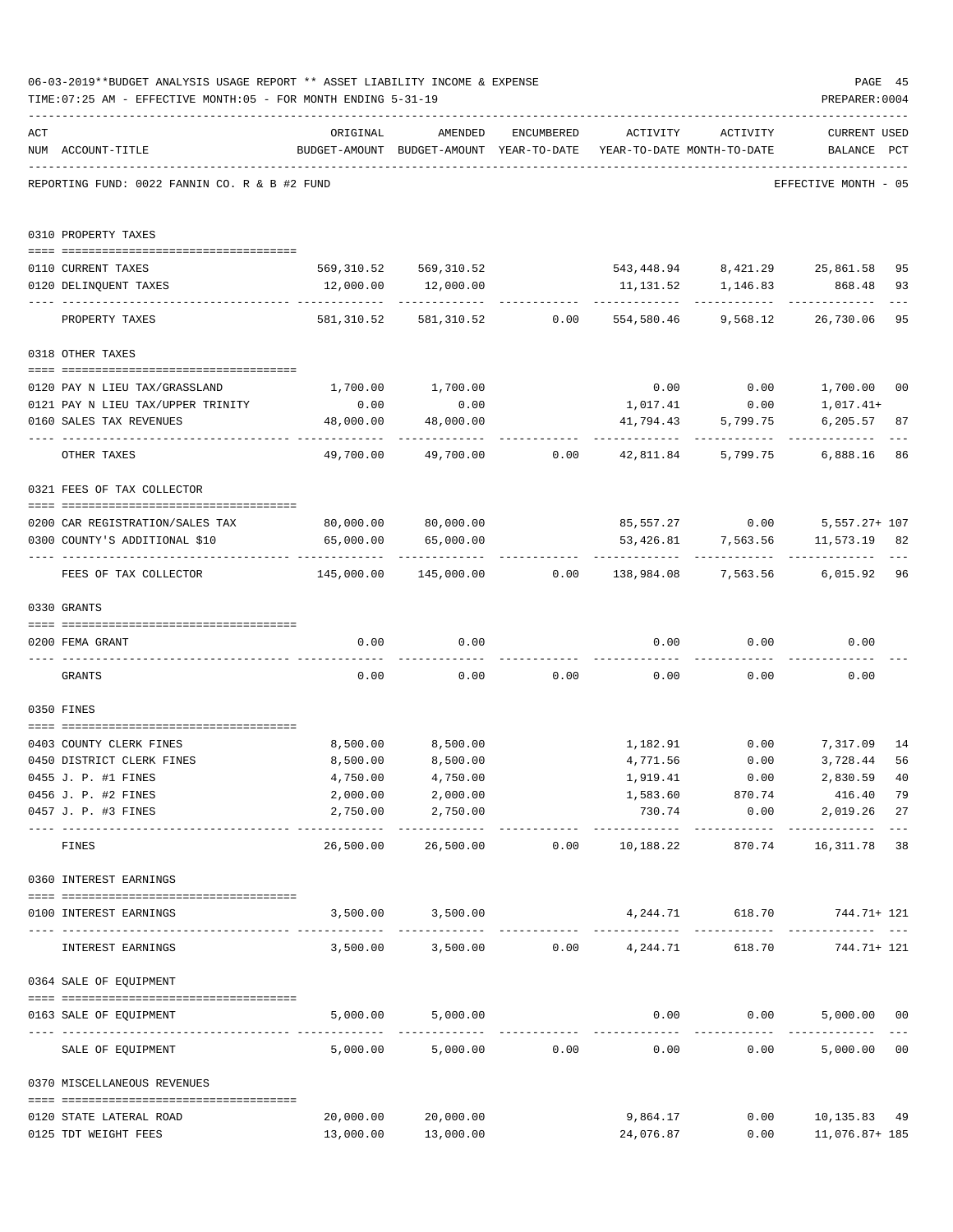| ACT |                                               | ORIGINAL      | AMENDED                   | ENCUMBERED            | ACTIVITY   | ACTIVITY                             | CURRENT USED         |     |
|-----|-----------------------------------------------|---------------|---------------------------|-----------------------|------------|--------------------------------------|----------------------|-----|
|     | NUM ACCOUNT-TITLE                             | BUDGET-AMOUNT | BUDGET-AMOUNT             | YEAR-TO-DATE          |            | YEAR-TO-DATE MONTH-TO-DATE           | BALANCE              | PCT |
|     | REPORTING FUND: 0022 FANNIN CO. R & B #2 FUND |               |                           |                       |            |                                      | EFFECTIVE MONTH - 05 |     |
|     | 0130 REFUNDS & MISCELLANEOUS                  | 0.00          | 0.00                      |                       | 0.00       | 0.00                                 | 0.00                 |     |
|     | 0131 AUTOMOBILE INSURANCE LOSS PAYMENT        | 0.00          | 0.00                      |                       | 0.00       | 0.00                                 | 0.00                 |     |
|     | 0140 PROCEEDS OF LOAN                         | 0.00          | 0.00                      |                       | 0.00       | 0.00                                 | 0.00                 |     |
|     | 0145 REIMBURSEMENT OF MATERIALS               | 7,000.00      | 7,000.00                  |                       | 11,736.64  | 2,119.63                             | $4,736.64+168$       |     |
|     | 0150 TRENTON HIGH MEADOWS SUBDIVISION         | 4,000.00      | 4,000.00                  |                       | 5,600.00   | 1,400.00                             | $1,600.00+140$       |     |
|     | MISCELLANEOUS REVENUES                        | 44,000.00     | 44,000.00                 | 0.00                  | 51,277.68  | 3,519.63                             | 7,277.68+ 117        |     |
|     | 0509 CONTINGENCY                              |               |                           |                       |            |                                      |                      |     |
|     | 0475 CONTINGENCY                              | 10,000.00     | 10,000.00                 | 0.00                  | 0.00       | 0.00                                 | 10,000.00 00         |     |
|     |                                               |               |                           |                       |            |                                      |                      |     |
|     | CONTINGENCY                                   | 10,000.00     | 10,000.00                 | 0.00                  | 0.00       | 0.00                                 | 10,000.00            | 00  |
|     | 0622 ROAD & BRIDGE 2                          |               |                           |                       |            |                                      |                      |     |
|     | 0100 COMPENSATION PAY                         | 0.00          | 0.00                      | 0.00                  |            | $0.00$ 0.00                          | 0.00                 |     |
|     | 0101 SALARY ELECTED OFFICIAL                  | 62,720.97     | 62,720.97                 | 0.00                  | 43,422.30  | 7,237.05                             | 19,298.67            | 69  |
|     | 0105 SALARY SECRETARY                         | 0.00          | 0.00                      | 0.00                  | 0.00       | 0.00                                 | 0.00                 |     |
|     | 0106 SALARY PRECINCT EMPLOYEES                | 223,167.69    | 223,167.69                | 0.00                  | 152,970.18 | 25,851.78                            | 70,197.51            | 69  |
|     | 0107 REGULAR-TEMP. PART-TIME                  | 0.00          | 0.00                      | 0.00                  | 0.00       | 0.00                                 | 0.00                 |     |
|     | 0199 TOTAL SALARIES                           | 285,888.66    | 285,888.66                | 0.00                  | 196,392.48 | 33,088.83                            | 89,496.18            | 69  |
|     | 0201 SOCIAL SECURITY TAXES                    | 17,762.30     | 17,762.30                 | 0.00                  | 11,701.99  | 1,990.37                             | 6,060.31             | 66  |
|     | 0202 GROUP HEALTH INSURANCE                   | 91,800.96     | 91,800.96                 | 0.00                  | 61,200.64  | 7,650.08                             | 30,600.32            | 67  |
|     | 0203 RETIREMENT                               | 32,705.66     | 32,705.66                 | 0.00                  | 22,476.14  | 3,775.47                             | 10,229.52            | 69  |
|     | 0204 WORKERS' COMPENSATION                    | 9,374.50      | 9,374.50                  | 0.00                  | 3,509.13   | 0.00                                 | 5,865.37             | 37  |
|     | 0205 MEDICARE TAX                             | 4,154.09      | 4,154.09                  | 0.00                  | 2,736.66   | 465.49                               | 1,417.43             | 66  |
|     | 0206 UNEMPLOYMENT EXPENSE                     | 0.00          | 0.00                      | 0.00                  | 0.00       | 0.00                                 | 0.00                 |     |
|     |                                               |               |                           |                       |            |                                      |                      |     |
|     | 0299 TOTAL EMPLOYEE BENEFITS                  | 155,797.51    | 155,797.51                | 0.00                  | 101,624.56 | 13,881.41                            | 54,172.95            | 65  |
|     | 0312 CONTRACT LABOR                           | 0.00          | 0.00                      | 0.00                  | 0.00       | 0.00                                 | 0.00                 |     |
|     | 0314 EMPLOYEE PHYSICALS/DOT TESTING           | 400.00        | 400.00                    | 0.00                  | 300.00     | 65.00                                | 100.00               | 75  |
|     | 0340 SHOP SUPPLIES                            | 4,000.00      | 4,000.00                  | 17.37                 | 2,310.03   | 595.99                               | 1,672.60             | 58  |
|     | 0341 R & B MAT. ROCK & GRAVEL                 | 146,307.00    | 146,307.00                | 0.00                  | 77,180.98  | 8,427.12                             | 69,126.02            | 53  |
|     | 0342 R & B MAT. CULVERTS                      | 15,000.00     | 15,000.00                 | 0.00                  | 10,073.26  | 2,570.40                             | 4,926.74             | 67  |
|     | 0343 R & B MAT. HARDWRE & LUMB                | 6,000.00      | 6,000.00                  | 0.00                  | 38.50      | 0.00                                 | 5,961.50             | 01  |
|     | 0344 R & B MAT. ASPHALT/RD OIL                | 42,000.00     | 42,000.00                 | 0.00                  | 671.00     | 671.00                               | 41,329.00            | 02  |
|     | 0345 CHEMICALS                                | 1,000.00      | 1,000.00                  | 0.00                  | 0.00       | 0.00                                 | 1,000.00             | 00  |
|     | 0346 CETRZ EXPENDITURES                       | 0.00          | 0.00                      | 0.00                  | 0.00       | 0.00                                 | 0.00                 |     |
|     | 0350 DEBRIS REMOVAL                           | 0.00          | 0.00                      | 0.00                  | 0.00       | 0.00                                 | 0.00                 |     |
|     | 0395 UNIFORMS                                 | 2,800.00      | 2,800.00<br>------------- | 0.00                  | 2,022.30   | 256.26                               | 777.70               | 72  |
|     | 0399 TOTAL R&B MATERIALS                      |               | 217,507.00 217,507.00     | ------------<br>17.37 |            | 92,596.07  12,585.77  124,893.56  43 |                      |     |
|     | 0400 LEGAL FEES                               | 0.00          | 0.00                      | 0.00                  | 0.00       | 0.00                                 | 0.00                 |     |
|     | 0420 UTILITY TELEPHONE                        | 1,900.00      | 1,900.00                  | 0.00                  | 1,079.08   | 167.73                               | 820.92               | 57  |
|     | 0421 CELL PHONE ALLOWANCE                     | 600.00        | 600.00                    | 0.00                  | 400.00     | 50.00                                | 200.00               | 67  |
|     | 0427 OUT OF COUNTY TRAVEL                     | 800.00        | 800.00                    | 0.00                  | 2,390.41   | 225.00                               | 1,590.41-299         |     |
|     | 0430 BIDS, NOTICES & PERMITS                  | 1,000.00      | 1,000.00                  | 0.00                  | 89.10      | 89.10                                | 910.90               | 09  |
|     | 0435 PRINTING                                 | 100.00        | 100.00                    | 0.00                  | 75.00      | 0.00                                 | 25.00                | 75  |
|     | 0440 UTILITY ELECTRICITY                      | 2,000.00      | 2,000.00                  | 0.00                  | 1,031.46   | 148.98                               | 968.54               | 52  |
|     | 0441 UTILITY GAS                              | 750.00        | 750.00                    | 0.00                  | 603.78     | 42.59                                | 146.22               | 81  |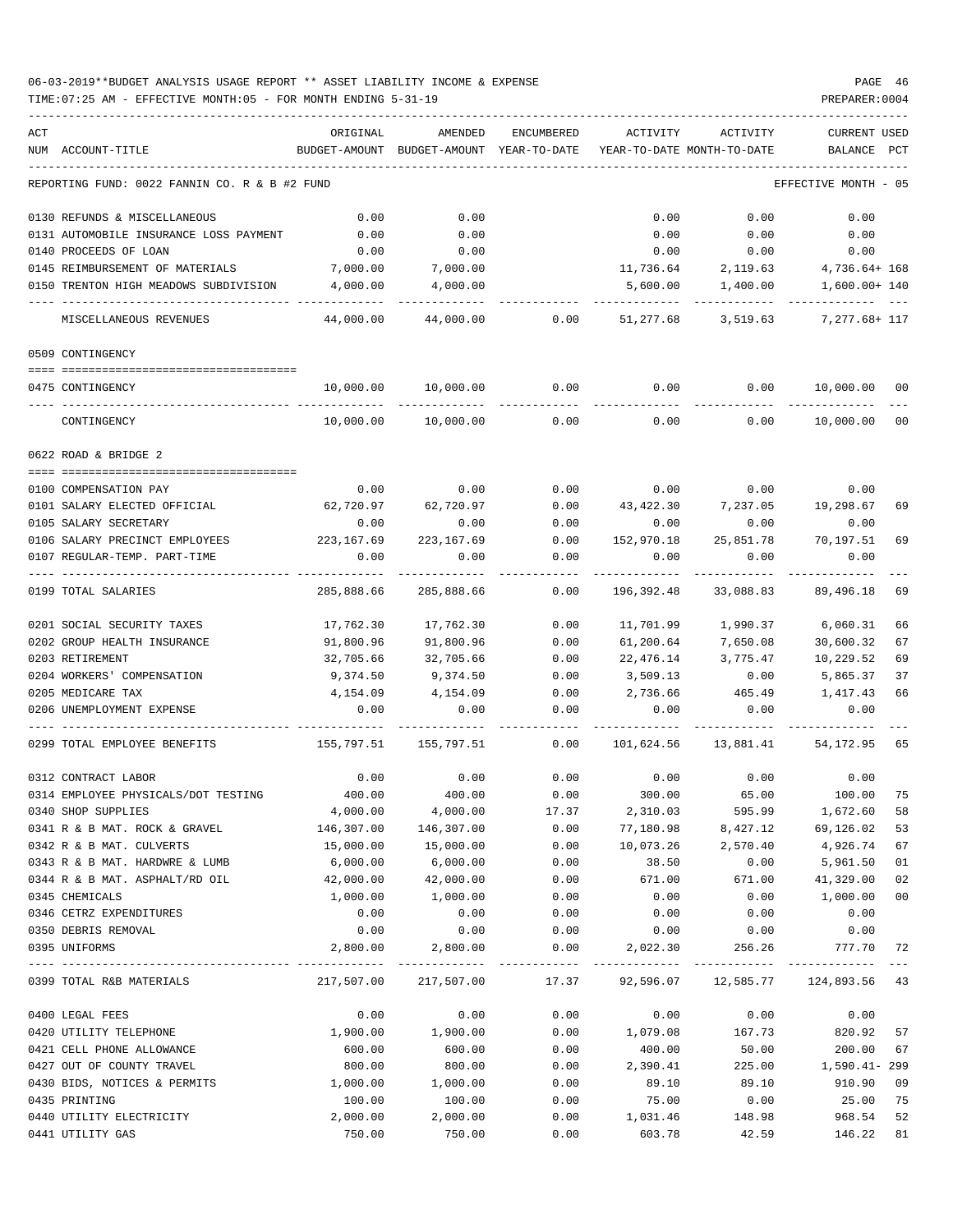TIME:07:25 AM - EFFECTIVE MONTH:05 - FOR MONTH ENDING 5-31-19 PREPARER:0004

| ACT |                                                           | ORIGINAL       | AMENDED                                  | <b>ENCUMBERED</b> | ACTIVITY       | ACTIVITY                   | <b>CURRENT USED</b>  |                |
|-----|-----------------------------------------------------------|----------------|------------------------------------------|-------------------|----------------|----------------------------|----------------------|----------------|
|     | NUM ACCOUNT-TITLE                                         |                | BUDGET-AMOUNT BUDGET-AMOUNT YEAR-TO-DATE |                   |                | YEAR-TO-DATE MONTH-TO-DATE | BALANCE PCT          |                |
|     | REPORTING FUND: 0022 FANNIN CO. R & B #2 FUND             |                |                                          |                   |                |                            | EFFECTIVE MONTH - 05 |                |
|     | 0442 UTILITY WATER                                        | 940.00         | 940.00                                   | 0.00              | 547.68         | 78.24                      | 392.32               | 58             |
|     | 0443 TRASH PICKUP                                         | 1,300.00       | 1,300.00                                 | 0.00              | 661.50         | 0.00                       | 638.50               | 51             |
|     | 0447 REPEATER SERVICE CONTRACT                            | 708.97         | 708.97                                   | 0.00              | 708.97         | 0.00                       | 0.00                 | 100            |
|     | 0450 R&M BUILDING                                         | 2,000.00       | 2,000.00                                 | 0.00              | 0.00           | 0.00                       | 2,000.00             | 0 <sub>0</sub> |
|     | 0453 COMPUTER SOFTWARE                                    | 0.00           | 0.00                                     | 0.00              | 0.00           | 0.00                       | 0.00                 |                |
|     | 0457 R & M MACHINERY GAS & OIL                            | 70,000.00      | 70,000.00                                | 0.00              | 51,091.47      | 7,823.40                   | 18,908.53            | 73             |
|     | 0458 R & M MACHINERY PARTS                                | 25,000.00      | 41,000.00                                | 8,838.97          | 30,552.92      | $4,818.24-$                | 1,608.11             | 96             |
|     | 0459 R & M MACH. TIRES & TUBES                            | 15,000.00      | 15,000.00                                | 0.00              | 4,330.29       | 3,230.29                   | 10,669.71            | 29             |
|     | 0460 EQUIPMENT RENTAL/LEASE                               | 0.00           | 0.00                                     | 0.00              | 0.00           | 0.00                       | 0.00                 |                |
|     | 0480 BOND                                                 | 178.00         | 178.00                                   | 0.00              | 178.00         | 0.00                       | 0.00                 | 100            |
|     | 0481 DUES                                                 | 0.00           | 0.00                                     | 0.00              | 0.00           | 0.00                       | 0.00                 |                |
|     | 0482 INSURANCE                                            | 8,500.00       | 8,500.00                                 | 0.00              | 8,320.80       | 2,386.00                   | 179.20               | 98             |
|     | 0485 PRISONER SUPPLIES                                    | 0.00           | 0.00                                     | 0.00              | 0.00           | 0.00                       | 0.00                 |                |
|     | 0488 FANNIN RURAL RAIL DISTRICT                           | 0.00           | 0.00                                     | 0.00              | 0.00           | 0.00                       | 0.00                 |                |
|     | 0490 MISCELLANEOUS                                        | 1,000.00       | 1,000.00                                 | 0.00              | 0.00           | 0.00                       | 1,000.00             | 0 <sub>0</sub> |
|     | 0491 SOIL & WATER CONSERVATION                            | 250.00         | 250.00                                   | 0.00              | 250.00         | 0.00                       | 0.00                 | 100            |
|     | 0492 TDRA FLOOD CASH MATCH                                | 0.00           | 0.00                                     | 0.00              | 0.00           | 0.00                       | 0.00                 |                |
|     | 0493 TRENTON HIGH MEADOWS SUBDIVISION                     | 4,000.00       | 4,000.00                                 | 0.00              | 0.00           | 0.00                       | 4,000.00             | 0 <sub>0</sub> |
|     | 0494 FLOOD CONTROL SITE MAINTENANCE                       | 4,000.00       | 4,000.00                                 | 0.00              | 4,000.00       | 0.00                       | 0.00                 | 100            |
|     | 0495 PIPELINE SALES TAX REIMBURSEMENT                     | 0.00           | 0.00                                     | 0.00              | 0.00           | 0.00                       | 0.00                 |                |
|     | 0496 TCOG HAZARDOUS WASTEMATCH                            | 0.00           | 0.00                                     | 0.00              | 0.00           | 0.00                       | 0.00                 |                |
|     | 0499 TOTAL SER.& OTHER CHARGES                            |                | 140,026.97 156,026.97                    | 8,838.97          | 106,310.46     | 9,423.09                   | 40,877.54            | 74             |
|     | 0500 LAND                                                 |                |                                          |                   | 0.00           | 0.00                       | 0.00                 |                |
|     | 0535 BUILDING                                             |                |                                          |                   | 0.00           | 0.00                       | 0.00                 |                |
|     | 0562 LAND/BUILDING                                        | 0.00           | 0.00                                     | 0.00              | 0.00           | 0.00                       | 0.00                 |                |
|     | 0570 COMPUTER EQUIPMENT                                   | 0.00           | 0.00                                     | 0.00              | 0.00           | 0.00                       | 0.00                 |                |
|     | 0571 PURCHASE OF MACH./EQUIP.                             | 50,000.00      | 34,000.00                                | 0.00              | 0.00           | 0.00                       | 34,000.00            | 00             |
|     | 0573 RADIO EQUIPMENT                                      | 0.00           | 0.00                                     | 0.00              | 0.00           | 0.00                       | 0.00                 |                |
|     | 0575 LAND/BUILDING                                        |                |                                          |                   | 0.00           | 0.00                       | 0.00                 |                |
|     | 0580 PRECINCT BRIDGE                                      | 0.00           | 0.00                                     | 0.00              | 0.00           | 0.00                       | 0.00                 |                |
|     | 0599 CAPITAL OUTLAY                                       | 50,000.00      | 34,000.00                                | 0.00              | 0.00           | 0.00                       | 34,000.00            | 00             |
|     | ROAD & BRIDGE 2                                           | 849,220.14     | 849,220.14                               | 8,856.34          | 496,923.57     | 68,979.10                  | 343,440.23           | 60             |
|     | 0625 ADMINISTRATIVE OFFICE R&B #2                         |                |                                          |                   |                |                            |                      |                |
|     | 0105 SALARY SECRETARY                                     | 9,881.28       | 9,881.28                                 | 0.00              | 6,840.90       |                            |                      | 69             |
|     |                                                           |                |                                          |                   |                | 1,140.15                   | 3,040.38             | 50             |
|     | 0201 SOCIAL SECURITY TAXES<br>0202 GROUP HEALTH INSURANCE | 612.64         | 612.64                                   | 0.00              | 308.32         | 55.76                      | 304.32<br>956.30     | 67             |
|     | 0203 RETIREMENT                                           | 2,868.78       | 2,868.78                                 | 0.00              | 1,912.48       | 239.06                     | 347.49               | 69             |
|     | 0204 WORKERS' COMPENSATION                                | 1,130.42       | 1,130.42                                 | 0.00              | 782.93         | 130.08                     |                      | 33             |
|     |                                                           | 41.50          | 41.50                                    | 0.00              | 13.65          | 0.00                       | 27.85                |                |
|     | 0205 MEDICARE TAX<br>0310 OFFICE SUPPLIES                 | 143.28         | 143.28                                   | 0.00              | 72.18<br>99.02 | 13.05                      | 71.10                | 50<br>99       |
|     | 0311 POSTAL EXPENSES                                      | 100.00<br>0.00 | 100.00<br>0.00                           | 0.00<br>0.00      | 0.00           | 0.00<br>0.00               | 0.98<br>0.00         |                |
|     | 0353 COMPUTER EXPENSE                                     | 500.00         | 500.00                                   | 0.00              | 0.00           | 0.00                       | 500.00               | 0 <sub>0</sub> |
|     | 0427 OUT OF COUNTY TRAVEL                                 | 0.00           | 0.00                                     | 0.00              | 0.00           | 0.00                       | 0.00                 |                |
|     | 0480 BOND                                                 | 0.00           | 0.00                                     | 0.00              | 0.00           | 0.00                       | 0.00                 |                |
|     | 0572 OFFICE EQUIPMENT                                     | 0.00           | 0.00                                     | 0.00              | 0.00           | 0.00                       | 0.00                 |                |
|     | 0574 COMPUTER EQUIPMENT                                   | 0.00           | 0.00                                     | 0.00              | 0.00           | 0.00                       | 0.00                 |                |
|     |                                                           |                |                                          |                   |                |                            |                      |                |

ADMINISTRATIVE OFFICE R&B #2  $15,277.90$   $15,277.90$   $0.00$   $10,029.48$   $1,578.10$   $5,248.42$  66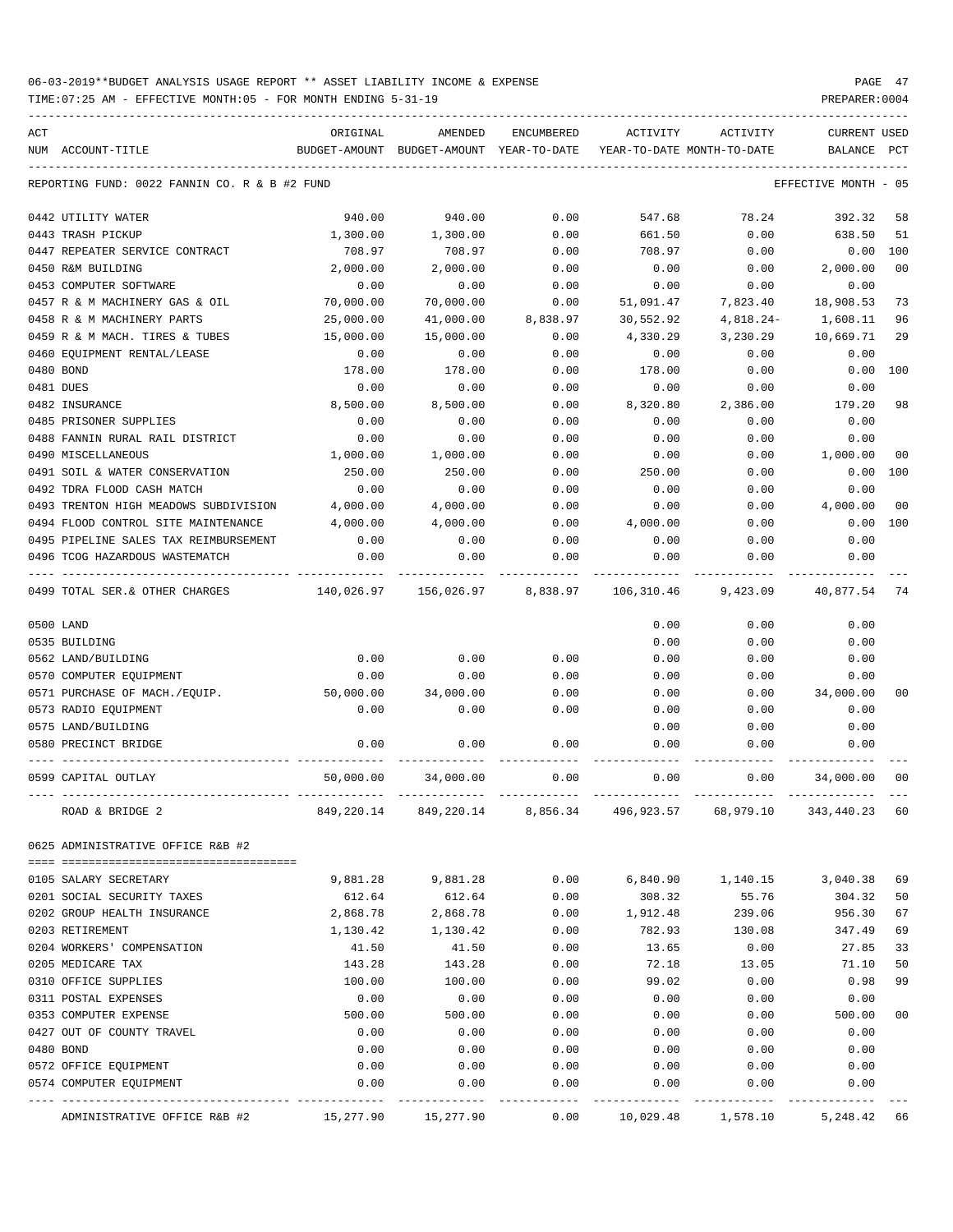| 06-03-2019**BUDGET ANALYSIS USAGE REPORT ** ASSET LIABILITY INCOME & EXPENSE<br>TIME:07:25 AM - EFFECTIVE MONTH:05 - FOR MONTH ENDING 5-31-19 |               |               |              |            |                            | PAGE 48<br>PREPARER: 0004 |     |
|-----------------------------------------------------------------------------------------------------------------------------------------------|---------------|---------------|--------------|------------|----------------------------|---------------------------|-----|
| ACT                                                                                                                                           | ORIGINAL      | AMENDED       | ENCUMBERED   | ACTIVITY   | ACTIVITY                   | <b>CURRENT USED</b>       |     |
| NUM<br>ACCOUNT-TITLE                                                                                                                          | BUDGET-AMOUNT | BUDGET-AMOUNT | YEAR-TO-DATE |            | YEAR-TO-DATE MONTH-TO-DATE | BALANCE                   | PCT |
| REPORTING FUND: 0022 FANNIN CO. R & B #2 FUND                                                                                                 |               |               |              |            |                            | EFFECTIVE MONTH - 05      |     |
| FANNIN CO. R & B #2 FUND                                                                                                                      |               |               |              |            |                            |                           |     |
| INCOME TOTALS                                                                                                                                 | 874,498.04    | 874,498.04    |              | 802,086.99 | 27,940.50                  | 72,411.05                 | 92  |
| <b>EXPENSE TOTALS</b>                                                                                                                         | 874,498.04    | 874,498.04    | 8,856.34     | 506,953.05 | 70,557.20                  | 358,688.65                | 59  |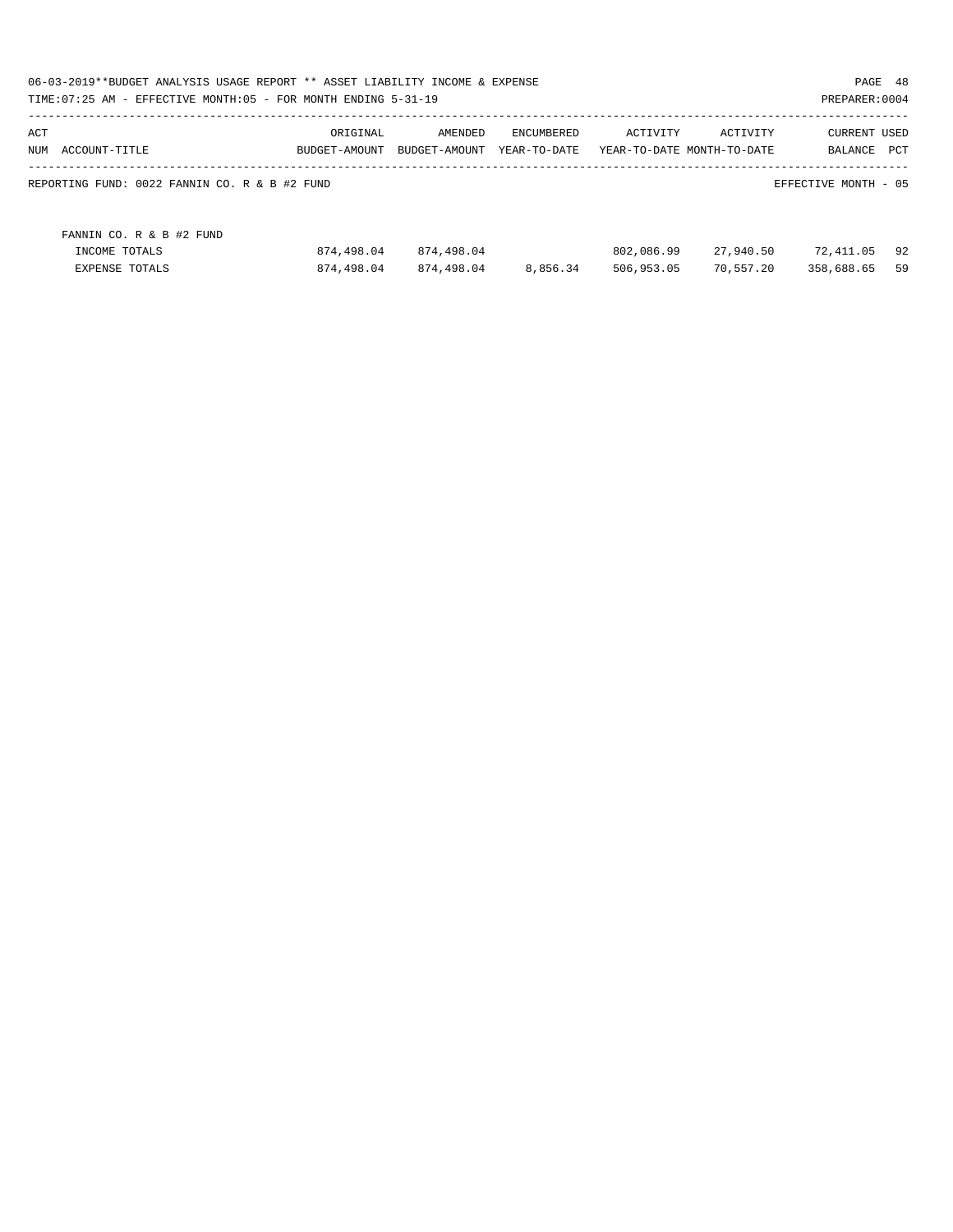|     | 06-03-2019**BUDGET ANALYSIS USAGE REPORT ** ASSET LIABILITY INCOME & EXPENSE<br>TIME: 07:25 AM - EFFECTIVE MONTH: 05 - FOR MONTH ENDING 5-31-19 |                                                                                 |                     |               |            |                      | PREPARER: 0004                                 | PAGE 49 |
|-----|-------------------------------------------------------------------------------------------------------------------------------------------------|---------------------------------------------------------------------------------|---------------------|---------------|------------|----------------------|------------------------------------------------|---------|
| ACT | NUM ACCOUNT-TITLE                                                                                                                               | ORIGINAL<br>BUDGET-AMOUNT BUDGET-AMOUNT YEAR-TO-DATE YEAR-TO-DATE MONTH-TO-DATE | AMENDED             | ENCUMBERED    | ACTIVITY   | ACTIVITY             | CURRENT USED<br>BALANCE PCT                    |         |
|     | REPORTING FUND: 0023 FANNIN CO. R & B #3 FUND                                                                                                   |                                                                                 |                     |               |            |                      | EFFECTIVE MONTH - 05                           |         |
|     | 0100 PAYROLL                                                                                                                                    |                                                                                 |                     |               |            |                      |                                                |         |
|     | 0100 PAYROLL<br>---- ----                                                                                                                       |                                                                                 |                     |               |            | $0.00$ 0.00          | 0.00                                           |         |
|     | PAYROLL                                                                                                                                         |                                                                                 |                     |               | 0.00       | 0.00                 | 0.00                                           |         |
|     | 0102 A/P CLEARING                                                                                                                               |                                                                                 |                     |               |            |                      |                                                |         |
|     | 0100 A/P CLEARING                                                                                                                               |                                                                                 |                     |               | 0.00       | 0.00                 | 0.00                                           |         |
|     | A/P CLEARING                                                                                                                                    |                                                                                 |                     |               | 0.00       | 0.00                 | 0.00                                           |         |
|     | 0103 CASH                                                                                                                                       |                                                                                 |                     |               |            |                      |                                                |         |
|     |                                                                                                                                                 |                                                                                 |                     |               |            |                      |                                                |         |
|     | 0100 R&B#3-COMBINED FUNDS CHECKING<br>0175 TEXPOOL                                                                                              |                                                                                 |                     |               | 16,084.79- | 468.26               | 178,608.25 65,406.99- 543,956.93<br>215,860.82 |         |
|     |                                                                                                                                                 |                                                                                 |                     |               |            | -----------          |                                                |         |
|     | CASH                                                                                                                                            |                                                                                 |                     |               |            |                      | 162,523.46 64,938.73- 759,817.75               |         |
|     | 0120 RECEIVABLES                                                                                                                                |                                                                                 |                     |               |            |                      |                                                |         |
|     | 0311 TAXES RECEIVABLE                                                                                                                           |                                                                                 |                     |               | 0.00       | 0.00                 | 53,118.05                                      |         |
|     | 0312 DUE FROM OTHER GOVERNMENTS                                                                                                                 |                                                                                 |                     |               | 0.00       | 0.00                 | 14,682.25                                      |         |
|     | 0313 DUE FROM OTHER FUNDS                                                                                                                       |                                                                                 |                     |               | 0.00       | 0.00                 | 5,514.25                                       |         |
|     | 0315 INVENTORY                                                                                                                                  |                                                                                 |                     |               | 0.00       | 0.00                 | 66,704.86<br>----------                        |         |
|     | RECEIVABLES                                                                                                                                     |                                                                                 |                     |               | 0.00       | 0.00                 | 140,019.41                                     |         |
|     | 0200 LIABILITY ACCOUNT                                                                                                                          |                                                                                 |                     |               |            |                      |                                                |         |
|     | 0150 ACCRUED SALARY PAYABLE                                                                                                                     |                                                                                 |                     |               | 0.00       |                      | $0.00$ 10,785.65                               |         |
|     | 0155 ACCRUED FRINGE BENEFITS                                                                                                                    |                                                                                 |                     |               | 0.00       | 0.00                 | 5,606.58                                       |         |
|     | 0200 DEFERRED TAX REVENUE                                                                                                                       |                                                                                 |                     |               | 0.00       | 0.00                 | 50,468.42                                      |         |
|     | 0900 SYSTEM ADDED LIABILITY LINE-ITEM                                                                                                           |                                                                                 |                     |               | 0.00       | 0.00                 | 0.00                                           |         |
|     | 0910 SYSTEM ADDED LIABILITY LINE-ITEM                                                                                                           |                                                                                 |                     |               | 12,481.81- | 0.00                 | 12,481.81-                                     |         |
|     | LIABILITY ACCOUNT                                                                                                                               |                                                                                 |                     |               | 12,481.81- | ------------<br>0.00 | 54, 378.84                                     |         |
|     | 0205 SHORT-TERM LOAN                                                                                                                            |                                                                                 |                     |               |            |                      |                                                |         |
|     | 0571 SHORT-TERM LOAN/EQUIPMENT                                                                                                                  | 0.00                                                                            | 0.00                | 0.00          | 0.00       | 0.00                 | 0.00                                           |         |
|     | SHORT-TERM LOAN                                                                                                                                 | 0.00                                                                            | $- - - - -$<br>0.00 | -----<br>0.00 | 0.00       | 0.00                 | 0.00                                           |         |
|     | 0231 LOANS                                                                                                                                      |                                                                                 |                     |               |            |                      |                                                |         |
|     | 0571 LOAN OF CAPITAL EQUIP. PURCHASE                                                                                                            |                                                                                 |                     |               | 0.00       | 0.00                 | 0.00                                           |         |
|     | LOANS                                                                                                                                           |                                                                                 |                     |               | 0.00       | 0.00                 | 0.00                                           |         |
|     | 0271 EQUITY ACCOUNT                                                                                                                             |                                                                                 |                     |               |            |                      |                                                |         |
|     | 0200 EQUITY ACCOUNT                                                                                                                             |                                                                                 |                     |               | 0.00       | 0.00                 | 670,453.05                                     |         |
|     | ---- -----------<br>EQUITY ACCOUNT                                                                                                              |                                                                                 |                     |               | 0.00       | 0.00                 | .<br>670, 453.05                               |         |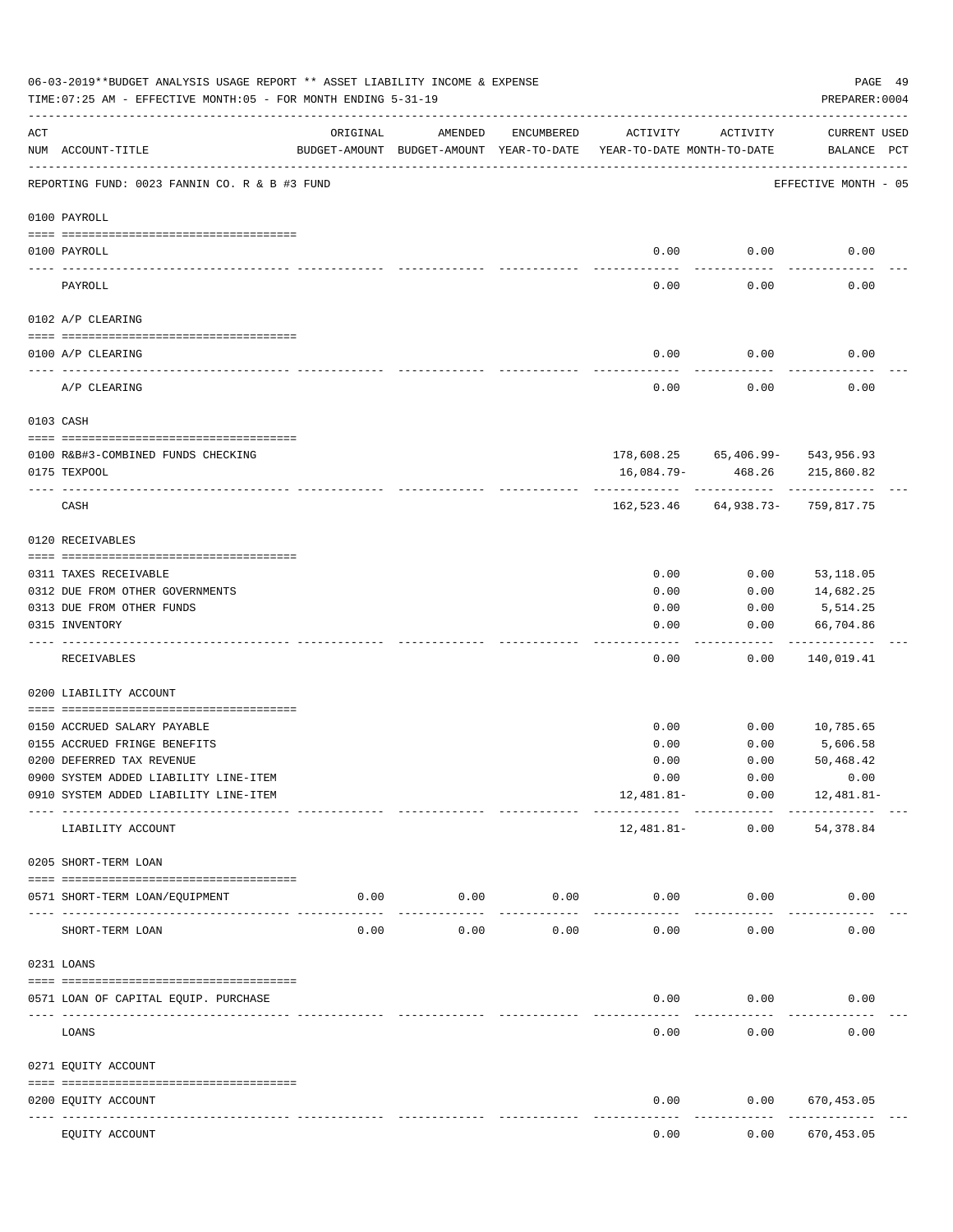|     | 06-03-2019**BUDGET ANALYSIS USAGE REPORT ** ASSET LIABILITY INCOME & EXPENSE<br>TIME: 07:25 AM - EFFECTIVE MONTH: 05 - FOR MONTH ENDING 5-31-19 |                                  |                                                                                |                            |                 |                                   | PAGE 50<br>PREPARER: 0004                             |                |
|-----|-------------------------------------------------------------------------------------------------------------------------------------------------|----------------------------------|--------------------------------------------------------------------------------|----------------------------|-----------------|-----------------------------------|-------------------------------------------------------|----------------|
|     |                                                                                                                                                 |                                  |                                                                                |                            |                 |                                   |                                                       |                |
| ACT | NUM ACCOUNT-TITLE                                                                                                                               | ORIGINAL                         | AMENDED<br>BUDGET-AMOUNT BUDGET-AMOUNT YEAR-TO-DATE YEAR-TO-DATE MONTH-TO-DATE | ENCUMBERED                 |                 | ACTIVITY ACTIVITY                 | <b>CURRENT USED</b><br>BALANCE PCT                    |                |
|     | REPORTING FUND: 0023 FANNIN CO. R & B #3 FUND                                                                                                   |                                  |                                                                                |                            |                 |                                   | EFFECTIVE MONTH - 05                                  |                |
|     |                                                                                                                                                 |                                  |                                                                                |                            |                 |                                   |                                                       |                |
|     | 0300 CASH                                                                                                                                       |                                  |                                                                                |                            |                 |                                   |                                                       |                |
|     | 0123 BEGINNING CASH BALANCE                                                                                                                     |                                  | 33,636.95 171,900.27                                                           |                            |                 |                                   | $0.00$ $0.00$ $171,900.27$                            | 0 <sub>0</sub> |
|     | CASH                                                                                                                                            |                                  | $33,636.95$ 171,900.27 0.00 0.00 0.00 171,900.27                               |                            |                 |                                   |                                                       | 0 <sub>0</sub> |
|     | 0310 PROPERTY TAXES                                                                                                                             |                                  |                                                                                |                            |                 |                                   |                                                       |                |
|     |                                                                                                                                                 |                                  |                                                                                |                            |                 |                                   |                                                       |                |
|     | 0110 CURRENT TAXES                                                                                                                              |                                  | 853,966.45 853,966.45                                                          |                            |                 |                                   | 815, 173.32  12, 631.89  38, 793.13  95               |                |
|     | 0120 DELINQUENT TAXES                                                                                                                           | 16,500.00                        | 16,500.00                                                                      |                            |                 | 16,697.22 1,720.25<br>----------- | 197.22+ 101                                           |                |
|     | PROPERTY TAXES                                                                                                                                  | 870,466.45                       |                                                                                | 870,466.45 0.00 831,870.54 |                 |                                   | 14,352.14 38,595.91 96                                |                |
|     | 0318 OTHER TAXES                                                                                                                                |                                  |                                                                                |                            |                 |                                   |                                                       |                |
|     | 0120 PAY N LIEU TAX/GRASSLAND                                                                                                                   | 2,500.00                         | 2,500.00                                                                       |                            |                 |                                   | $0.00$ $0.00$ $2,500.00$                              | 0 <sub>0</sub> |
|     | 0121 PAY N LIEU TAX/UPPER TRINITY                                                                                                               | 0.00                             | 0.00                                                                           |                            |                 | 1,526.12 0.00                     | 1,526.12+                                             |                |
|     | 0160 SALES TAX REVENUES                                                                                                                         | 75,000.00                        | 75,000.00                                                                      |                            | 62,691.63       | 8,699.62                          | 12,308.37                                             | 84             |
|     | OTHER TAXES                                                                                                                                     | 77,500.00                        |                                                                                |                            |                 |                                   | $77,500.00$ $0.00$ $64,217.75$ $8,699.62$ $13,282.25$ | 83             |
|     | 0321 FEES OF TAX COLLECTOR                                                                                                                      |                                  |                                                                                |                            |                 |                                   |                                                       |                |
|     | 0200 CAR REGISTRATION/SALES TAX                                                                                                                 | 125,000.00    125,000.00         |                                                                                |                            |                 |                                   | 128, 335.87   0.00   3, 335.87+ 103                   |                |
|     | 0300 COUNTY'S ADDITIONAL \$10                                                                                                                   | 95,000.00                        | 95,000.00                                                                      |                            |                 | -------------                     | 80,140.25   11,345.33   14,859.75   84                |                |
|     | FEES OF TAX COLLECTOR                                                                                                                           | $220,000.00$ $220,000.00$ $0.00$ |                                                                                |                            |                 |                                   | 208,476.12 11,345.33 11,523.88                        | 95             |
|     | 0330 GRANTS                                                                                                                                     |                                  |                                                                                |                            |                 |                                   |                                                       |                |
|     |                                                                                                                                                 |                                  |                                                                                |                            |                 |                                   |                                                       |                |
|     | 0200 FEMA GRANT                                                                                                                                 | 0.00                             | 0.00                                                                           |                            | 0.00            | 0.00                              | 0.00                                                  |                |
|     | GRANTS                                                                                                                                          | 0.00                             | 0.00                                                                           | 0.00                       | 0.00            | 0.00                              | 0.00                                                  |                |
|     | 0350 FINES                                                                                                                                      |                                  |                                                                                |                            |                 |                                   |                                                       |                |
|     | 0403 COUNTY CLERK FINES                                                                                                                         | 12,000.00                        | 12,000.00                                                                      |                            |                 |                                   | 1,774.38 0.00 10,225.62                               | 15             |
|     | 0450 DISTRICT CLERK FINES                                                                                                                       | 15,000.00                        | 15,000.00                                                                      |                            | 7,157.37        | 0.00                              | 7,842.63                                              | 48             |
|     | 0455 J. P. #1 FINES                                                                                                                             | 7,000.00                         | 7,000.00                                                                       |                            | 2,879.10        | 0.00                              | 4,120.90                                              | 41             |
|     | 0456 J. P. #2 FINES                                                                                                                             | 3,000.00                         | 3,000.00                                                                       |                            | 2,375.38        | 1,306.09                          | 624.62                                                | 79             |
|     | 0457 J. P. #3 FINES                                                                                                                             | 4,000.00                         | 4,000.00                                                                       |                            | 1,096.10        | 0.00                              | 2,903.90                                              | 27             |
|     | FINES                                                                                                                                           |                                  | 41,000.00 41,000.00 0.00 15,282.33 1,306.09                                    |                            |                 |                                   | 25,717.67                                             | 37             |
|     | 0360 INTEREST EARNINGS                                                                                                                          |                                  |                                                                                |                            |                 |                                   |                                                       |                |
|     | 0100 INTEREST EARNINGS                                                                                                                          |                                  | 2,000.00 2,000.00                                                              |                            |                 | 4, 184. 70 617. 90                | 2,184.70+ 209                                         |                |
|     | INTEREST EARNINGS                                                                                                                               | 2,000.00                         |                                                                                | 2,000.00 0.00 4,184.70     | --------------- | ------------<br>617.90            | 2,184.70+ 209                                         |                |
|     | 0364 SALE OF ASSETS                                                                                                                             |                                  |                                                                                |                            |                 |                                   |                                                       |                |
|     |                                                                                                                                                 |                                  |                                                                                |                            |                 |                                   |                                                       |                |
|     | 0162 LAND/BUILDING                                                                                                                              | 0.00                             | 0.00                                                                           |                            | 0.00            | 0.00                              | 0.00                                                  |                |
|     | 0163 SALE OF EQUIPMENT                                                                                                                          | 5,000.00                         | 5,000.00                                                                       |                            | 0.00            |                                   | 5,000.00<br>0.00                                      | 00             |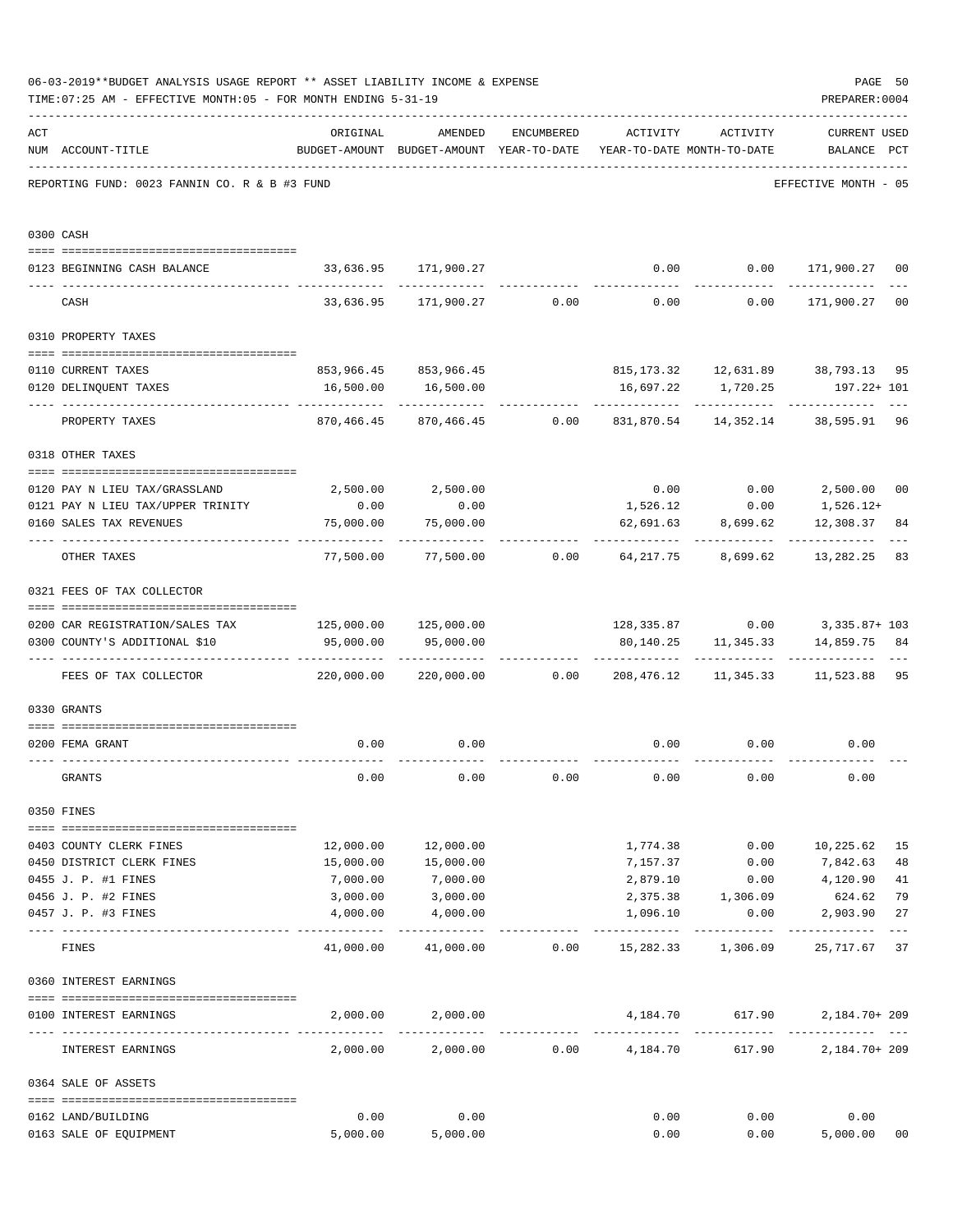| ACT | NUM ACCOUNT-TITLE                                     | ORIGINAL          | AMENDED<br>BUDGET-AMOUNT BUDGET-AMOUNT YEAR-TO-DATE | <b>ENCUMBERED</b> | ACTIVITY<br>YEAR-TO-DATE MONTH-TO-DATE       | ACTIVITY         | <b>CURRENT USED</b><br>BALANCE           | $_{\rm PCT}$   |
|-----|-------------------------------------------------------|-------------------|-----------------------------------------------------|-------------------|----------------------------------------------|------------------|------------------------------------------|----------------|
|     | REPORTING FUND: 0023 FANNIN CO. R & B #3 FUND         |                   |                                                     |                   |                                              |                  | EFFECTIVE MONTH - 05                     |                |
|     | SALE OF ASSETS                                        | 5,000.00          | 5,000.00                                            | 0.00              | 0.00                                         | 0.00             | 5,000.00                                 | 00             |
|     | 0370 MISCELLANEOUS REVENUES                           |                   |                                                     |                   |                                              |                  |                                          |                |
|     |                                                       |                   |                                                     |                   |                                              |                  |                                          |                |
|     | 0120 STATE LATERAL ROAD                               | 25,000.00         | 25,000.00                                           |                   | 14,796.25                                    | 0.00             | 10,203.75                                | 59             |
|     | 0125 TDT WEIGHT FEES                                  | 20,000.00         | 20,000.00                                           |                   | 36,115.30                                    | 0.00             | 16, 115. 30+ 181                         |                |
|     | 0130 REFUNDS & MISCELLANEOUS                          | 3,000.00          | 3,000.00                                            |                   | 1,983.45                                     | 0.00             | 1,016.55                                 | 66             |
|     | 0139 RESTITUTION                                      | 0.00              | 0.00                                                |                   | 0.00                                         | 0.00             | 0.00                                     |                |
|     | 0140 PROCEEDS OF LOANS                                | 0.00              | 0.00                                                |                   | 0.00                                         | 0.00             | 0.00                                     |                |
|     | 0145 REIMBURSEMENT OF MATERIALS                       | 13,000.00         | 13,000.00                                           |                   | 13,805.32                                    | 1,125.00         | $805.32 + 106$                           |                |
|     | MISCELLANEOUS REVENUES                                | 61,000.00         | 61,000.00                                           | 0.00              | 66,700.32                                    | 1,125.00         | $5,700.32 + 109$                         |                |
|     | 0509 CONTINGENCY                                      |                   |                                                     |                   |                                              |                  |                                          |                |
|     | 0475 CONTINGENCY                                      | 20,000.00         | 0.00                                                | 0.00              | 0.00                                         | 0.00             | 0.00                                     |                |
|     | CONTINGENCY                                           | 20,000.00         | 0.00                                                | 0.00              | 0.00                                         | 0.00             | 0.00                                     |                |
|     | 0623 ROAD & BRIDGE 3                                  |                   |                                                     |                   |                                              |                  |                                          |                |
|     |                                                       |                   |                                                     |                   |                                              |                  |                                          |                |
|     | 0100 COMPENSATION PAY<br>0101 SALARY ELECTED OFFICIAL | 0.00<br>62,720.97 | 0.00<br>62,720.97                                   | 0.00<br>0.00      | 0.00<br>43,422.30                            | 0.00<br>7,237.05 | 0.00<br>19,298.67                        | 69             |
|     | 0105 SALARY SECRETARY                                 | 9,618.35          | 9,618.35                                            | 0.00              | 5,568.93                                     | 856.68           | 4,049.42                                 | 58             |
|     | 0106 SALARY PRECINCT EMPLOYEES                        | 269,123.88        | 269,123.88                                          | 0.00              | 167,292.75                                   | 26,467.45        | 101,831.13                               | 62             |
|     | 0107 REGULAR-TEMP. PART-TIME                          | 16,277.96         | 16,277.96                                           | 0.00              | 1,812.72                                     | 0.00             | 14,465.24                                | 11             |
|     | 0199 TOTAL SALARIES                                   | 357,741.16        | 357,741.16                                          | 0.00              | 218,096.70                                   | 34,561.18        | 139,644.46                               | 61             |
|     | 0201 SOCIAL SECURITY TAXES                            | 22,217.15         | 22,217.15                                           | 0.00              | 13,456.21                                    | 2,132.06         | 8,760.94                                 | 61             |
|     | 0202 GROUP HEALTH INSURANCE                           | 114,751.20        | 114,751.20                                          | 0.00              | 73,632.02                                    | 8,606.34         | 41,119.18                                | 64             |
|     | 0203 RETIREMENT                                       | 40,925.59         | 40,925.59                                           | 0.00              | 24,961.22                                    | 3,943.47         | 15,964.37                                | 61             |
|     | 0204 WORKERS' COMPENSATION                            | 11,910.48         | 11,910.48                                           | 0.00              | 4,467.96                                     | 0.00             | 7,442.52                                 | 38             |
|     | 0205 MEDICARE TAX                                     | 5,195.95          | 5,195.95                                            | 0.00              | 3,147.10                                     | 498.64           | 2,048.85                                 | 61             |
|     | 0206 UNEMPLOYMENT EXPENSE                             | 0.00              | 0.00                                                | 0.00              | 0.00                                         | 0.00             | 0.00                                     |                |
|     | 0299 TOTAL EMPLOYEE BENEFITS                          |                   |                                                     |                   |                                              |                  | $0.00$ 119,664.51 15,180.51 75,335.86 61 |                |
|     | 0310 OFFICE SUPPLIES                                  | 500.00            | 500.00 367.57                                       |                   |                                              | 147.04 0.00      | 14.61- 103                               |                |
|     | 0314 EMPLOYEE PHYSICALS/DOT TESTING 200.00            |                   | 200.00                                              | 0.00              | 105.00                                       | 0.00             | 95.00                                    | 53             |
|     | 0315 COPIER EXPENSE                                   | 0.00              | 0.00                                                | 0.00              | 0.00                                         | 0.00             | 0.00                                     |                |
|     | 0340 SHOP SUPPLIES                                    | 6,500.00          | 6,500.00                                            | 0.00              | 1,708.45                                     | 150.37           | 4,791.55                                 | 26             |
|     | 0341 R & B MAT. ROCK & GRAVEL                         | 155,000.00        | 165,000.00                                          | 13,708.02         | 138,378.42                                   | 14,467.60        | 12,913.56                                | 92             |
|     | 0342 R & B MAT. CULVERTS                              | 35,000.00         | 35,000.00                                           | 0.00              | 18,047.18                                    | 0.00             | 16,952.82                                | 52             |
|     | 0343 R & B MAT. HARDWRE & LUMB                        | 5,000.00          | 5,000.00                                            | 0.00              | 4,795.82                                     | 0.00             | 204.18                                   | 96             |
|     | 0344 R & B MAT. ASPHALT/RD OIL                        | 85,000.00         | 85,000.00                                           | 0.00              | 24,049.28                                    | 8,069.12         | 60,950.72                                | 28             |
|     | 0345 CHEMICALS                                        | 3,000.00          | 3,000.00                                            | 0.00              | 0.00                                         | 0.00             | 3,000.00                                 | 0 <sub>0</sub> |
|     | 0346 CETRZ EXPENDITURES                               | 0.00              | $0.00$<br>4,000.00                                  | 0.00              | 0.00                                         | 0.00             | 0.00                                     |                |
|     | 0350 DEBRIS REMOVAL                                   | 4,000.00          |                                                     | 0.00              | 1,107.00                                     | 369.00           | 2,893.00 28                              |                |
|     | 0395 UNIFORMS                                         | 1,000.00          | 1,000.00                                            | 0.00              | 999.20                                       | 294.75           | $0.80$ 100                               |                |
|     | 0399 TOTAL R&B MATERIALS                              | 295,200.00        |                                                     |                   | 305,200.00  14,075.59  189,337.39  23,350.84 |                  | 101,787.02 67                            |                |
|     | 0400 LEGAL FEES                                       | 0.00              | 0.00                                                | 0.00              | 0.00                                         | 0.00             | 0.00                                     |                |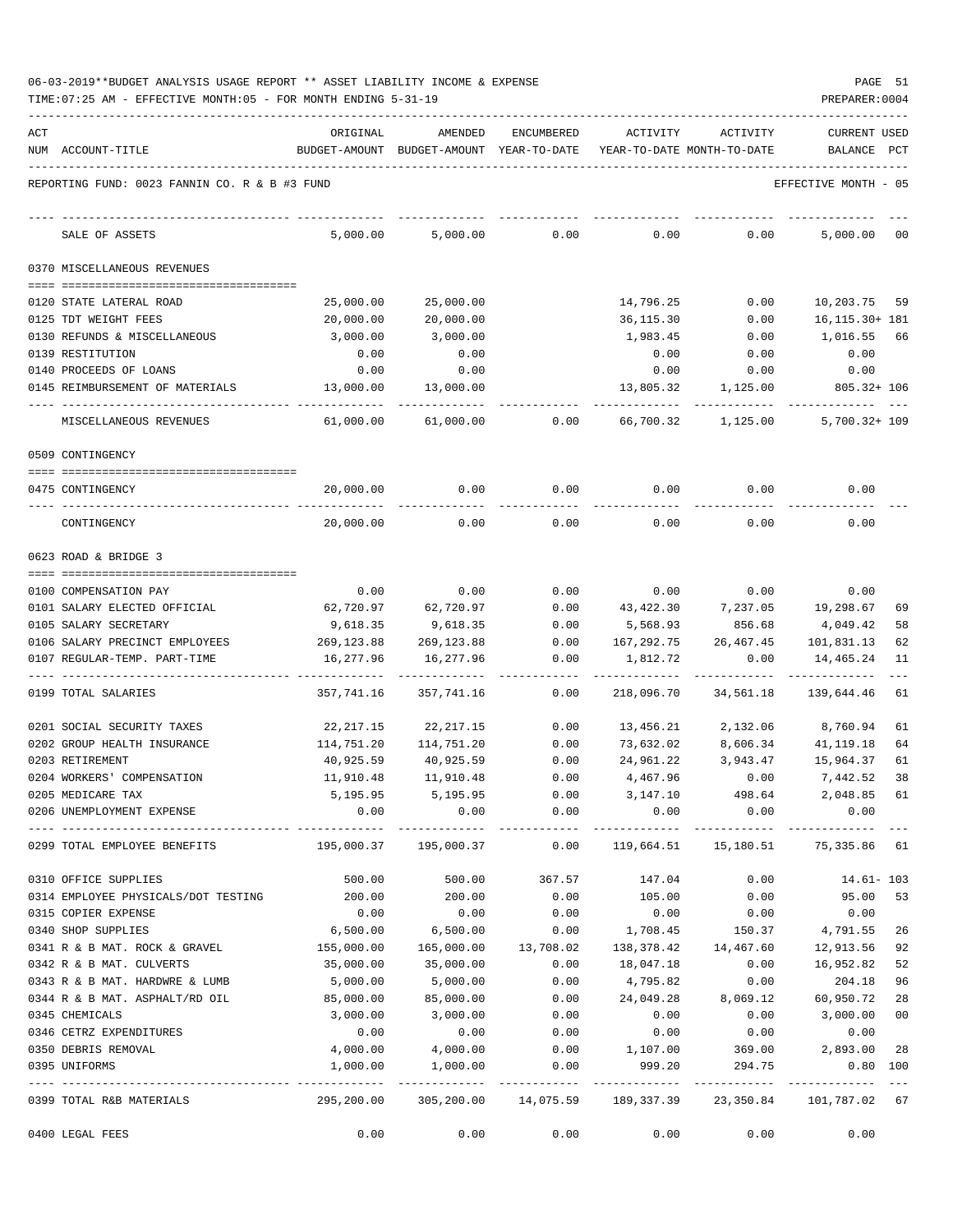| ACT |                                                           | ORIGINAL   | AMENDED                                                                                 | ENCUMBERED              | ACTIVITY                   | ACTIVITY          | <b>CURRENT USED</b>    |                |
|-----|-----------------------------------------------------------|------------|-----------------------------------------------------------------------------------------|-------------------------|----------------------------|-------------------|------------------------|----------------|
|     | NUM ACCOUNT-TITLE                                         |            | BUDGET-AMOUNT BUDGET-AMOUNT YEAR-TO-DATE                                                |                         | YEAR-TO-DATE MONTH-TO-DATE |                   | BALANCE                | PCT            |
|     | REPORTING FUND: 0023 FANNIN CO. R & B #3 FUND             |            |                                                                                         |                         |                            |                   | EFFECTIVE MONTH - 05   |                |
|     | 0420 UTILITY TELEPHONE                                    | 700.00     | 700.00                                                                                  | 0.00                    | 655.31                     | 85.78             | 44.69                  | 94             |
|     | 0421 INTERNET SERVICE                                     | 1,000.00   | 1,000.00                                                                                | 0.00                    | 610.12                     | 81.95             | 389.88                 | 61             |
|     | 0423 CELL PHONE ALLOWANCE                                 | 600.00     | 600.00                                                                                  | 0.00                    | 400.00                     | 50.00             | 200.00                 | 67             |
|     | 0427 OUT OF COUNTY TRAVEL                                 | 3,500.00   | 3,500.00                                                                                | 0.00                    | 2,037.80                   | 896.88            | 1,462.20               | 58             |
|     | 0430 BIDS, NOTICES & PERMITS                              | 1,200.00   | 1,200.00                                                                                | 0.00                    | 1,118.74                   | 281.74            | 81.26                  | 93             |
|     | 0435 PRINTING                                             | 100.00     | 100.00                                                                                  | 0.00                    | 0.00                       | 0.00              | 100.00                 | 0 <sub>0</sub> |
|     | 0440 UTILITY ELECTRICITY                                  | 3,125.00   | 3,125.00                                                                                | 0.00                    | 1,697.59                   | 240.53            | 1,427.41               | 54             |
|     | 0441 UTILITY GAS                                          | 500.00     | 500.00                                                                                  | 0.00                    | 311.00                     | 0.00              | 189.00                 | 62             |
|     | 0442 UTILITY WATER                                        | 700.00     | 700.00                                                                                  | 0.00                    | 225.48                     | 32.23             | 474.52                 | 32             |
|     | 0443 TRASH DUMPSTER PICKUP                                | 1,000.00   | 1,000.00                                                                                | 74.97                   | 524.79                     | 0.00              | 400.24                 | 60             |
|     | 0447 REPEATER SERVICE CONTRACT                            | 708.97     | 708.97                                                                                  | 0.00                    | 708.97                     | 0.00              | 0.00                   | 100            |
|     | 0450 R&M BUILDING                                         | 1,500.00   | 1,500.00                                                                                | 0.00                    | 6.33                       | 0.00              | 1,493.67               | 0 <sub>0</sub> |
|     | 0453 COMPUTER SOFTWARE                                    | 1,000.00   | 1,000.00                                                                                | 0.00                    | 0.00                       | 0.00              | 1,000.00               | 0 <sub>0</sub> |
|     | 0457 R & M MACHINERY GAS & OIL                            | 150,000.00 | 119,946.00                                                                              | 0.00                    | 65,529.76                  | 11,567.64         | 54, 416.24             | 55             |
|     | 0458 R & M MACHINERY PARTS                                | 70,000.00  | 135,000.00                                                                              | 0.00                    | 116,952.17                 | 10,011.43         | 18,047.83              | 87             |
|     | 0459 R & M MACH. TIRES & TUBES                            | 25,000.00  | 25,000.00                                                                               | 4,283.14                | 9,317.00                   | 10.00             | 11,399.86              | 54             |
|     | 0460 EQUIPMENT RENTAL/LEASE                               | 5,000.00   | 0.00                                                                                    | 0.00                    | 0.00                       | 0.00              | 0.00                   |                |
|     | 0480 BOND                                                 | 150.00     | 150.00                                                                                  | 0.00                    | 150.00                     | 0.00              | 0.00                   | 100            |
|     | 0481 DUES                                                 | 0.00       | 0.00                                                                                    | 0.00                    | 0.00                       | 0.00              | 0.00                   |                |
|     | 0482 INSURANCE                                            | 7,000.00   | 7,000.00                                                                                | 0.00                    | 9,818.80                   | 4,456.00          | 2,818.80- 140          |                |
|     | 0485 PRISONER SUPPLIES                                    | 0.00       | 0.00                                                                                    | 0.00                    | 0.00                       | 0.00              | 0.00                   |                |
|     | 0488 FANNIN RURAL RAIL DISTRICT                           | 0.00       | 0.00                                                                                    | 0.00                    | 0.00                       | 0.00              | 0.00                   |                |
|     | 0490 MISCELLANEOUS                                        | 1,500.00   | 1,500.00                                                                                | 0.00                    | 0.00                       | 0.00              | 1,500.00               | 00             |
|     | 0491 SOIL & WATER CONSERVATION                            | 250.00     | 250.00                                                                                  | 0.00                    | 250.00                     | 0.00              | 0.00                   | 100            |
|     | 0492 TDRA FLOOD CASH MATCH                                | 0.00       | 0.00                                                                                    | 0.00                    | 0.00                       | 0.00              | 0.00                   |                |
|     | 0494 FLOOD CONTROL SITE MAINTENANCE                       | 0.00       | 0.00                                                                                    | 0.00                    | 0.00                       | 0.00              | 0.00                   |                |
|     | 0495 PIPELINE SALES TAX REIMBURSEMENT                     | 0.00       | 0.00                                                                                    | 0.00                    | 0.00                       | 0.00              | 0.00                   |                |
|     | 0496 TCOG HAZARDOUS WASTEMATCH                            | 1,250.00   | 1,250.00                                                                                | 0.00                    | 0.00                       | 0.00              | 1,250.00               | 00             |
|     | ----------------------<br>0499 TOTAL SER. & OTHER CHARGES | 275,783.97 | 305,729.97                                                                              | 4,358.11                | 210,313.86                 | 27,714.18         | 91,058.00              | 70             |
|     | 0500 LAND                                                 |            |                                                                                         |                         | 0.00                       | 0.00              | 0.00                   |                |
|     | 0535 BUILDING                                             |            |                                                                                         |                         | 0.00                       | 0.00              | 0.00                   |                |
|     | 0562 LAND/BUILDING                                        | 0.00       | 0.00                                                                                    | 0.00                    | 0.00                       | 0.00              | 0.00                   |                |
|     | 0570 COMPUTER EQUIPMENT                                   | 0.00       | 0.00                                                                                    | 0.00                    | 0.00                       | 0.00              | 0.00                   |                |
|     | 0571 PURCHASE OF MACH./EQUIP.                             | 150,000.00 | 268, 317.32                                                                             | 0.00                    | 268,317.32                 | 0.00              | 0.00 100               |                |
|     | 0572 OFFICE EQUIPMENT                                     | 0.00       | 0.00                                                                                    | 0.00                    | 0.00                       | 0.00              | 0.00                   |                |
|     | 0573 RADIO EQUIPMENT                                      | 600.00     | 600.00                                                                                  | 0.00                    | 0.00                       | 0.00              | 600.00                 | 0 <sub>0</sub> |
|     | 0575 LAND/BUILDING                                        | 1,000.00   | 1,000.00                                                                                | 0.00                    | 0.00                       | 0.00              | 1,000.00               | 0 <sub>0</sub> |
|     | 0580 PRECINCT BRIDGE                                      | 0.00       | 0.00<br>------------                                                                    | 0.00                    | 0.00                       | 0.00              | 0.00                   |                |
|     | 0599 CAPITAL OUTLAY                                       | 151,600.00 | 269,917.32                                                                              | $- - - - - - -$<br>0.00 | ---------<br>268,317.32    | ---------<br>0.00 | ----------<br>1,600.00 | 99             |
|     | 0630 NOTE PAYMENT-PRINCIPAL                               | 0.00       | 0.00                                                                                    | 0.00                    | 0.00                       | 0.00              | 0.00                   |                |
|     | 0670 NOTE PAYMENT-INTEREST                                | 0.00       | 0.00                                                                                    | 0.00                    | 0.00                       | 0.00              | 0.00                   |                |
|     |                                                           |            |                                                                                         | ------------            |                            |                   |                        |                |
|     | ROAD & BRIDGE 3                                           |            | $1,275,325.50$ $1,433,588.82$ $18,433.70$ $1,005,729.78$ $100,806.71$ $409,425.34$ $71$ |                         |                            |                   |                        |                |
|     | 0625 ADMINISTRATIVE OFFICE R&B #3                         |            |                                                                                         |                         |                            |                   |                        |                |
|     | 0105 SALARY SECRETARY                                     | 9,881.28   | 9,881.28                                                                                | 0.00                    | 6,840.90                   | 1,140.15          | 3,040.38               | 69             |
|     | 0201 SOCIAL SECURITY TAXES                                | 612.64     | 612.64                                                                                  | 0.00                    | 308.32                     | 55.76             | 304.32                 | 50             |
|     | 0202 GROUP HEALTH INSURANCE                               | 2,868.78   | 2,868.78                                                                                | 0.00                    | 1,912.48                   | 239.06            | 956.30                 | 67             |
|     | 0203 RETIREMENT                                           | 1,130.42   | 1,130.42                                                                                | 0.00                    | 782.93                     | 130.08            | 347.49                 | 69             |
|     | 0204 WORKERS' COMPENSATION                                | 41.50      | 41.50                                                                                   | 0.00                    | 13.65                      | 0.00              | 27.85                  | 33             |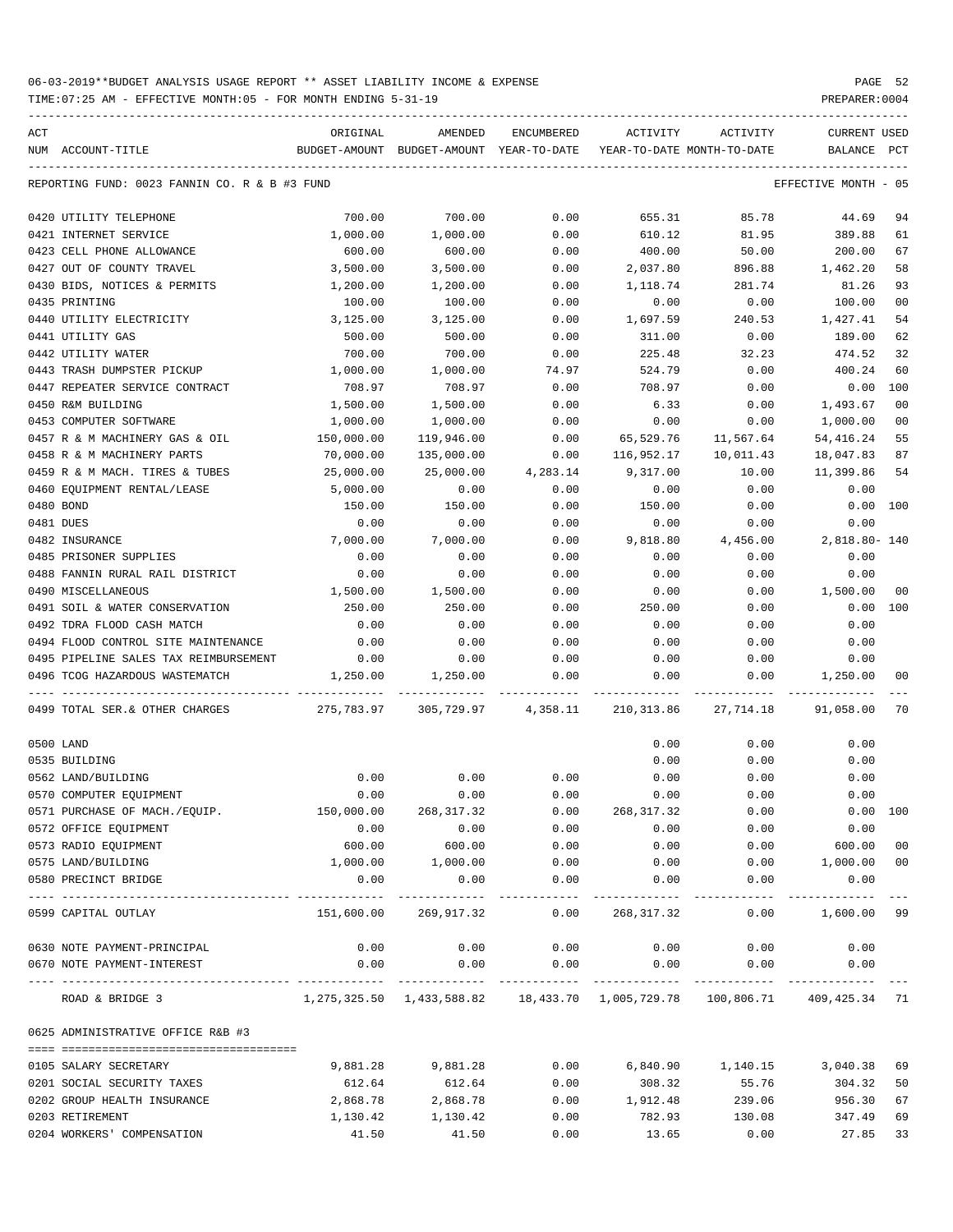TIME:07:25 AM - EFFECTIVE MONTH:05 - FOR MONTH ENDING 5-31-19 PREPARER:0004

| ORIGINAL<br>BUDGET-AMOUNT | AMENDED<br>BUDGET-AMOUNT                      | ENCUMBERED                             | ACTIVITY                  | ACTIVITY | <b>CURRENT USED</b><br>BALANCE         | PCT                                                                         |
|---------------------------|-----------------------------------------------|----------------------------------------|---------------------------|----------|----------------------------------------|-----------------------------------------------------------------------------|
|                           |                                               |                                        |                           |          |                                        |                                                                             |
| 143.28                    | 143.28                                        | 0.00                                   | 72.18                     | 13.05    | 71.10 50                               |                                                                             |
| 100.00                    | 100.00                                        | 33.75                                  | 66.25                     | 0.00     | 0.00                                   | 100                                                                         |
| 0.00                      | 0.00                                          | 0.00                                   | 0.00                      | 0.00     | 0.00                                   |                                                                             |
| 500.00                    | 500.00                                        | 0.00                                   | 0.00                      | 0.00     | 500.00                                 | 0 <sub>0</sub>                                                              |
| 0.00                      | 0.00                                          | 0.00                                   | 0.00                      | 0.00     | 0.00                                   |                                                                             |
| 0.00                      | 0.00                                          | 0.00                                   | 0.00                      | 0.00     | 0.00                                   |                                                                             |
| 0.00                      | 0.00                                          | 0.00                                   | 0.00                      | 0.00     | 0.00                                   |                                                                             |
| 0.00                      | 0.00                                          | 0.00                                   | 0.00                      | 0.00     | 0.00                                   |                                                                             |
|                           |                                               |                                        |                           |          | 5, 247, 44                             | 66                                                                          |
|                           |                                               |                                        |                           |          |                                        |                                                                             |
|                           | REPORTING FUND: 0023 FANNIN CO. R & B #3 FUND | 15,277.90<br>1,310,603.40 1,448,866.72 | YEAR-TO-DATE<br>15,277.90 | 33.75    | YEAR-TO-DATE MONTH-TO-DATE<br>9,996.71 | EFFECTIVE MONTH - 05<br>1,578.10<br>1,190,731.76 37,446.08<br>258,134.96 82 |

EXPENSE TOTALS 1,310,603.40 1,448,866.72 18,467.45 1,015,726.49 102,384.81 414,672.78 71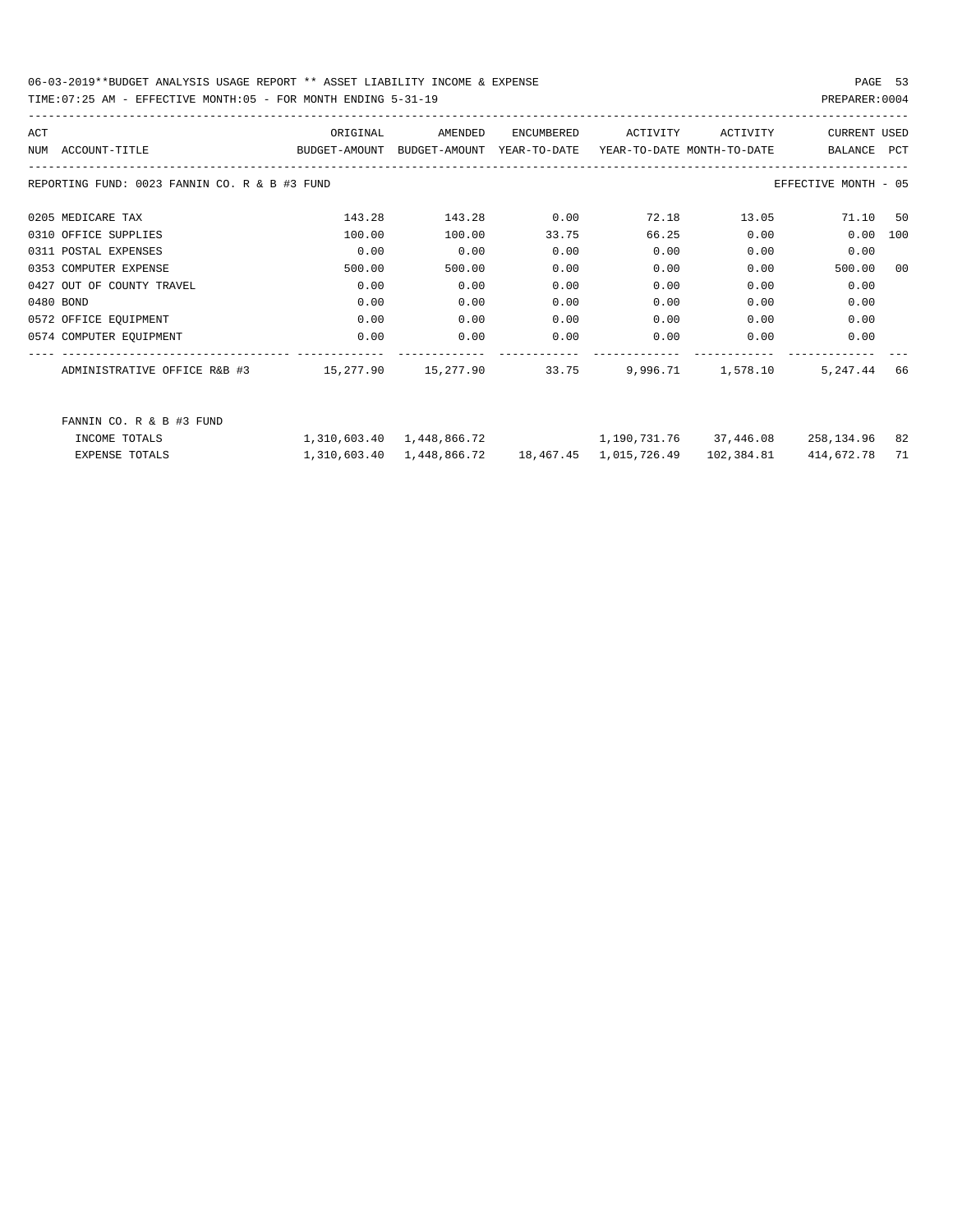|     | 06-03-2019**BUDGET ANALYSIS USAGE REPORT ** ASSET LIABILITY INCOME & EXPENSE<br>TIME: 07:25 AM - EFFECTIVE MONTH: 05 - FOR MONTH ENDING 5-31-19 |                                                      |                            |                                |                                        |                                            | PAGE 54<br>PREPARER: 0004          |
|-----|-------------------------------------------------------------------------------------------------------------------------------------------------|------------------------------------------------------|----------------------------|--------------------------------|----------------------------------------|--------------------------------------------|------------------------------------|
| ACT | NUM ACCOUNT-TITLE                                                                                                                               | ORIGINAL<br>BUDGET-AMOUNT BUDGET-AMOUNT YEAR-TO-DATE | AMENDED                    | ENCUMBERED                     | ACTIVITY<br>YEAR-TO-DATE MONTH-TO-DATE | ACTIVITY                                   | <b>CURRENT USED</b><br>BALANCE PCT |
|     | REPORTING FUND: 0024 FANNIN CO. R & B #4 FUND                                                                                                   |                                                      |                            |                                |                                        |                                            | EFFECTIVE MONTH - 05               |
|     | 0100 PAYROLL                                                                                                                                    |                                                      |                            |                                |                                        |                                            |                                    |
|     | 0100 PAYROLL                                                                                                                                    |                                                      |                            |                                | 0.00                                   | 0.00                                       | 0.00                               |
|     | ----- ----<br>PAYROLL                                                                                                                           |                                                      |                            |                                | 0.00                                   | 0.00                                       | 0.00                               |
|     | 0102 A/P CLEARING                                                                                                                               |                                                      |                            |                                |                                        |                                            |                                    |
|     | 0100 A/P CLEARING                                                                                                                               |                                                      |                            |                                | 0.00                                   | 0.00                                       | 0.00                               |
|     | A/P CLEARING                                                                                                                                    |                                                      |                            |                                | 0.00                                   | 0.00                                       | 0.00                               |
|     | 0103 CASH                                                                                                                                       |                                                      |                            |                                |                                        |                                            |                                    |
|     | 0100 R&B#4- COMBINED FUNDS CHECKING                                                                                                             |                                                      |                            |                                |                                        | 32,700.97 53,883.67- 78,169.67             |                                    |
|     | 0175 TEXPOOL                                                                                                                                    |                                                      |                            |                                | 102,859.44                             | 611.09                                     | 306,010.54                         |
|     | CASH                                                                                                                                            |                                                      |                            |                                |                                        | 135,560.41 53,272.58- 384,180.21           |                                    |
|     | 0120 RECEIVABLES                                                                                                                                |                                                      |                            |                                |                                        |                                            |                                    |
|     | 0311 TAXES RECEIVABLE                                                                                                                           |                                                      |                            |                                | 0.00                                   | 0.00                                       | 29,512.36                          |
|     | 0312 DUE FROM OTHER GOVERNMENTS                                                                                                                 |                                                      |                            |                                | 0.00                                   | 0.00                                       | 8,357.46                           |
|     | 0313 DUE FROM OTHER FUNDS                                                                                                                       |                                                      |                            |                                | 0.00                                   | 0.00                                       | 3,138.83                           |
|     | 0315 INVENTORY                                                                                                                                  |                                                      |                            |                                | 0.00                                   | 0.00                                       | 6,887.10                           |
|     | RECEIVABLES                                                                                                                                     |                                                      |                            |                                | 0.00                                   | 0.00                                       | 47,895.75                          |
|     | 0200 LIABILITY ACCOUNT                                                                                                                          |                                                      |                            |                                |                                        |                                            |                                    |
|     | 0150 ACCRUED SALARY PAYABLE                                                                                                                     |                                                      |                            |                                | 0.00                                   |                                            | $0.00$ 9,049.70                    |
|     | 0155 ACCRUED FRINGE BENEFITS                                                                                                                    |                                                      |                            |                                | 0.00                                   | 0.00                                       | 4,413.27                           |
|     | 0200 DEFERRED TAX REVENUE                                                                                                                       |                                                      |                            |                                | 0.00                                   | 0.00                                       | 28,004.13                          |
|     | 0900 SYSTEM ADDED LIABILITY LINE-ITEM                                                                                                           |                                                      |                            |                                | 0.00                                   | 0.00                                       | 0.00                               |
|     | 0910 SYSTEM ADDED LIABILITY LINE-ITEM                                                                                                           |                                                      |                            |                                |                                        | $4,417.15 - 0.00$<br>-------- ------------ | $4,417.15-$                        |
|     | LIABILITY ACCOUNT                                                                                                                               |                                                      |                            |                                |                                        | $4,417.15-$ 0.00                           | 37,049.95                          |
|     | 0271 EQUITY ACCOUNT                                                                                                                             |                                                      |                            |                                |                                        |                                            |                                    |
|     | 0200 EQUITY ACCOUNT<br>---- --------------                                                                                                      |                                                      | <u>La de de de de dece</u> |                                | -----                                  | $0.00$ $0.00$ $255,048.45$<br>-----------  | .                                  |
|     | EQUITY ACCOUNT                                                                                                                                  |                                                      |                            |                                | 0.00                                   | 0.00                                       | 255,048.45                         |
|     | 0300 TOTAL REV/TRANSFERS                                                                                                                        |                                                      |                            |                                |                                        |                                            |                                    |
|     | 0124 BEGINNING CASH BALANCE                                                                                                                     |                                                      | 102,339.09 102,339.09      |                                |                                        |                                            | $0.00$ $0.00$ $102,339.09$ 00      |
|     | TOTAL REV/TRANSFERS                                                                                                                             |                                                      | 102,339.09 102,339.09 0.00 | ------------------------------ | 0.00                                   | 0.00                                       | 102,339.09 00                      |
|     | 0310 PROPERTY TAXES                                                                                                                             |                                                      |                            |                                |                                        |                                            |                                    |
|     | 0110 CURRENT TAXES                                                                                                                              |                                                      | 486,096.60 486,096.60      |                                |                                        |                                            | 464,014.73 7,190.36 22,081.87 95   |
|     | 0120 DELINQUENT TAXES                                                                                                                           | 9,000.00                                             | 9,000.00                   |                                |                                        |                                            | 9,504.44 979.20 504.44 + 106       |
|     |                                                                                                                                                 |                                                      |                            |                                |                                        |                                            |                                    |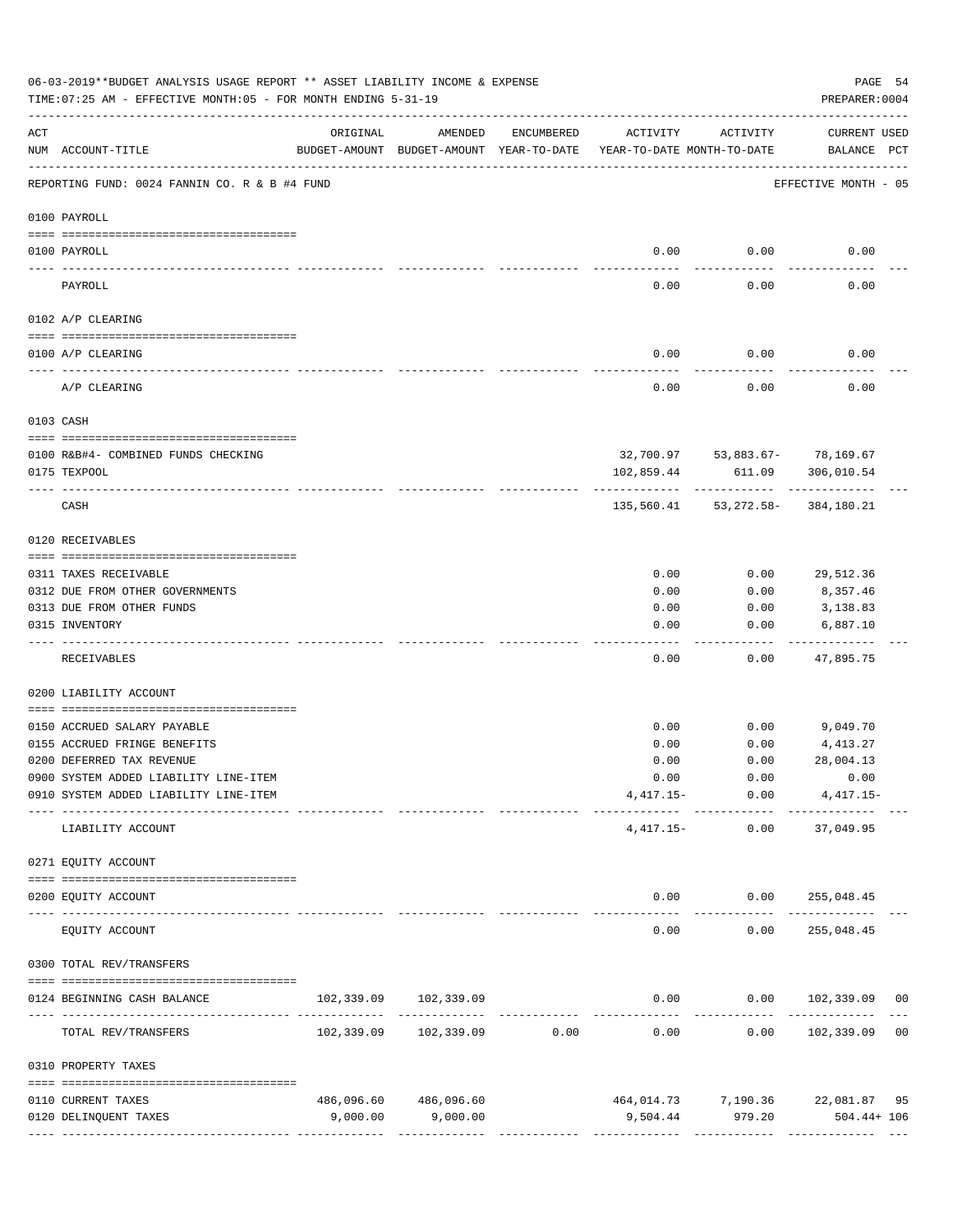06-03-2019\*\*BUDGET ANALYSIS USAGE REPORT \*\* ASSET LIABILITY INCOME & EXPENSE PAGE 55 TIME:07:25 AM - EFFECTIVE MONTH:05 - FOR MONTH ENDING 5-31-19 PREPARER:0004

| ACT |                                                                | ORIGINAL   | AMENDED                                  | ENCUMBERED | ACTIVITY   | ACTIVITY                   | CURRENT USED         |              |
|-----|----------------------------------------------------------------|------------|------------------------------------------|------------|------------|----------------------------|----------------------|--------------|
|     | NUM ACCOUNT-TITLE                                              |            | BUDGET-AMOUNT BUDGET-AMOUNT YEAR-TO-DATE |            |            | YEAR-TO-DATE MONTH-TO-DATE | BALANCE              | $_{\rm PCT}$ |
|     | REPORTING FUND: 0024 FANNIN CO. R & B #4 FUND                  |            |                                          |            |            |                            | EFFECTIVE MONTH - 05 |              |
|     | PROPERTY TAXES                                                 |            | 495,096.60 495,096.60                    | 0.00       |            | 473,519.17 8,169.56        | 21,577.43 96         |              |
|     | 0318 OTHER TAXES                                               |            |                                          |            |            |                            |                      |              |
|     | 0120 PAY N LIEU TAX/GRASSLAND                                  | 1,600.00   | 1,600.00                                 |            | 0.00       |                            | $0.00$ 1,600.00      | 00           |
|     | 0121 PAY N LIEU TAX/UPPER TRINITY                              | 0.00       | 0.00                                     |            | 868.70     | 0.00                       | 868.70+              |              |
|     | 0160 SALES TAX REVENUES                                        | 41,000.00  | 41,000.00                                |            | 35,685.45  | 4,952.02                   | 5, 314.55            | 87           |
|     | OTHER TAXES                                                    | 42,600.00  | 42,600.00                                | 0.00       | 36,554.15  | 4,952.02                   | 6,045.85 86          |              |
|     | 0321 FEES OF TAX COLLECTOR                                     |            |                                          |            |            |                            |                      |              |
|     |                                                                |            |                                          |            |            |                            |                      |              |
|     | 0200 CAR REGISTRATION/SALES TAX                                | 73,000.00  | 73,000.00                                |            |            | 73,051.63 0.00             | $51.63 + 100$        |              |
|     | 0300 COUNTY'S ADDITIONAL \$10                                  | 55,000.00  | 55,000.00                                |            | 45,617.68  | 6,458.03                   | 9,382.32 83          |              |
|     | FEES OF TAX COLLECTOR                                          | 128,000.00 | 128,000.00                               | 0.00       | 118,669.31 | 6,458.03                   | 9,330.69 93          |              |
|     | 0330 GRANTS                                                    |            |                                          |            |            |                            |                      |              |
|     | 0200 FEMA GRANT                                                | 0.00       | 0.00                                     |            | 0.00       | 0.00                       | 0.00                 |              |
|     | GRANTS                                                         | 0.00       | 0.00                                     | 0.00       | 0.00       | 0.00                       | 0.00                 |              |
|     | 0350 FINES                                                     |            |                                          |            |            |                            |                      |              |
|     | 0403 COUNTY CLERK FINES                                        | 7,000.00   | 7,000.00                                 |            | 1,010.01   | 0.00                       | 5,989.99             | 14           |
|     | 0450 DISTRICT CLERK FINES                                      | 7,000.00   | 7,000.00                                 |            | 4,074.16   | 0.00                       | 2,925.84             | 58           |
|     | 0455 J. P. #1 FINES                                            | 4,000.00   | 4,000.00                                 |            | 1,638.85   | 0.00                       | 2,361.15             | 41           |
|     | 0456 J. P. #2 FINES                                            | 2,000.00   | 2,000.00                                 |            | 1,352.15   | 743.47                     | 647.85               | 68           |
|     | 0457 J. P. #3 FINES                                            | 2,500.00   | 2,500.00                                 |            | 623.93     | 0.00                       | 1,876.07             | 25           |
|     | FINES                                                          | 22,500.00  | 22,500.00                                | 0.00       | 8,699.10   | 743.47                     | 13,800.90            | 39           |
|     | 0360 INTEREST EARNINGS                                         |            |                                          |            |            |                            |                      |              |
|     | -------------------------------------<br>0100 INTEREST EARNING | 1,500.00   | 1,500.00                                 |            | 2,742.65   | 643.47                     | 1,242.65+ 183        |              |
|     | INTEREST EARNINGS                                              | 1,500.00   | 1,500.00                                 | 0.00       | 2,742.65   | 643.47                     | 1,242.65+ 183        |              |
|     | 0364 SALE OF ASSETS                                            |            |                                          |            |            |                            |                      |              |
|     |                                                                |            |                                          |            |            |                            |                      |              |
|     | 0162 LAND/BUILDING                                             | 0.00       | 0.00                                     |            | 0.00       | 0.00                       | 0.00                 |              |
|     | 0163 SALE OF EQUIPMENT                                         | 10,000.00  | 10,000.00<br>_____________               |            | 0.00       | 0.00<br>-----              | 10,000.00<br>.       | 00           |
|     | SALE OF ASSETS                                                 | 10,000.00  | 10,000.00                                | 0.00       | 0.00       | 0.00                       | 10,000.00 00         |              |
|     | 0370 MISCELLANEOUS REVENUES                                    |            |                                          |            |            |                            |                      |              |
|     |                                                                | 15,000.00  |                                          |            | 8,422.35   | 0.00                       | 6,577.65             |              |
|     | 0120 STATE LATERAL ROAD<br>0125 TDT WEIGHT FEES                | 11,000.00  | 15,000.00<br>11,000.00                   |            | 20,557.62  | 0.00                       | $9,557.62 + 187$     | 56           |
|     | 0130 REFUNDS & MISCELLANEOUS                                   | 1,100.00   | 1,100.00                                 |            | 432.86     | 0.00                       | 667.14               | -39          |
|     | 0138 SALE OF SCRAP IRON                                        | 0.00       | 0.00                                     |            | 0.00       | 0.00                       | 0.00                 |              |
|     | 0140 PROCEEDS OF LOAN                                          | 0.00       | 0.00                                     |            | 0.00       | 0.00                       | 0.00                 |              |
|     | 0145 REIMBURSEMENT OF MATERIALS                                | 12,000.00  | 12,000.00                                |            | 1,761.64   | 0.00                       | 10,238.36            | 15           |
|     | 0146 SALE OF RECYCLED MATERIALS                                | 500.00     | 500.00                                   |            | 394.50     | 183.20                     | 105.50               | 79           |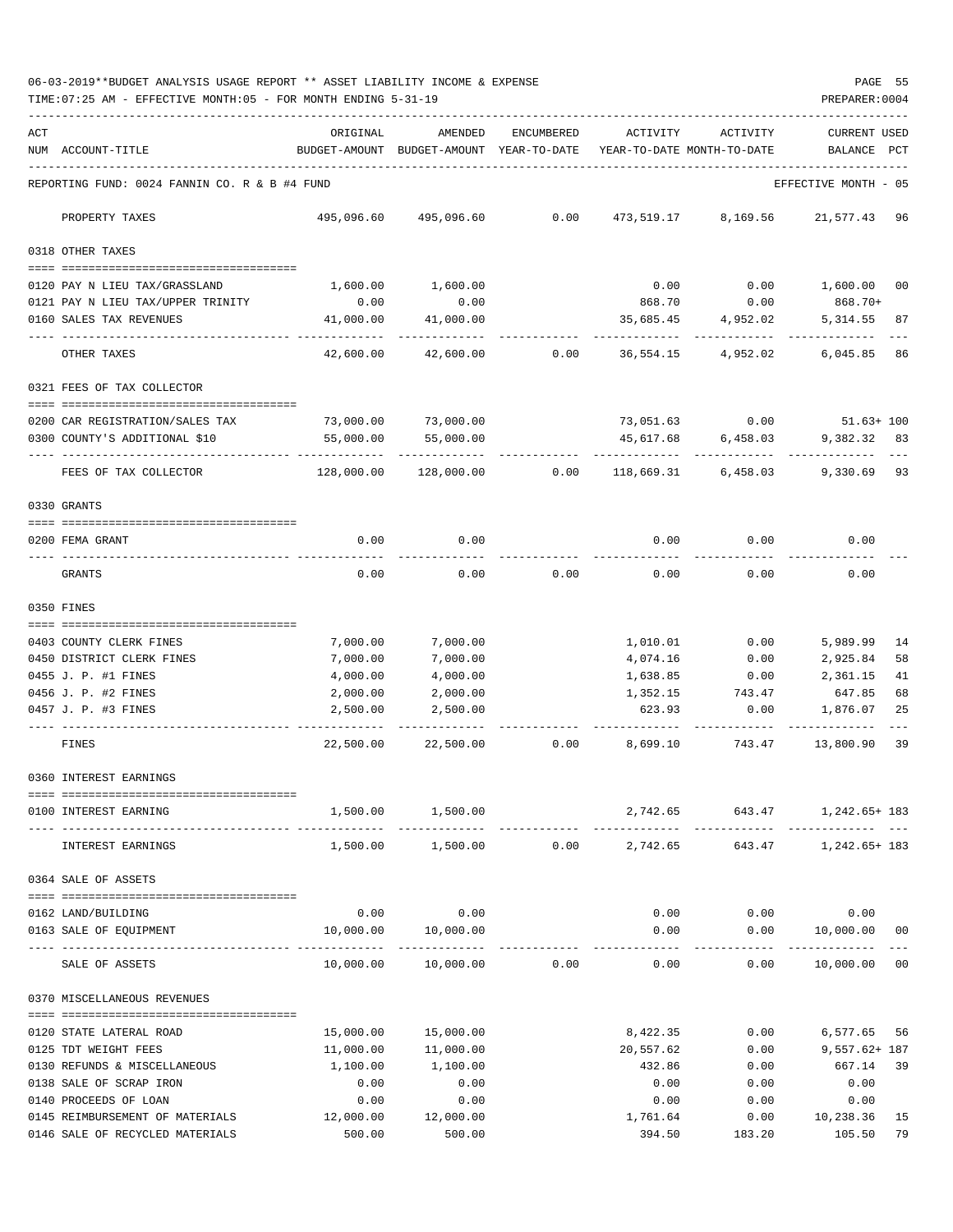| ACT | NUM ACCOUNT-TITLE                                     | ORIGINAL<br>BUDGET-AMOUNT | AMENDED<br>BUDGET-AMOUNT YEAR-TO-DATE | ENCUMBERED                         | ACTIVITY          | ACTIVITY<br>YEAR-TO-DATE MONTH-TO-DATE | <b>CURRENT USED</b><br>BALANCE                       | PCT    |
|-----|-------------------------------------------------------|---------------------------|---------------------------------------|------------------------------------|-------------------|----------------------------------------|------------------------------------------------------|--------|
|     | REPORTING FUND: 0024 FANNIN CO. R & B #4 FUND         |                           |                                       |                                    |                   |                                        | EFFECTIVE MONTH - 05                                 |        |
|     | 0147 OFFICE RENTAL                                    | 0.00                      | 0.00                                  |                                    | 0.00              | 0.00                                   | 0.00                                                 |        |
|     | MISCELLANEOUS REVENUES                                | 39,600.00                 | 39,600.00                             |                                    | $0.00$ 31,568.97  | 183.20                                 | 8,031.03 80                                          |        |
|     | 0509 CONTINGENCY                                      |                           |                                       |                                    |                   |                                        |                                                      |        |
|     | 0475 CONTINGENCY                                      | 0.00                      | 0.00                                  | 0.00                               | 0.00              | 0.00                                   | 0.00                                                 |        |
|     | CONTINGENCY                                           | 0.00                      | 0.00                                  | 0.00                               | 0.00              | 0.00                                   | 0.00                                                 |        |
|     | 0624 ROAD & BRIDGE 4                                  |                           |                                       |                                    |                   |                                        |                                                      |        |
|     |                                                       |                           |                                       |                                    |                   |                                        |                                                      |        |
|     | 0100 COMPENSATION PAY<br>0101 SALARY ELECTED OFFICIAL | 0.00<br>62,720.97         | 0.00<br>62,720.97                     | 0.00<br>0.00                       | 0.00<br>43,422.30 | 0.00<br>7,237.05                       | 0.00<br>19,298.67                                    | 69     |
|     | 0105 SALARY SECRETARY                                 | 27,537.94                 | 27,537.94                             | 0.00                               | 19,064.70         | 3,177.45                               | 8,473.24                                             | 69     |
|     | 0106 SALARY PRECINCT EMPLOYEES                        | 175,807.02                | 175,807.02                            | 0.00                               | 107,118.01        | 18,382.80                              | 68,689.01                                            | 61     |
|     | 0107 REGULAR-TEMP. PART-TIME                          | 0.00                      | 0.00                                  | 0.00                               | 0.00              | 0.00                                   | 0.00                                                 |        |
|     | 0108 LABOR REIMBURSEMENT                              | 0.00                      | 0.00                                  | 0.00                               | 0.00              | 0.00                                   | 0.00                                                 |        |
|     |                                                       |                           |                                       |                                    |                   |                                        |                                                      |        |
|     | 0199 TOTAL SALARIES                                   | 266,065.93                | 266,065.93                            | 0.00                               | 169,605.01        | 28,797.30                              | 96,460.92                                            | 64     |
|     | 0201 SOCIAL SECURITY TAXES                            | 16,496.09                 | 16,496.09                             | 0.00                               | 10,475.03         | 1,778.18                               | 6,021.06                                             | 64     |
|     | 0202 GROUP HEALTH INSURANCE                           | 91,800.96                 | 91,800.96                             | 0.00                               | 58,331.86         | 7,171.95                               | 33,469.10                                            | 64     |
|     | 0203 RETIREMENT                                       | 30,437.94                 | 30,437.94                             | 0.00                               | 19,412.72         | 3,285.78                               | 11,025.22                                            | 64     |
|     | 0204 WORKERS' COMPENSATION                            | 7,566.94                  | 7,566.94                              | 0.00                               | 2,827.58          | 0.00                                   | 4,739.36                                             | 37     |
|     | 0205 MEDICARE TAX                                     | 3,857.96                  | 3,857.96                              | 0.00                               | 2,449.73          | 415.87                                 | 1,408.23                                             | 63     |
|     | 0206 UNEMPLOYMENT EXPENSE                             | 0.00                      | 0.00                                  | 0.00                               | 0.00              | 0.00                                   | 0.00                                                 |        |
|     | 0299 TOTAL EMPLOYEE BENEFITS                          | 150,159.89                | 150,159.89                            | 0.00                               | 93,496.92         | 12,651.78                              | 56,662.97                                            | 62     |
|     | 0310 OFFICE SUPPLIES                                  | 250.00                    | 250.00                                | 99.78                              | 0.00              | 0.00                                   | 150.22                                               | 40     |
|     | 0314 EMPLOYEE PHYSICALS/DOT TESTING                   | 275.00                    | 275.00                                | 0.00                               | 40.00             | 0.00                                   | 235.00                                               | 15     |
|     | 0340 SHOP SUPPLIES                                    | 2,250.00                  | 2,250.00                              | 0.00                               | 1,986.17          | 505.87                                 | 263.83                                               | 88     |
|     | 0341 R & B MAT. ROCK & GRAVEL                         | 100,000.00                | 98, 314.02                            | 0.00                               | 56,825.92         | 8,070.47                               | 41,488.10                                            | 58     |
|     | 0342 R & B MAT. CULVERTS                              | 9,000.00                  | 9,000.00                              | 4,024.80                           | 4,411.80          | 0.00                                   | 563.40                                               | 94     |
|     | 0343 R & B MAT. HARDWRE & LUMB                        | 2,500.00                  | 2,500.00                              | 0.00                               | 98.25             | 0.00                                   | 2,401.75 04                                          |        |
|     | 0344 R & B MAT. ASPHALT/RD OIL                        | 60,000.00                 | 60,000.00                             | 1,645.35                           | 14,378.63         | 3,180.11                               | 43,976.02                                            | 27     |
|     | 0345 CHEMICALS                                        | 1,500.00                  | 1,500.00                              | 0.00                               | 0.00              | 0.00                                   | 1,500.00                                             | 00     |
|     | 0346 CETRZ EXPENDITURES                               | 0.00                      | 0.00                                  | 0.00                               | 0.00              | 0.00                                   | 0.00                                                 |        |
|     | 0350 DEBRIS REMOVAL                                   | 0.00                      | 0.00                                  | 0.00                               | 0.00              | 0.00                                   | 0.00                                                 |        |
|     | 0395 EMPLOYEE UNIFORMS                                | 2,500.00                  | 2,500.00                              | 0.00<br>-------------------------- | 1,885.23          | 227.98                                 | 614.77 75                                            |        |
|     | 0399 TOTAL R&B MATERIALS                              | 178,275.00                |                                       |                                    |                   |                                        | 176,589.02 5,769.93 79,626.00 11,984.43 91,193.09 48 |        |
|     | 0400 LEGAL FEES                                       | 0.00                      | 0.00                                  | 0.00                               | 0.00              | 0.00                                   | 0.00                                                 |        |
|     | 0420 UTILITY TELEPHONE                                | 1,500.00                  | 1,500.00                              | 0.00                               | 763.38            | 85.78                                  | 736.62                                               | 51     |
|     | 0421 DSL INTERNET                                     | 720.00                    | 720.00                                | 0.00                               | 495.76            | 0.00                                   | 224.24                                               | 69     |
|     | 0423 CELL PHONE ALLOWANCE                             | 0.00                      | 0.00                                  | 0.00                               | 0.00              | 0.00                                   | 0.00                                                 |        |
|     | 0427 OUT OF COUNTY TRAVEL                             | 4,600.00                  | 4,600.00                              | 0.00                               | 3,185.50          | 800.88                                 | 1,414.50                                             | 69     |
|     | 0430 BIDS, NOTICES & PERMITS                          | 300.00                    | 300.00                                | 0.00                               | 89.10             | 89.10                                  | 210.90                                               | 30     |
|     | 0435 PRINTING                                         | 100.00                    | 100.00                                | 0.00                               | 0.00              | 0.00                                   | 100.00                                               | $00\,$ |
|     | 0440 UTILITY ELECTRICITY                              | 4,000.00                  | 4,000.00                              | 0.00                               | 2,129.36          | 212.41                                 | 1,870.64                                             | 53     |
|     | 0441 UTILITY GAS                                      | 750.00                    | 750.00                                | 40.72                              | 519.10            | 52.54                                  | 190.18                                               | 75     |
|     | 0442 UTILITY WATER                                    | 2,500.00                  | 2,500.00                              | 0.00                               | 379.96            | 54.28                                  | 2,120.04                                             | 15     |
|     | 0443 TRASH PICKUP                                     | 2,500.00                  | 2,500.00                              | 0.00                               | 1,729.50          | 691.80                                 | 770.50                                               | 69     |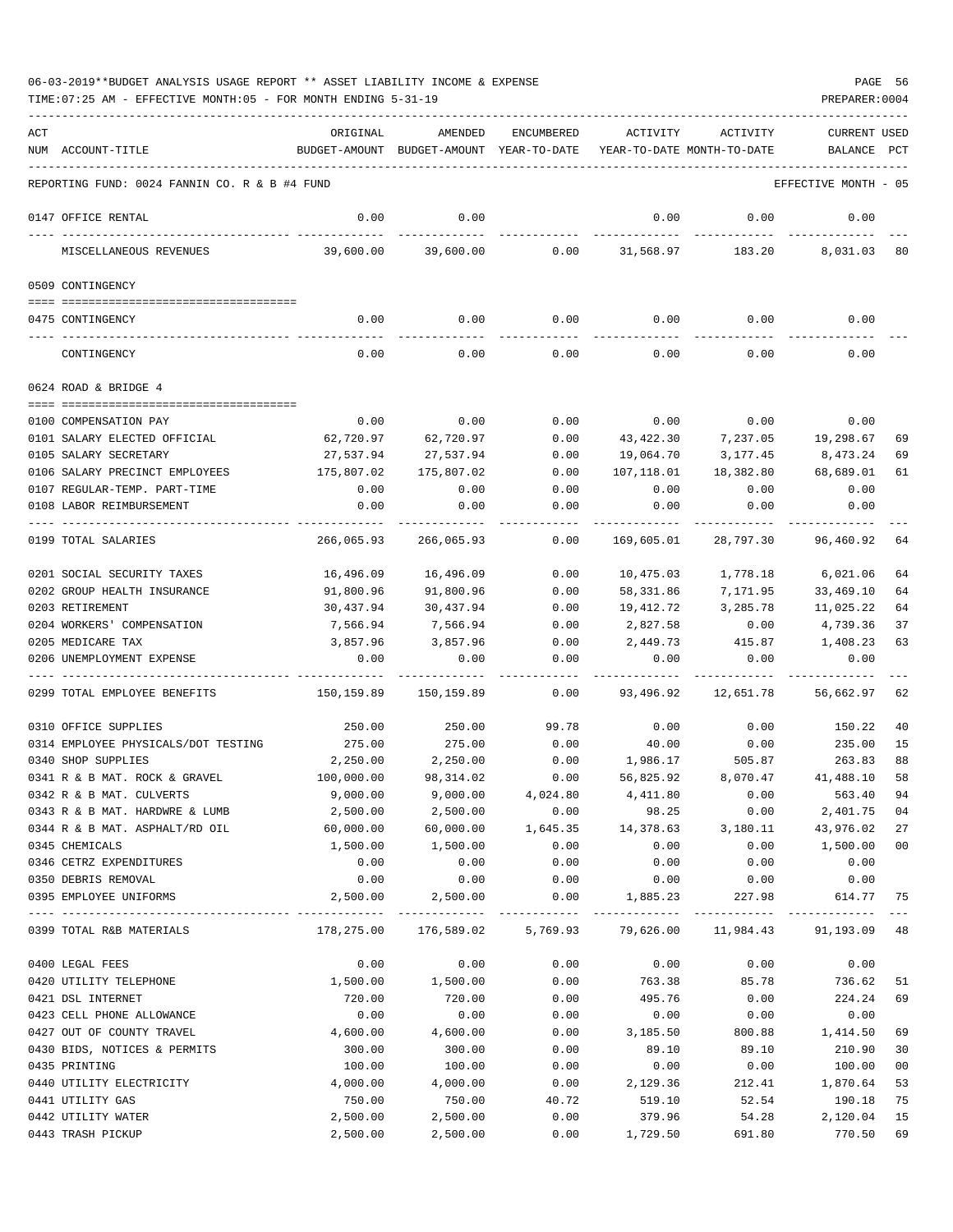| ACT |                                                  | ORIGINAL                                                                            | AMENDED                        | <b>ENCUMBERED</b> | ACTIVITY                                    | ACTIVITY             | <b>CURRENT USED</b>  |                |
|-----|--------------------------------------------------|-------------------------------------------------------------------------------------|--------------------------------|-------------------|---------------------------------------------|----------------------|----------------------|----------------|
|     | NUM ACCOUNT-TITLE                                | BUDGET-AMOUNT BUDGET-AMOUNT YEAR-TO-DATE                                            |                                |                   | YEAR-TO-DATE MONTH-TO-DATE                  |                      | BALANCE              | PCT            |
|     | REPORTING FUND: 0024 FANNIN CO. R & B #4 FUND    |                                                                                     |                                |                   |                                             |                      | EFFECTIVE MONTH - 05 |                |
|     | 0447 REPEATER SERVICE CONTRACT                   | 708.97                                                                              | 708.97                         | 0.00              | 708.97                                      | 0.00                 | 0.00 100             |                |
|     | 0450 R&M BUILDING                                | 2,000.00                                                                            | 2,000.00                       | 0.00              | 0.00                                        | 0.00                 | 2,000.00             | 0 <sub>0</sub> |
|     | 0453 COMPUTER SOFTWARE                           | 1,500.00                                                                            | 1,500.00                       | 0.00              | 0.00                                        | 0.00                 | 1,500.00             | 0 <sub>0</sub> |
|     | 0457 R & M MACHINERY GAS & OIL                   | 44,500.00                                                                           | 44,500.00                      | 0.00              | 29,196.29                                   | 7,680.99             | 15,303.71            | 66             |
|     | 0458 R & M MACHINERY PARTS                       | 24,000.00                                                                           | 24,000.00                      | 3,480.95          | 13,984.56                                   | 1,759.72             | 6,534.49             | 73             |
|     | 0459 R & M MACH. TIRES & TUBES                   | 9,000.00                                                                            | 9,000.00                       | 0.00              | 6,249.00                                    | 215.00               | 2,751.00             | 69             |
|     | 0460 EOUIPMENT RENTAL/LEASE                      | 25,000.00                                                                           | 25,000.00                      | 0.00              | 11,851.54                                   | 5,205.22             | 13,148.46            | 47             |
|     | 0480 BOND                                        | 178.00                                                                              | 178.00                         | 0.00              | 178.00                                      | 0.00                 | 0.00                 | 100            |
|     | 0481 DUES                                        | 0.00                                                                                | 0.00                           | 0.00              | 0.00                                        | 0.00                 | 0.00                 |                |
|     | 0482 INSURANCE                                   | 6,000.00                                                                            | 6,000.00                       | 0.00              | 5,338.80                                    | 2,563.00             | 661.20               | 89             |
|     | 0485 PRISONER'S SUPPLIES                         | 0.00                                                                                | 0.00                           | 0.00              | 0.00                                        | 0.00                 | 0.00                 |                |
|     | 0488 FANNIN RURAL RAIL DISTRICT                  | 0.00                                                                                | 0.00                           | 0.00              | 0.00                                        | 0.00                 | 0.00                 |                |
|     | 0490 MISCELLANEOUS                               | 500.00                                                                              | 217.40                         | 0.00              | 0.00                                        | 0.00                 | 217.40               | 00             |
|     | 0491 SOIL & WATER CONSERVATION                   | 250.00                                                                              | 250.00                         | 0.00              | 250.00                                      | 0.00                 | 0.00                 | 100            |
|     | 0492 TDRA FLOOD CASH MATCH                       | 0.00                                                                                | 0.00                           | 0.00              | 0.00                                        | 0.00                 | 0.00                 |                |
|     | 0494 FLOOD CONTROL SITE MAINTENANCE              | 0.00                                                                                | 0.00                           | 0.00              | 0.00                                        | 0.00                 | 0.00                 |                |
|     | 0495 PIPELINE SALES TAX REIMBURSEMENT            | 0.00                                                                                | 0.00                           | 0.00              | 0.00                                        | 0.00                 | 0.00                 |                |
|     | 0496 TCOG HAZARDOUS WASTEMATCH                   | 1,250.00                                                                            | 1,250.00                       | 0.00              | 0.00                                        | 0.00                 | 1,250.00             | 00             |
|     | 0499 TOTAL SER.& OTHER CHARGES                   | 131,856.97               131,574.37               3,521.67                77,048.82 |                                |                   |                                             | 19,410.72            | 51,003.88            | 61             |
|     | 0500 LAND                                        |                                                                                     |                                |                   | 0.00                                        | 0.00                 | 0.00                 |                |
|     | 0535 BUILDING                                    |                                                                                     |                                |                   | 0.00                                        | 0.00                 | 0.00                 |                |
|     | 0570 COMPUTER EQUIPMENT                          | 0.00                                                                                | 282.60                         | 0.00              | 282.60                                      | 0.00                 | 0.00                 | 100            |
|     | 0571 PURCHASE OF MACH./EQUIP. 100,000.00         |                                                                                     | 101,685.98                     | 0.00              | 101,685.98                                  | 0.00                 | 0.00                 | 100            |
|     | 0573 RADIO EQUIPMENT                             | 0.00                                                                                | 0.00                           | 0.00              | 0.00                                        | 0.00                 | 0.00                 |                |
|     | 0575 BUILDING                                    | 0.00                                                                                | 0.00                           | 0.00              | 0.00                                        | 0.00                 | 0.00                 |                |
|     | 0599 CAPITAL OUTLAY                              | 100,000.00                                                                          | 101,968.58                     | 0.00              | 101,968.58                                  | 0.00                 | 0.00                 | 100            |
|     | ROAD & BRIDGE 4                                  |                                                                                     | 826,357.79 826,357.79 9,291.60 |                   |                                             | 521,745.33 72,844.23 | 295,320.86           | 64             |
|     | 0625 ADMINISTRATIVE OFFICE R&B #4                |                                                                                     |                                |                   |                                             |                      |                      |                |
|     | 0105 SALARY SECRETARY                            | 9,881.28                                                                            |                                |                   | $9,881.28$ 0.00 6,840.90 1,140.15 3,040.38  |                      |                      | 69             |
|     | 0201 SOCIAL SECURITY TAXES                       | 612.64                                                                              | 612.64                         | 0.00              | 308.32                                      | 55.76                | 304.32               | 50             |
|     | 0202 GROUP HEALTH INSURANCE                      | 2,868.78                                                                            | 2,868.78                       | 0.00              | 1,912.48                                    | 239.06               | 956.30               | 67             |
|     | 0203 RETIREMENT                                  | 1,130.42                                                                            | 1,130.42                       | 0.00              | 782.93                                      | 130.08               | 347.49               | 69             |
|     | 0204 WORKERS' COMPENSATION                       | 41.50                                                                               | 41.50                          | 0.00              | 13.65                                       | 0.00                 | 27.85                | 33             |
|     | 0205 MEDICARE TAX                                | 143.28                                                                              | 143.28                         | 0.00              | 72.18                                       | 13.05                | 71.10                | 50             |
|     | 0310 OFFICE SUPPLIES                             | 100.00                                                                              | 100.00                         | 0.00              | 100.00                                      | 0.00                 | 0.00                 | 100            |
|     | 0311 POSTAL EXPENSES                             | 0.00                                                                                | 0.00                           | 0.00              | 0.00                                        | 0.00                 | 0.00                 |                |
|     | 0353 COMPUTER EXPENSE                            | 500.00                                                                              | 500.00                         | 0.00              | 0.00                                        | 0.00                 | 500.00               | 00             |
|     | 0427 OUT OF COUNTY TRAVEL                        | 0.00                                                                                | 0.00                           | 0.00              | 0.00                                        | 0.00                 | 0.00                 |                |
|     | 0480 BOND                                        | 0.00                                                                                | 0.00                           | 0.00              | 0.00                                        | 0.00                 | 0.00                 |                |
|     | 0572 OFFICE EQUIPMENT                            | 0.00                                                                                | 0.00                           | 0.00              | 0.00                                        | 0.00                 | 0.00                 |                |
|     | 0574 COMPUTER EQUIPMENT                          | 0.00                                                                                | 0.00                           | 0.00              | 0.00                                        | 0.00                 | 0.00                 |                |
|     | ADMINISTRATIVE OFFICE R&B #4 15,277.90 15,277.90 |                                                                                     |                                |                   | $0.00$ $10,030.46$ $1,578.10$ $5,247.44$ 66 |                      |                      |                |
|     | FANNIN CO. R & B #4 FUND                         |                                                                                     |                                |                   |                                             |                      |                      |                |
|     | INCOME TOTALS                                    |                                                                                     | 841,635.69 841,635.69          |                   | 671,753.35                                  | 21,149.75            | 169,882.34 80        |                |
|     | EXPENSE TOTALS                                   | 841,635.69                                                                          | 841,635.69                     | 9,291.60          | 531,775.79                                  | 74,422.33            | 300,568.30           | 64             |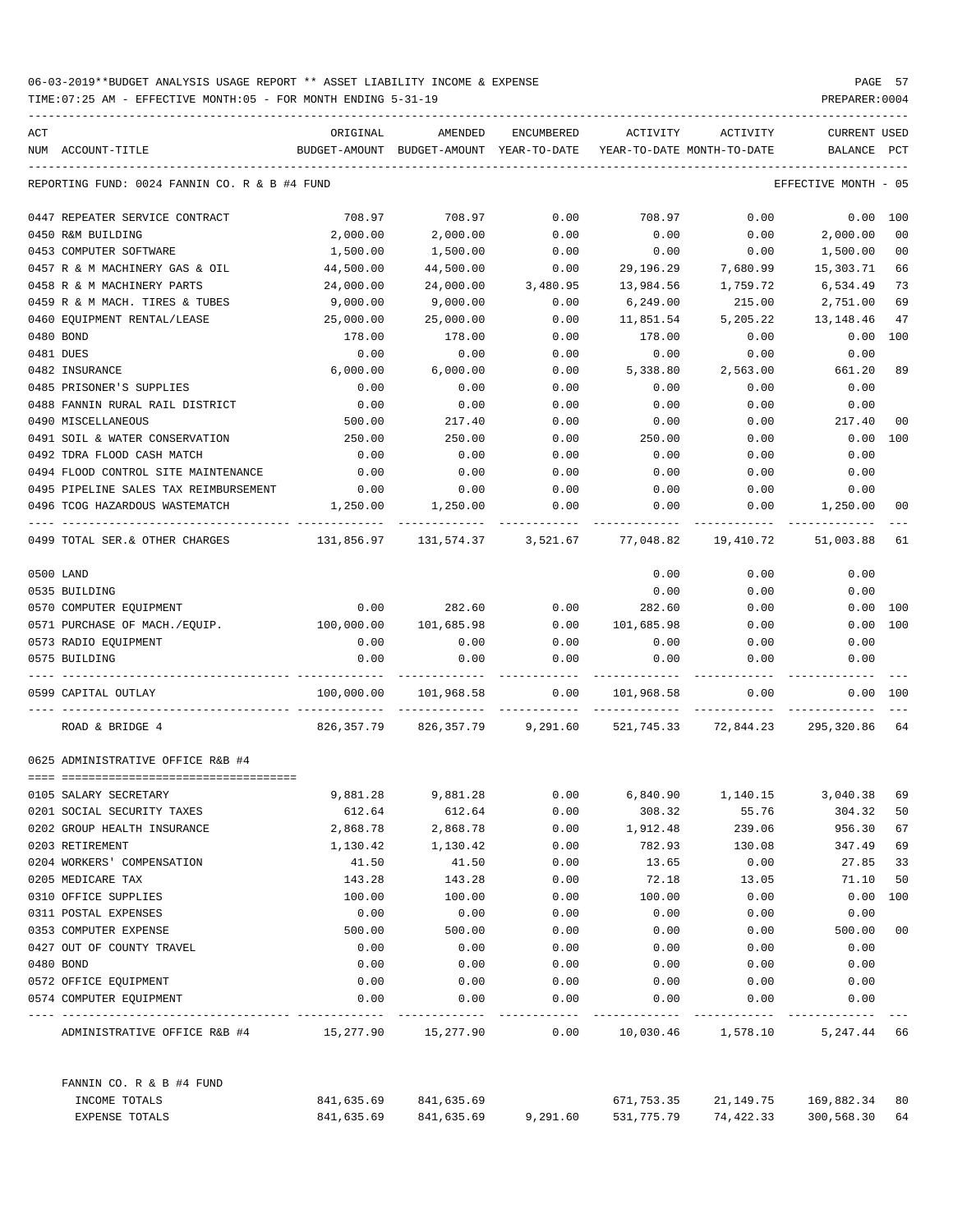|     | 06-03-2019**BUDGET ANALYSIS USAGE REPORT ** ASSET LIABILITY INCOME & EXPENSE<br>TIME: 07:25 AM - EFFECTIVE MONTH: 05 - FOR MONTH ENDING 5-31-19 |               |                            |                   |                            |          |                      |  |  |  |
|-----|-------------------------------------------------------------------------------------------------------------------------------------------------|---------------|----------------------------|-------------------|----------------------------|----------|----------------------|--|--|--|
| ACT |                                                                                                                                                 | ORIGINAL      | AMENDED                    | <b>ENCUMBERED</b> | ACTIVITY                   | ACTIVITY | <b>CURRENT USED</b>  |  |  |  |
|     | NUM ACCOUNT-TITLE                                                                                                                               | BUDGET-AMOUNT | BUDGET-AMOUNT YEAR-TO-DATE |                   | YEAR-TO-DATE MONTH-TO-DATE |          | BALANCE PCT          |  |  |  |
|     | REPORTING FUND: 0025 FANNIN COUNTY BEES                                                                                                         |               |                            |                   |                            |          | EFFECTIVE MONTH - 05 |  |  |  |
|     | 0103 CASH                                                                                                                                       |               |                            |                   |                            |          |                      |  |  |  |
|     | 0100 BEES-COMBINED FUNDS CHECKING                                                                                                               |               |                            |                   | 0.00                       | 0.00     | 2,177.67             |  |  |  |
|     | CASH                                                                                                                                            |               |                            |                   | 0.00                       | 0.00     | 2,177.67             |  |  |  |
|     | 0271 EQUITY ACCOUNT                                                                                                                             |               |                            |                   |                            |          |                      |  |  |  |
|     |                                                                                                                                                 |               |                            |                   |                            |          |                      |  |  |  |
|     | 0200 EQUITY ACCOUNT                                                                                                                             |               |                            |                   | 0.00                       | 0.00     | 2,177.67             |  |  |  |
|     | EQUITY ACCOUNT                                                                                                                                  |               |                            |                   | 0.00                       | 0.00     | 2,177.67             |  |  |  |
|     | 0300 CASH                                                                                                                                       |               |                            |                   |                            |          |                      |  |  |  |
|     |                                                                                                                                                 |               |                            |                   |                            |          |                      |  |  |  |
|     | 0125 BEGINNING CASH BALANCE                                                                                                                     | 0.00          | 0.00                       |                   | 0.00                       | 0.00     | 0.00                 |  |  |  |
|     | CASH                                                                                                                                            | 0.00          | 0.00                       | 0.00              | 0.00                       | 0.00     | 0.00                 |  |  |  |
|     | 0370 MISC. INCOME                                                                                                                               |               |                            |                   |                            |          |                      |  |  |  |
|     |                                                                                                                                                 |               |                            |                   |                            |          |                      |  |  |  |
|     | 0138 SALE OF SCRAP IRON                                                                                                                         | 0.00          | 0.00                       |                   | 0.00                       | 0.00     | 0.00                 |  |  |  |
|     | 0625 DONATIONS                                                                                                                                  | 0.00          | 0.00                       |                   | 0.00                       | 0.00     | 0.00                 |  |  |  |
|     | MISC. INCOME                                                                                                                                    | 0.00          | 0.00                       | 0.00              | 0.00                       | 0.00     | 0.00                 |  |  |  |
|     | 0625 FANNIN COUNTY BEES                                                                                                                         |               |                            |                   |                            |          |                      |  |  |  |
|     | 0310 OFFICE SUPPLIES                                                                                                                            | 0.00          | 0.00                       | 0.00              | 0.00                       | 0.00     | 0.00                 |  |  |  |
|     | 0343 ROAD SIGNS                                                                                                                                 | 0.00          | 0.00                       | 0.00              | 0.00                       | 0.00     | 0.00                 |  |  |  |
|     | 0353 COMPUTER EXPENSE                                                                                                                           | 0.00          | 0.00                       | 0.00              | 0.00                       | 0.00     | 0.00                 |  |  |  |
|     | 0427 TRAVEL EXPENSE                                                                                                                             | 0.00          | 0.00                       | 0.00              | 0.00                       | 0.00     | 0.00                 |  |  |  |
|     | 0572 OFFICE EQUIPMENT                                                                                                                           | 0.00          | 0.00                       | 0.00              | 0.00                       | 0.00     | 0.00                 |  |  |  |
|     | FANNIN COUNTY BEES                                                                                                                              | 0.00          | 0.00                       | 0.00              | 0.00                       | 0.00     | 0.00                 |  |  |  |
|     | FANNIN COUNTY BEES                                                                                                                              |               |                            |                   |                            |          |                      |  |  |  |
|     | INCOME TOTALS                                                                                                                                   | 0.00          | 0.00                       |                   | 0.00                       | 0.00     | 0.00                 |  |  |  |
|     | EXPENSE TOTALS                                                                                                                                  | 0.00          | 0.00                       | 0.00              | 0.00                       | 0.00     | 0.00                 |  |  |  |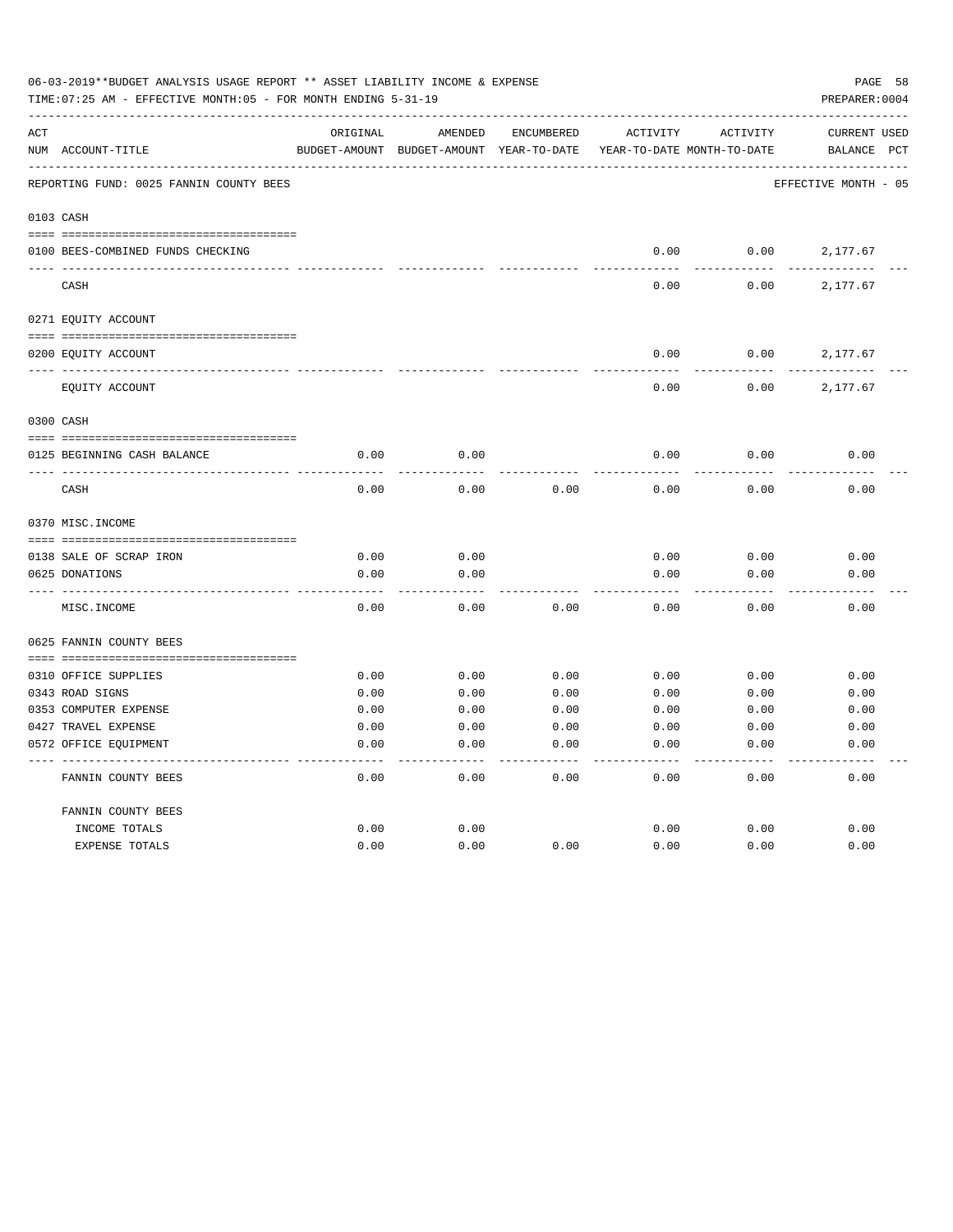|                    | 06-03-2019**BUDGET ANALYSIS USAGE REPORT ** ASSET LIABILITY INCOME & EXPENSE<br>TIME: 07:25 AM - EFFECTIVE MONTH: 05 - FOR MONTH ENDING 5-31-19 |                                                      |                            |                    |                                        |                    | PAGE 59<br>PREPARER: 0004           |                |
|--------------------|-------------------------------------------------------------------------------------------------------------------------------------------------|------------------------------------------------------|----------------------------|--------------------|----------------------------------------|--------------------|-------------------------------------|----------------|
| $\mathop{\rm ACT}$ | NUM ACCOUNT-TITLE                                                                                                                               | ORIGINAL<br>BUDGET-AMOUNT BUDGET-AMOUNT YEAR-TO-DATE | AMENDED                    | ENCUMBERED         | ACTIVITY<br>YEAR-TO-DATE MONTH-TO-DATE | ACTIVITY           | <b>CURRENT USED</b><br>BALANCE PCT  |                |
|                    | -------------------------------------<br>REPORTING FUND: 0026 J.P.#1 JUST.CT.TECHNOLOGY                                                         |                                                      |                            |                    |                                        |                    | EFFECTIVE MONTH - 05                |                |
|                    | 0102 A/P CLEARING                                                                                                                               |                                                      |                            |                    |                                        |                    |                                     |                |
|                    | 0100 A/P CLEARING                                                                                                                               |                                                      |                            |                    | 0.00                                   | 0.00               | 0.00                                |                |
|                    | ---- --------<br>A/P CLEARING                                                                                                                   |                                                      |                            |                    | 0.00                                   | 0.00               | 0.00                                |                |
|                    | 0103 CASH                                                                                                                                       |                                                      |                            |                    |                                        |                    |                                     |                |
|                    | 0100 J.P.#1 JUST.CT.TECH-COMB.FUND CKIN                                                                                                         |                                                      |                            |                    | 546.86                                 | ---------          | 11.64 47,695.22<br>-------------    |                |
|                    | CASH                                                                                                                                            |                                                      |                            |                    | 546.86                                 |                    | 11.64 47,695.22                     |                |
|                    | 0120 RECEIVABLES                                                                                                                                |                                                      |                            |                    |                                        |                    |                                     |                |
|                    | 0313 DUE FROM OTHER FUNDS                                                                                                                       |                                                      |                            |                    | 0.00                                   |                    | $0.00$ 148.95                       |                |
|                    | RECEIVABLES                                                                                                                                     |                                                      |                            |                    | 0.00                                   | 0.00               | 148.95                              |                |
|                    | 0200 SYSTEM ADDED LIABILITY DEPARTMENT                                                                                                          |                                                      |                            |                    |                                        |                    |                                     |                |
|                    | 0910 SYSTEM ADDED LIABILITY LINE-ITEM                                                                                                           |                                                      |                            |                    | 0.00                                   | 0.00               | 0.00                                |                |
|                    | SYSTEM ADDED LIABILITY DEPARTMENT                                                                                                               |                                                      |                            |                    | 0.00                                   | 0.00               | 0.00                                |                |
|                    | 0271 EQUITY ACCOUNT                                                                                                                             |                                                      |                            |                    |                                        |                    |                                     |                |
|                    | 0200 EQUITY ACCOUNT<br>----------------- -----                                                                                                  |                                                      |                            |                    | 0.00                                   | 0.00               | 47,297.31                           |                |
|                    | EQUITY ACCOUNT                                                                                                                                  |                                                      |                            |                    | 0.00                                   | 0.00               | 47,297.31                           |                |
|                    | 0300 CASH                                                                                                                                       |                                                      |                            |                    |                                        |                    |                                     |                |
|                    | 0126 BEGINNING CASH BALANCE                                                                                                                     |                                                      | 1,000.00 1,000.00          |                    |                                        |                    | $0.00$ $0.00$ $1,000.00$            | 00             |
|                    | CASH                                                                                                                                            |                                                      | $1,000.00$ $1,000.00$ 0.00 |                    | 0.00                                   |                    | $0.00$ 1,000.00 00                  |                |
|                    | 0360 INTEREST EARNINGS                                                                                                                          |                                                      |                            |                    |                                        |                    |                                     |                |
|                    | 0100 INTEREST EARNINGS                                                                                                                          | 0.00                                                 | 0.00<br>-----------        |                    | ______________                         | -------------      | 61.69 11.64 61.69+<br>------------- |                |
|                    | INTEREST EARNINGS                                                                                                                               | 0.00                                                 | 0.00                       | 0.00               | 61.69                                  | 11.64              | $61.69+$                            |                |
|                    | 0370 MISCELLANEOUS INCOME                                                                                                                       |                                                      |                            |                    |                                        |                    |                                     |                |
|                    | 0455 J.P.#1 TECHNOLOGY FEES                                                                                                                     |                                                      | 1,500.00 1,500.00          | -----------        |                                        |                    | 485.17 0.00 1,014.83 32             |                |
|                    | MISCELLANEOUS INCOME                                                                                                                            |                                                      | 1,500.00 1,500.00 0.00     |                    |                                        |                    | 485.17 0.00 1,014.83                | 32             |
|                    | 0455 J.P.#1 TECHNOLOGY EQUIP.                                                                                                                   |                                                      |                            |                    |                                        |                    |                                     |                |
|                    | 0420 OMNIBASE TELEPHONE LINE                                                                                                                    | 0.00                                                 | $0.00$ 0.00                |                    |                                        | $0.00$ 0.00        | 0.00                                |                |
|                    | 0572 OFFICE EQUIPMENT<br>--------------------- --------------                                                                                   | 2,500.00                                             | 2,500.00<br>-----------    | 0.00<br>---------- | 0.00                                   | 0.00<br>---------- | 2,500.00<br>------------            | 0 <sub>0</sub> |
|                    | J.P.#1 TECHNOLOGY EQUIP.                                                                                                                        | 2,500.00                                             | 2,500.00                   | 0.00               | 0.00                                   | 0.00               | 2,500.00                            | 0 <sub>0</sub> |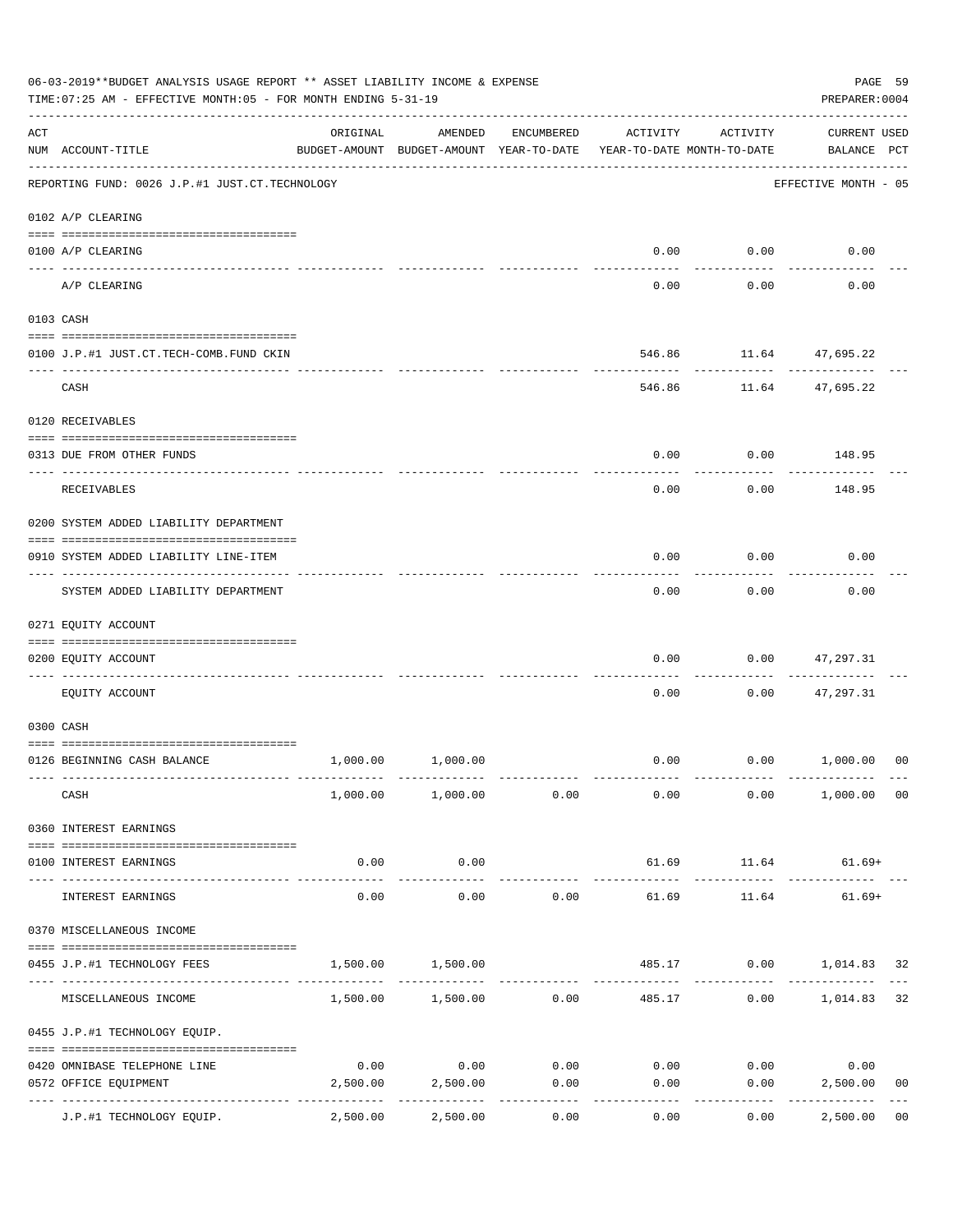|     | 06-03-2019**BUDGET ANALYSIS USAGE REPORT ** ASSET LIABILITY INCOME & EXPENSE |               |               |              |                            |          | PAGE 60              |            |
|-----|------------------------------------------------------------------------------|---------------|---------------|--------------|----------------------------|----------|----------------------|------------|
|     | TIME: 07:25 AM - EFFECTIVE MONTH: 05 - FOR MONTH ENDING 5-31-19              |               |               |              |                            |          | PREPARER: 0004       |            |
| ACT |                                                                              | ORIGINAL      | AMENDED       | ENCUMBERED   | ACTIVITY                   | ACTIVITY | <b>CURRENT USED</b>  |            |
|     | NUM ACCOUNT-TITLE                                                            | BUDGET-AMOUNT | BUDGET-AMOUNT | YEAR-TO-DATE | YEAR-TO-DATE MONTH-TO-DATE |          | BALANCE              | <b>PCT</b> |
|     | REPORTING FUND: 0026 J.P.#1 JUST.CT.TECHNOLOGY                               |               |               |              |                            |          | EFFECTIVE MONTH - 05 |            |
|     | J.P.#1 JUST.CT.TECHNOLOGY                                                    |               |               |              |                            |          |                      |            |
|     | INCOME TOTALS                                                                | 2,500.00      | 2,500.00      |              | 546.86                     | 11.64    | 1,953.14             | - 22       |
|     | <b>EXPENSE TOTALS</b>                                                        | 2.500.00      | 2,500.00      | 0.00         | 0.00                       | 0.00     | 2,500.00             | - 00       |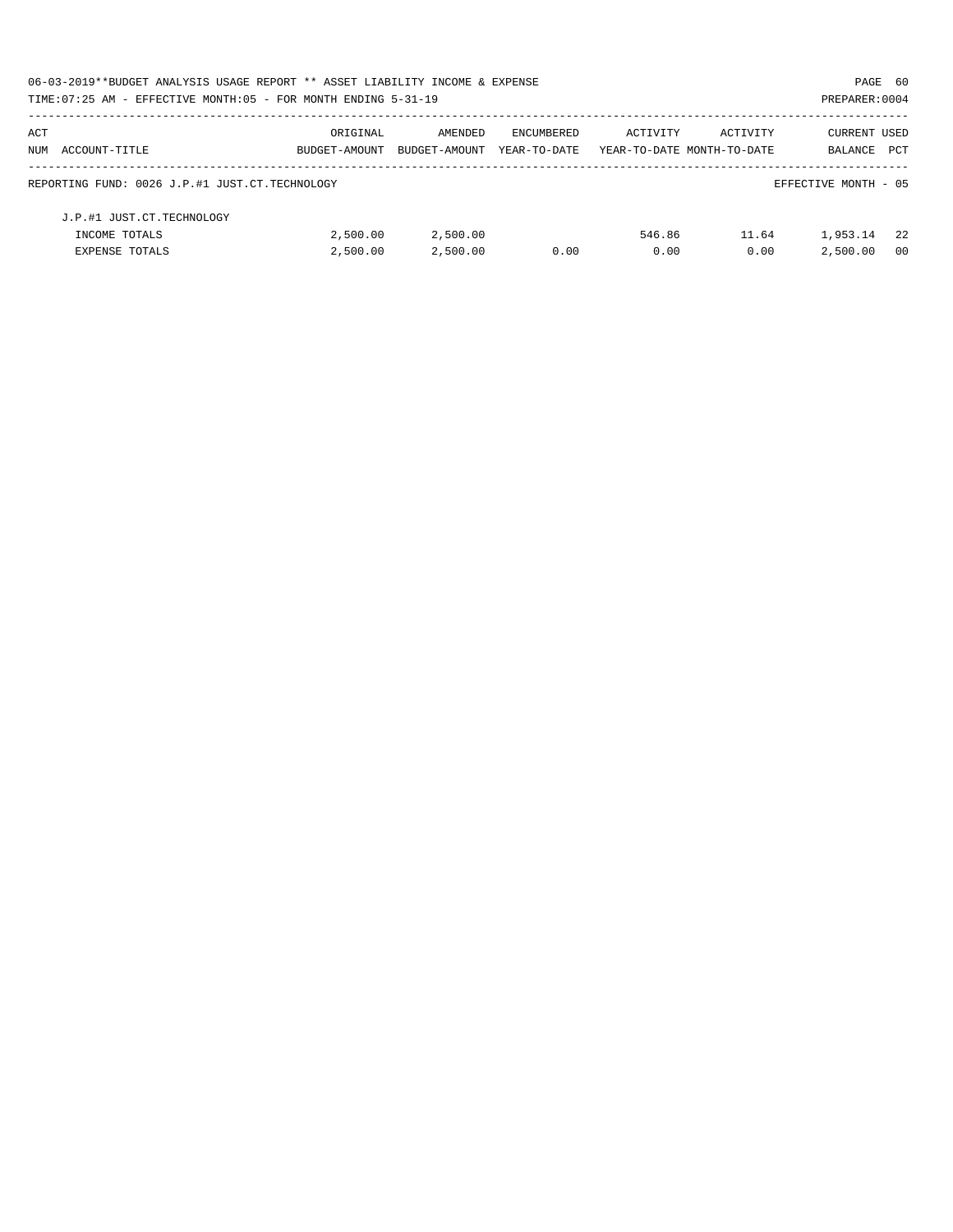|     | 06-03-2019**BUDGET ANALYSIS USAGE REPORT ** ASSET LIABILITY INCOME & EXPENSE<br>TIME: 07:25 AM - EFFECTIVE MONTH: 05 - FOR MONTH ENDING 5-31-19 |          |                                                                                |                      |                                     |                        |                                    |                |  |  |
|-----|-------------------------------------------------------------------------------------------------------------------------------------------------|----------|--------------------------------------------------------------------------------|----------------------|-------------------------------------|------------------------|------------------------------------|----------------|--|--|
| ACT | NUM ACCOUNT-TITLE                                                                                                                               | ORIGINAL | AMENDED<br>BUDGET-AMOUNT BUDGET-AMOUNT YEAR-TO-DATE YEAR-TO-DATE MONTH-TO-DATE | ENCUMBERED           | ACTIVITY                            | ACTIVITY               | <b>CURRENT USED</b><br>BALANCE PCT |                |  |  |
|     | REPORTING FUND: 0027 J.P.#2 JUST.CT.TECHNOLOGY                                                                                                  |          |                                                                                |                      |                                     |                        | EFFECTIVE MONTH - 05               |                |  |  |
|     | 0102 A/P CLEARING                                                                                                                               |          |                                                                                |                      |                                     |                        |                                    |                |  |  |
|     | 0100 A/P CLEARING                                                                                                                               |          |                                                                                |                      | 0.00                                | 0.00                   | 0.00                               |                |  |  |
|     | ---- --------<br>A/P CLEARING                                                                                                                   |          |                                                                                |                      | 0.00                                | 0.00                   | 0.00                               |                |  |  |
|     | 0103 CASH                                                                                                                                       |          |                                                                                |                      |                                     |                        |                                    |                |  |  |
|     | 0100 J.P.#2 JUST.CT.TECH-COMB.FUND CKIN                                                                                                         |          |                                                                                |                      |                                     |                        | 100.71- 84.55 10,256.39            |                |  |  |
|     | CASH                                                                                                                                            |          |                                                                                |                      |                                     | .                      | $100.71 - 84.55$ 10,256.39         |                |  |  |
|     | 0120 RECEIVABLES                                                                                                                                |          |                                                                                |                      |                                     |                        |                                    |                |  |  |
|     | 0313 DUE FROM OTHER FUNDS                                                                                                                       |          |                                                                                |                      | 0.00                                | 0.00                   | 27.99                              |                |  |  |
|     | RECEIVABLES                                                                                                                                     |          |                                                                                |                      | 0.00                                | 0.00                   | 27.99                              |                |  |  |
|     | 0271 EQUITY ACCOUNT                                                                                                                             |          |                                                                                |                      |                                     |                        |                                    |                |  |  |
|     | 0200 EQUITY ACCOUNT                                                                                                                             |          |                                                                                |                      | 0.00                                |                        | $0.00$ 10,385.09                   |                |  |  |
|     | EQUITY ACCOUNT                                                                                                                                  |          |                                                                                |                      | 0.00                                |                        | $0.00$ 10,385.09                   |                |  |  |
|     | 0300 CASH                                                                                                                                       |          |                                                                                |                      |                                     |                        |                                    |                |  |  |
|     | 0127 BEGINNING CASH BALANCE                                                                                                                     |          | 1,000.00 1,000.00                                                              |                      | 0.00                                |                        | 0.00 1,000.00                      | 00             |  |  |
|     | CASH                                                                                                                                            |          | $1,000.00$ $1,000.00$                                                          | ------------<br>0.00 | 0.00                                | ---------<br>0.00      | 1,000.00                           | 0 <sub>0</sub> |  |  |
|     | 0360 INTEREST EARNINGS                                                                                                                          |          |                                                                                |                      |                                     |                        |                                    |                |  |  |
|     | 0100 INTEREST EARNINGS                                                                                                                          | 0.00     | 0.00                                                                           |                      |                                     |                        | $13.29$ $2.55$ $13.29+$            |                |  |  |
|     | INTEREST EARNINGS                                                                                                                               | 0.00     | 0.00                                                                           | 0.00                 | 13.29                               | 2.55                   | $13.29+$                           |                |  |  |
|     | 0370 MISCELLANEOUS INCOME                                                                                                                       |          |                                                                                |                      |                                     |                        |                                    |                |  |  |
|     | --------------------------------------<br>0456 J.P.#2 TECHNOLOGY FEES                                                                           | 500.00   | 500.00                                                                         |                      | 122.00                              |                        | 82.00 378.00 24                    |                |  |  |
|     | MISCELLANEOUS INCOME                                                                                                                            | 500.00   | 500.00                                                                         | 0.00                 | ----------- -------------<br>122.00 | -------------<br>82.00 | -------------<br>378.00            | 24             |  |  |
|     | 0456 TECHNOLOGY EQUIPMENT                                                                                                                       |          |                                                                                |                      |                                     |                        |                                    |                |  |  |
|     | 0452 R & M EQUIPMENT                                                                                                                            |          | $0.00$ 236.00 $0.00$ 236.00 $0.00$                                             |                      |                                     |                        | $0.00$ 100                         |                |  |  |
|     | 0572 OFFICE EQUIPMENT                                                                                                                           | 1,500.00 | 1,264.00                                                                       | 0.00                 | 0.00                                | 0.00                   | 1,264.00 00                        |                |  |  |
|     | TECHNOLOGY EQUIPMENT                                                                                                                            | 1,500.00 | 1,500.00                                                                       | -----------<br>0.00  | -------<br>236.00                   | ----------<br>0.00     | 1,264.00 16                        |                |  |  |
|     | J.P.#2 JUST.CT.TECHNOLOGY                                                                                                                       |          |                                                                                |                      |                                     |                        |                                    |                |  |  |
|     | INCOME TOTALS                                                                                                                                   | 1,500.00 | 1,500.00                                                                       |                      | 135.29                              | 84.55                  | 1,364.71                           | 09             |  |  |
|     | EXPENSE TOTALS                                                                                                                                  | 1,500.00 | 1,500.00                                                                       | 0.00                 | 236.00                              | 0.00                   | 1,264.00                           | 16             |  |  |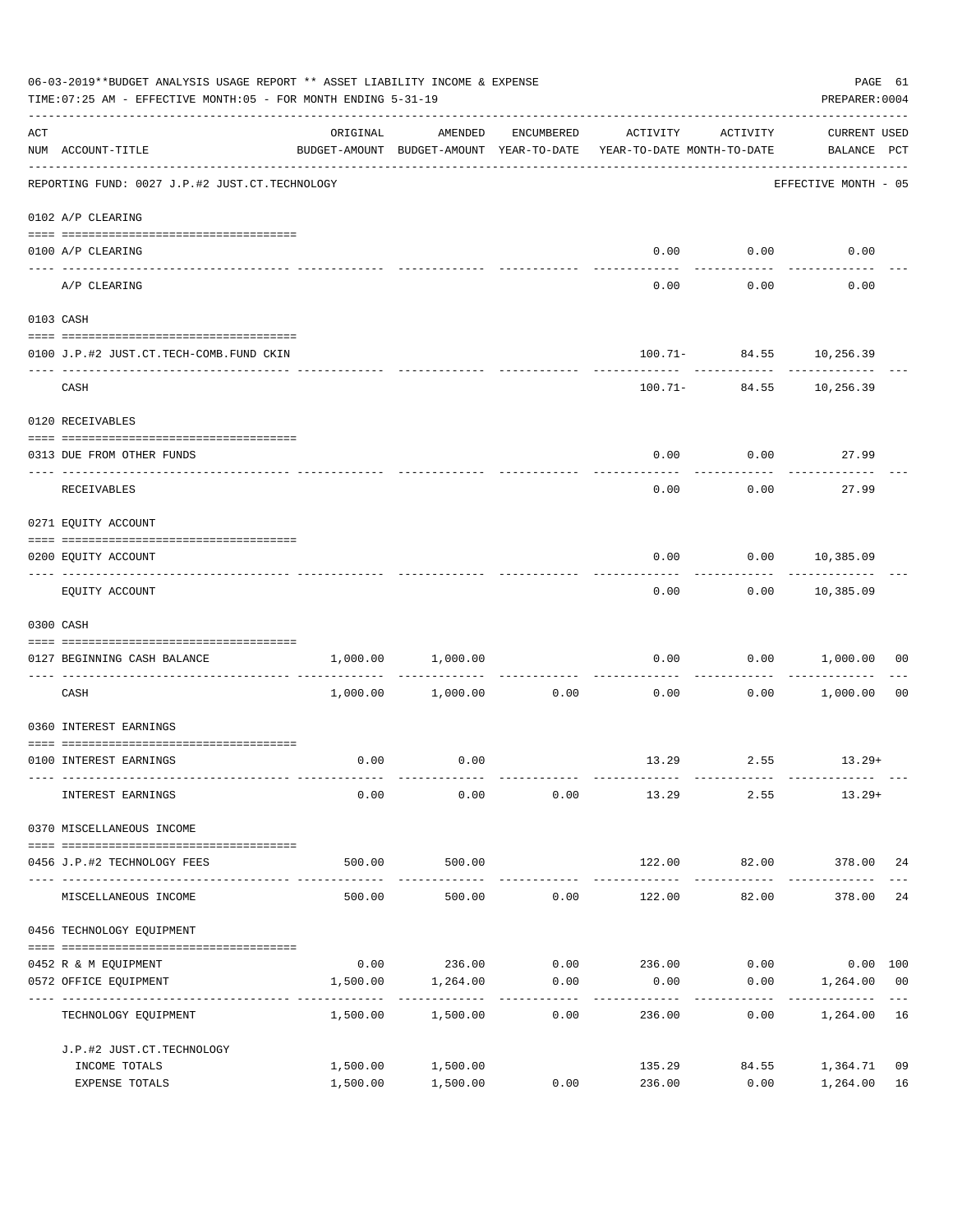|     | 06-03-2019**BUDGET ANALYSIS USAGE REPORT ** ASSET LIABILITY INCOME & EXPENSE<br>TIME: 07:25 AM - EFFECTIVE MONTH: 05 - FOR MONTH ENDING 5-31-19 |          |                                                     |                           |                                         |                        | PAGE 62<br>PREPARER: 0004          |                |
|-----|-------------------------------------------------------------------------------------------------------------------------------------------------|----------|-----------------------------------------------------|---------------------------|-----------------------------------------|------------------------|------------------------------------|----------------|
| ACT | NUM ACCOUNT-TITLE                                                                                                                               | ORIGINAL | AMENDED<br>BUDGET-AMOUNT BUDGET-AMOUNT YEAR-TO-DATE | ENCUMBERED                | ACTIVITY<br>YEAR-TO-DATE MONTH-TO-DATE  | ACTIVITY               | <b>CURRENT USED</b><br>BALANCE PCT |                |
|     | REPORTING FUND: 0028 J.P.#3 JUST.CT.TECHNOLOGY                                                                                                  |          |                                                     |                           |                                         |                        | EFFECTIVE MONTH - 05               |                |
|     | 0102 A/P CLEARING                                                                                                                               |          |                                                     |                           |                                         |                        |                                    |                |
|     | 0100 A/P CLEARING<br>---- ---------                                                                                                             |          |                                                     |                           | 0.00                                    | 0.00                   | 0.00                               |                |
|     | A/P CLEARING                                                                                                                                    |          |                                                     |                           | 0.00                                    | 0.00                   | 0.00                               |                |
|     | 0103 CASH                                                                                                                                       |          |                                                     |                           |                                         |                        |                                    |                |
|     | 0100 J.P.#3 JUST.CT.TECH-COMB.FUND CKIN                                                                                                         |          |                                                     |                           |                                         | $45.22 - 36.72 -$<br>. | 5,354.05                           |                |
|     | CASH                                                                                                                                            |          |                                                     |                           | 45.22-                                  | $36.72-$               | 5,354.05                           |                |
|     | 0120 RECEIVABLES                                                                                                                                |          |                                                     |                           |                                         |                        |                                    |                |
|     | 0313 DUE FROM OTHER FUNDS                                                                                                                       |          |                                                     |                           | 0.00                                    | 0.00                   | 90.09                              |                |
|     | RECEIVABLES                                                                                                                                     |          |                                                     |                           | 0.00                                    | 0.00                   | 90.09                              |                |
|     | 0200 SYSTEM ADDED LIABILITY DEPARTMENT                                                                                                          |          |                                                     |                           |                                         |                        |                                    |                |
|     | 0910 SYSTEM ADDED LIABILITY LINE-ITEM                                                                                                           |          |                                                     |                           | 0.00                                    | 0.00                   | 0.00                               |                |
|     | SYSTEM ADDED LIABILITY DEPARTMENT                                                                                                               |          |                                                     |                           | 0.00                                    | 0.00                   | 0.00                               |                |
|     | 0271 EQUITY ACCOUNT                                                                                                                             |          |                                                     |                           |                                         |                        |                                    |                |
|     | 0200 EQUITY ACCOUNT                                                                                                                             |          |                                                     |                           | 0.00                                    | 0.00                   | 5,489.36                           |                |
|     | EQUITY ACCOUNT                                                                                                                                  |          |                                                     |                           | 0.00                                    | 0.00                   | 5,489.36                           |                |
|     | 0300 CASH                                                                                                                                       |          |                                                     |                           |                                         |                        |                                    |                |
|     | 0128 BEGINNING CASH                                                                                                                             |          | 2,800.00 2,800.00                                   |                           | 0.00                                    | 0.00                   | 2,800.00                           | 00             |
|     | CASH                                                                                                                                            |          | 2,800.00 2,800.00 0.00                              |                           | 0.00                                    | 0.00                   | 2,800.00 00                        |                |
|     | 0360 INTEREST EARNINGS                                                                                                                          |          |                                                     |                           |                                         |                        |                                    |                |
|     | 0100 INTEREST EARNINGS                                                                                                                          | 0.00     | 0.00                                                |                           | 6.96                                    | 1.27                   | $6.96+$                            |                |
|     | INTEREST EARNINGS                                                                                                                               | 0.00     | 0.00                                                | -----------<br>0.00       | ______________<br>6.96                  | 1.27                   | $6.96+$                            |                |
|     | 0370 MISCELLANEOUS INCOME                                                                                                                       |          |                                                     |                           |                                         |                        |                                    |                |
|     | 0456 J.P.#3 TECHNOLOGY FEES                                                                                                                     | 700.00   | 700.00                                              |                           | 252.02                                  | $0.00$ $447.98$ 36     |                                    |                |
|     | ------------------ ---<br>MISCELLANEOUS INCOME                                                                                                  | 700.00   |                                                     | . <u>.</u><br>700.00 0.00 | 252.02                                  | ---------<br>0.00      | 447.98                             | 36             |
|     | 0457 TECHNOLOGY EQUIPMENT                                                                                                                       |          |                                                     |                           |                                         |                        |                                    |                |
|     | 0423 INTERNET SERVICE                                                                                                                           | 0.00     |                                                     |                           | $0.00$ $0.00$ $304.20$ $37.99$ $304.20$ |                        |                                    |                |
|     | 0572 OFFICE EQUIPMENT                                                                                                                           | 3,500.00 | 3,500.00<br>-------------                           | 0.00                      | 0.00<br>------------                    | 0.00                   | 3,500.00<br>-------------          | 0 <sub>0</sub> |
|     | TECHNOLOGY EQUIPMENT                                                                                                                            | 3,500.00 | 3,500.00                                            | -----------<br>0.00       | 304.20                                  | ------------<br>37.99  | 3,195.80                           | 09             |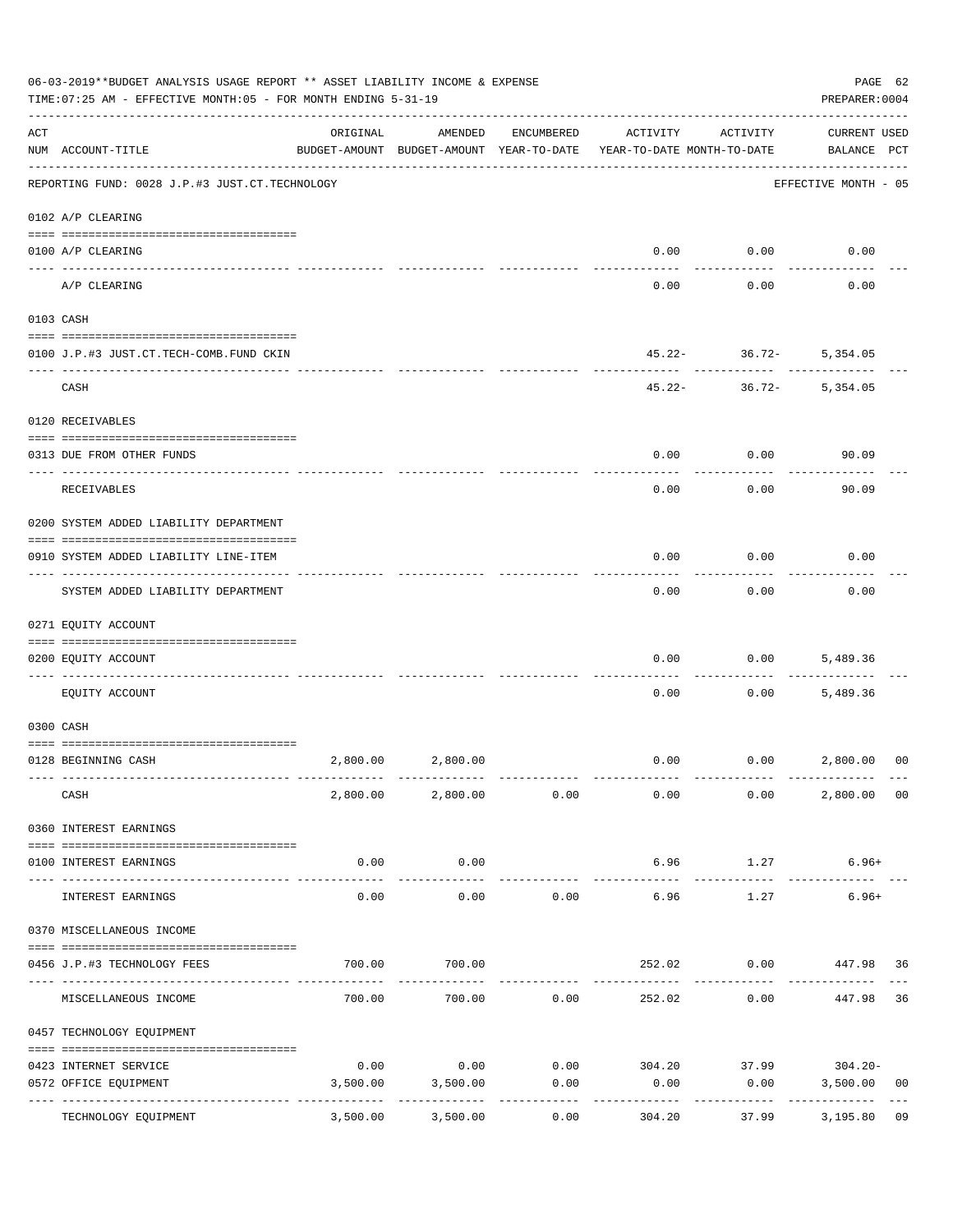| 06-03-2019**BUDGET ANALYSIS USAGE REPORT ** ASSET LIABILITY INCOME & EXPENSE |               |               |              |                            |          | PAGE 63              |            |
|------------------------------------------------------------------------------|---------------|---------------|--------------|----------------------------|----------|----------------------|------------|
| TIME: 07:25 AM - EFFECTIVE MONTH: 05 - FOR MONTH ENDING 5-31-19              |               |               |              |                            |          | PREPARER: 0004       |            |
| ACT                                                                          | ORIGINAL      | AMENDED       | ENCUMBERED   | ACTIVITY                   | ACTIVITY | CURRENT USED         |            |
| NUM ACCOUNT-TITLE                                                            | BUDGET-AMOUNT | BUDGET-AMOUNT | YEAR-TO-DATE | YEAR-TO-DATE MONTH-TO-DATE |          | BALANCE              | <b>PCT</b> |
| REPORTING FUND: 0028 J.P.#3 JUST.CT.TECHNOLOGY                               |               |               |              |                            |          | EFFECTIVE MONTH - 05 |            |
| J.P.#3 JUST.CT.TECHNOLOGY                                                    |               |               |              |                            |          |                      |            |
| INCOME TOTALS                                                                | 3.500.00      | 3,500.00      |              | 258.98                     | 1.27     | 3, 241, 02           | - 07       |
| <b>EXPENSE TOTALS</b>                                                        | 3,500.00      | 3,500.00      | 0.00         | 304.20                     | 37.99    | 3.195.80             | 09         |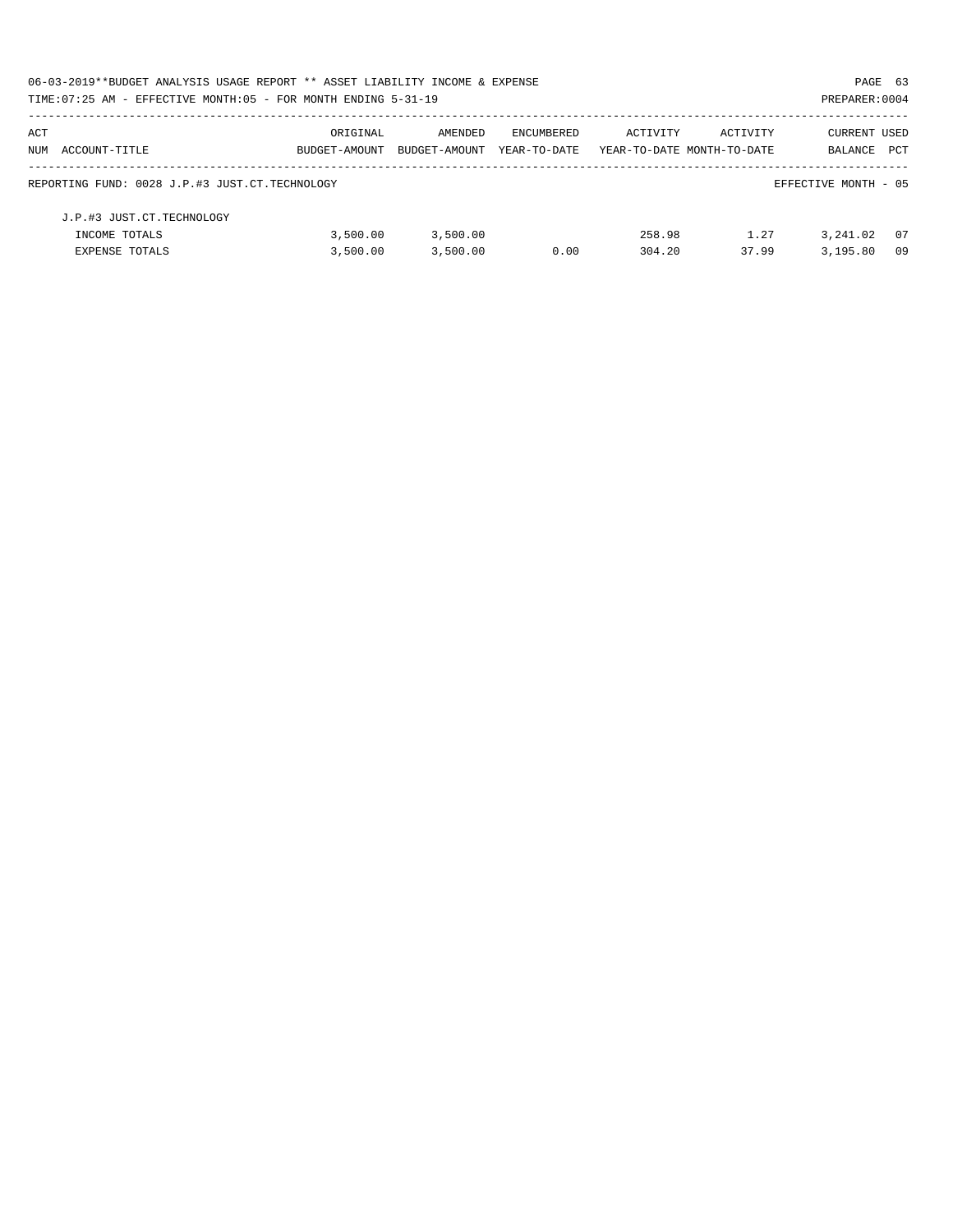|     | 06-03-2019**BUDGET ANALYSIS USAGE REPORT ** ASSET LIABILITY INCOME & EXPENSE<br>TIME: 07:25 AM - EFFECTIVE MONTH: 05 - FOR MONTH ENDING 5-31-19 |          |                                                     |            |          |                                        | PAGE 64<br>PREPARER: 0004          |
|-----|-------------------------------------------------------------------------------------------------------------------------------------------------|----------|-----------------------------------------------------|------------|----------|----------------------------------------|------------------------------------|
| ACT | NUM ACCOUNT-TITLE                                                                                                                               | ORIGINAL | AMENDED<br>BUDGET-AMOUNT BUDGET-AMOUNT YEAR-TO-DATE | ENCUMBERED | ACTIVITY | ACTIVITY<br>YEAR-TO-DATE MONTH-TO-DATE | <b>CURRENT USED</b><br>BALANCE PCT |
|     | REPORTING FUND: 0030 SHERIFF WORK RELEASE                                                                                                       |          |                                                     |            |          |                                        | EFFECTIVE MONTH - 05               |
|     | 0103 CASH                                                                                                                                       |          |                                                     |            |          |                                        |                                    |
|     | 0100 SHERIFF WORK RELEASE-COMB FUND CKI                                                                                                         |          |                                                     |            | 0.00     | 0.00                                   | 983.14                             |
|     | CASH                                                                                                                                            |          |                                                     |            | 0.00     | 0.00                                   | 983.14                             |
|     | 0271 EQUITY ACCOUNT                                                                                                                             |          |                                                     |            |          |                                        |                                    |
|     | 0200 EQUITY ACCOUNT                                                                                                                             |          |                                                     |            | 0.00     | 0.00                                   | 983.14                             |
|     | EQUITY ACCOUNT                                                                                                                                  |          |                                                     |            | 0.00     | 0.00                                   | 983.14                             |
|     | 0360 INTEREST EARNINGS                                                                                                                          |          |                                                     |            |          |                                        |                                    |
|     | 0100 INTEREST EARNINGS                                                                                                                          | 0.00     | 0.00                                                |            | 0.00     | 0.00                                   | 0.00                               |
|     | INTEREST EARNINGS                                                                                                                               | 0.00     | 0.00                                                | 0.00       | 0.00     | 0.00                                   | 0.00                               |
|     | 0370 MISCELLANEOUS INCOME                                                                                                                       |          |                                                     |            |          |                                        |                                    |
|     | 0569 SHERIFF WORK RELEASE                                                                                                                       | 0.00     | 0.00                                                |            | 0.00     | 0.00                                   | 0.00                               |
|     | MISCELLANEOUS INCOME                                                                                                                            | 0.00     | 0.00                                                | 0.00       | 0.00     | 0.00                                   | 0.00                               |
|     | 0569 WORK RELEASE                                                                                                                               |          |                                                     |            |          |                                        |                                    |
|     |                                                                                                                                                 |          |                                                     |            |          |                                        |                                    |
|     | 0310 OFFICE SUPPLIES                                                                                                                            | 0.00     | 0.00                                                | 0.00       | 0.00     | 0.00                                   | 0.00                               |
|     | 0421 ONLINE RESEARCH                                                                                                                            | 0.00     | 0.00                                                | 0.00       | 0.00     | 0.00                                   | 0.00                               |
|     | 0571 EQUIPMENT                                                                                                                                  | 0.00     | 0.00                                                | 0.00       | 0.00     | 0.00                                   | 0.00                               |
|     | <b>WORK RELEASE</b>                                                                                                                             | 0.00     | 0.00                                                | 0.00       | 0.00     | 0.00                                   | 0.00                               |
|     | SHERIFF WORK RELEASE                                                                                                                            |          |                                                     |            |          |                                        |                                    |
|     | INCOME TOTALS                                                                                                                                   | 0.00     | 0.00                                                |            | 0.00     | 0.00                                   | 0.00                               |
|     | <b>EXPENSE TOTALS</b>                                                                                                                           | 0.00     | 0.00                                                | 0.00       | 0.00     | 0.00                                   | 0.00                               |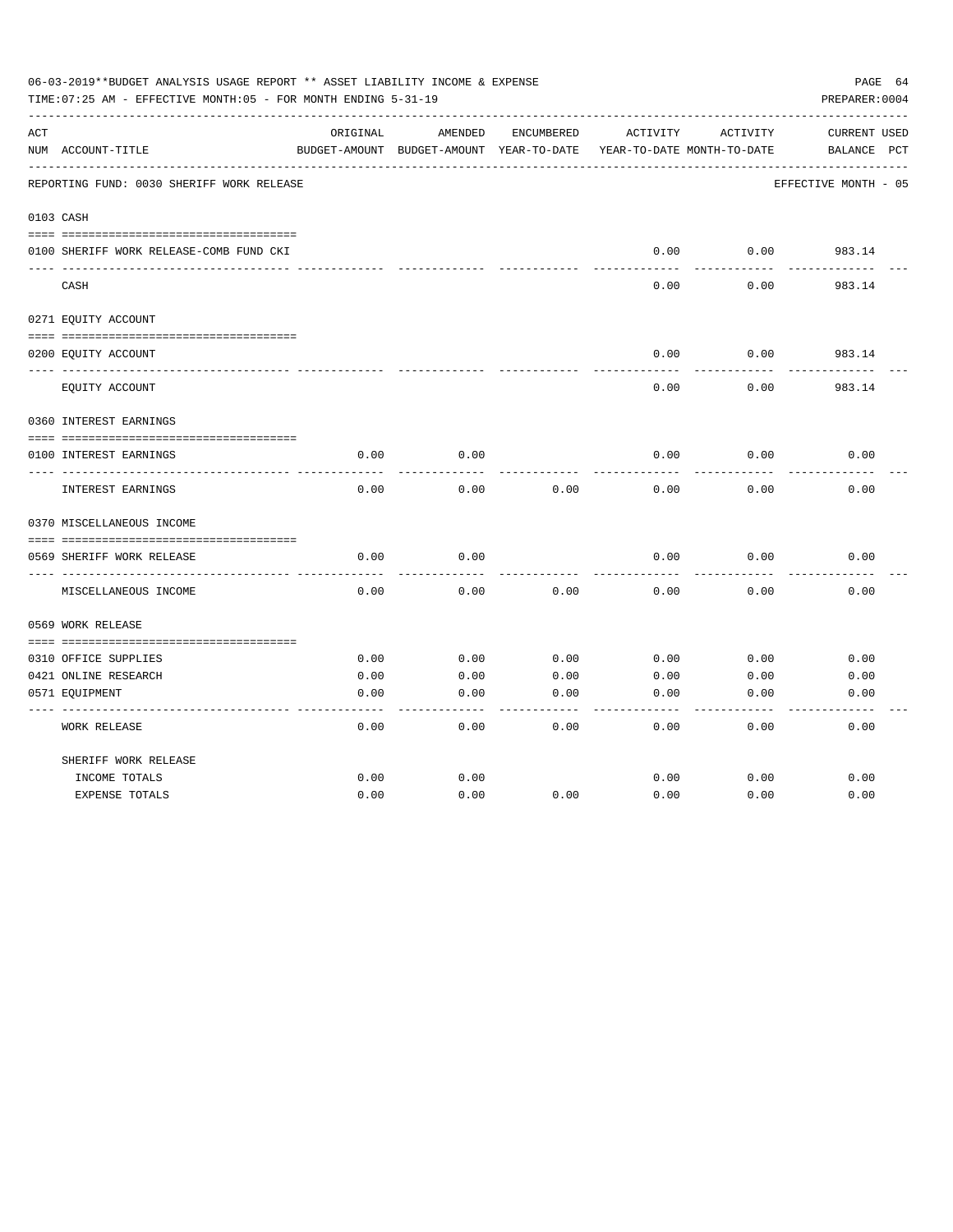|     | 06-03-2019**BUDGET ANALYSIS USAGE REPORT ** ASSET LIABILITY INCOME & EXPENSE<br>TIME: 07:25 AM - EFFECTIVE MONTH: 05 - FOR MONTH ENDING 5-31-19 |                                                                                 |                           |              |                                                             |              | PAGE 65<br>PREPARER: 0004          |                                  |
|-----|-------------------------------------------------------------------------------------------------------------------------------------------------|---------------------------------------------------------------------------------|---------------------------|--------------|-------------------------------------------------------------|--------------|------------------------------------|----------------------------------|
| ACT | NUM ACCOUNT-TITLE                                                                                                                               | ORIGINAL<br>BUDGET-AMOUNT BUDGET-AMOUNT YEAR-TO-DATE YEAR-TO-DATE MONTH-TO-DATE | AMENDED                   | ENCUMBERED   | ACTIVITY                                                    | ACTIVITY     | <b>CURRENT USED</b><br>BALANCE PCT |                                  |
|     | REPORTING FUND: 0031 COURTHOUSE RESTORATION FUND                                                                                                |                                                                                 |                           |              |                                                             |              | EFFECTIVE MONTH - 05               |                                  |
|     | 0103 CASH                                                                                                                                       |                                                                                 |                           |              |                                                             |              |                                    |                                  |
|     | 0100 COURTHOUSE RESTORATION-COMB.FUND                                                                                                           |                                                                                 |                           |              |                                                             |              | 59,514.36 0.00 47,817.92-          |                                  |
|     | 0175 TEXPOOL                                                                                                                                    |                                                                                 |                           |              | 0.00                                                        | 0.00         | 0.00                               |                                  |
|     | CASH                                                                                                                                            |                                                                                 |                           |              | 59,514.36                                                   | 0.00         | 47,817.92-                         |                                  |
|     | 0271 EQUITY ACCOUNT                                                                                                                             |                                                                                 |                           |              |                                                             |              |                                    |                                  |
|     | 0200 EQUITY ACCOUNT                                                                                                                             |                                                                                 |                           |              | 0.00                                                        |              | $0.00 107,332.28-$                 |                                  |
|     | EQUITY ACCOUNT                                                                                                                                  |                                                                                 |                           |              | 0.00                                                        | 0.00         | 107,332.28-                        |                                  |
|     | 0300 CASH                                                                                                                                       |                                                                                 |                           |              |                                                             |              |                                    |                                  |
|     |                                                                                                                                                 |                                                                                 |                           |              |                                                             |              |                                    |                                  |
|     | 0131 BEGINNING CASH BALANCE<br>------------------------- --                                                                                     | 0.00                                                                            | 0.00                      |              | 0.00                                                        | 0.00         | 0.00                               |                                  |
|     | CASH                                                                                                                                            | 0.00                                                                            | 0.00                      | 0.00         | 0.00                                                        | 0.00         | 0.00                               |                                  |
|     | 0330 GRANT INCOME                                                                                                                               |                                                                                 |                           |              |                                                             |              |                                    |                                  |
|     | 0510 COURTHOUSE RESTORATION                                                                                                                     | 2,756,774.00 2,756,774.00                                                       |                           |              |                                                             |              | 117,514.36 0.00 2,639,259.64       | 04                               |
|     | GRANT INCOME                                                                                                                                    |                                                                                 |                           |              | 2,756,774.00 2,756,774.00 0.00 117,514.36 0.00 2,639,259.64 |              |                                    | 04                               |
|     | 0370 MISCELLANEOUS INCOME                                                                                                                       |                                                                                 |                           |              |                                                             |              |                                    |                                  |
|     | 0131 RESTORATION DONATIONS                                                                                                                      | 0.00                                                                            | 0.00                      |              | 0.00                                                        | 0.00         | 0.00                               |                                  |
|     | MISCELLANEOUS INCOME                                                                                                                            | 0.00                                                                            | 0.00                      | 0.00         | 0.00                                                        | 0.00         | 0.00                               |                                  |
|     | 0509 CONTINGENCY                                                                                                                                |                                                                                 |                           |              |                                                             |              |                                    |                                  |
|     | 0475 CONTINGENCY                                                                                                                                | 245,080.00                                                                      | 245,080.00                | 0.00         | 0.00                                                        | 0.00         | 245,080.00                         | 0 <sub>0</sub>                   |
|     | CONTINGENCY                                                                                                                                     |                                                                                 | 245,080.00 245,080.00     | 0.00         | 0.00                                                        | 0.00         | 245,080.00                         | 0 <sub>0</sub>                   |
|     | 0510 COURTHOUSE RESTORATION PHASE 1                                                                                                             |                                                                                 |                           |              |                                                             |              |                                    |                                  |
|     |                                                                                                                                                 |                                                                                 |                           |              |                                                             |              |                                    |                                  |
|     | 0403 ARCHITECTURAL FEES                                                                                                                         | 960.00                                                                          | 960.00                    | 0.00         | 0.00                                                        | 0.00         | 960.00                             | 0 <sub>0</sub>                   |
|     | 0451 ASBESTOS ABATEMENT<br>0482 DEMOLITION                                                                                                      | 0.00                                                                            | 0.00                      | 0.00         | 0.00                                                        | 0.00         | 0.00<br>0.00                       |                                  |
|     | 0490 MISCELLANEOUS                                                                                                                              | 0.00<br>0.00                                                                    | 0.00<br>0.00              | 0.00<br>0.00 | 0.00<br>0.00                                                | 0.00<br>0.00 | 0.00                               |                                  |
|     | COURTHOUSE RESTORATION PHASE 1                                                                                                                  | 960.00                                                                          | 960.00                    | 0.00         | 0.00                                                        | 0.00         | 960.00                             | 00                               |
|     | 0511 COURTHOUSE RESTORATION PHASE 2                                                                                                             |                                                                                 |                           |              |                                                             |              |                                    |                                  |
|     |                                                                                                                                                 |                                                                                 |                           |              |                                                             |              |                                    |                                  |
|     | 0165 CONSTRUCTION                                                                                                                               |                                                                                 | 2,450,782.00 2,450,782.00 | 0.00         | 0.00                                                        | 0.00         | 2,450,782.00                       | 00                               |
|     | 0403 ARCHITECTURAL FEES                                                                                                                         | 47,040.00                                                                       | 47,040.00<br>11,680.00    | 0.00         | 58,000.00                                                   | 0.00         | 10,960.00-123                      |                                  |
|     | 0451 ASBESTOS & OTHER TESTING<br>0453 IT DESIGN                                                                                                 | 11,680.00<br>880.00                                                             | 880.00                    | 0.00<br>0.00 | 0.00                                                        | 0.00<br>0.00 | 11,680.00<br>880.00                | 0 <sub>0</sub><br>0 <sub>0</sub> |
|     | 0455 SECURITY                                                                                                                                   | 352.00                                                                          | 352.00                    | 0.00         | 0.00<br>0.00                                                | 0.00         | 352.00                             | 0 <sub>0</sub>                   |
|     |                                                                                                                                                 |                                                                                 |                           |              |                                                             |              |                                    |                                  |
|     | COURTHOUSE RESTORATION PHASE 2 2,510,734.00 2,510,734.00                                                                                        |                                                                                 |                           | 0.00         | 58,000.00                                                   | 0.00         | 2,452,734.00                       | 02                               |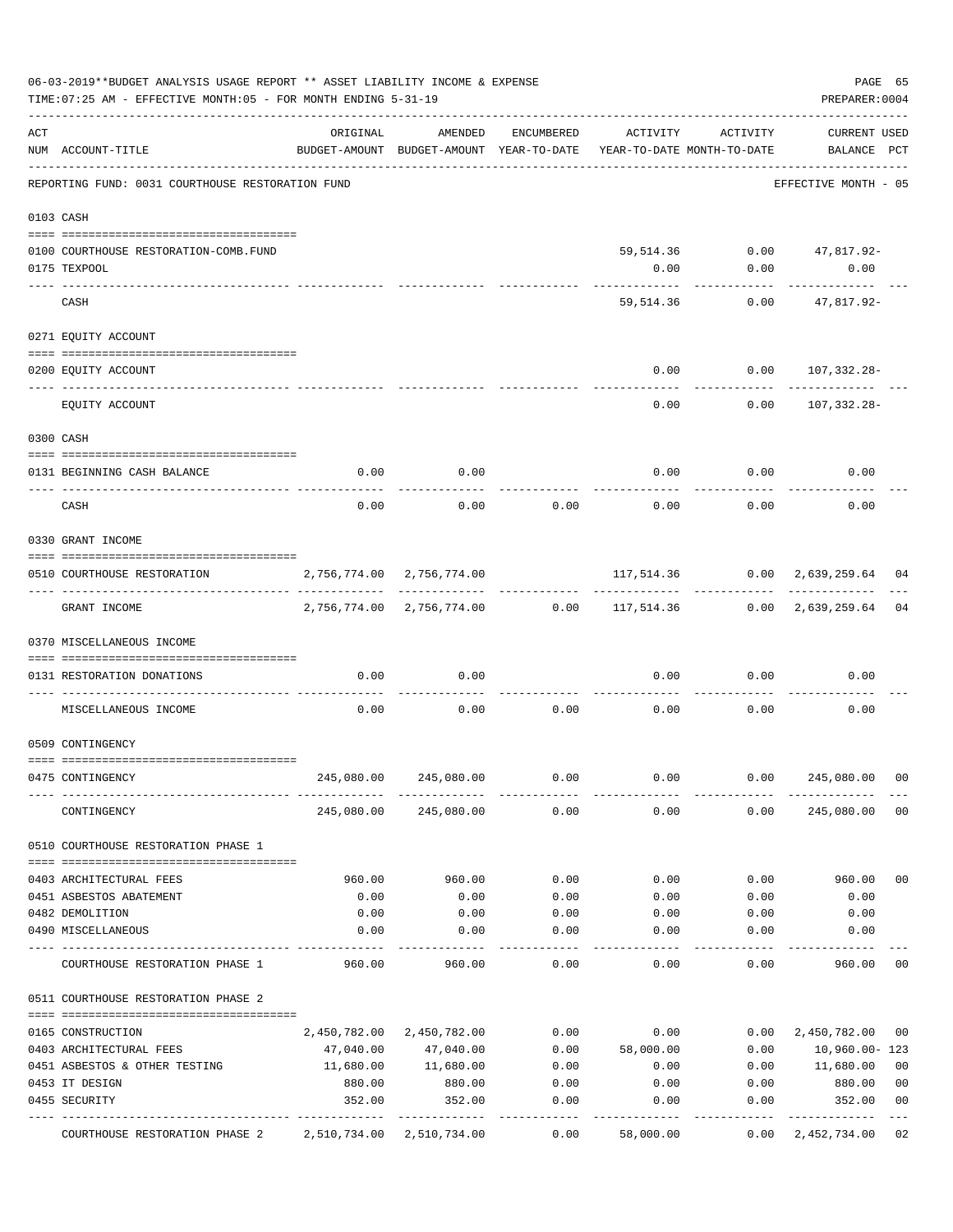|                                                  | 06-03-2019**BUDGET ANALYSIS USAGE REPORT ** ASSET LIABILITY INCOME & EXPENSE<br>PAGE 66<br>TIME: 07:25 AM - EFFECTIVE MONTH: 05 - FOR MONTH ENDING 5-31-19<br>PREPARER: 0004 |               |              |            |                            |                      |     |  |  |  |  |
|--------------------------------------------------|------------------------------------------------------------------------------------------------------------------------------------------------------------------------------|---------------|--------------|------------|----------------------------|----------------------|-----|--|--|--|--|
| ACT                                              | ORIGINAL                                                                                                                                                                     | AMENDED       | ENCUMBERED   | ACTIVITY   | ACTIVITY                   | CURRENT USED         |     |  |  |  |  |
| NUM ACCOUNT-TITLE                                | BUDGET-AMOUNT                                                                                                                                                                | BUDGET-AMOUNT | YEAR-TO-DATE |            | YEAR-TO-DATE MONTH-TO-DATE | BALANCE              | PCT |  |  |  |  |
| REPORTING FUND: 0031 COURTHOUSE RESTORATION FUND |                                                                                                                                                                              |               |              |            |                            | EFFECTIVE MONTH - 05 |     |  |  |  |  |
| COURTHOUSE RESTORATION FUND                      |                                                                                                                                                                              |               |              |            |                            |                      |     |  |  |  |  |
| INCOME TOTALS                                    | 2,756,774.00                                                                                                                                                                 | 2,756,774.00  |              | 117,514.36 | 0.00                       | 2,639,259.64         | 04  |  |  |  |  |
| EXPENSE TOTALS                                   | 2,756,774.00                                                                                                                                                                 | 2,756,774.00  | 0.00         | 58,000.00  | 0.00                       | 2,698,774.00         | 02  |  |  |  |  |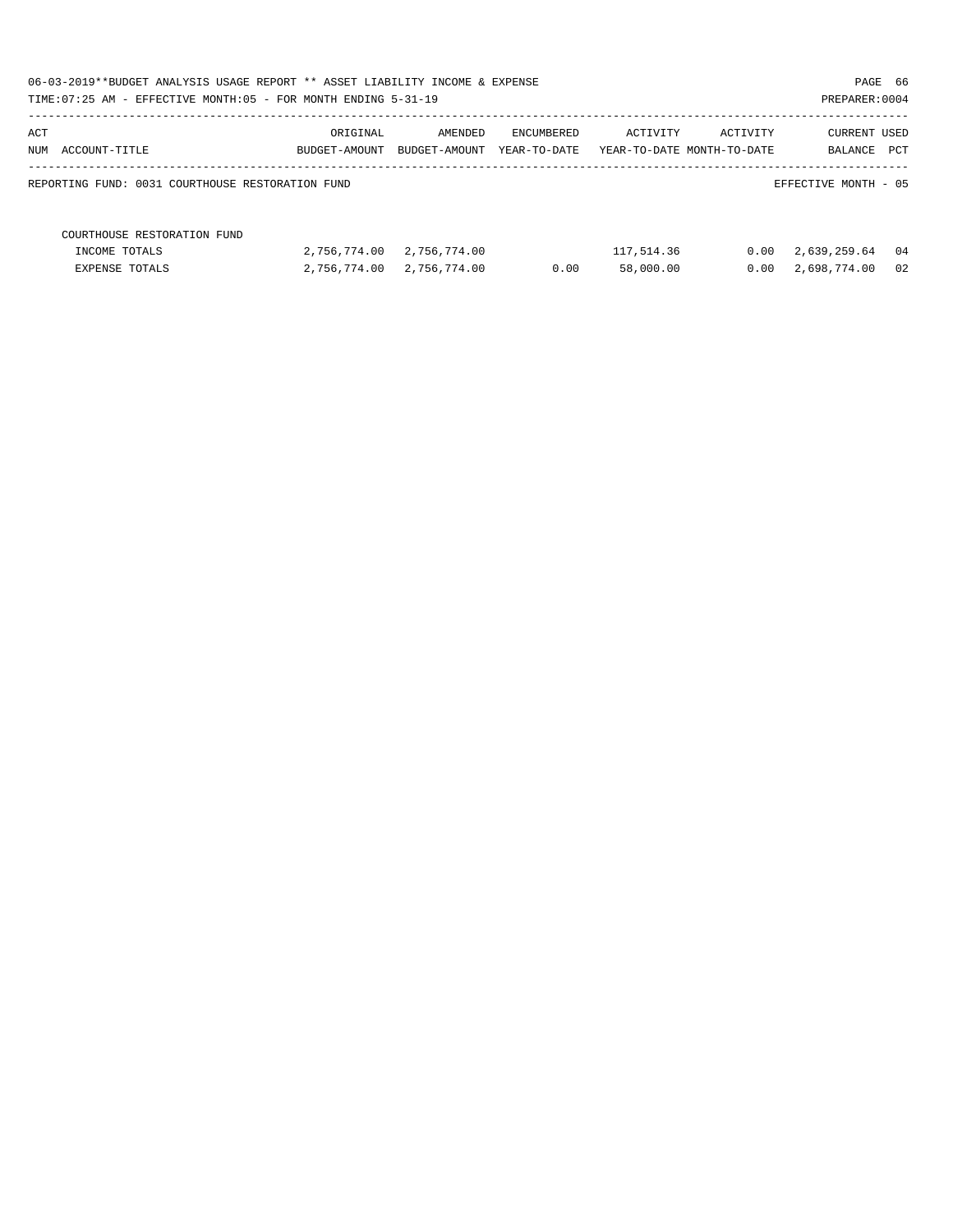| 06-03-2019**BUDGET ANALYSIS USAGE REPORT ** ASSET LIABILITY INCOME & EXPENSE<br>TIME: 07:25 AM - EFFECTIVE MONTH: 05 - FOR MONTH ENDING 5-31-19 |                                              |          |                                                     |            |                                        |          |                                    |                |  |
|-------------------------------------------------------------------------------------------------------------------------------------------------|----------------------------------------------|----------|-----------------------------------------------------|------------|----------------------------------------|----------|------------------------------------|----------------|--|
| ACT                                                                                                                                             | NUM ACCOUNT-TITLE                            | ORIGINAL | AMENDED<br>BUDGET-AMOUNT BUDGET-AMOUNT YEAR-TO-DATE | ENCUMBERED | ACTIVITY<br>YEAR-TO-DATE MONTH-TO-DATE | ACTIVITY | <b>CURRENT USED</b><br>BALANCE PCT |                |  |
|                                                                                                                                                 | REPORTING FUND: 0033 BAIL BONDSMAN APP. FEES |          |                                                     |            |                                        |          | EFFECTIVE MONTH - 05               |                |  |
|                                                                                                                                                 | 0102 A/P CLEARING                            |          |                                                     |            |                                        |          |                                    |                |  |
|                                                                                                                                                 | 0100 A/P CLEARING                            |          |                                                     |            | 0.00                                   | 0.00     | 0.00                               |                |  |
|                                                                                                                                                 | ---- --------<br>A/P CLEARING                |          |                                                     |            | 0.00                                   | 0.00     | 0.00                               |                |  |
|                                                                                                                                                 | 0103 BAIL BONDSMAN AP.FEE CASH               |          |                                                     |            |                                        |          |                                    |                |  |
|                                                                                                                                                 | 0100 BAIL BONDSMAN APP.-COMB FUND CKING      |          |                                                     |            | 0.00                                   | 0.00     | 8,596.74                           |                |  |
|                                                                                                                                                 | BAIL BONDSMAN AP.FEE CASH                    |          |                                                     |            | 0.00                                   | 0.00     | 8,596.74                           |                |  |
|                                                                                                                                                 | 0271 EQUITY ACCOUNT                          |          |                                                     |            |                                        |          |                                    |                |  |
|                                                                                                                                                 | 0200 EQUITY ACCOUNT                          |          |                                                     |            | 0.00                                   |          | $0.00$ 8,596.74                    |                |  |
|                                                                                                                                                 | EQUITY ACCOUNT                               |          |                                                     |            | 0.00                                   | 0.00     | 8,596.74                           |                |  |
|                                                                                                                                                 | 0300 CASH                                    |          |                                                     |            |                                        |          |                                    |                |  |
|                                                                                                                                                 | 0133 BEGINNING CASH BALANCE                  | 0.00     | 0.00                                                |            | 0.00                                   | 0.00     | 0.00                               |                |  |
|                                                                                                                                                 | CASH                                         | 0.00     | 0.00                                                | 0.00       | 0.00                                   | 0.00     | 0.00                               |                |  |
|                                                                                                                                                 | 0340 BAIL BOND APPLICATION FEE               |          |                                                     |            |                                        |          |                                    |                |  |
|                                                                                                                                                 | 0480 APPLICATION FEE                         | 500.00   | 500.00                                              |            | 0.00                                   | 0.00     | 500.00                             | 00             |  |
|                                                                                                                                                 | BAIL BOND APPLICATION FEE                    | 500.00   | 500.00                                              | 0.00       | 0.00                                   | 0.00     | 500.00                             | 0 <sub>0</sub> |  |
|                                                                                                                                                 | 0498 BAIL BONDSMAN EXP.                      |          |                                                     |            |                                        |          |                                    |                |  |
|                                                                                                                                                 | 0310 OFFICE SUPPLIES                         | 500.00   | 500.00 0.00                                         |            | $0.00$ $0.00$ $500.00$                 |          |                                    | 00             |  |
|                                                                                                                                                 | 0427 OUT OF COUNTY TRAVEL                    | 0.00     | 0.00                                                | 0.00       | 0.00                                   | 0.00     | 0.00                               |                |  |
|                                                                                                                                                 | BAIL BONDSMAN EXP.                           | 500.00   | 500.00                                              | 0.00       | 0.00                                   | 0.00     | 500.00                             | 0 <sub>0</sub> |  |
|                                                                                                                                                 | BAIL BONDSMAN APP. FEES                      |          |                                                     |            |                                        |          |                                    |                |  |
|                                                                                                                                                 | INCOME TOTALS                                | 500.00   | 500.00                                              |            | 0.00                                   | 0.00     | 500.00                             | 0 <sub>0</sub> |  |
|                                                                                                                                                 | EXPENSE TOTALS                               | 500.00   | 500.00                                              | 0.00       | 0.00                                   | 0.00     | 500.00                             | 0 <sub>0</sub> |  |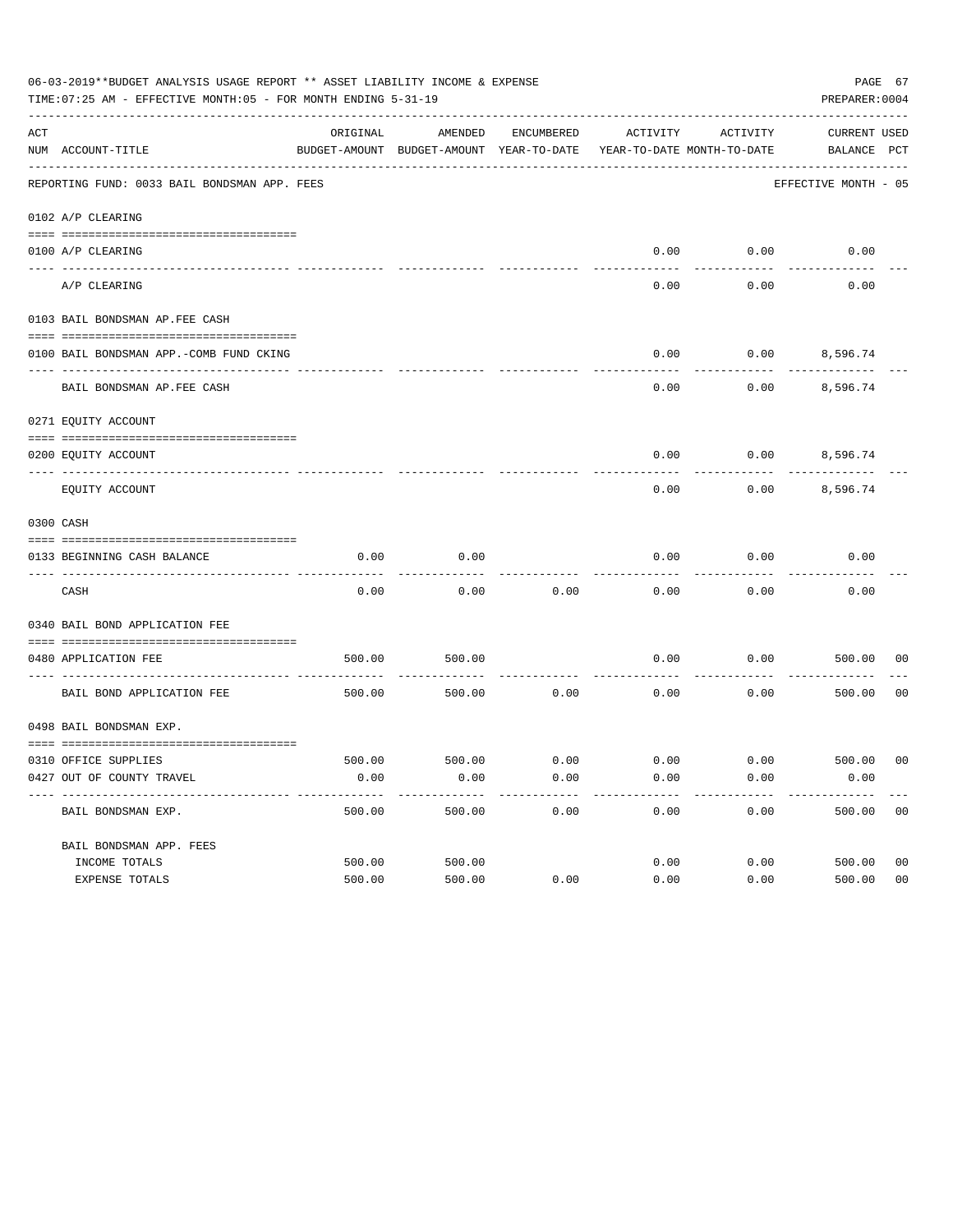|     | 06-03-2019**BUDGET ANALYSIS USAGE REPORT ** ASSET LIABILITY INCOME & EXPENSE<br>TIME: 07:25 AM - EFFECTIVE MONTH: 05 - FOR MONTH ENDING 5-31-19 |           |                                                                                |                    |                 |                                        | PAGE 68<br>PREPARER: 0004          |                |
|-----|-------------------------------------------------------------------------------------------------------------------------------------------------|-----------|--------------------------------------------------------------------------------|--------------------|-----------------|----------------------------------------|------------------------------------|----------------|
| ACT | NUM ACCOUNT-TITLE                                                                                                                               | ORIGINAL  | AMENDED<br>BUDGET-AMOUNT BUDGET-AMOUNT YEAR-TO-DATE YEAR-TO-DATE MONTH-TO-DATE | ENCUMBERED         | ACTIVITY        | ACTIVITY                               | <b>CURRENT USED</b><br>BALANCE PCT |                |
|     | REPORTING FUND: 0034 DISTRICT CT.RECORDS ARCHIVE                                                                                                |           |                                                                                |                    |                 |                                        | EFFECTIVE MONTH - 05               |                |
|     | 0100 PAYROLL                                                                                                                                    |           |                                                                                |                    |                 |                                        |                                    |                |
|     | 0100 PAYROLL<br>---- -------<br>___________________________                                                                                     |           |                                                                                |                    | 0.00            | 0.00                                   | 0.00                               |                |
|     | PAYROLL                                                                                                                                         |           |                                                                                |                    | 0.00            | .<br>0.00                              | 0.00                               |                |
|     | 0103 CASH                                                                                                                                       |           |                                                                                |                    |                 |                                        |                                    |                |
|     | 0100 DISTRICT CT.REC.ARCHIVE COMB.FUND                                                                                                          |           |                                                                                |                    |                 | 2,715.27 7.33 29,986.35                |                                    |                |
|     | CASH                                                                                                                                            |           |                                                                                |                    |                 | -----------<br>2,715.27 7.33 29,986.35 |                                    |                |
|     | 0120 RECEIVABLES                                                                                                                                |           |                                                                                |                    |                 |                                        |                                    |                |
|     | 0313 DUE FROM OTHER FUNDS                                                                                                                       |           |                                                                                |                    | 0.00            | 0.00                                   | 331.18                             |                |
|     | RECEIVABLES                                                                                                                                     |           |                                                                                |                    | 0.00            | 0.00                                   | 331.18                             |                |
|     | 0271 EQUITY ACCOUNT                                                                                                                             |           |                                                                                |                    |                 |                                        |                                    |                |
|     | 0200 EQUITY ACCOUNT                                                                                                                             |           |                                                                                |                    | 0.00            | 0.00                                   | 27,602.26                          |                |
|     | EQUITY ACCOUNT                                                                                                                                  |           |                                                                                |                    | 0.00            | 0.00                                   | 27,602.26                          |                |
|     | 0300 CASH                                                                                                                                       |           |                                                                                |                    |                 |                                        |                                    |                |
|     | 0134 BEGINNING CASH BALANCE                                                                                                                     | 7,000.00  | 7,000.00                                                                       |                    | 0.00            | 0.00                                   | 7,000.00                           | 00             |
|     | CASH                                                                                                                                            |           | 7,000.00 7,000.00                                                              | 0.00               | 0.00            |                                        | $0.00$ 7,000.00                    | 0 <sub>0</sub> |
|     | 0360 INTEREST INCOME                                                                                                                            |           |                                                                                |                    |                 |                                        |                                    |                |
|     | 0100 INTEREST INCOME                                                                                                                            | 0.00      | 0.00                                                                           |                    |                 | 37.10 7.33 37.10+                      |                                    |                |
|     | INTEREST INCOME                                                                                                                                 | 0.00      | 0.00                                                                           | 0.00               |                 | 37.10 7.33                             | $37.10+$                           |                |
|     | 0370 MISCELLANEOUS INCOME                                                                                                                       |           |                                                                                |                    |                 |                                        |                                    |                |
|     | 0450 DISTRICT CT.RECORDS ARCHIVE FEE                                                                                                            |           | 3,000.00 3,000.00                                                              |                    |                 | 2,678.17 0.00 321.83 89                |                                    |                |
|     | MISCELLANEOUS INCOME                                                                                                                            | 3,000.00  | ------------<br>3,000.00                                                       |                    | $0.00$ 2,678.17 | 0.00                                   | 321.83                             | 89             |
|     | 0450 DISTRICT CT.RECORDS ARCHIVE EQUIPM                                                                                                         |           |                                                                                |                    |                 |                                        |                                    |                |
|     | 0107 SALARYTEMP/EXTRA                                                                                                                           | 0.00      | 0.00                                                                           | 0.00               | 0.00            | 0.00                                   | 0.00                               |                |
|     | 0201 SOCIAL SECURITY TAXES                                                                                                                      | 0.00      | 0.00                                                                           | 0.00               | 0.00            | 0.00                                   | 0.00                               |                |
|     | 0203 RETIREMENT                                                                                                                                 | 0.00      | 0.00                                                                           | 0.00               | 0.00            | 0.00                                   | 0.00                               |                |
|     | 0204 WORKERS COMPENSATION                                                                                                                       | 0.00      | 0.00                                                                           | 0.00               | 0.00            | 0.00                                   | 0.00                               |                |
|     | 0205 MEDICARE TAX                                                                                                                               | 0.00      | 0.00                                                                           | 0.00               | 0.00            | 0.00                                   | 0.00                               |                |
|     | 0572 OFFICE EQUIPMENT<br>-------------------- -------------                                                                                     | 10,000.00 | 10,000.00<br>------------                                                      | 0.00<br>---------- | 0.00<br>------- | 0.00<br>---------                      | 10,000.00<br>-----------           | 00             |
|     | DISTRICT CT.RECORDS ARCHIVE EQUIPM 10,000.00                                                                                                    |           | 10,000.00                                                                      | 0.00               | 0.00            | 0.00                                   | 10,000.00                          | 0 <sub>0</sub> |
|     | DISTRICT CT.RECORDS ARCHIVE<br>INCOME TOTALS                                                                                                    |           | 10,000.00 10,000.00                                                            |                    | 2,715.27        |                                        | 7.33 7,284.73                      | 27             |
|     |                                                                                                                                                 |           |                                                                                |                    |                 |                                        |                                    |                |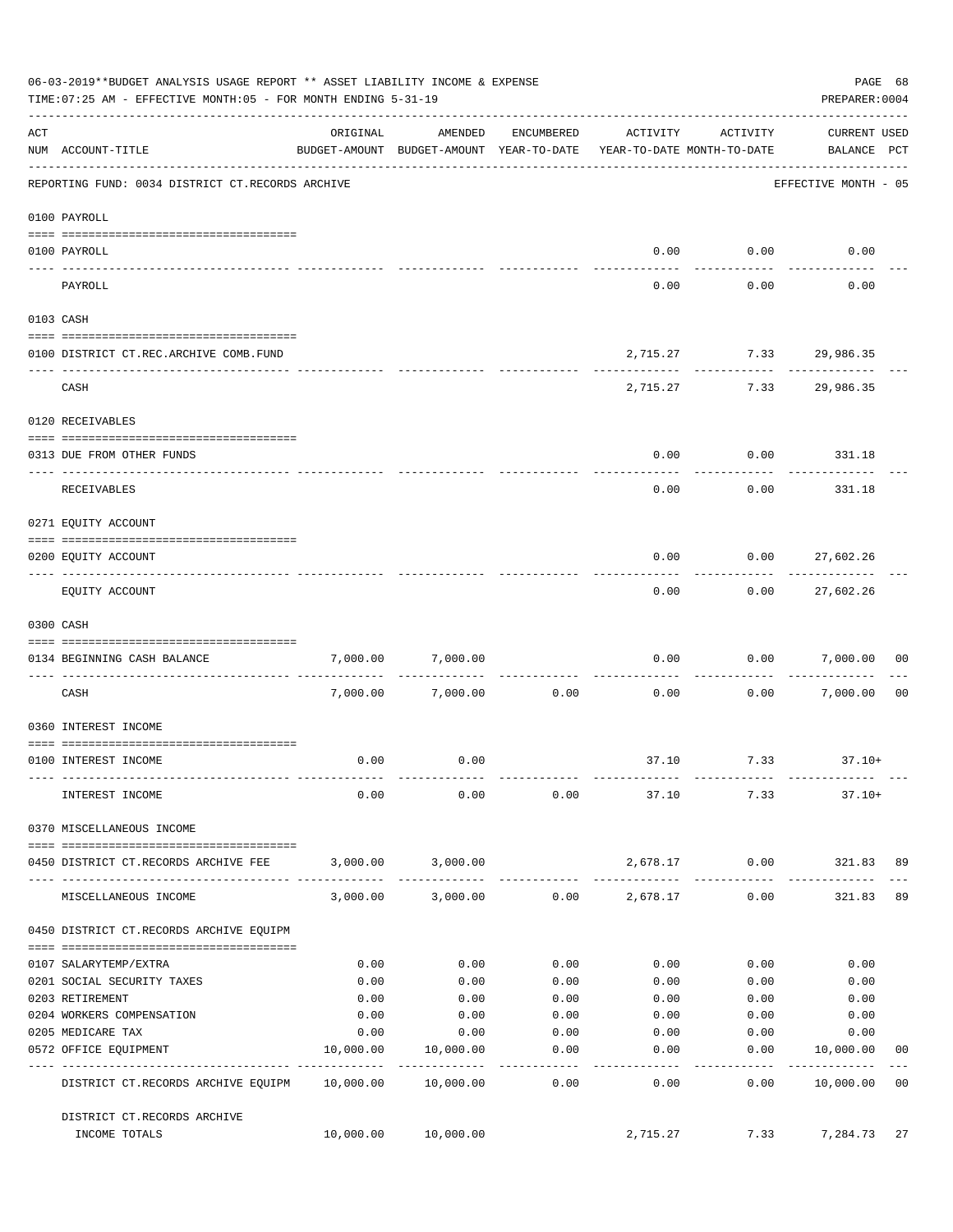|                                                  | 06-03-2019**BUDGET ANALYSIS USAGE REPORT ** ASSET LIABILITY INCOME & EXPENSE<br>TIME: 07:25 AM - EFFECTIVE MONTH: 05 - FOR MONTH ENDING 5-31-19<br>PREPARER: 0004 |                          |                                   |          |                                        |                                |            |  |  |
|--------------------------------------------------|-------------------------------------------------------------------------------------------------------------------------------------------------------------------|--------------------------|-----------------------------------|----------|----------------------------------------|--------------------------------|------------|--|--|
| ACT<br>ACCOUNT-TITLE<br>NUM                      | ORIGINAL<br>BUDGET-AMOUNT                                                                                                                                         | AMENDED<br>BUDGET-AMOUNT | <b>ENCUMBERED</b><br>YEAR-TO-DATE | ACTIVITY | ACTIVITY<br>YEAR-TO-DATE MONTH-TO-DATE | <b>CURRENT USED</b><br>BALANCE | <b>PCT</b> |  |  |
| REPORTING FUND: 0034 DISTRICT CT.RECORDS ARCHIVE |                                                                                                                                                                   |                          |                                   |          |                                        | EFFECTIVE MONTH - 05           |            |  |  |
| <b>EXPENSE TOTALS</b>                            | 10,000.00                                                                                                                                                         | 10,000.00                | 0.00                              | 0.00     | 0.00                                   | 10,000.00                      | 00         |  |  |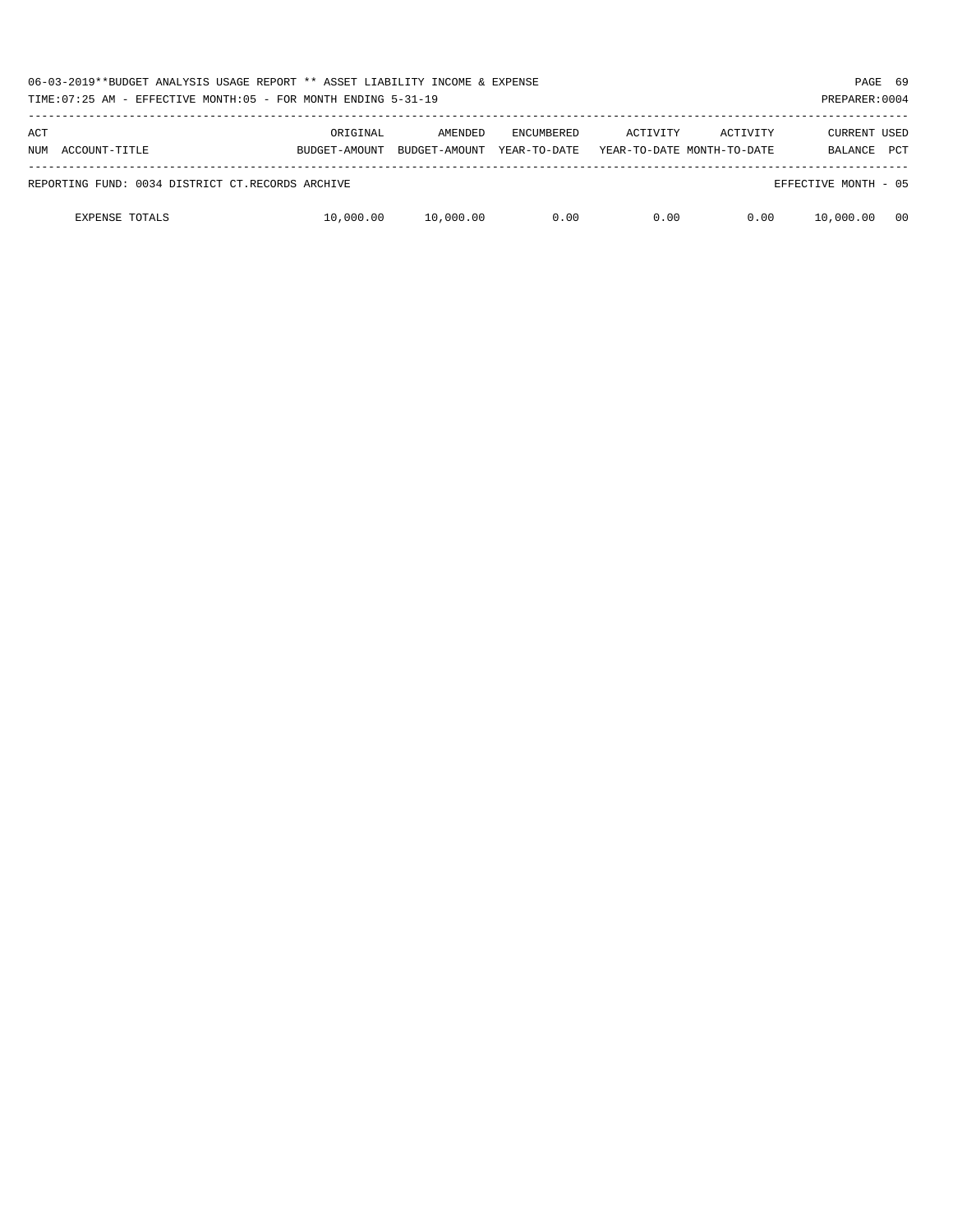| 06-03-2019**BUDGET ANALYSIS USAGE REPORT ** ASSET LIABILITY INCOME & EXPENSE<br>TIME: 07:25 AM - EFFECTIVE MONTH: 05 - FOR MONTH ENDING 5-31-19 |                                                                              |           |                     |            |                                                                                 |                           |                             |                |
|-------------------------------------------------------------------------------------------------------------------------------------------------|------------------------------------------------------------------------------|-----------|---------------------|------------|---------------------------------------------------------------------------------|---------------------------|-----------------------------|----------------|
| ACT                                                                                                                                             | NUM ACCOUNT-TITLE                                                            | ORIGINAL  | AMENDED             | ENCUMBERED | ACTIVITY<br>BUDGET-AMOUNT BUDGET-AMOUNT YEAR-TO-DATE YEAR-TO-DATE MONTH-TO-DATE | ACTIVITY                  | CURRENT USED<br>BALANCE PCT |                |
|                                                                                                                                                 | -----------------------------------<br>REPORTING FUND: 0035 LAW LIBRARY FUND |           |                     |            |                                                                                 |                           | EFFECTIVE MONTH - 05        |                |
|                                                                                                                                                 | 0103 CASH                                                                    |           |                     |            |                                                                                 |                           |                             |                |
|                                                                                                                                                 | 0100 LAW LIBRARY-COMBINED FUND CHECKING                                      |           |                     |            |                                                                                 | 7,465.41 40.68 165,392.04 |                             |                |
|                                                                                                                                                 | CASH                                                                         |           |                     |            | 7,465.41                                                                        | ------------<br>40.68     | ------------<br>165,392.04  |                |
|                                                                                                                                                 | 0120 RECEIVABLES                                                             |           |                     |            |                                                                                 |                           |                             |                |
|                                                                                                                                                 | 0313 DUE FROM OTHER FUNDS                                                    |           |                     |            | 0.00                                                                            | $0.00$ 1,049.55           |                             |                |
|                                                                                                                                                 | RECEIVABLES                                                                  |           |                     |            | 0.00                                                                            |                           | $0.00$ 1,049.55             |                |
|                                                                                                                                                 | 0200 LIABILITY ACCOUNT                                                       |           |                     |            |                                                                                 |                           |                             |                |
|                                                                                                                                                 | 0910 SYSTEM ADDED LIABILITY LI                                               |           |                     |            |                                                                                 | $300.00 - 0.00$           | $300.00 -$                  |                |
|                                                                                                                                                 | LIABILITY ACCOUNT                                                            |           |                     |            | $300.00 -$                                                                      | 0.00                      | $300.00 -$                  |                |
|                                                                                                                                                 | 0271 EQUITY ACCOUNT                                                          |           |                     |            |                                                                                 |                           |                             |                |
|                                                                                                                                                 | 0200 EQUITY ACCOUNT                                                          |           |                     |            | 0.00                                                                            | 0.00 158,976.18           |                             |                |
|                                                                                                                                                 | EQUITY ACCOUNT                                                               |           |                     |            | 0.00                                                                            | 0.00                      | 158,976.18                  |                |
|                                                                                                                                                 | 0340 FEES OF OFFICE                                                          |           |                     |            |                                                                                 |                           |                             |                |
|                                                                                                                                                 | 0403 COUNTY CLERK FEES                                                       |           | 5,000.00 5,000.00   |            |                                                                                 | 1,680.00 0.00 3,320.00    |                             | 34             |
|                                                                                                                                                 | 0450 DISTRICT CLERK FEES                                                     | 10,000.00 | 10,000.00           |            | 6,175.49                                                                        | 0.00                      | 3,824.51                    | 62             |
|                                                                                                                                                 | FEES OF OFFICE                                                               |           | 15,000.00 15,000.00 |            | .<br>$0.00$ 7,855.49                                                            | -----------               | $0.00$ 7,144.51             | 52             |
|                                                                                                                                                 | 0360 INTEREST EARNINGS                                                       |           |                     |            |                                                                                 |                           |                             |                |
|                                                                                                                                                 | 0100 INTEREST EARNINGS                                                       | 50.00     | 50.00               |            | 209.92                                                                          | 40.68                     | 159.92+ 420                 |                |
|                                                                                                                                                 | INTEREST EARNINGS                                                            | 50.00     | 50.00               | 0.00       | 209.92                                                                          | 40.68                     | 159.92+ 420                 |                |
|                                                                                                                                                 | 0475 LAW LIBRARY                                                             |           |                     |            |                                                                                 |                           |                             |                |
|                                                                                                                                                 | 0310 OFFICE SUPPLIES                                                         | 2,000.00  | 2,000.00            | 0.00       | 0.00                                                                            | 0.00                      | 2,000.00                    | 0 <sub>0</sub> |
|                                                                                                                                                 | 0421 LEXIS NEXIS ONLINE LEGAL RESEARCH                                       | 4,000.00  | 4,000.00            | 0.00       | 300.00                                                                          | 0.00                      | 3,700.00                    | 08             |
|                                                                                                                                                 | 0453 R&M COMPUTER                                                            | 200.00    | 200.00              | 0.00       | 0.00                                                                            | 0.00                      | 200.00                      | 0 <sub>0</sub> |
|                                                                                                                                                 | 0574 TECHNOLOGY                                                              | 8,350.00  | 8,350.00            | 0.00       | 0.00                                                                            | 0.00                      | 8,350.00                    | 0 <sub>0</sub> |
|                                                                                                                                                 | 0590 LAW BOOKS                                                               | 500.00    | 500.00              | 0.00       | 0.00                                                                            | 0.00                      | 500.00                      | 0 <sub>0</sub> |
|                                                                                                                                                 | LAW LIBRARY                                                                  |           | 15,050.00 15,050.00 | 0.00       | 300.00                                                                          | 0.00                      | 14,750.00 02                | $---$          |
|                                                                                                                                                 | LAW LIBRARY FUND                                                             |           |                     |            |                                                                                 |                           |                             |                |
|                                                                                                                                                 | INCOME TOTALS                                                                | 15,050.00 | 15,050.00           |            | 8,065.41                                                                        | 40.68                     | 6,984.59                    | 54             |
|                                                                                                                                                 | EXPENSE TOTALS                                                               | 15,050.00 | 15,050.00           | 0.00       | 300.00                                                                          | 0.00                      | 14,750.00                   | 02             |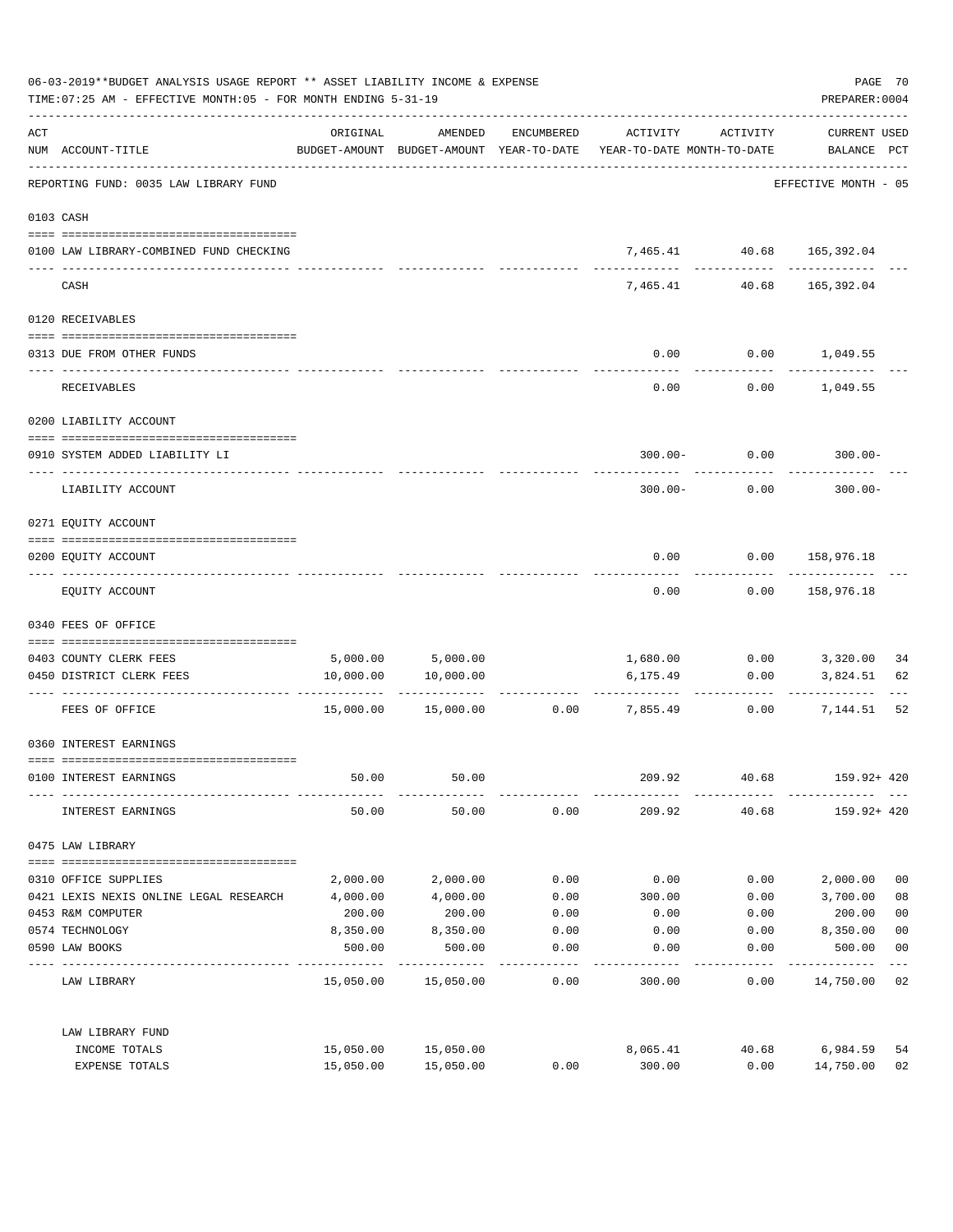| 06-03-2019**BUDGET ANALYSIS USAGE REPORT ** ASSET LIABILITY INCOME & EXPENSE<br>TIME: 07:25 AM - EFFECTIVE MONTH: 05 - FOR MONTH ENDING 5-31-19<br>PREPARER: 0004 |                                            |                                                      |                          |            |                                        |                          |                                    |                |  |
|-------------------------------------------------------------------------------------------------------------------------------------------------------------------|--------------------------------------------|------------------------------------------------------|--------------------------|------------|----------------------------------------|--------------------------|------------------------------------|----------------|--|
| $\mathop{\rm ACT}$                                                                                                                                                | NUM ACCOUNT-TITLE                          | ORIGINAL<br>BUDGET-AMOUNT BUDGET-AMOUNT YEAR-TO-DATE | AMENDED                  | ENCUMBERED | ACTIVITY<br>YEAR-TO-DATE MONTH-TO-DATE | ACTIVITY                 | <b>CURRENT USED</b><br>BALANCE PCT |                |  |
|                                                                                                                                                                   | REPORTING FUND: 0036 D.A. FEE ACCOUNT FUND |                                                      |                          |            |                                        |                          | EFFECTIVE MONTH - 05               |                |  |
|                                                                                                                                                                   | 0100 PAYROLL                               |                                                      |                          |            |                                        |                          |                                    |                |  |
| ---- ---                                                                                                                                                          | 0100 PAYROLL                               |                                                      |                          |            |                                        | $0.00$ 0.00              | 0.00                               |                |  |
|                                                                                                                                                                   | PAYROLL                                    |                                                      |                          |            | 0.00                                   | 0.00                     | 0.00                               |                |  |
|                                                                                                                                                                   | 0102 A/P CLEARING                          |                                                      |                          |            |                                        |                          |                                    |                |  |
|                                                                                                                                                                   | 0100 A/P CLEARING                          |                                                      |                          |            | 0.00                                   | 0.00                     | 0.00                               |                |  |
|                                                                                                                                                                   | A/P CLEARING                               |                                                      |                          |            | 0.00                                   | 0.00                     | 0.00                               |                |  |
|                                                                                                                                                                   | 0103 CASH                                  |                                                      |                          |            |                                        |                          |                                    |                |  |
|                                                                                                                                                                   | 0136 D. A. FEE CASH ACCT.                  |                                                      |                          |            |                                        |                          | 1,047.64 64.97- 12,205.72          |                |  |
|                                                                                                                                                                   | 0236 D.A. FEE SEIZURE FUND                 |                                                      |                          |            |                                        | $10,898.64 - 1,856.30 -$ | 11,518.84                          |                |  |
|                                                                                                                                                                   | CASH                                       |                                                      |                          |            | 9,851.00-                              |                          | 1,921.27-23,724.56                 |                |  |
|                                                                                                                                                                   | 0200 LIABILITY ACCOUNT                     |                                                      |                          |            |                                        |                          |                                    |                |  |
|                                                                                                                                                                   | 0150 ACCRUED SALARY PAYABLE                |                                                      |                          |            | 0.00                                   | 0.00                     | 0.00                               |                |  |
|                                                                                                                                                                   | 0155 ACCRUED FRINGE BENEFITS               |                                                      |                          |            | 0.00                                   | 0.00                     | 0.01                               |                |  |
|                                                                                                                                                                   | 0910 SYSTEM ADDED LIABILITY LINE-ITEM      |                                                      |                          |            | 0.00                                   | 0.00                     | 0.00                               |                |  |
|                                                                                                                                                                   | LIABILITY ACCOUNT                          |                                                      |                          |            | 0.00                                   | 0.00                     | 0.01                               |                |  |
|                                                                                                                                                                   | 0271 EQUITY ACCOUNT                        |                                                      |                          |            |                                        |                          |                                    |                |  |
|                                                                                                                                                                   | 0200 EQUITY ACCOUNT                        |                                                      |                          |            | 0.00                                   | 0.00                     | 33,575.55                          |                |  |
|                                                                                                                                                                   | EQUITY ACCOUNT                             |                                                      |                          |            | 0.00                                   | 0.00                     | 33,575.55                          |                |  |
|                                                                                                                                                                   | 0300 CASH                                  |                                                      |                          |            |                                        |                          |                                    |                |  |
|                                                                                                                                                                   | 0136 BEGINNING CASH BALANCE-D.A.FEE        |                                                      | $0.00$ 1,000.00          |            |                                        | 0.00                     | 0.00 1,000.00                      | 0 <sub>0</sub> |  |
|                                                                                                                                                                   | 0236 BEGINNING CASH BALANCE-SEIZURE        | 0.00                                                 | 17,437.62                |            | 0.00                                   |                          | $0.00$ 17,437.62 00                |                |  |
|                                                                                                                                                                   | CASH                                       | -------- -------------<br>0.00                       | -----------<br>18,437.62 | 0.00       | ------------<br>0.00                   | ----------<br>0.00       | . <u>.</u><br>18,437.62 00         |                |  |
|                                                                                                                                                                   | 0340 FEES OF OFFICE                        |                                                      |                          |            |                                        |                          |                                    |                |  |
|                                                                                                                                                                   | 0475 DISTRICT ATTORNEY FEES                |                                                      | 2,000.00 2,000.00        |            |                                        | ------------             | 1,190.82 90.00 809.18              | 60             |  |
|                                                                                                                                                                   | FEES OF OFFICE                             |                                                      |                          |            | 2,000.00 2,000.00 0.00 1,190.82        | 90.00                    | 809.18                             | 60             |  |
|                                                                                                                                                                   | 0352 OTHER FORFEITURES                     |                                                      |                          |            |                                        |                          |                                    |                |  |
|                                                                                                                                                                   | 0200 CONTRABAND FORFEITURE                 | 0.00                                                 | 0.00                     |            |                                        |                          | $3,080.27$ $365.07$ $3,080.27+$    |                |  |
|                                                                                                                                                                   | 0300 D.A. SEIZURE FUND                     | 0.00                                                 | 0.00                     |            | 0.00                                   | 0.00                     | 0.00                               |                |  |
|                                                                                                                                                                   | OTHER FORFEITURES                          | 0.00                                                 | . <u>.</u> .<br>0.00     | 0.00       | . _ _ _ _ _ _ _ _ _ _<br>3,080.27      | 365.07                   | . <u>.</u> .<br>$3,080.27+$        |                |  |

0360 INTEREST EARNINGS

==== ===================================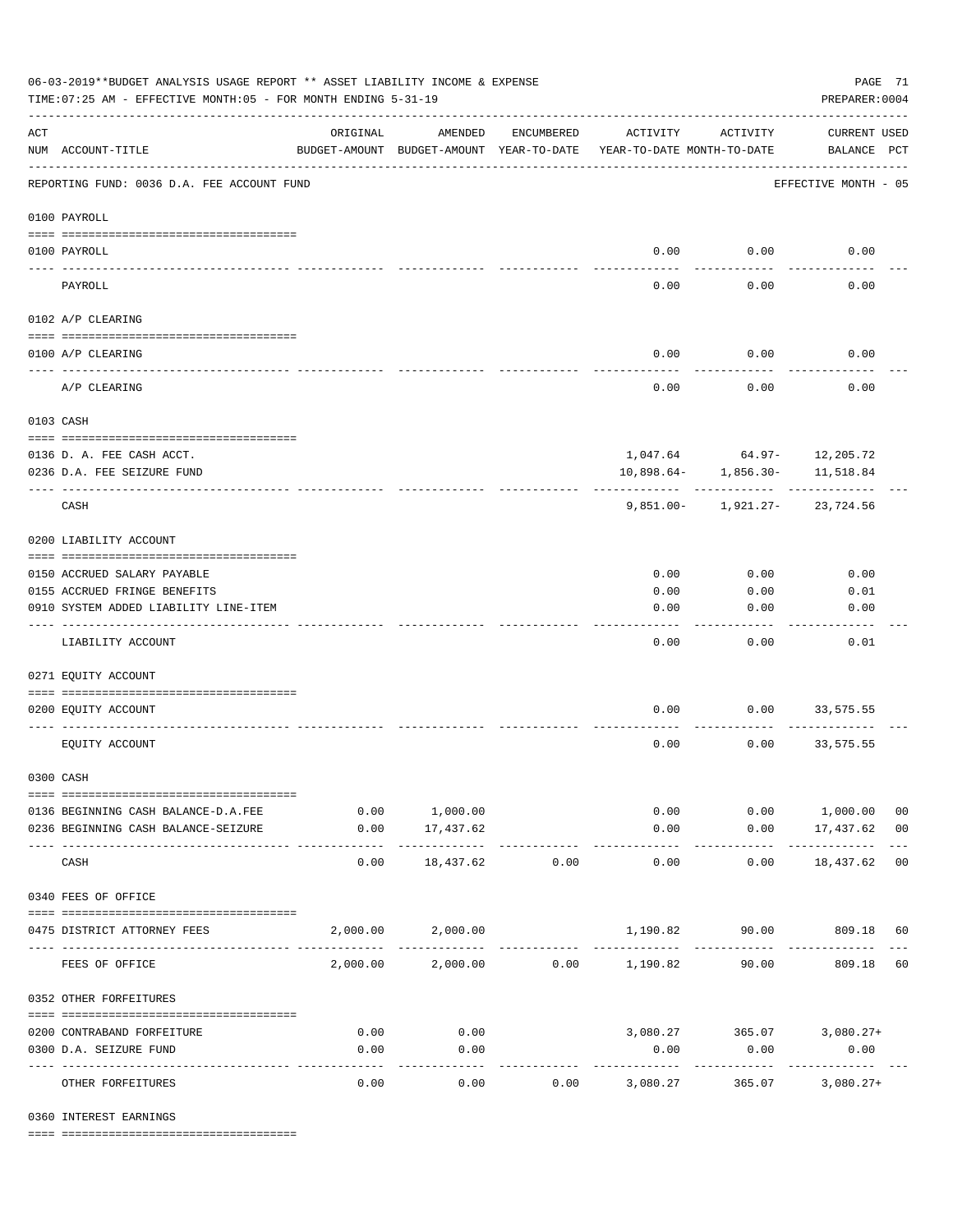TIME:07:25 AM - EFFECTIVE MONTH:05 - FOR MONTH ENDING 5-31-19 PREPARER:0004

| ACT |                                                  | ORIGINAL     | AMENDED                                                             | ENCUMBERED | ACTIVITY                  | ACTIVITY                           | <b>CURRENT USED</b>     |    |
|-----|--------------------------------------------------|--------------|---------------------------------------------------------------------|------------|---------------------------|------------------------------------|-------------------------|----|
|     | NUM ACCOUNT-TITLE                                |              | BUDGET-AMOUNT BUDGET-AMOUNT YEAR-TO-DATE YEAR-TO-DATE MONTH-TO-DATE |            |                           |                                    | BALANCE PCT             |    |
|     | REPORTING FUND: 0036 D.A. FEE ACCOUNT FUND       |              |                                                                     |            |                           |                                    | EFFECTIVE MONTH - 05    |    |
|     |                                                  |              |                                                                     |            |                           |                                    |                         |    |
|     | 0100 INTEREST EARNINGS-D.A. FEE                  | 0.00         | 0.00                                                                |            | 7.83                      | 1.12                               | $7.83+$                 |    |
|     | 0236 INTEREST EARNINGS-SEIZURE FUND              | 0.00         | 0.00                                                                |            | 11.93                     | 1.23                               | $11.93+$                |    |
|     | INTEREST EARNINGS                                | 0.00         | -----------<br>0.00                                                 | 0.00       | --------------<br>19.76   | ------------<br>2.35               | -----------<br>$19.76+$ |    |
|     | 0370 MISCELLANEOUS                               |              |                                                                     |            |                           |                                    |                         |    |
|     |                                                  |              |                                                                     |            |                           |                                    |                         |    |
|     | 0130 REFUNDS & MISCELLANEOUS                     | 0.00         | 0.00                                                                |            |                           | 925.09    101.01    925.09+        |                         |    |
|     | 0319 RESTITUTION                                 | 0.00         | 0.00                                                                |            | 0.00                      | 0.00                               | 0.00                    |    |
|     | MISCELLANEOUS                                    | 0.00         | 0.00                                                                | 0.00       | 925.09                    | 101.01                             | 925.09+                 |    |
|     | 0475 DISTRICT ATTORNEY DEPT                      |              |                                                                     |            |                           |                                    |                         |    |
|     | 0107 SALARY SUPPLEMENT                           | 2,000.00     | 0.00                                                                | 0.00       | 0.00                      | 0.00                               | 0.00                    |    |
|     | 0201 SOCIAL SECURITY TAXES                       | 0.00         | 0.00                                                                | 0.00       | 0.00                      | 0.00                               | 0.00                    |    |
|     | 0203 RETIREMENT                                  | 0.00         | 0.00                                                                | 0.00       | 0.00                      | 0.00                               | 0.00                    |    |
|     | 0204 WORKERS COMPENSATION                        | 0.00         | 0.00                                                                | 0.00       | 0.00                      | 0.00                               | 0.00                    |    |
|     | 0205 MEDICARE TAX                                | 0.00         | 0.00                                                                | 0.00       | 0.00                      | 0.00                               | 0.00                    |    |
|     | 0310 OFFICE SUPPLIES                             | 0.00         | 0.00                                                                | 0.00       | 0.00                      | 0.00                               | 0.00                    |    |
|     | 0321 CONTINUING EDUCATION                        | 0.00         | 0.00                                                                | 0.00       | 0.00                      | 0.00                               | 0.00                    |    |
|     | 0353 COMPUTER EXPENSE                            | 0.00         | 0.00                                                                | 0.00       | 0.00                      | 0.00                               | 0.00                    |    |
|     | 0421 INVESTIGATOR/HOT CK. ONLINE                 | 0.00         | 0.00                                                                | 0.00       | 0.00                      | 0.00                               | 0.00                    |    |
|     | 0490 MISCELLANEOUS                               | 0.00         | 1,000.00                                                            | 116.70     | 1,076.10                  | 257.10                             | 192.80- 119             |    |
|     | 0499 BANK SERVICE FEES                           | 0.00         | 0.00                                                                | 0.00       | 0.00                      | 0.00                               | 0.00                    |    |
|     | 0572 OFFICE EQUIPMENT                            | 0.00         | 0.00                                                                | 0.00       | 0.00                      | 0.00                               | 0.00                    |    |
|     | 0574 COMPUTER EQUIPMENT                          | 0.00         | 0.00                                                                | 0.00       | 0.00                      | 0.00                               | 0.00                    |    |
|     | DISTRICT ATTORNEY DEPT                           | 2,000.00     | 1,000.00                                                            | 116.70     | 1,076.10                  | 257.10                             | 192.80- 119             |    |
|     | 0477 D.A. SEIZURE                                |              |                                                                     |            |                           |                                    |                         |    |
|     |                                                  |              |                                                                     |            |                           |                                    |                         |    |
|     | 0107 SALARY SUPPLEMENT                           | 0.00         | 16,308.24                                                           |            |                           | $0.00$ 11,290.32 1,881.72 5,017.92 |                         | 69 |
|     | 0201 SOCIAL SECURITY TAXES                       | 0.00         | 1,011.14                                                            | 0.00       | 584.82                    | 102.27                             | 426.32                  | 58 |
|     | 0203 RETIREMENT                                  | 0.00         | 1,875.64                                                            | 0.00       | 1,292.09                  | 214.69                             | 583.55                  | 69 |
|     | 0204 WORKERS COMPENSATION                        | 0.00         | 6.00                                                                | 0.00       | 3.00                      | 0.00                               | 3.00                    | 50 |
|     | 0205 MEDICARE TAX                                | 0.00         | 236.60                                                              | 0.00       | 136.76                    | 23.92                              | 99.84                   | 58 |
|     | 0310 OFFICE SUPPLIES                             | 0.00         | 0.00                                                                | 0.00       | 0.00                      | 0.00                               | 0.00                    |    |
|     | 0321 TRAINING                                    | 0.00         | 0.00                                                                | 0.00       | 0.00                      | 0.00                               | 0.00                    |    |
|     | 0470 CIVIL PROCESS                               | 0.00         | 0.00                                                                | 0.00       | 0.00                      | 0.00                               | 0.00                    |    |
|     | 0480 TOWING                                      | 0.00         | 0.00                                                                | 0.00       | 0.00                      | 0.00                               | 0.00                    |    |
|     | 0490 MISCELLANEOUS                               | 0.00         | 0.00                                                                | 0.00       | 683.85                    | 0.00                               | $683.85-$               |    |
|     | 0499 BANK SERVICE FEES                           | 0.00         | 0.00                                                                | 0.00       | 0.00                      | 0.00                               | 0.00                    |    |
|     | 0572 OFFICE EQUIPMENT<br>0574 COMPUTER EQUIPMENT | 0.00<br>0.00 | 0.00                                                                | 0.00       | 0.00                      | 0.00                               | 0.00                    |    |
|     |                                                  |              | 0.00                                                                | 0.00       | 0.00                      | 0.00                               | 0.00                    |    |
|     | D.A. SEIZURE                                     | 0.00         | 19,437.62                                                           |            | $0.00$ 13,990.84 2,222.60 |                                    | 5,446.78                | 72 |
|     | 0999 ACCOUNTS PAYABLE                            |              |                                                                     |            |                           |                                    |                         |    |
|     | 0100 A/P CLEARING ACCOUNT                        |              |                                                                     |            | 0.00                      | 0.00                               | 0.00                    |    |
|     |                                                  |              |                                                                     |            |                           |                                    |                         |    |
|     | ACCOUNTS PAYABLE                                 |              |                                                                     |            | 0.00                      | 0.00                               | 0.00                    |    |

D.A. FEE ACCOUNT FUND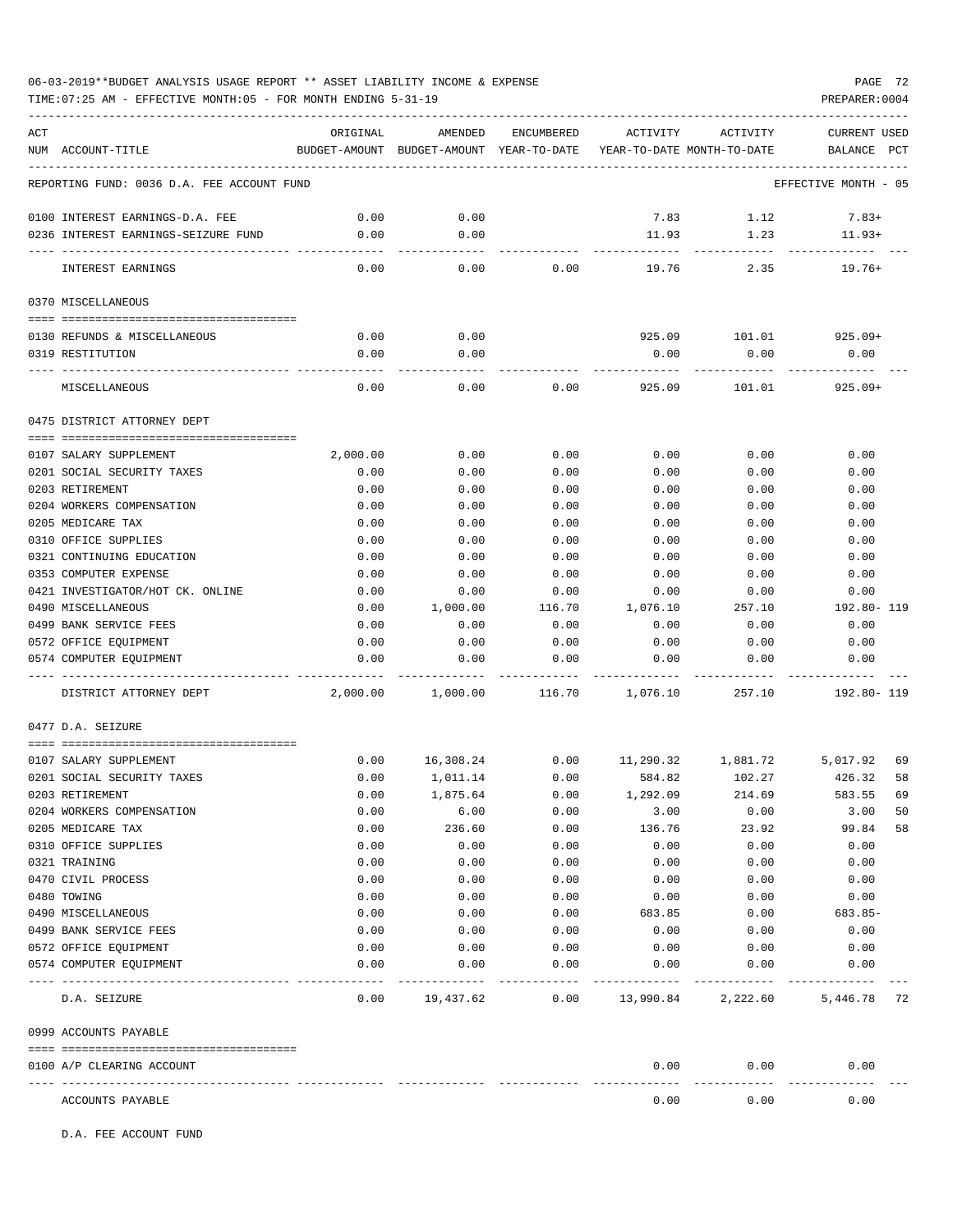|     | 06-03-2019**BUDGET ANALYSIS USAGE REPORT ** ASSET LIABILITY INCOME & EXPENSE<br>PAGE 73 |               |               |                   |           |                            |                      |    |  |  |  |
|-----|-----------------------------------------------------------------------------------------|---------------|---------------|-------------------|-----------|----------------------------|----------------------|----|--|--|--|
|     | TIME:07:25 AM - EFFECTIVE MONTH:05 - FOR MONTH ENDING 5-31-19<br>PREPARER: 0004         |               |               |                   |           |                            |                      |    |  |  |  |
|     |                                                                                         |               |               |                   |           |                            |                      |    |  |  |  |
| ACT |                                                                                         | ORIGINAL      | AMENDED       | <b>ENCUMBERED</b> | ACTIVITY  | ACTIVITY                   | CURRENT USED         |    |  |  |  |
|     | NUM ACCOUNT-TITLE                                                                       | BUDGET-AMOUNT | BUDGET-AMOUNT | YEAR-TO-DATE      |           | YEAR-TO-DATE MONTH-TO-DATE | BALANCE PCT          |    |  |  |  |
|     |                                                                                         |               |               |                   |           |                            |                      |    |  |  |  |
|     | REPORTING FUND: 0036 D.A. FEE ACCOUNT FUND                                              |               |               |                   |           |                            | EFFECTIVE MONTH - 05 |    |  |  |  |
|     |                                                                                         |               |               |                   |           |                            |                      |    |  |  |  |
|     | INCOME TOTALS                                                                           | 2,000.00      | 20,437.62     |                   | 5,215.94  | 558.43                     | 15,221.68            | 26 |  |  |  |
|     | <b>EXPENSE TOTALS</b>                                                                   | 2,000.00      | 20,437.62     | 116.70            | 15,066.94 | 2,479.70                   | 5, 253, 98           | 74 |  |  |  |
|     |                                                                                         |               |               |                   |           |                            |                      |    |  |  |  |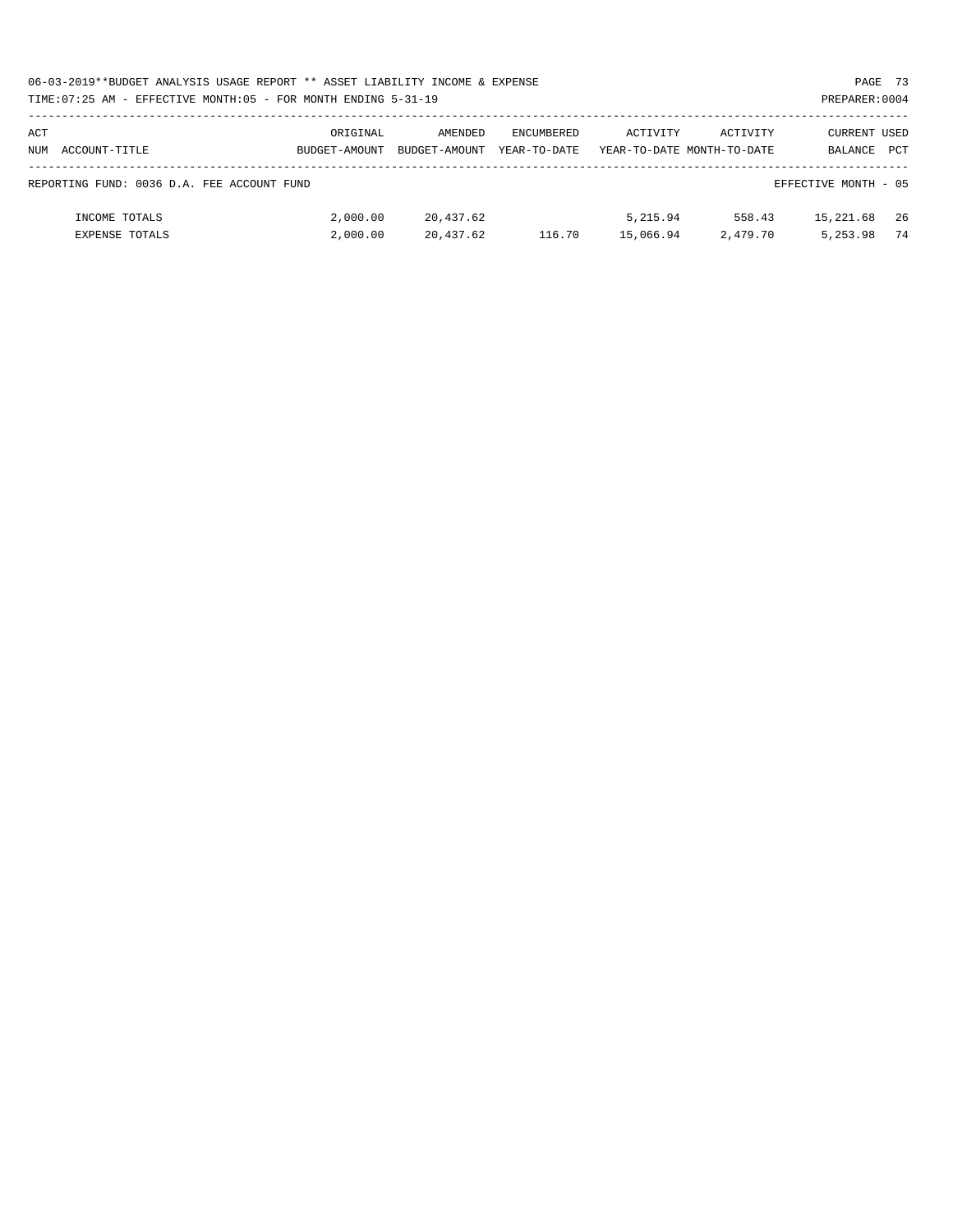|     | 06-03-2019**BUDGET ANALYSIS USAGE REPORT ** ASSET LIABILITY INCOME & EXPENSE<br>TIME: 07:25 AM - EFFECTIVE MONTH: 05 - FOR MONTH ENDING 5-31-19 |          |                                          |            |           |                            |                      |  |  |  |
|-----|-------------------------------------------------------------------------------------------------------------------------------------------------|----------|------------------------------------------|------------|-----------|----------------------------|----------------------|--|--|--|
| ACT |                                                                                                                                                 | ORIGINAL | AMENDED                                  | ENCUMBERED | ACTIVITY  | ACTIVITY                   | <b>CURRENT USED</b>  |  |  |  |
|     | NUM ACCOUNT-TITLE                                                                                                                               |          | BUDGET-AMOUNT BUDGET-AMOUNT YEAR-TO-DATE |            |           | YEAR-TO-DATE MONTH-TO-DATE | BALANCE PCT          |  |  |  |
|     | REPORTING FUND: 0037 CONTRABAND SEIZURE                                                                                                         |          |                                          |            |           |                            | EFFECTIVE MONTH - 05 |  |  |  |
|     | 0103 CONTRABAND SEIZURE                                                                                                                         |          |                                          |            |           |                            |                      |  |  |  |
|     | 0137 CASH-CONTRABAND SEIZURE                                                                                                                    |          |                                          |            |           | 16,655.42 15,558.53        | 22,266.72            |  |  |  |
|     | CONTRABAND SEIZURE                                                                                                                              |          |                                          |            | 16,655.42 | 15,558.53                  | 22,266.72            |  |  |  |
|     | 0200 LIABILITY ACCOUNT                                                                                                                          |          |                                          |            |           |                            |                      |  |  |  |
|     | 0910 SYSTEM ADDED LIABILITY LINE-ITEM                                                                                                           |          |                                          |            | 0.00      | 0.00                       | 0.00                 |  |  |  |
|     | LIABILITY ACCOUNT                                                                                                                               |          |                                          |            | 0.00      | 0.00                       | 0.00                 |  |  |  |
|     | 0207 DUE TO                                                                                                                                     |          |                                          |            |           |                            |                      |  |  |  |
|     | 0099 HELD IN TRUST                                                                                                                              |          |                                          |            | 16,653.24 | 15,558.24                  | 19,862.70            |  |  |  |
|     | DUE TO                                                                                                                                          |          |                                          |            | 16,653.24 | 15,558.24                  | 19,862.70            |  |  |  |
|     | 0271 EQUITY ACCOUNT                                                                                                                             |          |                                          |            |           |                            |                      |  |  |  |
|     | 0200 EOUITY ACCOUNT                                                                                                                             |          |                                          |            | 0.00      | 0.00                       | 2,401.84             |  |  |  |
|     | EQUITY ACCOUNT                                                                                                                                  |          |                                          |            | 0.00      | 0.00                       | 2,401.84             |  |  |  |
|     | 0360 INTEREST EARNINGS                                                                                                                          |          |                                          |            |           |                            |                      |  |  |  |
|     | 0100 INTEREST EARNINGS                                                                                                                          | 0.00     | 0.00                                     |            | 2.18      | 0.29                       | $2.18+$              |  |  |  |
|     | INTEREST EARNINGS                                                                                                                               | 0.00     | 0.00                                     | 0.00       | 2.18      | 0.29                       | $2.18+$              |  |  |  |
|     | 0370 MISCELLANEOUS                                                                                                                              |          |                                          |            |           |                            |                      |  |  |  |
|     | 0130 REFUNDS & MISCELLANEOUS                                                                                                                    | 0.00     | 0.00                                     |            | 0.00      | 0.00                       | 0.00                 |  |  |  |
|     | MISCELLANEOUS                                                                                                                                   | 0.00     | 0.00                                     | 0.00       | 0.00      | 0.00                       | 0.00                 |  |  |  |
|     | CONTRABAND SEIZURE                                                                                                                              |          |                                          |            |           |                            |                      |  |  |  |
|     | INCOME TOTALS                                                                                                                                   | 0.00     | 0.00                                     |            | 2.18      | 0.29                       | $2.18+$              |  |  |  |
|     | <b>EXPENSE TOTALS</b>                                                                                                                           | 0.00     | 0.00                                     | 0.00       | 0.00      | 0.00                       | 0.00                 |  |  |  |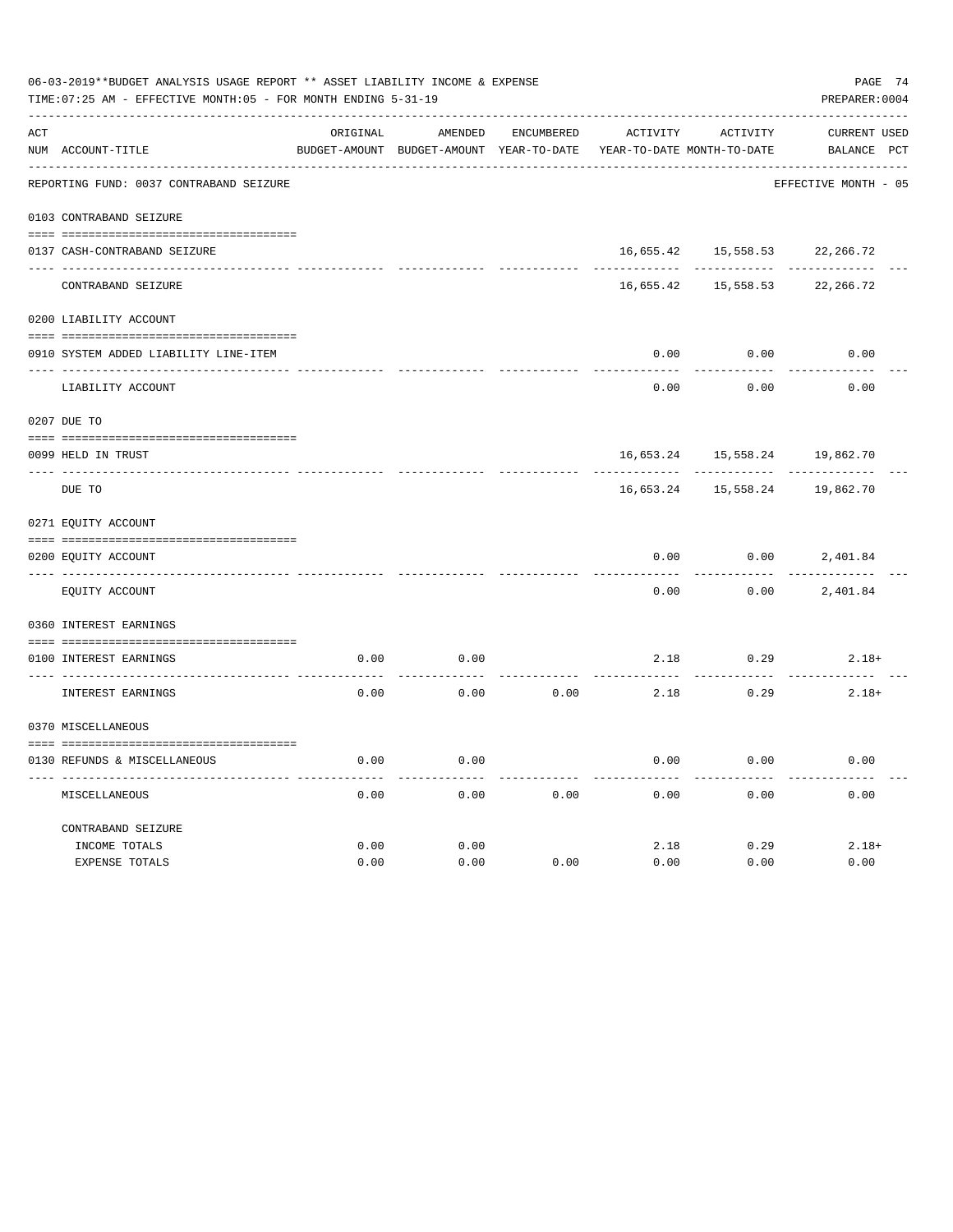|     | 06-03-2019**BUDGET ANALYSIS USAGE REPORT ** ASSET LIABILITY INCOME & EXPENSE<br>TIME: 07:25 AM - EFFECTIVE MONTH: 05 - FOR MONTH ENDING 5-31-19<br>PREPARER: 0004 |          |                                                     |                   |                                        |          |                                    |  |  |  |  |
|-----|-------------------------------------------------------------------------------------------------------------------------------------------------------------------|----------|-----------------------------------------------------|-------------------|----------------------------------------|----------|------------------------------------|--|--|--|--|
| ACT | NUM ACCOUNT-TITLE                                                                                                                                                 | ORIGINAL | AMENDED<br>BUDGET-AMOUNT BUDGET-AMOUNT YEAR-TO-DATE | <b>ENCUMBERED</b> | ACTIVITY<br>YEAR-TO-DATE MONTH-TO-DATE | ACTIVITY | <b>CURRENT USED</b><br>BALANCE PCT |  |  |  |  |
|     | REPORTING FUND: 0038 IHC CO-OP GIN                                                                                                                                |          |                                                     |                   |                                        |          | EFFECTIVE MONTH - 05               |  |  |  |  |
|     | 0102 A/P CLEARING                                                                                                                                                 |          |                                                     |                   |                                        |          |                                    |  |  |  |  |
|     | 0100 A/P CLEARING                                                                                                                                                 |          |                                                     |                   | 0.00                                   | 0.00     | 0.00                               |  |  |  |  |
|     | A/P CLEARING                                                                                                                                                      |          |                                                     |                   | 0.00                                   | 0.00     | 0.00                               |  |  |  |  |
|     | 0103 IHC CO-OP GIN CASH                                                                                                                                           |          |                                                     |                   |                                        |          |                                    |  |  |  |  |
|     | 0100 IHC CO-OP GIN-COMBINED FUND CKING                                                                                                                            |          |                                                     |                   | $29.50 -$                              | 0.15     | 520.14                             |  |  |  |  |
|     | 0175 IHC CO-OP GIN TEXPOOL                                                                                                                                        |          |                                                     |                   | 313.33                                 | 37.68    | 18,858.34                          |  |  |  |  |
|     | IHC CO-OP GIN CASH                                                                                                                                                |          |                                                     |                   | 283.83                                 | 37.83    | 19,378.48                          |  |  |  |  |
|     | 0200 SYSTEM ADDED LIABILITY DEPARTMENT                                                                                                                            |          |                                                     |                   |                                        |          |                                    |  |  |  |  |
|     |                                                                                                                                                                   |          |                                                     |                   |                                        |          |                                    |  |  |  |  |
|     | 0900 SYSTEM ADDED LIABILITY LINE-ITEM                                                                                                                             |          |                                                     |                   | 0.00                                   | 0.00     | 0.00                               |  |  |  |  |
|     | SYSTEM ADDED LIABILITY DEPARTMENT                                                                                                                                 |          |                                                     |                   | 0.00                                   | 0.00     | 0.00                               |  |  |  |  |
|     | 0271 EQUITY ACCOUNT                                                                                                                                               |          |                                                     |                   |                                        |          |                                    |  |  |  |  |
|     |                                                                                                                                                                   |          |                                                     |                   |                                        |          |                                    |  |  |  |  |
|     | 0200 EQUITY ACCOUNT<br>---- ------------                                                                                                                          |          |                                                     |                   | 0.00                                   | 0.00     | 19,094.65                          |  |  |  |  |
|     | EQUITY ACCOUNT                                                                                                                                                    |          |                                                     |                   | 0.00                                   | 0.00     | 19,094.65                          |  |  |  |  |
|     | 0360 INTEREST EARNINGS                                                                                                                                            |          |                                                     |                   |                                        |          |                                    |  |  |  |  |
|     | 0100 INTEREST EARNINGS                                                                                                                                            | 0.00     | 0.00                                                |                   | 283.83                                 | 37.83    | $283.83+$                          |  |  |  |  |
|     | <b>INTEREST EARNINGS</b>                                                                                                                                          | 0.00     | 0.00                                                | 0.00              | 283.83                                 | 37.83    | $283.83+$                          |  |  |  |  |
|     | 0645 CO-OP FUND                                                                                                                                                   |          |                                                     |                   |                                        |          |                                    |  |  |  |  |
|     |                                                                                                                                                                   |          |                                                     |                   |                                        |          |                                    |  |  |  |  |
|     | 0412 PRESCRIPTIONS                                                                                                                                                | 0.00     | 0.00                                                | 0.00              | 0.00                                   | 0.00     | 0.00                               |  |  |  |  |
|     | CO-OP FUND                                                                                                                                                        | 0.00     | 0.00                                                | 0.00              | 0.00                                   | 0.00     | 0.00                               |  |  |  |  |
|     | IHC CO-OP GIN                                                                                                                                                     |          |                                                     |                   |                                        |          |                                    |  |  |  |  |
|     | INCOME TOTALS                                                                                                                                                     | 0.00     | 0.00                                                |                   | 283.83                                 | 37.83    | $283.83+$                          |  |  |  |  |
|     | <b>EXPENSE TOTALS</b>                                                                                                                                             | 0.00     | 0.00                                                | 0.00              | 0.00                                   | 0.00     | 0.00                               |  |  |  |  |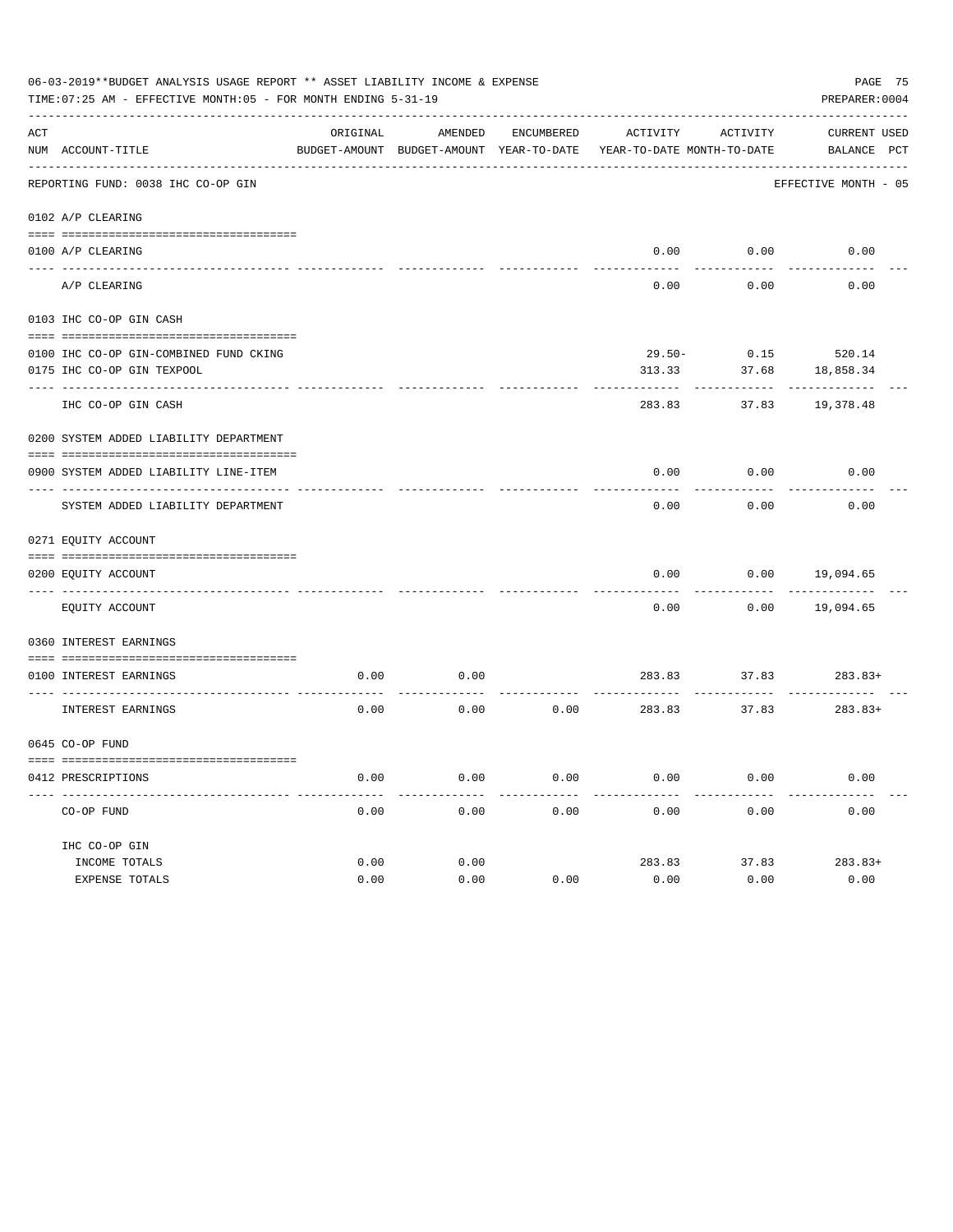|     | 06-03-2019**BUDGET ANALYSIS USAGE REPORT ** ASSET LIABILITY INCOME & EXPENSE<br>TIME: 07:25 AM - EFFECTIVE MONTH: 05 - FOR MONTH ENDING 5-31-19 |          |                                                                                |                   |          |                         | PAGE 76<br>PREPARER: 0004          |
|-----|-------------------------------------------------------------------------------------------------------------------------------------------------|----------|--------------------------------------------------------------------------------|-------------------|----------|-------------------------|------------------------------------|
| ACT | NUM ACCOUNT-TITLE                                                                                                                               | ORIGINAL | AMENDED<br>BUDGET-AMOUNT BUDGET-AMOUNT YEAR-TO-DATE YEAR-TO-DATE MONTH-TO-DATE | ENCUMBERED        | ACTIVITY | ACTIVITY                | <b>CURRENT USED</b><br>BALANCE PCT |
|     | REPORTING FUND: 0039 IHC B.R. COOPER                                                                                                            |          |                                                                                |                   |          |                         | EFFECTIVE MONTH - 05               |
|     | 0102 A/P CLEARING                                                                                                                               |          |                                                                                |                   |          |                         |                                    |
|     | 0100 A/P CLEARING                                                                                                                               |          |                                                                                |                   |          | $0.00$ $0.00$           | 0.00                               |
|     | ---- ---------<br>---------------------- ----------<br>A/P CLEARING                                                                             |          |                                                                                |                   | 0.00     | 0.00                    | 0.00                               |
|     | 0103 IHC B.R. COOPER CASH                                                                                                                       |          |                                                                                |                   |          |                         |                                    |
|     |                                                                                                                                                 |          |                                                                                |                   |          |                         |                                    |
|     | 0100 IHC B.R. COOPER-COMB.FUND CHECKING                                                                                                         |          |                                                                                |                   |          | 1,187.96 3.50 14,353.62 |                                    |
|     | 0175 B.R. COOPER-TEXPOOL                                                                                                                        |          |                                                                                |                   | 104.57   | 12.61                   | 6,286.71                           |
|     | IHC B.R. COOPER CASH                                                                                                                            |          |                                                                                |                   | 1,292.53 |                         | 16.11 20,640.33                    |
|     | 0200 SYSTEM ADDED LIABILITY DEPARTMENT                                                                                                          |          |                                                                                |                   |          |                         |                                    |
|     | 0900 SYSTEM ADDED LIABILITY LINE-ITEM                                                                                                           |          |                                                                                |                   | 0.00     | 0.00                    | 0.00                               |
|     | SYSTEM ADDED LIABILITY DEPARTMENT                                                                                                               |          |                                                                                |                   | 0.00     | 0.00                    | 0.00                               |
|     | 0271 EQUITY ACCOUNT                                                                                                                             |          |                                                                                |                   |          |                         |                                    |
|     |                                                                                                                                                 |          |                                                                                |                   |          |                         |                                    |
|     | 0200 EQUITY ACCOUNT                                                                                                                             |          |                                                                                |                   | 0.00     | 0.00                    | 19,347.80                          |
|     | EQUITY ACCOUNT                                                                                                                                  |          |                                                                                |                   | 0.00     |                         | $0.00$ 19,347.80                   |
|     | 0360 INTEREST EARNINGS                                                                                                                          |          |                                                                                |                   |          |                         |                                    |
|     | 0100 INTEREST EARNINGS                                                                                                                          | 0.00     | 0.00                                                                           |                   | 112.18   | 16.11                   | $112.18+$                          |
|     | INTEREST EARNINGS                                                                                                                               | 0.00     | 0.00                                                                           | 0.00              |          | 112.18 16.11            | $112.18+$                          |
|     | 0370 MISCELLANEOUS INCOME                                                                                                                       |          |                                                                                |                   |          |                         |                                    |
|     |                                                                                                                                                 |          |                                                                                |                   |          |                         |                                    |
|     | 0150 BONNIE RUTH COOPER TRUST                                                                                                                   | 0.00     | 0.00                                                                           |                   | 1,180.35 | 0.00                    | $1,180.35+$                        |
|     | MISCELLANEOUS INCOME                                                                                                                            | 0.00     | 0.00                                                                           | 0.00              | 1,180.35 | 0.00                    | $1,180.35+$                        |
|     | 0645 BONNIE RUTH COOPER                                                                                                                         |          |                                                                                |                   |          |                         |                                    |
|     |                                                                                                                                                 |          |                                                                                |                   |          |                         |                                    |
|     | 0404 COBRA/INSURANCE                                                                                                                            | 0.00     | 0.00                                                                           | 0.00              | 0.00     | 0.00                    | 0.00                               |
|     | 0410 CERT. REG. NURSE ANES.                                                                                                                     | 0.00     | 0.00                                                                           | 0.00              | 0.00     | 0.00                    | 0.00                               |
|     | 0411 PHYSICIAN, NON-EMERGENCY                                                                                                                   | 0.00     | 0.00                                                                           | 0.00              | 0.00     | 0.00                    | 0.00                               |
|     | 0412 PRESCRIPTIONS, DRUGS                                                                                                                       | 0.00     | 0.00                                                                           | 0.00              | 0.00     | 0.00                    | 0.00                               |
|     | 0413 HOSPITAL-INPATIENT                                                                                                                         | 0.00     | 0.00                                                                           | 0.00              | 0.00     | 0.00                    | 0.00                               |
|     | 0414 HOSPITAL, OUTPATIENT                                                                                                                       | 0.00     | 0.00                                                                           | 0.00              | 0.00     | 0.00                    | 0.00                               |
|     | 0415 LABORATORY/X-RAY                                                                                                                           | 0.00     | 0.00                                                                           | 0.00              | 0.00     | 0.00                    | 0.00                               |
|     | 0418 FED. QUALIFIED HEALTH CENTER                                                                                                               | 0.00     | 0.00                                                                           | 0.00              | 0.00     | 0.00                    | 0.00                               |
|     | 0422 AMBULATORY SURGICAL CENTER<br>--------------------------------                                                                             | 0.00     | 0.00<br>$- - - -$                                                              | 0.00<br>$- - - -$ | 0.00     | 0.00                    | 0.00                               |
|     | BONNIE RUTH COOPER                                                                                                                              | 0.00     | 0.00                                                                           | 0.00              | 0.00     | 0.00                    | 0.00                               |
|     | IHC B.R. COOPER                                                                                                                                 |          |                                                                                |                   |          |                         |                                    |
|     | INCOME TOTALS                                                                                                                                   | 0.00     | 0.00                                                                           |                   | 1,292.53 | 16.11                   | 1,292.53+                          |
|     | EXPENSE TOTALS                                                                                                                                  | 0.00     | 0.00                                                                           | 0.00              | 0.00     | 0.00                    | 0.00                               |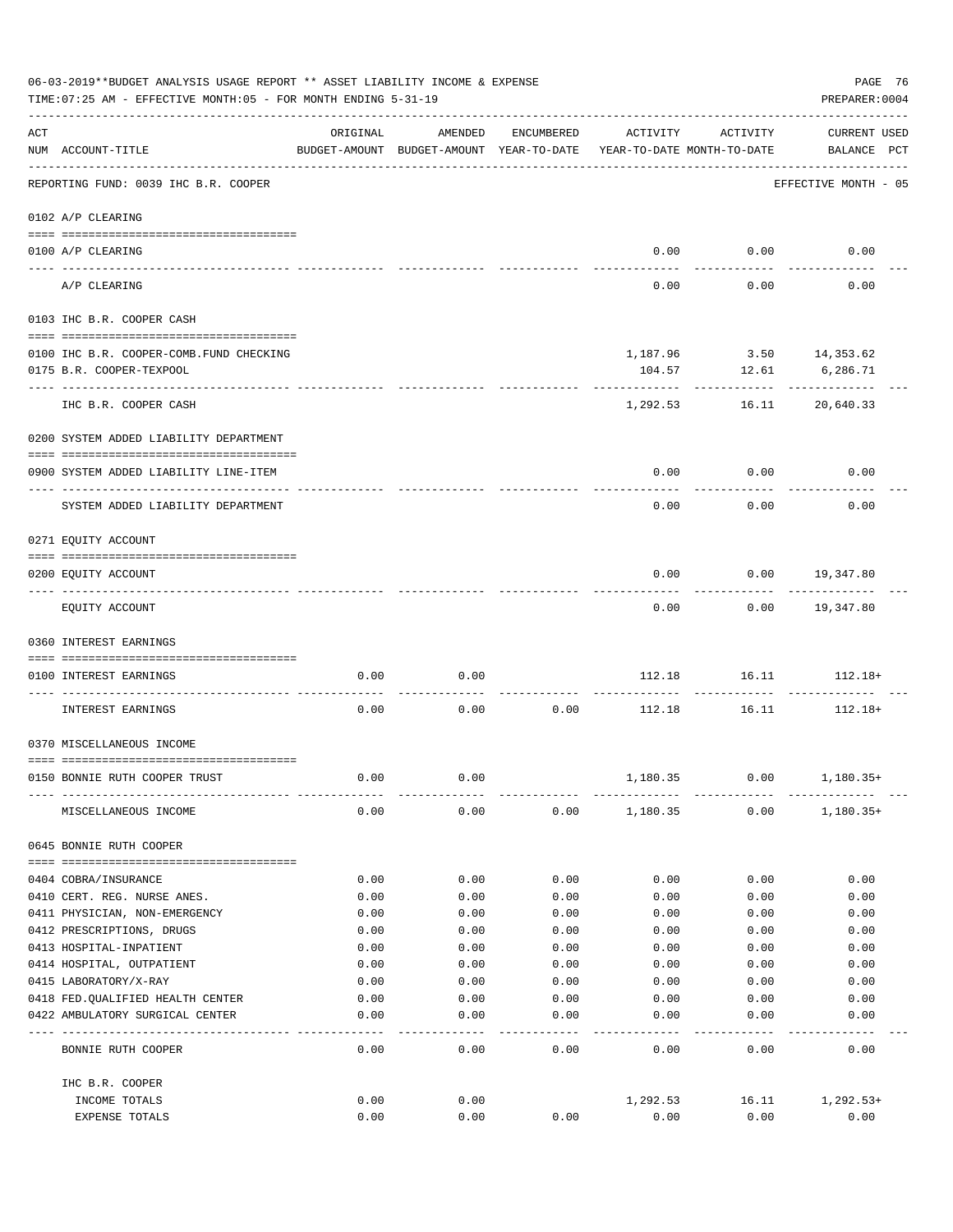| 06-03-2019**BUDGET ANALYSIS USAGE REPORT ** ASSET LIABILITY INCOME & EXPENSE<br>PREPARER: 0004<br>TIME: 07:25 AM - EFFECTIVE MONTH: 05 - FOR MONTH ENDING 5-31-19 |                                                   |          |                                          |            |                                                           |                          |                      |    |  |  |
|-------------------------------------------------------------------------------------------------------------------------------------------------------------------|---------------------------------------------------|----------|------------------------------------------|------------|-----------------------------------------------------------|--------------------------|----------------------|----|--|--|
| ACT                                                                                                                                                               |                                                   | ORIGINAL | AMENDED                                  | ENCUMBERED | ACTIVITY ACTIVITY                                         |                          | CURRENT USED         |    |  |  |
|                                                                                                                                                                   | NUM ACCOUNT-TITLE                                 |          | BUDGET-AMOUNT BUDGET-AMOUNT YEAR-TO-DATE |            | YEAR-TO-DATE MONTH-TO-DATE                                |                          | BALANCE PCT          |    |  |  |
|                                                                                                                                                                   | REPORTING FUND: 0040 NAACHO                       |          |                                          |            |                                                           |                          | EFFECTIVE MONTH - 05 |    |  |  |
|                                                                                                                                                                   | 0103 CASH                                         |          |                                          |            |                                                           |                          |                      |    |  |  |
|                                                                                                                                                                   | 0100 NAACHO-COMBINED FUND CKING                   |          |                                          |            |                                                           | 1,812.03-204.79-551.43   |                      |    |  |  |
|                                                                                                                                                                   | CASH                                              |          |                                          |            |                                                           | 1,812.03-204.79-         | 551.43               |    |  |  |
|                                                                                                                                                                   | 0200 SYSTEM ADDED LIABILITY DEPARTMENT            |          |                                          |            |                                                           |                          |                      |    |  |  |
|                                                                                                                                                                   |                                                   |          |                                          |            |                                                           |                          |                      |    |  |  |
|                                                                                                                                                                   | 0910 SYSTEM ADDED LIABILITY LINE-ITEM             |          |                                          |            | 0.00<br>--------                                          | 0.00<br>---------        | 0.00                 |    |  |  |
|                                                                                                                                                                   | SYSTEM ADDED LIABILITY DEPARTMENT                 |          |                                          |            | 0.00                                                      | 0.00                     | 0.00                 |    |  |  |
|                                                                                                                                                                   | 0271 EQUITY ACCOUNT                               |          |                                          |            |                                                           |                          |                      |    |  |  |
|                                                                                                                                                                   | 0200 EQUITY ACCOUNT                               |          |                                          |            |                                                           | $0.00$ $0.00$ $2,363.46$ |                      |    |  |  |
|                                                                                                                                                                   | EQUITY ACCOUNT                                    |          |                                          |            | 0.00                                                      |                          | $0.00$ 2,363.46      |    |  |  |
|                                                                                                                                                                   | 0300 CASH                                         |          |                                          |            |                                                           |                          |                      |    |  |  |
|                                                                                                                                                                   | 0110 UNENCUMBERED FUND BALANCE                    |          | 2,597.43 2,597.43                        |            | 0.00                                                      | $0.00$ 2,597.43 00       |                      |    |  |  |
|                                                                                                                                                                   | CASH                                              |          | 2,597.43 2,597.43 0.00                   |            | $- - - - - -$<br>0.00                                     |                          | $0.00$ 2,597.43      | 00 |  |  |
|                                                                                                                                                                   | 0330 GRANT INCOME                                 |          |                                          |            |                                                           |                          |                      |    |  |  |
|                                                                                                                                                                   | 0410 NAACHO GRANT INCOME                          | 0.00     | 0.00                                     |            | 0.00                                                      | $0.00$ 0.00              |                      |    |  |  |
|                                                                                                                                                                   | ----------------- ---<br>GRANT INCOME             | 0.00     | 0.00                                     | 0.00       | $0.00$ 0.00                                               |                          | 0.00                 |    |  |  |
|                                                                                                                                                                   | 0411 NACCHO                                       |          |                                          |            |                                                           |                          |                      |    |  |  |
|                                                                                                                                                                   |                                                   |          |                                          |            | $600.00$ $600.00$ $0.00$ $988.78$ $204.79$ $388.78 - 165$ |                          |                      |    |  |  |
|                                                                                                                                                                   | 0310 OFFICE SUPPLIES<br>0427 OUT OF COUNTY TRAVEL |          | $1,997.43$ $1,997.43$                    | 0.00       | 823.25                                                    |                          | $0.00$ 1, 174.18 41  |    |  |  |
|                                                                                                                                                                   | 0574 COMPUTER EQUIPMENT                           | 0.00     | 0.00                                     | 0.00       | 0.00                                                      | 0.00                     | 0.00                 |    |  |  |
|                                                                                                                                                                   | NACCHO                                            | 2,597.43 | ---------<br>2,597.43                    | 0.00       | ---------<br>1,812.03                                     | ---------<br>204.79      | 785.40 70            |    |  |  |
|                                                                                                                                                                   | NAACHO                                            |          |                                          |            |                                                           |                          |                      |    |  |  |
|                                                                                                                                                                   | INCOME TOTALS                                     | 2,597.43 | 2,597.43                                 |            | 0.00                                                      | 0.00                     | 2,597.43             | 00 |  |  |
|                                                                                                                                                                   | EXPENSE TOTALS                                    | 2,597.43 | 2,597.43                                 | 0.00       | 1,812.03                                                  | 204.79                   | 785.40               | 70 |  |  |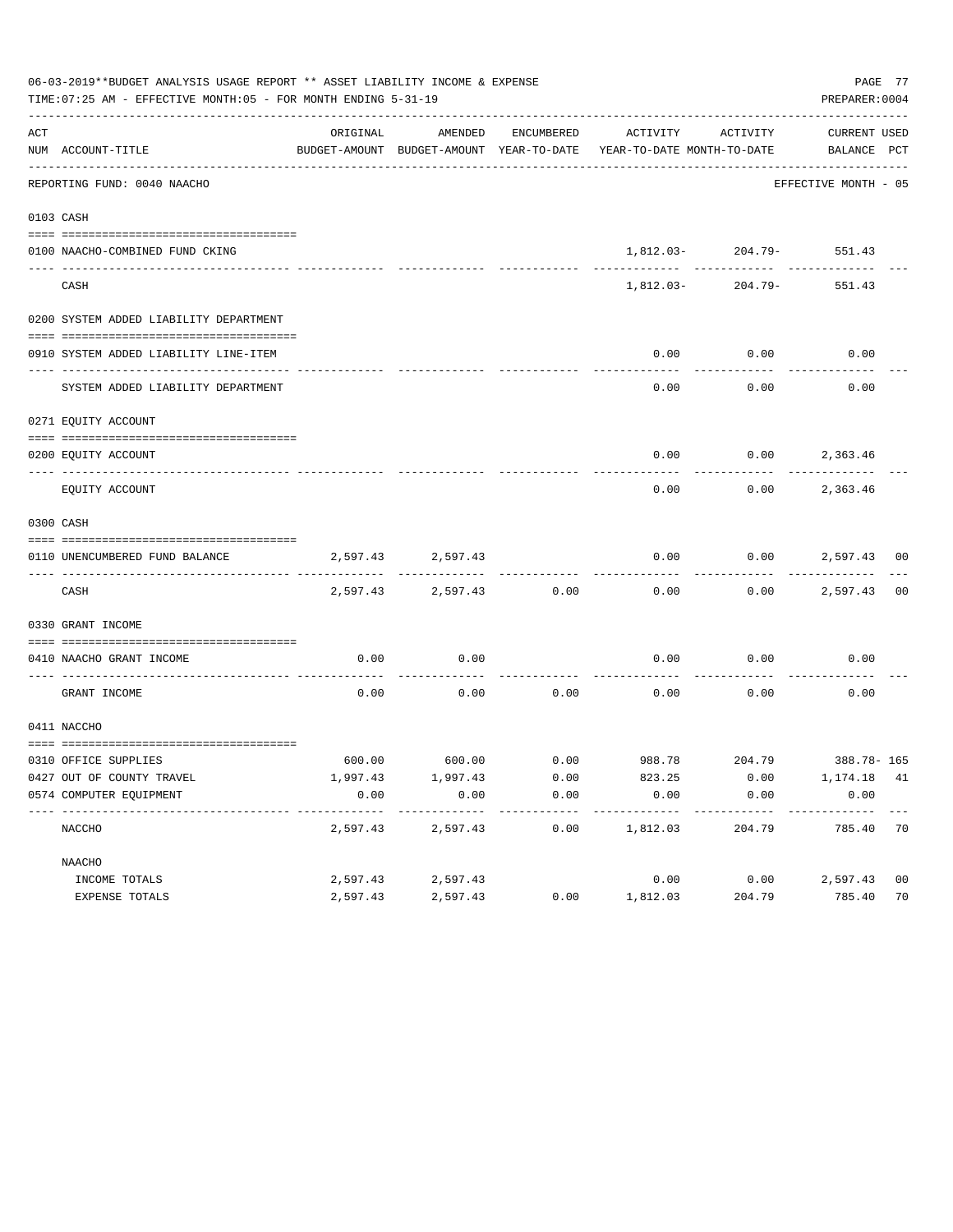| 06-03-2019**BUDGET ANALYSIS USAGE REPORT ** ASSET LIABILITY INCOME & EXPENSE<br>PAGE 78<br>PREPARER: 0004<br>TIME:07:25 AM - EFFECTIVE MONTH:05 - FOR MONTH ENDING 5-31-19 |                                           |          |                                                                                |            |                           |                        |                                    |  |  |
|----------------------------------------------------------------------------------------------------------------------------------------------------------------------------|-------------------------------------------|----------|--------------------------------------------------------------------------------|------------|---------------------------|------------------------|------------------------------------|--|--|
| ACT                                                                                                                                                                        | NUM ACCOUNT-TITLE                         | ORIGINAL | AMENDED<br>BUDGET-AMOUNT BUDGET-AMOUNT YEAR-TO-DATE YEAR-TO-DATE MONTH-TO-DATE | ENCUMBERED | ACTIVITY                  | ACTIVITY               | <b>CURRENT USED</b><br>BALANCE PCT |  |  |
|                                                                                                                                                                            | REPORTING FUND: 0041 CITIZEN CORPS (CERT) |          |                                                                                |            |                           |                        | EFFECTIVE MONTH - 05               |  |  |
|                                                                                                                                                                            | 0102 A/P CLEARING                         |          |                                                                                |            |                           |                        |                                    |  |  |
|                                                                                                                                                                            | 0100 A/P CLEARING                         |          |                                                                                |            | 0.00                      | 0.00                   | 0.00                               |  |  |
|                                                                                                                                                                            | ---- --------<br>A/P CLEARING             |          |                                                                                |            | 0.00                      | 0.00                   | 0.00                               |  |  |
|                                                                                                                                                                            | 0103 CASH                                 |          |                                                                                |            |                           |                        |                                    |  |  |
|                                                                                                                                                                            |                                           |          |                                                                                |            |                           |                        |                                    |  |  |
|                                                                                                                                                                            | 0100 CITIZEN CORPS (CERT)-COMB. FUND CKIN |          |                                                                                |            | 150.00                    | 0.00                   | 450.00<br>---------                |  |  |
|                                                                                                                                                                            | CASH                                      |          |                                                                                |            | 150.00                    | 0.00                   | 450.00                             |  |  |
|                                                                                                                                                                            | 0120 RECEIVABLES                          |          |                                                                                |            |                           |                        |                                    |  |  |
|                                                                                                                                                                            | 0312 DUE FROM OTHER GOVERNMENTS           |          |                                                                                |            | 0.00                      | 0.00                   | 0.00                               |  |  |
|                                                                                                                                                                            | <b>RECEIVABLES</b>                        |          |                                                                                |            | 0.00                      | 0.00                   | 0.00                               |  |  |
|                                                                                                                                                                            | 0200 SYSTEM ADDED LIABILITY DEPARTMENT    |          |                                                                                |            |                           |                        |                                    |  |  |
|                                                                                                                                                                            | 0910 SYSTEM ADDED LIABILITY LINE-ITEM     |          |                                                                                |            | 0.00                      | 0.00                   | 0.00                               |  |  |
|                                                                                                                                                                            | SYSTEM ADDED LIABILITY DEPARTMENT         |          |                                                                                |            | 0.00                      | --------<br>0.00       | 0.00                               |  |  |
|                                                                                                                                                                            | 0207 DUE TO FUND                          |          |                                                                                |            |                           |                        |                                    |  |  |
|                                                                                                                                                                            | 0095 DUE TO OTHER FUNDS                   |          |                                                                                |            | 0.00                      | 0.00                   | 0.00                               |  |  |
|                                                                                                                                                                            | DUE TO FUND                               |          |                                                                                |            | 0.00                      | 0.00                   | 0.00                               |  |  |
|                                                                                                                                                                            | 0271 EQUITY ACCOUNT                       |          |                                                                                |            |                           |                        |                                    |  |  |
|                                                                                                                                                                            | 0200 EQUITY ACCOUNT                       |          |                                                                                |            |                           | $0.00$ $0.00$ $300.00$ |                                    |  |  |
|                                                                                                                                                                            | EQUITY ACCOUNT                            |          |                                                                                |            | 0.00                      | 0.00                   | 300.00                             |  |  |
|                                                                                                                                                                            | 0370 MISCELLANEOUS                        |          |                                                                                |            |                           |                        |                                    |  |  |
|                                                                                                                                                                            | 0406 DONATIONS                            | 0.00     | 0.00                                                                           |            | 150.00                    | 0.00                   | 150.00+                            |  |  |
|                                                                                                                                                                            | MISCELLANEOUS                             | 0.00     | -----------<br>0.00                                                            | 0.00       | 150.00                    | 0.00                   | $150.00+$                          |  |  |
|                                                                                                                                                                            |                                           |          |                                                                                |            |                           |                        |                                    |  |  |
|                                                                                                                                                                            | 0406 CERT DONATIONS                       |          |                                                                                |            |                           |                        |                                    |  |  |
|                                                                                                                                                                            | 0310 SUPPLIES                             | 0.00     | 0.00                                                                           | 250.24     | 0.00                      | 0.00                   | 250.24-                            |  |  |
|                                                                                                                                                                            | 0330 GAS & OIL                            | 0.00     | 0.00                                                                           | 0.00       | 0.00                      | 0.00                   | 0.00                               |  |  |
|                                                                                                                                                                            | 0427 TRAINING EXPENSE                     | 0.00     | 0.00                                                                           | 0.00       | 0.00<br>$- - - - - - - -$ | 0.00<br>$- - - - - -$  | 0.00<br>-------                    |  |  |
|                                                                                                                                                                            | CERT DONATIONS                            | 0.00     | 0.00                                                                           | 250.24     | 0.00                      | 0.00                   | $250.24-$                          |  |  |
|                                                                                                                                                                            | CITIZEN CORPS (CERT)                      |          |                                                                                |            |                           |                        |                                    |  |  |
|                                                                                                                                                                            | INCOME TOTALS                             | 0.00     | 0.00                                                                           |            | 150.00                    | 0.00                   | $150.00+$                          |  |  |
|                                                                                                                                                                            | EXPENSE TOTALS                            | 0.00     | 0.00                                                                           | 250.24     | 0.00                      | 0.00                   | $250.24-$                          |  |  |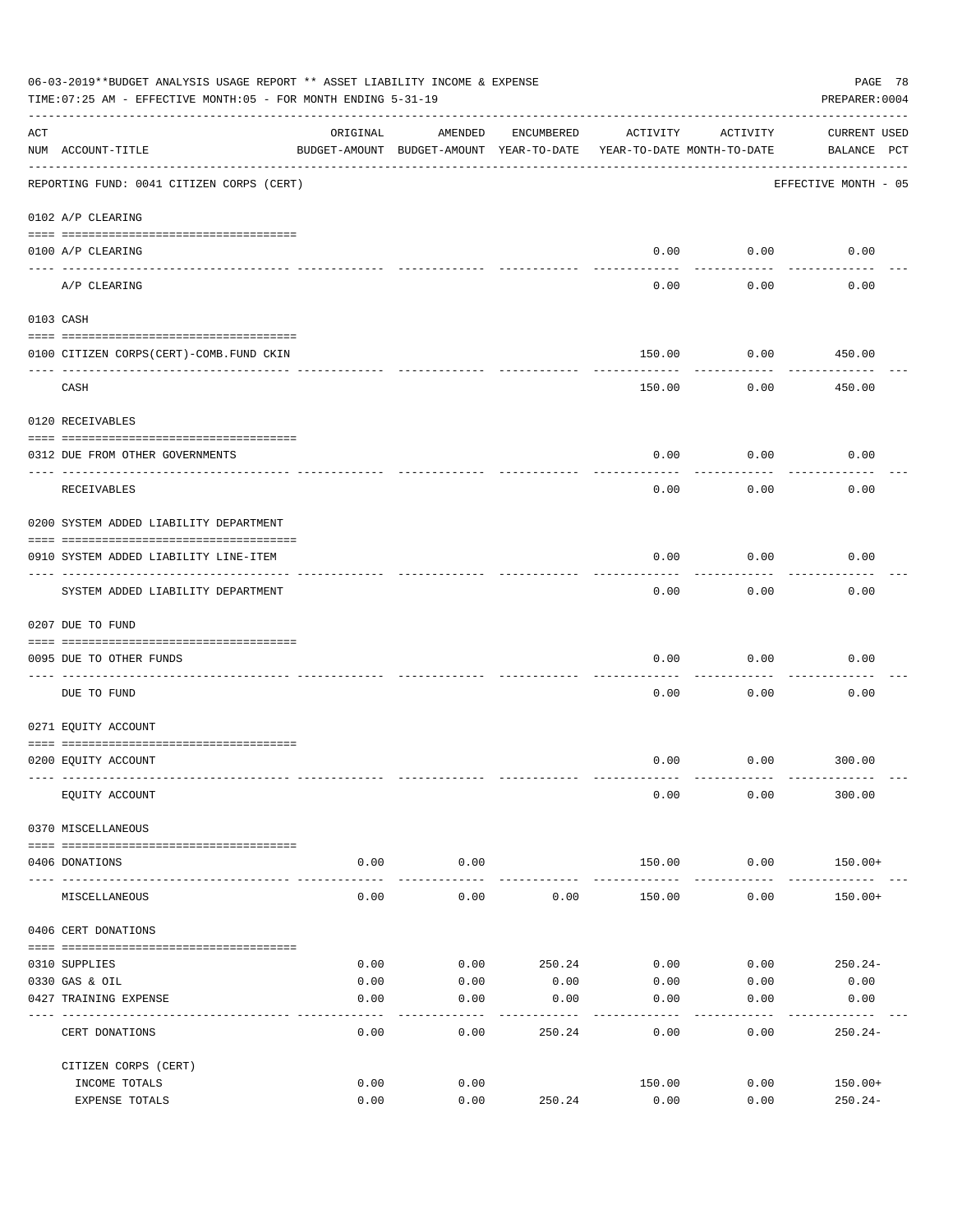|     | 06-03-2019**BUDGET ANALYSIS USAGE REPORT ** ASSET LIABILITY INCOME & EXPENSE<br>PAGE 79<br>TIME: 07:25 AM - EFFECTIVE MONTH: 05 - FOR MONTH ENDING 5-31-19<br>PREPARER: 0004 |          |                                                     |            |          |                                        |                                       |  |  |  |
|-----|------------------------------------------------------------------------------------------------------------------------------------------------------------------------------|----------|-----------------------------------------------------|------------|----------|----------------------------------------|---------------------------------------|--|--|--|
| ACT | NUM ACCOUNT-TITLE                                                                                                                                                            | ORIGINAL | AMENDED<br>BUDGET-AMOUNT BUDGET-AMOUNT YEAR-TO-DATE | ENCUMBERED | ACTIVITY | ACTIVITY<br>YEAR-TO-DATE MONTH-TO-DATE | <b>CURRENT USED</b><br>BALANCE<br>PCT |  |  |  |
|     | REPORTING FUND: 0042 HAZARD MITIGATION PLAN                                                                                                                                  |          |                                                     |            |          |                                        | EFFECTIVE MONTH - 05                  |  |  |  |
|     | 0103 CASH                                                                                                                                                                    |          |                                                     |            |          |                                        |                                       |  |  |  |
|     | 0100 HAZARD MITIGATION-COMB.FUND CKING.                                                                                                                                      |          |                                                     |            | 0.00     | 0.00                                   | $428.64-$                             |  |  |  |
|     | CASH                                                                                                                                                                         |          |                                                     |            | 0.00     | 0.00                                   | $428.64-$                             |  |  |  |
|     | 0200 SYSTEM ADDED LIABILITY DEPARTMENT                                                                                                                                       |          |                                                     |            |          |                                        |                                       |  |  |  |
|     | 0910 SYSTEM ADDED LIABILITY LINE-ITEM                                                                                                                                        |          |                                                     |            | 0.00     | 0.00                                   | 0.00                                  |  |  |  |
|     | SYSTEM ADDED LIABILITY DEPARTMENT                                                                                                                                            |          |                                                     |            | 0.00     | 0.00                                   | 0.00                                  |  |  |  |
|     | 0271 EQUITY ACCOUNT                                                                                                                                                          |          |                                                     |            |          |                                        |                                       |  |  |  |
|     | 0200 EQUITY ACCOUNT                                                                                                                                                          |          |                                                     |            | 0.00     | 0.00                                   | $428.64-$                             |  |  |  |
|     | EQUITY ACCOUNT                                                                                                                                                               |          |                                                     |            | 0.00     | 0.00                                   | $428.64-$                             |  |  |  |
|     | 0330 GRANT INCOME                                                                                                                                                            |          |                                                     |            |          |                                        |                                       |  |  |  |
|     | 0477 HAZARD MITIGATION DR-1999                                                                                                                                               | 0.00     | 0.00                                                |            | 0.00     | 0.00                                   | 0.00                                  |  |  |  |
|     | GRANT INCOME                                                                                                                                                                 | 0.00     | 0.00                                                | 0.00       | 0.00     | 0.00                                   | 0.00                                  |  |  |  |
|     | 0477 HAZARD MITIGATION GRANT                                                                                                                                                 |          |                                                     |            |          |                                        |                                       |  |  |  |
|     |                                                                                                                                                                              |          |                                                     |            |          |                                        |                                       |  |  |  |
|     | 0310 OFFICE SUPPLIES                                                                                                                                                         | 0.00     | 0.00                                                | 0.00       | 0.00     | 0.00                                   | 0.00                                  |  |  |  |
|     | 0415 CONSULTANT                                                                                                                                                              | 0.00     | 0.00                                                | 0.00       | 0.00     | 0.00                                   | 0.00                                  |  |  |  |
|     | 0427 TRAVEL AND TRAINING                                                                                                                                                     | 0.00     | 0.00                                                | 0.00       | 0.00     | 0.00                                   | 0.00                                  |  |  |  |
|     | 0574 COMPUTER EQUIPMENT                                                                                                                                                      | 0.00     | 0.00                                                | 0.00       | 0.00     | 0.00                                   | 0.00                                  |  |  |  |
|     | HAZARD MITIGATION GRANT                                                                                                                                                      | 0.00     | 0.00                                                | 0.00       | 0.00     | 0.00                                   | 0.00                                  |  |  |  |
|     | HAZARD MITIGATION PLAN                                                                                                                                                       |          |                                                     |            |          |                                        |                                       |  |  |  |
|     | INCOME TOTALS                                                                                                                                                                | 0.00     | 0.00                                                |            | 0.00     | 0.00                                   | 0.00                                  |  |  |  |
|     | <b>EXPENSE TOTALS</b>                                                                                                                                                        | 0.00     | 0.00                                                | 0.00       | 0.00     | 0.00                                   | 0.00                                  |  |  |  |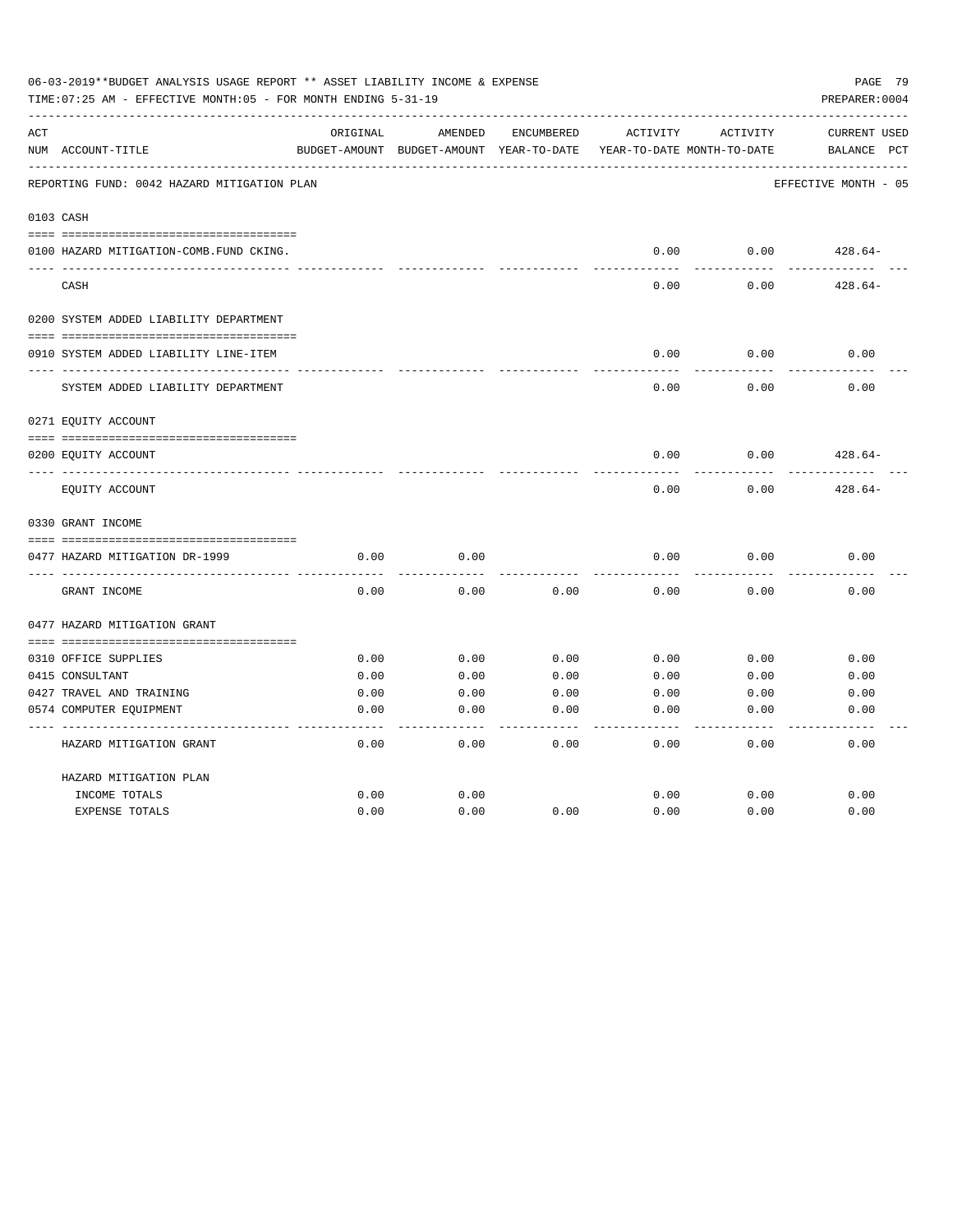|     | 06-03-2019**BUDGET ANALYSIS USAGE REPORT ** ASSET LIABILITY INCOME & EXPENSE<br>PAGE 80<br>TIME: 07:25 AM - EFFECTIVE MONTH: 05 - FOR MONTH ENDING 5-31-19<br>PREPARER: 0004 |          |                                                     |              |                                        |           |                                    |  |  |  |
|-----|------------------------------------------------------------------------------------------------------------------------------------------------------------------------------|----------|-----------------------------------------------------|--------------|----------------------------------------|-----------|------------------------------------|--|--|--|
| ACT | NUM ACCOUNT-TITLE                                                                                                                                                            | ORIGINAL | AMENDED<br>BUDGET-AMOUNT BUDGET-AMOUNT YEAR-TO-DATE | ENCUMBERED   | ACTIVITY<br>YEAR-TO-DATE MONTH-TO-DATE | ACTIVITY  | <b>CURRENT USED</b><br>BALANCE PCT |  |  |  |
|     | REPORTING FUND: 0044 HOMELAND SECURITY                                                                                                                                       |          |                                                     |              |                                        |           | EFFECTIVE MONTH - 05               |  |  |  |
|     | 0102 A/P CLEARING                                                                                                                                                            |          |                                                     |              |                                        |           |                                    |  |  |  |
|     | 0100 A/P CLEARING<br>---- ----------                                                                                                                                         |          |                                                     |              | 0.00                                   | 0.00      | 0.00                               |  |  |  |
|     | A/P CLEARING                                                                                                                                                                 |          |                                                     |              | 0.00                                   | 0.00      | 0.00                               |  |  |  |
|     | 0103 CASH                                                                                                                                                                    |          |                                                     |              |                                        |           |                                    |  |  |  |
|     | 0100 HOMELAND SECURITY-COMB.FUND CHKING                                                                                                                                      |          |                                                     |              | 0.00                                   | 0.00      | 0.00                               |  |  |  |
|     | CASH                                                                                                                                                                         |          |                                                     |              | 0.00                                   | 0.00      | 0.00                               |  |  |  |
|     | 0120 RECEIVABLES                                                                                                                                                             |          |                                                     |              |                                        |           |                                    |  |  |  |
|     | 0312 DUE FROM OTHER GOVERNMENT                                                                                                                                               |          |                                                     |              | 0.00                                   | 0.00      | 0.00                               |  |  |  |
|     |                                                                                                                                                                              |          |                                                     |              |                                        |           |                                    |  |  |  |
|     | RECEIVABLES                                                                                                                                                                  |          |                                                     |              | 0.00                                   | 0.00      | 0.00                               |  |  |  |
|     | 0200 SYSTEM ADDED LIABILITY DEPARTMENT                                                                                                                                       |          |                                                     |              |                                        |           |                                    |  |  |  |
|     | 0910 SYSTEM ADDED LIABILITY LINE-ITEM                                                                                                                                        |          |                                                     |              | 0.00                                   | 0.00      | 0.00                               |  |  |  |
|     | SYSTEM ADDED LIABILITY DEPARTMENT                                                                                                                                            |          |                                                     |              | 0.00                                   | 0.00      | 0.00                               |  |  |  |
|     | 0207 DUE TO FUND                                                                                                                                                             |          |                                                     |              |                                        |           |                                    |  |  |  |
|     | 0095 DUE TO OTHER FUNDS                                                                                                                                                      |          |                                                     |              | 0.00                                   | 0.00      | 0.00                               |  |  |  |
|     | DUE TO FUND                                                                                                                                                                  |          |                                                     |              | 0.00                                   | 0.00      | 0.00                               |  |  |  |
|     | 0271 EQUITY ACCOUNT                                                                                                                                                          |          |                                                     |              |                                        |           |                                    |  |  |  |
|     | 0200 EQUITY ACCOUNT                                                                                                                                                          |          |                                                     |              | 0.00                                   | 0.00      | 0.00                               |  |  |  |
|     |                                                                                                                                                                              |          |                                                     |              |                                        |           |                                    |  |  |  |
|     | EQUITY ACCOUNT                                                                                                                                                               |          |                                                     |              | 0.00                                   | 0.00      | 0.00                               |  |  |  |
|     | 0330 GRANTS                                                                                                                                                                  |          |                                                     |              |                                        |           |                                    |  |  |  |
|     |                                                                                                                                                                              |          |                                                     |              |                                        |           |                                    |  |  |  |
|     | 0423 2016 HOMELAND SECURITY                                                                                                                                                  | 0.00     | 0.00                                                |              | 0.00                                   | 0.00      | 0.00                               |  |  |  |
|     | GRANTS                                                                                                                                                                       | 0.00     | 0.00                                                | 0.00         | 0.00                                   | 0.00      | 0.00                               |  |  |  |
|     | 0412 HOMELAND SECURITY                                                                                                                                                       |          |                                                     |              |                                        |           |                                    |  |  |  |
|     | 0578 2011 EQUIPMENT                                                                                                                                                          | 0.00     | 0.00                                                | 0.00         | 0.00                                   | 0.00      | 0.00                               |  |  |  |
|     | 0579 2012 EQUIPMENT                                                                                                                                                          | 0.00     | 0.00                                                | 0.00         | 0.00                                   | 0.00      | 0.00                               |  |  |  |
|     | 0580 2013 EQUIPMENT                                                                                                                                                          | 0.00     | 0.00                                                | 0.00         | 0.00                                   | 0.00      | 0.00                               |  |  |  |
|     | 0581 2014 EQUIPMENT                                                                                                                                                          | 0.00     | 0.00                                                | 0.00         | 0.00                                   | 0.00      | 0.00                               |  |  |  |
|     | 0582 2015 EQUIPMENT                                                                                                                                                          | 0.00     | 0.00                                                | 0.00         | 0.00                                   | 0.00      | 0.00                               |  |  |  |
|     | 0583 2016 EQUIPMENT                                                                                                                                                          | 0.00     | 0.00                                                | 0.00         | 0.00                                   | 0.00      | 0.00                               |  |  |  |
|     | HOMELAND SECURITY                                                                                                                                                            | 0.00     | - - - -<br>0.00                                     | ----<br>0.00 | $---$<br>0.00                          | .<br>0.00 | -----<br>0.00                      |  |  |  |
|     | HOMELAND SECURITY                                                                                                                                                            |          |                                                     |              |                                        |           |                                    |  |  |  |
|     | INCOME TOTALS                                                                                                                                                                | 0.00     | 0.00                                                |              | 0.00                                   | 0.00      | 0.00                               |  |  |  |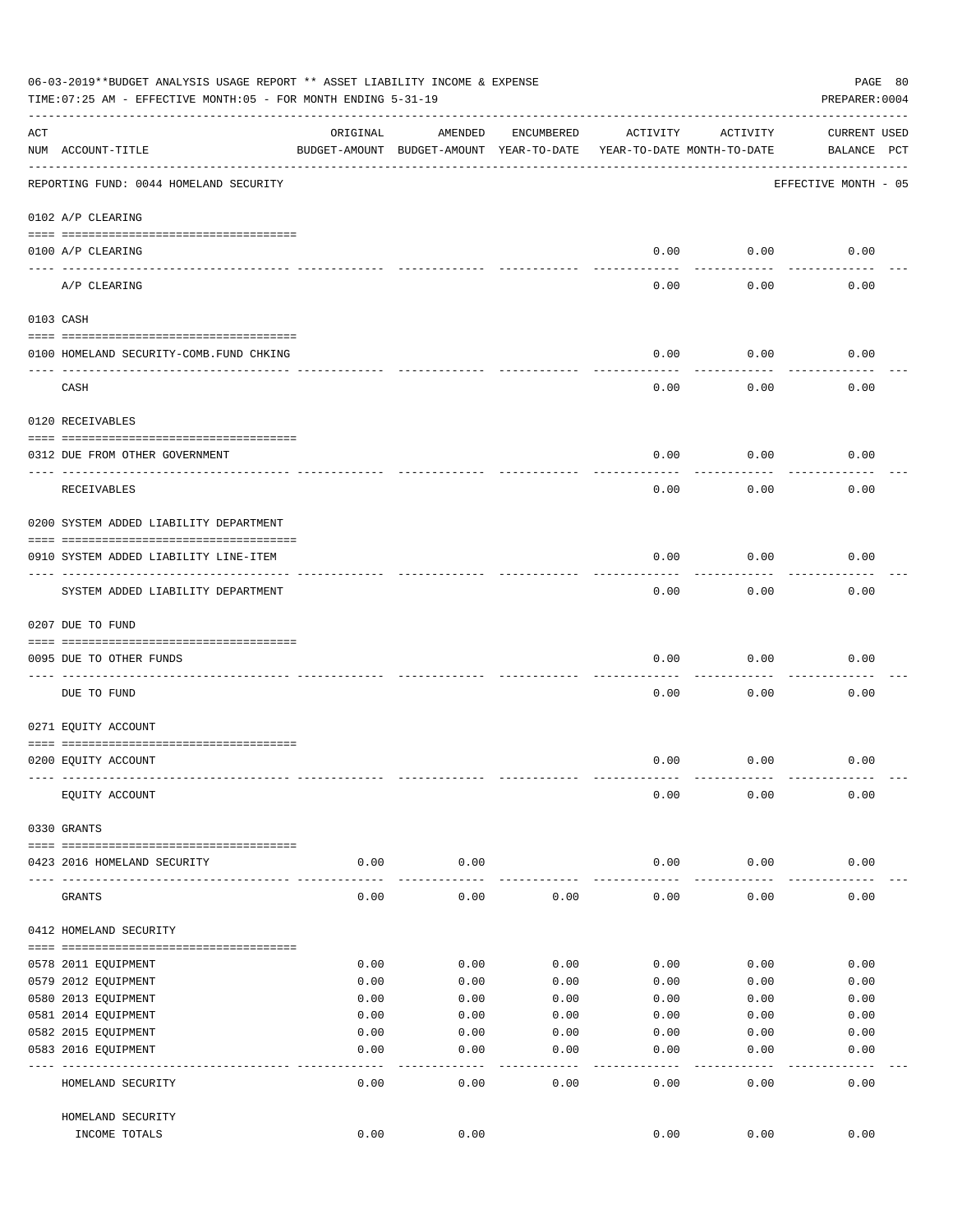| 06-03-2019**BUDGET ANALYSIS USAGE REPORT ** ASSET LIABILITY INCOME & EXPENSE<br>TIME: 07:25 AM - EFFECTIVE MONTH: 05 - FOR MONTH ENDING 5-31-19<br>PREPARER: 0004 |          |                                        |                                   |                                        |          |                                              |  |  |
|-------------------------------------------------------------------------------------------------------------------------------------------------------------------|----------|----------------------------------------|-----------------------------------|----------------------------------------|----------|----------------------------------------------|--|--|
| ACT<br>NUM ACCOUNT-TITLE                                                                                                                                          | ORIGINAL | AMENDED<br>BUDGET-AMOUNT BUDGET-AMOUNT | <b>ENCUMBERED</b><br>YEAR-TO-DATE | ACTIVITY<br>YEAR-TO-DATE MONTH-TO-DATE | ACTIVITY | <b>CURRENT USED</b><br><b>PCT</b><br>BALANCE |  |  |
| REPORTING FUND: 0044 HOMELAND SECURITY                                                                                                                            |          |                                        |                                   |                                        |          | EFFECTIVE MONTH - 05                         |  |  |
| <b>EXPENSE TOTALS</b>                                                                                                                                             | 0.00     | 0.00                                   | 0.00                              | 0.00                                   | 0.00     | 0.00                                         |  |  |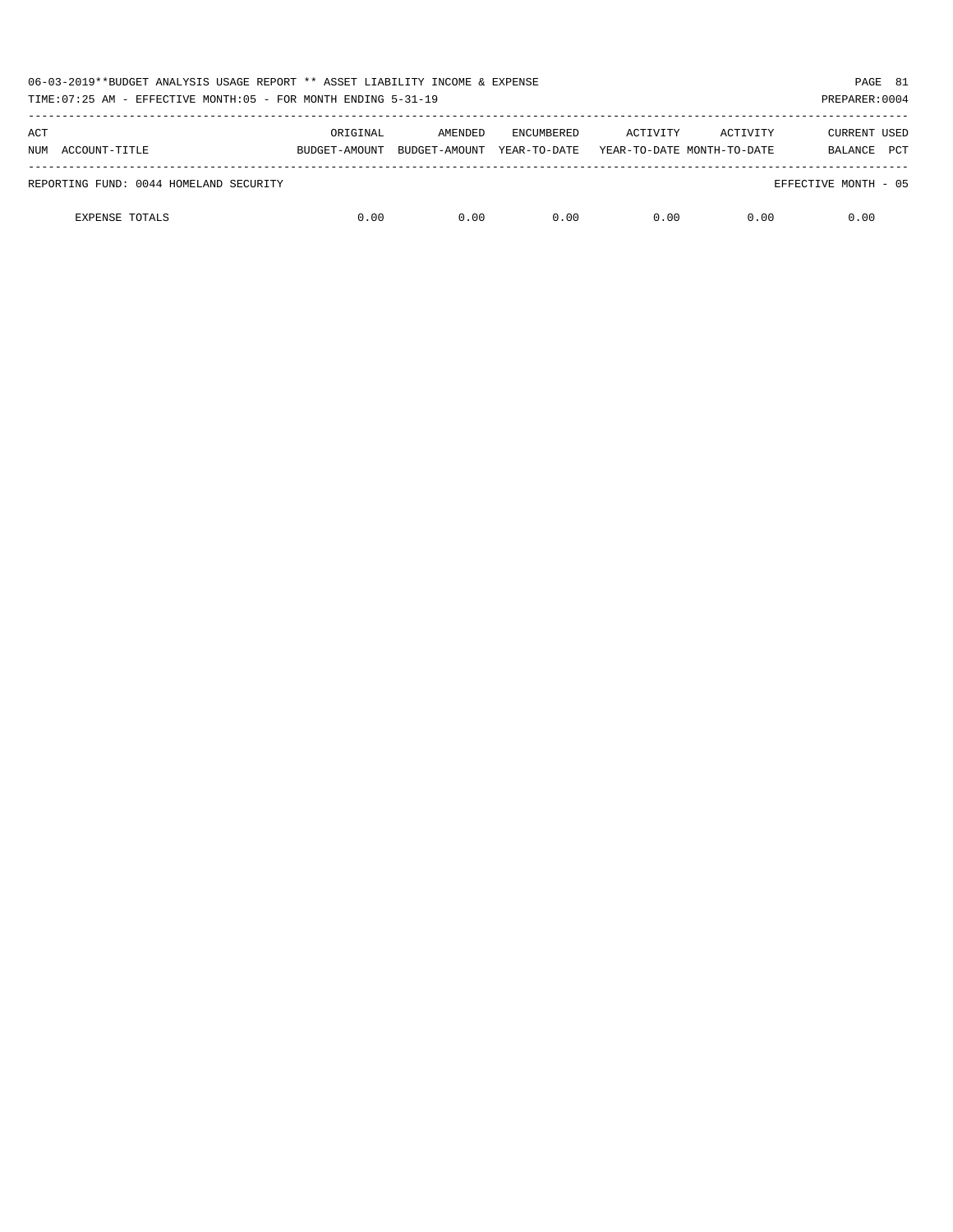|     | 06-03-2019**BUDGET ANALYSIS USAGE REPORT ** ASSET LIABILITY INCOME & EXPENSE<br>TIME: 07:25 AM - EFFECTIVE MONTH: 05 - FOR MONTH ENDING 5-31-19 |              |                                                     |              |                                        |                                                 | PAGE 82<br>PREPARER: 0004          |
|-----|-------------------------------------------------------------------------------------------------------------------------------------------------|--------------|-----------------------------------------------------|--------------|----------------------------------------|-------------------------------------------------|------------------------------------|
| ACT | NUM ACCOUNT-TITLE                                                                                                                               | ORIGINAL     | AMENDED<br>BUDGET-AMOUNT BUDGET-AMOUNT YEAR-TO-DATE | ENCUMBERED   | ACTIVITY<br>YEAR-TO-DATE MONTH-TO-DATE | ACTIVITY                                        | <b>CURRENT USED</b><br>BALANCE PCT |
|     | --------------------------------------<br>REPORTING FUND: 0045 CHAPTER 19 FUNDS                                                                 |              |                                                     |              |                                        |                                                 | EFFECTIVE MONTH - 05               |
|     | 0100 PAYROLL                                                                                                                                    |              |                                                     |              |                                        |                                                 |                                    |
|     | 0100 PAYROLL                                                                                                                                    |              |                                                     |              | 0.00                                   | 0.00                                            | 0.00                               |
|     | ---- ----<br>PAYROLL                                                                                                                            |              |                                                     |              | 0.00                                   | 0.00                                            | 0.00                               |
|     | 0103 CASH                                                                                                                                       |              |                                                     |              |                                        |                                                 |                                    |
|     | 0100 CHAPTER 19-COMBINED FUNDS CHECKING                                                                                                         |              |                                                     |              |                                        | 2,887.67- 137.80- 2,979.78-                     |                                    |
|     | CASH                                                                                                                                            |              |                                                     |              |                                        | -----------<br>$2,887.67 - 137.80 - 2,979.78 -$ |                                    |
|     | 0120 RECEIVABLES                                                                                                                                |              |                                                     |              |                                        |                                                 |                                    |
|     | 0312 DUE FROM OTHER GOVERNMENT                                                                                                                  |              |                                                     |              | 0.00                                   | 0.00                                            | 0.00                               |
|     | <b>RECEIVABLES</b>                                                                                                                              |              |                                                     |              | 0.00                                   | 0.00                                            | 0.00                               |
|     | 0200 SYSTEM ADDED LIABILITY DEPARTMENT                                                                                                          |              |                                                     |              |                                        |                                                 |                                    |
|     |                                                                                                                                                 |              |                                                     |              |                                        |                                                 |                                    |
|     | 0150 ACCRUED SALARY PAYABLE<br>0155 ACCRUED FRINGE BENEFITS                                                                                     |              |                                                     |              | 0.00<br>0.00                           | 0.00<br>0.00                                    | 302.00<br>0.00                     |
|     | 0910 SYSTEM ADDED LIABILITY LINE-ITEM                                                                                                           |              |                                                     |              | 0.00                                   | 0.00                                            | 0.00                               |
|     |                                                                                                                                                 |              |                                                     |              |                                        |                                                 |                                    |
|     | SYSTEM ADDED LIABILITY DEPARTMENT                                                                                                               |              |                                                     |              | 0.00                                   | 0.00                                            | 302.00                             |
|     | 0207 DUE TO FUND                                                                                                                                |              |                                                     |              |                                        |                                                 |                                    |
|     | 0095 DUE TO OTHER FUNDS                                                                                                                         |              |                                                     |              | 0.00                                   | 0.00                                            | 0.00                               |
|     | DUE TO FUND                                                                                                                                     |              |                                                     |              | 0.00                                   | 0.00                                            | 0.00                               |
|     | 0271 EQUITY ACCOUNT                                                                                                                             |              |                                                     |              |                                        |                                                 |                                    |
|     |                                                                                                                                                 |              |                                                     |              |                                        |                                                 |                                    |
|     | 0200 EQUITY ACCOUNT                                                                                                                             |              |                                                     |              | 0.00                                   | 0.00                                            | $394.11 -$                         |
|     | EQUITY ACCOUNT                                                                                                                                  |              |                                                     |              | 0.00                                   | 0.00                                            | $394.11-$                          |
|     | 0330 GRANT INCOME                                                                                                                               |              |                                                     |              |                                        |                                                 |                                    |
|     | 0403 CHAPTER 19 FUNDS                                                                                                                           | 0.00         | 0.00                                                |              | 92.11                                  | 0.00                                            | $92.11+$                           |
|     | GRANT INCOME                                                                                                                                    | 0.00         | $- - - -$<br>0.00                                   | 0.00         | 92.11                                  | 0.00                                            | $92.11+$                           |
|     | 0403 CHAPTER 19 FUNDS                                                                                                                           |              |                                                     |              |                                        |                                                 |                                    |
|     | 0103 SALARY                                                                                                                                     | 0.00         | 0.00                                                | 0.00         | 128.00                                 | 128.00                                          | $128.00 -$                         |
|     | 0201 SOCIAL SECURITY                                                                                                                            | 0.00         | 0.00                                                | 0.00         | 7.94                                   | 7.94                                            | $7.94-$                            |
|     | 0204 WORKERS COMPENSATION                                                                                                                       | 0.00         | 0.00                                                | 0.00         | 0.00                                   | 0.00                                            | 0.00                               |
|     | 0205 MEDICARE TAX                                                                                                                               | 0.00         | 0.00                                                | 0.00         | 1.86                                   | 1.86                                            | $1.86-$                            |
|     | 0310 OFFICE SUPPLIES                                                                                                                            | 0.00         | 0.00                                                | 0.00         | 850.00                                 | 0.00                                            | $850.00 -$                         |
|     | 0427 OUT OF COUNTY TRAVEL<br>0481 DUES                                                                                                          | 0.00<br>0.00 | 0.00<br>0.00                                        | 0.00<br>0.00 | 1,791.98                               | 0.00                                            | 1,791.98-<br>$200.00 -$            |
|     | 0572 OFFICE EQUIPMENT                                                                                                                           | 0.00         | 0.00                                                | 0.00         | 200.00<br>0.00                         | 0.00<br>0.00                                    | 0.00                               |
|     | 0573 ELECTION EQUIPMENT                                                                                                                         | 0.00         | 0.00                                                | 0.00         | 0.00                                   | 0.00                                            | 0.00                               |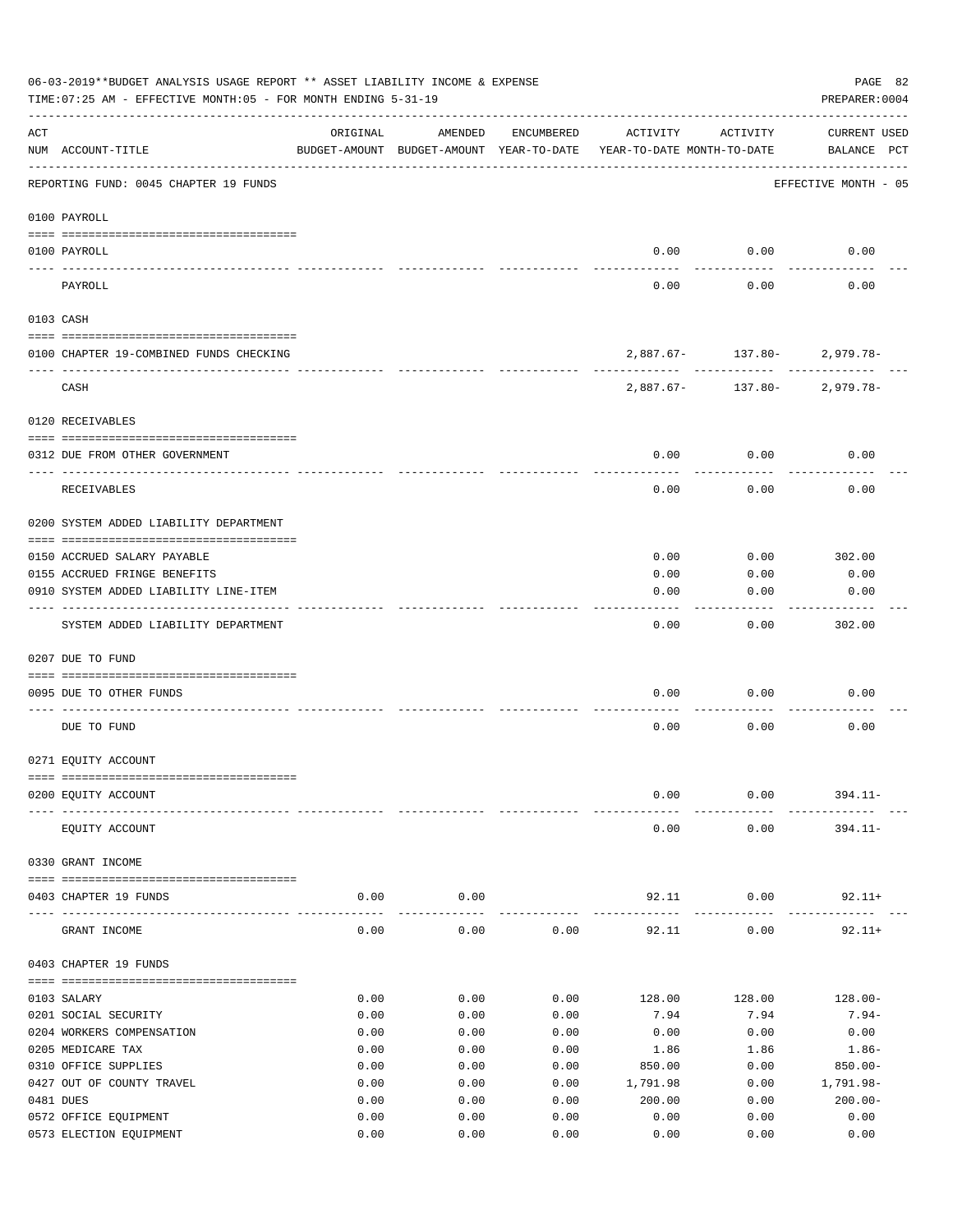| 06-03-2019**BUDGET ANALYSIS USAGE REPORT ** ASSET LIABILITY INCOME & EXPENSE | PAGE 83        |  |
|------------------------------------------------------------------------------|----------------|--|
| TIME:07:25 AM - EFFECTIVE MONTH:05 - FOR MONTH ENDING 5-31-19                | PREPARER: 0004 |  |

| ACT<br>ACCOUNT-TITLE<br>NUM           | ORIGINAL<br>BUDGET-AMOUNT | AMENDED<br>BUDGET-AMOUNT | ENCUMBERED<br>YEAR-TO-DATE | ACTIVITY | ACTIVITY<br>YEAR-TO-DATE MONTH-TO-DATE | <b>CURRENT USED</b><br>PCT<br>BALANCE |
|---------------------------------------|---------------------------|--------------------------|----------------------------|----------|----------------------------------------|---------------------------------------|
| REPORTING FUND: 0045 CHAPTER 19 FUNDS |                           |                          |                            |          |                                        | EFFECTIVE MONTH - 05                  |
| 0574 COMPUTER EQUIPMENT               | 0.00                      | 0.00                     | 0.00                       | 0.00     | 0.00                                   | 0.00                                  |
| CHAPTER 19 FUNDS                      | 0.00                      | 0.00                     | 0.00                       | 2,979.78 | 137.80                                 | $2,979.78-$                           |
| CHAPTER 19 FUNDS                      |                           |                          |                            |          |                                        |                                       |
| INCOME TOTALS                         | 0.00                      | 0.00                     |                            | 92.11    | 0.00                                   | $92.11+$                              |
| <b>EXPENSE TOTALS</b>                 | 0.00                      | 0.00                     | 0.00                       | 2,979.78 | 137.80                                 | $2,979.78-$                           |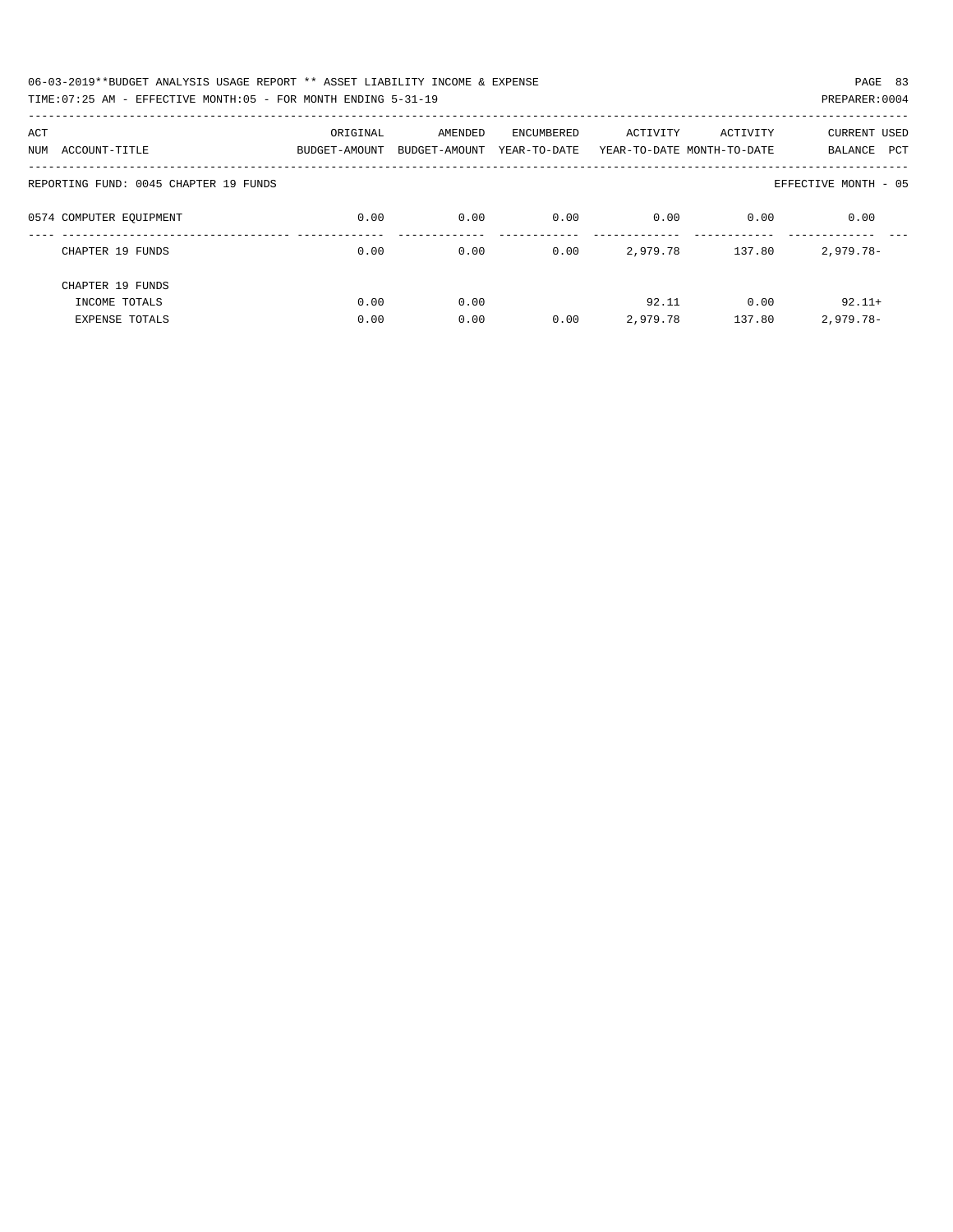|     | 06-03-2019**BUDGET ANALYSIS USAGE REPORT ** ASSET LIABILITY INCOME & EXPENSE<br>TIME: 07:25 AM - EFFECTIVE MONTH: 05 - FOR MONTH ENDING 5-31-19 |                                                                                 |                     |            |                    |                       | PREPARER: 0004              | PAGE 84        |
|-----|-------------------------------------------------------------------------------------------------------------------------------------------------|---------------------------------------------------------------------------------|---------------------|------------|--------------------|-----------------------|-----------------------------|----------------|
| ACT | NUM ACCOUNT-TITLE                                                                                                                               | ORIGINAL<br>BUDGET-AMOUNT BUDGET-AMOUNT YEAR-TO-DATE YEAR-TO-DATE MONTH-TO-DATE | AMENDED             | ENCUMBERED | ACTIVITY           | ACTIVITY              | CURRENT USED<br>BALANCE PCT |                |
|     | REPORTING FUND: 0046 SAFE ROOM REIMBURSEMENT PROGRAM                                                                                            |                                                                                 |                     |            |                    |                       | EFFECTIVE MONTH - 05        |                |
|     | 0103 CASH                                                                                                                                       |                                                                                 |                     |            |                    |                       |                             |                |
|     | 0100 SAFE ROOM REIMB. PROG. - COMB. FUNDS                                                                                                       |                                                                                 |                     |            |                    |                       | 1,682.01 700.00 7,465.66    |                |
|     | CASH                                                                                                                                            |                                                                                 |                     |            | 1,682.01           | -----------<br>700.00 | 7,465.66                    |                |
|     | 0120 RECEIVABLES                                                                                                                                |                                                                                 |                     |            |                    |                       |                             |                |
|     | 0312 DUE FROM OTHER GOVERNMENTS                                                                                                                 |                                                                                 |                     |            | 0.00               | 0.00                  | 0.00                        |                |
|     | RECEIVABLES                                                                                                                                     |                                                                                 |                     |            | 0.00               | 0.00                  | 0.00                        |                |
|     | 0200 SYSTEM ADDED LIABILITY DEPARTMENT                                                                                                          |                                                                                 |                     |            |                    |                       |                             |                |
|     | 0910 SYSTEM ADDED LIABILITY LINE-ITEM                                                                                                           |                                                                                 |                     |            | 0.00               | 0.00                  | 0.00                        |                |
|     | SYSTEM ADDED LIABILITY DEPARTMENT                                                                                                               |                                                                                 |                     |            | 0.00               | 0.00                  | 0.00                        |                |
|     | 0271 EQUITY ACCOUNT                                                                                                                             |                                                                                 |                     |            |                    |                       |                             |                |
|     | 0200 EQUITY ACCOUNT                                                                                                                             |                                                                                 |                     |            | 0.00               | 0.00                  | 5,783.65                    |                |
|     | EQUITY ACCOUNT                                                                                                                                  |                                                                                 |                     |            | 0.00               | 0.00                  | 5,783.65                    |                |
|     | 0300 CASH                                                                                                                                       |                                                                                 |                     |            |                    |                       |                             |                |
|     | 0146 BEGINNING CASH BALANCE                                                                                                                     | 0.00                                                                            | 0.00                |            | 0.00               | 0.00                  | 0.00                        |                |
|     | CASH                                                                                                                                            | 0.00                                                                            | 0.00                | 0.00       | 0.00               | 0.00                  | 0.00                        |                |
|     | 0330 GRANT INCOME                                                                                                                               |                                                                                 |                     |            |                    |                       |                             |                |
|     | 0475 SAFE ROOM REIMBURSEMENT DR-4029                                                                                                            | 60,000.00                                                                       | 60,000.00           |            | 35,527.25          | 0.00                  | 24,472.75                   | 59             |
|     | 0476 ADMINISTRATIVE FEE                                                                                                                         |                                                                                 | 2,000.00 2,000.00   |            | 1,900.01           | 700.00                | 99.99                       | 95             |
|     | GRANT INCOME                                                                                                                                    |                                                                                 | 62,000.00 62,000.00 |            | $0.00$ $37,427.26$ | 700.00                | 24,572.74                   | 60             |
|     | 0475 SAFE ROOM REIMBURSEMENT PROGRAM                                                                                                            |                                                                                 |                     |            |                    |                       |                             |                |
|     | 0310 OFFICE SUPPLIES                                                                                                                            | 600.00                                                                          | 600.00              | 0.00       | 215.25             | 0.00                  | 384.75                      | 36             |
|     | 0314 SAFE ROOM REIMBURSEMENT                                                                                                                    | 60,000.00                                                                       | 60,000.00           | 0.00       | 35,527.25          | 0.00                  | 24,472.75                   | 59             |
|     | 0330 GAS/OIL                                                                                                                                    | 150.00                                                                          | 150.00              | 0.00       | 2.75               | 0.00                  | 147.25                      | 02             |
|     | 0427 OUT OF COUNTY TRAVEL                                                                                                                       | 500.00                                                                          | 500.00              | 0.00       | 0.00               | 0.00                  | 500.00                      | 0 <sub>0</sub> |
|     | 0454 R&M AUTO                                                                                                                                   | 750.00                                                                          | 750.00              | 0.00       | 0.00               | 0.00                  | 750.00                      | 0 <sub>0</sub> |
|     | 0573 RADIO EQUIPMENT                                                                                                                            | 0.00                                                                            | 0.00                | 0.00       | 0.00               | 0.00                  | 0.00                        |                |
|     | 0574 COMPUTER EQUIPMENT                                                                                                                         | 0.00                                                                            | 0.00                | 0.00       | 0.00               | 0.00                  | 0.00                        |                |
|     | SAFE ROOM REIMBURSEMENT PROGRAM                                                                                                                 | 62,000.00                                                                       | 62,000.00           | 0.00       | 35,745.25          | 0.00                  | 26, 254.75                  | 58             |
|     | SAFE ROOM REIMBURSEMENT PROGRAM                                                                                                                 |                                                                                 |                     |            |                    |                       |                             |                |
|     | INCOME TOTALS                                                                                                                                   | 62,000.00                                                                       | 62,000.00           |            | 37,427.26          | 700.00                | 24,572.74                   | 60             |
|     | EXPENSE TOTALS                                                                                                                                  | 62,000.00                                                                       | 62,000.00           | 0.00       | 35,745.25          | 0.00                  | 26, 254.75                  | 58             |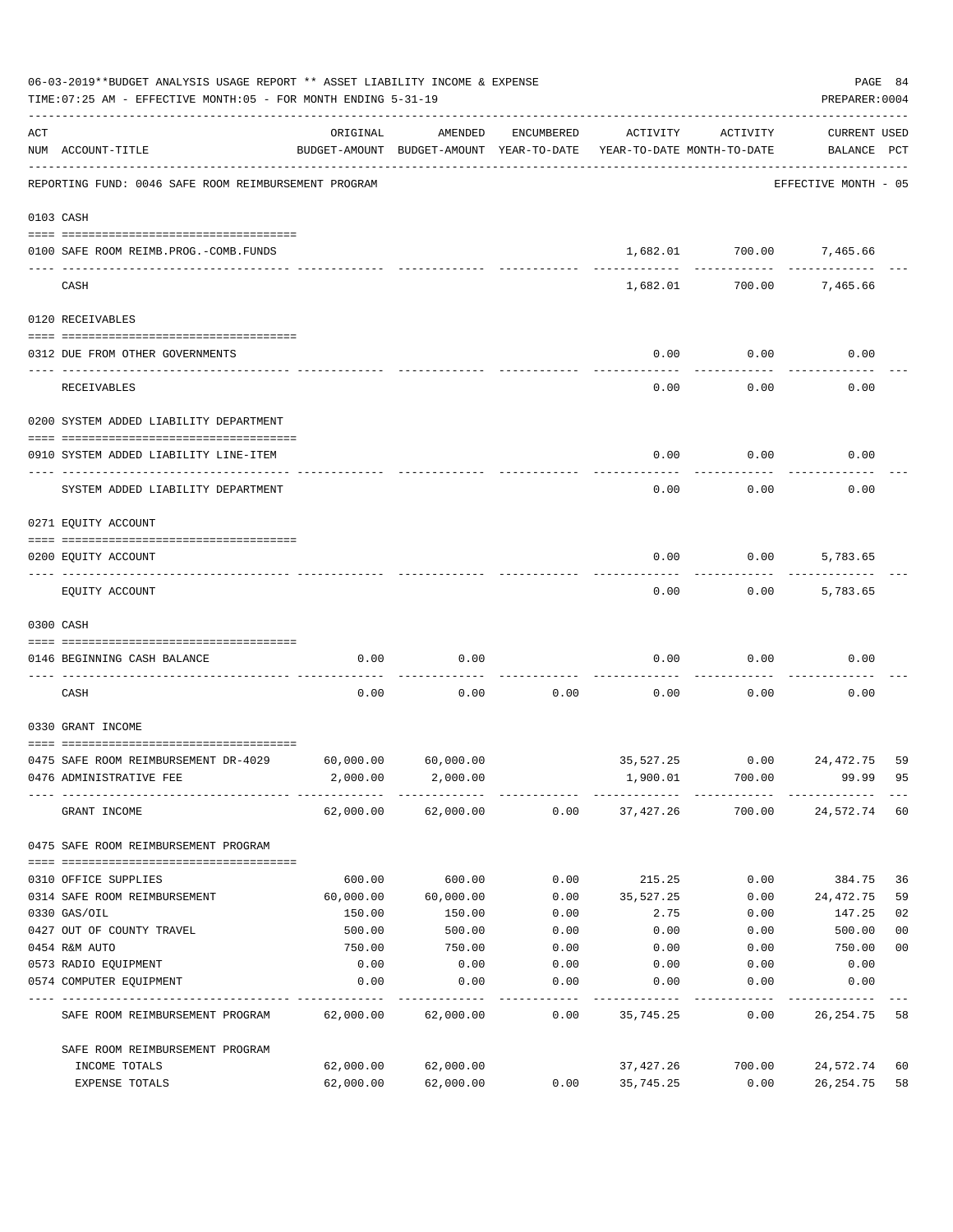|     | 06-03-2019**BUDGET ANALYSIS USAGE REPORT ** ASSET LIABILITY INCOME & EXPENSE<br>TIME: 07:25 AM - EFFECTIVE MONTH: 05 - FOR MONTH ENDING 5-31-19 |           |                   |            |                                                                                 |                           | PREPARER: 0004              | PAGE 85        |
|-----|-------------------------------------------------------------------------------------------------------------------------------------------------|-----------|-------------------|------------|---------------------------------------------------------------------------------|---------------------------|-----------------------------|----------------|
| ACT | NUM ACCOUNT-TITLE                                                                                                                               | ORIGINAL  | AMENDED           | ENCUMBERED | ACTIVITY<br>BUDGET-AMOUNT BUDGET-AMOUNT YEAR-TO-DATE YEAR-TO-DATE MONTH-TO-DATE | ACTIVITY                  | CURRENT USED<br>BALANCE PCT |                |
|     | REPORTING FUND: 0048 ELECTION EQUIPMENT FUND                                                                                                    |           |                   |            |                                                                                 |                           | EFFECTIVE MONTH - 05        |                |
|     | 0103 CASH                                                                                                                                       |           |                   |            |                                                                                 |                           |                             |                |
|     | 0100 ELECTION EQUIP.FUND-COMBINED FUNDS                                                                                                         |           |                   |            |                                                                                 | 1,082.16 875.00 32,384.59 |                             |                |
|     | -----------------------<br>CASH                                                                                                                 |           |                   |            | 1,082.16                                                                        | 875.00                    | 32,384.59                   |                |
|     | 0200 SYSTEM ADDED LIABILITY DEPARTMENT                                                                                                          |           |                   |            |                                                                                 |                           |                             |                |
|     | 0910 SYSTEM ADDED LIABILITY LINE-ITEM                                                                                                           |           |                   |            | 0.00                                                                            | 0.00                      | 0.00                        |                |
|     | SYSTEM ADDED LIABILITY DEPARTMENT                                                                                                               |           |                   |            | 0.00                                                                            | 0.00                      | 0.00                        |                |
|     | 0271 EQUITY ACCOUNT                                                                                                                             |           |                   |            |                                                                                 |                           |                             |                |
|     | 0200 EQUITY ACCOUNT                                                                                                                             |           |                   |            |                                                                                 | $0.00$ $0.00$ $31,302.43$ |                             |                |
|     | EQUITY ACCOUNT                                                                                                                                  |           |                   |            | 0.00                                                                            | 0.00                      | 31,302.43                   |                |
|     | 0300 CASH                                                                                                                                       |           |                   |            |                                                                                 |                           |                             |                |
|     | 0148 BEGINNING CASH BALANCE                                                                                                                     | 7,070.00  | 7,070.00          |            | 0.00                                                                            | 0.00                      | 7,070.00 00                 |                |
|     | CASH                                                                                                                                            | 7,070.00  | 7,070.00          | 0.00       | 0.00                                                                            |                           | $0.00$ 7,070.00             | 0 <sub>0</sub> |
|     | 0340 INCOME                                                                                                                                     |           |                   |            |                                                                                 |                           |                             |                |
|     | 0130 REFUNDS & MISCELLANEOUS                                                                                                                    | 0.00      | 0.00              |            | 0.00                                                                            | 0.00                      | 0.00                        |                |
|     | 0403 CONTRACT ADMINISTRATIVE FEE                                                                                                                | 0.00      | 0.00              |            | 149.90                                                                          | 0.00                      | 149.90+                     |                |
|     | 0484 ELECTION REIMBURSEMENT                                                                                                                     |           | 4,000.00 4,000.00 |            |                                                                                 | 1,448.56 875.00           | 2,551.44                    | 36             |
|     | INCOME                                                                                                                                          | 4,000.00  | 4,000.00          | 0.00       | 1,598.46                                                                        | 875.00                    | 2,401.54                    | 40             |
|     | 0403 ELECTION EQUIPMENT FUND                                                                                                                    |           |                   |            |                                                                                 |                           |                             |                |
|     | 0421 ELECTION INTERNET                                                                                                                          | 0.00      | 0.00              | 0.00       | 0.00                                                                            | 0.00                      | 0.00                        |                |
|     | 0485 LICENSE/SUPPORT                                                                                                                            | 0.00      | 0.00              | 0.00       | 0.00                                                                            | 0.00                      | 0.00                        |                |
|     | 0573 ELECTION EQUIPMENT                                                                                                                         | 11,070.00 | 11,070.00         | 0.00       | 516.30                                                                          | 0.00                      | 10,553.70                   | 05             |
|     | ELECTION EQUIPMENT FUND                                                                                                                         | 11,070.00 | 11,070.00         | 0.00       | 516.30                                                                          | 0.00                      | 10,553.70                   | 05             |
|     | ELECTION EQUIPMENT FUND                                                                                                                         |           |                   |            |                                                                                 |                           |                             |                |
|     | INCOME TOTALS                                                                                                                                   | 11,070.00 | 11,070.00         |            | 1,598.46                                                                        | 875.00                    | 9,471.54                    | 14             |
|     | EXPENSE TOTALS                                                                                                                                  | 11,070.00 | 11,070.00         | 0.00       | 516.30                                                                          | 0.00                      | 10,553.70                   | 05             |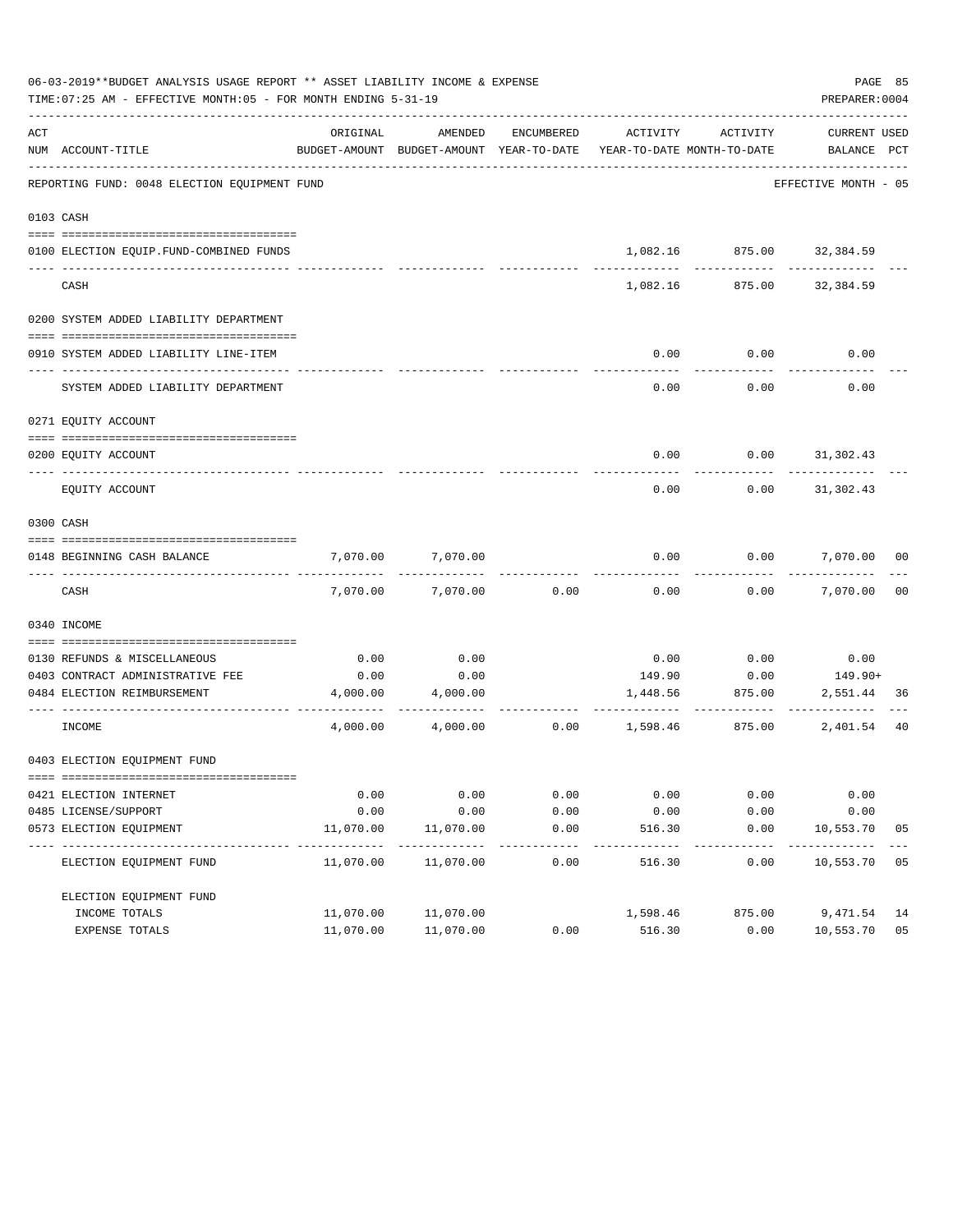|                                                                                                                                                                                                                                                                                                                                                                                                                                                                            | 06-03-2019**BUDGET ANALYSIS USAGE REPORT ** ASSET LIABILITY INCOME & EXPENSE<br>TIME: 07:25 AM - EFFECTIVE MONTH: 05 - FOR MONTH ENDING 5-31-19 |          |                                                     |            |                                        |                  | PAGE 86<br>PREPARER: 0004          |    |
|----------------------------------------------------------------------------------------------------------------------------------------------------------------------------------------------------------------------------------------------------------------------------------------------------------------------------------------------------------------------------------------------------------------------------------------------------------------------------|-------------------------------------------------------------------------------------------------------------------------------------------------|----------|-----------------------------------------------------|------------|----------------------------------------|------------------|------------------------------------|----|
| ACT                                                                                                                                                                                                                                                                                                                                                                                                                                                                        | NUM ACCOUNT-TITLE                                                                                                                               | ORIGINAL | AMENDED<br>BUDGET-AMOUNT BUDGET-AMOUNT YEAR-TO-DATE | ENCUMBERED | ACTIVITY<br>YEAR-TO-DATE MONTH-TO-DATE | ACTIVITY         | <b>CURRENT USED</b><br>BALANCE PCT |    |
|                                                                                                                                                                                                                                                                                                                                                                                                                                                                            | REPORTING FUND: 0049 INVESTIGATOR/LEOSE GRANT                                                                                                   |          |                                                     |            |                                        |                  | EFFECTIVE MONTH - 05               |    |
|                                                                                                                                                                                                                                                                                                                                                                                                                                                                            | 0100 PAYROLL                                                                                                                                    |          |                                                     |            |                                        |                  |                                    |    |
|                                                                                                                                                                                                                                                                                                                                                                                                                                                                            | 0100 PAYROLL                                                                                                                                    |          |                                                     |            | 0.00                                   | 0.00             | 0.00                               |    |
| $\frac{1}{2} \left( \frac{1}{2} \right) \left( \frac{1}{2} \right) \left( \frac{1}{2} \right) \left( \frac{1}{2} \right) \left( \frac{1}{2} \right) \left( \frac{1}{2} \right) \left( \frac{1}{2} \right) \left( \frac{1}{2} \right) \left( \frac{1}{2} \right) \left( \frac{1}{2} \right) \left( \frac{1}{2} \right) \left( \frac{1}{2} \right) \left( \frac{1}{2} \right) \left( \frac{1}{2} \right) \left( \frac{1}{2} \right) \left( \frac{1}{2} \right) \left( \frac$ | PAYROLL                                                                                                                                         |          |                                                     |            | 0.00                                   | 0.00             | 0.00                               |    |
|                                                                                                                                                                                                                                                                                                                                                                                                                                                                            | 0103 CASH                                                                                                                                       |          |                                                     |            |                                        |                  |                                    |    |
|                                                                                                                                                                                                                                                                                                                                                                                                                                                                            |                                                                                                                                                 |          |                                                     |            |                                        |                  |                                    |    |
|                                                                                                                                                                                                                                                                                                                                                                                                                                                                            | 0100 INVESTIGATOR/LEOSE-COMB.FUNDS                                                                                                              |          |                                                     |            | 61.77                                  | 0.00             | 681.66                             |    |
|                                                                                                                                                                                                                                                                                                                                                                                                                                                                            | CASH                                                                                                                                            |          |                                                     |            | 61.77                                  | 0.00             | 681.66                             |    |
|                                                                                                                                                                                                                                                                                                                                                                                                                                                                            | 0271 EQUITY ACCOUNT                                                                                                                             |          |                                                     |            |                                        |                  |                                    |    |
|                                                                                                                                                                                                                                                                                                                                                                                                                                                                            | 0200 EQUITY ACCOUNT                                                                                                                             |          |                                                     |            | 0.00                                   | 0.00             | 619.89                             |    |
|                                                                                                                                                                                                                                                                                                                                                                                                                                                                            | ---- -----------<br>--------------------- --------                                                                                              |          |                                                     |            |                                        |                  |                                    |    |
|                                                                                                                                                                                                                                                                                                                                                                                                                                                                            | EQUITY ACCOUNT                                                                                                                                  |          |                                                     |            | 0.00                                   | 0.00             | 619.89                             |    |
|                                                                                                                                                                                                                                                                                                                                                                                                                                                                            | 0300 CASH                                                                                                                                       |          |                                                     |            |                                        |                  |                                    |    |
|                                                                                                                                                                                                                                                                                                                                                                                                                                                                            | 0149 BEGINNING CASH BALANCE                                                                                                                     | 0.00     | 619.89                                              |            | 0.00                                   | 0.00<br>-------- | 619.89 00<br>---------             |    |
|                                                                                                                                                                                                                                                                                                                                                                                                                                                                            | CASH                                                                                                                                            | 0.00     | 619.89                                              | 0.00       | 0.00                                   | 0.00             | 619.89                             | 00 |
|                                                                                                                                                                                                                                                                                                                                                                                                                                                                            | 0330 GRANT INCOME                                                                                                                               |          |                                                     |            |                                        |                  |                                    |    |
|                                                                                                                                                                                                                                                                                                                                                                                                                                                                            | 0475 INVESTIGATOR/LEOSE GRANT                                                                                                                   | 0.00     | 0.00                                                |            | 681.66                                 | 0.00             | 681.66+                            |    |
|                                                                                                                                                                                                                                                                                                                                                                                                                                                                            | GRANT INCOME                                                                                                                                    | 0.00     | 0.00                                                | 0.00       | 681.66                                 | 0.00             | 681.66+                            |    |
|                                                                                                                                                                                                                                                                                                                                                                                                                                                                            | 0475 INVESTIGATOR/LEOSE                                                                                                                         |          |                                                     |            |                                        |                  |                                    |    |
|                                                                                                                                                                                                                                                                                                                                                                                                                                                                            |                                                                                                                                                 | 0.00     | 0.00                                                | 0.00       |                                        | $0.00$ 0.00      | 0.00                               |    |
|                                                                                                                                                                                                                                                                                                                                                                                                                                                                            | 0103 SALARY<br>0201 SOCIAL SECURITY                                                                                                             | 0.00     | 0.00                                                | 0.00       | 0.00                                   | 0.00             | 0.00                               |    |
|                                                                                                                                                                                                                                                                                                                                                                                                                                                                            | 0202 GROUP HEALTH INSURANCE                                                                                                                     | 0.00     | 0.00                                                | 0.00       | 0.00                                   | 0.00             | 0.00                               |    |
|                                                                                                                                                                                                                                                                                                                                                                                                                                                                            | 0203 RETIREMENT                                                                                                                                 | 0.00     | 0.00                                                | 0.00       | 0.00                                   | 0.00             | 0.00                               |    |
|                                                                                                                                                                                                                                                                                                                                                                                                                                                                            | 0204 WORKER'S COMPENSATION                                                                                                                      | 0.00     | 0.00                                                | 0.00       | 0.00                                   | 0.00             | 0.00                               |    |
|                                                                                                                                                                                                                                                                                                                                                                                                                                                                            | 0205 MEDICARE TAX                                                                                                                               | 0.00     | 0.00                                                | 0.00       | 0.00                                   | 0.00             | 0.00                               |    |
|                                                                                                                                                                                                                                                                                                                                                                                                                                                                            | 0310 OFFICE SUPPLIES                                                                                                                            | 0.00     | 0.00                                                | 0.00       | 0.00                                   | 0.00             | 0.00                               |    |
|                                                                                                                                                                                                                                                                                                                                                                                                                                                                            | 0427 TRAINING/TUITION/OUT OF COUNTY                                                                                                             | 0.00     | 619.89                                              | 0.00       | 619.89                                 | 0.00             | 0.00 100                           |    |
|                                                                                                                                                                                                                                                                                                                                                                                                                                                                            | 0572 OFFICE EQUIPMENT                                                                                                                           | 0.00     | 0.00                                                | 0.00       | 0.00                                   | 0.00             | 0.00                               |    |
|                                                                                                                                                                                                                                                                                                                                                                                                                                                                            | 0574 COMPUTER EQUIPMENT                                                                                                                         | 0.00     | 0.00                                                | 0.00       | 0.00                                   | 0.00             | 0.00                               |    |
| $---$                                                                                                                                                                                                                                                                                                                                                                                                                                                                      | --------------<br>INVESTIGATOR/LEOSE                                                                                                            | 0.00     | 619.89                                              | 0.00       | 619.89                                 | 0.00             | 0.00 100                           |    |
|                                                                                                                                                                                                                                                                                                                                                                                                                                                                            | INVESTIGATOR/LEOSE GRANT                                                                                                                        |          |                                                     |            |                                        |                  |                                    |    |
|                                                                                                                                                                                                                                                                                                                                                                                                                                                                            | INCOME TOTALS                                                                                                                                   | 0.00     | 619.89                                              |            | 681.66                                 | 0.00             | $61.77 + 110$                      |    |
|                                                                                                                                                                                                                                                                                                                                                                                                                                                                            | EXPENSE TOTALS                                                                                                                                  | 0.00     | 619.89                                              | 0.00       | 619.89                                 | 0.00             | 0.00 100                           |    |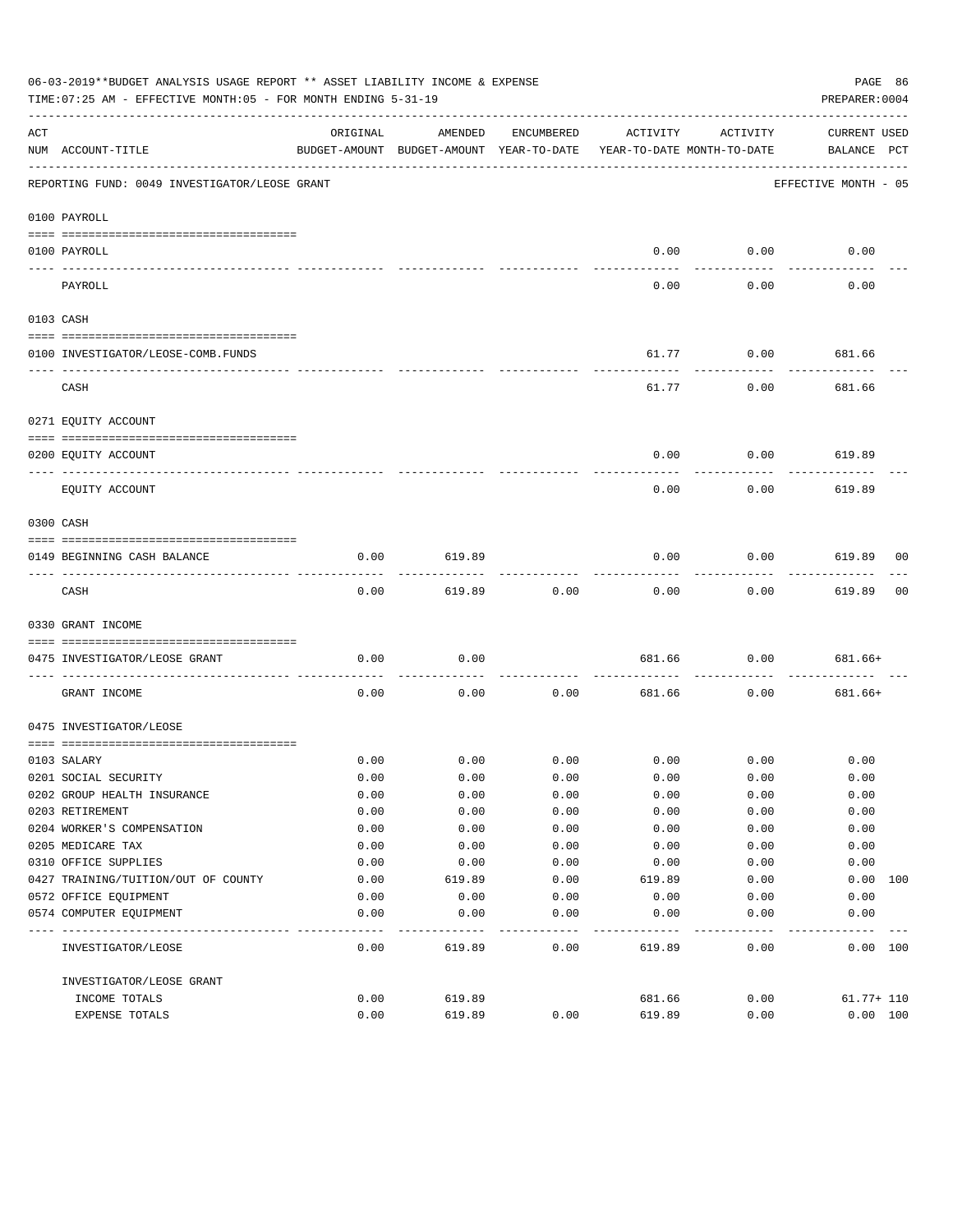|     | 06-03-2019**BUDGET ANALYSIS USAGE REPORT ** ASSET LIABILITY INCOME & EXPENSE<br>TIME: 07:25 AM - EFFECTIVE MONTH: 05 - FOR MONTH ENDING 5-31-19 |          |                                          |                   |                            |          | PAGE 87<br>PREPARER: 0004 |                |
|-----|-------------------------------------------------------------------------------------------------------------------------------------------------|----------|------------------------------------------|-------------------|----------------------------|----------|---------------------------|----------------|
| ACT |                                                                                                                                                 | ORIGINAL | AMENDED                                  | <b>ENCUMBERED</b> | ACTIVITY                   | ACTIVITY | <b>CURRENT USED</b>       |                |
|     | NUM ACCOUNT-TITLE                                                                                                                               |          | BUDGET-AMOUNT BUDGET-AMOUNT YEAR-TO-DATE |                   | YEAR-TO-DATE MONTH-TO-DATE |          | BALANCE PCT               |                |
|     | REPORTING FUND: 0051 CO.CLERK CO.& DIST.CT. TECHNOLOGY                                                                                          |          |                                          |                   |                            |          | EFFECTIVE MONTH - 05      |                |
|     | 0103 CASH                                                                                                                                       |          |                                          |                   |                            |          |                           |                |
|     | 0100 CO.CLK.CO.& DIST.CT.TECHNOLOGY-COM                                                                                                         |          |                                          |                   | 695.07-                    |          | 879.99- 7,034.37          |                |
|     | CASH                                                                                                                                            |          |                                          |                   | 695.07-                    | 879.99-  | 7,034.37                  |                |
|     | 0120 RECEIVABLES                                                                                                                                |          |                                          |                   |                            |          |                           |                |
|     | 0313 DUE FROM OTHER FUNDS                                                                                                                       |          |                                          |                   | 0.00                       | 0.00     | 65.59                     |                |
|     | RECEIVABLES                                                                                                                                     |          |                                          |                   | 0.00                       | 0.00     | 65.59                     |                |
|     | 0271 EQUITY ACCOUNT                                                                                                                             |          |                                          |                   |                            |          |                           |                |
|     | 0200 EQUITY ACCOUNT                                                                                                                             |          |                                          |                   | 0.00                       | 0.00     | 7,795.03                  |                |
|     | EQUITY ACCOUNT                                                                                                                                  |          |                                          |                   | 0.00                       | 0.00     | 7,795.03                  |                |
|     | 0300 CASH                                                                                                                                       |          |                                          |                   |                            |          |                           |                |
|     | 0151 BEGINNING CASH BALANCE                                                                                                                     | 2,400.00 | 2,400.00                                 |                   | 0.00                       | 0.00     | 2,400.00                  | 00             |
|     | CASH                                                                                                                                            | 2,400.00 | 2,400.00                                 | 0.00              | 0.00                       | 0.00     | 2,400.00                  | 0 <sup>0</sup> |
|     | 0370 CO.CLK.MISCELLANEOUS INCOME                                                                                                                |          |                                          |                   |                            |          |                           |                |
|     | 0440 CO.CLK.CO.& DIST.CT.TECHNOLOGY FEE                                                                                                         | 600.00   | 600.00                                   |                   | 184.92                     | 0.00     | 415.08                    | 31             |
|     | CO. CLK. MISCELLANEOUS INCOME                                                                                                                   | 600.00   | 600.00                                   | 0.00              | 184.92                     | 0.00     | 415.08                    | 31             |
|     | 0440 CO. CLK. COURT TECHNOLOGY EQUIPMENT                                                                                                        |          |                                          |                   |                            |          |                           |                |
|     | 0572 OFFICE EQUIPMENT                                                                                                                           | 3,000.00 | 3,000.00                                 | 0.00              | 879.99                     | 879.99   | 2,120.01                  | 29             |
|     | CO. CLK. COURT TECHNOLOGY EQUIPMENT                                                                                                             | 3,000.00 | 3,000.00                                 | 0.00              | 879.99                     | 879.99   | 2,120.01                  | 29             |
|     | CO.CLERK CO.& DIST.CT. TECHNOLOGY                                                                                                               |          |                                          |                   |                            |          |                           |                |
|     | INCOME TOTALS                                                                                                                                   | 3,000.00 | 3,000.00                                 |                   | 184.92                     | 0.00     | 2,815.08                  | 06             |
|     | <b>EXPENSE TOTALS</b>                                                                                                                           | 3,000.00 | 3,000.00                                 | 0.00              | 879.99                     | 879.99   | 2,120.01                  | 29             |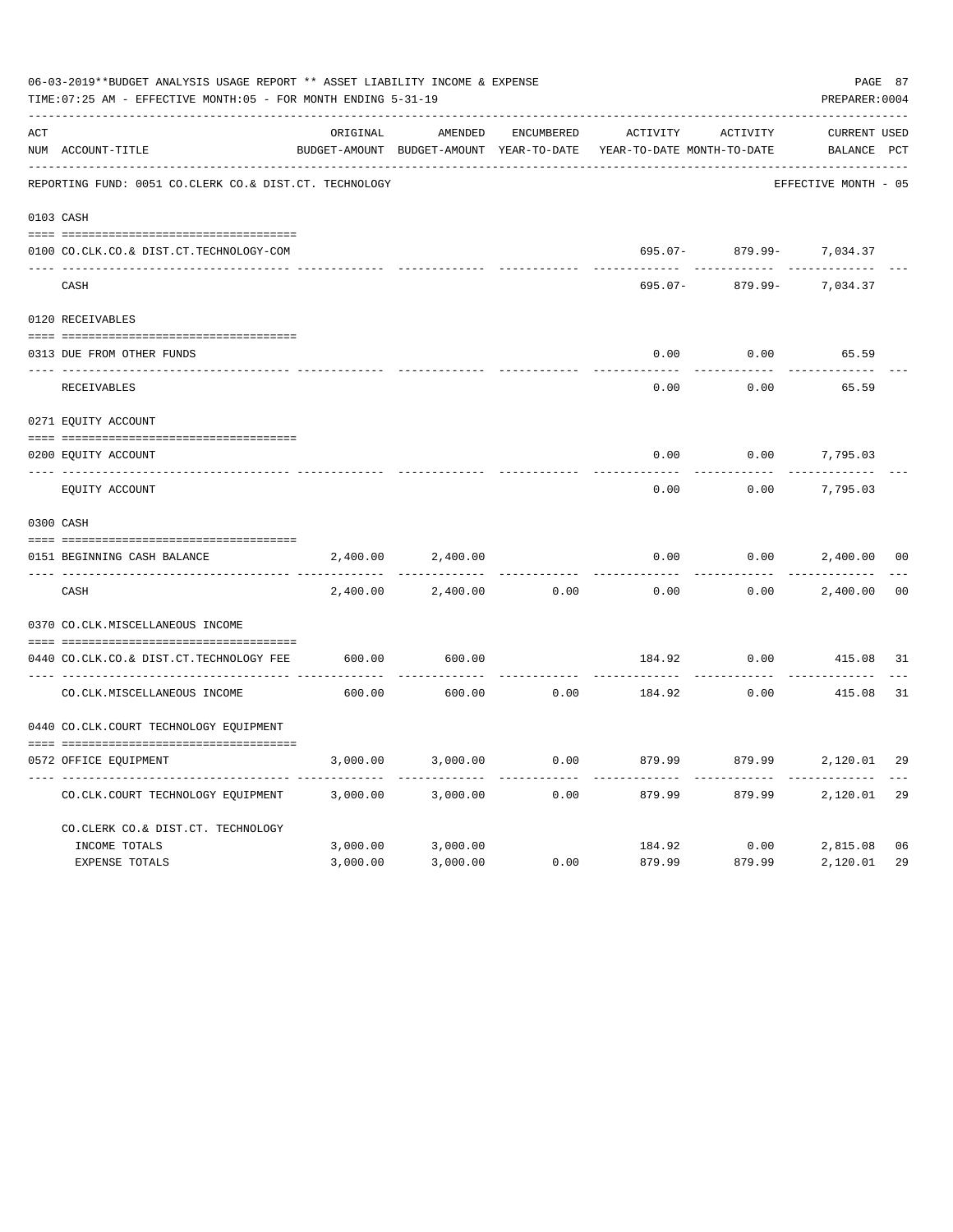|     | 06-03-2019**BUDGET ANALYSIS USAGE REPORT ** ASSET LIABILITY INCOME & EXPENSE<br>TIME: 07:25 AM - EFFECTIVE MONTH: 05 - FOR MONTH ENDING 5-31-19 |          |         |                      |                                                                                 |                    | PAGE 88<br>PREPARER: 0004              |
|-----|-------------------------------------------------------------------------------------------------------------------------------------------------|----------|---------|----------------------|---------------------------------------------------------------------------------|--------------------|----------------------------------------|
| ACT | NUM ACCOUNT-TITLE                                                                                                                               | ORIGINAL | AMENDED | ENCUMBERED           | ACTIVITY<br>BUDGET-AMOUNT BUDGET-AMOUNT YEAR-TO-DATE YEAR-TO-DATE MONTH-TO-DATE | ACTIVITY           | CURRENT USED<br>BALANCE PCT            |
|     | REPORTING FUND: 0052 CO.CLK.COURT RECORDS PRESERVATION                                                                                          |          |         |                      |                                                                                 |                    | EFFECTIVE MONTH - 05                   |
|     | 0103 CASH                                                                                                                                       |          |         |                      |                                                                                 |                    |                                        |
|     | 0100 CO.CLK.COURT RECORDS PRESERVATION-                                                                                                         |          |         |                      |                                                                                 |                    | $113.33 - 3.19$ $12,703.49$<br>------- |
|     | CASH                                                                                                                                            |          |         |                      |                                                                                 |                    | 113.33- 3.19 12,703.49                 |
|     | 0120 RECEIVABLES                                                                                                                                |          |         |                      |                                                                                 |                    |                                        |
|     | 0313 DUE FROM OTHER FUNDS                                                                                                                       |          |         |                      | 0.00                                                                            | 0.00               | 90.00                                  |
|     | RECEIVABLES                                                                                                                                     |          |         |                      | 0.00                                                                            | ---------<br>0.00  | 90.00                                  |
|     | 0200 SYSTEM ADDED LIABILITY DEPARTMENT                                                                                                          |          |         |                      |                                                                                 |                    |                                        |
|     | 0910 SYSTEM ADDED LIABILITY LINE-ITEM                                                                                                           |          |         |                      |                                                                                 |                    | $619.64 - 0.00$ 619.64-                |
|     | SYSTEM ADDED LIABILITY DEPARTMENT                                                                                                               |          |         |                      | 619.64-                                                                         | 0.00               | 619.64-                                |
|     | 0271 EQUITY ACCOUNT                                                                                                                             |          |         |                      |                                                                                 |                    |                                        |
|     | 0200 EQUITY ACCOUNT                                                                                                                             |          |         |                      | 0.00                                                                            |                    | $0.00$ 12,906.82                       |
|     | EQUITY ACCOUNT                                                                                                                                  |          |         |                      | 0.00                                                                            |                    | $0.00$ 12,906.82                       |
|     | 0360 INTEREST EARNINGS                                                                                                                          |          |         |                      |                                                                                 |                    |                                        |
|     | 0100 INTEREST EARNINGS                                                                                                                          | 0.00     | 0.00    |                      |                                                                                 | 16.31 3.19         | $16.31+$                               |
|     | -------------------- -----<br>INTEREST EARNINGS                                                                                                 | 0.00     | 0.00    | 0.00                 | ----------- --------------<br>16.31                                             | ----------<br>3.19 | $16.31+$                               |
|     | 0370 CO.CLK.MISCELLANEOUS INCOME                                                                                                                |          |         |                      |                                                                                 |                    |                                        |
|     | 0133 CO.CLK.COURT RECORDS PRESERVATION                                                                                                          | 0.00     | 0.00    |                      |                                                                                 |                    | 490.00 0.00 490.00+                    |
|     | CO. CLK. MISCELLANEOUS INCOME                                                                                                                   | 0.00     | 0.00    | 0.00                 | 490.00                                                                          | 0.00               | $490.00+$                              |
|     | 0449 CO.CLK.COURT RECORDS PRES.EQUIPMEN                                                                                                         |          |         |                      |                                                                                 |                    |                                        |
|     | 0572 OFFICE EQUIPMENT                                                                                                                           | 0.00     | 0.00    | 0.00                 | 0.00                                                                            | 0.00               | 0.00                                   |
|     | CO. CLK. COURT RECORDS PRES. EQUIPMEN                                                                                                           | 0.00     | 0.00    | ____________<br>0.00 | ------------- ------------ -----------<br>0.00                                  | 0.00               | 0.00                                   |
|     | CO. CLK. COURT RECORDS PRESERVATION                                                                                                             |          |         |                      |                                                                                 |                    |                                        |
|     | INCOME TOTALS                                                                                                                                   | 0.00     | 0.00    |                      | 506.31                                                                          | 3.19               | $506.31+$                              |
|     | EXPENSE TOTALS                                                                                                                                  | 0.00     | 0.00    | 0.00                 | 0.00                                                                            | 0.00               | 0.00                                   |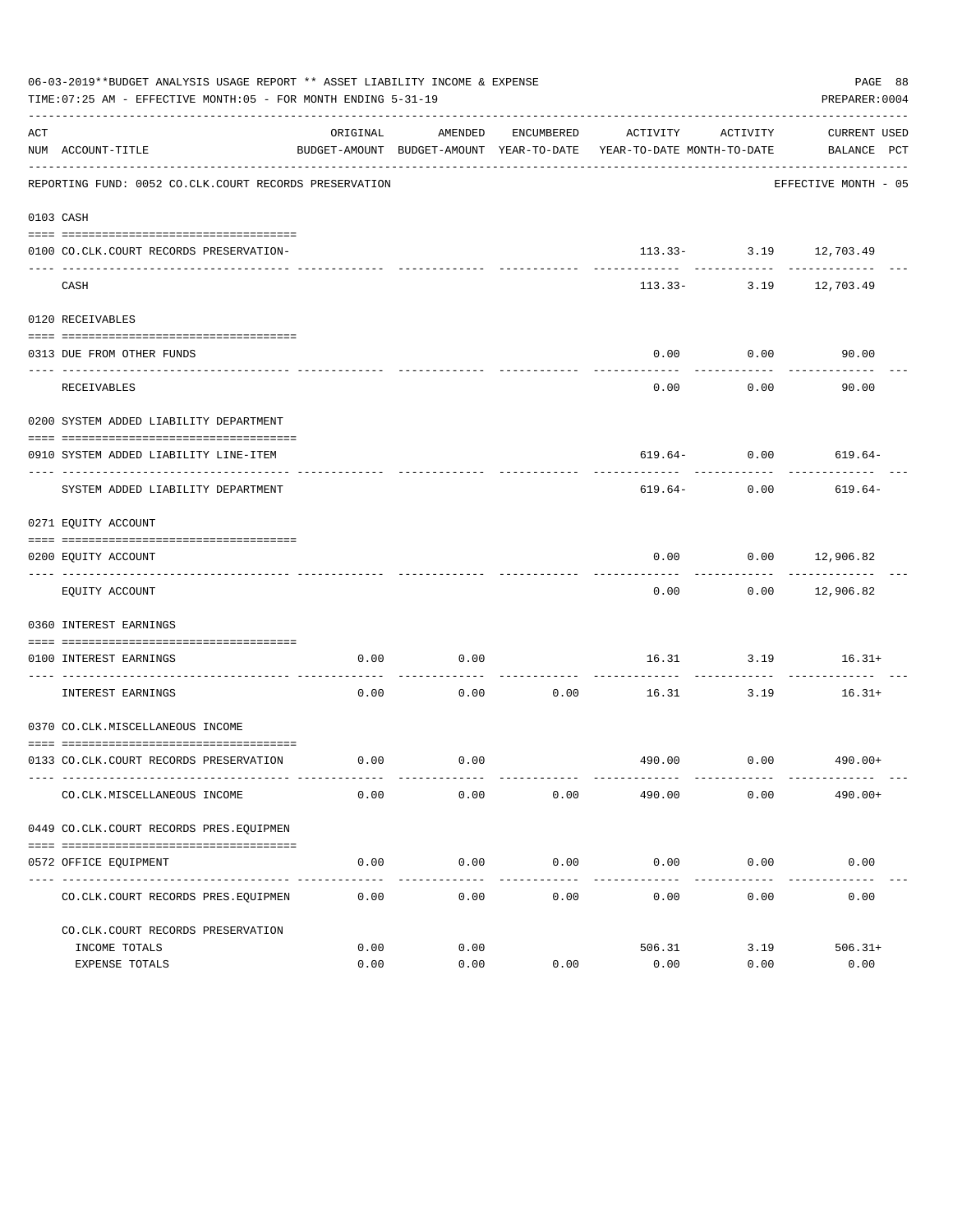|     | 06-03-2019**BUDGET ANALYSIS USAGE REPORT ** ASSET LIABILITY INCOME & EXPENSE<br>TIME: 07:25 AM - EFFECTIVE MONTH: 05 - FOR MONTH ENDING 5-31-19 |                             |                             |                    |                                                                                             |                                                                           | PAGE 89<br>PREPARER: 0004   |    |
|-----|-------------------------------------------------------------------------------------------------------------------------------------------------|-----------------------------|-----------------------------|--------------------|---------------------------------------------------------------------------------------------|---------------------------------------------------------------------------|-----------------------------|----|
| ACT | NUM ACCOUNT-TITLE                                                                                                                               | ORIGINAL                    | AMENDED                     | ENCUMBERED         | ACTIVITY<br>BUDGET-AMOUNT BUDGET-AMOUNT YEAR-TO-DATE YEAR-TO-DATE MONTH-TO-DATE BALANCE PCT | ACTIVITY                                                                  | CURRENT USED                |    |
|     | REPORTING FUND: 0053 CO.CLERK RECORDS ARCHIVE                                                                                                   |                             |                             |                    |                                                                                             |                                                                           | EFFECTIVE MONTH - 05        |    |
|     | 0103 CASH                                                                                                                                       |                             |                             |                    |                                                                                             |                                                                           |                             |    |
|     | 0100 CO.CLK.REC.ARCHIVE -COMB.FUNDS CKI                                                                                                         |                             |                             |                    |                                                                                             | 78, 374. 35 - 37, 886. 00 - 244, 388. 20                                  |                             |    |
|     | CASH                                                                                                                                            |                             |                             |                    |                                                                                             | --------- ------------ --------<br>78, 374. 35- 37, 886. 00- 244, 388. 20 |                             |    |
|     | 0120 RECEIVABLES                                                                                                                                |                             |                             |                    |                                                                                             |                                                                           |                             |    |
|     |                                                                                                                                                 |                             |                             |                    |                                                                                             |                                                                           |                             |    |
|     | 0313 DUE FROM OTHER FUNDS                                                                                                                       |                             |                             |                    | 0.00                                                                                        | $0.00$ 6,410.00                                                           |                             |    |
|     | RECEIVABLES                                                                                                                                     |                             |                             |                    | 0.00                                                                                        |                                                                           | $0.00$ 6,410.00             |    |
|     | 0200 SYSTEM ADDED LIABILITY DEPARTMENT                                                                                                          |                             |                             |                    |                                                                                             |                                                                           |                             |    |
|     | 0910 SYSTEM ADDED LIABILITY LINE-ITEM                                                                                                           |                             |                             |                    |                                                                                             | 37,392.00- 0.00 37,392.00-                                                |                             |    |
|     | SYSTEM ADDED LIABILITY DEPARTMENT                                                                                                               |                             |                             |                    | 37,392.00-                                                                                  |                                                                           | $0.00$ 37,392.00-           |    |
|     |                                                                                                                                                 |                             |                             |                    |                                                                                             |                                                                           |                             |    |
|     | 0271 EQUITY ACCOUNT                                                                                                                             |                             |                             |                    |                                                                                             |                                                                           |                             |    |
|     | 0200 EQUITY ACCOUNT                                                                                                                             |                             |                             |                    | 0.00                                                                                        |                                                                           | $0.00$ 329,172.55           |    |
|     | EQUITY ACCOUNT                                                                                                                                  |                             |                             |                    | 0.00                                                                                        |                                                                           | $0.00$ 329,172.55           |    |
|     | 0300 CASH                                                                                                                                       |                             |                             |                    |                                                                                             |                                                                           |                             |    |
|     | 0153 BEGINNING CASH BALANCE                                                                                                                     | 134,000.00                  | 134,000.00                  |                    | 0.00                                                                                        | 0.00                                                                      | 134,000.00 00               |    |
|     | CASH                                                                                                                                            |                             |                             |                    | -----------------------------<br>$134,000.00$ $134,000.00$ 0.00 0.00 0.00                   |                                                                           | $0.00$ 134,000.00           | 00 |
|     | 0370 MISCELLANEOUS INCOME                                                                                                                       |                             |                             |                    |                                                                                             |                                                                           |                             |    |
|     | 0133 CO.CLERK RECORDS ARCHIVE FEE                                                                                                               |                             | $0.00$ 0.00                 |                    |                                                                                             | 25,090.00   0.00   25,090.00+                                             |                             |    |
|     | MISCELLANEOUS INCOME                                                                                                                            | 0.00                        | 0.00                        | 0.00               | 25,090.00                                                                                   | 0.00                                                                      | $25,090.00+$                |    |
|     | 0403 CO. CLERK RECORDS ARCHIVE                                                                                                                  |                             |                             |                    |                                                                                             |                                                                           |                             |    |
|     |                                                                                                                                                 |                             |                             |                    |                                                                                             |                                                                           |                             |    |
|     | 0437 DIGITAL IMAGING                                                                                                                            |                             | 134,000.00 134,000.00       |                    | 0.00 66,072.35 37,886.00 67,927.65 49                                                       |                                                                           |                             |    |
|     | 0490 CO. CLERK MISCELLANEOUS                                                                                                                    | 0.00                        | 0.00                        | 0.00               | 0.00                                                                                        | 0.00                                                                      | 0.00                        |    |
|     | CO. CLERK RECORDS ARCHIVE                                                                                                                       | -------------<br>134,000.00 | -------------<br>134,000.00 | ----------<br>0.00 | ----------<br>66,072.35                                                                     | ------------<br>37,886.00                                                 | -----------<br>67,927.65 49 |    |
|     | CO. CLERK RECORDS ARCHIVE                                                                                                                       |                             |                             |                    |                                                                                             |                                                                           |                             |    |
|     | INCOME TOTALS                                                                                                                                   | 134,000.00                  | 134,000.00                  |                    | 25,090.00                                                                                   | 0.00                                                                      | 108,910.00 19               |    |
|     | EXPENSE TOTALS                                                                                                                                  |                             | 134,000.00 134,000.00       | 0.00               | 66,072.35                                                                                   | 37,886.00                                                                 | 67,927.65                   | 49 |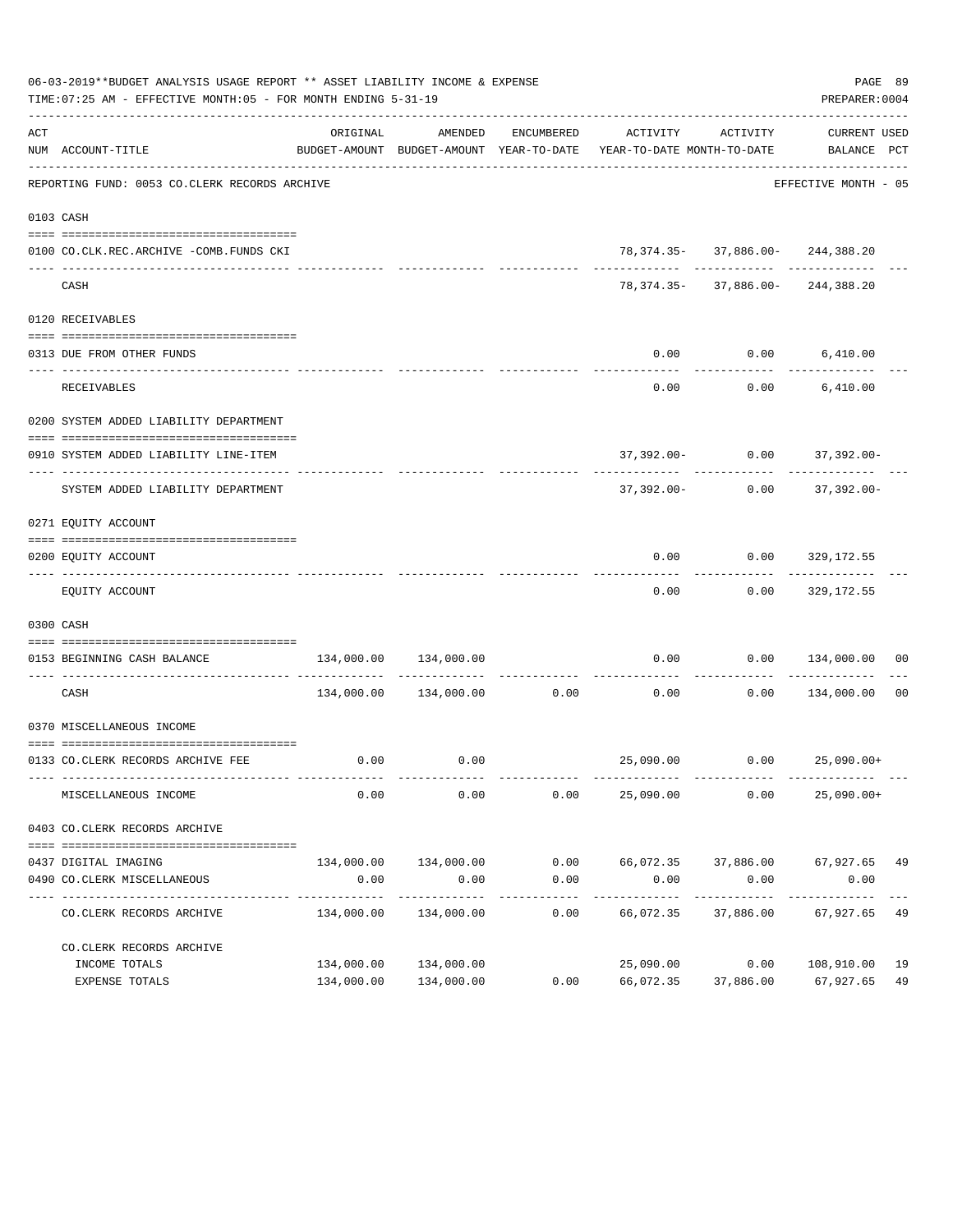|     | 06-03-2019**BUDGET ANALYSIS USAGE REPORT ** ASSET LIABILITY INCOME & EXPENSE<br>TIME: 07:25 AM - EFFECTIVE MONTH: 05 - FOR MONTH ENDING 5-31-19 |                                     |                                                     |                     |                                        |                            | PREPARER: 0004                     | PAGE 90        |
|-----|-------------------------------------------------------------------------------------------------------------------------------------------------|-------------------------------------|-----------------------------------------------------|---------------------|----------------------------------------|----------------------------|------------------------------------|----------------|
| ACT | NUM ACCOUNT-TITLE                                                                                                                               | ORIGINAL                            | AMENDED<br>BUDGET-AMOUNT BUDGET-AMOUNT YEAR-TO-DATE | ENCUMBERED          | ACTIVITY<br>YEAR-TO-DATE MONTH-TO-DATE | ACTIVITY                   | <b>CURRENT USED</b><br>BALANCE PCT |                |
|     | REPORTING FUND: 0055 F.C. LAW ENFORCEMENT EDUCATION                                                                                             |                                     |                                                     |                     |                                        |                            | EFFECTIVE MONTH - 05               |                |
|     | 0102 A/P CLEARING                                                                                                                               |                                     |                                                     |                     |                                        |                            |                                    |                |
|     | 0100 A/P CLEARING<br>---- ----------                                                                                                            |                                     |                                                     |                     | 0.00                                   | 0.00                       | 0.00                               |                |
|     | A/P CLEARING                                                                                                                                    |                                     |                                                     |                     | 0.00                                   | 0.00                       | 0.00                               |                |
|     | 0103 CASH                                                                                                                                       |                                     |                                                     |                     |                                        |                            |                                    |                |
|     | 0155 F.C. LAW ENFORCEMENT EDUCATION                                                                                                             |                                     |                                                     |                     |                                        | $49.75 - 143.15 -$         | 0.05                               |                |
|     | CASH                                                                                                                                            |                                     |                                                     |                     |                                        | --------<br>49.75- 143.15- | 0.05                               |                |
|     | 0200 LIABILITY ACCOUNT                                                                                                                          |                                     |                                                     |                     |                                        |                            |                                    |                |
|     | 0910 SYSTEM ADDED LIABILITY LINE-ITEM                                                                                                           |                                     |                                                     |                     | 0.00                                   | 0.00                       | 0.00                               |                |
|     | LIABILITY ACCOUNT                                                                                                                               |                                     |                                                     |                     | 0.00                                   | 0.00                       | 0.00                               |                |
|     | 0271 EQUITY ACCOUNT                                                                                                                             |                                     |                                                     |                     |                                        |                            |                                    |                |
|     | 0200 EQUITY ACCOUNT                                                                                                                             |                                     |                                                     |                     | 0.00                                   | 0.00                       | 49.80                              |                |
|     | EQUITY ACCOUNT                                                                                                                                  |                                     |                                                     |                     | 0.00                                   | 0.00                       | 49.80                              |                |
|     | 0300 CASH                                                                                                                                       |                                     |                                                     |                     |                                        |                            |                                    |                |
|     | 0156 BEGINNING CASH BALANCE                                                                                                                     | 0.00                                | 532.70                                              |                     | 0.00                                   | 0.00                       | 532.70                             | 00             |
|     | CASH                                                                                                                                            | 0.00                                | 532.70                                              | 0.00                | 0.00                                   | 0.00                       | 532.70                             | 0 <sub>0</sub> |
|     | 0360 INTEREST EARNINGS                                                                                                                          |                                     |                                                     |                     |                                        |                            |                                    |                |
|     | 0100 INTEREST EARNINGS                                                                                                                          | 0.00                                | 0.00                                                |                     |                                        | $0.19$ 0.05                | $0.19+$                            |                |
|     | INTEREST EARNINGS                                                                                                                               | 0.00                                | 0.00                                                | 0.00                | 0.19                                   | 0.05                       | $0.19+$                            |                |
|     | 0370 MISCELLANEOUS                                                                                                                              |                                     |                                                     |                     |                                        |                            |                                    |                |
|     |                                                                                                                                                 | 0.00                                | 0.00                                                |                     | 0.00                                   | 0.00                       | 0.00                               |                |
|     | 0130 REFUNDS & MISCELLANEOUS<br>0160 PEACE OFFICER ALLOCATION                                                                                   | 1,800.00                            | 1,800.00                                            |                     | 2,282.76<br>-----------                | 0.00                       | 482.76+ 127                        |                |
|     | MISCELLANEOUS                                                                                                                                   | --------- -------------<br>1,800.00 | -----------<br>1,800.00                             |                     | $0.00$ 2,282.76                        | 0.00                       | 482.76+ 127                        |                |
|     | 0560 LAW ENFORCEMENT EDUCATION                                                                                                                  |                                     |                                                     |                     |                                        |                            |                                    |                |
|     | 0427 OUT OF COUNTY TRAVEL                                                                                                                       | 0.00                                | 0.00                                                |                     | $0.00$ 0.00 0.00                       |                            | 0.00                               |                |
|     | 0428 TRAINING & TUITION                                                                                                                         | 1,800.00                            | 2,332.70                                            |                     | $0.00$ 2,332.70 143.20                 |                            | 0.00 100                           |                |
|     | 0435 PRINTING                                                                                                                                   | 0.00                                | 0.00                                                | 0.00                | 0.00                                   | 0.00                       | 0.00                               |                |
|     | 0490 MISCELLANEOUS                                                                                                                              | 0.00                                | 0.00                                                | 0.00<br>$- - - - -$ | 0.00                                   | 0.00                       | 0.00<br>$- - - - - - -$            |                |
|     | LAW ENFORCEMENT EDUCATION                                                                                                                       | 1,800.00                            | 2,332.70                                            | 0.00                | 2,332.70                               | 143.20                     | 0.00 100                           |                |
|     | 0999 ACCOUNTS PAYABLE                                                                                                                           |                                     |                                                     |                     |                                        |                            |                                    |                |
|     | 0100 A/P CLEARING ACCOUNT                                                                                                                       |                                     |                                                     |                     | 0.00                                   | 0.00                       | 0.00                               |                |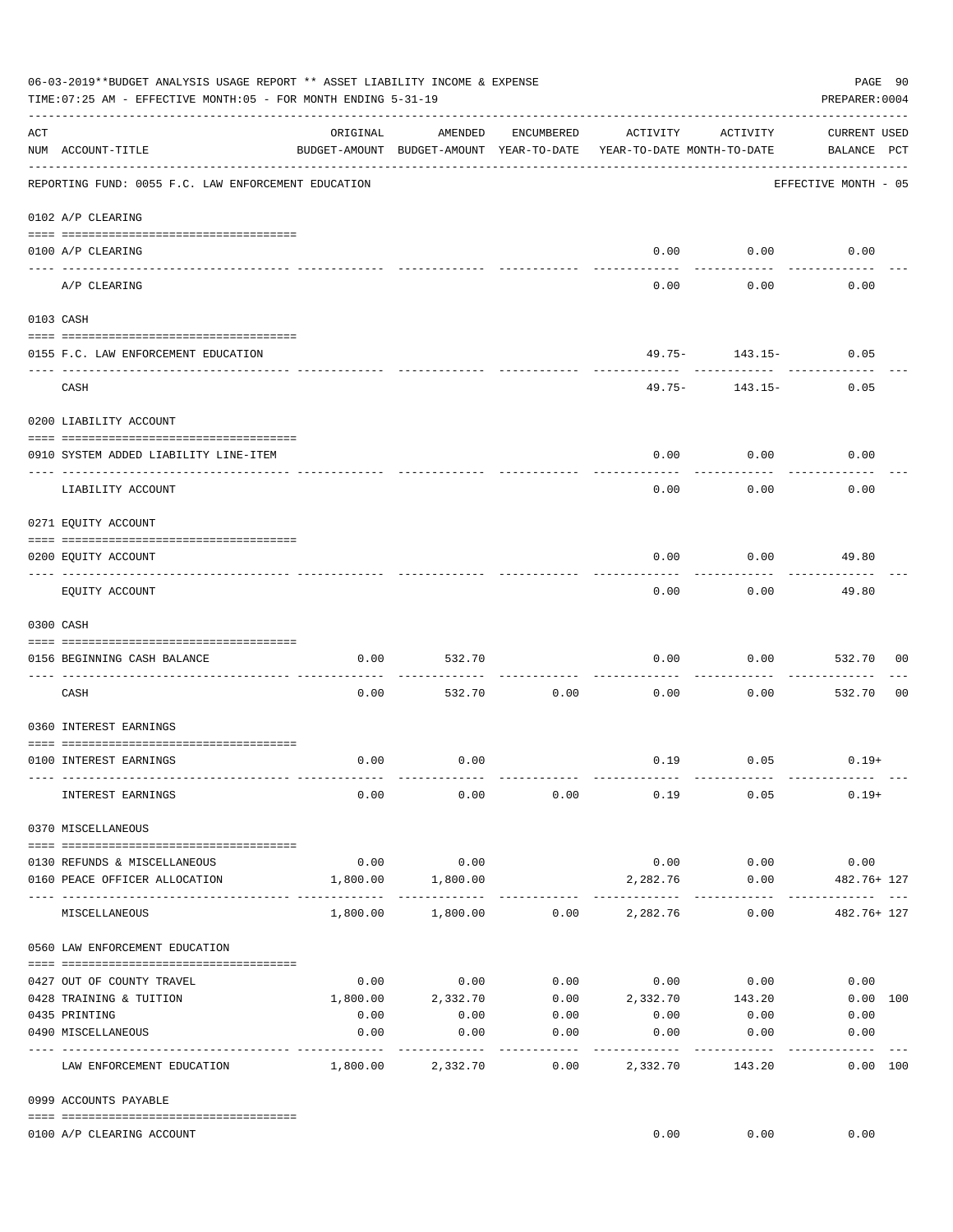|     | 06-03-2019**BUDGET ANALYSIS USAGE REPORT ** ASSET LIABILITY INCOME & EXPENSE<br>TIME:07:25 AM - EFFECTIVE MONTH:05 - FOR MONTH ENDING 5-31-19 |               |               |            |                                         |          | PREPARER: 0004       | PAGE 91 |
|-----|-----------------------------------------------------------------------------------------------------------------------------------------------|---------------|---------------|------------|-----------------------------------------|----------|----------------------|---------|
|     |                                                                                                                                               |               |               |            |                                         |          |                      |         |
| ACT |                                                                                                                                               | ORIGINAL      | AMENDED       | ENCUMBERED | ACTIVITY                                | ACTIVITY | CURRENT USED         |         |
|     | NUM ACCOUNT-TITLE                                                                                                                             | BUDGET-AMOUNT | BUDGET-AMOUNT |            | YEAR-TO-DATE YEAR-TO-DATE MONTH-TO-DATE |          | BALANCE              | PCT     |
|     | REPORTING FUND: 0055 F.C. LAW ENFORCEMENT EDUCATION                                                                                           |               |               |            |                                         |          | EFFECTIVE MONTH - 05 |         |
|     | ACCOUNTS PAYABLE                                                                                                                              |               |               |            | 0.00                                    | 0.00     | 0.00                 |         |
|     | F.C. LAW ENFORCEMENT EDUCATION                                                                                                                |               |               |            |                                         |          |                      |         |
|     | INCOME TOTALS                                                                                                                                 | 1,800.00      | 2,332.70      |            | 2,282.95                                | 0.05     | 49.75 98             |         |
|     | <b>EXPENSE TOTALS</b>                                                                                                                         | 1,800.00      | 2,332.70      | 0.00       | 2,332.70                                | 143.20   | 0.00                 | 100     |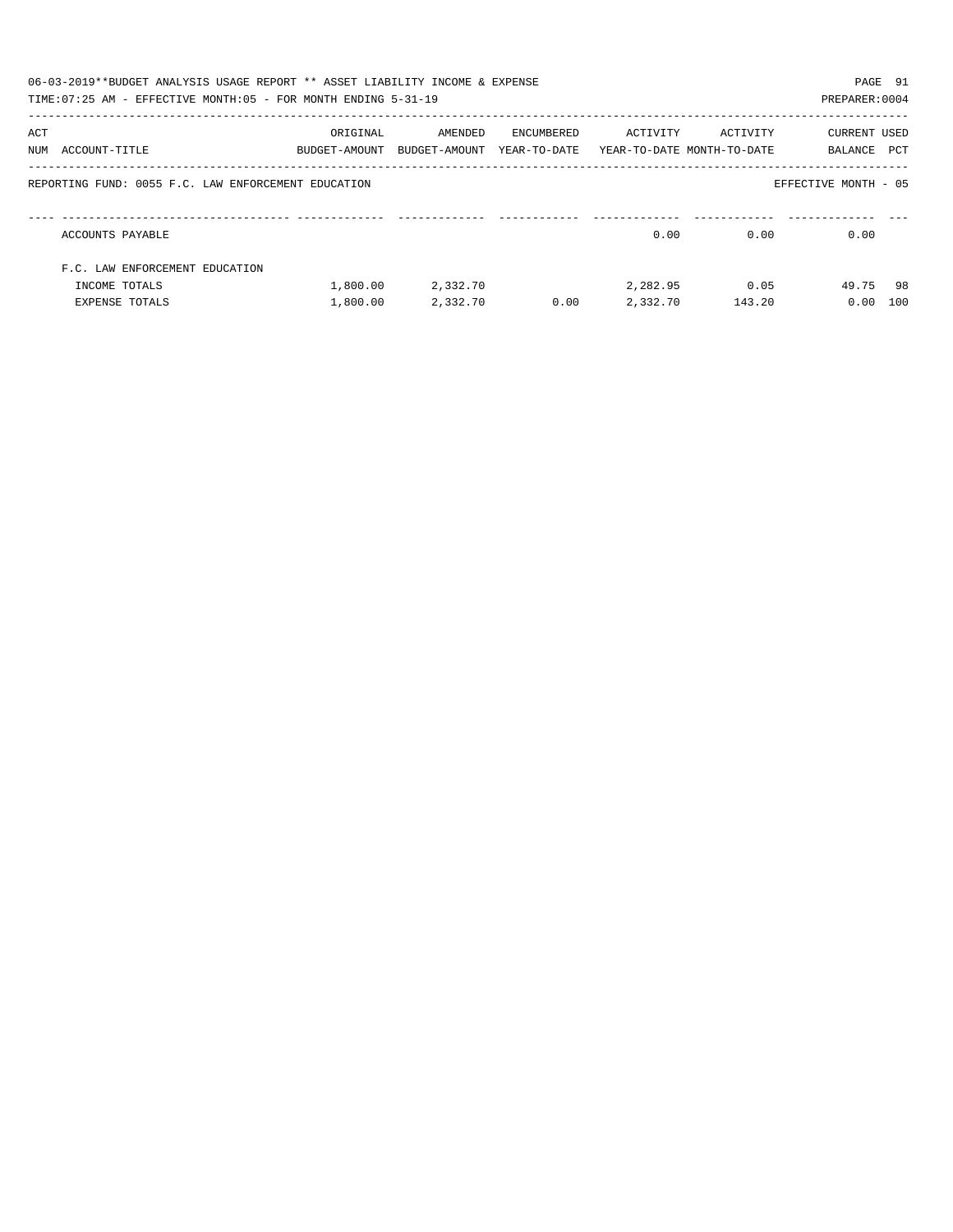|            | 06-03-2019**BUDGET ANALYSIS USAGE REPORT ** ASSET LIABILITY INCOME & EXPENSE<br>TIME: 07:25 AM - EFFECTIVE MONTH: 05 - FOR MONTH ENDING 5-31-19 |          |                                                     |                |                                        |           | PREPARER: 0004                                | PAGE 92        |
|------------|-------------------------------------------------------------------------------------------------------------------------------------------------|----------|-----------------------------------------------------|----------------|----------------------------------------|-----------|-----------------------------------------------|----------------|
| ACT        | NUM ACCOUNT-TITLE                                                                                                                               | ORIGINAL | AMENDED<br>BUDGET-AMOUNT BUDGET-AMOUNT YEAR-TO-DATE | ENCUMBERED     | ACTIVITY<br>YEAR-TO-DATE MONTH-TO-DATE | ACTIVITY  | <b>CURRENT USED</b><br>BALANCE PCT            |                |
|            | REPORTING FUND: 0056 F C SHERIFF FORFEITURE                                                                                                     |          |                                                     |                |                                        |           | EFFECTIVE MONTH - 05                          |                |
|            | 0100 PAYROLL                                                                                                                                    |          |                                                     |                |                                        |           |                                               |                |
|            | 0100 PAYROLL                                                                                                                                    |          |                                                     |                | 0.00                                   | 0.00      | 0.00                                          |                |
| ----- ---- | PAYROLL                                                                                                                                         |          |                                                     |                | 0.00                                   | 0.00      | 0.00                                          |                |
|            | 0102 A/P CLEARING                                                                                                                               |          |                                                     |                |                                        |           |                                               |                |
|            |                                                                                                                                                 |          |                                                     |                |                                        |           |                                               |                |
|            | 0100 A/P CLEARING                                                                                                                               |          |                                                     |                | 0.00                                   | 0.00      | 0.00                                          |                |
|            | A/P CLEARING                                                                                                                                    |          |                                                     |                | 0.00                                   | 0.00      | 0.00                                          |                |
|            | 0103 CASH                                                                                                                                       |          |                                                     |                |                                        |           |                                               |                |
|            |                                                                                                                                                 |          |                                                     |                |                                        |           |                                               |                |
|            | 0156 CASH-F C SHERIFF FORFEITURE<br>0159 CASH-FEDERAL FORFEITURE 2018                                                                           |          |                                                     |                | 15,626.72-                             | 2,063.61  | $13,388.15 - 1,982.53$ 37,492.03<br>2,324.36  |                |
|            | CASH                                                                                                                                            |          |                                                     |                | 29,014.87-                             | 4,046.14  | 39,816.39                                     |                |
|            | 0200 LIABILITY ACCOUNT                                                                                                                          |          |                                                     |                |                                        |           |                                               |                |
|            | 0910 SYSTEM ADDED LIABILITY LINE-ITEM                                                                                                           |          |                                                     |                | 0.00                                   | 0.00      | 0.00                                          |                |
|            | LIABILITY ACCOUNT                                                                                                                               |          |                                                     |                | 0.00                                   | 0.00      | 0.00                                          |                |
|            | 0271 EQUITY ACCOUNT                                                                                                                             |          |                                                     |                |                                        |           |                                               |                |
|            | 0200 EQUITY ACCOUNT                                                                                                                             |          |                                                     |                | 0.00                                   | 0.00      | 68,831.26                                     |                |
|            | EQUITY ACCOUNT                                                                                                                                  |          |                                                     |                | 0.00                                   | 0.00      | 68,831.26                                     |                |
|            | 0300 CASH                                                                                                                                       |          |                                                     |                |                                        |           |                                               |                |
|            | 0156 BEGINNING CASH BALANCE                                                                                                                     | 0.00     | 33, 303.96                                          |                | 0.00                                   | 0.00      | 33,303.96 00                                  |                |
|            | CASH                                                                                                                                            | 0.00     |                                                     | 33,303.96 0.00 | 0.00                                   |           | $0.00$ 33,303.96                              | 0 <sub>0</sub> |
|            | 0330 GRANTS                                                                                                                                     |          |                                                     |                |                                        |           |                                               |                |
|            | 0560 BULLETPROOF VEST PARTNERSHIP                                                                                                               | 0.00     | 0.00                                                |                | 0.00                                   | 0.00      | 0.00                                          |                |
|            | GRANTS                                                                                                                                          | 0.00     | 0.00                                                | 0.00           | 0.00                                   | 0.00      | 0.00                                          |                |
|            | 0352 OTHER FOREITURES                                                                                                                           |          |                                                     |                |                                        |           |                                               |                |
|            | 0200 CONTRABAND FOREITURE                                                                                                                       | 0.00     | 5,640.52                                            |                |                                        |           | 7,885.78 2,245.26 2,245.26 140                |                |
|            | 0300 PLEA BARGAIN AGREEMENT                                                                                                                     | 0.00     | 0.00                                                |                | 0.00                                   | 0.00      | 0.00                                          |                |
|            | 0432 LIVESTOCK SEIZURE                                                                                                                          | 0.00     | 0.00                                                |                | 0.00                                   | 0.00      | 0.00                                          |                |
|            | OTHER FOREITURES                                                                                                                                | 0.00     | 5,640.52                                            | 0.00           | ----------                             | --------- | -----------<br>7,885.78 2,245.26 2,245.26 140 |                |
|            | 0355 FEDERAL FORFEITURE FUNDS 2018                                                                                                              |          |                                                     |                |                                        |           |                                               |                |
|            | 0560 FEDERAL FORFEITURE FUNDS 2018                                                                                                              | 0.00     | 0.00                                                |                |                                        |           | $2,063.58$ $2,063.58$ $2,063.58$ +            |                |
|            |                                                                                                                                                 |          |                                                     |                |                                        |           |                                               |                |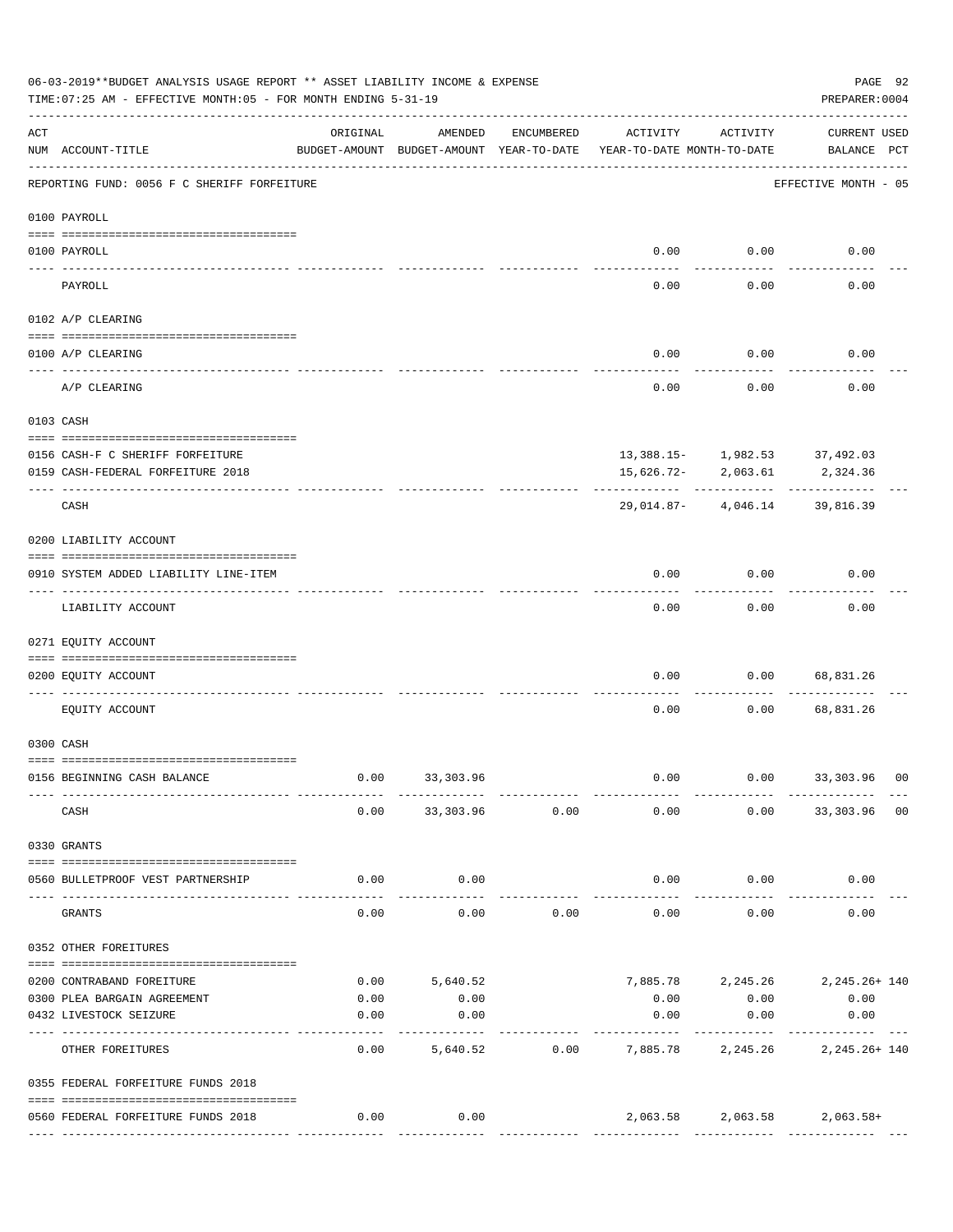TIME:07:25 AM - EFFECTIVE MONTH:05 - FOR MONTH ENDING 5-31-19 PREPARER:0004

| ACT |                                             | ORIGINAL     | AMENDED                                                             | ENCUMBERED                        | ACTIVITY       | ACTIVITY                           | <b>CURRENT USED</b>          |
|-----|---------------------------------------------|--------------|---------------------------------------------------------------------|-----------------------------------|----------------|------------------------------------|------------------------------|
|     | NUM ACCOUNT-TITLE                           |              | BUDGET-AMOUNT BUDGET-AMOUNT YEAR-TO-DATE YEAR-TO-DATE MONTH-TO-DATE |                                   |                |                                    | BALANCE<br>PCT               |
|     | REPORTING FUND: 0056 F C SHERIFF FORFEITURE |              |                                                                     |                                   |                |                                    | EFFECTIVE MONTH - 05         |
|     | FEDERAL FORFEITURE FUNDS 2018               | 0.00         | 0.00                                                                | 0.00                              |                | 2,063.58 2,063.58                  | $2.063.58+$                  |
|     | 0360 INTEREST EARNINGS                      |              |                                                                     |                                   |                |                                    |                              |
|     | 0100 INTEREST EARNINGS-SO FORFEITURE        | 0.00         | 0.00                                                                |                                   | 32.62          | 3.23                               | $32.62+$                     |
|     | 0159 INTEREST EARNINGS-FEDERAL FORF 201     | 0.00         | 0.00                                                                |                                   | 0.00           | 0.00                               | 0.00                         |
|     | INTEREST EARNINGS                           | 0.00         | 0.00                                                                | 0.00                              | 32.62          | 3.23                               | $32.62+$                     |
|     | 0370 MISCELLANEOUS                          |              |                                                                     |                                   |                |                                    |                              |
|     | 0108 FEDERAL OT REIMBURSEMENT               | 0.00         | 0.00                                                                |                                   | 0.00           | 0.00                               | 0.00                         |
|     | 0130 REFUNDS & MISCELLANEOUS                | 0.00         | 0.00                                                                |                                   | 0.00           | 0.00                               | 0.00                         |
|     | MISCELLANEOUS                               | 0.00         | 0.00                                                                | 0.00                              | 0.00           | 0.00                               | 0.00                         |
|     | 0390 TRANSFERS                              |              |                                                                     |                                   |                |                                    |                              |
|     |                                             |              |                                                                     |                                   |                |                                    |                              |
|     | 0140 TRANSFERS IN                           | 0.00         | 0.00                                                                |                                   | 0.00           | 0.00                               | 0.00                         |
|     | TRANSFERS                                   | 0.00         | 0.00                                                                | 0.00                              | 0.00           | 0.00                               | 0.00                         |
|     | 0560 F C SHERIFF FORFEITURE                 |              |                                                                     |                                   |                |                                    |                              |
|     | 0108 SALARY                                 | 0.00         | 0.00                                                                | 0.00                              | 0.00           | 0.00                               | 0.00                         |
|     | 0201 SOCIAL SECURITY TAXES                  | 0.00         | 0.00                                                                | 0.00                              | 0.00           | 0.00                               | 0.00                         |
|     | 0202 GROUP HEALTH INSURANCE                 | 0.00         | 0.00                                                                | 0.00                              | 0.00           | 0.00                               | 0.00                         |
|     | 0203 RETIREMENT                             | 0.00         | 0.00                                                                | 0.00                              | 0.00           | 0.00                               | 0.00                         |
|     | 0204 WORKERS COMPENSATION                   | 0.00         | 0.00                                                                | 0.00                              | 0.00           | 0.00                               | 0.00                         |
|     | 0205 MEDICARE TAX                           | 0.00         | 0.00                                                                | 0.00                              | 0.00           | 0.00                               | 0.00                         |
|     | 0310 SUPPLIES                               | 0.00         | 1,997.54                                                            | 0.00                              | 1,997.54       | 0.00                               | 0.00 100                     |
|     | 0316 EMPLOYEE AWARDS BANQUET                | 0.00         | 0.00                                                                | 0.00                              | 0.00           | 0.00                               | 0.00                         |
|     | 0395 UNIFORMS/PROT.VESTS                    | 0.00         | 0.00                                                                | 0.00                              | 0.00           | 0.00                               | 0.00                         |
|     | 0423 INTERNET SERVICE                       | 0.00         | 2,740.00                                                            | 0.00                              | 2,793.18       | 265.93                             | $53.18 - 102$                |
|     | 0427 OUT OF COUNTY TRAVEL                   | 0.00         | 0.00                                                                | 0.00                              | 0.00           | 0.00                               | 0.00                         |
|     | 0428 TRAINING & TUITION                     | 0.00         | 0.00                                                                | 0.00                              | 0.00           | 0.00                               | 0.00                         |
|     | 0452 R & M EQUIPMENT<br>0454 R&M AUTO       | 0.00<br>0.00 | 0.00                                                                | 0.00<br>0.00                      | 0.00           | 0.00                               | 0.00<br>$0.81$ 100           |
|     | 0460 EQUIPMENT RENTAL/LEASE                 | 0.00         | 209.00<br>0.00                                                      | 0.00                              | 208.19<br>0.00 | 0.00<br>0.00                       | 0.00                         |
|     | 0490 MISCELLANEOUS                          | 0.00         | 0.00                                                                | 0.00                              | 0.00           | 0.00                               | 0.00                         |
|     | 0495 NARCOTICS AND/OR OTHER INVESTIGATI     | 0.00         | 0.00                                                                | 0.00                              | 0.00           | 0.00                               | 0.00                         |
|     | 0499 BANK SERVICE FEES                      | 0.00         | 0.00                                                                | 0.00                              | 0.00           | 0.00                               | 0.00                         |
|     | 0571 AUTOMOBILES                            | 0.00         | 0.00                                                                | 0.00                              | 0.00           | 0.00                               | 0.00                         |
|     | 0572 OFFICE EQUIPMENT                       | 0.00         | 2,414.00                                                            | 0.00                              | 2,414.00       | 0.00                               | 0.00 100                     |
|     | 0573 TELEPHONE EQUIPMENT                    | 0.00         | 0.00                                                                | 0.00                              | 0.00           | 0.00                               | 0.00                         |
|     | 0574 TECHNOLOGY                             | 0.00         | 7,149.00                                                            | 0.00                              | 7,149.00       | 0.00                               | 0.00 100                     |
|     | 0579 WEAPONS                                | 0.00         | 955.92                                                              | 0.00                              | 955.92         | 0.00                               | 0.00 100                     |
|     | 0580 INVESTIGATIVE EQUIPMENT                | 0.00         | 5,785.56                                                            | 0.00                              | 5,785.56       | 0.00                               | 0.00 100                     |
|     | F C SHERIFF FORFEITURE                      | 0.00         | 21,251.02                                                           | -------------------------<br>0.00 | 21,303.39      | ------------------------<br>265.93 | -----------<br>$52.37 - 100$ |
|     | 0565 INVESTIGATOR CRIMES AGAINST CHILDR     |              |                                                                     |                                   |                |                                    |                              |
|     | 0108 SALARY                                 | 0.00         | 0.00                                                                | 0.00                              | 0.00           | 0.00                               | 0.00                         |
|     | 0201 SOCIAL SECURITY TAXES                  | 0.00         | 0.00                                                                | 0.00                              | 0.00           | 0.00                               | 0.00                         |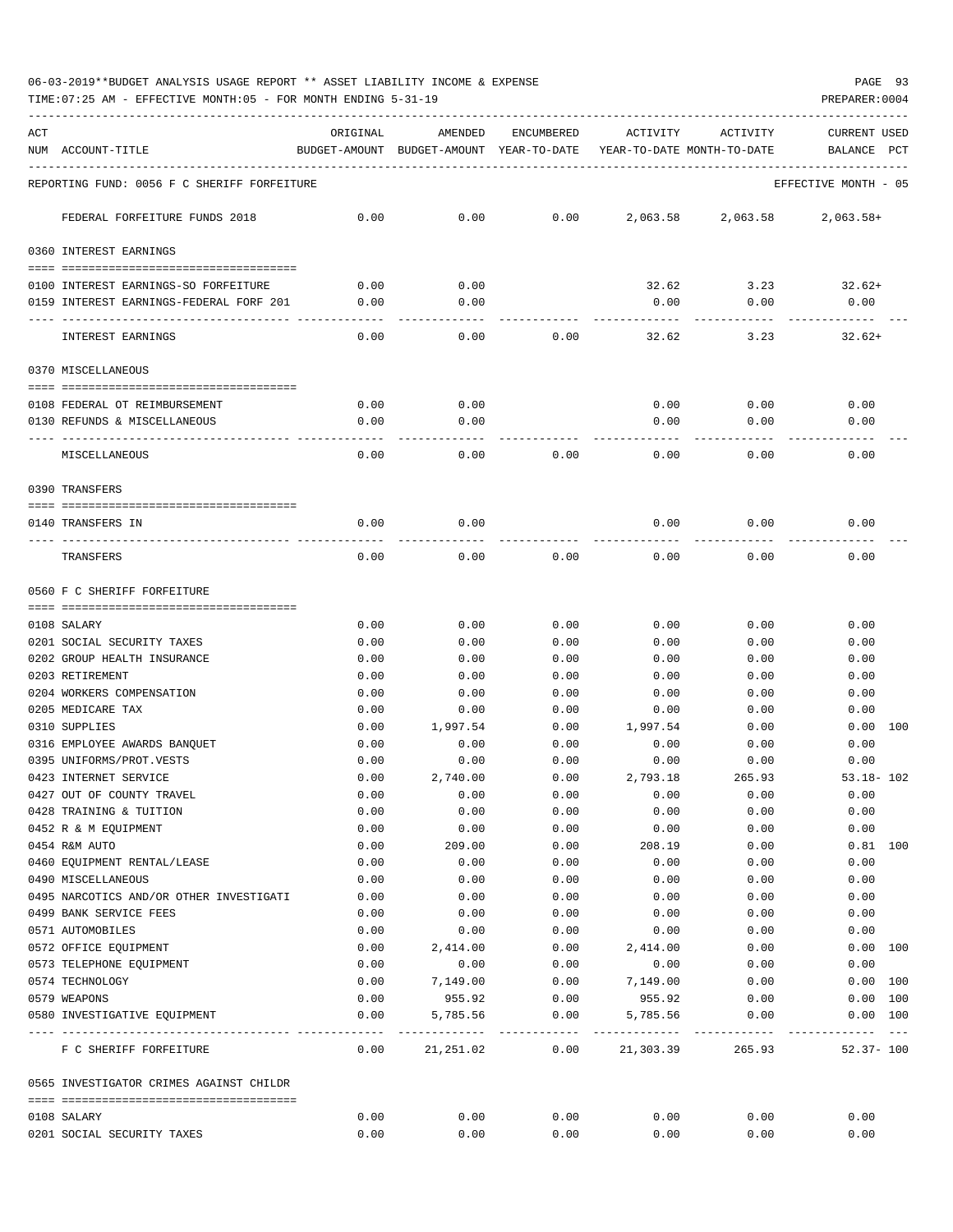TIME:07:25 AM - EFFECTIVE MONTH:05 - FOR MONTH ENDING 5-31-19 PREPARER:0004

| ACT |                                             | ORIGINAL | AMENDED          |                    | ENCUMBERED ACTIVITY                                                         | ACTIVITY                    | <b>CURRENT USED</b>                                                             |
|-----|---------------------------------------------|----------|------------------|--------------------|-----------------------------------------------------------------------------|-----------------------------|---------------------------------------------------------------------------------|
|     | NUM ACCOUNT-TITLE                           |          |                  |                    |                                                                             |                             | BUDGET-AMOUNT BUDGET-AMOUNT YEAR-TO-DATE YEAR-TO-DATE MONTH-TO-DATE BALANCE PCT |
|     | REPORTING FUND: 0056 F C SHERIFF FORFEITURE |          |                  |                    |                                                                             |                             | EFFECTIVE MONTH - 05                                                            |
|     | 0202 GROUP HEALTH INSURANCE                 | 0.00     | 0.00             | 0.00               | $0.00$ 0.00                                                                 |                             | 0.00                                                                            |
|     | 0203 RETIREMENT                             | 0.00     | 0.00             | 0.00               | $0.00$ 0.00                                                                 |                             | 0.00                                                                            |
|     | 0204 WORKERS COMPENSATION                   | 0.00     | 0.00             | 0.00               | 0.00                                                                        | 0.00                        | 0.00                                                                            |
|     | 0205 MEDICARE TAX                           | 0.00     | 0.00             | 0.00               | $0.00$ 0.00                                                                 |                             | 0.00                                                                            |
|     | INVESTIGATOR CRIMES AGAINST CHILDR          | 0.00     | 0.00             | ----------<br>0.00 | -----------                                                                 | ------------<br>$0.00$ 0.00 | 0.00                                                                            |
|     | 0570 FEDERAL FORFEITURE FUNDS 2018          |          |                  |                    |                                                                             |                             |                                                                                 |
|     |                                             |          |                  |                    |                                                                             |                             |                                                                                 |
|     | 0310 OFFICE & MISC. SUPPLIES                | 0.00     | 0.00             | 0.00               | 0.00                                                                        | 0.00                        | 0.00                                                                            |
|     | 0395 UNIFORMS/PROT. VESTS/BADGES            | 0.00     | 0.00             | 0.00               | 0.00                                                                        | 0.00                        | 0.00                                                                            |
|     | 0571 AUTOMOBILES                            | 0.00     | 0.00             | 0.00               | 0.00                                                                        |                             | 0.00<br>0.00                                                                    |
|     | 0572 EOUIPMENT                              | 0.00     | 0.00             | 0.00               | 0.00                                                                        | 0.00                        | 0.00                                                                            |
|     | 0574 TECHNOLOGY                             | 0.00     |                  |                    | 423.16 0.00 423.16                                                          | 0.00                        | $0.00$ 100                                                                      |
|     | 0579 WEAPONS                                | 0.00     |                  |                    | $17,270.30$ $0.00$ $17,270.30$ $0.00$                                       |                             | 0.00 100                                                                        |
|     | FEDERAL FORFEITURE FUNDS 2018               |          |                  |                    | ------------- -------------<br>$0.00$ $17.693.46$ $0.00$ $17.693.46$ $0.00$ |                             | 0.00 100                                                                        |
|     | 0999 ACCOUNTS PAYABLE                       |          |                  |                    |                                                                             |                             |                                                                                 |
|     |                                             |          |                  |                    |                                                                             |                             |                                                                                 |
|     | 0100 A/P CLEARING ACCOUNT                   |          |                  |                    | 0.00                                                                        | 0.00<br>. <u>.</u> .        | 0.00                                                                            |
|     | ACCOUNTS PAYABLE                            |          |                  |                    |                                                                             | $0.00$ 0.00                 | 0.00                                                                            |
|     | F C SHERIFF FORFEITURE                      |          |                  |                    |                                                                             |                             |                                                                                 |
|     | INCOME TOTALS                               |          | $0.00$ 38,944.48 |                    |                                                                             |                             | $9,981.98$ $4,312.07$ $28,962.50$ $26$                                          |
|     | <b>EXPENSE TOTALS</b>                       | 0.00     |                  |                    |                                                                             |                             | $38,944.48$ $0.00$ $38,996.85$ $265.93$ $52.37 - 100$                           |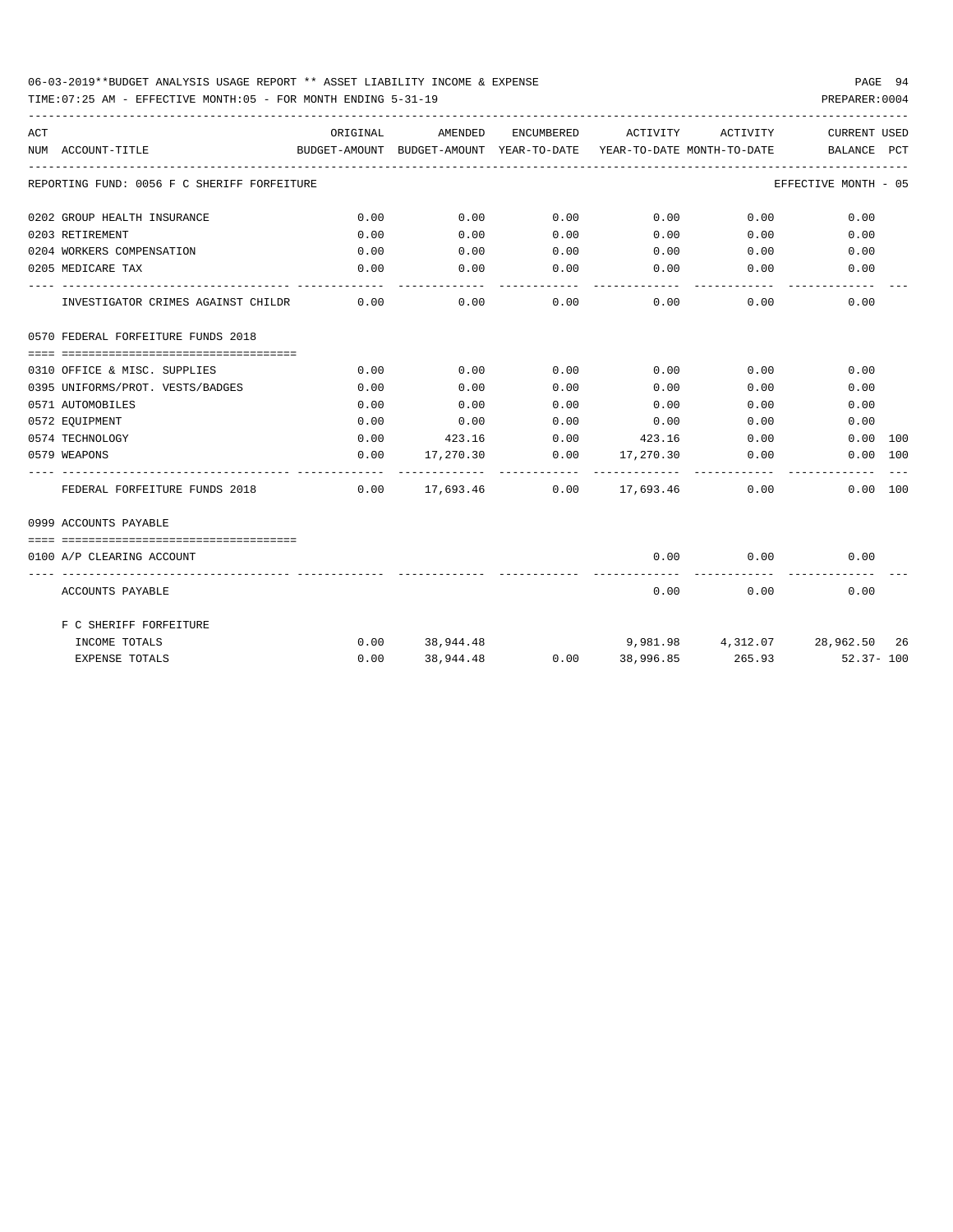|     | 06-03-2019**BUDGET ANALYSIS USAGE REPORT ** ASSET LIABILITY INCOME & EXPENSE<br>TIME: 07:25 AM - EFFECTIVE MONTH: 05 - FOR MONTH ENDING 5-31-19 |          |                                                     |               |                                        |                                      | PAGE 95<br>PREPARER: 0004   |
|-----|-------------------------------------------------------------------------------------------------------------------------------------------------|----------|-----------------------------------------------------|---------------|----------------------------------------|--------------------------------------|-----------------------------|
| ACT | NUM ACCOUNT-TITLE                                                                                                                               | ORIGINAL | AMENDED<br>BUDGET-AMOUNT BUDGET-AMOUNT YEAR-TO-DATE | ENCUMBERED    | ACTIVITY<br>YEAR-TO-DATE MONTH-TO-DATE | ACTIVITY                             | CURRENT USED<br>BALANCE PCT |
|     | REPORTING FUND: 0057 SHERIFF K-9 UNIT                                                                                                           |          |                                                     |               |                                        |                                      | EFFECTIVE MONTH - 05        |
|     | 0103 CASH                                                                                                                                       |          |                                                     |               |                                        |                                      |                             |
|     |                                                                                                                                                 |          |                                                     |               |                                        |                                      |                             |
|     | 0100 SHERIFF K-9 UNIT-COMB. FUND CHECKIN                                                                                                        |          |                                                     |               |                                        | $546.18 - 146.18 -$<br>------------- | 49.11<br>.                  |
|     | CASH                                                                                                                                            |          |                                                     |               | 546.18-                                | 146.18-                              | 49.11                       |
|     | 0200 SYSTEM ADDED LIABILITY DEPARTMENT                                                                                                          |          |                                                     |               |                                        |                                      |                             |
|     | 0910 SYSTEM ADDED LIABILITY LINE-ITEM                                                                                                           |          |                                                     |               | 0.00                                   | 0.00                                 | 0.00                        |
|     | SYSTEM ADDED LIABILITY DEPARTMENT                                                                                                               |          |                                                     |               | 0.00                                   | 0.00                                 | 0.00                        |
|     | 0271 EQUITY ACCOUNT                                                                                                                             |          |                                                     |               |                                        |                                      |                             |
|     | 0200 EQUITY ACCOUNT                                                                                                                             |          |                                                     |               | 0.00                                   | 0.00                                 | 595.29                      |
|     | EQUITY ACCOUNT                                                                                                                                  |          |                                                     |               | 0.00                                   | 0.00                                 | 595.29                      |
|     | 0300 CASH                                                                                                                                       |          |                                                     |               |                                        |                                      |                             |
|     | 0157 BEGINNING CASH BALANCE                                                                                                                     | 0.00     | 0.00                                                |               | 0.00                                   | 0.00                                 | 0.00                        |
|     | CASH                                                                                                                                            | 0.00     | 0.00                                                | 0.00          | 0.00                                   | 0.00                                 | 0.00                        |
|     | 0360 INTEREST INCOME                                                                                                                            |          |                                                     |               |                                        |                                      |                             |
|     | 0100 INTEREST EARNINGS                                                                                                                          | 0.00     | 0.00                                                |               | 0.00                                   | 0.00                                 | 0.00                        |
|     | ------------------ --                                                                                                                           |          |                                                     |               |                                        |                                      |                             |
|     | INTEREST INCOME                                                                                                                                 | 0.00     | 0.00                                                | 0.00          | 0.00                                   | 0.00                                 | 0.00                        |
|     | 0370 MISCELLANEOUS INCOME                                                                                                                       |          |                                                     |               |                                        |                                      |                             |
|     | 0560 SHERIFF K-9 UNIT                                                                                                                           | 0.00     | 0.00                                                |               | 0.00                                   | 0.00                                 | 0.00                        |
|     | MISCELLANEOUS INCOME                                                                                                                            | 0.00     | 0.00                                                | 0.00          | 0.00                                   | 0.00                                 | 0.00                        |
|     | 0560 SHERIFF K-9 UNIT                                                                                                                           |          |                                                     |               |                                        |                                      |                             |
|     | 0310 SUPPLIES                                                                                                                                   | 0.00     | 0.00                                                | 0.00          | 0.00                                   | 0.00                                 | 0.00                        |
|     | 0395 UNIFORMS                                                                                                                                   | 0.00     | 0.00                                                | 0.00          | 0.00                                   | 0.00                                 | 0.00                        |
|     | 0427 OUT OF COUNTY TRAVEL                                                                                                                       | 0.00     | 0.00                                                | 0.00          | 0.00                                   | 0.00                                 | 0.00                        |
|     | 0428 TRAINING/TUITION                                                                                                                           | 0.00     | 0.00                                                | 0.00          | 0.00                                   | 0.00                                 | 0.00                        |
|     | 0571 EQUIPMENT                                                                                                                                  | 0.00     | 0.00                                                | 0.00          | 546.18                                 | 146.18                               | 546.18-                     |
|     | 0580 PURCHASE OF ANIMAL                                                                                                                         | 0.00     | 0.00                                                | 0.00          | 0.00                                   | 0.00                                 | 0.00                        |
|     | SHERIFF K-9 UNIT                                                                                                                                | 0.00     | -----<br>0.00                                       | -----<br>0.00 | 546.18                                 | 146.18                               | $546.18-$                   |
|     | SHERIFF K-9 UNIT                                                                                                                                |          |                                                     |               |                                        |                                      |                             |
|     | INCOME TOTALS                                                                                                                                   | 0.00     | 0.00                                                |               | 0.00                                   | 0.00                                 | 0.00                        |
|     | EXPENSE TOTALS                                                                                                                                  | 0.00     | 0.00                                                | 0.00          | 546.18                                 | 146.18                               | $546.18 -$                  |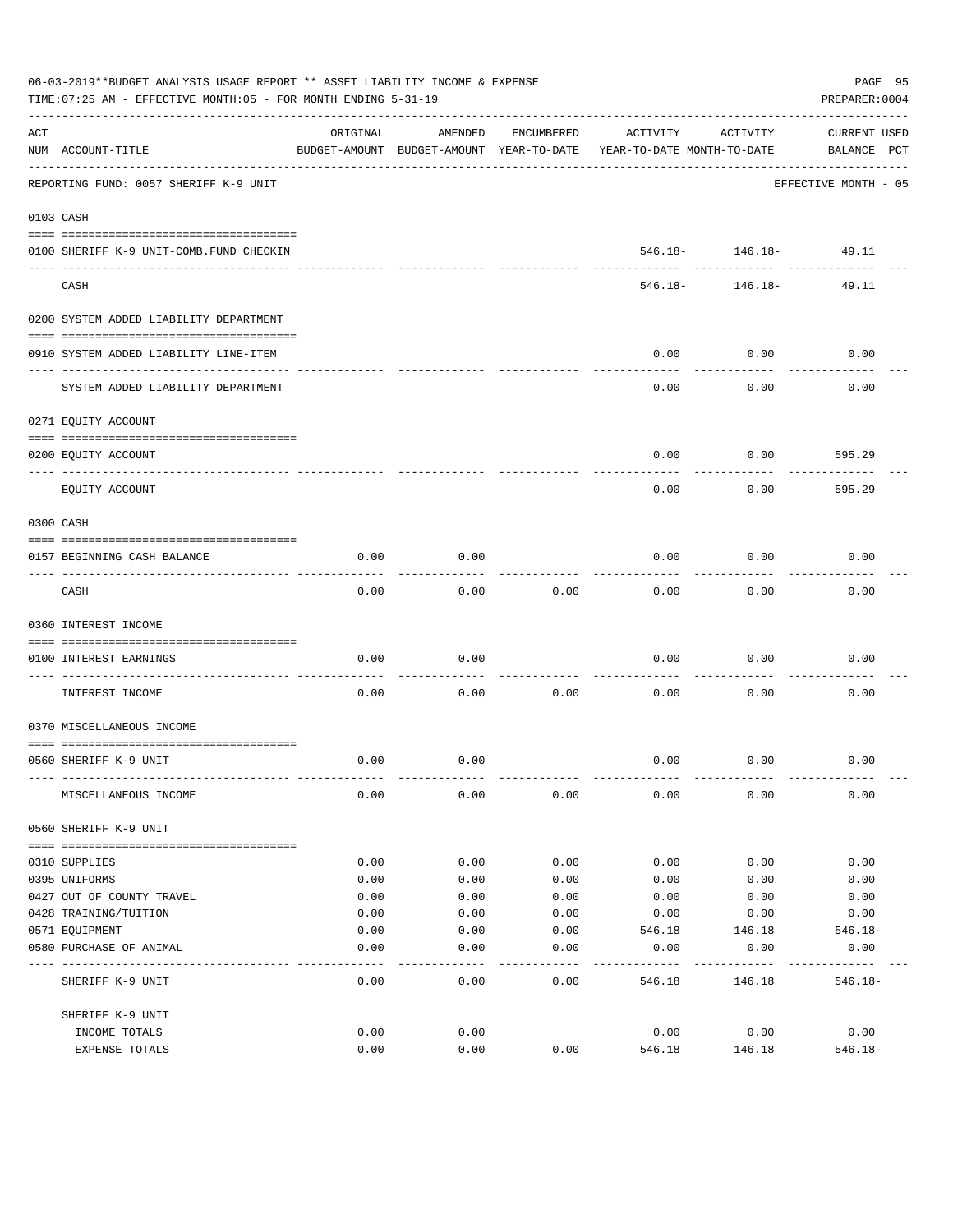|     | 06-03-2019**BUDGET ANALYSIS USAGE REPORT ** ASSET LIABILITY INCOME & EXPENSE<br>TIME: 07:25 AM - EFFECTIVE MONTH: 05 - FOR MONTH ENDING 5-31-19 |          |                          |            |                                                                                 |            | PAGE 96<br>PREPARER: 0004          |    |
|-----|-------------------------------------------------------------------------------------------------------------------------------------------------|----------|--------------------------|------------|---------------------------------------------------------------------------------|------------|------------------------------------|----|
| ACT | NUM ACCOUNT-TITLE                                                                                                                               | ORIGINAL | AMENDED                  | ENCUMBERED | ACTIVITY<br>BUDGET-AMOUNT BUDGET-AMOUNT YEAR-TO-DATE YEAR-TO-DATE MONTH-TO-DATE | ACTIVITY   | <b>CURRENT USED</b><br>BALANCE PCT |    |
|     | -----------------------------------<br>REPORTING FUND: 0059 DRUG COURT PROGRAM                                                                  |          |                          |            |                                                                                 |            | EFFECTIVE MONTH - 05               |    |
|     | 0103 CASH                                                                                                                                       |          |                          |            |                                                                                 |            |                                    |    |
|     | 0100 DRUG COURT-COMBINED FUNDS                                                                                                                  |          |                          |            |                                                                                 | . <u>.</u> | 464.59- 7.81 31,811.08<br>-------- |    |
|     | CASH                                                                                                                                            |          |                          |            | 464.59-                                                                         |            | 7.81 31,811.08                     |    |
|     | 0120 RECEIVABLES                                                                                                                                |          |                          |            |                                                                                 |            |                                    |    |
|     | 0313 DUE FROM OTHER FUNDS                                                                                                                       |          |                          |            | 0.00                                                                            |            | $0.00$ 325.92                      |    |
|     | RECEIVABLES                                                                                                                                     |          |                          |            | 0.00                                                                            | 0.00       | 325.92                             |    |
|     | 0200 SYSTEM ADDED LIABILITY DEPARTMENT                                                                                                          |          |                          |            |                                                                                 |            |                                    |    |
|     | 0910 SYSTEM ADDED LIABILITY LINE-ITEM                                                                                                           |          |                          |            |                                                                                 |            | $675.00 - 0.00$ 675.00-            |    |
|     | SYSTEM ADDED LIABILITY DEPARTMENT                                                                                                               |          |                          |            | 675.00-                                                                         | 0.00       | $675.00 -$                         |    |
|     | 0271 EQUITY ACCOUNT                                                                                                                             |          |                          |            |                                                                                 |            |                                    |    |
|     | 0200 EQUITY ACCOUNT                                                                                                                             |          |                          |            | 0.00                                                                            |            | $0.00$ 32,601.59                   |    |
|     | EQUITY ACCOUNT                                                                                                                                  |          |                          |            | 0.00                                                                            | ---------  | . <u>.</u> .<br>$0.00$ 32,601.59   |    |
|     | 0300 CASH                                                                                                                                       |          |                          |            |                                                                                 |            |                                    |    |
|     | 0159 BEGINNING CASH BALANCE                                                                                                                     | 0.00     | 0.00                     |            | 0.00                                                                            | 0.00       | 0.00                               |    |
|     | CASH                                                                                                                                            | 0.00     | 0.00                     | 0.00       | 0.00                                                                            | 0.00       | 0.00                               |    |
|     | 0360 INTEREST EARNINGS                                                                                                                          |          |                          |            |                                                                                 |            |                                    |    |
|     | 0100 INTEREST EARNINGS                                                                                                                          | 0.00     | 0.00                     |            |                                                                                 | 41.14 7.81 | $41.14+$                           |    |
|     | INTEREST EARNINGS                                                                                                                               | 0.00     | 0.00                     | 0.00       | 41.14                                                                           | 7.81       | $41.14+$                           |    |
|     | 0370 DRUG COURT INCOME                                                                                                                          |          |                          |            |                                                                                 |            |                                    |    |
|     | 0425 DRUG COURT FEE                                                                                                                             | 4,000.00 | 4,000.00                 |            | 1,699.27 0.00                                                                   |            | 2,300.73 42                        |    |
|     | DRUG COURT INCOME                                                                                                                               | 4,000.00 | ------------<br>4,000.00 |            | ----------- ------------- ----------<br>$0.00$ 1,699.27                         | 0.00       | 2,300.73                           | 42 |
|     | 0425 DRUG COURT EXPENSE                                                                                                                         |          |                          |            |                                                                                 |            |                                    |    |
|     | 0433 DRUG COURT PROGRAMS                                                                                                                        | 1,143.00 | 1,143.00                 | 0.00       | 540.00                                                                          | 0.00       | 603.00                             | 47 |
|     | 0437 ATTORNEY FEES DRUG COURT                                                                                                                   | 2,857.00 | 2,857.00                 | 0.00       | 990.00                                                                          | 0.00       | 1,867.00                           | 35 |
|     | 0439 INVESTIGATOR EXPENSE                                                                                                                       | 0.00     | 0.00                     | 0.00       | 0.00                                                                            | 0.00       | 0.00                               |    |
|     | DRUG COURT EXPENSE                                                                                                                              | 4,000.00 | 4,000.00                 | 0.00       | 1,530.00                                                                        | 0.00       | 2,470.00                           | 38 |
|     | DRUG COURT PROGRAM                                                                                                                              |          |                          |            |                                                                                 |            |                                    |    |
|     | INCOME TOTALS                                                                                                                                   | 4,000.00 | 4,000.00                 |            | 1,740.41                                                                        | 7.81       | 2,259.59                           | 44 |
|     | EXPENSE TOTALS                                                                                                                                  | 4,000.00 | 4,000.00                 | 0.00       | 1,530.00                                                                        | 0.00       | 2,470.00                           | 38 |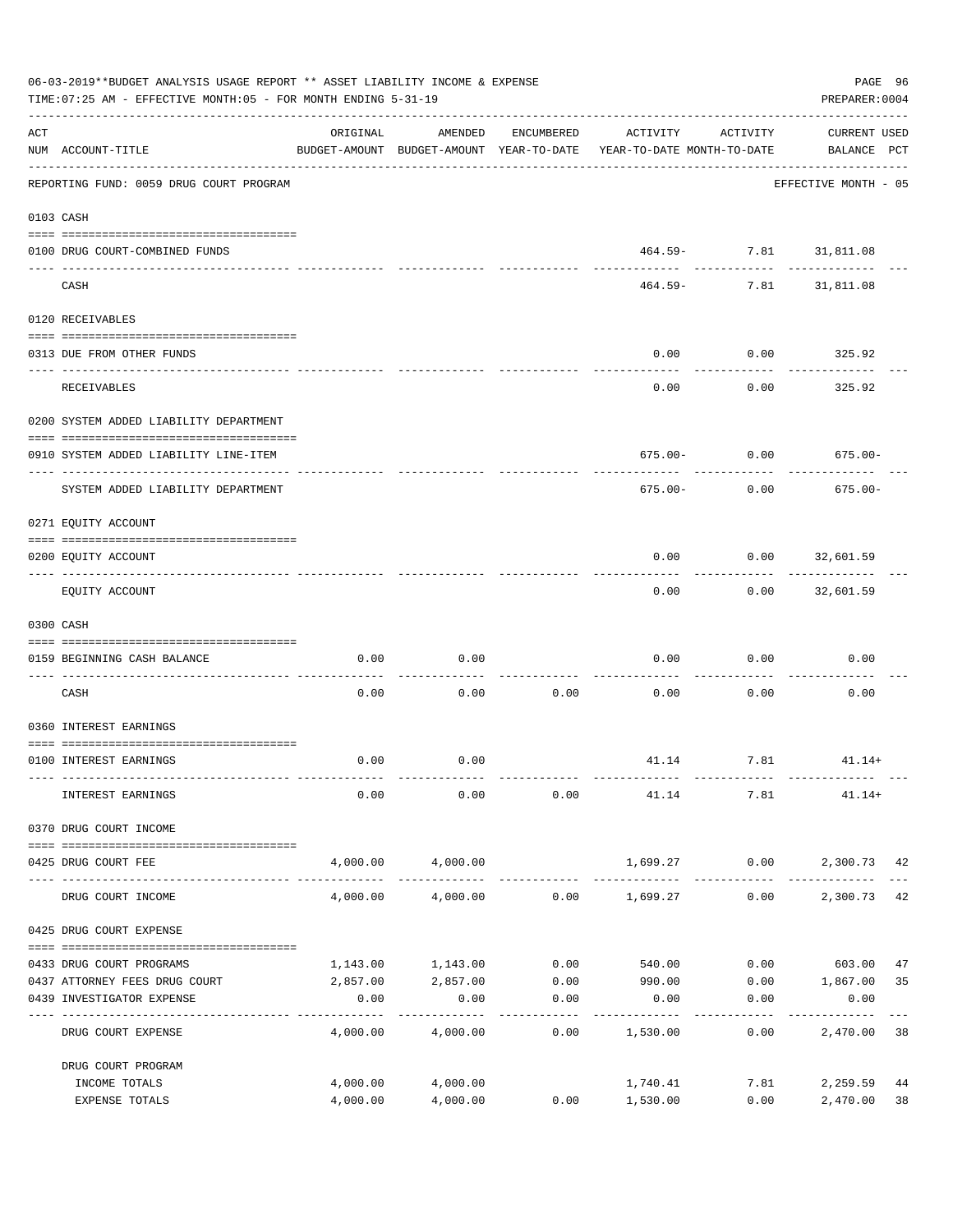|     | 06-03-2019**BUDGET ANALYSIS USAGE REPORT ** ASSET LIABILITY INCOME & EXPENSE<br>TIME: 07:25 AM - EFFECTIVE MONTH: 05 - FOR MONTH ENDING 5-31-19 |                       |                                                     |            |              |                                        | PREPARER: 0004                                       | PAGE 97 |
|-----|-------------------------------------------------------------------------------------------------------------------------------------------------|-----------------------|-----------------------------------------------------|------------|--------------|----------------------------------------|------------------------------------------------------|---------|
| ACT | NUM ACCOUNT-TITLE                                                                                                                               | ORIGINAL              | AMENDED<br>BUDGET-AMOUNT BUDGET-AMOUNT YEAR-TO-DATE | ENCUMBERED | ACTIVITY     | ACTIVITY<br>YEAR-TO-DATE MONTH-TO-DATE | <b>CURRENT USED</b><br>BALANCE PCT                   |         |
|     | REPORTING FUND: 0060 SINKING FUND                                                                                                               | --------------------- |                                                     |            |              |                                        | EFFECTIVE MONTH - 05                                 |         |
|     | 0103 CASH                                                                                                                                       |                       |                                                     |            |              |                                        |                                                      |         |
|     | 0100 SINKING-COMBINED FUND CHECKING                                                                                                             |                       |                                                     |            |              |                                        | 165, 159. 75 7, 605. 54 251, 036. 07                 |         |
|     | 0175 TEXPOOL                                                                                                                                    |                       |                                                     |            | 0.00         | 0.00                                   | 0.00                                                 |         |
|     | CASH                                                                                                                                            |                       |                                                     |            |              | 165, 159. 75 7, 605. 54                | 251,036.07                                           |         |
|     | 0120 RECEIVABLES                                                                                                                                |                       |                                                     |            |              |                                        |                                                      |         |
|     | 0311 TAXES RECEIVABLE                                                                                                                           |                       |                                                     |            | 0.00         | 0.00                                   | 0.00                                                 |         |
|     | 0312 DUE FROM OTHER GOVERNMENT                                                                                                                  |                       |                                                     |            | 0.00         | 0.00                                   | 0.00                                                 |         |
|     | 0313 DUE FROM OTHER FUNDS                                                                                                                       |                       |                                                     |            | 0.00         | 0.00                                   | 0.00                                                 |         |
|     | RECEIVABLES                                                                                                                                     |                       |                                                     |            | 0.00         | 0.00                                   | 0.00                                                 |         |
|     | 0200 LIABILITY ACCOUNT                                                                                                                          |                       |                                                     |            |              |                                        |                                                      |         |
|     |                                                                                                                                                 |                       |                                                     |            |              |                                        |                                                      |         |
|     | 0200 DEFERRED REVENUE<br>0910 SYSTEM ADDED LIABILITY LINE-ITEM                                                                                  |                       |                                                     |            | 0.00<br>0.00 | 0.00<br>0.00                           | 0.00<br>0.00                                         |         |
|     | LIABILITY ACCOUNT                                                                                                                               |                       |                                                     |            | 0.00         | 0.00                                   | 0.00                                                 |         |
|     | 0271 EQUITY ACCOUNT                                                                                                                             |                       |                                                     |            |              |                                        |                                                      |         |
|     |                                                                                                                                                 |                       |                                                     |            |              |                                        |                                                      |         |
|     | 0200 EQUITY ACCOUNT                                                                                                                             |                       |                                                     |            | 0.00         | 0.00                                   | 85,876.32                                            |         |
|     | EQUITY ACCOUNT                                                                                                                                  |                       |                                                     |            | 0.00         | 0.00                                   | 85,876.32                                            |         |
|     | 0300 CASH                                                                                                                                       |                       |                                                     |            |              |                                        |                                                      |         |
|     | 0110 BEGINNING CASH BALANCE                                                                                                                     | 0.00                  | 0.00                                                |            | 0.00         | 0.00                                   | 0.00                                                 |         |
|     | CASH                                                                                                                                            | 0.00                  | 0.00                                                | 0.00       | 0.00         | 0.00                                   | 0.00                                                 |         |
|     | 0310 PROPERTY TAXES                                                                                                                             |                       |                                                     |            |              |                                        |                                                      |         |
|     |                                                                                                                                                 |                       |                                                     |            |              |                                        |                                                      |         |
|     | 0110 CURRENT TAXES<br>0120 DELINQUENT TAXES                                                                                                     | 900.00                | 436,019.73 436,019.73<br>900.00                     |            | 4,769.83     | 335.03                                 | 421, 175.53 7, 270.51 14, 844.20 97<br>3,869.83+ 530 |         |
|     | PROPERTY TAXES                                                                                                                                  |                       | 436,919.73 436,919.73 0.00                          |            |              |                                        | 425,945.36 7,605.54 10,974.37 97                     |         |
|     | 0318 OTHER TAXES                                                                                                                                |                       |                                                     |            |              |                                        |                                                      |         |
|     |                                                                                                                                                 |                       |                                                     |            |              |                                        |                                                      |         |
|     | 0120 PAY N LIEU TAX/GRASSLAND                                                                                                                   | 0.00                  | 0.00                                                |            |              |                                        | $0.00$ $0.00$ $0.00$                                 |         |
|     | 0121 PAY N LIEU TAX/UPPER TRINITY                                                                                                               | 0.00                  | 0.00                                                |            |              | 178.56 0.00<br>----------              | $178.56+$                                            |         |
|     | OTHER TAXES                                                                                                                                     | 0.00                  | 0.00                                                | 0.00       | 178.56       | 0.00                                   | $178.56+$                                            |         |
|     | 0360 INTEREST EARNINGS                                                                                                                          |                       |                                                     |            |              |                                        |                                                      |         |
|     | 0100 INTEREST EARNINGS                                                                                                                          | 0.00                  | 0.00                                                |            |              | $0.00$ 0.00                            | 0.00                                                 |         |
|     | 0200 INTEREST, 2017 GO BONDS                                                                                                                    | 0.00                  | 0.00                                                |            | 0.00         | 0.00                                   | 0.00                                                 |         |
|     | 0300 INTEREST, 2018 GO BONDS                                                                                                                    | 0.00                  | 0.00                                                |            | 7,923.33     | 0.00                                   | 7,923.33+                                            |         |
|     | INTEREST EARNINGS                                                                                                                               | 0.00                  | 0.00                                                | 0.00       | 7,923.33     | 0.00                                   | $7,923.33+$                                          |         |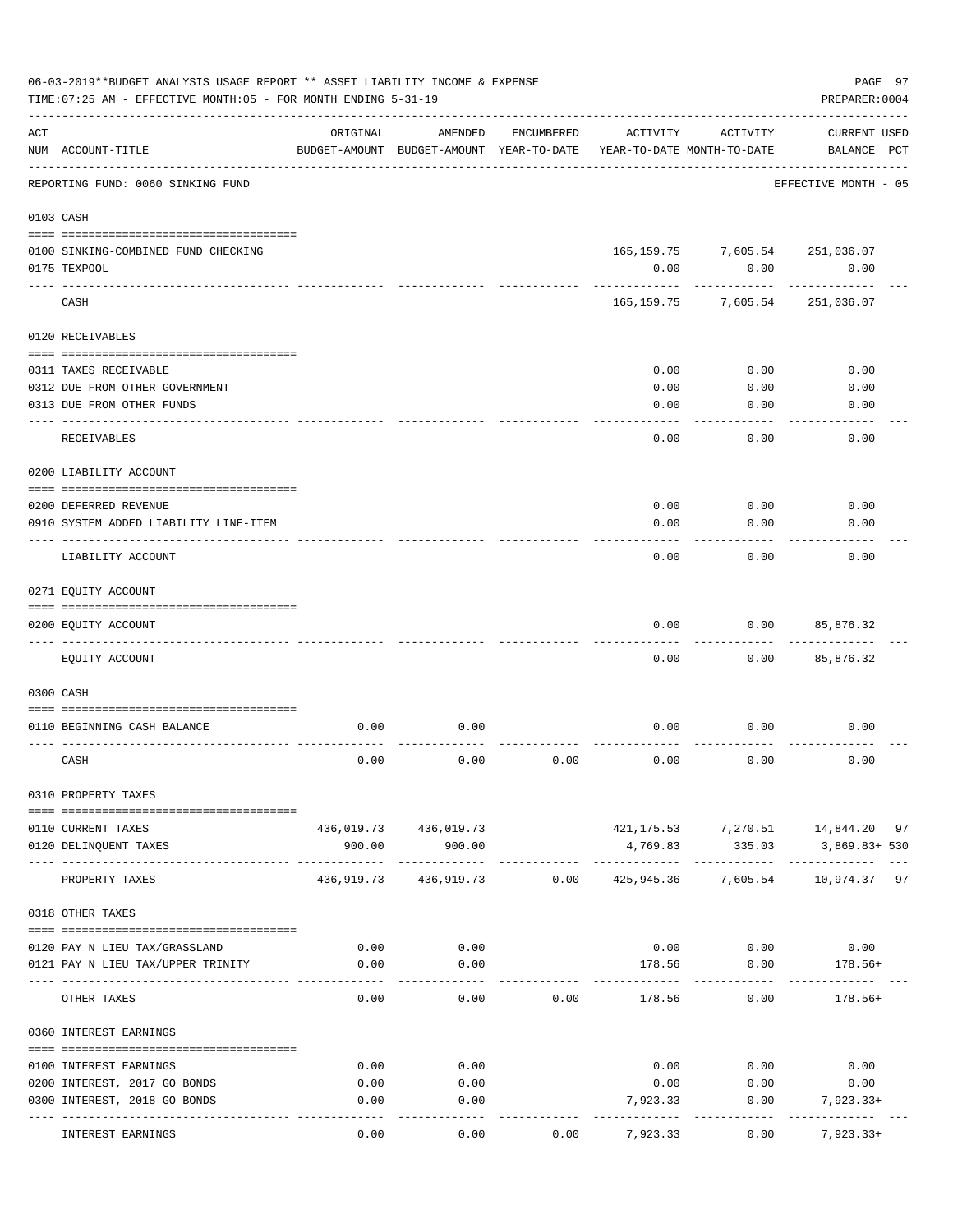|     | 06-03-2019**BUDGET ANALYSIS USAGE REPORT ** ASSET LIABILITY INCOME & EXPENSE<br>TIME: 07:25 AM - EFFECTIVE MONTH: 05 - FOR MONTH ENDING 5-31-19 |                                     |                                |                     |                                                                                             |                              | PREPARER: 0004       | PAGE 98         |
|-----|-------------------------------------------------------------------------------------------------------------------------------------------------|-------------------------------------|--------------------------------|---------------------|---------------------------------------------------------------------------------------------|------------------------------|----------------------|-----------------|
| ACT | NUM ACCOUNT-TITLE                                                                                                                               | ORIGINAL                            | AMENDED                        | ENCUMBERED          | ACTIVITY<br>BUDGET-AMOUNT BUDGET-AMOUNT YEAR-TO-DATE YEAR-TO-DATE MONTH-TO-DATE BALANCE PCT | ACTIVITY                     | CURRENT USED         |                 |
|     | REPORTING FUND: 0060 SINKING FUND                                                                                                               |                                     |                                |                     |                                                                                             |                              | EFFECTIVE MONTH - 05 |                 |
|     | 0370 MISCELLANEOUS                                                                                                                              |                                     |                                |                     |                                                                                             |                              |                      |                 |
|     | 0130 REFUNDS & MISCELLANEOUS                                                                                                                    | 0.00                                | 0.00                           |                     | 0.00                                                                                        | 0.00                         | 0.00                 |                 |
|     | MISCELLANEOUS                                                                                                                                   | 0.00                                | 0.00                           | 0.00                | 0.00                                                                                        | 0.00                         | 0.00                 |                 |
|     | 0620 DEBT SERVICE                                                                                                                               |                                     |                                |                     |                                                                                             |                              |                      |                 |
|     | 0309 ANNUAL PAYING AGENT REGISTRAR FEES                                                                                                         | 500.00                              | 500.00                         | 0.00                | 200.00                                                                                      |                              | $0.00$ 300.00        | 40              |
|     | 0400 BOND LEGAL FEES                                                                                                                            | 0.00                                | 0.00                           | 0.00                | 0.00                                                                                        | 0.00                         | 0.00                 |                 |
|     | 0401 CONTINUING DISCLOSURE FEES                                                                                                                 | 2,250.00                            | 2,250.00                       | 0.00                | 2,250.00                                                                                    | 0.00                         | 0.00 100             |                 |
|     | 0490 MISCELLANEOUS                                                                                                                              | 64,494.73                           | 64,494.73                      | 0.00                | 0.00                                                                                        | 0.00                         | 64,494.73            | $\overline{00}$ |
|     | 0627 PRINCIPAL, 2017 GO BONDS                                                                                                                   | 160,000.00                          | 160,000.00                     |                     | $0.00$ $160,000.00$ $0.00$                                                                  |                              | $0.00$ 100           |                 |
|     | 0630 PRINCIPAL, 2018 GO BONDS                                                                                                                   | 0.00<br><u>La de de de de de de</u> | 0.00                           | 0.00                | 0.00                                                                                        | 0.00                         | 0.00<br>-----------  |                 |
|     | DEBT SERVICE                                                                                                                                    |                                     | 227, 244, 73 227, 244, 73 0.00 |                     |                                                                                             | 162,450.00 0.00              | 64,794.73 71         |                 |
|     | 0660 DEBT SERVICE INTEREST                                                                                                                      |                                     |                                |                     |                                                                                             |                              |                      |                 |
|     |                                                                                                                                                 |                                     |                                |                     |                                                                                             |                              |                      |                 |
|     | 0667 INTEREST, 2017 GO BONDS                                                                                                                    |                                     |                                |                     | $209,675.00$ $209,675.00$ $0.00$ $106,437.50$ $0.00$ $103,237.50$                           |                              |                      | 51              |
|     | 0670 INTEREST, 2018 GO BONDS                                                                                                                    | 0.00                                | 0.00                           | 0.00<br>----------- | 0.00<br>. <u>.</u>                                                                          | 0.00                         | 0.00                 |                 |
|     | DEBT SERVICE INTEREST                                                                                                                           |                                     |                                |                     | $209,675.00$ $209,675.00$ $0.00$ $106,437.50$ $0.00$ $103,237.50$                           |                              |                      | 51              |
|     | SINKING FUND                                                                                                                                    |                                     |                                |                     |                                                                                             |                              |                      |                 |
|     | INCOME TOTALS                                                                                                                                   |                                     | 436,919.73 436,919.73          |                     |                                                                                             | 434,047.25 7,605.54 2,872.48 |                      | 99              |
|     | <b>EXPENSE TOTALS</b>                                                                                                                           |                                     |                                |                     | $436,919.73$ $436,919.73$ $0.00$ $268,887.50$ $0.00$ $168,032.23$                           |                              |                      | 62              |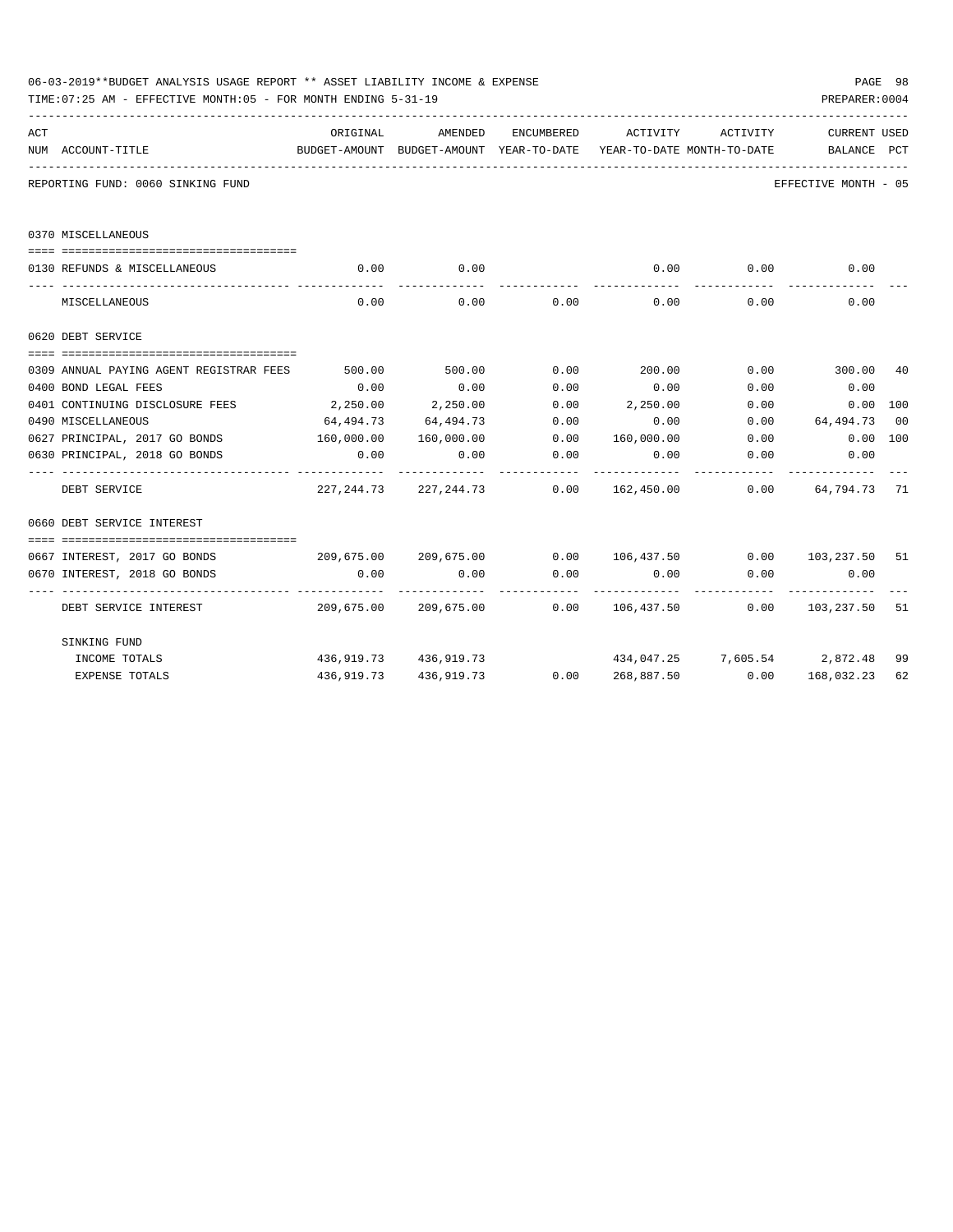|     | 06-03-2019**BUDGET ANALYSIS USAGE REPORT ** ASSET LIABILITY INCOME & EXPENSE<br>TIME: 07:25 AM - EFFECTIVE MONTH: 05 - FOR MONTH ENDING 5-31-19 |          |                                                     |                   |          |                                        | PAGE 99<br>PREPARER: 0004          |                |
|-----|-------------------------------------------------------------------------------------------------------------------------------------------------|----------|-----------------------------------------------------|-------------------|----------|----------------------------------------|------------------------------------|----------------|
| ACT | NUM ACCOUNT-TITLE                                                                                                                               | ORIGINAL | AMENDED<br>BUDGET-AMOUNT BUDGET-AMOUNT YEAR-TO-DATE | <b>ENCUMBERED</b> | ACTIVITY | ACTIVITY<br>YEAR-TO-DATE MONTH-TO-DATE | <b>CURRENT USED</b><br>BALANCE PCT |                |
|     | REPORTING FUND: 0061 DIST.CLK.CO.&DIST.CT.TECH.-COMB.FUN                                                                                        |          |                                                     |                   |          |                                        | EFFECTIVE MONTH - 05               |                |
|     | 0103 CASH                                                                                                                                       |          |                                                     |                   |          |                                        |                                    |                |
|     | 0100 DIST.CLK.CO.& DIST.CT.TECH.-COMBIN                                                                                                         |          |                                                     |                   | 302.68   |                                        | $0.00$ 3, 104.35                   |                |
|     | CASH                                                                                                                                            |          |                                                     |                   | 302.68   | 0.00                                   | 3,104.35                           |                |
|     | 0120 RECEIVABLES                                                                                                                                |          |                                                     |                   |          |                                        |                                    |                |
|     | 0313 DUE FROM OTHER FUNDS                                                                                                                       |          |                                                     |                   | 0.00     | 0.00                                   | 36.57                              |                |
|     | RECEIVABLES                                                                                                                                     |          |                                                     |                   | 0.00     | 0.00                                   | 36.57                              |                |
|     | 0271 EQUITY ACCOUNT                                                                                                                             |          |                                                     |                   |          |                                        |                                    |                |
|     | 0200 EQUITY ACCOUNT                                                                                                                             |          |                                                     |                   | 0.00     | 0.00                                   | 2,838.24                           |                |
|     | ---- -----------<br>EQUITY ACCOUNT                                                                                                              |          |                                                     |                   | 0.00     | 0.00                                   | 2,838.24                           |                |
|     | 0300 CASH                                                                                                                                       |          |                                                     |                   |          |                                        |                                    |                |
|     | 0161 BEGINNING CASH BALANCE                                                                                                                     | 2,000.00 | 2,000.00                                            |                   | 0.00     | 0.00                                   | 2,000.00                           | 0 <sub>0</sub> |
|     | _______________________________<br>CASH                                                                                                         | 2,000.00 | 2,000.00                                            | 0.00              | 0.00     | 0.00                                   | 2,000.00                           | 0 <sup>0</sup> |
|     | 0370 DIST.CLK.MISCELLANEOUS INCOME                                                                                                              |          |                                                     |                   |          |                                        |                                    |                |
|     | 0440 DIST.CLK.CO.& DIST.CT.TECHNOLOGY F                                                                                                         | 0.00     | 0.00                                                |                   | 302.68   | 0.00                                   | $302.68+$                          |                |
|     | DIST.CLK.MISCELLANEOUS INCOME                                                                                                                   | 0.00     | 0.00                                                | 0.00              | 302.68   | 0.00                                   | $302.68+$                          |                |
|     | 0440 DIST.CLK.COURT TECHNOLOGY EQUIPMEN                                                                                                         |          |                                                     |                   |          |                                        |                                    |                |
|     | 0572 OFFICE EOUIPMENT                                                                                                                           | 2,000.00 | 2,000.00                                            | 0.00              | 0.00     | 0.00                                   | 2,000.00                           | 0 <sub>0</sub> |
|     | DIST.CLK.COURT TECHNOLOGY EQUIPMEN                                                                                                              | 2,000.00 | 2,000.00                                            | 0.00              | 0.00     | 0.00                                   | 2,000.00                           | 0 <sub>0</sub> |
|     | DIST.CLK.CO.&DIST.CT.TECH.-COMB.FU                                                                                                              |          |                                                     |                   |          |                                        |                                    |                |
|     | INCOME TOTALS                                                                                                                                   | 2,000.00 | 2,000.00                                            |                   | 302.68   | 0.00                                   | 1,697.32                           | 15             |
|     | <b>EXPENSE TOTALS</b>                                                                                                                           | 2,000.00 | 2,000.00                                            | 0.00              | 0.00     | 0.00                                   | 2,000.00                           | 0 <sub>0</sub> |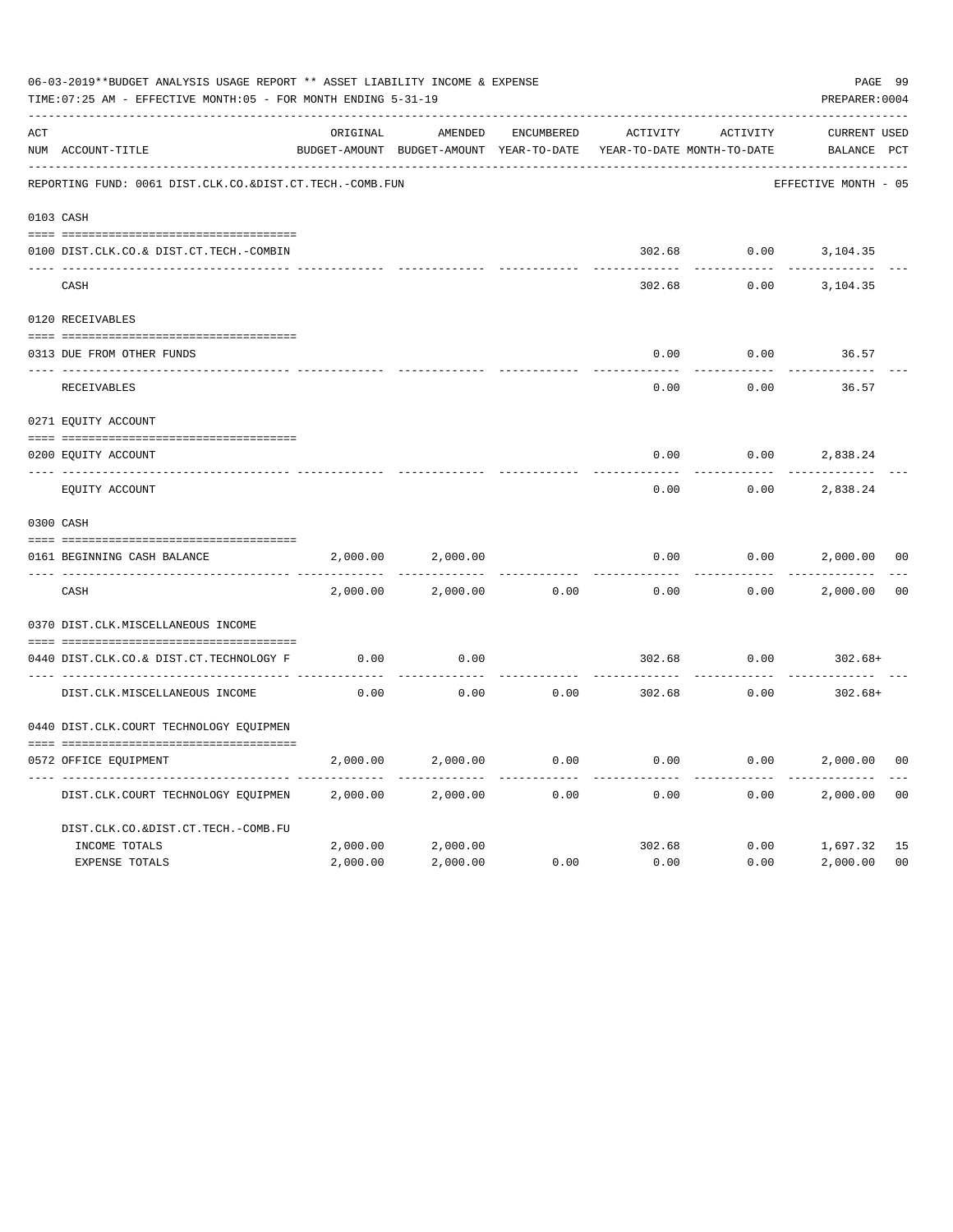|     | 06-03-2019**BUDGET ANALYSIS USAGE REPORT ** ASSET LIABILITY INCOME & EXPENSE<br>TIME: 07:25 AM - EFFECTIVE MONTH: 05 - FOR MONTH ENDING 5-31-19 |                        |                                |            |                                                                                 |                             | PAGE 100<br>PREPARER: 0004     |                      |
|-----|-------------------------------------------------------------------------------------------------------------------------------------------------|------------------------|--------------------------------|------------|---------------------------------------------------------------------------------|-----------------------------|--------------------------------|----------------------|
| ACT | NUM ACCOUNT-TITLE                                                                                                                               | ORIGINAL               | AMENDED                        | ENCUMBERED | ACTIVITY<br>BUDGET-AMOUNT BUDGET-AMOUNT YEAR-TO-DATE YEAR-TO-DATE MONTH-TO-DATE | ACTIVITY                    | CURRENT USED<br>BALANCE PCT    |                      |
|     | REPORTING FUND: 0062 DIST.CLK.COURT RECORDS PRESERVATION                                                                                        |                        |                                |            |                                                                                 |                             | EFFECTIVE MONTH - 05           |                      |
|     | 0103 CASH                                                                                                                                       |                        |                                |            |                                                                                 |                             |                                |                      |
|     | 0100 DIST.CLK.COURT RECORDS PRESERVATIO                                                                                                         |                        |                                |            |                                                                                 | 2,109.12 7.97 32,508.25     |                                |                      |
|     | CASH                                                                                                                                            |                        |                                |            | 2,109.12                                                                        | -----------                 | 7.97 32,508.25                 |                      |
|     | 0120 RECEIVABLES                                                                                                                                |                        |                                |            |                                                                                 |                             |                                |                      |
|     | 0313 DUE FROM OTHER FUNDS                                                                                                                       |                        |                                |            | 0.00                                                                            | $0.00$ 221.18               |                                |                      |
|     | RECEIVABLES                                                                                                                                     |                        |                                |            | 0.00                                                                            | 0.00                        | 221.18                         |                      |
|     | 0271 EQUITY ACCOUNT                                                                                                                             |                        |                                |            |                                                                                 |                             |                                |                      |
|     | 0200 EQUITY ACCOUNT                                                                                                                             |                        |                                |            | 0.00                                                                            |                             | $0.00$ 30,620.31               |                      |
|     | ---- -----------<br>EQUITY ACCOUNT                                                                                                              |                        |                                |            | 0.00                                                                            | 0.00                        | ----------<br>30,620.31        |                      |
|     | 0300 CASH                                                                                                                                       |                        |                                |            |                                                                                 |                             |                                |                      |
|     | 0162 BEGINNING CASH BALANCE                                                                                                                     |                        | 10,000.00 10,000.00            |            | 0.00                                                                            |                             | 0.00 10,000.00 00              |                      |
|     | CASH                                                                                                                                            |                        | 10,000.00    10,000.00    0.00 |            | 0.00                                                                            |                             | ------------<br>0.00 10,000.00 | 0 <sub>0</sub>       |
|     | 0360 INTEREST EARNINGS                                                                                                                          |                        |                                |            |                                                                                 |                             |                                |                      |
|     | 0100 INTEREST EARNINGS<br>------------------- ---                                                                                               | 0.00                   | 0.00                           |            |                                                                                 | $40.92$ $7.97$ $40.92+$     |                                |                      |
|     | INTEREST EARNINGS                                                                                                                               | 0.00                   | 0.00                           | 0.00       | 40.92                                                                           | ----------<br>7.97          | 40.92+                         |                      |
|     | 0370 DIST.CLK.COURT MISCELLAEOUS INCOME                                                                                                         |                        |                                |            |                                                                                 |                             |                                |                      |
|     | 0133 DIST.CLK.COURT RECORDS PRESERVATIO                                                                                                         |                        | $0.00$ 0.00                    |            |                                                                                 | 2,068.20   0.00   2,068.20+ |                                |                      |
|     | DIST.CLK.COURT MISCELLAEOUS INCOME                                                                                                              | 0.00                   | 0.00                           | 0.00       | 2,068.20                                                                        | 0.00                        | $2,068.20+$                    |                      |
|     | 0449 DIST.CLK.RECORDS PRES.EQUIPMENT                                                                                                            |                        |                                |            |                                                                                 |                             |                                |                      |
|     | 0572 OFFICE EQUIPMENT                                                                                                                           | 10,000.00              | 10,000.00                      | 0.00       | 0.00                                                                            |                             | $0.00$ $10,000.00$ 00          |                      |
|     | DIST.CLK.RECORDS PRES.EQUIPMENT                                                                                                                 | 10,000.00              | 10,000.00                      | 0.00       | 0.00                                                                            | 0.00                        | 10,000.00                      | 0 <sub>0</sub>       |
|     | DIST.CLK.COURT RECORDS PRESERVATIO                                                                                                              |                        |                                |            |                                                                                 |                             |                                |                      |
|     | INCOME TOTALS<br>EXPENSE TOTALS                                                                                                                 | 10,000.00<br>10,000.00 | 10,000.00<br>10,000.00         | 0.00       | 2,109.12<br>0.00                                                                | 7.97<br>0.00                | 7,890.88<br>10,000.00          | 21<br>0 <sub>0</sub> |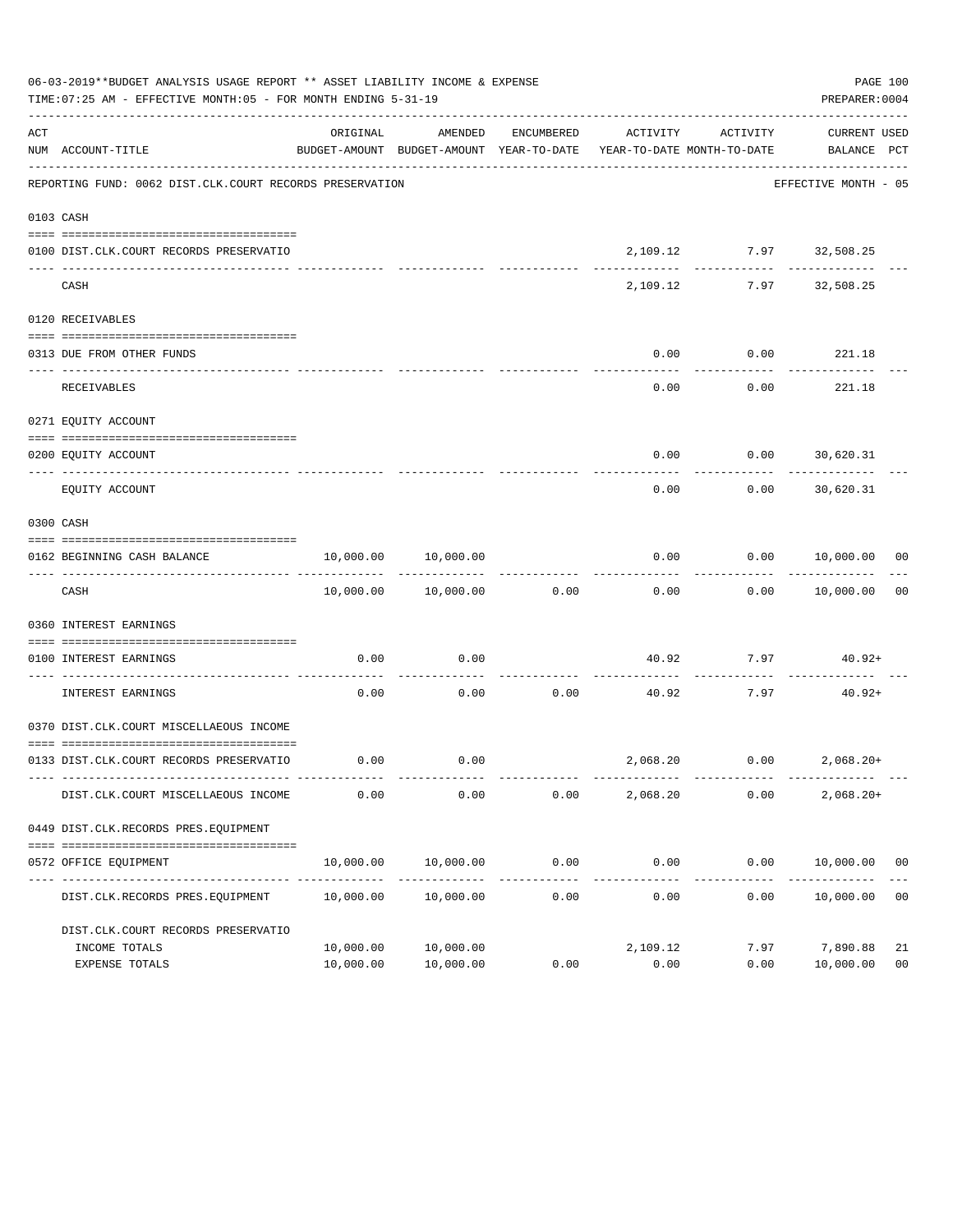|     | 06-03-2019**BUDGET ANALYSIS USAGE REPORT ** ASSET LIABILITY INCOME & EXPENSE<br>TIME: 07:25 AM - EFFECTIVE MONTH: 05 - FOR MONTH ENDING 5-31-19 |          |                                                     |                      |                                        |                          | PAGE 101<br>PREPARER: 0004  |
|-----|-------------------------------------------------------------------------------------------------------------------------------------------------|----------|-----------------------------------------------------|----------------------|----------------------------------------|--------------------------|-----------------------------|
| ACT | NUM ACCOUNT-TITLE                                                                                                                               | ORIGINAL | AMENDED<br>BUDGET-AMOUNT BUDGET-AMOUNT YEAR-TO-DATE | ENCUMBERED           | ACTIVITY<br>YEAR-TO-DATE MONTH-TO-DATE | ACTIVITY                 | CURRENT USED<br>BALANCE PCT |
|     | REPORTING FUND: 0063 LAW ENF. EDUCATION CONST.#1                                                                                                |          |                                                     |                      |                                        |                          | EFFECTIVE MONTH - 05        |
|     | 0103 CASH                                                                                                                                       |          |                                                     |                      |                                        |                          |                             |
|     | 0100 LEOSE CONST.#1-COMBINED FUNDS CHEC                                                                                                         |          |                                                     |                      |                                        | 681.52 0.00 1,688.40     |                             |
|     | CASH                                                                                                                                            |          |                                                     |                      | 681.52                                 | 0.00                     | 1,688.40                    |
|     | 0200 LIABILITY ACCOUNT                                                                                                                          |          |                                                     |                      |                                        |                          |                             |
|     | 0910 SYSTEM ADDED LIABILITY LINE ITEM                                                                                                           |          |                                                     |                      | 0.00                                   | 0.00<br>--------         | 0.00                        |
|     | LIABILITY ACCOUNT                                                                                                                               |          |                                                     |                      | 0.00                                   | 0.00                     | 0.00                        |
|     | 0271 EQUITY ACCOUNT                                                                                                                             |          |                                                     |                      |                                        |                          |                             |
|     | 0200 EQUITY ACCOUNT                                                                                                                             |          |                                                     |                      |                                        | $0.00$ $0.00$ $1,006.88$ |                             |
|     | EQUITY ACCOUNT                                                                                                                                  |          |                                                     |                      | 0.00                                   |                          | $0.00$ 1,006.88             |
|     | 0300 CASH                                                                                                                                       |          |                                                     |                      |                                        |                          |                             |
|     | 0151 BEGINNING CASH BALANCE                                                                                                                     | 0.00     | 0.00                                                |                      | 0.00                                   | 0.00                     | 0.00                        |
|     | CASH                                                                                                                                            | 0.00     | 0.00                                                | 0.00                 | 0.00                                   | 0.00                     | 0.00                        |
|     | 0370 MISCELLANEOUS INCOME                                                                                                                       |          |                                                     |                      |                                        |                          |                             |
|     | 0130 REFUNDS & MISCELLANEOUS                                                                                                                    | 0.00     | 0.00                                                |                      |                                        | $0.00$ 0.00              | 0.00                        |
|     | 0160 PEACE OFFICER ALLOCATION<br>____________________________________                                                                           | 678.30   | 678.30                                              |                      | 681.52                                 | 0.00<br>---------        | $3.22 + 100$                |
|     | MISCELLANEOUS INCOME                                                                                                                            | 678.30   | 678.30                                              | 0.00                 | 681.52                                 | 0.00                     | $3.22 + 100$                |
|     | 0551 LAW ENFORCEMENT EDUCATION                                                                                                                  |          |                                                     |                      |                                        |                          |                             |
|     | 0427 OUT OF COUNTY TRAVEL                                                                                                                       |          | 678.30 678.30                                       | 0.00                 | 0.00                                   |                          | $0.00$ 678.30 00            |
|     | 0428 TRAINING & TUITION                                                                                                                         | 0.00     | 0.00<br>-------------                               | 0.00<br>------------ | 0.00<br>-------------                  | 0.00<br>------------     | 0.00<br>-------------       |
|     | LAW ENFORCEMENT EDUCATION                                                                                                                       | 678.30   | 678.30                                              | 0.00                 | 0.00                                   | 0.00                     | 678.30 00                   |
|     | LAW ENF. EDUCATION CONST. #1                                                                                                                    |          |                                                     |                      |                                        |                          |                             |
|     | INCOME TOTALS                                                                                                                                   | 678.30   | 678.30                                              |                      | 681.52                                 | 0.00                     | $3.22 + 100$                |
|     | EXPENSE TOTALS                                                                                                                                  | 678.30   | 678.30                                              | 0.00                 | 0.00                                   | 0.00                     | 678.30 00                   |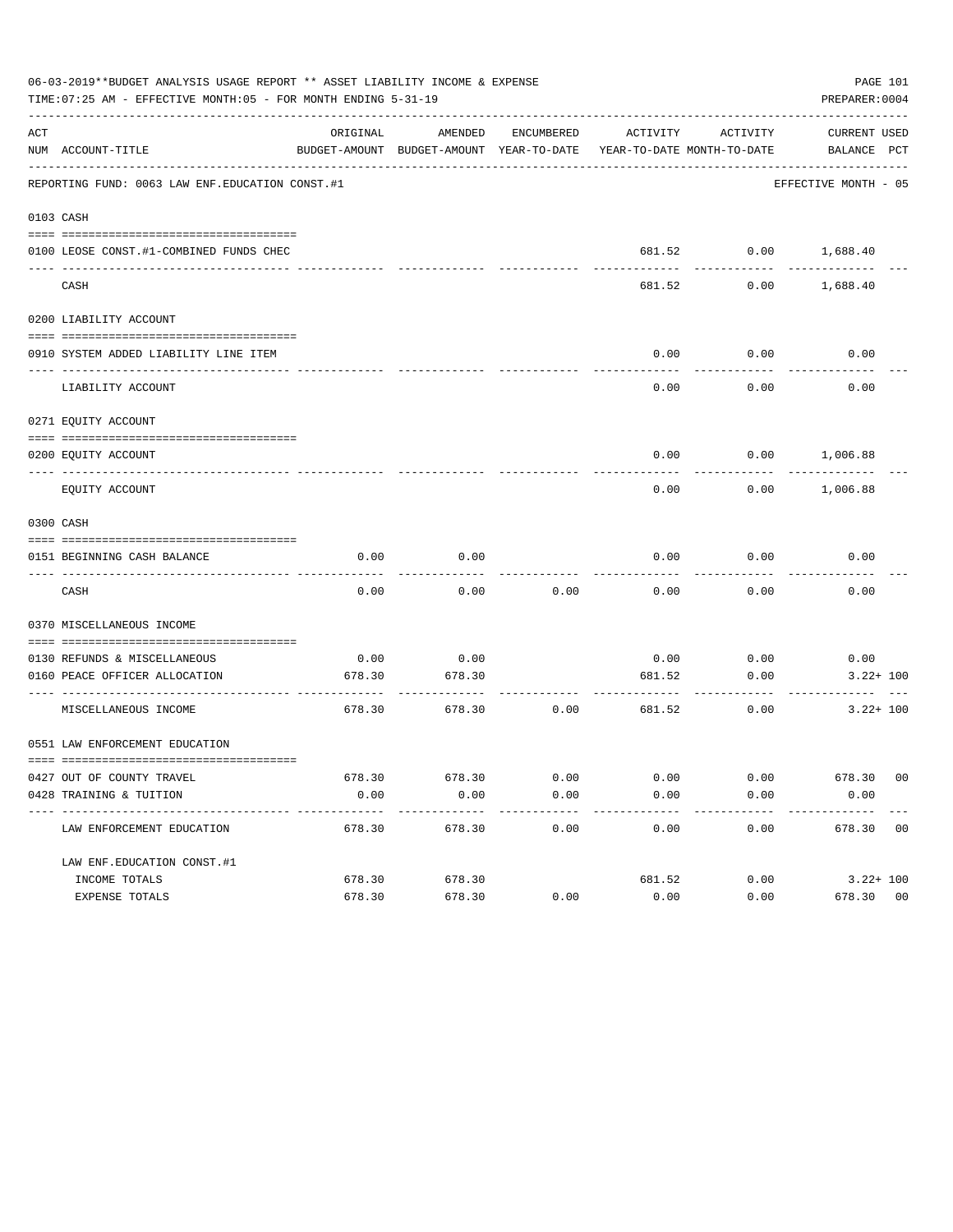|     | 06-03-2019**BUDGET ANALYSIS USAGE REPORT ** ASSET LIABILITY INCOME & EXPENSE<br>TIME: 07:25 AM - EFFECTIVE MONTH: 05 - FOR MONTH ENDING 5-31-19 |          |                                                     |                      |                                        |                      | PAGE 102<br>PREPARER: 0004  |
|-----|-------------------------------------------------------------------------------------------------------------------------------------------------|----------|-----------------------------------------------------|----------------------|----------------------------------------|----------------------|-----------------------------|
| ACT | NUM ACCOUNT-TITLE                                                                                                                               | ORIGINAL | AMENDED<br>BUDGET-AMOUNT BUDGET-AMOUNT YEAR-TO-DATE | ENCUMBERED           | ACTIVITY<br>YEAR-TO-DATE MONTH-TO-DATE | ACTIVITY             | CURRENT USED<br>BALANCE PCT |
|     | REPORTING FUND: 0064 LAW ENF. EDUCATION CONST.#2                                                                                                |          |                                                     |                      |                                        |                      | EFFECTIVE MONTH - 05        |
|     | 0103 CASH                                                                                                                                       |          |                                                     |                      |                                        |                      |                             |
|     | 0100 LEOSE CONST.#2-COMBINED FUNDS CHEC                                                                                                         |          |                                                     |                      |                                        | 681.62 0.00 1,360.10 |                             |
|     | CASH                                                                                                                                            |          |                                                     |                      | 681.62                                 | 0.00                 | 1,360.10                    |
|     | 0200 LIABILITY ACCOUNT                                                                                                                          |          |                                                     |                      |                                        |                      |                             |
|     | 0910 SYSTEM ADDED LIABILITY LINE ITEM                                                                                                           |          |                                                     |                      | 0.00                                   | 0.00<br>--------     | 0.00                        |
|     | LIABILITY ACCOUNT                                                                                                                               |          |                                                     |                      | 0.00                                   | 0.00                 | 0.00                        |
|     | 0271 EQUITY ACCOUNT                                                                                                                             |          |                                                     |                      |                                        |                      |                             |
|     | 0200 EOUITY ACCOUNT                                                                                                                             |          |                                                     |                      | 0.00                                   |                      | $0.00$ 678.48               |
|     | EQUITY ACCOUNT                                                                                                                                  |          |                                                     |                      | 0.00                                   | 0.00                 | 678.48                      |
|     | 0300 CASH                                                                                                                                       |          |                                                     |                      |                                        |                      |                             |
|     | 0152 BEGINNING CASH BALANCE                                                                                                                     | 0.00     | 0.00                                                |                      | 0.00                                   | 0.00                 | 0.00                        |
|     | CASH                                                                                                                                            | 0.00     | 0.00                                                | 0.00                 | 0.00                                   | 0.00                 | 0.00                        |
|     | 0370 MISCELLANEOUS INCOME                                                                                                                       |          |                                                     |                      |                                        |                      |                             |
|     | 0130 REFUNDS & MISCELLANEOUS                                                                                                                    | 0.00     | 0.00                                                |                      |                                        | $0.00$ 0.00          | 0.00                        |
|     | 0160 PEACE OFFICER ALLOCATION<br>-----------------------------------                                                                            | 678.48   | 678.48                                              |                      | 681.62                                 | 0.00<br>---------    | $3.14 + 100$                |
|     | MISCELLANEOUS INCOME                                                                                                                            | 678.48   | 678.48                                              | 0.00                 | 681.62                                 | 0.00                 | $3.14 + 100$                |
|     | 0552 LAW ENFORCEMENT EDUCATION                                                                                                                  |          |                                                     |                      |                                        |                      |                             |
|     | 0427 OUT OF COUNTY TRAVEL                                                                                                                       |          | 678.48 678.48                                       | 0.00                 | 0.00                                   |                      | $0.00$ 678.48 00            |
|     | 0428 TRAINING & TUITION                                                                                                                         | 0.00     | 0.00<br>-------------                               | 0.00<br>------------ | 0.00<br>-------------                  | 0.00<br>------------ | 0.00<br>-------------       |
|     | LAW ENFORCEMENT EDUCATION                                                                                                                       | 678.48   | 678.48                                              | 0.00                 | 0.00                                   |                      | $0.00$ 678.48 00            |
|     | LAW ENF. EDUCATION CONST. #2                                                                                                                    |          |                                                     |                      |                                        |                      |                             |
|     | INCOME TOTALS                                                                                                                                   | 678.48   | 678.48                                              |                      | 681.62                                 |                      | $0.00$ $3.14 + 100$         |
|     | EXPENSE TOTALS                                                                                                                                  | 678.48   | 678.48                                              | 0.00                 | 0.00                                   | 0.00                 | 678.48 00                   |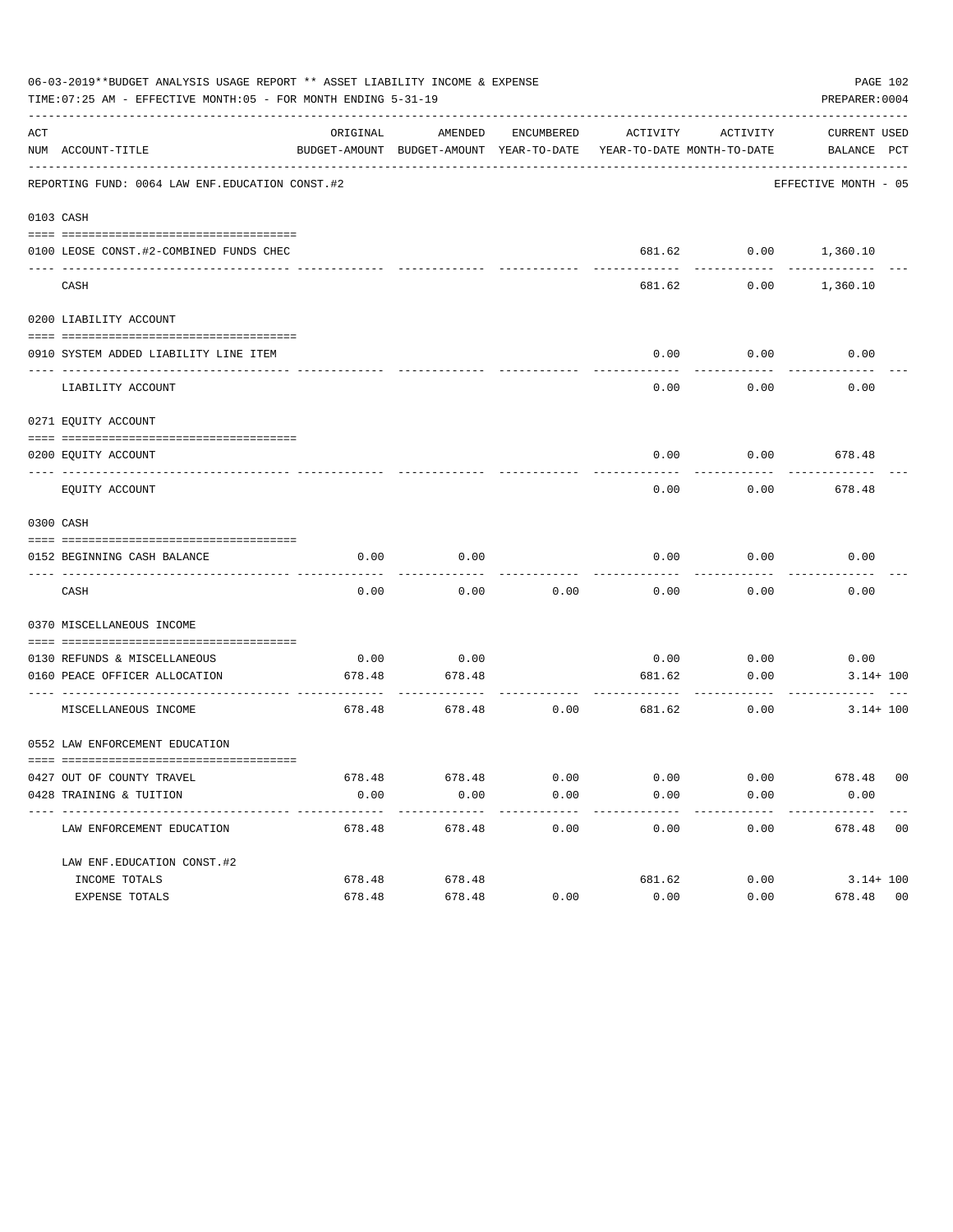|     | 06-03-2019**BUDGET ANALYSIS USAGE REPORT ** ASSET LIABILITY INCOME & EXPENSE<br>TIME: 07:25 AM - EFFECTIVE MONTH: 05 - FOR MONTH ENDING 5-31-19 |          |                                                     |            |        |                                                 | PAGE 103<br>PREPARER: 0004  |
|-----|-------------------------------------------------------------------------------------------------------------------------------------------------|----------|-----------------------------------------------------|------------|--------|-------------------------------------------------|-----------------------------|
| ACT | NUM ACCOUNT-TITLE                                                                                                                               | ORIGINAL | AMENDED<br>BUDGET-AMOUNT BUDGET-AMOUNT YEAR-TO-DATE | ENCUMBERED |        | ACTIVITY ACTIVITY<br>YEAR-TO-DATE MONTH-TO-DATE | CURRENT USED<br>BALANCE PCT |
|     | REPORTING FUND: 0065 LAW ENF. EDUCATION CONST. #3                                                                                               |          |                                                     |            |        |                                                 | EFFECTIVE MONTH - 05        |
|     | 0103 CASH                                                                                                                                       |          |                                                     |            |        |                                                 |                             |
|     | 0100 LEOSE CONST.#3-COMBINED FUNDS CHEC                                                                                                         |          |                                                     |            |        |                                                 | 681.52 0.00 2,691.63        |
|     | CASH                                                                                                                                            |          |                                                     |            | 681.52 | 0.00                                            | 2,691.63                    |
|     | 0200 LIABILITY ACCOUNT                                                                                                                          |          |                                                     |            |        |                                                 |                             |
|     | 0910 SYSTEM ADDED LIABILITY LINE ITEM                                                                                                           |          |                                                     |            | 0.00   | 0.00                                            | 0.00                        |
|     | LIABILITY ACCOUNT                                                                                                                               |          |                                                     |            | 0.00   | 0.00                                            | 0.00                        |
|     | 0271 EQUITY ACCOUNT                                                                                                                             |          |                                                     |            |        |                                                 |                             |
|     | 0200 EQUITY ACCOUNT                                                                                                                             |          |                                                     |            | 0.00   |                                                 | 0.00 2,010.11               |
|     | EQUITY ACCOUNT                                                                                                                                  |          |                                                     |            | 0.00   |                                                 | $0.00$ 2,010.11             |
|     | 0300 CASH                                                                                                                                       |          |                                                     |            |        |                                                 |                             |
|     | 0153 BEGINNING CASH BALANCE                                                                                                                     | 0.00     | 0.00                                                |            | 0.00   | 0.00                                            | 0.00                        |
|     | CASH                                                                                                                                            | 0.00     | 0.00                                                | 0.00       | 0.00   | 0.00                                            | 0.00                        |
|     | 0370 MISCELLANEOUS                                                                                                                              |          |                                                     |            |        |                                                 |                             |
|     | 0130 REFUNDS & MISCELLANEOUS                                                                                                                    | 0.00     | 0.00                                                |            | 0.00   | 0.00                                            | 0.00                        |
|     | 0160 PEACE OFFICER ALLOCATION                                                                                                                   | 678.30   | 678.30                                              |            | 681.52 | 0.00                                            | $3.22 + 100$                |
|     | MISCELLANEOUS                                                                                                                                   | 678.30   | 678.30                                              | 0.00       | 681.52 | 0.00                                            | $3.22 + 100$                |
|     | 0553 LAW ENFORCEMENT EDUCATION                                                                                                                  |          |                                                     |            |        |                                                 |                             |
|     | 0427 OUT OF COUNTY TRAVEL                                                                                                                       |          | 678.30 678.30                                       | 0.00       | 0.00   | 0.00                                            | 678.30 00                   |
|     | 0428 TRAINING & TUITION<br>----------------------------------                                                                                   | 0.00     | 0.00                                                | 0.00       | 0.00   | 0.00                                            | 0.00                        |
|     | LAW ENFORCEMENT EDUCATION                                                                                                                       | 678.30   | 678.30                                              | 0.00       | 0.00   | 0.00                                            | 678.30 00                   |
|     | LAW ENF. EDUCATION CONST. #3                                                                                                                    |          |                                                     |            |        |                                                 |                             |
|     | INCOME TOTALS                                                                                                                                   | 678.30   | 678.30                                              |            | 681.52 | 0.00                                            | $3.22 + 100$                |
|     | EXPENSE TOTALS                                                                                                                                  | 678.30   | 678.30                                              | 0.00       | 0.00   | 0.00                                            | 678.30 00                   |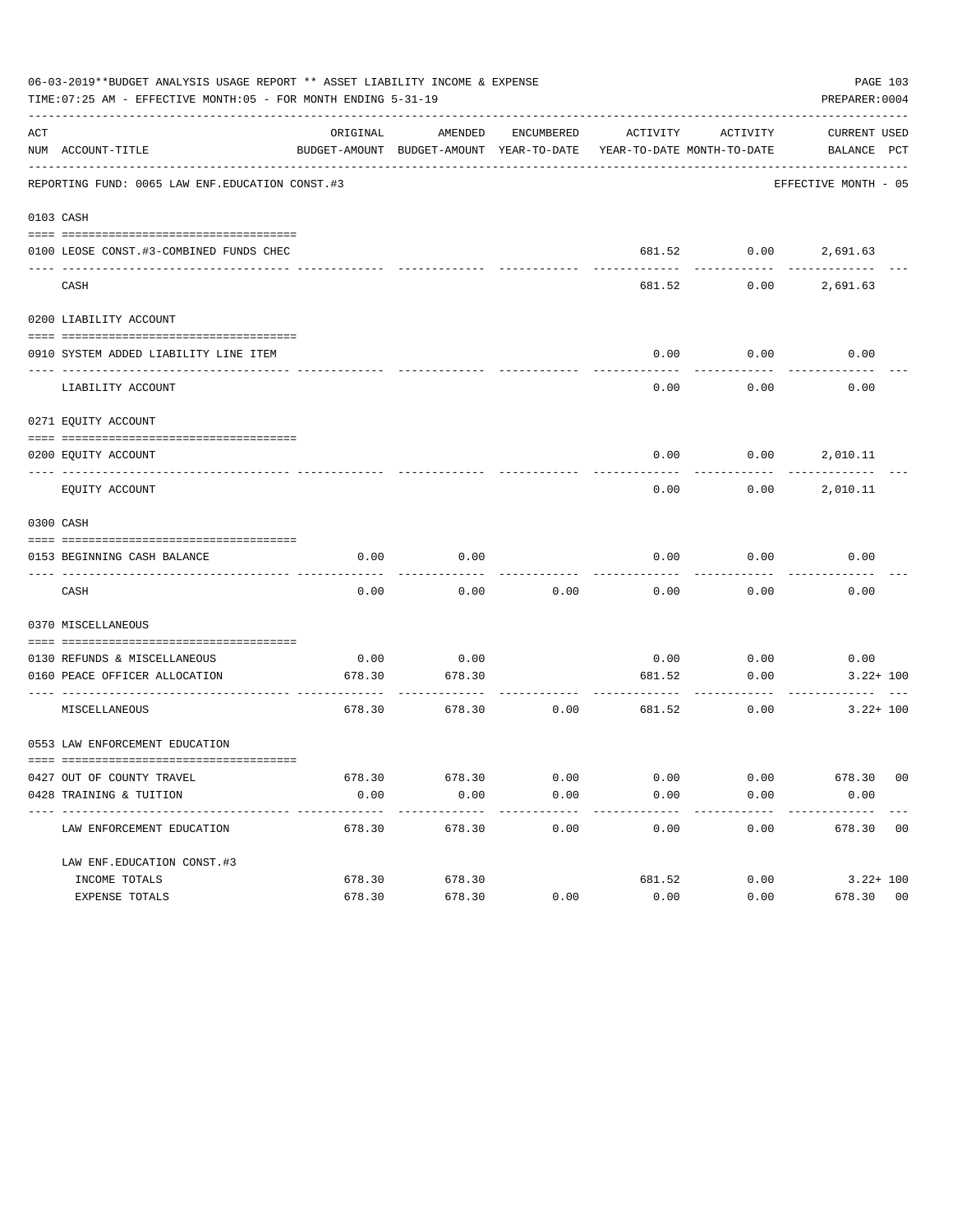|     | 06-03-2019**BUDGET ANALYSIS USAGE REPORT ** ASSET LIABILITY INCOME & EXPENSE<br>TIME: 07:25 AM - EFFECTIVE MONTH: 05 - FOR MONTH ENDING 5-31-19 |          |                                                     |            |                            |                                              | PREPARER: 0004                       | PAGE 104       |
|-----|-------------------------------------------------------------------------------------------------------------------------------------------------|----------|-----------------------------------------------------|------------|----------------------------|----------------------------------------------|--------------------------------------|----------------|
| ACT | NUM ACCOUNT-TITLE                                                                                                                               | ORIGINAL | AMENDED<br>BUDGET-AMOUNT BUDGET-AMOUNT YEAR-TO-DATE | ENCUMBERED | YEAR-TO-DATE MONTH-TO-DATE | ACTIVITY ACTIVITY                            | <b>CURRENT USED</b><br>BALANCE PCT   |                |
|     | REPORTING FUND: 0066 2017 GO BONDS-CONSTRUCTION FUND                                                                                            |          |                                                     |            |                            |                                              | EFFECTIVE MONTH - 05                 |                |
|     | 0103 CASH                                                                                                                                       |          |                                                     |            |                            |                                              |                                      |                |
|     |                                                                                                                                                 |          |                                                     |            |                            |                                              |                                      |                |
|     | 0100 GO BONDS CONST. 2017-COMBINED FUNDS                                                                                                        |          |                                                     |            |                            |                                              | $56,396.40 - 2,702.04 - 56,396.40 -$ |                |
|     | 0166 ICS DEPOSIT                                                                                                                                |          |                                                     |            | 38,189.51                  |                                              | 4,709.07 5,565,085.09                |                |
|     | 0175 TEXPOOL                                                                                                                                    |          |                                                     |            | 0.00                       | 0.00                                         | 0.00                                 |                |
|     | CASH                                                                                                                                            |          |                                                     |            |                            | -----------                                  | .<br>18,206.89-2,007.03 5,508,688.69 |                |
|     | 0200 LIABILITY ACCOUNT                                                                                                                          |          |                                                     |            |                            |                                              |                                      |                |
|     | 0910 SYSTEM ADDED LIABILITY LINE-ITEM<br>---- --------------                                                                                    |          |                                                     |            |                            | $4,166.30 - 0.00$<br>---------- ------------ | $4,166.30-$                          |                |
|     | LIABILITY ACCOUNT                                                                                                                               |          |                                                     |            | $4,166.30-$                |                                              | 0.00<br>$4,166.30-$                  |                |
|     | 0231 2017 GO BONDS PAYABLE                                                                                                                      |          |                                                     |            |                            |                                              |                                      |                |
|     | 0200 2017 GO BONDS PAYABLE<br>-------------------------- ---------                                                                              |          |                                                     |            |                            | $0.00$ $0.00$                                | 0.00                                 |                |
|     | 2017 GO BONDS PAYABLE                                                                                                                           |          |                                                     |            | 0.00                       | 0.00                                         | 0.00                                 |                |
|     | 0271 EQUITY ACCOUNT                                                                                                                             |          |                                                     |            |                            |                                              |                                      |                |
|     | 0200 EQUITY ACCOUNT                                                                                                                             |          |                                                     |            | 0.00                       | ---------                                    | $0.00$ 5,526,895.58<br>------------  |                |
|     | EQUITY ACCOUNT                                                                                                                                  |          |                                                     |            | 0.00                       |                                              | $0.00$ 5,526,895.58                  |                |
|     | 0300 CASH                                                                                                                                       |          |                                                     |            |                            |                                              |                                      |                |
|     | 0166 BEGINNING CASH BALANCE                                                                                                                     |          | 5,450,233.00 5,450,233.00                           |            |                            |                                              | $0.00$ $0.00$ $5,450,233.00$         | 00             |
|     | CASH                                                                                                                                            |          | 5,450,233.00 5,450,233.00 0.00                      |            |                            |                                              | $0.00$ $0.00$ $5,450,233.00$         | 0 <sub>0</sub> |
|     | 0360 INTEREST EARNINGS                                                                                                                          |          |                                                     |            |                            |                                              |                                      |                |
|     | 0100 INTEREST EARNINGS LEGEND BANK                                                                                                              | 0.00     | 0.00                                                |            |                            | 0.00<br>0.00                                 | 0.00                                 |                |
|     | 0166 INTEREST EARNINGS ICS                                                                                                                      | 0.00     | 0.00                                                |            |                            |                                              | 38, 189.51 4, 709.07 38, 189.51+     |                |
|     | INTEREST EARNINGS                                                                                                                               | 0.00     | ---------<br>0.00                                   | 0.00       | 38,189.51                  | 4,709.07                                     | 38,189.51+                           |                |
|     | 0370 MISCELLANEOUS                                                                                                                              |          |                                                     |            |                            |                                              |                                      |                |
|     | 0130 REFUNDS & MISCELLANEOUS                                                                                                                    | 0.00     | 0.00                                                |            |                            | 5,179.97 0.00                                | $5,179.97+$                          |                |
|     | MISCELLANEOUS                                                                                                                                   | 0.00     | 0.00                                                | 0.00       | 5,179.97                   | 0.00                                         | $5,179.97+$                          |                |
|     | 0509 CONTINGENCY                                                                                                                                |          |                                                     |            |                            |                                              |                                      |                |
|     |                                                                                                                                                 |          |                                                     |            |                            |                                              |                                      |                |
|     | 0475 CONTINGENCY                                                                                                                                |          | 520,795.00 520,795.00                               | 0.00       |                            |                                              | $0.00$ $0.00$ $520,795.00$ $00$      |                |
|     | CONTINGENCY                                                                                                                                     |          | 520,795.00 520,795.00                               | 0.00       | 0.00                       | 0.00                                         | 520,795.00                           | 0 <sub>0</sub> |
|     | 0666 COURTHOUSE CONSTRUCTION PHASE 1                                                                                                            |          |                                                     |            |                            |                                              |                                      |                |
|     | 0165 CONSTRUCTION                                                                                                                               | 0.00     | 0.00                                                | 0.00       | 0.00                       | 0.00                                         | 0.00                                 |                |
|     | 0400 ATTORNEY FEES                                                                                                                              | 0.00     | 0.00                                                | 0.00       | 0.00                       | 0.00                                         | 0.00                                 |                |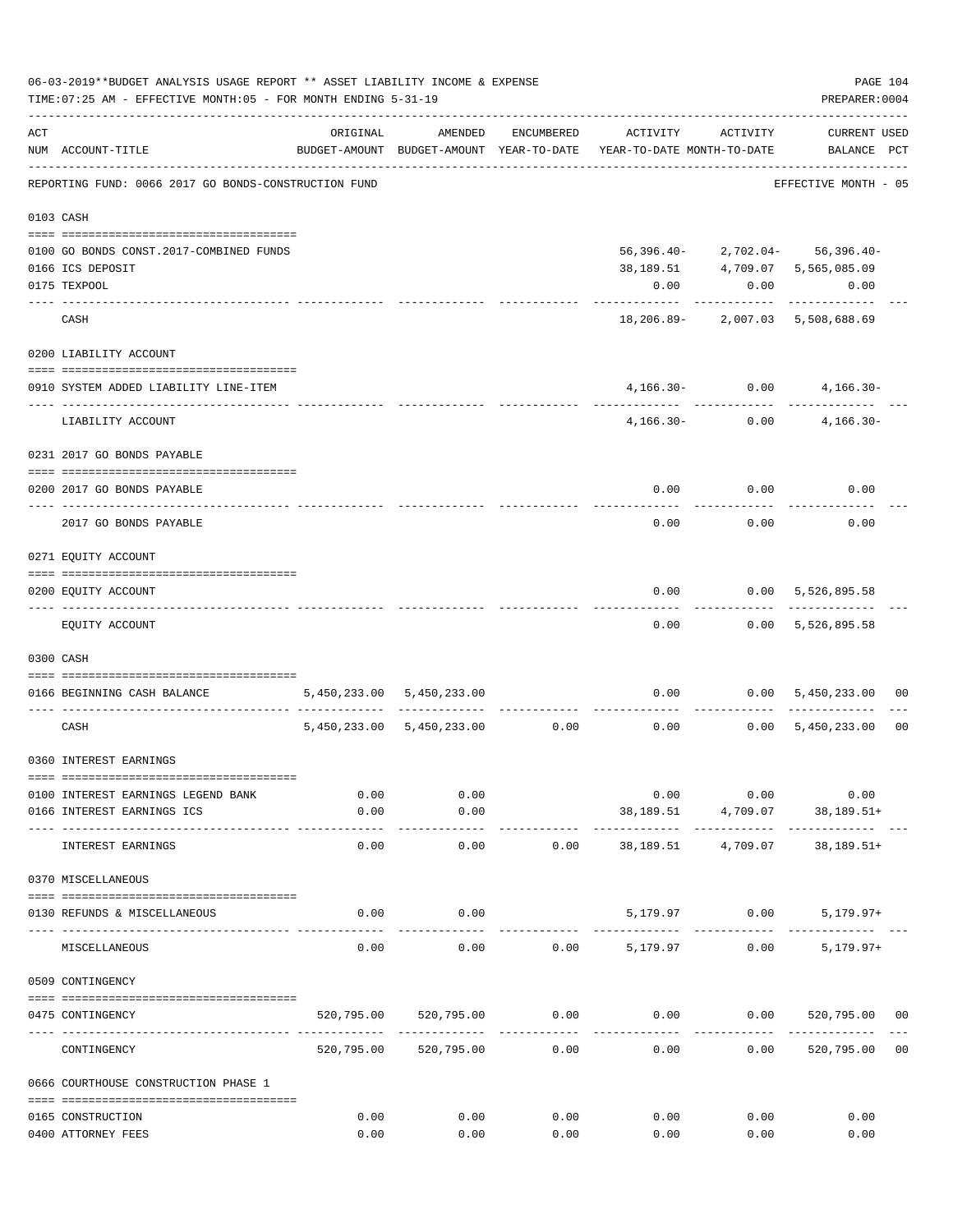TIME:07:25 AM - EFFECTIVE MONTH:05 - FOR MONTH ENDING 5-31-19 PREPARER:0004

| ACT |                                                      | ORIGINAL      | AMENDED       | ENCUMBERED   | ACTIVITY                   | <b>ACTIVITY</b> | <b>CURRENT USED</b>  |                |
|-----|------------------------------------------------------|---------------|---------------|--------------|----------------------------|-----------------|----------------------|----------------|
|     | NUM ACCOUNT-TITLE                                    | BUDGET-AMOUNT | BUDGET-AMOUNT | YEAR-TO-DATE | YEAR-TO-DATE MONTH-TO-DATE |                 | BALANCE              | PCT            |
|     | REPORTING FUND: 0066 2017 GO BONDS-CONSTRUCTION FUND |               |               |              |                            |                 | EFFECTIVE MONTH - 05 |                |
|     | 0402 ENGINEERING                                     | 0.00          | 0.00          | 0.00         | 0.00                       | 0.00            | 0.00                 |                |
|     | 0403 ARCHITECTURAL FEES                              | 2,040.00      | 2,040.00      | 0.00         | 0.00                       | 0.00            | 2,040.00             | 00             |
|     | 0426 PROFESSIONAL FEES                               | 0.00          | 0.00          | 0.00         | 2,230.00                   | 0.00            | $2,230.00 -$         |                |
|     | 0430 BIDS & NOTICES                                  | 0.00          | 0.00          | 0.00         | 81.00                      | 0.00            | $81.00 -$            |                |
|     | 0450 R & M BUILDINGS                                 | 0.00          | 0.00          | 0.00         | 0.00                       | 0.00            | 0.00                 |                |
|     | 0451 ASBESTOS ABATEMENT                              | 0.00          | 0.00          | 0.00         | 57.00                      | 0.00            | $57.00 -$            |                |
|     | 0453 IT DESIGN/SECURITY DESIGN                       | 0.00          | 0.00          | 0.00         | 15,736.00                  | 0.00            | $15,736.00 -$        |                |
|     | 0482 DEMOLITION                                      | 0.00          | 0.00          | 0.00         | 0.00                       | 0.00            | 0.00                 |                |
|     | 0490 MISCELLANEOUS                                   | 0.00          | 0.00          | 0.00         | 0.00                       | 0.00            | 0.00                 |                |
|     | 0535 BUILDING                                        | 0.00          | 0.00          | 0.00         | 0.00                       | 0.00            | 0.00                 |                |
|     | 0574 TECHNOLOGY                                      | 0.00          | 0.00          | 0.00         | 0.00                       | 0.00            | 0.00                 |                |
|     | 0695 SURVEYING                                       | 0.00          | 0.00          | 0.00         | 0.00                       | 0.00            | 0.00                 |                |
|     | COURTHOUSE CONSTRUCTION PHASE 1                      | 2,040.00      | 2,040.00      | 0.00         | 18,104.00                  | 0.00            | 16,064.00-887        |                |
|     | 0667 COURTHOUSE CONSTRUCTION PHASE 2                 |               |               |              |                            |                 |                      |                |
|     |                                                      |               |               |              |                            |                 |                      |                |
|     | 0165 CONSTRUCTION                                    | 4,800,000.00  | 4,800,000.00  | 0.00         | 13,223.95                  | 0.00            | 4,786,776.05         | 00             |
|     | 0167 CONSTRUCTION MANAGER AGENT                      | 0.00          | 0.00          | 215,740.00   | 0.00                       | 0.00            | $215,740.00 -$       |                |
|     | 0400 ATTORNEY FEES                                   | 0.00          | 0.00          | 0.00         | 0.00                       | 0.00            | 0.00                 |                |
|     | 0403 ARCHITECTURAL FEES                              | 99,960.00     | 99,960.00     | 0.00         | 23,100.00                  | 0.00            | 76,860.00            | 23             |
|     | 0421 INTERNET SERVICES                               | 0.00          | 0.00          | 0.00         | 161.48                     | 161.48          | $161.48-$            |                |
|     | 0426 PROFESSIONAL FEES                               | 0.00          | 0.00          | 0.00         | 0.00                       | 0.00            | 0.00                 |                |
|     | 0430 BIDS & NOTICES                                  | 500.00        | 500.00        | 0.00         | 604.72                     | 340.56          | 104.72- 121          |                |
|     | 0440 UTILITIES ELECTRICITY                           | 0.00          | 0.00          | 6.48         | 0.00                       | 0.00            | $6.48-$              |                |
|     | 0442 UTILITIES WATER                                 | 0.00          | 0.00          | 0.00         | 0.00                       | 0.00            | 0.00                 |                |
|     | 0451 ASBESTOS & OTHER TESTING                        | 24,320.00     | 24,320.00     | 0.00         | 0.00                       | 0.00            | 24,320.00            | 0 <sup>0</sup> |
|     | 0453 IT DESIGN/SECURITY DESIGN                       | 1,870.00      | 1,870.00      | 0.00         | 0.00                       | 0.00            | 1,870.00             | 0 <sup>0</sup> |
|     | 0455 SECURITY                                        | 748.00        | 748.00        | 0.00         | 0.00                       | 0.00            | 748.00               | 0 <sup>0</sup> |
|     | 0470 OFFICE LEASE                                    | 0.00          | 0.00          | 0.00         | 2,200.00                   | 2,200.00        | $2,200.00-$          |                |
|     | 0490 MISCELLANEOUS                                   | 0.00          | 0.00          | 0.00         | 15.92                      | 0.00            | $15.92-$             |                |
|     | 0574 TECHNOLOGY                                      | 0.00          | 0.00          | 0.00         | 0.00                       | 0.00            | 0.00                 |                |
|     | COURTHOUSE CONSTRUCTION PHASE 2                      | 4,927,398.00  | 4,927,398.00  | 215,746.48   | 39,306.07                  | 2,702.04        | 4,672,345.45         | 05             |
|     | 2017 GO BONDS-CONSTRUCTION FUND                      |               |               |              |                            |                 |                      |                |
|     | INCOME TOTALS                                        | 5,450,233.00  | 5,450,233.00  |              | 43,369.48                  | 4,709.07        | 5,406,863.52         | 01             |
|     | <b>EXPENSE TOTALS</b>                                | 5,450,233.00  | 5,450,233.00  | 215,746.48   | 57,410.07                  | 2,702.04        | 5,177,076.45         | 05             |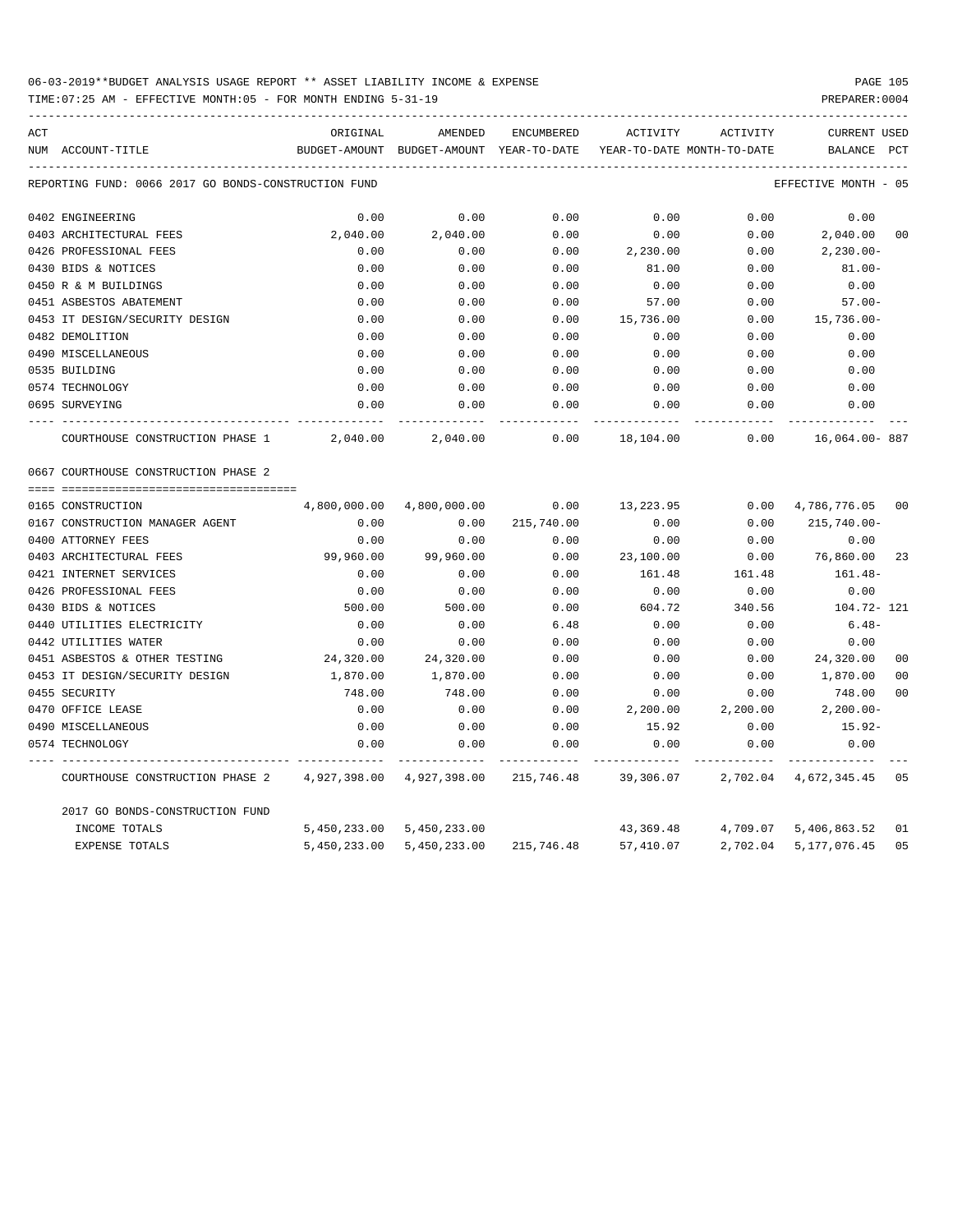|           | 06-03-2019**BUDGET ANALYSIS USAGE REPORT ** ASSET LIABILITY INCOME & EXPENSE<br>TIME: 07:25 AM - EFFECTIVE MONTH: 05 - FOR MONTH ENDING 5-31-19 |           |                                          |                   |                            |                                 | PREPARER: 0004       | PAGE 106 |
|-----------|-------------------------------------------------------------------------------------------------------------------------------------------------|-----------|------------------------------------------|-------------------|----------------------------|---------------------------------|----------------------|----------|
| ACT       |                                                                                                                                                 | ORIGINAL  | AMENDED                                  | <b>ENCUMBERED</b> | ACTIVITY                   | <b>ACTIVITY</b>                 | <b>CURRENT USED</b>  |          |
|           | NUM ACCOUNT-TITLE                                                                                                                               |           | BUDGET-AMOUNT BUDGET-AMOUNT YEAR-TO-DATE |                   | YEAR-TO-DATE MONTH-TO-DATE |                                 | BALANCE PCT          |          |
|           | REPORTING FUND: 0067 F.C. DETENTION CENTER ANNUAL PAYMEN                                                                                        |           |                                          |                   |                            |                                 | EFFECTIVE MONTH - 05 |          |
|           | 0103 CASH                                                                                                                                       |           |                                          |                   |                            |                                 |                      |          |
|           | 0100 ANNUAL PAYMENT-COMBINED FUND CKING                                                                                                         |           |                                          |                   |                            | 8,354.09   1,645.91-   2,538.14 |                      |          |
|           | CASH                                                                                                                                            |           |                                          |                   | 8,354.09                   | 1,645.91-                       | 2,538.14             |          |
|           | 0200 SYSTEM ADDED LIABILITY DEPARTMENT                                                                                                          |           |                                          |                   |                            |                                 |                      |          |
|           | 0910 SYSTEM ADDED LIABILITY LINE-ITEM                                                                                                           |           |                                          |                   | 0.00                       | 0.00                            | 0.00                 |          |
|           | SYSTEM ADDED LIABILITY DEPARTMENT                                                                                                               |           |                                          |                   | 0.00                       | 0.00                            | 0.00                 |          |
|           | 0271 EQUITY ACCOUNT                                                                                                                             |           |                                          |                   |                            |                                 |                      |          |
|           | 0200 EQUITY ACCOUNT                                                                                                                             |           |                                          |                   | 0.00                       | 0.00                            | 5,815.95-            |          |
|           | EQUITY ACCOUNT                                                                                                                                  |           |                                          |                   | 0.00                       | 0.00                            | $5,815.95-$          |          |
|           |                                                                                                                                                 |           |                                          |                   |                            |                                 |                      |          |
| 0300 CASH | 0110 UNENCUMBERED FUND BALANCE                                                                                                                  | 0.00      | 0.00                                     |                   | 0.00                       | 0.00                            | 0.00                 |          |
|           | CASH                                                                                                                                            | 0.00      | 0.00                                     | 0.00              | 0.00                       | 0.00                            | 0.00                 |          |
|           | 0319 ANNUAL PAYMENT INCOME                                                                                                                      |           |                                          |                   |                            |                                 |                      |          |
|           | 0551 ANNUAL PAYMENT                                                                                                                             | 10,000.00 | 10,000.00                                |                   | 10,000.00                  | 0.00                            | 0.00 100             |          |
|           | ---- ---------------------------<br>ANNUAL PAYMENT INCOME                                                                                       | 10,000.00 | 10,000.00                                | 0.00              | 10,000.00                  | 0.00                            | 0.00 100             |          |
|           | 0560 F.C. SHERIFF ANNUAL PAYMENT                                                                                                                |           |                                          |                   |                            |                                 |                      |          |
|           | 0428 TRAINING & TUITION                                                                                                                         | 10,000.00 | 10,000.00                                | 0.00              |                            | 1,645.91 1,645.91               | 8,354.09             | 16       |
|           | 0580 INVESTIGATIVE EQUIPMENT                                                                                                                    | 0.00      | 0.00                                     | 0.00              | 0.00                       | 0.00                            | 0.00                 |          |
|           | F.C. SHERIFF ANNUAL PAYMENT                                                                                                                     | 10,000.00 | 10,000.00                                | 0.00              | 1,645.91                   | 1,645.91                        | 8,354.09             | 16       |
|           | F.C. DETENTION CENTER ANNUAL PAYME                                                                                                              |           |                                          |                   |                            |                                 |                      |          |
|           | INCOME TOTALS                                                                                                                                   | 10,000.00 | 10,000.00                                |                   |                            | 10,000.00 0.00                  | 0.00 100             |          |
|           | <b>EXPENSE TOTALS</b>                                                                                                                           | 10,000.00 | 10,000.00                                | 0.00              | 1,645.91                   | 1,645.91                        | 8,354.09 16          |          |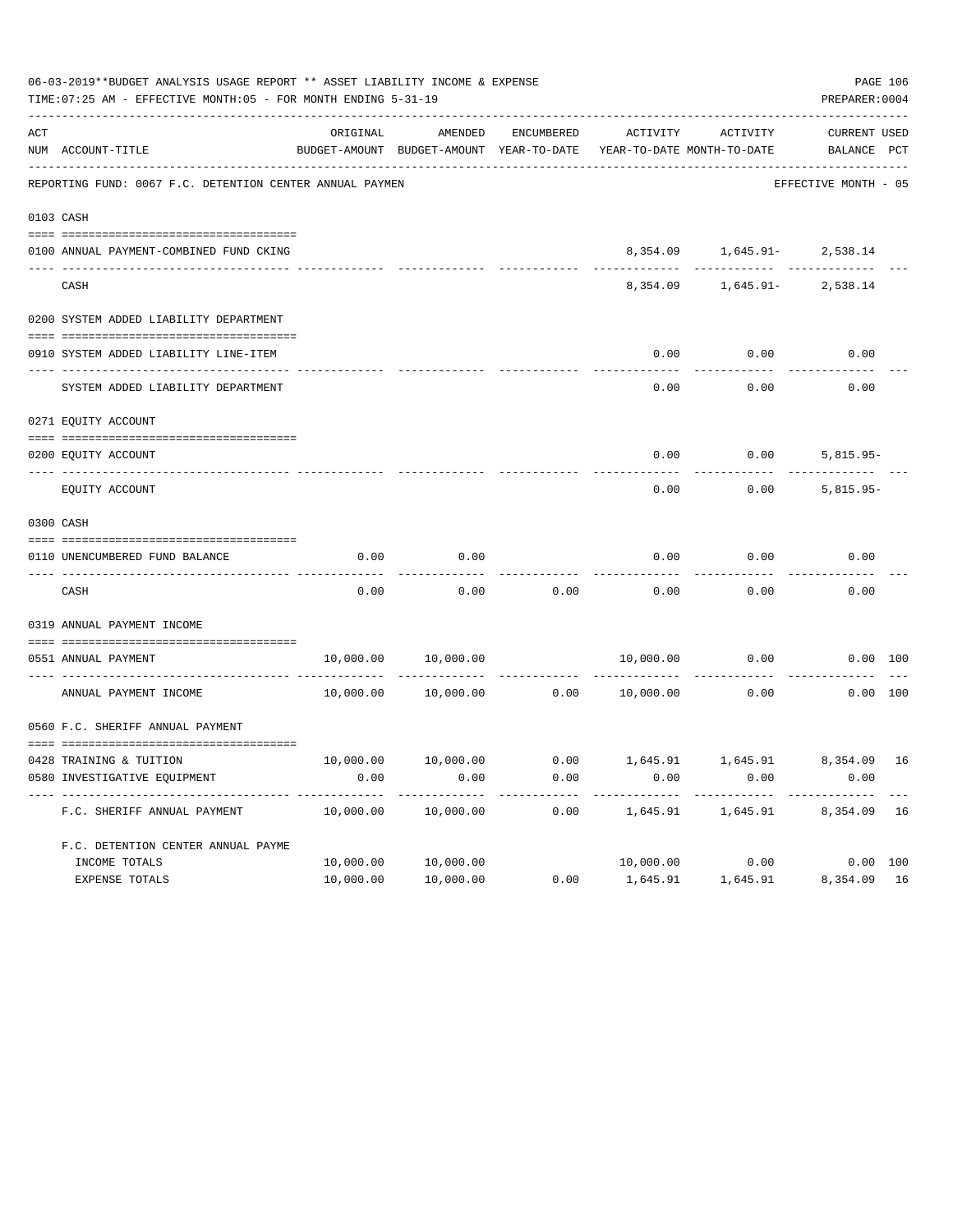|     | 06-03-2019**BUDGET ANALYSIS USAGE REPORT ** ASSET LIABILITY INCOME & EXPENSE<br>PAGE 107<br>TIME: 07:25 AM - EFFECTIVE MONTH: 05 - FOR MONTH ENDING 5-31-19<br>PREPARER: 0004 |          |                                                     |            |                                        |                           |                                             |  |  |
|-----|-------------------------------------------------------------------------------------------------------------------------------------------------------------------------------|----------|-----------------------------------------------------|------------|----------------------------------------|---------------------------|---------------------------------------------|--|--|
| ACT | NUM ACCOUNT-TITLE                                                                                                                                                             | ORIGINAL | AMENDED<br>BUDGET-AMOUNT BUDGET-AMOUNT YEAR-TO-DATE | ENCUMBERED | ACTIVITY<br>YEAR-TO-DATE MONTH-TO-DATE | ACTIVITY                  | <b>CURRENT USED</b><br>BALANCE PCT          |  |  |
|     | REPORTING FUND: 0068 2018 GO BONDS-CONSTRUCTION FUND                                                                                                                          |          |                                                     |            |                                        |                           | EFFECTIVE MONTH - 05                        |  |  |
|     | 0103 CASH                                                                                                                                                                     |          |                                                     |            |                                        |                           |                                             |  |  |
|     |                                                                                                                                                                               |          |                                                     |            |                                        |                           |                                             |  |  |
|     | 0100 GO BONDS CONST. 2018-COMB. FUNDS CHE                                                                                                                                     |          |                                                     |            |                                        | $0.00$ 0.00               | 0.00                                        |  |  |
|     | 0168 BUSINESS MONEY FUND ACCOUNT                                                                                                                                              |          |                                                     |            |                                        |                           | 6, 281, 344.71 11, 817.63 6, 281, 344.71    |  |  |
|     | 0175 TEXPOOL                                                                                                                                                                  |          |                                                     |            | 0.00                                   | 0.00                      | 0.00                                        |  |  |
|     | CASH                                                                                                                                                                          |          |                                                     |            |                                        | -----------               | 6, 281, 344. 71 11, 817. 63 6, 281, 344. 71 |  |  |
|     | 0200 LIABILITY ACCOUNT                                                                                                                                                        |          |                                                     |            |                                        |                           |                                             |  |  |
|     |                                                                                                                                                                               |          |                                                     |            |                                        |                           |                                             |  |  |
|     | 0910 SYSTEM ADDED LIABILITY LINE -ITEM                                                                                                                                        |          |                                                     |            |                                        | $0.00$ 0.00<br>---------- | 0.00                                        |  |  |
|     | LIABILITY ACCOUNT                                                                                                                                                             |          |                                                     |            | 0.00                                   | 0.00                      | 0.00                                        |  |  |
|     | 0231 2018 GO BONDS PAYABLE                                                                                                                                                    |          |                                                     |            |                                        |                           |                                             |  |  |
|     | 0200 2018 GO BONDS PAYABLE                                                                                                                                                    |          |                                                     |            |                                        |                           | 6,250,000.00   0.00   6,250,000.00          |  |  |
|     | 2018 GO BONDS PAYABLE                                                                                                                                                         |          |                                                     |            |                                        | -------------             | 6,250,000.00   0.00   6,250,000.00          |  |  |
|     | 0271 EQUITY ACCOUNT                                                                                                                                                           |          |                                                     |            |                                        |                           |                                             |  |  |
|     | 0200 EQUITY ACCOUNT                                                                                                                                                           |          |                                                     |            | 0.00                                   | 0.00                      | 0.00                                        |  |  |
|     |                                                                                                                                                                               |          |                                                     |            |                                        |                           |                                             |  |  |
|     | EQUITY ACCOUNT                                                                                                                                                                |          |                                                     |            | 0.00                                   | 0.00                      | 0.00                                        |  |  |
|     | 0300 CASH                                                                                                                                                                     |          |                                                     |            |                                        |                           |                                             |  |  |
|     | 0168 BEGINNING CASH BALANCE                                                                                                                                                   | 0.00     | 0.00                                                |            | 0.00                                   | 0.00                      | 0.00                                        |  |  |
|     | CASH                                                                                                                                                                          | 0.00     | 0.00                                                | 0.00       | 0.00                                   | 0.00                      | 0.00                                        |  |  |
|     | 0360 INTEREST EARNINGS                                                                                                                                                        |          |                                                     |            |                                        |                           |                                             |  |  |
|     |                                                                                                                                                                               |          |                                                     |            |                                        |                           |                                             |  |  |
|     | 0100 INTEREST EARNING LEGEND BANK                                                                                                                                             | 0.00     | 0.00                                                |            | 0.00                                   | 0.00                      | 0.00                                        |  |  |
|     | 0168 INTEREST EARNINGS BUSINESS MONEY F                                                                                                                                       | 0.00     | 0.00<br>$---$                                       |            | 31,344.71                              | 11,817.63                 | $31,344.71+$                                |  |  |
|     | INTEREST EARNINGS                                                                                                                                                             | 0.00     | 0.00                                                | 0.00       | 31,344.71                              | 11,817.63                 | $31,344.71+$                                |  |  |
|     | 0370 MISCELLANEOUS                                                                                                                                                            |          |                                                     |            |                                        |                           |                                             |  |  |
|     | 0130 REFUNDS & MISCELLANEOUS                                                                                                                                                  | 0.00     | 0.00                                                |            | 0.00                                   | 0.00                      | 0.00                                        |  |  |
|     | MISCELLANEOUS                                                                                                                                                                 | 0.00     | 0.00                                                | 0.00       | 0.00                                   | 0.00                      | 0.00                                        |  |  |
|     | 0509 CONTINGENCY                                                                                                                                                              |          |                                                     |            |                                        |                           |                                             |  |  |
|     |                                                                                                                                                                               |          |                                                     |            |                                        |                           |                                             |  |  |
|     | 0475 CONTINGENCY                                                                                                                                                              | 0.00     | 0.00                                                | 0.00       | 0.00                                   | 0.00                      | 0.00                                        |  |  |
|     | CONTINGENCY                                                                                                                                                                   | 0.00     | 0.00                                                | 0.00       | 0.00                                   | 0.00                      | 0.00                                        |  |  |
|     | 0668 COURTHOUSE CONSTRUCTION PHASE 2                                                                                                                                          |          |                                                     |            |                                        |                           |                                             |  |  |
|     | 0165 CONSTRUCTION                                                                                                                                                             | 0.00     | 0.00                                                | 0.00       | 0.00                                   | 0.00                      | 0.00                                        |  |  |
|     | 0400 ATTORNEY FEES                                                                                                                                                            | 0.00     | 0.00                                                | 0.00       | 0.00                                   | 0.00                      | 0.00                                        |  |  |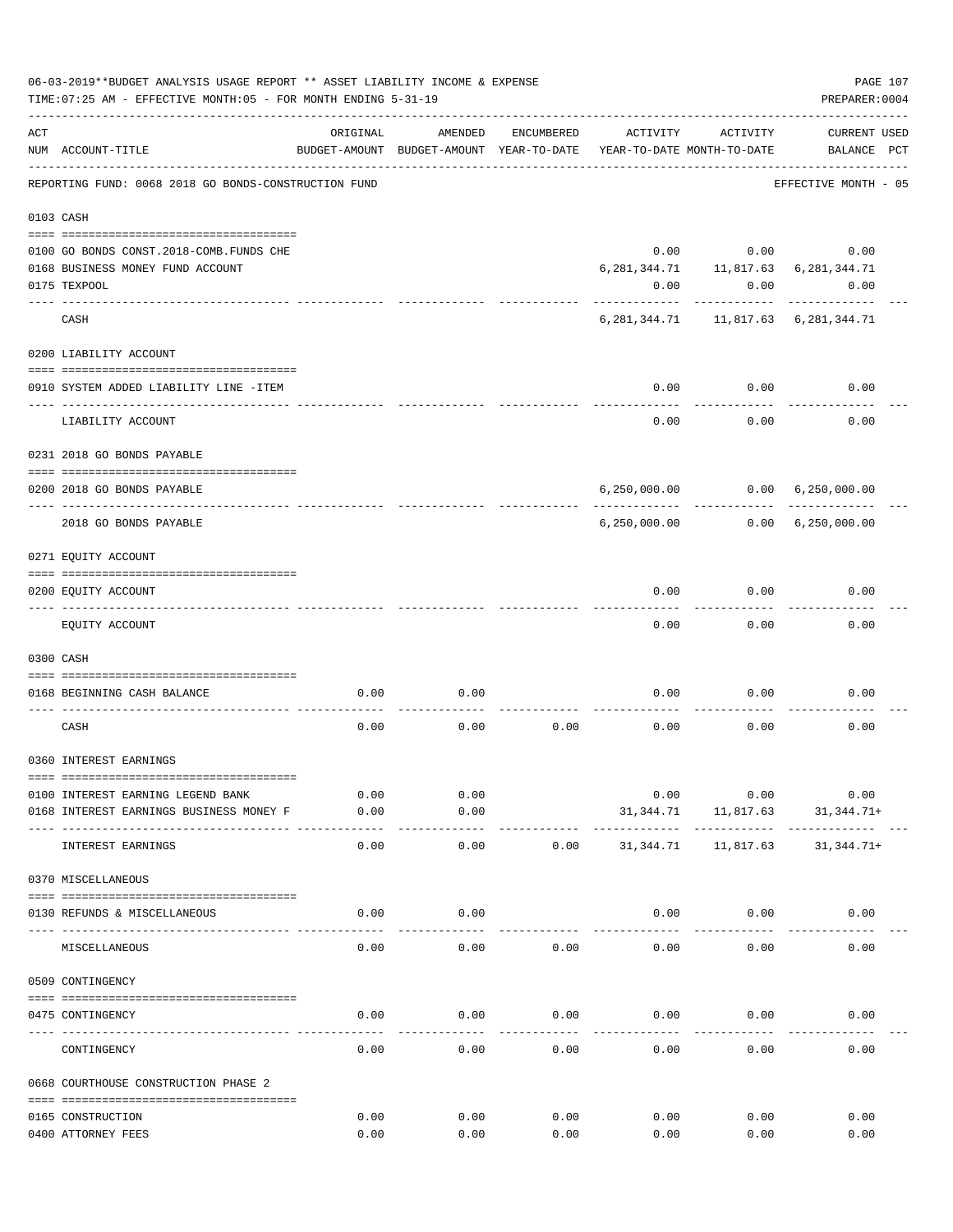| ACT                                                  | ORIGINAL      | AMENDED       | <b>ENCUMBERED</b> | ACTIVITY                   | ACTIVITY | <b>CURRENT USED</b>                  |
|------------------------------------------------------|---------------|---------------|-------------------|----------------------------|----------|--------------------------------------|
| ACCOUNT-TITLE<br>NTJM                                | BUDGET-AMOUNT | BUDGET-AMOUNT | YEAR-TO-DATE      | YEAR-TO-DATE MONTH-TO-DATE |          | <b>PCT</b><br><b>BALANCE</b>         |
| REPORTING FUND: 0068 2018 GO BONDS-CONSTRUCTION FUND |               |               |                   |                            |          | EFFECTIVE MONTH - 05                 |
| 0402 ENGINEERING                                     | 0.00          | 0.00          | 0.00              | 0.00                       | 0.00     | 0.00                                 |
| 0403 ARCHITECTURAL FEES                              | 0.00          | 0.00          | 0.00              | 0.00                       | 0.00     | 0.00                                 |
| 0426 PROFESSIONAL FEES                               | 0.00          | 0.00          | 0.00              | 0.00                       | 0.00     | 0.00                                 |
| 0430 BIDS & NOTICES                                  | 0.00          | 0.00          | 0.00              | 0.00                       | 0.00     | 0.00                                 |
| 0450 R & M BUILDINGS                                 | 0.00          | 0.00          | 0.00              | 0.00                       | 0.00     | 0.00                                 |
| 0490 MISCELLANEOUS                                   | 0.00          | 0.00          | 0.00              | 0.00                       | 0.00     | 0.00                                 |
| 0535 BUILDING                                        | 0.00          | 0.00          | 0.00              | 0.00                       | 0.00     | 0.00                                 |
| 0695 SURVEYING                                       | 0.00          | 0.00          | 0.00              | 0.00                       | 0.00     | 0.00                                 |
| COURTHOUSE CONSTRUCTION PHASE 2                      | 0.00          | 0.00          | 0.00              | 0.00                       | 0.00     | 0.00                                 |
| 2018 GO BONDS-CONSTRUCTION FUND                      |               |               |                   |                            |          |                                      |
| INCOME TOTALS                                        | 0.00          | 0.00          |                   |                            |          | $31,344.71$ $11,817.63$ $31,344.71+$ |
| <b>EXPENSE TOTALS</b>                                | 0.00          | 0.00          | 0.00              | 0.00                       | 0.00     | 0.00                                 |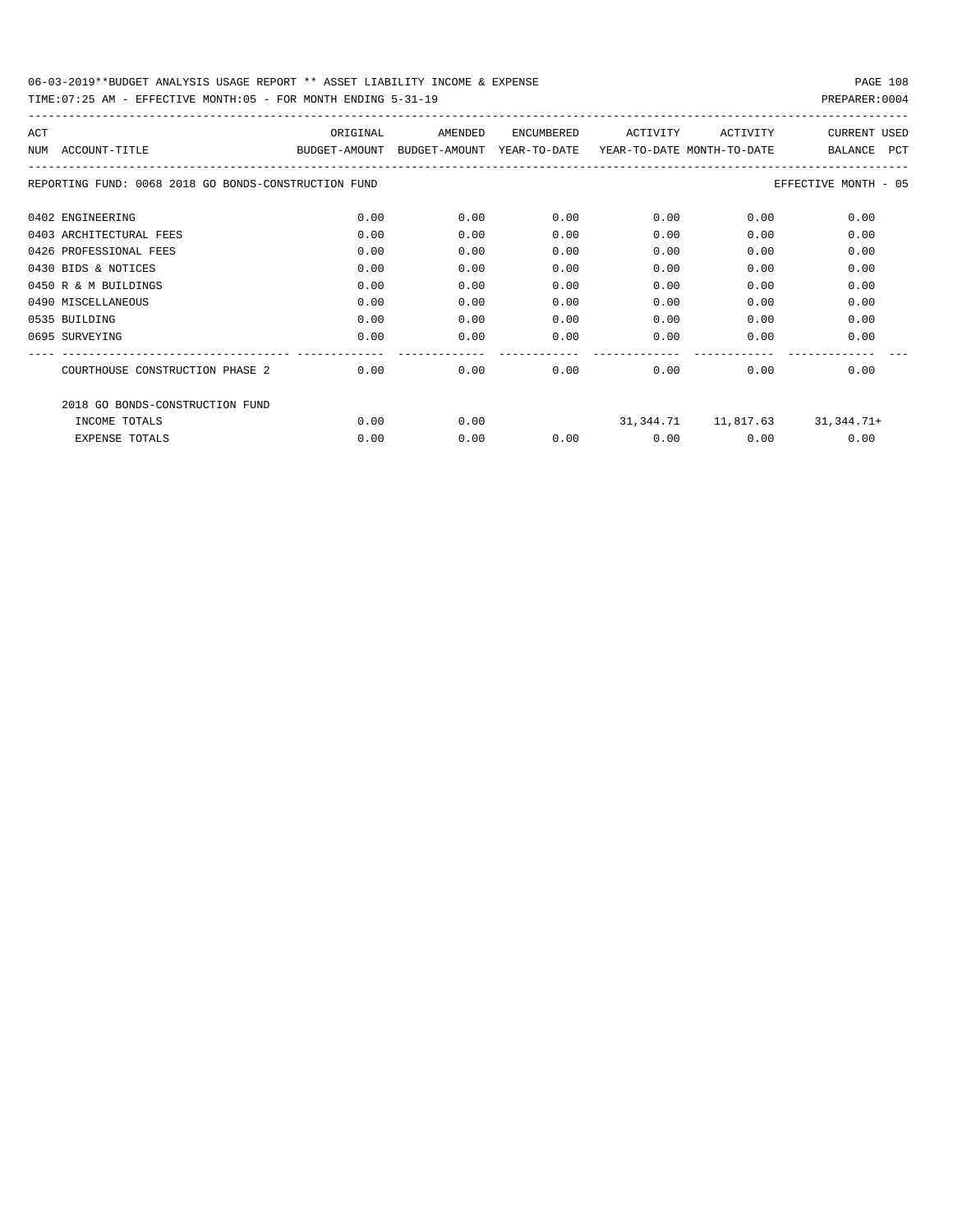| 06-03-2019**BUDGET ANALYSIS USAGE REPORT ** ASSET LIABILITY INCOME & EXPENSE<br>TIME: 07:25 AM - EFFECTIVE MONTH: 05 - FOR MONTH ENDING 5-31-19<br>PREPARER: 0004 |                                                  |              |              |              |                                                                                 |              |                                    |  |  |
|-------------------------------------------------------------------------------------------------------------------------------------------------------------------|--------------------------------------------------|--------------|--------------|--------------|---------------------------------------------------------------------------------|--------------|------------------------------------|--|--|
| ACT                                                                                                                                                               | NUM ACCOUNT-TITLE                                | ORIGINAL     | AMENDED      | ENCUMBERED   | ACTIVITY<br>BUDGET-AMOUNT BUDGET-AMOUNT YEAR-TO-DATE YEAR-TO-DATE MONTH-TO-DATE | ACTIVITY     | <b>CURRENT USED</b><br>BALANCE PCT |  |  |
|                                                                                                                                                                   | REPORTING FUND: 0070 RIGHT OF WAY FUND           |              |              |              |                                                                                 |              | EFFECTIVE MONTH - 05               |  |  |
|                                                                                                                                                                   | 0102 A/P CLEARING                                |              |              |              |                                                                                 |              |                                    |  |  |
|                                                                                                                                                                   | 0100 A/P CLEARING                                |              |              |              | 0.00                                                                            | 0.00         | 0.00                               |  |  |
|                                                                                                                                                                   | ---- --------<br>A/P CLEARING                    |              |              |              | 0.00                                                                            | 0.00         | 0.00                               |  |  |
|                                                                                                                                                                   | 0103 CASH                                        |              |              |              |                                                                                 |              |                                    |  |  |
|                                                                                                                                                                   | 0100 RIGHT OF WAY-COMBINED FUND CHECKIN          |              |              |              | 112.77-                                                                         | 3.98         | 16,069.89                          |  |  |
|                                                                                                                                                                   | 0170 RIGHT OF WAY CASH ACCT.                     |              |              |              | 0.00                                                                            | 0.00         | 0.00                               |  |  |
|                                                                                                                                                                   | 0175 TEXPOOL                                     |              |              |              | 1,383.87                                                                        | 166.35       | 83,308.69                          |  |  |
|                                                                                                                                                                   | CASH                                             |              |              |              | 1,271.10                                                                        | 170.33       | 99,378.58                          |  |  |
|                                                                                                                                                                   | 0133 ADVANCE TO FUND                             |              |              |              |                                                                                 |              |                                    |  |  |
|                                                                                                                                                                   | 0010 ADVANCE TO GENERAL                          |              |              |              | 0.00                                                                            | 0.00         | 0.00                               |  |  |
|                                                                                                                                                                   | 0021 ADVANCE TO R&B #1                           |              |              |              | 0.00                                                                            | 0.00         | 0.00                               |  |  |
|                                                                                                                                                                   | 0022 ADVANCE TO R&B #2                           |              |              |              | 0.00                                                                            | 0.00         | 0.00                               |  |  |
|                                                                                                                                                                   |                                                  |              |              |              |                                                                                 |              |                                    |  |  |
|                                                                                                                                                                   | ADVANCE TO FUND                                  |              |              |              | 0.00                                                                            | 0.00         | 0.00                               |  |  |
|                                                                                                                                                                   | 0200 LIABILITY ACCOUNT                           |              |              |              |                                                                                 |              |                                    |  |  |
|                                                                                                                                                                   | 0900 SYSTEM ADDED LIABILITY LINE-ITEM            |              |              |              | 0.00                                                                            | 0.00         | 0.00                               |  |  |
|                                                                                                                                                                   | 0910 SYSTEM ADDED LIABILITY LINE-ITEM            |              |              |              | 0.00                                                                            | 0.00         | 0.00                               |  |  |
|                                                                                                                                                                   | LIABILITY ACCOUNT                                |              |              |              | 0.00                                                                            | 0.00         | 0.00                               |  |  |
|                                                                                                                                                                   |                                                  |              |              |              |                                                                                 |              |                                    |  |  |
|                                                                                                                                                                   | 0271 EQUITY ACCOUNT                              |              |              |              |                                                                                 |              |                                    |  |  |
|                                                                                                                                                                   | 0200 EQUITY ACCOUNT                              |              |              |              | 0.00                                                                            |              | $0.00$ 98,107.48                   |  |  |
|                                                                                                                                                                   | EQUITY ACCOUNT                                   |              |              |              | 0.00                                                                            |              | $0.00$ 98,107.48                   |  |  |
|                                                                                                                                                                   | 0360 INTEREST EARNINGS                           |              |              |              |                                                                                 |              |                                    |  |  |
|                                                                                                                                                                   | 0100 INTEREST EARNINGS                           | 0.00         | 0.00         |              |                                                                                 |              | 1,271.10 170.33 1,271.10+          |  |  |
|                                                                                                                                                                   | INTEREST EARNINGS                                | 0.00         | .<br>0.00    | 0.00         | 1,271.10                                                                        |              | 170.33 1,271.10+                   |  |  |
|                                                                                                                                                                   | 0622 RIGHT OF WAY                                |              |              |              |                                                                                 |              |                                    |  |  |
|                                                                                                                                                                   |                                                  |              |              |              |                                                                                 |              |                                    |  |  |
|                                                                                                                                                                   | 0399 CLAIM SETTLEMENTS                           | 0.00         | 0.00         | 0.00         | 0.00                                                                            | 0.00         | 0.00                               |  |  |
|                                                                                                                                                                   | 0426 APPRAISAL FEES<br>0429 RELOCATING UTILITIES | 0.00<br>0.00 | 0.00<br>0.00 | 0.00<br>0.00 | 0.00<br>0.00                                                                    | 0.00<br>0.00 | 0.00<br>0.00                       |  |  |
|                                                                                                                                                                   | 0449 CONTRACT EXPENSES FOR FM87 R.O.W.           | 0.00         | 0.00         | 0.00         | 0.00                                                                            | 0.00         | 0.00                               |  |  |
|                                                                                                                                                                   |                                                  |              |              |              |                                                                                 |              |                                    |  |  |
|                                                                                                                                                                   | RIGHT OF WAY                                     | 0.00         | 0.00         | 0.00         | 0.00                                                                            | 0.00         | 0.00                               |  |  |
|                                                                                                                                                                   | 0629 RIGHT OF WAY                                |              |              |              |                                                                                 |              |                                    |  |  |
|                                                                                                                                                                   | 0500 RIGHT OF WAY PUR HWY #82                    | 0.00         | 0.00         | 0.00         | 0.00                                                                            | 0.00         | 0.00                               |  |  |
|                                                                                                                                                                   | 0501 RIGHT OF WAY PURCHASE FM #87                | 0.00         | 0.00         | 0.00         | 0.00                                                                            | 0.00         | 0.00                               |  |  |
|                                                                                                                                                                   | 0502 RIGHT OF WAY PURCHASE HWY #121              | 0.00         | 0.00         | 0.00         | 0.00                                                                            | 0.00         | 0.00                               |  |  |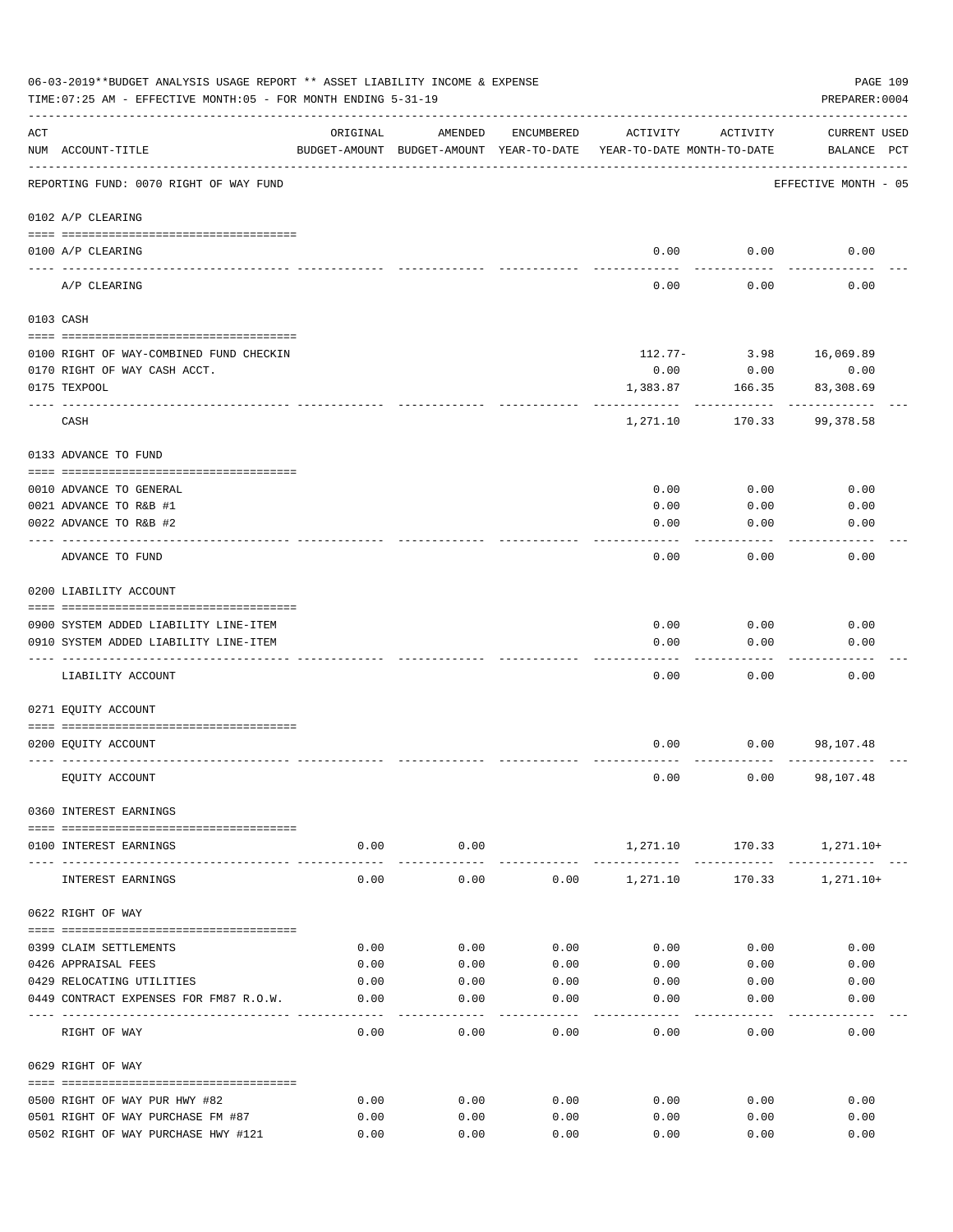| 06-03-2019**BUDGET ANALYSIS USAGE REPORT ** ASSET LIABILITY INCOME & EXPENSE<br>PAGE 110 |             |         |            |             |                           |                           |  |  |  |  |
|------------------------------------------------------------------------------------------|-------------|---------|------------|-------------|---------------------------|---------------------------|--|--|--|--|
| TIME: 07:25 AM - EFFECTIVE MONTH: 05 - FOR MONTH ENDING $5-31-19$                        |             |         |            |             |                           | PREPARER: 0004            |  |  |  |  |
| ACT                                                                                      | ORIGINAL    | AMENDED | ENCUMBERED | ACTIVITY    | ACTIVITY                  | CURRENT USED              |  |  |  |  |
| NUM ACCOUNT-TITLE<br>BUDGET-AMOUNT BUDGET-AMOUNT YEAR-TO-DATE YEAR-TO-DATE_MONTH-TO-DATE |             |         |            |             |                           | BALANCE PCT               |  |  |  |  |
| REPORTING FUND: 0070 RIGHT OF WAY FUND                                                   |             |         |            |             |                           | EFFECTIVE MONTH - 05      |  |  |  |  |
| 0503 RIGHT OF WAY PURCHASE HWY.78                                                        | $\sim$ 0.00 | 0.00    | 0.00       | $0.00$ 0.00 |                           | 0.00                      |  |  |  |  |
| RIGHT OF WAY                                                                             | 0.00        | 0.00    | 0.00       |             | 0.00<br>$0.00$ and $0.00$ | 0.00                      |  |  |  |  |
| 0999 ACCOUNTS PAYABLE<br>_______________________________                                 |             |         |            |             |                           |                           |  |  |  |  |
| 0100 A/P CLEARING ACCOUNT                                                                |             |         |            |             | $0.00$ 0.00               | 0.00                      |  |  |  |  |
| ACCOUNTS PAYABLE                                                                         |             |         |            | 0.00        | 0.00                      | 0.00                      |  |  |  |  |
| RIGHT OF WAY FUND                                                                        |             |         |            |             |                           |                           |  |  |  |  |
| INCOME TOTALS                                                                            | 0.00        | 0.00    |            |             |                           | 1,271.10 170.33 1,271.10+ |  |  |  |  |
| <b>EXPENSE TOTALS</b>                                                                    | 0.00        | 0.00    | 0.00       | 0.00        | 0.00                      | 0.00                      |  |  |  |  |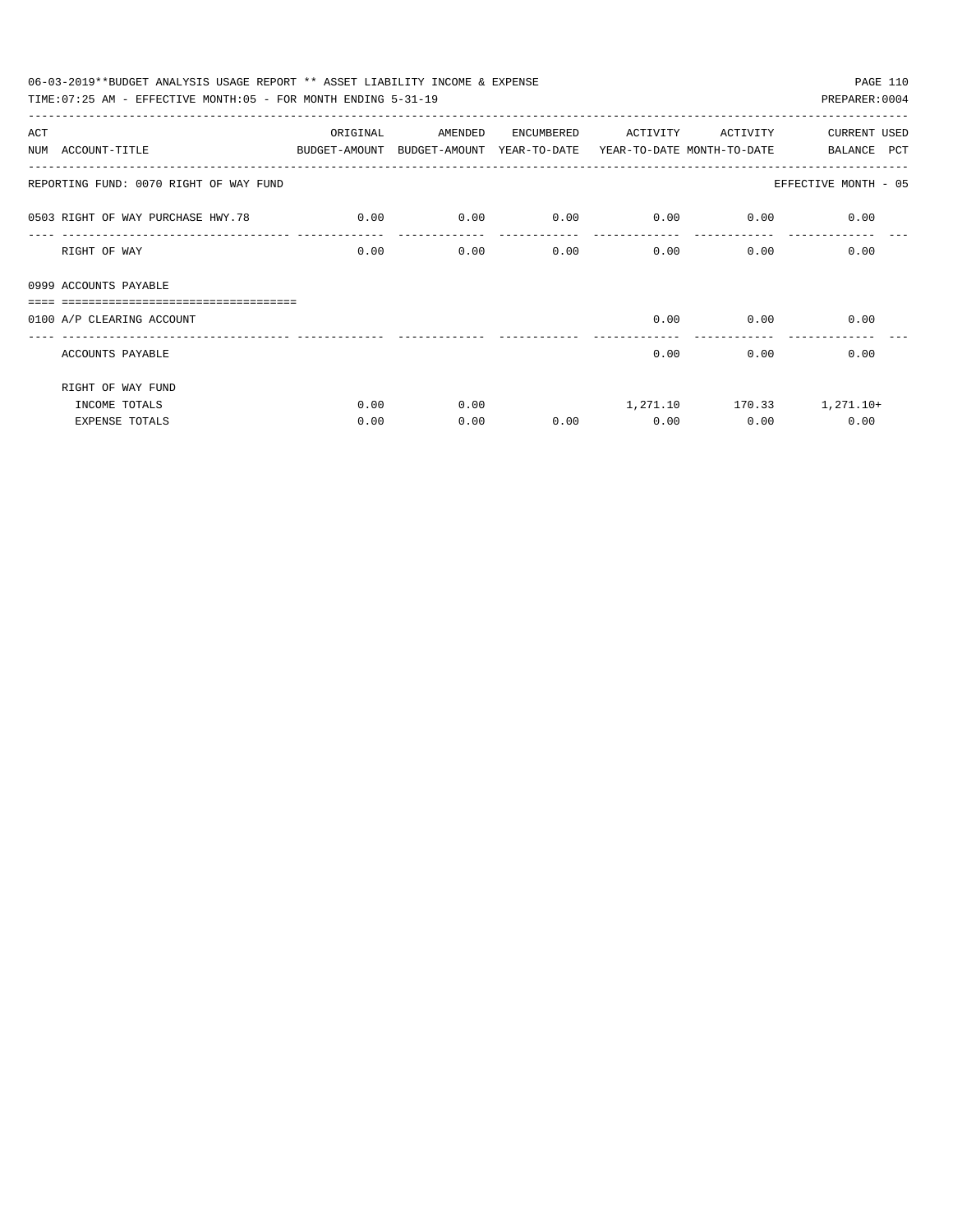|     | 06-03-2019**BUDGET ANALYSIS USAGE REPORT ** ASSET LIABILITY INCOME & EXPENSE<br>TIME: 07:25 AM - EFFECTIVE MONTH: 05 - FOR MONTH ENDING 5-31-19 |          |                                                     |            |          |                                        | PAGE 111<br>PREPARER: 0004         |
|-----|-------------------------------------------------------------------------------------------------------------------------------------------------|----------|-----------------------------------------------------|------------|----------|----------------------------------------|------------------------------------|
| ACT | NUM ACCOUNT-TITLE                                                                                                                               | ORIGINAL | AMENDED<br>BUDGET-AMOUNT BUDGET-AMOUNT YEAR-TO-DATE | ENCUMBERED | ACTIVITY | ACTIVITY<br>YEAR-TO-DATE MONTH-TO-DATE | <b>CURRENT USED</b><br>BALANCE PCT |
|     | REPORTING FUND: 0071 INVESTIGATOR CRIMES AGAINST WOMEN                                                                                          |          |                                                     |            |          |                                        | EFFECTIVE MONTH - 05               |
|     | 0100 PAYROLL                                                                                                                                    |          |                                                     |            |          |                                        |                                    |
|     | 0100 PAYROLL                                                                                                                                    |          |                                                     |            | 0.00     | 0.00                                   | 0.00                               |
|     | ---- ----<br>PAYROLL                                                                                                                            |          |                                                     |            | 0.00     | 0.00                                   | 0.00                               |
|     | 0103 CASH                                                                                                                                       |          |                                                     |            |          |                                        |                                    |
|     | 0100 INV. CRIMES AGAINST WOMEN-COMB. FUND                                                                                                       |          |                                                     |            | 0.00     | 0.00                                   | 0.00                               |
|     | CASH                                                                                                                                            |          |                                                     |            | 0.00     | 0.00                                   | 0.00                               |
|     | 0120 RECEIVABLES                                                                                                                                |          |                                                     |            |          |                                        |                                    |
|     | 0312 DUE FROM OTHER GOVERNMENTS                                                                                                                 |          |                                                     |            | 0.00     | 0.00                                   | 0.00                               |
|     | RECEIVABLES                                                                                                                                     |          |                                                     |            | 0.00     | 0.00                                   | 0.00                               |
|     | 0200 SYSTEM ADDED LIABILITY DEPARTMENT                                                                                                          |          |                                                     |            |          |                                        |                                    |
|     | 0910 SYSTEM ADDED LIABILITY LINE-ITEM                                                                                                           |          |                                                     |            | 0.00     | 0.00                                   | 0.00                               |
|     | SYSTEM ADDED LIABILITY DEPARTMENT                                                                                                               |          |                                                     |            | 0.00     | 0.00                                   | 0.00                               |
|     | 0271 EQUITY ACCOUNT                                                                                                                             |          |                                                     |            |          |                                        |                                    |
|     | 0200 EQUITY ACCOUNT                                                                                                                             |          |                                                     |            | 0.00     | 0.00                                   | 0.00                               |
|     | EQUITY ACCOUNT                                                                                                                                  |          |                                                     |            | 0.00     | 0.00                                   | 0.00                               |
|     | 0330 GRANT INCOME                                                                                                                               |          |                                                     |            |          |                                        |                                    |
|     | 0475 INVESTIGATOR CRIMES AGAINST WOMEN                                                                                                          | 0.00     | 0.00                                                |            | 0.00     | 0.00                                   | 0.00                               |
|     | GRANT INCOME                                                                                                                                    | 0.00     | 0.00                                                | 0.00       | 0.00     | 0.00                                   | 0.00                               |
|     | 0475 INVESTIGATOR CRIMES AGAINST WOMEN                                                                                                          |          |                                                     |            |          |                                        |                                    |
|     | 0108 SALARY                                                                                                                                     | 0.00     | 0.00                                                | 0.00       | 0.00     | 0.00                                   | 0.00                               |
|     | 0201 SOCIAL SECURITY TAXES                                                                                                                      | 0.00     | 0.00                                                | 0.00       | 0.00     | 0.00                                   | 0.00                               |
|     | 0202 GROUP HEALTH INSURANCE                                                                                                                     | 0.00     | 0.00                                                | 0.00       | 0.00     | 0.00                                   | 0.00                               |
|     | 0203 RETIREMENT                                                                                                                                 | 0.00     | 0.00                                                | 0.00       | 0.00     | 0.00                                   | 0.00                               |
|     | 0204 WORKERS COMPENSATION                                                                                                                       | 0.00     | 0.00                                                | 0.00       | 0.00     | 0.00                                   | 0.00                               |
|     | 0205 MEDICARE TAX                                                                                                                               | 0.00     | 0.00                                                | 0.00       | 0.00     | 0.00                                   | 0.00                               |
|     | INVESTIGATOR CRIMES AGAINST WOMEN                                                                                                               | 0.00     | 0.00                                                | 0.00       | 0.00     | 0.00                                   | 0.00                               |
|     | INVESTIGATOR CRIMES AGAINST WOMEN                                                                                                               |          |                                                     |            |          |                                        |                                    |
|     | INCOME TOTALS                                                                                                                                   | 0.00     | 0.00                                                |            | 0.00     | 0.00                                   | 0.00                               |
|     | EXPENSE TOTALS                                                                                                                                  | 0.00     | 0.00                                                | 0.00       | 0.00     | 0.00                                   | 0.00                               |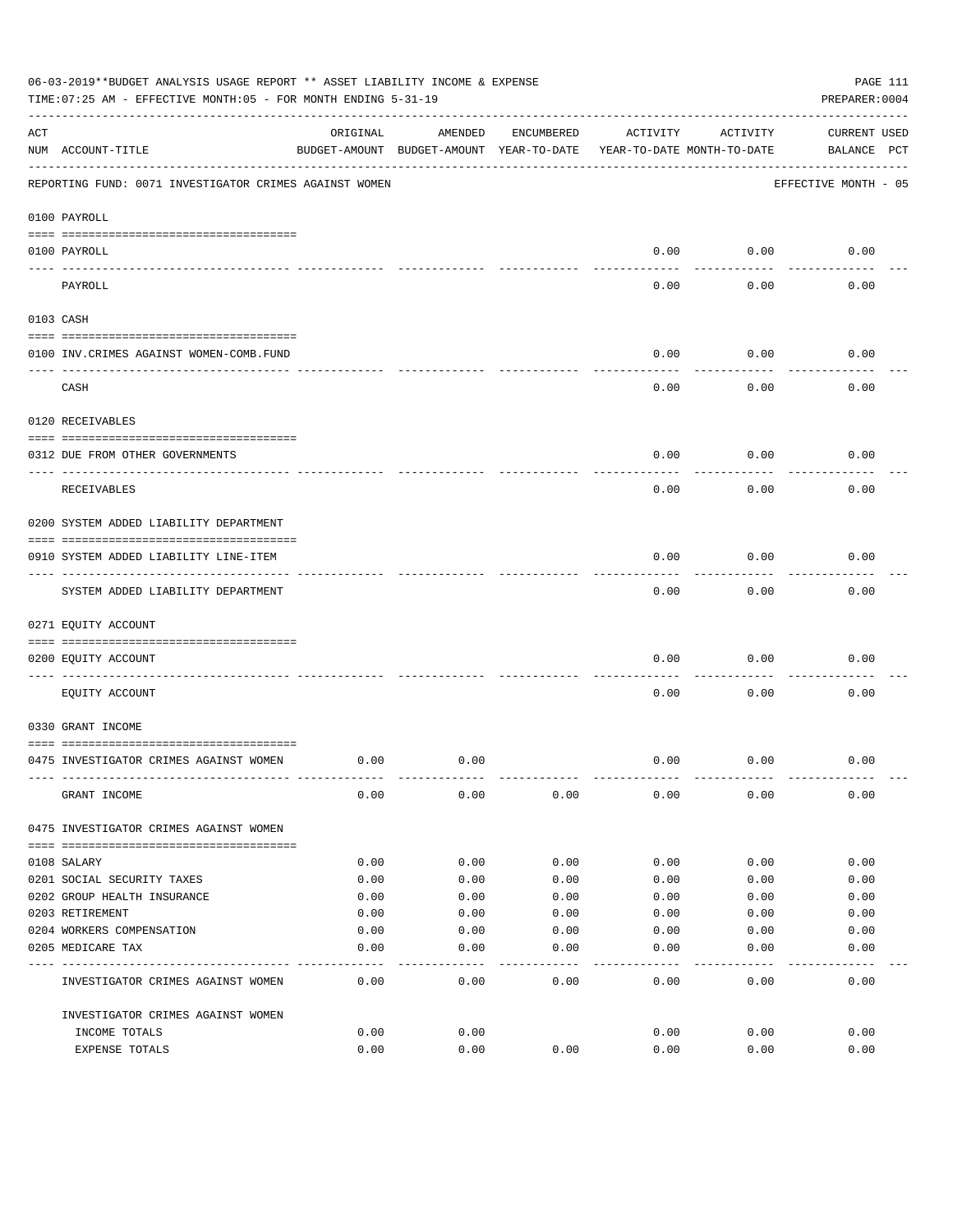|          | 06-03-2019**BUDGET ANALYSIS USAGE REPORT ** ASSET LIABILITY INCOME & EXPENSE<br>TIME: 07:25 AM - EFFECTIVE MONTH: 05 - FOR MONTH ENDING 5-31-19 |          |                                                     |            |                                        |           | PAGE 112<br>PREPARER: 0004         |
|----------|-------------------------------------------------------------------------------------------------------------------------------------------------|----------|-----------------------------------------------------|------------|----------------------------------------|-----------|------------------------------------|
| ACT      | NUM ACCOUNT-TITLE                                                                                                                               | ORIGINAL | AMENDED<br>BUDGET-AMOUNT BUDGET-AMOUNT YEAR-TO-DATE | ENCUMBERED | ACTIVITY<br>YEAR-TO-DATE MONTH-TO-DATE | ACTIVITY  | <b>CURRENT USED</b><br>BALANCE PCT |
|          | REPORTING FUND: 0072 INVESTIGATOR CRIMES AGAINST CHILDRE                                                                                        |          |                                                     |            |                                        |           | EFFECTIVE MONTH - 05               |
|          | 0100 PAYROLL                                                                                                                                    |          |                                                     |            |                                        |           |                                    |
| ---- --- | 0100 PAYROLL                                                                                                                                    |          |                                                     |            | 0.00                                   | 0.00      | 0.00                               |
|          | PAYROLL                                                                                                                                         |          |                                                     |            | 0.00                                   | 0.00      | 0.00                               |
|          | 0103 CASH                                                                                                                                       |          |                                                     |            |                                        |           |                                    |
|          | 0100 INV. CRIMES AGAINST CHILDREN-COMB.F                                                                                                        |          |                                                     |            | 3,297.94                               | 0.00<br>. | 0.00                               |
|          | CASH                                                                                                                                            |          |                                                     |            | 3,297.94                               | 0.00      | 0.00                               |
|          | 0120 RECEIVABLES                                                                                                                                |          |                                                     |            |                                        |           |                                    |
|          | 0312 DUE FROM OTHER GOVERNMENTS                                                                                                                 |          |                                                     |            | 0.00                                   | 0.00      | 0.00                               |
|          | RECEIVABLES                                                                                                                                     |          |                                                     |            | 0.00                                   | 0.00      | 0.00                               |
|          | 0200 SYSTEM ADDED LIABILITY DEPARTMENT                                                                                                          |          |                                                     |            |                                        |           |                                    |
|          | 0910 SYSTEM ADDEND LIABILITY LINE-ITEM                                                                                                          |          |                                                     |            | 0.00                                   | 0.00      | 0.00                               |
|          | SYSTEM ADDED LIABILITY DEPARTMENT                                                                                                               |          |                                                     |            | 0.00                                   | 0.00      | 0.00                               |
|          | 0271 EQUITY ACCOUNT                                                                                                                             |          |                                                     |            |                                        |           |                                    |
|          | 0200 EQUITY ACCOUNT                                                                                                                             |          |                                                     |            | 0.00                                   | 0.00      | 3,297.94-                          |
|          | EQUITY ACCOUNT                                                                                                                                  |          |                                                     |            | 0.00                                   | 0.00      | $3,297.94-$                        |
|          | 0330 GRANT INCOME                                                                                                                               |          |                                                     |            |                                        |           |                                    |
|          | 0560 INVESTIGATOR CRIMES AGAINST CHILDR                                                                                                         | 0.00     | 0.00                                                |            | 3,297.94                               | 0.00      | 3,297.94+                          |
|          | GRANT INCOME                                                                                                                                    | 0.00     | 0.00                                                | 0.00       | 3,297.94                               | 0.00      | $3,297.94+$                        |
|          | 0560 INVESTIGATOR CRIMES AGAINST CHILDR                                                                                                         |          |                                                     |            |                                        |           |                                    |
|          | 0108 SALARY                                                                                                                                     | 0.00     | 0.00                                                | 0.00       | 0.00                                   | 0.00      | 0.00                               |
|          | 0201 SOCIAL SECURITY TAXES                                                                                                                      | 0.00     | 0.00                                                | 0.00       | 0.00                                   | 0.00      | 0.00                               |
|          | 0202 GROUP HEALTH INSURANCE                                                                                                                     | 0.00     | 0.00                                                | 0.00       | 0.00                                   | 0.00      | 0.00                               |
|          | 0203 RETIREMENT                                                                                                                                 | 0.00     | 0.00                                                | 0.00       | 0.00                                   | 0.00      | 0.00                               |
|          | 0204 WORKERS COMPENSATION                                                                                                                       | 0.00     | 0.00                                                | 0.00       | 0.00                                   | 0.00      | 0.00                               |
|          | 0205 MEDICARE TAX                                                                                                                               | 0.00     | 0.00                                                | 0.00       | 0.00                                   | 0.00      | 0.00                               |
|          | INVESTIGATOR CRIMES AGAINST CHILDR                                                                                                              | 0.00     | 0.00                                                | 0.00       | 0.00                                   | 0.00      | 0.00                               |
|          | INVESTIGATOR CRIMES AGAINST CHILDR                                                                                                              |          |                                                     |            |                                        |           |                                    |
|          | INCOME TOTALS                                                                                                                                   | 0.00     | 0.00                                                |            | 3,297.94                               | 0.00      | $3,297.94+$                        |
|          | EXPENSE TOTALS                                                                                                                                  | 0.00     | 0.00                                                | 0.00       | 0.00                                   | 0.00      | 0.00                               |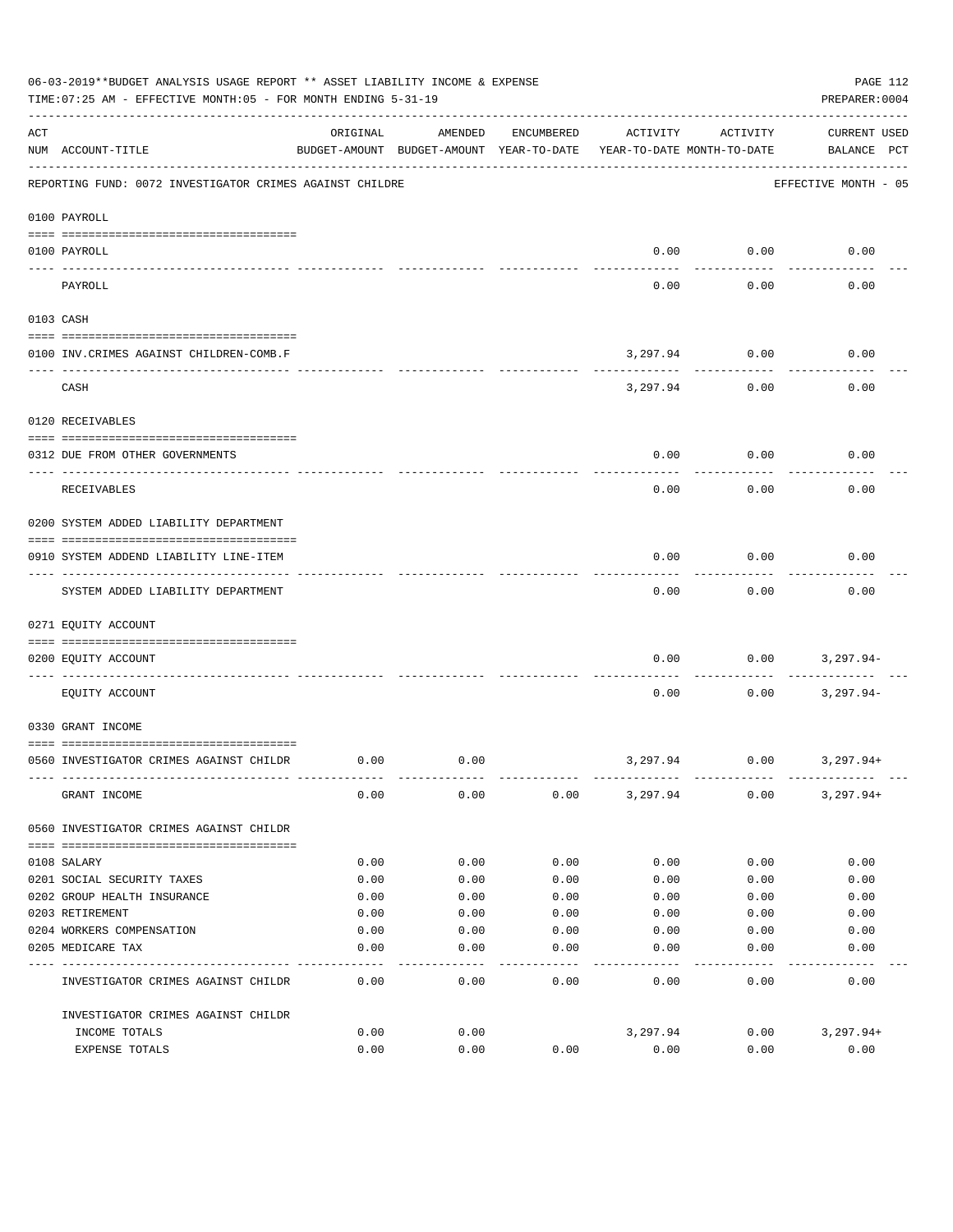|     | 06-03-2019**BUDGET ANALYSIS USAGE REPORT ** ASSET LIABILITY INCOME & EXPENSE<br>TIME: 07:25 AM - EFFECTIVE MONTH: 05 - FOR MONTH ENDING 5-31-19 |          |                                                     |            |          |                                        | PREPARER: 0004                     | PAGE 113 |
|-----|-------------------------------------------------------------------------------------------------------------------------------------------------|----------|-----------------------------------------------------|------------|----------|----------------------------------------|------------------------------------|----------|
| ACT | NUM ACCOUNT-TITLE                                                                                                                               | ORIGINAL | AMENDED<br>BUDGET-AMOUNT BUDGET-AMOUNT YEAR-TO-DATE | ENCUMBERED | ACTIVITY | ACTIVITY<br>YEAR-TO-DATE MONTH-TO-DATE | <b>CURRENT USED</b><br>BALANCE PCT |          |
|     | REPORTING FUND: 0080 VETERANS COURT PROGRAM                                                                                                     |          |                                                     |            |          |                                        | EFFECTIVE MONTH - 05               |          |
|     | 0103 CASH                                                                                                                                       |          |                                                     |            |          |                                        |                                    |          |
|     | 0180 CASH-VETERANS COURT PROGRAM                                                                                                                |          |                                                     |            |          | 350.00 0.00                            | 600.00                             |          |
|     | CASH                                                                                                                                            |          |                                                     |            | 350.00   | 0.00                                   | 600.00                             |          |
|     | 0200 LIABILITY ACCOUNT                                                                                                                          |          |                                                     |            |          |                                        |                                    |          |
|     | 0910 SYSTEM ADDED LIABILITY LINE-ITEM                                                                                                           |          |                                                     |            | 0.00     | 0.00                                   | 0.00                               |          |
|     | LIABILITY ACCOUNT                                                                                                                               |          |                                                     |            | 0.00     | 0.00                                   | 0.00                               |          |
|     | 0271 EQUITY ACCOUNT                                                                                                                             |          |                                                     |            |          |                                        |                                    |          |
|     | 0200 EQUITY ACCOUNT                                                                                                                             |          |                                                     |            | 0.00     | 0.00                                   | 250.00                             |          |
|     | EQUITY ACCOUNT                                                                                                                                  |          |                                                     |            | 0.00     | 0.00                                   | 250.00                             |          |
|     | 0300 CASH                                                                                                                                       |          |                                                     |            |          |                                        |                                    |          |
|     | 0180 BEGINNING CASH BALANCE                                                                                                                     | 0.00     | 0.00                                                |            | 0.00     | 0.00                                   | 0.00                               |          |
|     | ___________________________________<br>CASH                                                                                                     | 0.00     | 0.00                                                | 0.00       | 0.00     | 0.00                                   | 0.00                               |          |
|     | 0370 VETERANS COURT INCOME                                                                                                                      |          |                                                     |            |          |                                        |                                    |          |
|     | 0130 MISCELLANEOUS                                                                                                                              | 0.00     | 0.00                                                |            | 0.00     | 0.00                                   | 0.00                               |          |
|     | 0180 PROGRAM FEES                                                                                                                               | 0.00     | 0.00                                                |            | 350.00   | 0.00                                   | $350.00+$                          |          |
|     | VETERANS COURT INCOME                                                                                                                           | 0.00     | 0.00                                                | 0.00       | 350.00   | 0.00                                   | $350.00+$                          |          |
|     | 0570 VETERANS COURT EXPENSE                                                                                                                     |          |                                                     |            |          |                                        |                                    |          |
|     | 0490 MISCELLANEOUS                                                                                                                              | 0.00     | 0.00                                                | 0.00       | 0.00     | 0.00                                   | 0.00                               |          |
|     | VETERANS COURT EXPENSE                                                                                                                          | 0.00     | 0.00                                                | 0.00       | 0.00     | 0.00                                   | 0.00                               |          |
|     | VETERANS COURT PROGRAM                                                                                                                          |          |                                                     |            |          |                                        |                                    |          |
|     | INCOME TOTALS                                                                                                                                   | 0.00     | 0.00                                                |            | 350.00   | 0.00                                   | $350.00+$                          |          |
|     | EXPENSE TOTALS                                                                                                                                  | 0.00     | 0.00                                                | 0.00       | 0.00     | 0.00                                   | 0.00                               |          |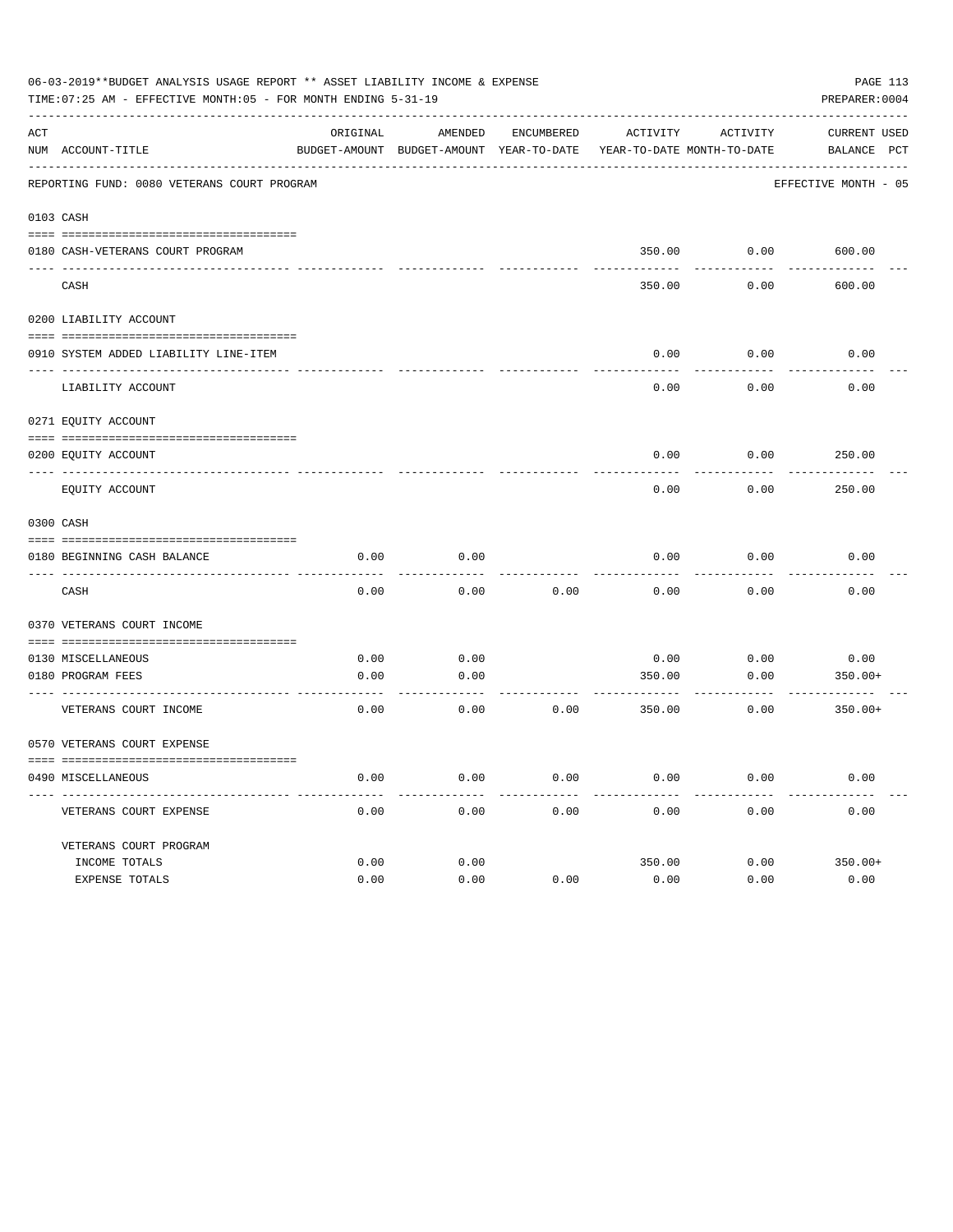|     | 06-03-2019**BUDGET ANALYSIS USAGE REPORT ** ASSET LIABILITY INCOME & EXPENSE<br>TIME: 07:25 AM - EFFECTIVE MONTH: 05 - FOR MONTH ENDING 5-31-19 |            |                       |            |                                                                     |                    | PAGE 114<br>PREPARER: 0004       |                |
|-----|-------------------------------------------------------------------------------------------------------------------------------------------------|------------|-----------------------|------------|---------------------------------------------------------------------|--------------------|----------------------------------|----------------|
| ACT | NUM ACCOUNT-TITLE                                                                                                                               | ORIGINAL   | AMENDED               | ENCUMBERED | BUDGET-AMOUNT BUDGET-AMOUNT YEAR-TO-DATE YEAR-TO-DATE MONTH-TO-DATE | ACTIVITY ACTIVITY  | CURRENT USED<br>BALANCE PCT      |                |
|     | REPORTING FUND: 0081 LAKE ROAD IMPACT FUND                                                                                                      |            |                       |            |                                                                     |                    | EFFECTIVE MONTH - 05             |                |
|     | 0103 CASH                                                                                                                                       |            |                       |            |                                                                     |                    |                                  |                |
|     |                                                                                                                                                 |            |                       |            |                                                                     |                    |                                  |                |
|     | 0100 LAKE-COMBINED FUNDS CHECKING                                                                                                               |            |                       |            |                                                                     | -------------      | 30,992.00- 0.00 4,021.21         |                |
|     | CASH                                                                                                                                            |            |                       |            |                                                                     | $30,992.00 - 0.00$ | 4,021.21                         |                |
|     | 0200 SYSTEM ADDED LIABILITY DEPT.                                                                                                               |            |                       |            |                                                                     |                    |                                  |                |
|     |                                                                                                                                                 |            |                       |            |                                                                     |                    |                                  |                |
|     | 0910 SYSTEM ADDED LIABILITY LINE ITEM                                                                                                           |            |                       |            |                                                                     |                    | $30,992.00 - 0.00$ $30,992.00 -$ |                |
|     | SYSTEM ADDED LIABILITY DEPT.                                                                                                                    |            |                       |            |                                                                     |                    | $30,992.00 - 0.00$ $30,992.00 -$ |                |
|     | 0271 EQUITY ACCOUNT                                                                                                                             |            |                       |            |                                                                     |                    |                                  |                |
|     | 0200 EQUITY ACCOUNT                                                                                                                             |            |                       |            |                                                                     |                    | $0.00$ $0.00$ $35,013.21$        |                |
|     | EQUITY ACCOUNT                                                                                                                                  |            |                       |            | 0.00                                                                | 0.00               | 35,013.21                        |                |
|     | 0300 CASH                                                                                                                                       |            |                       |            |                                                                     |                    |                                  |                |
|     | 0110 UNENCUMBERED FUND BALANCE                                                                                                                  | 100,000.00 | 100,000.00            |            | 0.00                                                                |                    | 0.00 100,000.00 00               |                |
|     | CASH                                                                                                                                            |            | 100,000.00 100,000.00 | 0.00       | 0.00                                                                |                    | 0.00 100,000.00                  | 0 <sub>0</sub> |
|     | 0318 NORTH TEX MUNICIPAL WATER DIST                                                                                                             |            |                       |            |                                                                     |                    |                                  |                |
|     | 0181 YEAR 1 PAYMENT                                                                                                                             | 0.00       | 0.00                  |            | 0.00                                                                | 0.00               | 0.00                             |                |
|     | NORTH TEX MUNICIPAL WATER DIST                                                                                                                  | 0.00       | 0.00                  | 0.00       | 0.00                                                                | 0.00               | 0.00                             |                |
|     | 0590 MISCELLANEOUS                                                                                                                              |            |                       |            |                                                                     |                    |                                  |                |
|     | 0490 MISCELLANEOUS                                                                                                                              |            |                       |            | $100,000.00$ $100,000.00$ 0.00 0.00 0.00 0.00 100,000.00 00         |                    |                                  |                |
|     | 0576 LUCAS CHEST COMPRESSION SYSTEM                                                                                                             | 0.00       | 0.00                  | 0.00       | 0.00                                                                | 0.00               | 0.00                             |                |
|     | 0579 WEAPONS/TASERS                                                                                                                             | 0.00       | 0.00                  | 0.00       | 0.00                                                                | 0.00               | 0.00                             |                |
|     | MISCELLANEOUS                                                                                                                                   | 100,000.00 | 100,000.00            | 0.00       | 0.00                                                                | 0.00               | 100,000.00                       | 0 <sub>0</sub> |
|     | LAKE ROAD IMPACT FUND                                                                                                                           |            |                       |            |                                                                     |                    |                                  |                |
|     | INCOME TOTALS                                                                                                                                   | 100,000.00 | 100,000.00            |            | 0.00                                                                | 0.00               | 100,000.00                       | 0 <sub>0</sub> |
|     | EXPENSE TOTALS                                                                                                                                  | 100,000.00 | 100,000.00            | 0.00       | 0.00                                                                | 0.00               | 100,000.00                       | 0 <sub>0</sub> |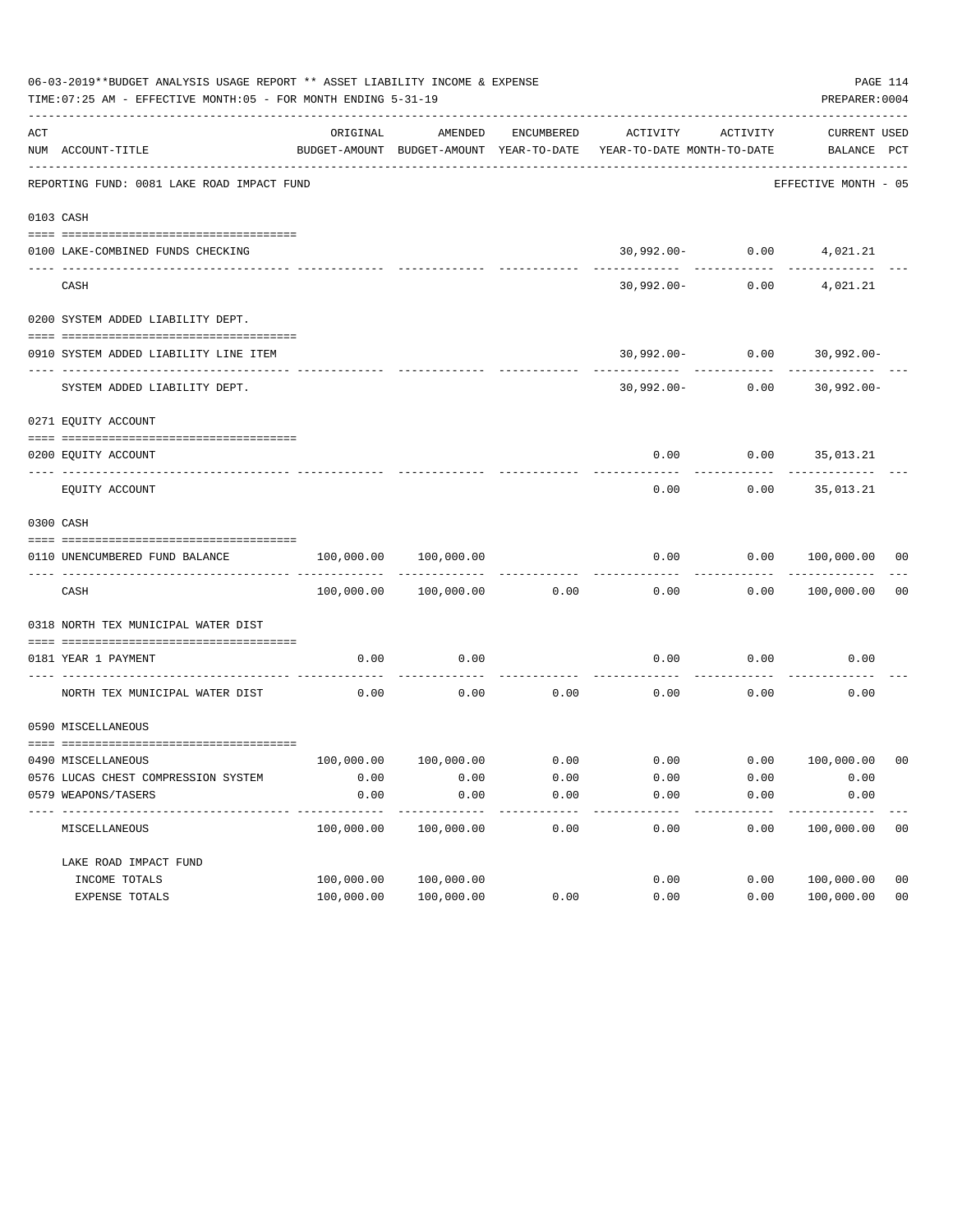| 06-03-2019**BUDGET ANALYSIS USAGE REPORT ** ASSET LIABILITY INCOME & EXPENSE<br>PAGE 115<br>TIME: 07:25 AM - EFFECTIVE MONTH: 05 - FOR MONTH ENDING 5-31-19<br>PREPARER: 0004 |                                                  |            |                                                     |                                           |                                        |                    |                                    |                |  |
|-------------------------------------------------------------------------------------------------------------------------------------------------------------------------------|--------------------------------------------------|------------|-----------------------------------------------------|-------------------------------------------|----------------------------------------|--------------------|------------------------------------|----------------|--|
| ACT                                                                                                                                                                           | NUM ACCOUNT-TITLE                                | ORIGINAL   | AMENDED<br>BUDGET-AMOUNT BUDGET-AMOUNT YEAR-TO-DATE | ENCUMBERED                                | ACTIVITY<br>YEAR-TO-DATE MONTH-TO-DATE | ACTIVITY           | <b>CURRENT USED</b><br>BALANCE PCT |                |  |
|                                                                                                                                                                               | REPORTING FUND: 0082 LAKE ROAD IMPACT FUND PCT.3 |            |                                                     |                                           |                                        |                    | EFFECTIVE MONTH - 05               |                |  |
|                                                                                                                                                                               | 0103 CASH                                        |            |                                                     |                                           |                                        |                    |                                    |                |  |
|                                                                                                                                                                               |                                                  |            |                                                     |                                           |                                        |                    | $0.00$ $0.00$ $484,263.00$         |                |  |
|                                                                                                                                                                               | 0100 LAKE PCT 3-COMBINED FUNDS CKING             |            |                                                     |                                           |                                        |                    |                                    |                |  |
|                                                                                                                                                                               | CASH                                             |            |                                                     |                                           | 0.00                                   | 0.00               | 484,263.00                         |                |  |
|                                                                                                                                                                               | 0200 SYSTEM ADDED LIABILITY DEPT.                |            |                                                     |                                           |                                        |                    |                                    |                |  |
|                                                                                                                                                                               |                                                  |            |                                                     |                                           |                                        |                    |                                    |                |  |
|                                                                                                                                                                               | 0910 SYSTEM ADDED LIABILITY LINE ITEM            |            |                                                     |                                           | 0.00                                   | 0.00               | 0.00                               |                |  |
|                                                                                                                                                                               | SYSTEM ADDED LIABILITY DEPT.                     |            |                                                     |                                           | -----<br>0.00                          | .<br>0.00          | 0.00                               |                |  |
|                                                                                                                                                                               | 0271 EQUITY ACCOUNT                              |            |                                                     |                                           |                                        |                    |                                    |                |  |
|                                                                                                                                                                               |                                                  |            |                                                     |                                           |                                        |                    |                                    |                |  |
|                                                                                                                                                                               | 0200 EQUITY ACCOUNT                              |            |                                                     |                                           | 0.00                                   |                    | $0.00$ $484,263.00$                |                |  |
|                                                                                                                                                                               | EQUITY ACCOUNT                                   |            |                                                     |                                           | 0.00                                   | 0.00               | 484,263.00                         |                |  |
|                                                                                                                                                                               | 0300 CASH                                        |            |                                                     |                                           |                                        |                    |                                    |                |  |
|                                                                                                                                                                               | 0123 UNENCUMBERED FUND BALANCE                   | 484,263.00 | 484,263.00                                          |                                           | 0.00                                   | 0.00               | 484,263.00                         | 00             |  |
|                                                                                                                                                                               | CASH                                             |            | 484, 263.00 484, 263.00                             | 0.00                                      | 0.00                                   | 0.00               | ------------<br>484,263.00         | 0 <sub>0</sub> |  |
|                                                                                                                                                                               | 0318 NORTH TEX MUNICIPAL WATER DIST              |            |                                                     |                                           |                                        |                    |                                    |                |  |
|                                                                                                                                                                               | 0182 YEAR 1 PAYMENT                              | 0.00       | 0.00                                                |                                           | 0.00                                   | 0.00               | 0.00                               |                |  |
|                                                                                                                                                                               | NORTH TEX MUNICIPAL WATER DIST                   | 0.00       | 0.00                                                | 0.00                                      | 0.00                                   | 0.00               | 0.00                               |                |  |
|                                                                                                                                                                               | 0623 ROAD & BRIDGE #3 LAKE ROAD EXPENSE          |            |                                                     |                                           |                                        |                    |                                    |                |  |
|                                                                                                                                                                               | 0341 R & B MAT. ROCK & GRAVEL                    | 0.00       |                                                     | $0.00$ $0.00$ $0.00$ $0.00$ $0.00$ $0.00$ |                                        |                    | 0.00                               |                |  |
|                                                                                                                                                                               | 0344 R & B MAT. ASPHALT/ROAD OIL                 | 0.00       | 0.00                                                | 0.00                                      | 0.00                                   | 0.00               | 0.00                               |                |  |
|                                                                                                                                                                               | 0490 MISCELLANEOUS                               | 484,263.00 | 484,263.00                                          | 0.00                                      | 0.00                                   | 0.00               | 484,263.00                         | 00             |  |
|                                                                                                                                                                               | ROAD & BRIDGE #3 LAKE ROAD EXPENSE               | 484,263.00 | -------------<br>484,263.00                         | ------------<br>0.00                      | ---------<br>0.00                      | ----------<br>0.00 | ------------<br>484,263.00         | 0 <sub>0</sub> |  |
|                                                                                                                                                                               | LAKE ROAD IMPACT FUND PCT.3                      |            |                                                     |                                           |                                        |                    |                                    |                |  |
|                                                                                                                                                                               | INCOME TOTALS                                    | 484,263.00 | 484,263.00                                          |                                           | 0.00                                   | 0.00               | 484,263.00                         | 0 <sub>0</sub> |  |
|                                                                                                                                                                               | EXPENSE TOTALS                                   | 484,263.00 | 484,263.00                                          | 0.00                                      | 0.00                                   | 0.00               | 484,263.00                         | 0 <sub>0</sub> |  |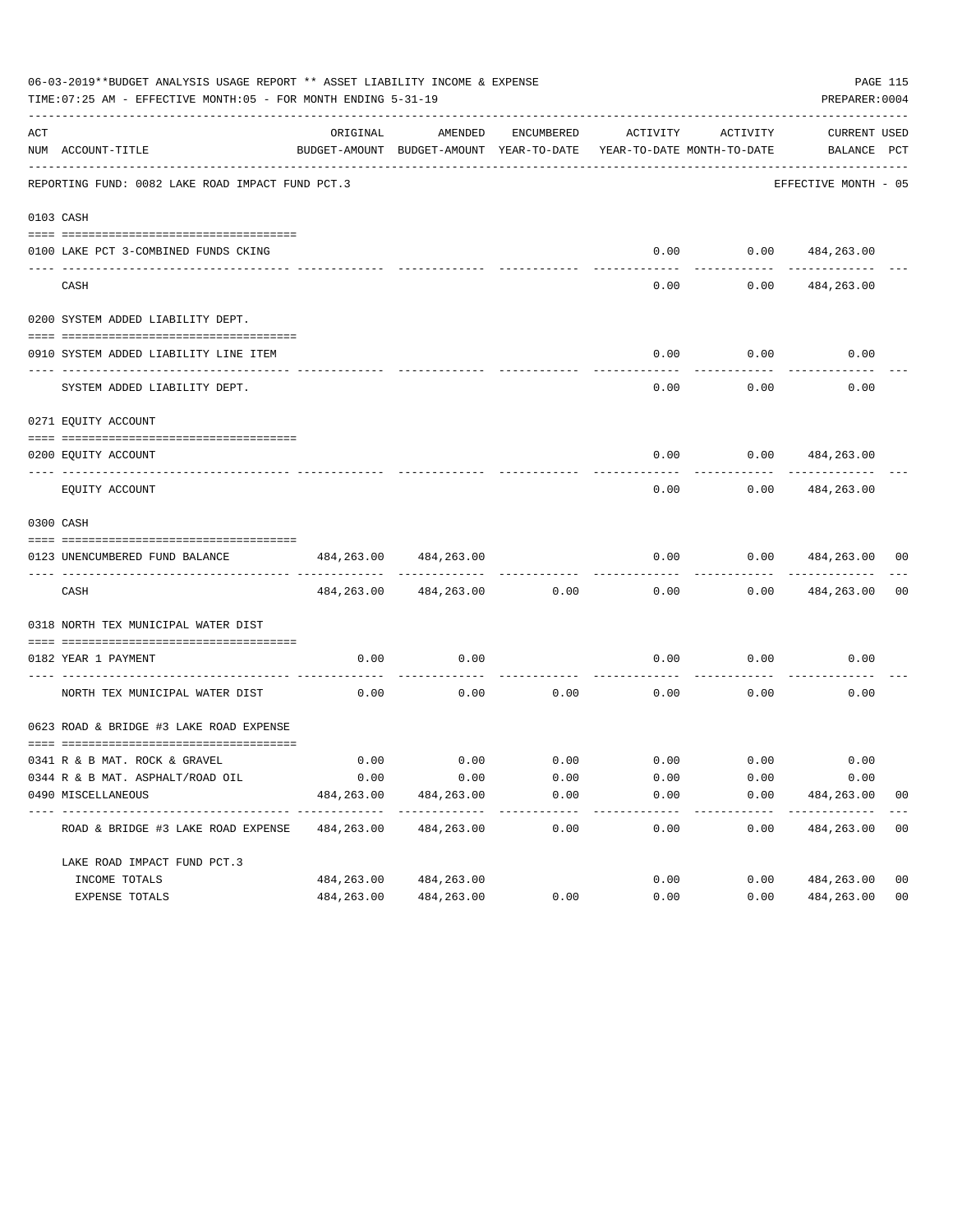| 06-03-2019**BUDGET ANALYSIS USAGE REPORT ** ASSET LIABILITY INCOME & EXPENSE<br>TIME: 07:25 AM - EFFECTIVE MONTH: 05 - FOR MONTH ENDING 5-31-19 |                                                                     |            |                                                     |                     |                                                                         |                                         |                             |                         |  |
|-------------------------------------------------------------------------------------------------------------------------------------------------|---------------------------------------------------------------------|------------|-----------------------------------------------------|---------------------|-------------------------------------------------------------------------|-----------------------------------------|-----------------------------|-------------------------|--|
| ACT                                                                                                                                             | NUM ACCOUNT-TITLE                                                   | ORIGINAL   | AMENDED<br>BUDGET-AMOUNT BUDGET-AMOUNT YEAR-TO-DATE | ENCUMBERED          | ACTIVITY<br>YEAR-TO-DATE MONTH-TO-DATE                                  | ACTIVITY                                | CURRENT USED<br>BALANCE PCT |                         |  |
|                                                                                                                                                 | REPORTING FUND: 0083 LAKE ROAD IMPACT FUND PCT.4                    |            |                                                     |                     |                                                                         |                                         | EFFECTIVE MONTH - 05        |                         |  |
|                                                                                                                                                 | 0103 CASH                                                           |            |                                                     |                     |                                                                         |                                         |                             |                         |  |
|                                                                                                                                                 |                                                                     |            |                                                     |                     |                                                                         |                                         |                             |                         |  |
|                                                                                                                                                 | 0100 LAKE PCT 4-COMBINED FUNDS CKING                                |            |                                                     |                     |                                                                         | 47, 148. 77 - 3, 375. 04 - 339, 851. 23 |                             |                         |  |
|                                                                                                                                                 | CASH                                                                |            |                                                     |                     |                                                                         | $47,148.77 - 3,375.04 - 339,851.23$     |                             |                         |  |
|                                                                                                                                                 | 0200 SYSTEM ADDED LIABILITY DEPT.                                   |            |                                                     |                     |                                                                         |                                         |                             |                         |  |
|                                                                                                                                                 | 0910 SYSTEM ADDED LIABILITY LINE ITEM                               |            |                                                     |                     | 0.00                                                                    | 0.00                                    | 0.00                        |                         |  |
|                                                                                                                                                 | SYSTEM ADDED LIABILITY DEPT.                                        |            |                                                     |                     | 0.00                                                                    | 0.00                                    | 0.00                        |                         |  |
|                                                                                                                                                 | 0271 EQUITY ACCOUNT                                                 |            |                                                     |                     |                                                                         |                                         |                             |                         |  |
|                                                                                                                                                 | 0200 EQUITY ACCOUNT                                                 |            |                                                     |                     |                                                                         | $0.00$ $0.00$ $387,000.00$              |                             |                         |  |
|                                                                                                                                                 | EQUITY ACCOUNT                                                      |            |                                                     |                     | 0.00                                                                    | 0.00                                    | 387,000.00                  |                         |  |
|                                                                                                                                                 | 0300 CASH                                                           |            |                                                     |                     |                                                                         |                                         |                             |                         |  |
|                                                                                                                                                 |                                                                     |            |                                                     |                     |                                                                         |                                         |                             |                         |  |
|                                                                                                                                                 | 0124 UNENCUMBERED FUND BALANCE                                      | 387,000.00 | 387,000.00                                          |                     | 0.00                                                                    | 0.00                                    | 387,000.00 00               |                         |  |
|                                                                                                                                                 | CASH                                                                |            | 387,000.00 387,000.00                               | 0.00                | 0.00                                                                    |                                         | $0.00$ 387,000.00           | 0 <sub>0</sub>          |  |
|                                                                                                                                                 | 0318 NORTH TEXAS MUNICIPAL WATER DIST                               |            |                                                     |                     |                                                                         |                                         |                             |                         |  |
|                                                                                                                                                 | 0183 YEAR 1 PAYMENT                                                 | 0.00       | 0.00                                                |                     | 0.00                                                                    | 0.00                                    | 0.00                        |                         |  |
|                                                                                                                                                 | ---------------------------- --<br>NORTH TEXAS MUNICIPAL WATER DIST | 0.00       | 0.00                                                | 0.00                | 0.00                                                                    | 0.00                                    | 0.00                        |                         |  |
|                                                                                                                                                 | 0624 ROAD & BRIDGE #4 LAKE ROAD EXPENSE                             |            |                                                     |                     |                                                                         |                                         |                             |                         |  |
|                                                                                                                                                 | 0341 R & B MAT. ROCK & GRAVEL                                       |            |                                                     |                     | $30,000.00$ $30,000.00$ $0.00$ $47,148.77$ $3,375.04$ $17,148.77$ $157$ |                                         |                             |                         |  |
|                                                                                                                                                 | 0344 R & B MAT. ASPHALT/ROAD OIL                                    | 20,000.00  | 20,000.00                                           | 0.00                | 0.00                                                                    | 0.00                                    | 20,000.00                   | 00                      |  |
|                                                                                                                                                 | 0490 MISCELLANEOUS                                                  | 287,000.00 | 287,000.00                                          | 0.00                | 0.00                                                                    | 0.00                                    | 287,000.00                  | 0 <sub>0</sub>          |  |
|                                                                                                                                                 | 0571 PURCHASE OF MACH./EQUIP.                                       | 50,000.00  | 50,000.00<br>-----------                            | 0.00<br>----------- | 0.00                                                                    | 0.00                                    | 50,000.00<br>----------     | 0 <sub>0</sub><br>$---$ |  |
|                                                                                                                                                 | ROAD & BRIDGE #4 LAKE ROAD EXPENSE                                  | 387,000.00 | 387,000.00                                          | 0.00                | 47,148.77                                                               | 3,375.04                                | 339,851.23                  | 12                      |  |
|                                                                                                                                                 | LAKE ROAD IMPACT FUND PCT. 4                                        |            |                                                     |                     |                                                                         |                                         |                             |                         |  |
|                                                                                                                                                 | INCOME TOTALS                                                       | 387,000.00 | 387,000.00                                          |                     | 0.00                                                                    | 0.00                                    | 387,000.00                  | 0 <sub>0</sub>          |  |
|                                                                                                                                                 | EXPENSE TOTALS                                                      | 387,000.00 | 387,000.00                                          | 0.00                | 47,148.77                                                               | 3,375.04                                | 339,851.23                  | 12                      |  |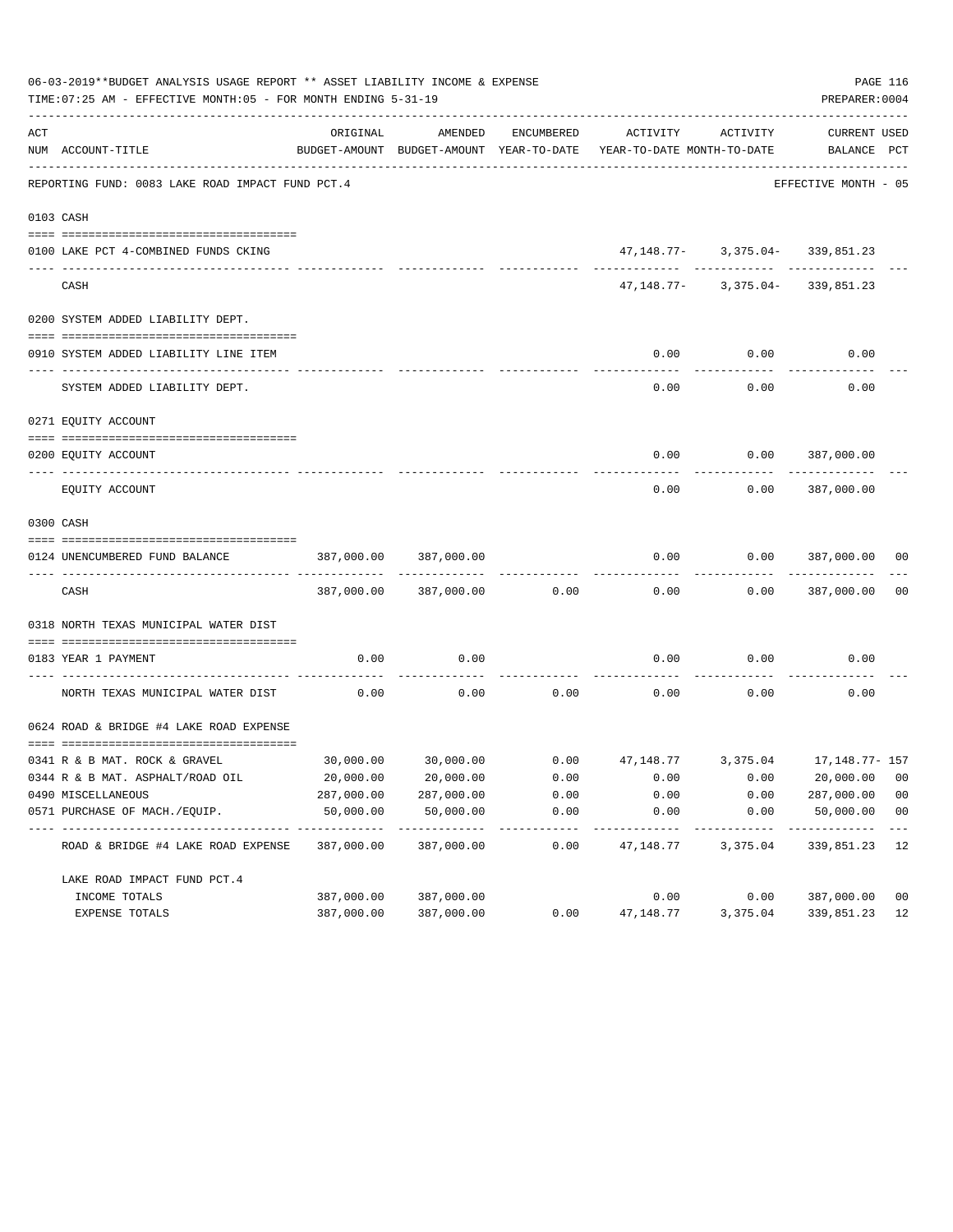|     | 06-03-2019**BUDGET ANALYSIS USAGE REPORT ** ASSET LIABILITY INCOME & EXPENSE<br>PAGE 117<br>TIME: 07:25 AM - EFFECTIVE MONTH: 05 - FOR MONTH ENDING 5-31-19<br>PREPARER: 0004 |              |                                                     |              |                  |                                        |                                    |  |  |  |  |
|-----|-------------------------------------------------------------------------------------------------------------------------------------------------------------------------------|--------------|-----------------------------------------------------|--------------|------------------|----------------------------------------|------------------------------------|--|--|--|--|
| ACT | NUM ACCOUNT-TITLE                                                                                                                                                             | ORIGINAL     | AMENDED<br>BUDGET-AMOUNT BUDGET-AMOUNT YEAR-TO-DATE | ENCUMBERED   | ACTIVITY         | ACTIVITY<br>YEAR-TO-DATE MONTH-TO-DATE | <b>CURRENT USED</b><br>BALANCE PCT |  |  |  |  |
|     | REPORTING FUND: 0084 BOIS D'ARC LAKE RESERVOIR                                                                                                                                |              |                                                     |              |                  |                                        | EFFECTIVE MONTH - 05               |  |  |  |  |
|     | 0100 PAYROLL                                                                                                                                                                  |              |                                                     |              |                  |                                        |                                    |  |  |  |  |
|     | 0100 PAYROLL                                                                                                                                                                  |              |                                                     |              | 0.00             | 0.00                                   | 0.00                               |  |  |  |  |
|     | PAYROLL                                                                                                                                                                       |              |                                                     |              | 0.00             | 0.00                                   | 0.00                               |  |  |  |  |
|     | 0103 CASH                                                                                                                                                                     |              |                                                     |              |                  |                                        |                                    |  |  |  |  |
|     | 0100 BOIS D'ARC-COMBINED FUNDS CHECKING                                                                                                                                       |              |                                                     |              |                  | 594,750.30 7,749.70- 594,750.30        |                                    |  |  |  |  |
|     | CASH                                                                                                                                                                          |              |                                                     |              |                  | 594,750.30 7,749.70-                   | 594,750.30                         |  |  |  |  |
|     | 0200 SYSTEM ADDED LIABILITY DEPT.                                                                                                                                             |              |                                                     |              |                  |                                        |                                    |  |  |  |  |
|     | 0910 SYSTEM ADDED LIABILITY LINE ITEM                                                                                                                                         |              |                                                     |              | 0.00             | 0.00                                   | 0.00                               |  |  |  |  |
|     | SYSTEM ADDED LIABILITY DEPT.                                                                                                                                                  |              |                                                     |              | 0.00             | 0.00                                   | 0.00                               |  |  |  |  |
|     | 0271 EQUITY ACCOUNT                                                                                                                                                           |              |                                                     |              |                  |                                        |                                    |  |  |  |  |
|     | 0200 EQUITY ACCOUNT                                                                                                                                                           |              |                                                     |              | 0.00             | 0.00                                   | 0.00                               |  |  |  |  |
|     | EQUITY ACCOUNT                                                                                                                                                                |              |                                                     |              | 0.00             | 0.00                                   | 0.00                               |  |  |  |  |
|     | 0300 CASH                                                                                                                                                                     |              |                                                     |              |                  |                                        |                                    |  |  |  |  |
|     | 0110 UNENCUMBERED FUND BALANCE                                                                                                                                                | 0.00         | 0.00                                                |              | 0.00             | 0.00                                   | 0.00                               |  |  |  |  |
|     | CASH                                                                                                                                                                          | 0.00         | 0.00                                                | 0.00         | 0.00             | 0.00                                   | 0.00                               |  |  |  |  |
|     |                                                                                                                                                                               |              |                                                     |              |                  |                                        |                                    |  |  |  |  |
|     | 0318 NORTH TEXAS MUNICIPAL WATER DIST                                                                                                                                         |              |                                                     |              |                  |                                        |                                    |  |  |  |  |
|     | 0184 PERSONNEL INCOME YEAR 1                                                                                                                                                  | 0.00         | 0.00                                                |              | 108,900.00       | 0.00                                   | $108,900.00+$                      |  |  |  |  |
|     | 0185 EMERGENCY RADIO IMP. INC. YEAR 1                                                                                                                                         | 0.00         | 0.00                                                |              | 400,000.00       | 0.00                                   | $400,000.00+$                      |  |  |  |  |
|     | 0186 VEHICLE OR SPEC EQUIP INC YEAR 1                                                                                                                                         | 0.00         | 0.00                                                |              | 80,000.00        | 0.00                                   | 80,000.00+                         |  |  |  |  |
|     | 0250 DRUG SCREENING/PSYCHOLOGICAL INC Y                                                                                                                                       | 0.00         | 0.00                                                |              | 600.00           | 0.00                                   | $600.00+$                          |  |  |  |  |
|     | 0395 UNIFORMS INCOME YEAR 1                                                                                                                                                   | 0.00         | 0.00                                                |              | 3,000.00         | 0.00                                   | $3,000.00+$                        |  |  |  |  |
|     | 0427 TRAINING INCOME YEAR 1                                                                                                                                                   | 0.00         | 0.00                                                |              | 10,000.00        | 0.00<br>-------------- ------------    | $10,000.00+$                       |  |  |  |  |
|     | NORTH TEXAS MUNICIPAL WATER DIST                                                                                                                                              | 0.00         | 0.00                                                | 0.00         | 602,500.00       | 0.00                                   | $602,500.00+$                      |  |  |  |  |
|     | 0560 BOIS D'ARC LAKE EXPENSES                                                                                                                                                 |              |                                                     |              |                  |                                        |                                    |  |  |  |  |
|     |                                                                                                                                                                               |              |                                                     |              |                  |                                        |                                    |  |  |  |  |
|     | 0104 SALARIES DEPUTIES                                                                                                                                                        | 0.00         | 0.00                                                | 0.00         | 5,706.62         | 5,706.62                               | $5,706.62-$                        |  |  |  |  |
|     | 0201 SOCIAL SECURITY TAXES                                                                                                                                                    | 0.00         | 0.00                                                | 0.00         | 353.11           | 353.11                                 | $353.11-$                          |  |  |  |  |
|     | 0202 GROUP HEALTH INSURANCE<br>0203 RETIREMENT                                                                                                                                | 0.00<br>0.00 | 0.00<br>0.00                                        | 0.00<br>0.00 | 956.26<br>651.12 | 956.26<br>651.12                       | $956.26 -$<br>651.12-              |  |  |  |  |
|     |                                                                                                                                                                               |              |                                                     |              |                  |                                        |                                    |  |  |  |  |
|     | 0204 WORKERS' COMPENSATION                                                                                                                                                    | 0.00         | 0.00                                                | 0.00         | 0.00             | 0.00                                   | 0.00                               |  |  |  |  |
|     | 0205 MEDICARE TAX                                                                                                                                                             | 0.00         | 0.00                                                | 0.00         | 82.59            | 82.59                                  | $82.59 -$                          |  |  |  |  |
|     | 0206 UNEMPLOYMENT EXPENSE                                                                                                                                                     | 0.00         | 0.00                                                | 0.00         | 0.00             | 0.00                                   | 0.00                               |  |  |  |  |
|     | 0250 EMPLOYEE PHYSICALS                                                                                                                                                       | 0.00         | 0.00                                                | 0.00         | 0.00             | 0.00                                   | 0.00                               |  |  |  |  |
|     | 0320 WEAPONS SUPPLIES                                                                                                                                                         | 0.00         | 0.00                                                | 0.00         | 0.00             | 0.00                                   | 0.00                               |  |  |  |  |
|     | 0321 PATROL SUPPLIES                                                                                                                                                          | 0.00         | 0.00                                                | 0.00         | 0.00             | 0.00                                   | 0.00                               |  |  |  |  |
|     | 0395 UNIFORMS/OTHER                                                                                                                                                           | 0.00         | 0.00                                                | 0.00         | 0.00             | 0.00                                   | 0.00                               |  |  |  |  |
|     | 0421 CELL PHONE                                                                                                                                                               | 0.00         | 0.00                                                | 0.00         | 0.00             | 0.00                                   | 0.00                               |  |  |  |  |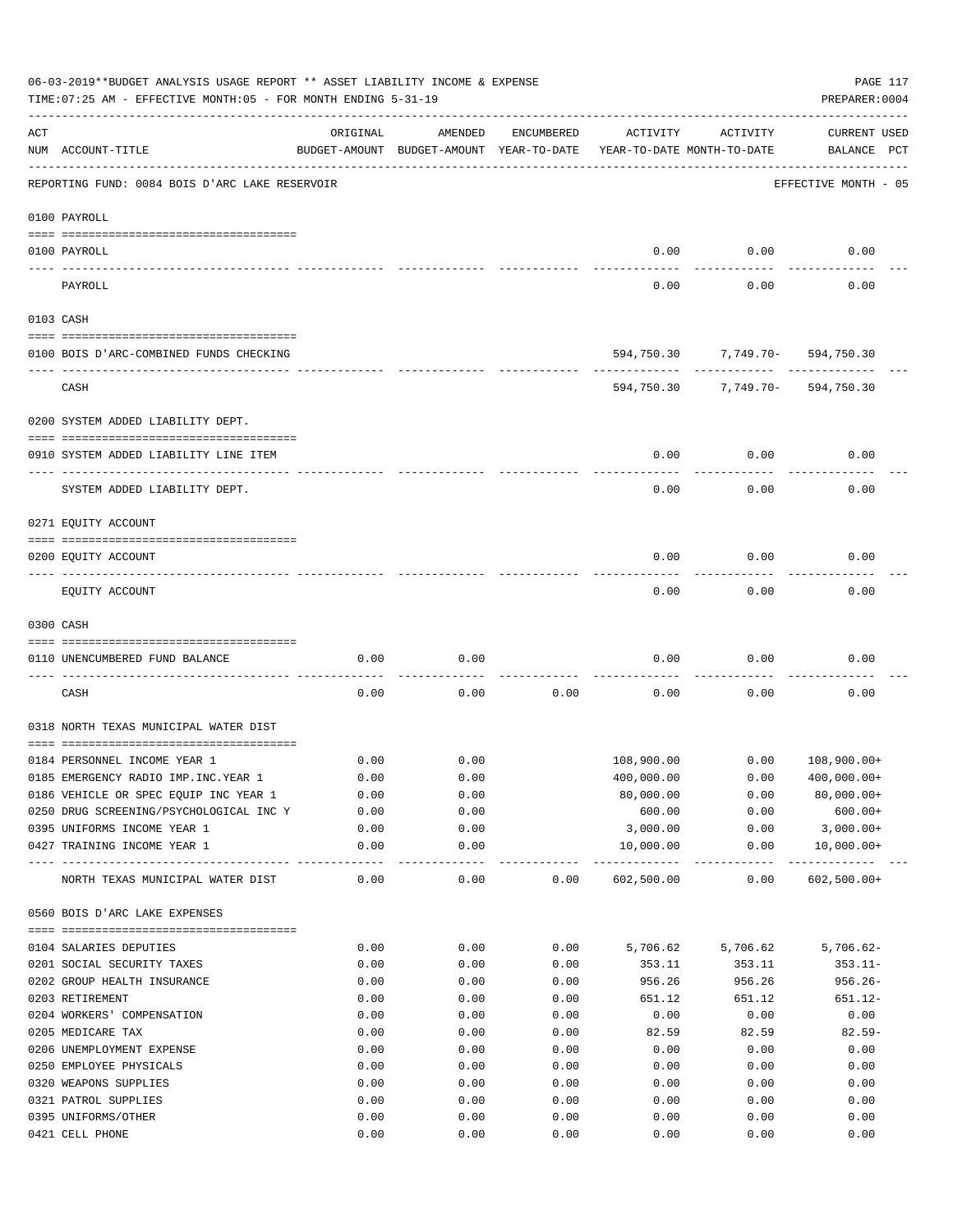| ACT |                                                                                          |      | ORIGINAL AMENDED |            | ENCUMBERED ACTIVITY ACTIVITY |      | CURRENT USED                                        |
|-----|------------------------------------------------------------------------------------------|------|------------------|------------|------------------------------|------|-----------------------------------------------------|
|     | BUDGET-AMOUNT BUDGET-AMOUNT YEAR-TO-DATE YEAR-TO-DATE MONTH-TO-DATE<br>NUM ACCOUNT-TITLE |      |                  |            |                              |      | BALANCE PCT                                         |
|     | REPORTING FUND: 0084 BOIS D'ARC LAKE RESERVOIR                                           |      |                  |            |                              |      | EFFECTIVE MONTH - 05                                |
|     | 0422 R & M RADIO                                                                         | 0.00 | 0.00             | 0.00       | 0.00                         | 0.00 | 0.00                                                |
|     | 0427 TRAVEL AND TRAINING                                                                 | 0.00 | 0.00             | 0.00       | 0.00                         | 0.00 | 0.00                                                |
|     | 0452 R & M EOUIPMENT                                                                     | 0.00 | 0.00             | 0.00       | 0.00                         | 0.00 | 0.00                                                |
|     | 0453 TYLER/CAD MAINTENANCE                                                               | 0.00 | 0.00             | 0.00       | 0.00                         | 0.00 | 0.00                                                |
|     | 0454 R & M AUTO, BOATS, ATV                                                              | 0.00 | 0.00             | 0.00       | 0.00                         | 0.00 | 0.00                                                |
|     | 0487 AUTO & OTHER EQUIPMENT INSURANCE                                                    | 0.00 | 0.00             | 0.00       | 0.00                         | 0.00 | 0.00                                                |
|     | 0488 LAW ENFORCEMENT INSURANCE                                                           | 0.00 | 0.00             | 0.00       | 0.00                         | 0.00 | 0.00                                                |
|     | 0573 EMERGENCY RADIO IMPROVEMENTS                                                        | 0.00 | 0.00             | 399,800.00 | 0.00                         | 0.00 | 399,800.00-                                         |
|     | 0574 TECHNOLOGY                                                                          | 0.00 | 0.00             | 0.00       | 0.00                         | 0.00 | 0.00                                                |
|     | 0575 PURCHASE AUTOS, BOATS, ATV'S                                                        | 0.00 | 0.00             | 0.00       | 0.00                         | 0.00 | 0.00                                                |
|     | 0579 WEAPONS                                                                             | 0.00 | 0.00             | 0.00       | $0.00$ 0.00                  |      | 0.00                                                |
|     | BOIS D'ARC LAKE EXPENSES                                                                 |      |                  |            |                              |      | $0.00$ 0.00 399,800.00 7,749.70 7,749.70 407,549.70 |
|     | BOIS D'ARC LAKE RESERVOIR                                                                |      |                  |            |                              |      |                                                     |
|     | INCOME TOTALS                                                                            | 0.00 | 0.00             |            | $602,500.00$ 0.00            |      | 602,500.00+                                         |
|     | <b>EXPENSE TOTALS</b>                                                                    | 0.00 | 0.00             |            | 399,800.00 7,749.70 7,749.70 |      | $407.549.70 -$                                      |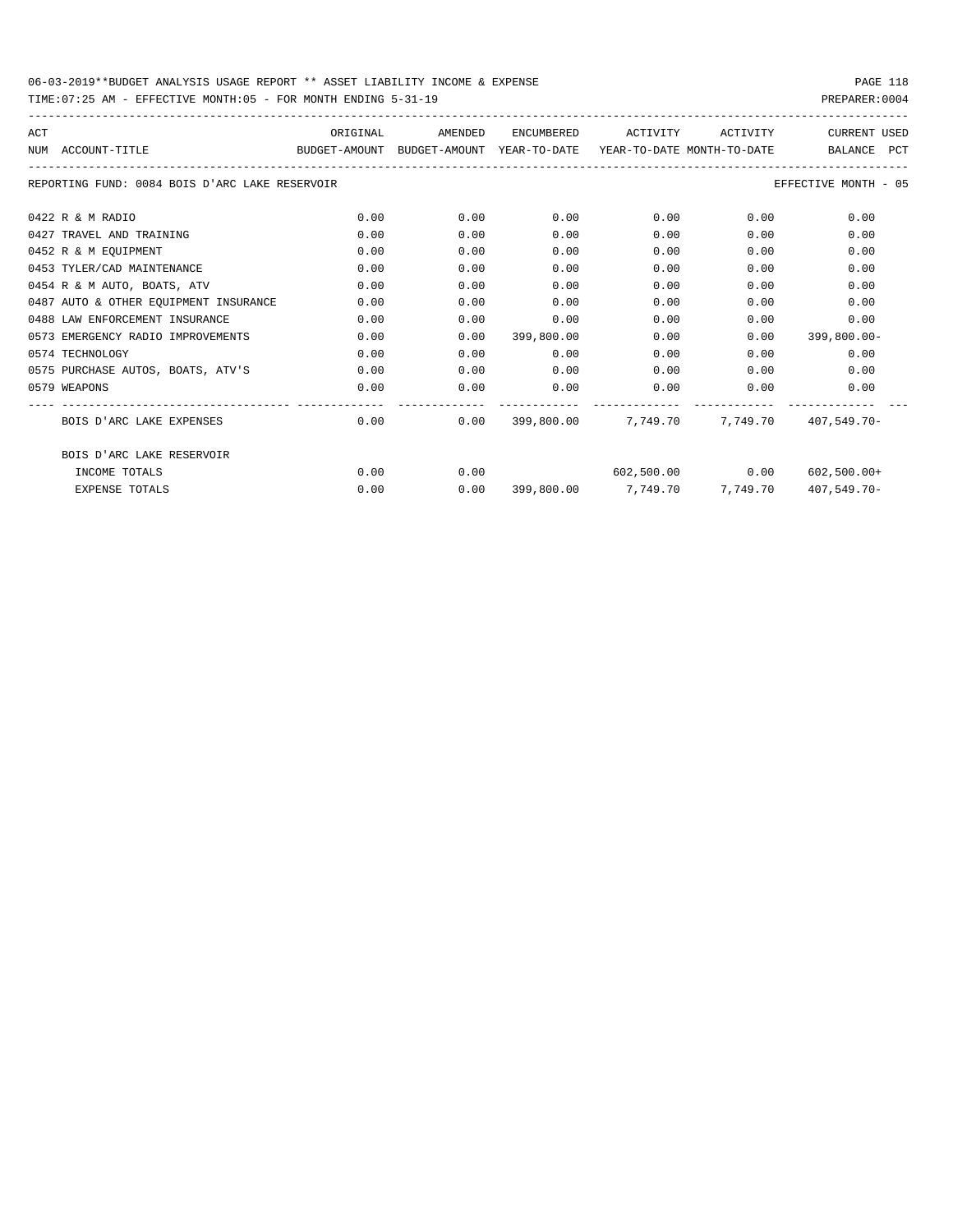|     | 06-03-2019**BUDGET ANALYSIS USAGE REPORT ** ASSET LIABILITY INCOME & EXPENSE<br>PAGE 119<br>TIME: 07:25 AM - EFFECTIVE MONTH: 05 - FOR MONTH ENDING 5-31-19<br>PREPARER: 0004 |              |                                                     |                   |                |                                        |                                    |  |  |  |
|-----|-------------------------------------------------------------------------------------------------------------------------------------------------------------------------------|--------------|-----------------------------------------------------|-------------------|----------------|----------------------------------------|------------------------------------|--|--|--|
| ACT | NUM ACCOUNT-TITLE                                                                                                                                                             | ORIGINAL     | AMENDED<br>BUDGET-AMOUNT BUDGET-AMOUNT YEAR-TO-DATE | <b>ENCUMBERED</b> | ACTIVITY       | ACTIVITY<br>YEAR-TO-DATE MONTH-TO-DATE | <b>CURRENT USED</b><br>BALANCE PCT |  |  |  |
|     | REPORTING FUND: 0085 LAKE FANNIN                                                                                                                                              |              |                                                     |                   |                |                                        | EFFECTIVE MONTH - 05               |  |  |  |
|     | 0103 CASH                                                                                                                                                                     |              |                                                     |                   |                |                                        |                                    |  |  |  |
|     | 0100 LAKE FANNIN-COMBINED FUNDS CHECKIN                                                                                                                                       |              |                                                     |                   | 550.00         | 50.00                                  | 550.00                             |  |  |  |
|     | CASH                                                                                                                                                                          |              |                                                     |                   | 550.00         | 50.00                                  | 550.00                             |  |  |  |
|     | 0200 SYSTEM ADDED LIABILITY DEPARTMENT                                                                                                                                        |              |                                                     |                   |                |                                        |                                    |  |  |  |
|     | 0910 SYSTEM ADDED LIABILITY LINE-ITEM                                                                                                                                         |              |                                                     |                   | 0.00           | 0.00                                   | 0.00                               |  |  |  |
|     | SYSTEM ADDED LIABILITY DEPARTMENT                                                                                                                                             |              |                                                     |                   | 0.00           | 0.00                                   | 0.00                               |  |  |  |
|     | 0271 EQUITY ACCOUNT                                                                                                                                                           |              |                                                     |                   |                |                                        |                                    |  |  |  |
|     | 0200 EQUITY ACCOUNT                                                                                                                                                           |              |                                                     |                   | 0.00           | 0.00                                   | 0.00                               |  |  |  |
|     | ---- -----------<br>EQUITY ACCOUNT                                                                                                                                            |              |                                                     |                   | 0.00           | 0.00                                   | 0.00                               |  |  |  |
|     | 0300 CASH                                                                                                                                                                     |              |                                                     |                   |                |                                        |                                    |  |  |  |
|     | 0110 UNENCUMBERED FUND BALANCE                                                                                                                                                | 0.00         | 0.00                                                |                   | 0.00           | 0.00                                   | 0.00                               |  |  |  |
|     | CASH                                                                                                                                                                          | 0.00         | 0.00                                                | 0.00              | 0.00           | 0.00                                   | 0.00                               |  |  |  |
|     | 0370 MISCELLANEOUS                                                                                                                                                            |              |                                                     |                   |                |                                        |                                    |  |  |  |
|     | 0150 DONATIONS                                                                                                                                                                | 0.00         | 0.00                                                |                   | 550.00         | 50.00                                  | $550.00+$                          |  |  |  |
|     | MISCELLANEOUS                                                                                                                                                                 | 0.00         | 0.00                                                | 0.00              | 550.00         | 50.00                                  | $550.00+$                          |  |  |  |
|     | 0520 LAKE FANNIN EXPENSES                                                                                                                                                     |              |                                                     |                   |                |                                        |                                    |  |  |  |
|     | 0490 MISCELLANEOUS EXPENSE                                                                                                                                                    | 0.00         | 0.00                                                | 0.00              | 0.00           | 0.00                                   | 0.00                               |  |  |  |
|     | LAKE FANNIN EXPENSES                                                                                                                                                          | 0.00         | 0.00                                                | 0.00              | 0.00           | 0.00                                   | 0.00                               |  |  |  |
|     | LAKE FANNIN                                                                                                                                                                   |              |                                                     |                   |                |                                        |                                    |  |  |  |
|     | INCOME TOTALS<br><b>EXPENSE TOTALS</b>                                                                                                                                        | 0.00<br>0.00 | 0.00<br>0.00                                        | 0.00              | 550.00<br>0.00 | 50.00<br>0.00                          | $550.00+$<br>0.00                  |  |  |  |
|     |                                                                                                                                                                               |              |                                                     |                   |                |                                        |                                    |  |  |  |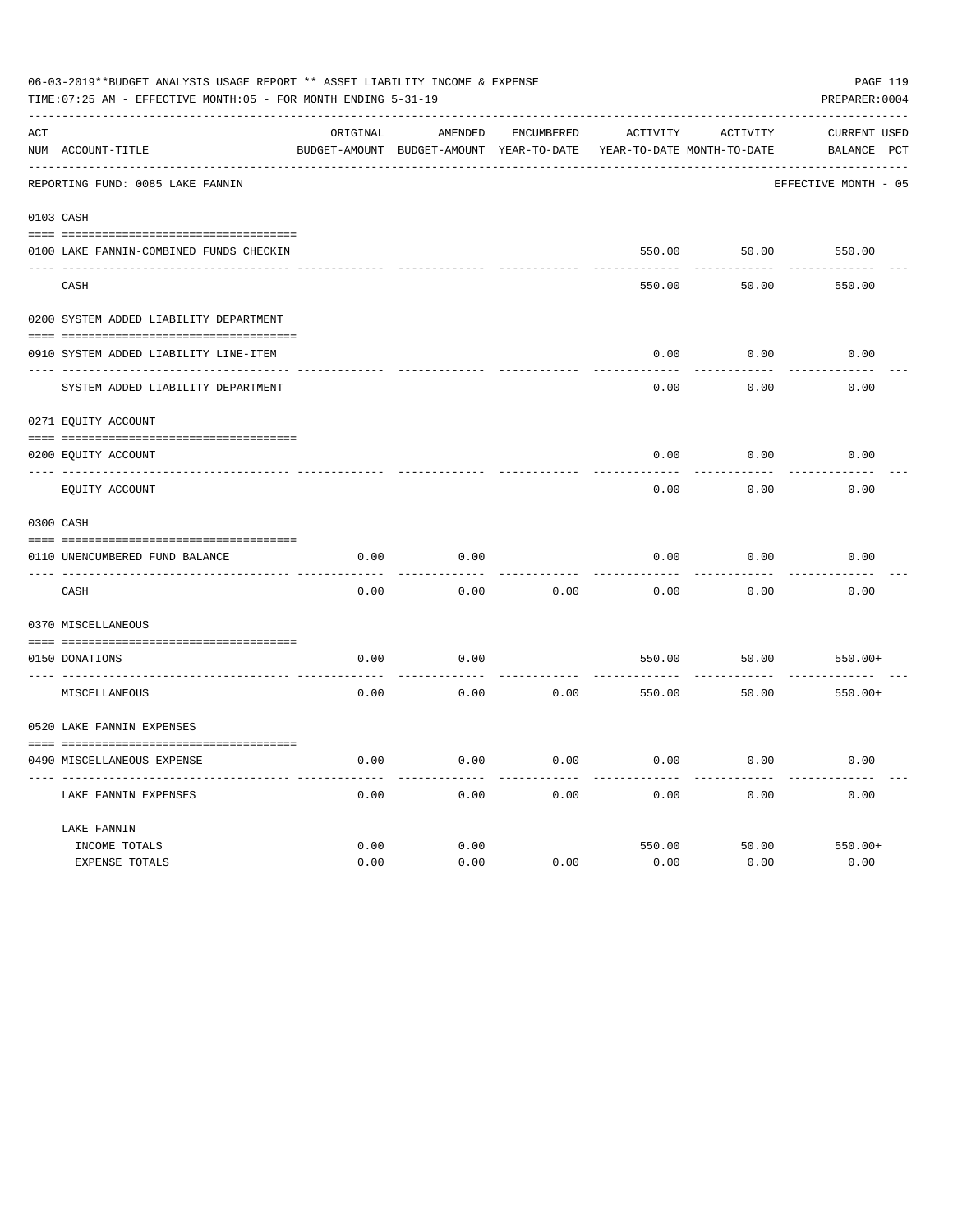|     | 06-03-2019**BUDGET ANALYSIS USAGE REPORT ** ASSET LIABILITY INCOME & EXPENSE<br>PAGE 120<br>TIME: 07:25 AM - EFFECTIVE MONTH: 05 - FOR MONTH ENDING 5-31-19<br>PREPARER: 0004 |              |                                                     |            |                                        |                          |                                    |  |  |
|-----|-------------------------------------------------------------------------------------------------------------------------------------------------------------------------------|--------------|-----------------------------------------------------|------------|----------------------------------------|--------------------------|------------------------------------|--|--|
| ACT | NUM ACCOUNT-TITLE                                                                                                                                                             | ORIGINAL     | AMENDED<br>BUDGET-AMOUNT BUDGET-AMOUNT YEAR-TO-DATE | ENCUMBERED | ACTIVITY<br>YEAR-TO-DATE MONTH-TO-DATE | ACTIVITY                 | <b>CURRENT USED</b><br>BALANCE PCT |  |  |
|     | REPORTING FUND: 0087 JUVENILE PROBATION                                                                                                                                       |              |                                                     |            |                                        |                          | EFFECTIVE MONTH - 05               |  |  |
|     | 0103 CASH                                                                                                                                                                     |              |                                                     |            |                                        |                          |                                    |  |  |
|     |                                                                                                                                                                               |              |                                                     |            |                                        |                          |                                    |  |  |
|     | 0187 CASH-JUVENILE PROBATION                                                                                                                                                  |              |                                                     |            |                                        | 352.76- 590.23- 2,078.81 |                                    |  |  |
|     | CASH                                                                                                                                                                          |              |                                                     |            | 352.76-                                |                          | 590.23-2,078.81                    |  |  |
|     | 0200 SYSTEM ADDED LIABILITY DEPARTMENT                                                                                                                                        |              |                                                     |            |                                        |                          |                                    |  |  |
|     |                                                                                                                                                                               |              |                                                     |            |                                        |                          |                                    |  |  |
|     | 0910 SYSTEM ADDED LIABILITY LINE-ITEM                                                                                                                                         |              |                                                     |            | 0.00                                   | 0.00                     | 0.00                               |  |  |
|     | SYSTEM ADDED LIABILITY DEPARTMENT                                                                                                                                             |              |                                                     |            | 0.00                                   | 0.00                     | 0.00                               |  |  |
|     | 0202 ACCOUNTS PAYABLE                                                                                                                                                         |              |                                                     |            |                                        |                          |                                    |  |  |
|     | 0319 A/P RESTITUTION-JUVENILE PROBATION                                                                                                                                       |              |                                                     |            | 0.00                                   | 0.00                     | 0.00                               |  |  |
|     | ACCOUNTS PAYABLE                                                                                                                                                              |              |                                                     |            | 0.00                                   | 0.00                     | 0.00                               |  |  |
|     | 0271 EQUITY                                                                                                                                                                   |              |                                                     |            |                                        |                          |                                    |  |  |
|     |                                                                                                                                                                               |              |                                                     |            |                                        |                          |                                    |  |  |
|     | 0200 EQUITY ACCOUNT                                                                                                                                                           |              |                                                     |            | 0.00                                   | 0.00                     | 2,431.57                           |  |  |
|     | EQUITY                                                                                                                                                                        |              |                                                     |            | 0.00                                   | 0.00                     | 2,431.57                           |  |  |
|     | 0340 FEES OF OFFICE                                                                                                                                                           |              |                                                     |            |                                        |                          |                                    |  |  |
|     |                                                                                                                                                                               |              | 0.00                                                |            |                                        |                          |                                    |  |  |
|     | 0575 JUVENILE PROBATION FEES<br>0576 JUVENILE PROBATION RESTITUTION                                                                                                           | 0.00<br>0.00 | 0.00                                                |            | 900.00<br>623.50                       | 114.25<br>0.00           | $900.00+$<br>$623.50+$             |  |  |
|     | 0577 JUVENILE PROBATION COURT COSTS                                                                                                                                           | 0.00         | 0.00                                                |            | 240.00                                 | 40.00                    | 240.00+                            |  |  |
|     | 0578 FEES RECEIVED FOR OTHER COUNTIES                                                                                                                                         | 0.00         | 0.00                                                |            | 0.00                                   | 0.00                     | 0.00                               |  |  |
|     |                                                                                                                                                                               |              |                                                     |            |                                        |                          |                                    |  |  |
|     | FEES OF OFFICE                                                                                                                                                                | 0.00         | 0.00                                                | 0.00       | 1,763.50                               | 154.25                   | 1,763.50+                          |  |  |
|     | 0575 JUVENILE PROBATION                                                                                                                                                       |              |                                                     |            |                                        |                          |                                    |  |  |
|     |                                                                                                                                                                               |              |                                                     |            |                                        |                          |                                    |  |  |
|     | 0310 OFFICE SUPP./MISC.                                                                                                                                                       | 0.00         | 0.00                                                | 0.00       | 1,252.76                               | 704.48                   | $1,252.76-$                        |  |  |
|     | 0319 RESTITUTION                                                                                                                                                              | 0.00         | 0.00                                                | 0.00       | 623.50                                 | 0.00                     | $623.50 -$                         |  |  |
|     | 0320 COURT COSTS                                                                                                                                                              | 0.00         | 0.00                                                | 0.00       | 240.00                                 | 40.00                    | $240.00 -$                         |  |  |
|     | 0321 REIMBURSEMENT OF FEES FOR OTHER CO                                                                                                                                       | 0.00         | 0.00                                                | 0.00       | 0.00                                   | 0.00                     | 0.00                               |  |  |
|     | 0353 COMPUTER EXPENSE                                                                                                                                                         | 0.00         | 0.00                                                | 0.00       | 0.00                                   | 0.00                     | 0.00                               |  |  |
|     | 0416 STRUCTURAL FAMILY THERAPY                                                                                                                                                | 0.00         | 0.00                                                | 0.00       | 0.00                                   | 0.00                     | 0.00                               |  |  |
|     | 0427 TRAVEL AND TRAINING                                                                                                                                                      | 0.00         | 0.00                                                | 0.00       | 0.00                                   | 0.00                     | 0.00                               |  |  |
|     | JUVENILE PROBATION                                                                                                                                                            | 0.00         | 0.00                                                | 0.00       | 2,116.26                               | 744.48                   | $2,116.26 -$                       |  |  |
|     | JUVENILE PROBATION                                                                                                                                                            |              |                                                     |            |                                        |                          |                                    |  |  |
|     | INCOME TOTALS                                                                                                                                                                 | 0.00         | 0.00                                                |            | 1,763.50                               | 154.25                   | $1,763.50+$                        |  |  |
|     | EXPENSE TOTALS                                                                                                                                                                | 0.00         | 0.00                                                | 0.00       | 2,116.26                               | 744.48                   | $2,116.26 -$                       |  |  |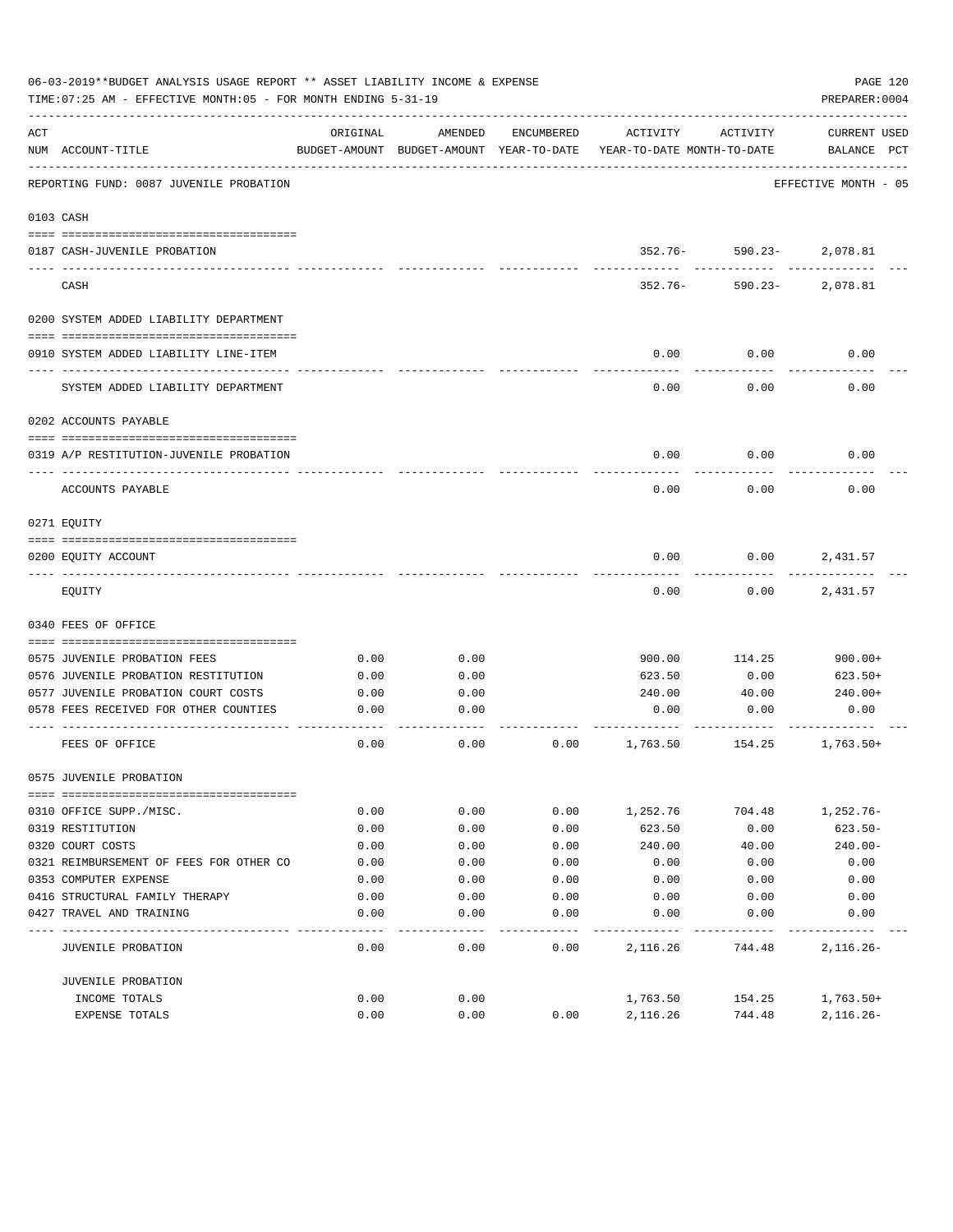|     | 06-03-2019**BUDGET ANALYSIS USAGE REPORT ** ASSET LIABILITY INCOME & EXPENSE<br>TIME: 07:25 AM - EFFECTIVE MONTH: 05 - FOR MONTH ENDING 5-31-19<br>PREPARER: 0004 |          |                                                                     |            |          |          |                      |  |  |
|-----|-------------------------------------------------------------------------------------------------------------------------------------------------------------------|----------|---------------------------------------------------------------------|------------|----------|----------|----------------------|--|--|
| ACT |                                                                                                                                                                   | ORIGINAL | AMENDED                                                             | ENCUMBERED | ACTIVITY | ACTIVITY | <b>CURRENT USED</b>  |  |  |
|     | NUM ACCOUNT-TITLE                                                                                                                                                 |          | BUDGET-AMOUNT BUDGET-AMOUNT YEAR-TO-DATE YEAR-TO-DATE MONTH-TO-DATE |            |          |          | BALANCE PCT          |  |  |
|     | REPORTING FUND: 0088 IHC NEEDS/OR OTHER RELATED HEALTHCA                                                                                                          |          |                                                                     |            |          |          | EFFECTIVE MONTH - 05 |  |  |
|     | 0103 CASH                                                                                                                                                         |          |                                                                     |            |          |          |                      |  |  |
|     | 0100 IHC - COMBINED FUNDS CHECKING                                                                                                                                |          |                                                                     |            | 0.00     | 0.00     | 0.00                 |  |  |
|     | CASH                                                                                                                                                              |          |                                                                     |            | 0.00     | 0.00     | 0.00                 |  |  |
|     |                                                                                                                                                                   |          |                                                                     |            |          |          |                      |  |  |
|     | 0271 EQUITY ACCOUNT                                                                                                                                               |          |                                                                     |            |          |          |                      |  |  |
|     | 0200 EQUITY ACCOUNT                                                                                                                                               |          |                                                                     |            | 0.00     | 0.00     | 0.00                 |  |  |
|     | EQUITY ACCOUNT                                                                                                                                                    |          |                                                                     |            | 0.00     | 0.00     | 0.00                 |  |  |
|     | 0367 HOSPITAL AUTHORITY - IHC                                                                                                                                     |          |                                                                     |            |          |          |                      |  |  |
|     |                                                                                                                                                                   |          |                                                                     |            |          |          |                      |  |  |
|     | 0100 HOSPITAL QUARTERLY PAYMENT                                                                                                                                   | 0.00     | 0.00                                                                |            | 0.00     | 0.00     | 0.00                 |  |  |
|     | HOSPITAL AUTHORITY - IHC                                                                                                                                          | 0.00     | 0.00                                                                | 0.00       | 0.00     | 0.00     | 0.00                 |  |  |
|     | 0645 INDIGENT CARE                                                                                                                                                |          |                                                                     |            |          |          |                      |  |  |
|     |                                                                                                                                                                   |          |                                                                     |            |          |          |                      |  |  |
|     | 0409 DIABETIC SUPPLIES                                                                                                                                            | 0.00     | 0.00                                                                | 0.00       | 0.00     | 0.00     | 0.00                 |  |  |
|     | 0410 CERT. REG. NURSE ANES.                                                                                                                                       | 0.00     | 0.00                                                                | 0.00       | 0.00     | 0.00     | 0.00                 |  |  |
|     | 0411 PHYSICIAN, NON-EMERGENCY                                                                                                                                     | 0.00     | 0.00                                                                | 0.00       | 0.00     | 0.00     | 0.00                 |  |  |
|     | 0412 PRESCRIPTIONS, DRUGS                                                                                                                                         | 0.00     | 0.00                                                                | 0.00       | 0.00     | 0.00     | 0.00                 |  |  |
|     | 0413 HOSPITAL, INPATIENT                                                                                                                                          | 0.00     | 0.00                                                                | 0.00       | 0.00     | 0.00     | 0.00                 |  |  |
|     | 0414 HOSPITAL, OUTPATIENT                                                                                                                                         | 0.00     | 0.00                                                                | 0.00       | 0.00     | 0.00     | 0.00                 |  |  |
|     | 0415 LABORATORY/X-RAY                                                                                                                                             | 0.00     | 0.00                                                                | 0.00       | 0.00     | 0.00     | 0.00                 |  |  |
|     | 0418 FED. OUALIFIED HEALTH CENTER                                                                                                                                 | 0.00     | 0.00                                                                | 0.00       | 0.00     | 0.00     | 0.00                 |  |  |
|     | 0420 RURAL HEALTH CLINIC                                                                                                                                          | 0.00     | 0.00                                                                | 0.00       | 0.00     | 0.00     | 0.00                 |  |  |
|     | 0422 AMBULATORY SURGICAL CENTER                                                                                                                                   | 0.00     | 0.00                                                                | 0.00       | 0.00     | 0.00     | 0.00                 |  |  |
|     | 0423 MEDICAL EQUIP. PURCHASE                                                                                                                                      | 0.00     | 0.00                                                                | 0.00       | 0.00     | 0.00     | 0.00                 |  |  |
|     | INDIGENT CARE                                                                                                                                                     | 0.00     | 0.00                                                                | 0.00       | 0.00     | 0.00     | -----<br>0.00        |  |  |
|     | IHC NEEDS/OR OTHER RELATED HEALTHC                                                                                                                                |          |                                                                     |            |          |          |                      |  |  |
|     | INCOME TOTALS                                                                                                                                                     | 0.00     | 0.00                                                                |            | 0.00     | 0.00     | 0.00                 |  |  |
|     | <b>EXPENSE TOTALS</b>                                                                                                                                             | 0.00     | 0.00                                                                | 0.00       | 0.00     | 0.00     | 0.00                 |  |  |
|     |                                                                                                                                                                   |          |                                                                     |            |          |          |                      |  |  |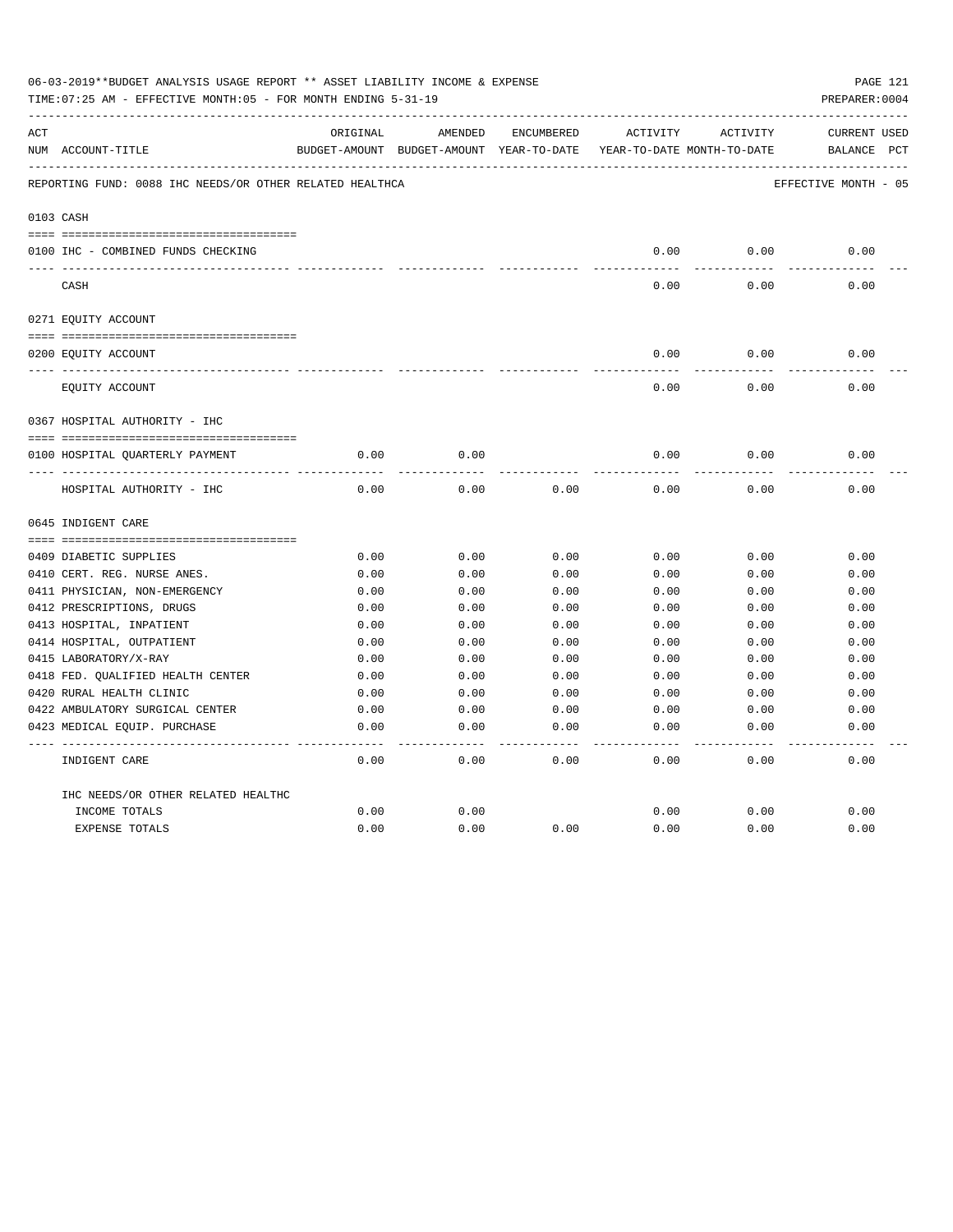|     | 06-03-2019**BUDGET ANALYSIS USAGE REPORT ** ASSET LIABILITY INCOME & EXPENSE<br>TIME: 07:25 AM - EFFECTIVE MONTH: 05 - FOR MONTH ENDING 5-31-19 |                     |                 |            |                                                                                 |                                                                                 | PAGE 122<br>PREPARER: 0004         |
|-----|-------------------------------------------------------------------------------------------------------------------------------------------------|---------------------|-----------------|------------|---------------------------------------------------------------------------------|---------------------------------------------------------------------------------|------------------------------------|
| ACT | NUM ACCOUNT-TITLE                                                                                                                               | ORIGINAL            | AMENDED         | ENCUMBERED | ACTIVITY<br>BUDGET-AMOUNT BUDGET-AMOUNT YEAR-TO-DATE YEAR-TO-DATE MONTH-TO-DATE | ACTIVITY                                                                        | <b>CURRENT USED</b><br>BALANCE PCT |
|     | REPORTING FUND: 0089 TEXAS JUVENILE JUSTICE DEPT.                                                                                               |                     |                 |            |                                                                                 |                                                                                 | EFFECTIVE MONTH - 05               |
|     | 0100 PAYROLL                                                                                                                                    |                     |                 |            |                                                                                 |                                                                                 |                                    |
|     | 0100 PAYROLL                                                                                                                                    |                     |                 |            |                                                                                 | $2,579.08 - 2,579.08 - 2,579.08 -$                                              |                                    |
|     | ---- ------<br>PAYROLL                                                                                                                          |                     |                 |            |                                                                                 | ---------- -------------<br>$2,579.08 - 2,579.08 - 2,579.08 -$                  |                                    |
|     | 0103 CASH                                                                                                                                       |                     |                 |            |                                                                                 |                                                                                 |                                    |
|     | 0689 CASH-STRUCTURAL FAM.THER.GRANT OOG                                                                                                         |                     |                 |            | $20,000.00 -$                                                                   | 7,500.00-                                                                       | $20,000.00-$                       |
|     | 0988 CASH-LOCAL FUNDS CARRIED FORWARD                                                                                                           |                     |                 |            | 1,792.75                                                                        | 4,839.00-                                                                       | 30,784.58                          |
|     | 0992 CASH-INTEREST INCOME                                                                                                                       |                     |                 |            | 115.35                                                                          | 12.30                                                                           | 13,182.83                          |
|     | 0993 CASH-BASIC PROBATION SUPERVISION                                                                                                           |                     |                 |            | 26,616.19                                                                       | 1,623.01-                                                                       | 18,625.26                          |
|     | 0994 CASH-COMMUNITY PROGRAMS                                                                                                                    |                     |                 |            | 14,647.97                                                                       | 505.60                                                                          | 8,441.67                           |
|     | 0995 CASH-LOCAL FUNDING FY 2019                                                                                                                 |                     |                 |            | 12,820.13                                                                       | 49,619.71-                                                                      | 36,813.80                          |
|     | 0996 CASH-PRE/POST ADJUDICATION                                                                                                                 |                     |                 |            | 1,229.95                                                                        | 211.79-                                                                         | 596.83                             |
|     | 0997 CASH-COMMITMENT DIVERSION                                                                                                                  |                     |                 |            | 1,497.61                                                                        | $257.43-$                                                                       | 726.93                             |
|     | 0998 CASH-MENTAL HEALTH SERVICES                                                                                                                |                     |                 |            | 2,761.46                                                                        | 496.80-                                                                         | 2,356.62                           |
|     | 0999 CASH-REGIONALS DIVERSIONS ALTERNAT                                                                                                         |                     |                 |            |                                                                                 | $2,023.00 - 3,452.00 -$                                                         | $2,023.00-$                        |
|     | CASH                                                                                                                                            |                     |                 |            |                                                                                 | ---------  -------------  ------------<br>39, 458. 41 67, 481. 84 - 89, 505. 52 |                                    |
|     | 0220 DEFERRED REVENUE                                                                                                                           |                     |                 |            |                                                                                 |                                                                                 |                                    |
|     | 0189 DEFERRED REVENUE                                                                                                                           |                     |                 |            | 0.00                                                                            | 0.00                                                                            | 0.00                               |
|     | ---- -------------<br>DEFERRED REVENUE                                                                                                          |                     |                 |            | 0.00                                                                            | 0.00                                                                            | 0.00                               |
|     | 0271 EQUITY ACCOUNT                                                                                                                             |                     |                 |            |                                                                                 |                                                                                 |                                    |
|     | 0200 EQUITY ACCOUNT                                                                                                                             |                     |                 |            | 0.00                                                                            | 0.00                                                                            | 50,047.11                          |
|     | EQUITY ACCOUNT                                                                                                                                  |                     |                 |            | 0.00                                                                            | 0.00                                                                            | 50,047.11                          |
|     | 0300 CASH                                                                                                                                       |                     |                 |            |                                                                                 |                                                                                 |                                    |
|     |                                                                                                                                                 |                     |                 |            |                                                                                 |                                                                                 |                                    |
|     | 0110 UNENCUMBERED FUND BALANCE                                                                                                                  | 0.00                | 0.00<br>------- |            | 0.00                                                                            | 0.00                                                                            | 0.00                               |
|     | CASH                                                                                                                                            | 0.00                | 0.00            | 0.00       | 0.00                                                                            | 0.00                                                                            | 0.00                               |
|     | 0330 GRANTS                                                                                                                                     |                     |                 |            |                                                                                 |                                                                                 |                                    |
|     |                                                                                                                                                 |                     |                 |            |                                                                                 |                                                                                 |                                    |
|     | 0908 STRUCTURAL FAM.THER.GRANT OOG                                                                                                              | 0.00                | 0.00            |            | 12,500.00                                                                       | 0.00                                                                            | 12,500.00+                         |
|     | 0915 BASIC PROBATION SUPERVISION                                                                                                                | 120,983.00          | 120,983.00      |            | 100,819.00                                                                      | 10,082.00                                                                       | 20,164.00<br>83                    |
|     | 0916 COMMUNITY PROGRAMS                                                                                                                         | 80,500.00           | 80,500.00       |            | 67,083.00                                                                       | 6,708.00                                                                        | 13,417.00<br>83                    |
|     | 0917 PRE/POST ADJUDICATION                                                                                                                      | 8,210.00            | 8,210.00        |            | 6,842.00                                                                        | 684.00                                                                          | 1,368.00<br>83                     |
|     | 0918 COMMITMENT DIVERSION                                                                                                                       | 9,995.00            | 9,995.00        |            | 8,329.00                                                                        | 833.00 1,666.00                                                                 | 83                                 |
|     | 0919 MENTAL HEALTH SERVICES                                                                                                                     | 15,312.00           | 15,312.00       |            |                                                                                 | 12,760.00    1,276.00    2,552.00                                               | 83                                 |
|     | 0920 REGIONAL DIVERSIONS ALTERNATIVES                                                                                                           | 0.00<br>----------- | 18,572.00       |            | 15,477.00                                                                       | 1,548.00                                                                        | 83<br>3,095.00                     |
|     | GRANTS                                                                                                                                          | 235,000.00          | 253,572.00      | 0.00       | 223,810.00                                                                      | 21,131.00                                                                       | 29,762.00<br>88                    |
|     | 0360 INTEREST INCOME                                                                                                                            |                     |                 |            |                                                                                 |                                                                                 |                                    |
|     |                                                                                                                                                 |                     |                 |            |                                                                                 |                                                                                 |                                    |
|     | 0189 INTEREST INCOME                                                                                                                            | 0.00                | 0.00            |            |                                                                                 | 115.35 12.30                                                                    | $115.35+$                          |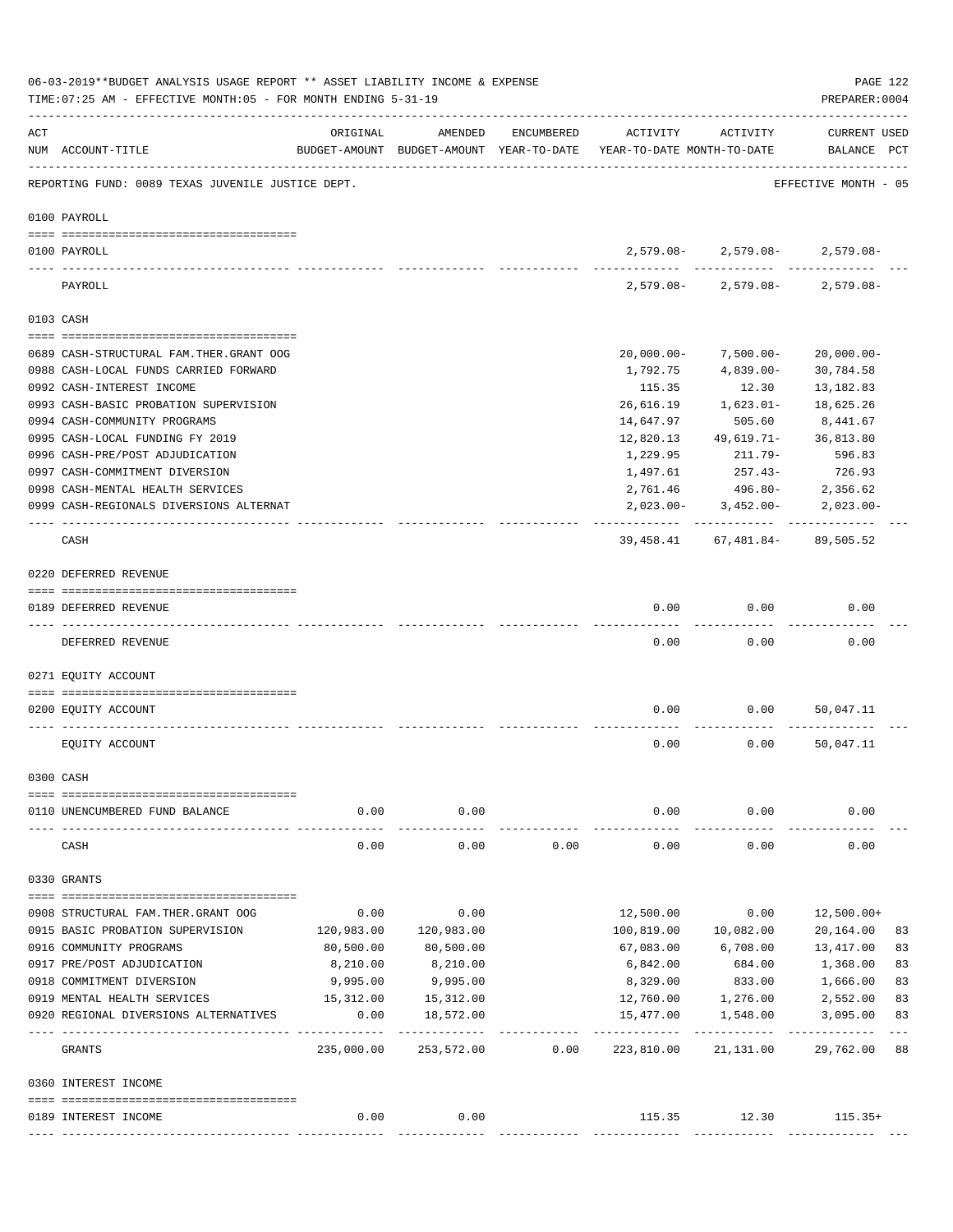|  |  | 06-03-2019**BUDGET ANALYSIS USAGE REPORT ** ASSET LIABILITY INCOME & EXPENSE | PAGE 123 |
|--|--|------------------------------------------------------------------------------|----------|
|  |  |                                                                              |          |

| ACT | NUM ACCOUNT-TITLE                                                                       | ORIGINAL              | AMENDED<br>BUDGET-AMOUNT BUDGET-AMOUNT YEAR-TO-DATE | ENCUMBERED   | ACTIVITY<br>YEAR-TO-DATE MONTH-TO-DATE | ACTIVITY                                 | CURRENT USED<br>BALANCE        | PCT      |
|-----|-----------------------------------------------------------------------------------------|-----------------------|-----------------------------------------------------|--------------|----------------------------------------|------------------------------------------|--------------------------------|----------|
|     | REPORTING FUND: 0089 TEXAS JUVENILE JUSTICE DEPT.                                       |                       |                                                     |              |                                        |                                          | EFFECTIVE MONTH - 05           |          |
|     | INTEREST INCOME                                                                         | 0.00                  | 0.00                                                | 0.00         | 115.35                                 | 12.30                                    | $115.35+$                      |          |
|     | 0370 MISCELLANEOUS                                                                      |                       |                                                     |              |                                        |                                          |                                |          |
|     |                                                                                         |                       |                                                     |              |                                        |                                          |                                |          |
|     | 0130 REFUNDS & MISCELLANEOUS<br>0995 LOCAL FUNDING                                      | 0.00<br>160,000.00    | 0.00<br>160,000.00                                  |              | 120.00<br>160,000.00                   | 0.00<br>0.00                             | 120.00+<br>$0.00$ 100          |          |
|     | MISCELLANEOUS                                                                           | 160,000.00            | 160,000.00                                          | 0.00         | 160,120.00                             | 0.00                                     | 120.00+ 100                    |          |
|     | 0581 STRUCTURAL FAMILY THERAPY OOG                                                      |                       |                                                     |              |                                        |                                          |                                |          |
|     | 0416 STRUCTURAL FAMILY THERAPY                                                          | 0.00                  | 0.00                                                | 0.00         | 32,500.00                              | 7,500.00                                 | $32,500.00 -$                  |          |
|     | STRUCTURAL FAMILY THERAPY OOG                                                           | 0.00                  | 0.00                                                | 0.00         | 32,500.00                              | 7,500.00                                 | $32,500.00 -$                  |          |
|     | 0588 INTEREST INCOME EXPENSE                                                            |                       |                                                     |              |                                        |                                          |                                |          |
|     |                                                                                         |                       |                                                     |              |                                        |                                          |                                |          |
|     | 0103 SALARY COMM.CORR.OFFICERS                                                          | 0.00                  | 0.00                                                | 0.00         | 0.00                                   | 0.00                                     | 0.00                           |          |
|     | 0201 SOCIAL SECURITY TAX                                                                | 0.00                  | 0.00                                                | 0.00         | 0.00                                   | 0.00                                     | 0.00                           |          |
|     | 0202 GROUP HEALTH INSURANCE                                                             | 0.00                  | 0.00                                                | 0.00         | 0.00                                   | 0.00                                     | 0.00                           |          |
|     | 0203 RETIREMENT                                                                         | 0.00                  | 0.00                                                | 0.00         | 0.00                                   | 0.00                                     | 0.00                           |          |
|     | 0204 WORKERS COMPENSATION                                                               | 0.00                  | 0.00                                                | 0.00         | 0.00                                   | 0.00                                     | 0.00                           |          |
|     | 0205 MEDICARE TAX                                                                       | 0.00                  | 0.00                                                | 0.00         | 0.00                                   | 0.00                                     | 0.00                           |          |
|     | 0310 OFFICE SUPPLIES                                                                    | 0.00                  | 0.00                                                | 0.00         | 0.00                                   | 0.00                                     | 0.00                           |          |
|     | 0574 COMPUTER EQUIPMENT                                                                 | 0.00                  | 0.00                                                | 0.00         | 0.00                                   | 0.00                                     | 0.00                           |          |
|     | INTEREST INCOME EXPENSE                                                                 | 0.00                  | 0.00                                                | 0.00         | 0.00                                   | 0.00                                     | 0.00                           |          |
|     | 0589 REGIONAL DIVERSIONS ALTERNATIVES                                                   |                       |                                                     |              |                                        |                                          |                                |          |
|     | 0416 STRUCTURAL FAMILY THERAPY                                                          | 0.00                  | 18,572.00                                           |              |                                        | $0.00$ $17,500.00$ $5,000.00$ $1,072.00$ |                                | 94       |
|     | 0469 UNEXPENDED FUNDS                                                                   | 0.00                  | 0.00                                                | 0.00         | 0.00                                   | 0.00                                     | 0.00                           |          |
|     | REGIONAL DIVERSIONS ALTERNATIVES                                                        | 0.00                  | 18,572.00                                           | 0.00         | 17,500.00                              | 5,000.00                                 | 1,072.00                       | 94       |
|     | 0590 BASIC PROBATION SUPERVISION                                                        |                       |                                                     |              |                                        |                                          |                                |          |
|     |                                                                                         |                       |                                                     |              |                                        |                                          |                                |          |
|     | 0102 SALARY APPOINTED OFFICIAL                                                          | 32,143.01             | 32,143.01                                           | 0.00         | 22,252.86<br>26,595.72                 | 3,708.81                                 | 9,890.15<br>4,432.62 11,820.39 | 69       |
|     | 0103 SALARY COMM.CORR.OFFICERS<br>0201 SOCIAL SECURITY TAX                              | 38,416.11<br>4,374.66 | 38,416.11<br>4,374.66                               | 0.00<br>0.00 | 2,954.54                               | 494.65                                   | 1,420.12                       | 69<br>68 |
|     | 0202 GROUP HEALTH INSURANCE                                                             | 15,791.33             | 15,791.33                                           | 0.00         | 10,524.96 1,315.62                     |                                          | 5,266.37                       | 67       |
|     | 0203 RETIREMENT                                                                         | 8,071.96              | 8,071.96                                            | 0.00         | 5,589.56                               | 928.77                                   | 2,482.40                       | 69       |
|     | 0204 WORKERS COMPENSATION                                                               | 987.82                | 987.82                                              | 0.00         | 279.38                                 | 0.00                                     | 708.44                         | 28       |
|     | 0205 MEDICARE TAX                                                                       | 1,023.11              | 1,023.11                                            | 0.00         | 691.14                                 | 115.71                                   | 331.97                         | 68       |
|     | 0310 OPERATING/TRAVEL EXPENSES                                                          | 20,175.00             | 20,175.00                                           | 0.00         | 5,314.65                               |                                          | 708.83   14,860.35   26        |          |
|     | 0469 UNEXPENDED FUNDS                                                                   | 0.00                  | 0.00                                                | 0.00         | 0.00                                   | 0.00                                     | 0.00                           |          |
|     | BASIC PROBATION SUPERVISION 120,983.00 120,983.00 0.00 74,202.81 11,705.01 46,780.19 61 |                       |                                                     |              |                                        |                                          |                                |          |
|     | 0591 COMMUNITY PROGRAMS                                                                 |                       |                                                     |              |                                        |                                          |                                |          |
|     |                                                                                         |                       |                                                     |              |                                        |                                          |                                |          |
|     | 0102 SALARY APPOINTED OFFICIAL                                                          | 25,667.72             | 25,667.72                                           | 0.00         |                                        | 17,769.96 2,961.66                       | 7,897.76                       | 69       |
|     | 0103 SALARY COMM.CORR.OFFICERS                                                          | 30,677.10             | 30,677.10                                           | 0.00         |                                        | 21, 238.02 3, 539.67                     | 9,439.08                       | 69       |
|     | 0201 SOCIAL SECURITY TAX                                                                | 3,492.68              | 3,492.68                                            | 0.00         | 2,359.94                               | 395.11                                   | 1,132.74                       | 68       |
|     | 0202 GROUP HEALTH INSURANCE                                                             | 12,610.83             | 12,610.83                                           | 0.00         | 8,406.72                               | 1,050.84                                 | 4,204.11                       | 67       |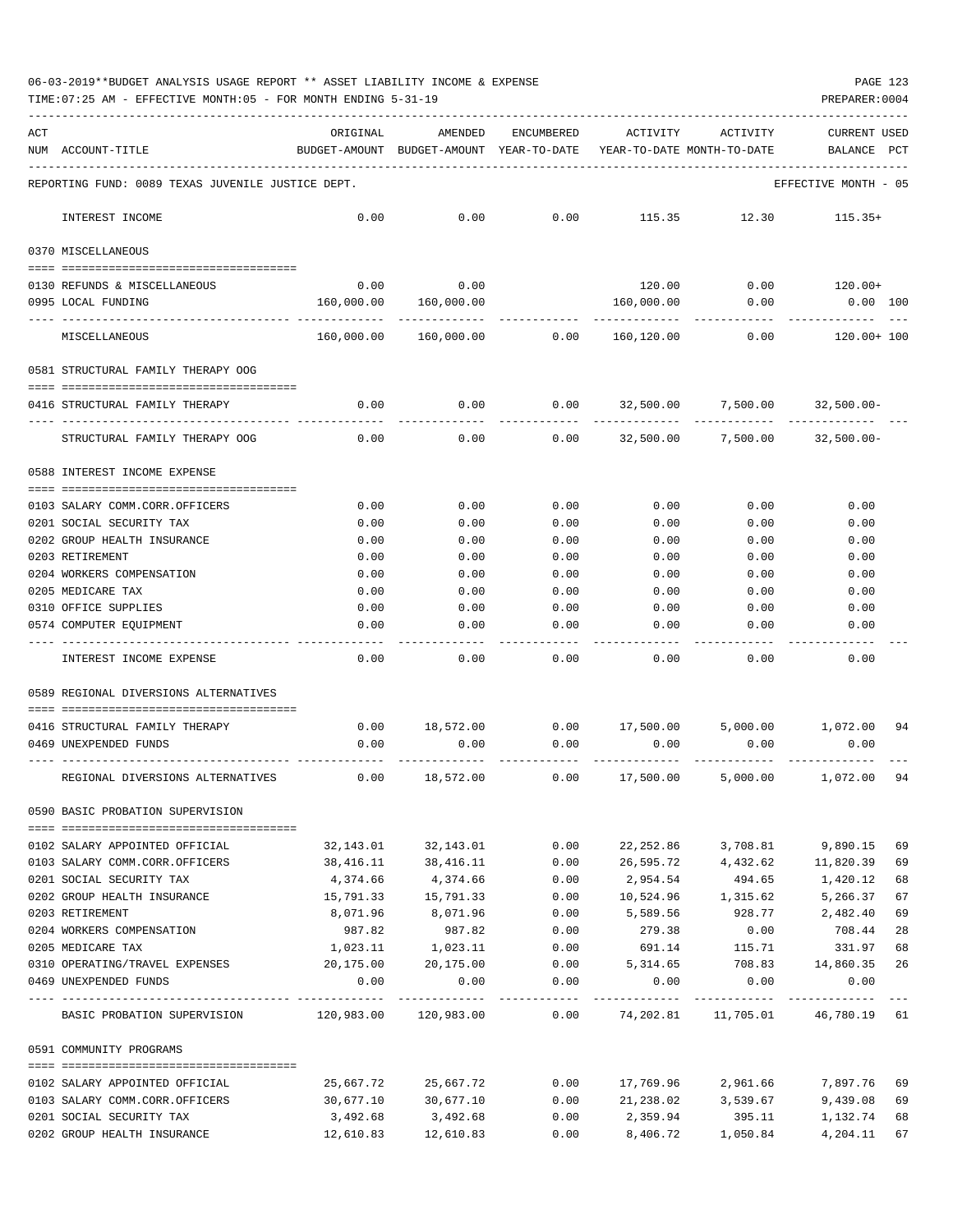TIME:07:25 AM - EFFECTIVE MONTH:05 - FOR MONTH ENDING 5-31-19 PREPARER:0004

| ACT | NUM ACCOUNT-TITLE                                 | ORIGINAL  | AMENDED<br>BUDGET-AMOUNT BUDGET-AMOUNT YEAR-TO-DATE YEAR-TO-DATE MONTH-TO-DATE | ENCUMBERED   | ACTIVITY     | ACTIVITY                                  | CURRENT USED<br>BALANCE PCT |    |
|-----|---------------------------------------------------|-----------|--------------------------------------------------------------------------------|--------------|--------------|-------------------------------------------|-----------------------------|----|
|     |                                                   |           |                                                                                |              |              |                                           |                             |    |
|     | REPORTING FUND: 0089 TEXAS JUVENILE JUSTICE DEPT. |           |                                                                                |              |              |                                           | EFFECTIVE MONTH - 05        |    |
|     | 0203 RETIREMENT                                   | 6,445.85  | 6,445.85                                                                       | 0.00         | 4,464.33     | 741.78                                    | 1,981.52                    | 69 |
|     | 0204 WORKERS COMPENSATION                         | 788.82    | 788.82                                                                         | 0.00         | 223.10       | 0.00                                      | 565.72                      | 28 |
|     | 0205 MEDICARE TAX                                 | 817.00    | 817.00                                                                         | 0.00         | 552.04       | 92.42                                     | 264.96                      | 68 |
|     | 0469 UNEXPENDED FUNDS                             | 0.00      | 0.00                                                                           | 0.00         | 0.00         | 0.00                                      | 0.00                        |    |
|     | COMMUNITY PROGRAMS                                | 80,500.00 | 80,500.00                                                                      | 0.00         | 55,014.11    | 8,781.48                                  | 25,485.89                   | 68 |
|     | 0592 PRE/POST ADJUDICATION FACILITIES             |           |                                                                                |              |              |                                           |                             |    |
|     | 0102 SALARY APPOINTED OFFICIAL                    | 2,617.79  | 2,617.79                                                                       | 0.00         | 1,812.24     | 302.04                                    | 805.55                      | 69 |
|     | 0103 SALARY COMM.CORR.OFFICERS                    | 3,128.68  | 3,128.68                                                                       | 0.00         | 2,165.94     | 360.99                                    | 962.74                      | 69 |
|     | 0201 SOCIAL SECURITY TAX                          | 356.28    | 356.28                                                                         | 0.00         | 240.86       | 40.33                                     | 115.42                      | 68 |
|     | 0202 GROUP HEALTH INSURANCE                       | 1,286.08  | 1,286.08                                                                       | 0.00         | 858.24       | 107.28                                    | 427.84                      | 67 |
|     | 0203 RETIREMENT                                   | 657.40    | 657.40                                                                         | 0.00         | 455.72       | 75.72                                     | 201.68                      | 69 |
|     | 0204 WORKERS COMPENSATION                         | 80.45     | 80.45                                                                          | 0.00         | 22.75        | 0.00                                      | 57.70                       | 28 |
|     | 0205 MEDICARE TAX                                 | 83.32     | 83.32                                                                          | 0.00         | 56.30        | 9.43                                      | 27.02                       | 68 |
|     | 0408 DETENTION                                    | 0.00      | 0.00                                                                           | 0.00         | 0.00         | 0.00                                      | 0.00                        |    |
|     | 0469 UNEXPENDED FUNDS                             | 0.00      | 0.00                                                                           | 0.00         | 0.00         | 0.00                                      | 0.00                        |    |
|     | PRE/POST ADJUDICATION FACILITIES 8,210.00         |           | 8,210.00                                                                       | 0.00         | 5,612.05     | 895.79                                    | 2,597.95                    | 68 |
|     | 0593 COMMITMENT DIVERSION                         |           |                                                                                |              |              |                                           |                             |    |
|     |                                                   |           |                                                                                |              |              |                                           |                             |    |
|     | 0102 SALARY APPOINTED OFFICIAL                    | 3,186.94  | 3,186.94                                                                       | 0.00         | 2,206.26     | 367.71                                    | 980.68                      | 69 |
|     | 0103 SALARY COMM.CORR.OFFICERS                    | 3,808.92  | 3,808.92                                                                       | 0.00         | 2,637.00     | 439.50                                    | 1,171.92                    | 69 |
|     | 0201 SOCIAL SECURITY TAX                          | 433.73    | 433.73                                                                         | 0.00         | 293.34       | 49.11                                     | 140.39                      | 68 |
|     | 0202 GROUP HEALTH INSURANCE                       | 1,565.70  | 1,565.70                                                                       | 0.00         | 1,044.00     | 130.50                                    | 521.70                      | 67 |
|     | 0203 RETIREMENT                                   | 800.33    | 800.33                                                                         | 0.00         | 554.53       | 92.13                                     | 245.80                      | 69 |
|     | 0204 WORKERS COMPENSATION                         | 97.94     | 97.94                                                                          | 0.00         | 27.70        | 0.00                                      | 70.24                       | 28 |
|     | 0205 MEDICARE TAX                                 | 101.44    | 101.44                                                                         | 0.00         | 68.56        | 11.48                                     | 32.88                       | 68 |
|     | 0415 RESIDENTIAL PLACEMENT                        | 0.00      | 0.00                                                                           | 0.00         | 0.00         | 0.00                                      | 0.00                        |    |
|     | 0469 UNEXPENDED FUNDS                             | 0.00      | 0.00                                                                           | 0.00         | 0.00         | 0.00                                      | 0.00                        |    |
|     | COMMITMENT DIVERSION                              | 9,995.00  | 9,995.00                                                                       | 0.00         | 6,831.39     | 1,090.43                                  | 3,163.61                    | 68 |
|     | 0594 MENTAL HEALTH SERVICES                       |           |                                                                                |              |              |                                           |                             |    |
|     | 0102 SALARY APPOINTED OFFICIAL                    | 1,673.98  | 1,673.98                                                                       | 0.00         | 1,158.84     | 193.14                                    | 515.14                      | 69 |
|     | 0103 SALARY COMM.CORR.OFFICERS                    | 2,000.68  | 2,000.68                                                                       | 0.00         | 1,385.10     | 230.85                                    | 615.58                      | 69 |
|     | 0201 SOCIAL SECURITY TAX                          | 227.83    | 227.83                                                                         | 0.00         | 154.08       | 25.80                                     | 73.75                       | 68 |
|     | 0202 GROUP HEALTH INSURANCE                       | 822.41    | 822.41                                                                         | 0.00         |              | 548.64 68.58                              | 273.77                      | 67 |
|     | 0203 RETIREMENT                                   | 420.38    | 420.38                                                                         | 0.00         | 291.25       | 48.39                                     | 129.13                      | 69 |
|     | 0204 WORKERS COMPENSATION                         | 51.44     | 51.44                                                                          | 0.00         | 14.55        | 0.00                                      | 36.89                       | 28 |
|     | 0205 MEDICARE TAX                                 | 53.28     | 53.28                                                                          | 0.00         | 36.08        | 6.04                                      | 17.20                       | 68 |
|     | 0413 PSYCHOLOGICAL                                | 5,550.00  | 5,550.00                                                                       | 0.00         | 1,575.00     | 500.00                                    | 3,975.00                    | 28 |
|     | 0414 COUNSELING                                   | 4,512.00  | 4,512.00                                                                       | 0.00         | 4,835.00     | 700.00                                    | 323.00- 107                 |    |
|     | 0415 RESIDENTIAL PLACEMENT                        | 0.00      | 0.00                                                                           | 0.00         | 0.00         | 0.00                                      | 0.00                        |    |
|     | 0469 UNEXPENDED FUNDS                             | 0.00      | 0.00                                                                           | 0.00         | 0.00         | 0.00                                      | 0.00                        |    |
|     | MENTAL HEALTH SERVICES                            |           | -------------<br>15,312.00    15,312.00                                        | ------------ | ------------ | -------------<br>$0.00$ 9,998.54 1,772.80 | 5, 313.46 65                |    |
|     | 0994 LOCAL FUNDS CARRIED FORWARD                  |           |                                                                                |              |              |                                           |                             |    |
|     |                                                   |           |                                                                                |              |              |                                           |                             |    |
|     | 0415 RESIDENTIAL PLACEMENT                        | 0.00      | 0.00                                                                           |              |              | $0.00$ 22,754.60 4,839.00 22,754.60-      |                             |    |

0488 LAW ENFORCEMENT INSURANCE 0.00 0.00 0.00 723.00 0.00 723.00-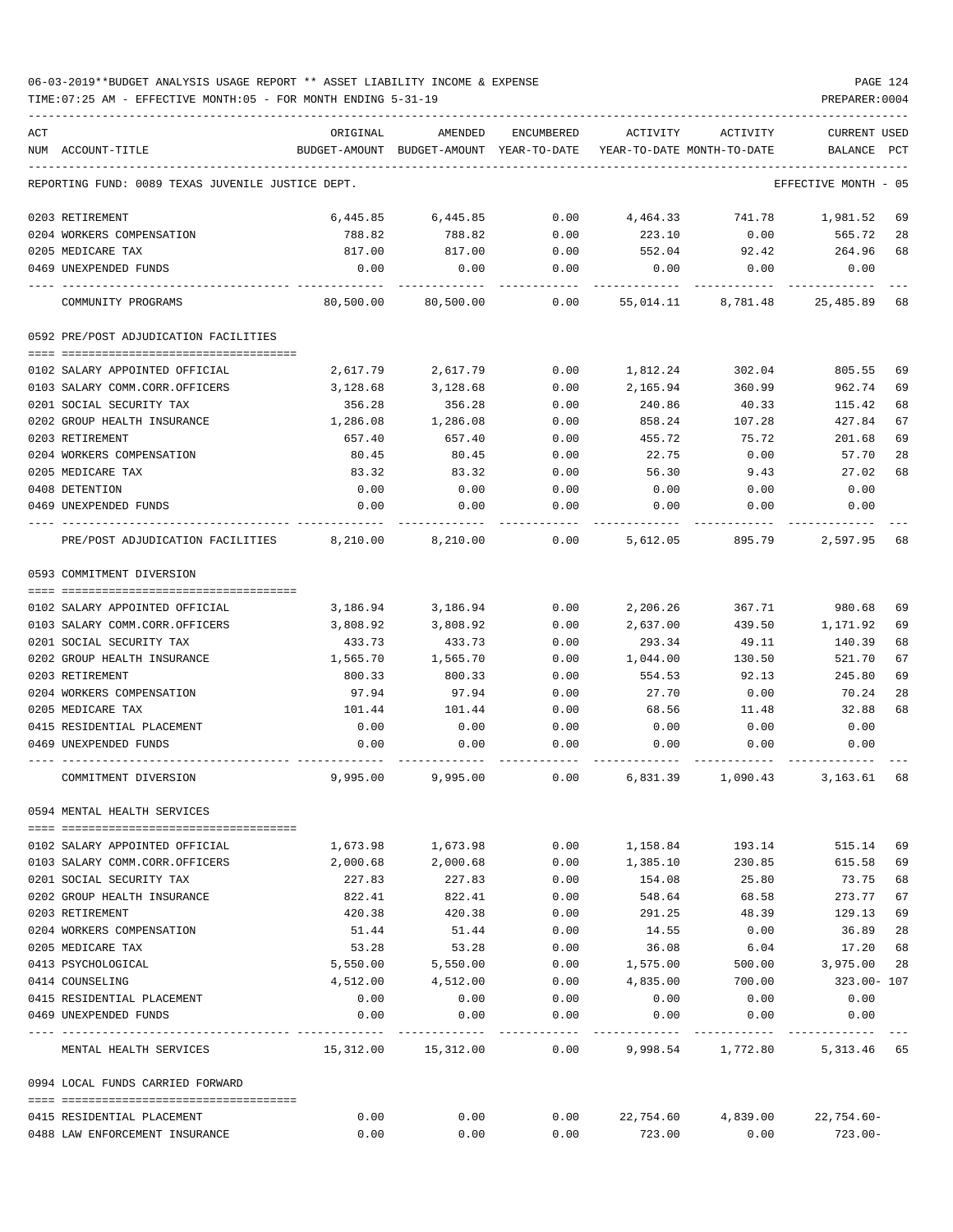| ACT |                                                   | ORIGINAL                                                                    | AMENDED                                                            |                                             | ENCUMBERED ACTIVITY ACTIVITY |             | <b>CURRENT USED</b>            |     |
|-----|---------------------------------------------------|-----------------------------------------------------------------------------|--------------------------------------------------------------------|---------------------------------------------|------------------------------|-------------|--------------------------------|-----|
|     | NUM ACCOUNT-TITLE                                 | BUDGET-AMOUNT BUDGET-AMOUNT YEAR-TO-DATE YEAR-TO-DATE MONTH-TO-DATE BALANCE |                                                                    |                                             |                              |             |                                | PCT |
|     | REPORTING FUND: 0089 TEXAS JUVENILE JUSTICE DEPT. |                                                                             |                                                                    |                                             |                              |             | EFFECTIVE MONTH - 05           |     |
|     | LOCAL FUNDS CARRIED FORWARD                       |                                                                             | $0.00$ $0.00$ $0.00$ $23,477.60$ $4,839.00$ $23,477.60$ $10.00$    |                                             |                              |             |                                |     |
|     | 0995 LOCAL FUNDING                                |                                                                             |                                                                    |                                             |                              |             |                                |     |
|     | 0102 SALARY APPOINTED OFFICIAL                    |                                                                             | 4,782.81 4,782.81                                                  |                                             | $0.00$ $3,311.10$            |             | 551.85 1,471.71                | 69  |
|     | 0103 SALARY COMM.CORR.OFFICERS                    | 5,716.23                                                                    | 5,716.23                                                           | 0.00                                        | 3,957.30                     | 659.55      | 1,758.93                       | 69  |
|     | 0105 OFFICE MANAGER                               | 0.00                                                                        | 0.00                                                               | 0.00                                        | 0.00                         | 0.00        | 0.00                           |     |
|     | 0201 SOCIAL SECURITY TAX                          | 650.92                                                                      | 650.92                                                             | 0.00                                        | 440.02                       | 73.67       | 210.90                         | 68  |
|     | 0202 GROUP HEALTH INSURANCE                       | 2,349.72                                                                    | 2,349.72                                                           | 0.00                                        | 1,567.68 195.96              |             | 782.04                         | 67  |
|     | 0203 RETIREMENT                                   | 1,201.09                                                                    | 1,201.09                                                           | 0.00                                        | 832.39                       | 138.30      | 368.70                         | 69  |
|     | 0204 WORKERS COMPENSATION                         | 146.99                                                                      | 146.99                                                             | 0.00                                        | 41.57                        | 0.00        | 105.42                         | 28  |
|     | 0205 MEDICARE TAX                                 | 152.24                                                                      | 152.24                                                             | 0.00                                        | 102.84                       | 17.22       | 49.40                          | 68  |
|     | 0401 AUDIT EXPENSE                                |                                                                             | 3,000.00 3,000.00                                                  | 0.00                                        | 0.00                         | 0.00        | 3,000.00                       | 00  |
|     | 0405 DETENTION OPERATING COST FY19                | 132,000.00                                                                  | 132,000.00                                                         | 0.00                                        | 101,776.62                   |             | 47,983.16 30,223.38            | 77  |
|     | 0406 DETENTION OPERATING COST FY18                | 0.00                                                                        | 0.00                                                               | 0.00                                        | 0.00                         | 0.00        | 0.00                           |     |
|     | 0407 DETENTION OPERATING COST FY17                | 0.00                                                                        | 0.00                                                               | 0.00                                        | 0.00                         | 0.00        | 0.00                           |     |
|     | 0414 COUNSELING                                   | 0.00                                                                        | 0.00                                                               | 0.00                                        | 0.00                         | 0.00        | 0.00                           |     |
|     | 0415 RESIDENTIAL PLACEMENT                        | 10,000.00    10,000.00                                                      |                                                                    | 0.00                                        | $10,000.00$ 0.00             |             | 0.00 100                       |     |
|     | 0416 STRUCTURAL FAMILY THERAPY                    | 0.00                                                                        | 0.00                                                               | 0.00                                        | 0.00                         | 0.00        | 0.00                           |     |
|     | 0427 TRAVEL AND TRAINING                          | 0.00                                                                        |                                                                    | $0.00$ 0.00                                 |                              |             | $0.00$ $0.00$ $0.00$ $0.00$    |     |
|     | 0453 COMPUTER SOFTWARE                            | 0.00                                                                        | 0.00                                                               | 0.00                                        |                              | $0.00$ 0.00 | 0.00                           |     |
|     | LOCAL FUNDING                                     |                                                                             | 160,000.00  160,000.00  0.00  122,029.52  49,619.71  37,970.48  76 | ----------- .                               |                              |             |                                |     |
|     | TEXAS JUVENILE JUSTICE DEPT.                      |                                                                             |                                                                    |                                             |                              |             |                                |     |
|     | INCOME TOTALS                                     |                                                                             | 395,000.00 413,572.00                                              |                                             |                              |             | 384,045.35 21,143.30 29,526.65 | 93  |
|     | <b>EXPENSE TOTALS</b>                             |                                                                             | 395,000.00 413,572.00                                              | $0.00$ $347,166.02$ $91,204.22$ $66,405.98$ |                              |             |                                | 84  |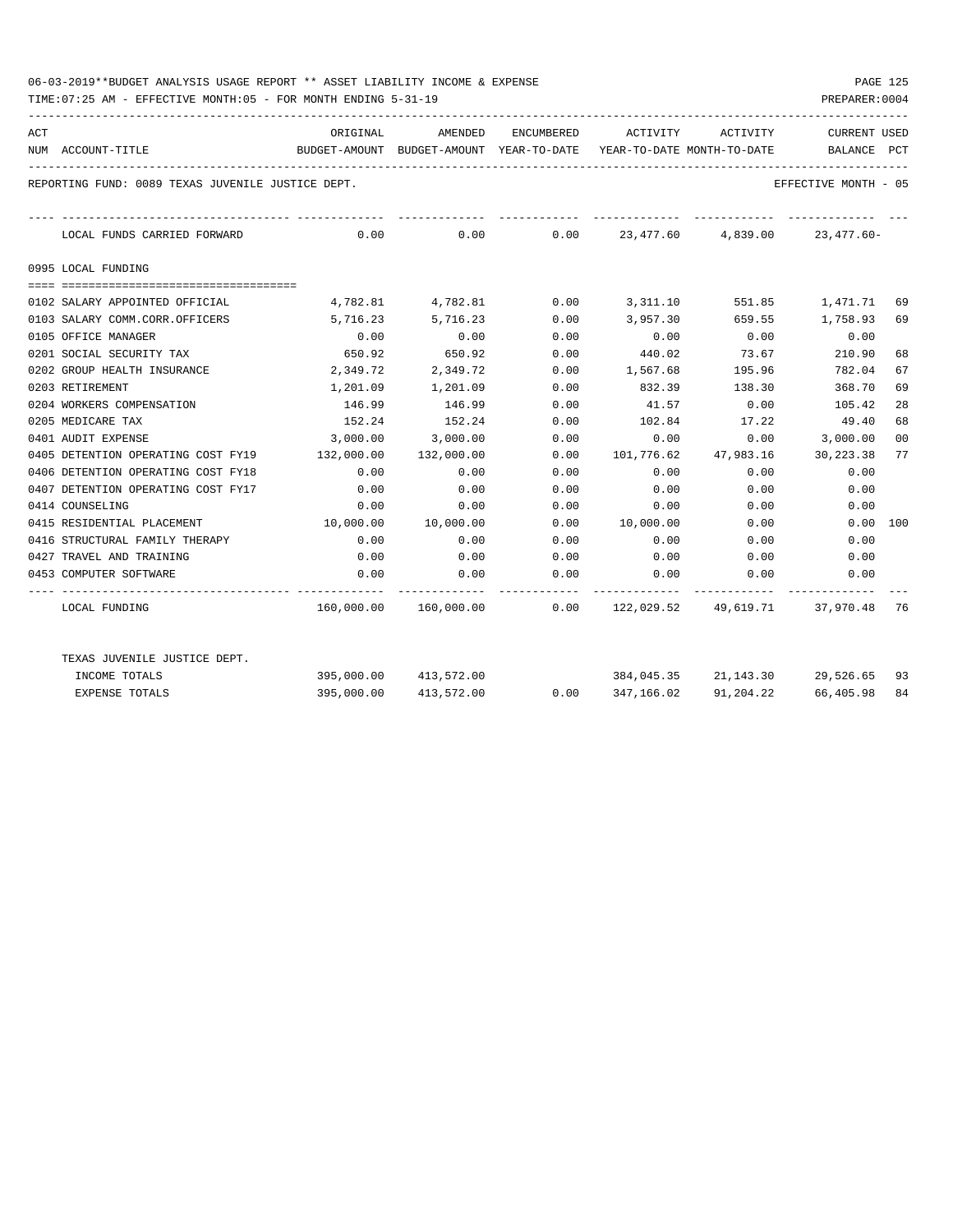|           | 06-03-2019**BUDGET ANALYSIS USAGE REPORT ** ASSET LIABILITY INCOME & EXPENSE<br>TIME: 07:25 AM - EFFECTIVE MONTH: 05 - FOR MONTH ENDING 5-31-19 |                             |                                                     |                   |                                        |                      | PAGE 126<br>PREPARER: 0004         |                |
|-----------|-------------------------------------------------------------------------------------------------------------------------------------------------|-----------------------------|-----------------------------------------------------|-------------------|----------------------------------------|----------------------|------------------------------------|----------------|
| ACT       | NUM ACCOUNT-TITLE                                                                                                                               | ORIGINAL                    | AMENDED<br>BUDGET-AMOUNT BUDGET-AMOUNT YEAR-TO-DATE | ENCUMBERED        | ACTIVITY<br>YEAR-TO-DATE MONTH-TO-DATE | ACTIVITY             | <b>CURRENT USED</b><br>BALANCE PCT |                |
|           | REPORTING FUND: 0092 STATZER FUND                                                                                                               | ___________________________ |                                                     |                   |                                        |                      | EFFECTIVE MONTH - 05               |                |
|           | 0103 CASH                                                                                                                                       |                             |                                                     |                   |                                        |                      |                                    |                |
|           | 0100 STATZER-COMBINED FUNDS CHECKING                                                                                                            |                             |                                                     |                   |                                        | 59.43- 1.11 4,550.18 |                                    |                |
|           | 0175 TEXPOOL                                                                                                                                    |                             |                                                     |                   | 674.89                                 | 81.13                | 40,635.69                          |                |
|           | CASH                                                                                                                                            |                             |                                                     |                   | 615.46                                 | 82.24                | 45,185.87                          |                |
|           | 0200 SYSTEM ADDED LIABILITY DEPARTMENT                                                                                                          |                             |                                                     |                   |                                        |                      |                                    |                |
|           |                                                                                                                                                 |                             |                                                     |                   |                                        |                      |                                    |                |
|           | 0900 SYSTEM ADDED LIABILITY LINE-ITEM<br>0910 SYSTEM ADDED LIABILITY LINE-ITEM                                                                  |                             |                                                     |                   | 0.00<br>0.00                           | 0.00<br>0.00         | 0.00<br>0.00                       |                |
|           |                                                                                                                                                 |                             |                                                     |                   |                                        |                      |                                    |                |
|           | SYSTEM ADDED LIABILITY DEPARTMENT                                                                                                               |                             |                                                     |                   | 0.00                                   | 0.00                 | 0.00                               |                |
|           | 0271 EQUITY ACCOUNT                                                                                                                             |                             |                                                     |                   |                                        |                      |                                    |                |
|           | 0200 EQUITY ACCOUNT                                                                                                                             |                             |                                                     |                   | 0.00                                   | 0.00                 | 44,570.41                          |                |
|           | EQUITY ACCOUNT                                                                                                                                  |                             |                                                     |                   | 0.00                                   | 0.00                 | 44,570.41                          |                |
|           | 0360 INTEREST EARNINGS                                                                                                                          |                             |                                                     |                   |                                        |                      |                                    |                |
|           | 0100 INTEREST EARNINGS                                                                                                                          | 50.00                       | 50.00                                               |                   | 615.46                                 | 82.24                | 565.46+ 231                        |                |
|           | 0350 GOV. COMMODITY PROG. ASCS                                                                                                                  | 0.00                        | 0.00                                                |                   | 0.00                                   | 0.00                 | 0.00                               |                |
|           | INTEREST EARNINGS                                                                                                                               | 50.00                       | 50.00                                               | 0.00              | 615.46                                 | 82.24                | $565.46 + 231$                     |                |
| 0370 RENT |                                                                                                                                                 |                             |                                                     |                   |                                        |                      |                                    |                |
|           |                                                                                                                                                 |                             |                                                     |                   |                                        |                      |                                    |                |
|           | 0100 RENT<br>0130 REFUNDS & MISCELLANEOUS                                                                                                       | 560.00<br>0.00              | 560.00<br>0.00                                      |                   | 0.00<br>0.00                           | 0.00<br>0.00         | 560.00 00<br>0.00                  |                |
|           |                                                                                                                                                 |                             |                                                     |                   |                                        |                      |                                    |                |
|           | RENT                                                                                                                                            | 560.00                      | 560.00                                              | 0.00              | 0.00                                   | 0.00                 | 560.00                             | 0 <sub>0</sub> |
|           | 0700 STATZER FARM                                                                                                                               |                             |                                                     |                   |                                        |                      |                                    |                |
|           | 0310 OFFICE SUPPLIES                                                                                                                            | 0.00                        | 0.00                                                | 0.00              | 0.00                                   | 0.00                 | 0.00                               |                |
|           | 0430 BIDS AND NOTICES                                                                                                                           | 110.00                      | 110.00                                              | 0.00              | 0.00                                   | 0.00                 | 110.00                             | 00             |
|           | 0484 APPRAISALS                                                                                                                                 | 0.00                        | 0.00                                                | 0.00              | 0.00                                   | 0.00                 | 0.00                               |                |
|           | 0490 LITERACY COUNCIL DONATION                                                                                                                  | 500.00                      | 500.00                                              | 0.00<br>$- - - -$ | 0.00                                   | 0.00                 | 500.00                             | 0 <sub>0</sub> |
|           | STATZER FARM                                                                                                                                    | 610.00                      | 610.00                                              | 0.00              | 0.00                                   | 0.00                 | 610.00                             | 00             |
|           | 0999 ACCOUNTS PAYABLE                                                                                                                           |                             |                                                     |                   |                                        |                      |                                    |                |
|           | 0100 A/P CLEARING ACCOUNT                                                                                                                       |                             |                                                     |                   | 0.00                                   | 0.00                 | 0.00                               |                |
|           | ACCOUNTS PAYABLE                                                                                                                                |                             |                                                     |                   | 0.00                                   | 0.00                 | 0.00                               |                |
|           | STATZER FUND                                                                                                                                    |                             |                                                     |                   |                                        |                      |                                    |                |
|           | INCOME TOTALS                                                                                                                                   | 610.00                      | 610.00                                              |                   | 615.46                                 | 82.24                | $5.46 + 101$                       |                |
|           | EXPENSE TOTALS                                                                                                                                  | 610.00                      | 610.00                                              | 0.00              | 0.00                                   | 0.00                 | 610.00                             | 00             |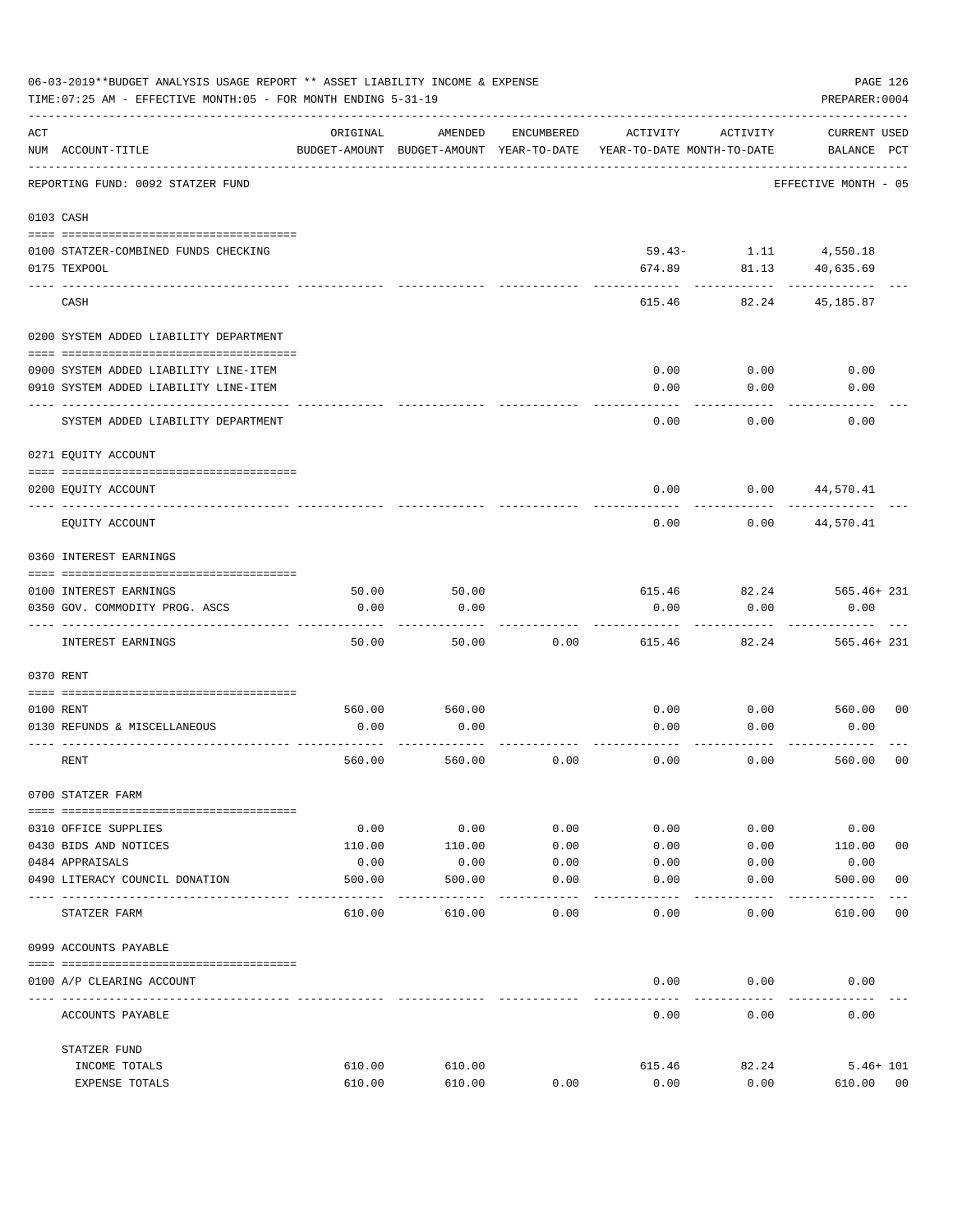|     | 06-03-2019**BUDGET ANALYSIS USAGE REPORT ** ASSET LIABILITY INCOME & EXPENSE<br>TIME: 07:25 AM - EFFECTIVE MONTH: 05 - FOR MONTH ENDING 5-31-19 |              |                                                     |            |                                        |                   | PREPARER: 0004              | PAGE 127 |
|-----|-------------------------------------------------------------------------------------------------------------------------------------------------|--------------|-----------------------------------------------------|------------|----------------------------------------|-------------------|-----------------------------|----------|
| ACT | NUM ACCOUNT-TITLE                                                                                                                               | ORIGINAL     | AMENDED<br>BUDGET-AMOUNT BUDGET-AMOUNT YEAR-TO-DATE | ENCUMBERED | ACTIVITY<br>YEAR-TO-DATE MONTH-TO-DATE | ACTIVITY          | CURRENT USED<br>BALANCE PCT |          |
|     | REPORTING FUND: 0093 TX. COMM. DEVELOPMENT PGM                                                                                                  |              |                                                     |            |                                        |                   | EFFECTIVE MONTH - 05        |          |
|     | 0103 CASH                                                                                                                                       |              |                                                     |            |                                        |                   |                             |          |
|     | 0909 CASH- #713169 RANDOLPH                                                                                                                     |              |                                                     |            | 0.00                                   |                   | $0.00$ 100.00               |          |
|     | CASH                                                                                                                                            |              |                                                     |            | $- - - -$<br>0.00                      | ---------<br>0.00 | 100.00                      |          |
|     | 0120 RECEIVABLES                                                                                                                                |              |                                                     |            |                                        |                   |                             |          |
|     | 0312 DUE FROM OTHER GOVERNMENT                                                                                                                  |              |                                                     |            | 0.00                                   | 0.00              | 0.00                        |          |
|     | RECEIVABLES                                                                                                                                     |              |                                                     |            | 0.00                                   | ---------<br>0.00 | 0.00                        |          |
|     | 0200 LIABILITY ACCOUNT                                                                                                                          |              |                                                     |            |                                        |                   |                             |          |
|     | 0910 SYSTEM ADDED LIABILITY                                                                                                                     |              |                                                     |            | 0.00                                   | 0.00              | 0.00                        |          |
|     | ---- ---------------<br>LIABILITY ACCOUNT                                                                                                       |              |                                                     |            | 0.00                                   | 0.00              | 0.00                        |          |
|     | 0271 EQUITY ACCOUNT                                                                                                                             |              |                                                     |            |                                        |                   |                             |          |
|     | 0200 EQUITY ACCOUNT                                                                                                                             |              |                                                     |            | 0.00                                   | 0.00              | 100.00                      |          |
|     | -------------------------------<br>EQUITY ACCOUNT                                                                                               |              |                                                     |            | 0.00                                   | .<br>0.00         | . <u>.</u> .<br>100.00      |          |
|     | 0330 GRANT INCOME                                                                                                                               |              |                                                     |            |                                        |                   |                             |          |
|     | 0909 GRANT #713169 RANDOLPH                                                                                                                     | 0.00         | 0.00                                                |            | 0.00                                   | 0.00              | 0.00                        |          |
|     | GRANT INCOME                                                                                                                                    | 0.00         | 0.00                                                | 0.00       | 0.00                                   | 0.00              | 0.00                        |          |
|     | 0370 REFUNDS & MISCELLANEOUS                                                                                                                    |              |                                                     |            |                                        |                   |                             |          |
|     |                                                                                                                                                 |              |                                                     |            |                                        |                   |                             |          |
|     | 0130 REFUNDS & MISCELLANEOUS                                                                                                                    | 0.00         | 0.00                                                |            | 0.00                                   | 0.00              | 0.00                        |          |
|     | REFUNDS & MISCELLANEOUS                                                                                                                         | 0.00         | 0.00                                                | 0.00       | 0.00                                   | 0.00              | 0.00                        |          |
|     | 0909 GRANT #713169 RANDOLPH                                                                                                                     |              |                                                     |            |                                        |                   |                             |          |
|     | 0414 GRANT ADMINISTRATION                                                                                                                       | 0.00         | 0.00                                                | 0.00       | 0.00                                   | 0.00              | 0.00                        |          |
|     | 0415 CONSTRUCTION EXPENSE                                                                                                                       | 0.00         | 0.00                                                | 0.00       | 0.00                                   | 0.00              | 0.00                        |          |
|     | 0416 ENGINEERING                                                                                                                                | 0.00         | 0.00                                                | 0.00       | 0.00                                   | 0.00              | 0.00                        |          |
|     | GRANT #713169 RANDOLPH                                                                                                                          | 0.00         | 0.00                                                | 0.00       | -----<br>0.00                          | 0.00              | 0.00                        |          |
|     |                                                                                                                                                 |              |                                                     |            |                                        |                   |                             |          |
|     | TX. COMM. DEVELOPMENT PGM                                                                                                                       |              |                                                     |            |                                        |                   |                             |          |
|     | INCOME TOTALS<br>EXPENSE TOTALS                                                                                                                 | 0.00<br>0.00 | 0.00<br>0.00                                        | 0.00       | 0.00<br>0.00                           | 0.00<br>0.00      | 0.00<br>0.00                |          |
|     |                                                                                                                                                 |              |                                                     |            |                                        |                   |                             |          |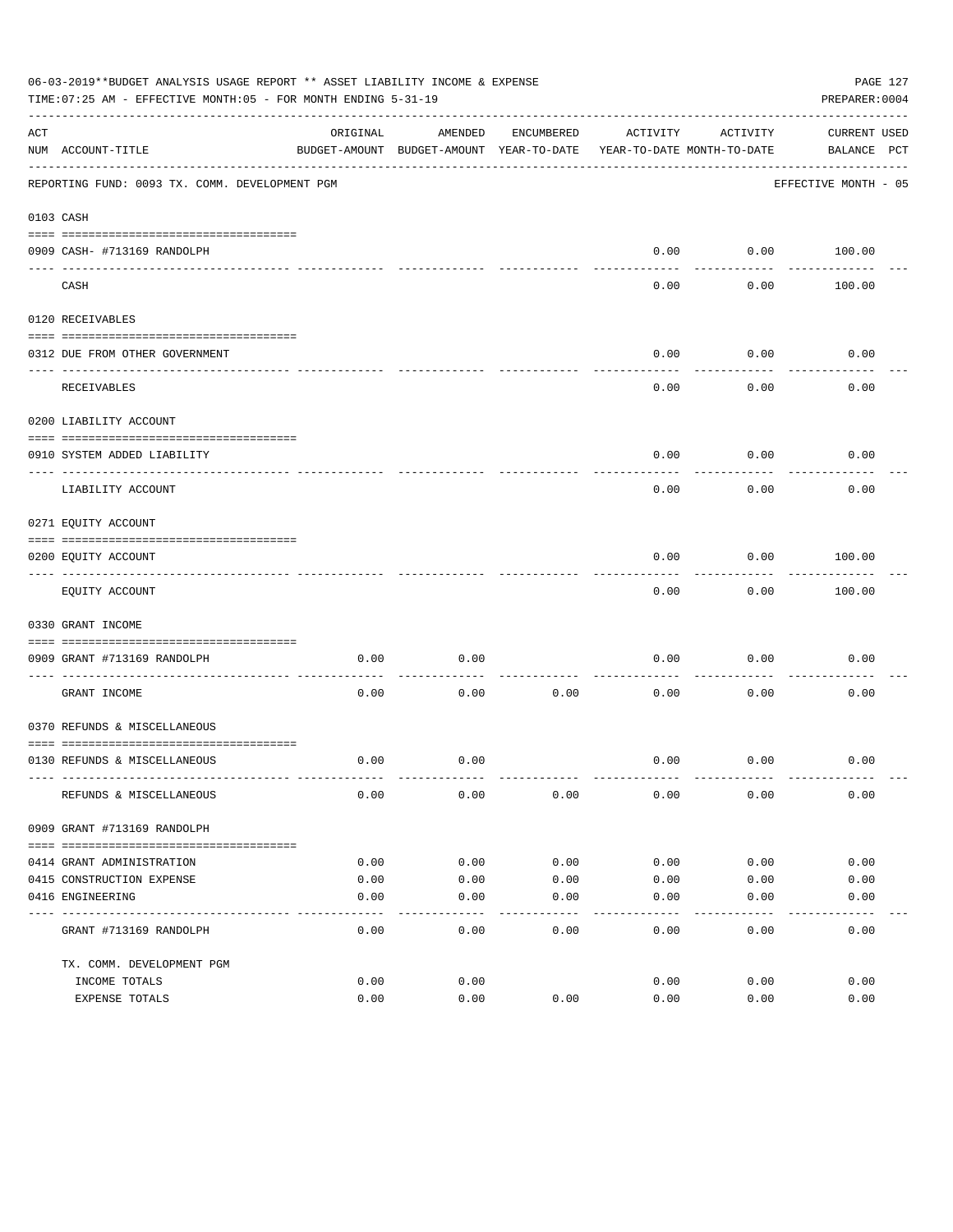|     | 06-03-2019**BUDGET ANALYSIS USAGE REPORT ** ASSET LIABILITY INCOME & EXPENSE<br>TIME: 07:25 AM - EFFECTIVE MONTH: 05 - FOR MONTH ENDING 5-31-19 |              |              |            |                                                                                 |                       | PAGE 128<br>PREPARER: 0004  |
|-----|-------------------------------------------------------------------------------------------------------------------------------------------------|--------------|--------------|------------|---------------------------------------------------------------------------------|-----------------------|-----------------------------|
| ACT | NUM ACCOUNT-TITLE                                                                                                                               | ORIGINAL     | AMENDED      | ENCUMBERED | ACTIVITY<br>BUDGET-AMOUNT BUDGET-AMOUNT YEAR-TO-DATE YEAR-TO-DATE MONTH-TO-DATE | ACTIVITY              | CURRENT USED<br>BALANCE PCT |
|     | REPORTING FUND: 0095 PAYROLL                                                                                                                    |              |              |            |                                                                                 |                       | EFFECTIVE MONTH - 05        |
|     | 0100 PAYROLL CLEARING ACCOUNT                                                                                                                   |              |              |            |                                                                                 |                       |                             |
|     | 0100 PAYROLL CASH<br>-------------------                                                                                                        |              |              |            |                                                                                 | $4.37 - 1.00 - 19.99$ |                             |
|     | PAYROLL CLEARING ACCOUNT                                                                                                                        |              |              |            | $4.37 -$                                                                        | $1.00 -$              | 19.99                       |
|     | 0200 SYSTEM ADDED LIABILITY DEPARTMENT                                                                                                          |              |              |            |                                                                                 |                       |                             |
|     | 0910 SYSTEM ADDED LIABILITY LINE-ITEM                                                                                                           |              |              |            | 0.00                                                                            | 0.00                  | 0.00                        |
|     | SYSTEM ADDED LIABILITY DEPARTMENT                                                                                                               |              |              |            | 0.00                                                                            | 0.00                  | 0.00                        |
|     | 0271 EQUITY ACCOUNT                                                                                                                             |              |              |            |                                                                                 |                       |                             |
|     | 0200 DEPOSITS                                                                                                                                   |              |              |            | 0.00                                                                            | 0.00                  | 24.36                       |
|     | EQUITY ACCOUNT                                                                                                                                  |              |              |            | 0.00                                                                            | 0.00                  | 24.36                       |
|     | 0360 INTEREST EARNINGS                                                                                                                          |              |              |            |                                                                                 |                       |                             |
|     | 0100 INTEREST EARNINGS                                                                                                                          | 0.00         | 0.00         |            | 0.00                                                                            | 0.00                  | 0.00                        |
|     | INTEREST EARNINGS                                                                                                                               | 0.00         | 0.00         | 0.00       | 0.00                                                                            | 0.00                  | 0.00                        |
|     | 0370 MISCELLANEOUS                                                                                                                              |              |              |            |                                                                                 |                       |                             |
|     |                                                                                                                                                 |              |              |            |                                                                                 |                       |                             |
|     | 0125 AFLAC FSA CLEARING<br>0130 REFUNDS & MISCELLANEOUS                                                                                         | 0.00<br>0.00 | 0.00<br>0.00 |            | 0.00<br>$4.37-$                                                                 | 0.00<br>$1.00 -$      | 0.00<br>4.37                |
|     | MISCELLANEOUS                                                                                                                                   | 0.00         | 0.00         | 0.00       | $4.37 -$                                                                        | $1.00-$               | 4.37                        |
|     | PAYROLL                                                                                                                                         |              |              |            |                                                                                 |                       |                             |
|     | INCOME TOTALS                                                                                                                                   | 0.00         | 0.00         |            | $4.37 -$                                                                        | $1.00 -$              | 4.37                        |
|     | <b>EXPENSE TOTALS</b>                                                                                                                           | 0.00         | 0.00         | 0.00       | 0.00                                                                            | 0.00                  | 0.00                        |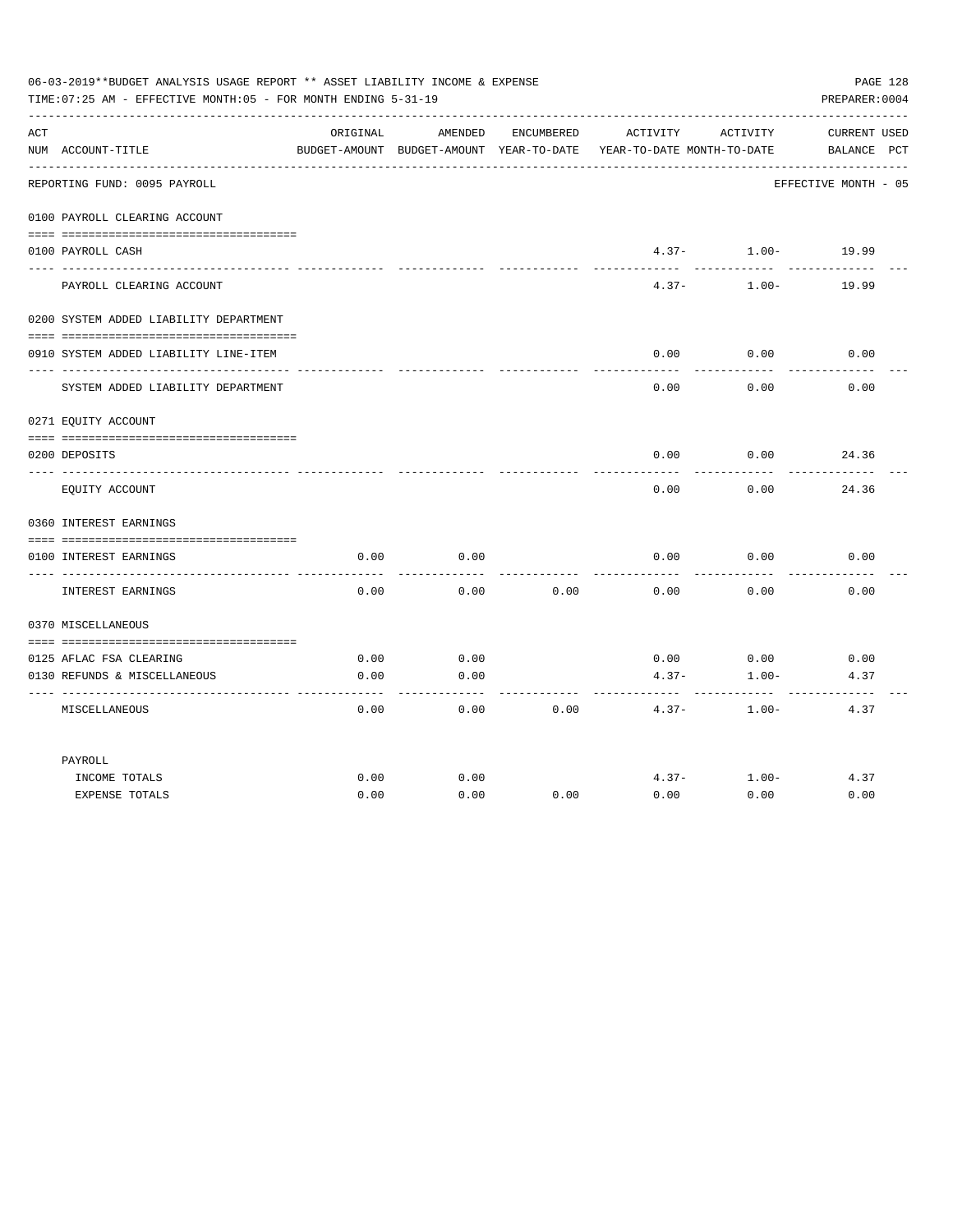|     | 00-03-2019 ABODGET ANALYSIS OSAGE REPORT AA ASSET LIABILITY INCOME & EXPENSE<br>TIME: 07:25 AM - EFFECTIVE MONTH: 05 - FOR MONTH ENDING 5-31-19 |          |         |            |                                                                     |          | PAGE 149<br>PREPARER: 0004                    |
|-----|-------------------------------------------------------------------------------------------------------------------------------------------------|----------|---------|------------|---------------------------------------------------------------------|----------|-----------------------------------------------|
| ACT |                                                                                                                                                 | ORIGINAL | AMENDED | ENCUMBERED | ACTIVITY                                                            | ACTIVITY | <b>CURRENT USED</b>                           |
|     | NUM ACCOUNT-TITLE                                                                                                                               |          |         |            | BUDGET-AMOUNT BUDGET-AMOUNT YEAR-TO-DATE YEAR-TO-DATE MONTH-TO-DATE |          | BALANCE PCT                                   |
|     | REPORTING FUND: 0098 CAPITAL ASSETS                                                                                                             |          |         |            |                                                                     |          | EFFECTIVE MONTH - 05                          |
|     | 0160 CAPITAL ASSETS                                                                                                                             |          |         |            |                                                                     |          |                                               |
|     |                                                                                                                                                 |          |         |            |                                                                     |          |                                               |
|     | 0100 LAND                                                                                                                                       |          |         |            | 0.00                                                                |          | $0.00$ $341,561.30$                           |
|     | 0200 BUILDINGS                                                                                                                                  |          |         |            | 0.00                                                                | 0.00     | 4,737,000.00                                  |
|     | 0201 ACCUM.DEPRECIATION-BUILDINGS                                                                                                               |          |         |            | 0.00                                                                | 0.00     | $3,376,677.74-$                               |
|     | 0210 AUTOMOBILES AND TRUCKS                                                                                                                     |          |         |            | 0.00                                                                | 0.00     | 2,013,774.80                                  |
|     | 0211 ACCUM.DEPR.AUTOS AND TRUCKS                                                                                                                |          |         |            | 0.00                                                                | 0.00     | $1,436,261.71-$                               |
|     | 0215 COMPUTER EQUIPMENT                                                                                                                         |          |         |            | 0.00                                                                | 0.00     | 647,940.20                                    |
|     | 0216 ACCUM.DEPR.-COMPUTER EQUIPMENT                                                                                                             |          |         |            | 0.00                                                                | 0.00     | 647,940.20-                                   |
|     | 0220 OFFICE EQUIPMENT                                                                                                                           |          |         |            | 0.00                                                                | 0.00     | 99,653.24                                     |
|     | 0221 ACCUM. DEPR. - OFFICE EQUIPMENT                                                                                                            |          |         |            | 0.00                                                                | 0.00     | 99,653.24-                                    |
|     | 0225 RADIO EQUIPMENT                                                                                                                            |          |         |            | 0.00                                                                | 0.00     | 213, 359.45                                   |
|     | 0226 ACCUM.DEPR.-RADIO EQUIPMENT                                                                                                                |          |         |            | 0.00                                                                | 0.00     | 201,161.84-                                   |
|     | 0227 SECURITY EQUIPMENT                                                                                                                         |          |         |            | 0.00                                                                | 0.00     | 5,578.00                                      |
|     | 0228 ACCUM.DEP. - SECURITY EQUIPMENT                                                                                                            |          |         |            | 0.00                                                                | 0.00     | 464.83-                                       |
|     | 0230 ROADS                                                                                                                                      |          |         |            | 0.00                                                                | 0.00     | 17,817,815.13                                 |
|     | 0231 ACCUM. DEPRECIATION-ROADS                                                                                                                  |          |         |            | 0.00                                                                | 0.00     | 14, 344, 578.06-                              |
|     | 0235 BRIDGES                                                                                                                                    |          |         |            | 0.00                                                                |          | 0.00 10,687,643.03                            |
|     | 0236 ACCUM. DEPRECIATION-BRIDGES                                                                                                                |          |         |            | 0.00                                                                |          | $0.00 \quad 4,936,832.54-$                    |
|     | 0300 ROAD EQUIPMENT                                                                                                                             |          |         |            | 0.00                                                                |          | $0.00 \quad 3,376,053.43$                     |
|     | 0301 ACCUM.DEPRECIATION-ROAD EOUIPMENT                                                                                                          |          |         |            | 0.00<br>-----                                                       | .        | $0.00 \quad 2.684.312.76 -$<br>-------------- |
|     | CAPITAL ASSETS                                                                                                                                  |          |         |            | 0.00                                                                |          | $0.00 \quad 12,212,495.66$                    |
|     | 0271 EQUITY ACCOUNT                                                                                                                             |          |         |            |                                                                     |          |                                               |
|     |                                                                                                                                                 |          |         |            |                                                                     |          |                                               |
|     | 0200 EQUITY ACCOUNT                                                                                                                             |          |         |            | 0.00                                                                |          | $0.00 \quad 12,212,495.66-$                   |
|     | EQUITY ACCOUNT                                                                                                                                  |          |         |            | 0.00                                                                |          | $0.00 \quad 12,212,495.66-$                   |
|     | CAPITAL ASSETS                                                                                                                                  |          |         |            |                                                                     |          |                                               |
|     | INCOME TOTALS                                                                                                                                   | 0.00     | 0.00    |            | 0.00                                                                | 0.00     | 0.00                                          |
|     | EXPENSE TOTALS                                                                                                                                  | 0.00     | 0.00    | 0.00       | 0.00                                                                | 0.00     | 0.00                                          |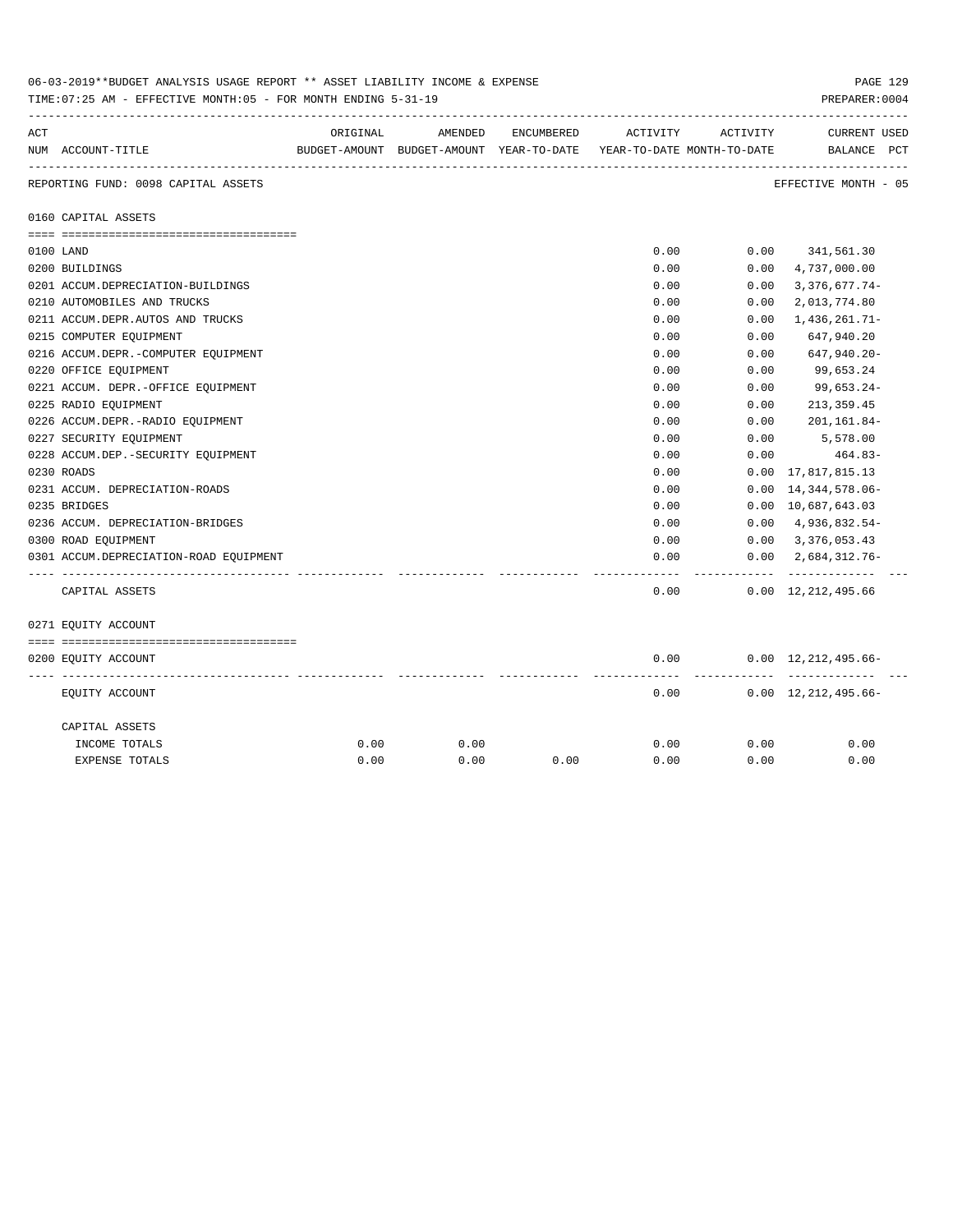|     | 06-03-2019**BUDGET ANALYSIS USAGE REPORT ** ASSET LIABILITY INCOME & EXPENSE<br>TIME: 07:25 AM - EFFECTIVE MONTH: 05 - FOR MONTH ENDING 5-31-19 |          |                                                                     |            |               |                       | PREPARER: 0004              | PAGE 130 |
|-----|-------------------------------------------------------------------------------------------------------------------------------------------------|----------|---------------------------------------------------------------------|------------|---------------|-----------------------|-----------------------------|----------|
| ACT |                                                                                                                                                 | ORIGINAL | AMENDED                                                             | ENCUMBERED | ACTIVITY      | ACTIVITY              | CURRENT USED                |          |
|     | NUM ACCOUNT-TITLE                                                                                                                               |          | BUDGET-AMOUNT BUDGET-AMOUNT YEAR-TO-DATE YEAR-TO-DATE MONTH-TO-DATE |            |               |                       | BALANCE PCT                 |          |
|     | REPORTING FUND: 0099 GOVERNMENTAL DEBT                                                                                                          |          |                                                                     |            |               |                       | EFFECTIVE MONTH - 05        |          |
|     | 0170 DEFERRED PENSION OUTFLOW                                                                                                                   |          |                                                                     |            |               |                       |                             |          |
|     | 0200 DEFERRED PENSION OUTFLOW                                                                                                                   |          |                                                                     |            | 0.00          |                       | $0.00 \quad 1,805,395.00$   |          |
|     | DEFERRED PENSION OUTFLOW                                                                                                                        |          |                                                                     |            | 0.00          |                       | $0.00 \quad 1,805,395.00$   |          |
|     | 0200 GOVERNMENTAL DEBT                                                                                                                          |          |                                                                     |            |               |                       |                             |          |
|     | 0240 ACCRUED INTEREST                                                                                                                           |          |                                                                     |            | 0.00          | 0.00                  | 109,948.00                  |          |
|     | 0250 GENERAL OBLIGATION BOND                                                                                                                    |          |                                                                     |            | 0.00          | 0.00                  | 6,090,000.00                |          |
|     | 0251 GOB-CURRENT PORTION                                                                                                                        |          |                                                                     |            | 0.00          | 0.00                  | 60,000.00                   |          |
|     | 0255 BOND DISCOUNT CURRENT                                                                                                                      |          |                                                                     |            | 0.00          | 0.00                  | 2,699.60-                   |          |
|     | 0256 BOND DISCOUNT                                                                                                                              |          |                                                                     |            | 0.00          | 0.00                  | $63,440.69-$                |          |
|     | 0257 BOND PREMIUM CURRENT                                                                                                                       |          |                                                                     |            | 0.00          | 0.00                  | 10,976.99                   |          |
|     | 0258 BOND PREMIUM                                                                                                                               |          |                                                                     |            | 0.00          | 0.00                  | 257,959.36                  |          |
|     | 0275 NOTES PAYABLE                                                                                                                              |          |                                                                     |            | 0.00          | 0.00                  | 0.00                        |          |
|     | 0277 NOTE #16240648-SHERIFF                                                                                                                     |          |                                                                     |            | 0.00          | 0.00                  | 0.00                        |          |
|     | 0278 NOTE #16308936-SHERIFF                                                                                                                     |          |                                                                     |            | 0.00          | 0.00                  | 0.00                        |          |
|     | 0279 NOTE #16291000-R&B#3                                                                                                                       |          |                                                                     |            | 0.00          | 0.00                  | 0.00                        |          |
|     | 0280 NOTE #16295968-R&B#3                                                                                                                       |          |                                                                     |            | 0.00          | 0.00                  | 0.00                        |          |
|     | 0281 ODYSSEY #16235752-GENERAL                                                                                                                  |          |                                                                     |            | 0.00          | 0.00                  | 0.00                        |          |
|     | 0310 CAPITAL LEASE-CURRENT PORTION                                                                                                              |          |                                                                     |            | 0.00          | 0.00                  | 89,024.03                   |          |
|     | 0350 ACCRUED COMPENSATION                                                                                                                       |          |                                                                     |            | 0.00          | 0.00                  | 179,813.42                  |          |
|     | 0400 NET PENSION LIABILITY                                                                                                                      |          |                                                                     |            | 0.00          | 0.00                  | 2,174,592.00                |          |
|     | 0450 DEFERRED PENSION IN FLOW                                                                                                                   |          |                                                                     |            | 0.00<br>----- | 0.00<br>$- - - - - -$ | 204,393.00<br>------------- |          |
|     | GOVERNMENTAL DEBT                                                                                                                               |          |                                                                     |            | 0.00          |                       | $0.00$ 9, 110, 566.51       |          |
|     | 0271 EQUITY                                                                                                                                     |          |                                                                     |            |               |                       |                             |          |
|     | 0200 EQUITY ACCOUNT                                                                                                                             |          |                                                                     |            | 0.00          |                       | $0.00$ 7, 305, 171.51-      |          |
|     | EOUITY                                                                                                                                          |          |                                                                     |            | 0.00          |                       | $0.00$ 7, 305, 171.51-      |          |
|     | GOVERNMENTAL DEBT                                                                                                                               |          |                                                                     |            |               |                       |                             |          |
|     | INCOME TOTALS                                                                                                                                   | 0.00     | 0.00                                                                |            | 0.00          | 0.00                  | 0.00                        |          |
|     | <b>EXPENSE TOTALS</b>                                                                                                                           | 0.00     | 0.00                                                                | 0.00       | 0.00          | 0.00                  | 0.00                        |          |